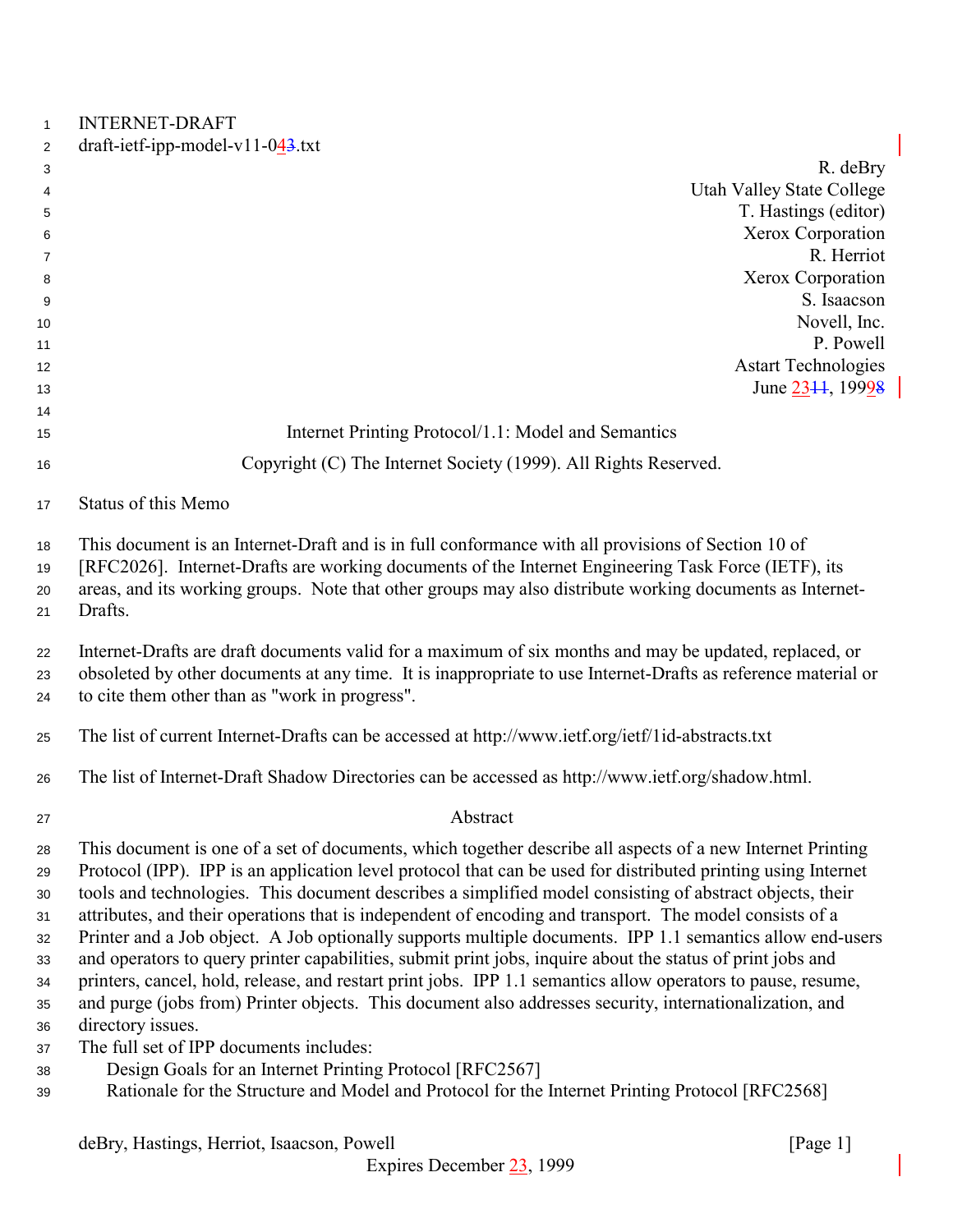- Internet Printing Protocol/1.1: Model and Semantics (this document)
- Internet Printing Protocol/1.1: Encoding and Transport [IPP-PRO]
- Internet Printing Protocol/1.1: Implementer's Guide [IPP-IIG]

# Mapping between LPD and IPP Protocols [RFC2569]

## The "Design Goals for an Internet Printing Protocol" document takes a broad look at distributed printing functionality, and it enumerates real-life scenarios that help to clarify the features that need to be included in a printing protocol for the Internet. It identifies requirements for three types of users: end users, operators, and administrators. It calls out a subset of end user requirements that are satisfied in IPP/1.0. A few OPTIONAL operator operations have been added to IPP/1.1.

 The "Rationale for the Structure and Model and Protocol for the Internet Printing Protocol" document describes IPP from a high level view, defines a roadmap for the various documents that form the suite of IPP specification documents, and gives background and rationale for the IETF working group's major decisions.

 The "Internet Printing Protocol/1.1: Encoding and Transport" document is a formal mapping of the abstract operations and attributes defined in the model document onto HTTP/1.1 [RFC2616]. It defines the encoding rules for a new Internet MIME media type called "application/ipp". This document also defines the rules for transporting over HTTP a message body whose Content-Type is "application/ipp". This 58 document defines a new scheme named 'ipp' for identifying IPP printers and jobs. Finally, this document defines interoperability rules for supporting IPP/1.0 clients.

 The "Internet Printing Protocol/1.1: Implementer's Guide" document gives insight and advice to implementers of IPP clients and IPP objects. It is intended to help them understand IPP/1.1 and some of the considerations that may assist them in the design of their client and/or IPP object implementations. For example, a typical order of processing requests is given, including error checking. Motivation for some of the specification decisions is also included.

 The "Mapping between LPD and IPP Protocols" document gives some advice to implementers of gateways between IPP and LPD (Line Printer Daemon) implementations.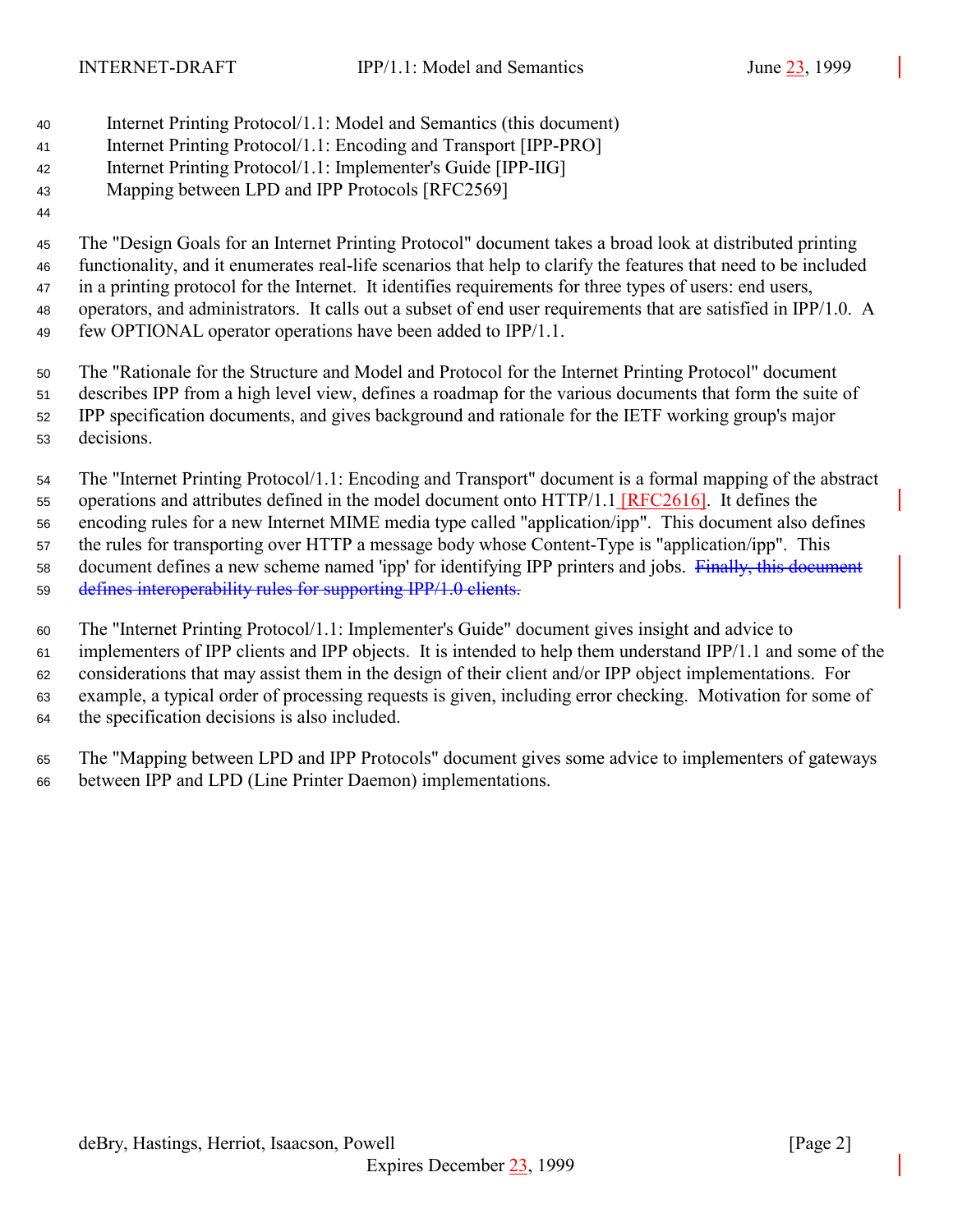|              | I |
|--------------|---|
| I<br>×<br>۰, |   |

# **Table of Contents**

| 68  |         |  |
|-----|---------|--|
| 69  | 1.1     |  |
|     |         |  |
| 70  | 2.      |  |
| 71  | 2.1     |  |
| 72  | 2.2     |  |
| 73  | 2.3     |  |
| 74  | 2.4     |  |
| 75  |         |  |
| 76  |         |  |
| 77  | 3.1.1   |  |
| 78  | 3.1.2   |  |
| 79  | 3.1.3   |  |
| 80  | 3.1.4   |  |
| 81  | 3.1.4.1 |  |
| 82  | 3.1.4.2 |  |
| 83  | 3.1.5   |  |
| 84  | 3.1.6   |  |
| 85  | 3.1.6.1 |  |
| 86  | 3.1.6.2 |  |
| 87  | 3.1.6.3 |  |
| 88  | 3.1.6.4 |  |
| 89  | 3.1.7   |  |
| 90  | 3.1.8   |  |
| 91  | 3.1.9   |  |
| 92  |         |  |
| 93  | 3.2.1   |  |
| 94  | 3.2.1.1 |  |
| 95  | 3.2.1.2 |  |
| 96  | 3.2.2   |  |
| 97  | 3.2.3   |  |
| 98  | 3.2.4   |  |
| 99  | 3.2.5   |  |
| 100 | 3.2.5.1 |  |
| 101 | 3.2.5.2 |  |
| 102 | 3.2.6   |  |
| 103 | 3.2.6.1 |  |
| 104 | 3.2.6.2 |  |
| 105 | 3.2.7   |  |
| 106 | 3.2.7.1 |  |
| 107 | 3.2.7.2 |  |
| 108 | 3.2.8   |  |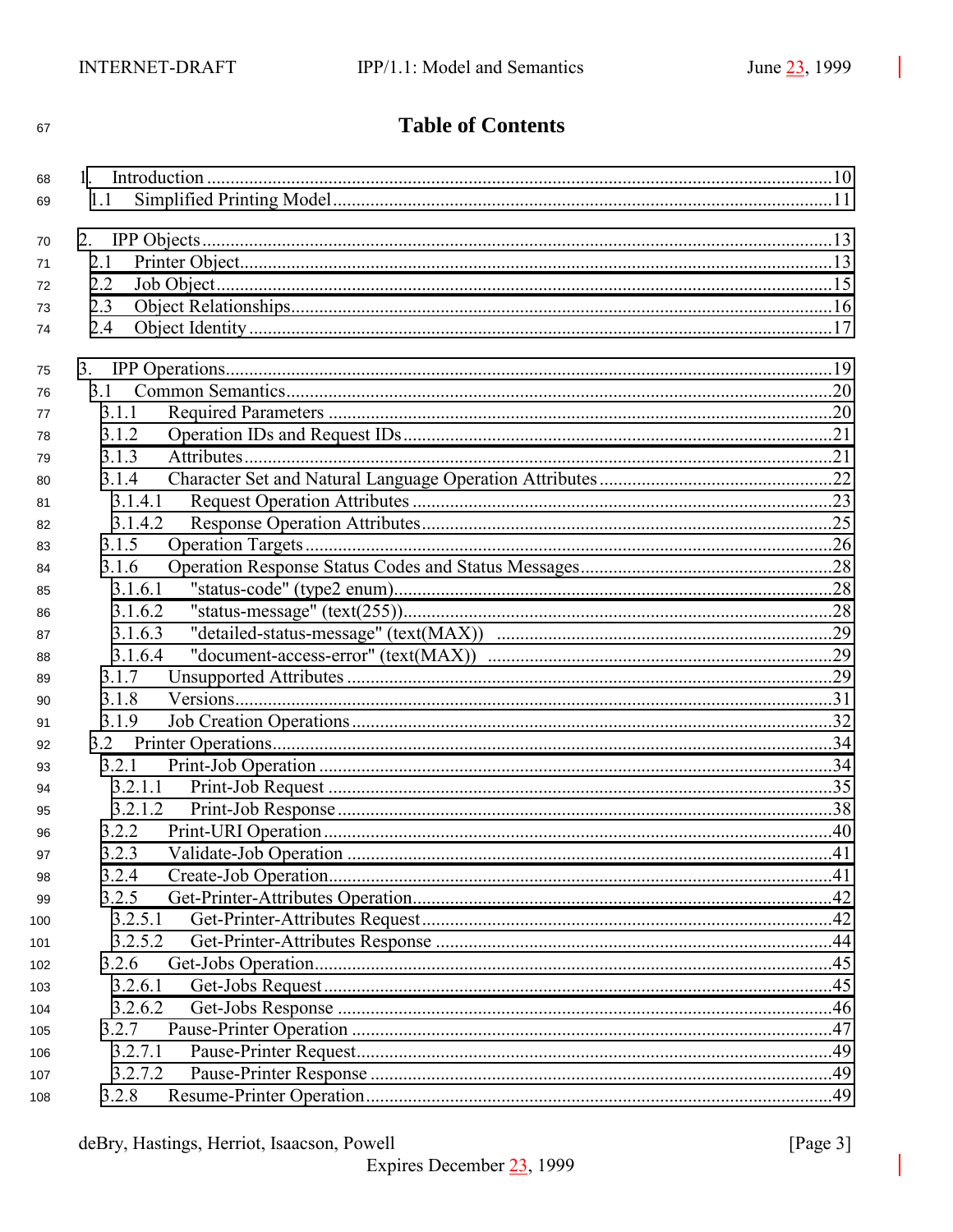| 109 | 3.2.9   |  |
|-----|---------|--|
| 110 | 3.3     |  |
| 111 | 3.3.1   |  |
| 112 | 3.3.1.1 |  |
| 113 | 3.3.1.2 |  |
| 114 | 3.3.2   |  |
| 115 | 3.3.3   |  |
| 116 | 3.3.3.1 |  |
| 117 | 3.3.3.2 |  |
| 118 | 3.3.4   |  |
| 119 | 3.3.4.1 |  |
| 120 | 3.3.4.2 |  |
| 121 | 3.3.5   |  |
| 122 | 3.3.5.1 |  |
| 123 | 3.3.5.2 |  |
| 124 | 3.3.6   |  |
| 125 | 3.3.7   |  |
| 126 | 3.3.7.1 |  |
| 127 | 3.3.7.2 |  |
|     |         |  |
| 128 | 4.      |  |
| 129 | 4.1     |  |
| 130 | 4.1.1   |  |
| 131 | 4.1.1.1 |  |
| 132 | 4.1.1.2 |  |
| 133 | 4.1.2   |  |
| 134 | 4.1.2.1 |  |
| 135 | 4.1.2.2 |  |
| 136 | 4.1.2.3 |  |
| 137 | 4.1.3   |  |
| 138 | 4.1.4   |  |
| 139 | 4.1.5   |  |
| 140 | 4.1.6   |  |
| 141 | 4.1.7   |  |
| 142 | 4.1.8   |  |
| 143 | 4.1.9   |  |
| 144 | 4.1.9.1 |  |
| 145 | 4.1.10  |  |
| 146 | 4.1.11  |  |
| 147 | 4.1.12  |  |
| 148 | 4.1.13  |  |
| 149 | 4.1.14  |  |
| 150 | 4.1.15  |  |
| 151 | 4.1.16  |  |
| 152 | 4.2     |  |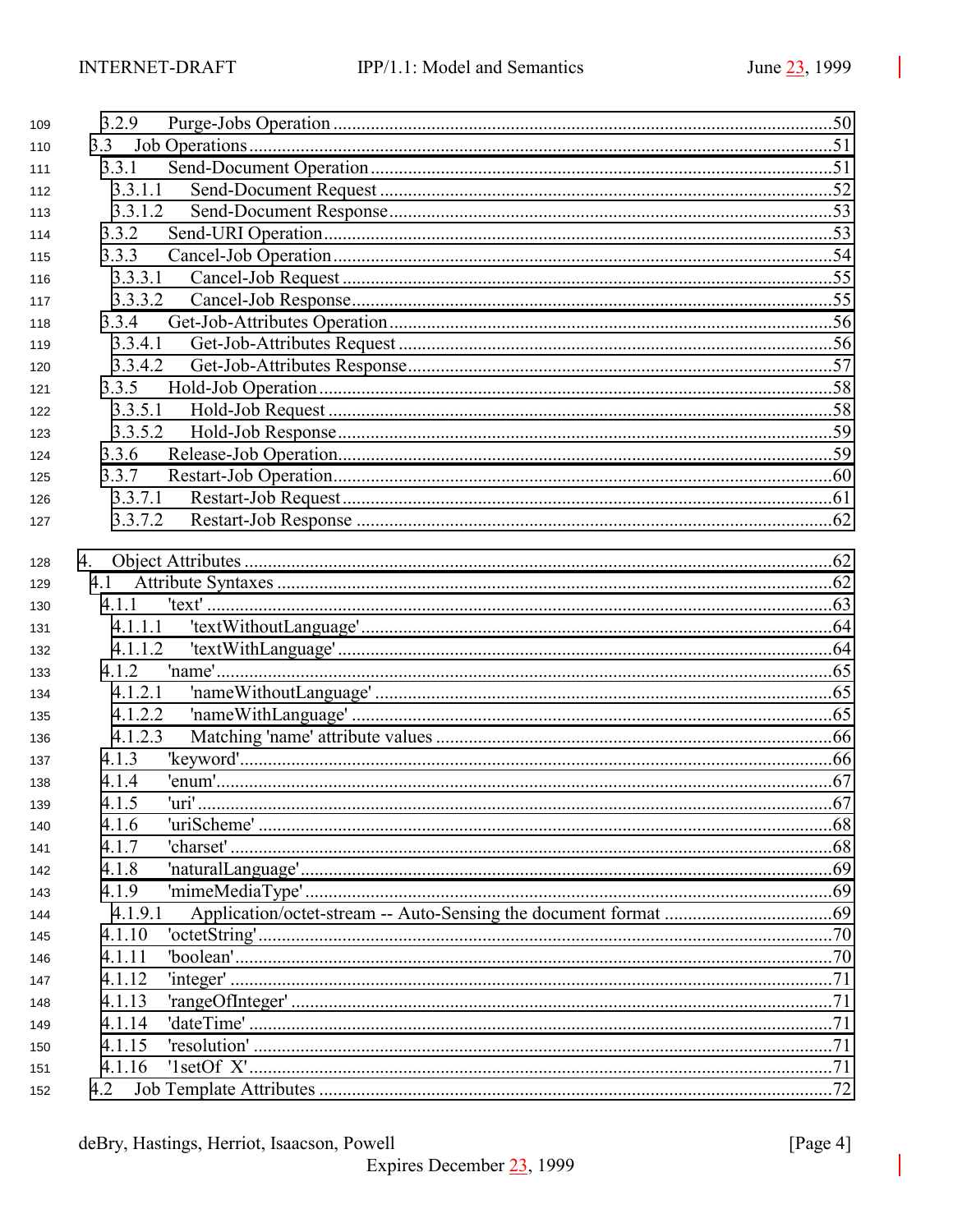| 4.2.2<br>154    |  |
|-----------------|--|
|                 |  |
| 4.2.3<br>155    |  |
| 4.2.4<br>156    |  |
| 4.2.5<br>157    |  |
| 4.2.6<br>158    |  |
| 4.2.7<br>159    |  |
| 4.2.8<br>160    |  |
| 4.2.9<br>161    |  |
| 4.2.10<br>162   |  |
| 4.2.11<br>163   |  |
| 4.2.12<br>164   |  |
| 4.2.13<br>165   |  |
| 166             |  |
| 4.3.1<br>167    |  |
| 4.3.2<br>168    |  |
| 4.3.3<br>169    |  |
| 4.3.4<br>170    |  |
| 4.3.5<br>171    |  |
| 4.3.6<br>172    |  |
| 4.3.7<br>173    |  |
| 4.3.7.1<br>174  |  |
| 4.3.7.2<br>175  |  |
| 4.3.8<br>176    |  |
| 4.3.9<br>177    |  |
| 4.3.10<br>178   |  |
| 4.3.11<br>179   |  |
| 4.3.12<br>180   |  |
| 4.3.13<br>181   |  |
| 4.3.14<br>182   |  |
| 4.3.14.1<br>183 |  |
| 184             |  |
| 185             |  |
| 186             |  |
| 4.3.14.5<br>187 |  |
| 188             |  |
| 4.3.14.7<br>189 |  |
| 4.3.15<br>190   |  |
| 4.3.16<br>191   |  |
| 4.3.17<br>192   |  |
| 193             |  |
| 194             |  |
| 195             |  |
| 196             |  |
| 197             |  |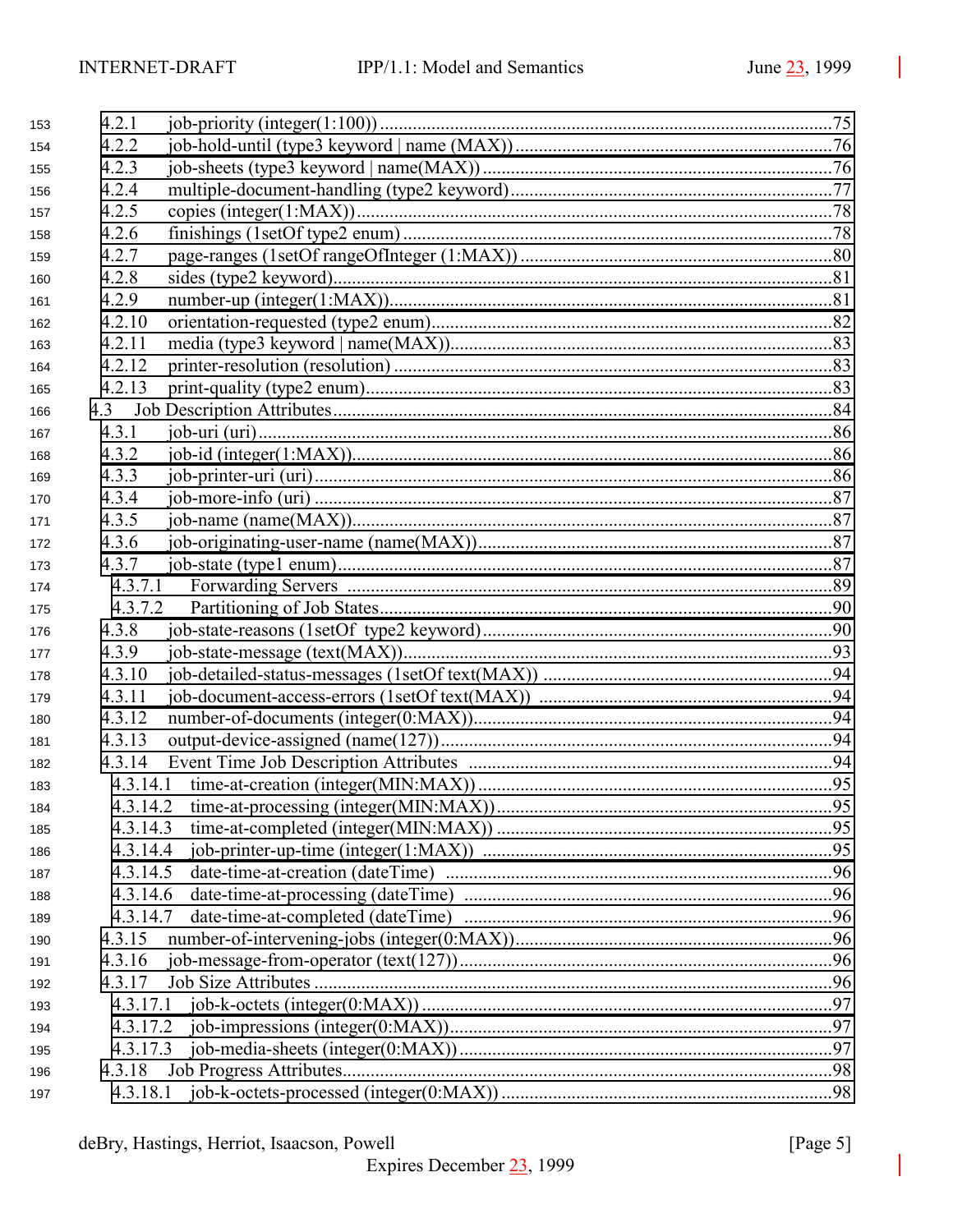| 198 |        |                                                                   |  |
|-----|--------|-------------------------------------------------------------------|--|
| 199 |        |                                                                   |  |
| 200 | 4.3.19 |                                                                   |  |
| 201 | 4.3.20 |                                                                   |  |
| 202 |        |                                                                   |  |
| 203 | 4.4.1  |                                                                   |  |
| 204 | 4.4.2  |                                                                   |  |
| 205 | 4.4.3  |                                                                   |  |
| 206 | 4.4.4  |                                                                   |  |
| 207 | 4.4.5  |                                                                   |  |
| 208 | 4.4.6  |                                                                   |  |
| 209 | 4.4.7  |                                                                   |  |
| 210 | 4.4.8  |                                                                   |  |
| 211 | 4.4.9  |                                                                   |  |
| 212 | 4.4.10 |                                                                   |  |
| 213 | 4.4.11 |                                                                   |  |
| 214 | 4.4.12 |                                                                   |  |
| 215 | 4.4.13 |                                                                   |  |
| 216 | 4.4.14 |                                                                   |  |
| 217 | 4.4.15 |                                                                   |  |
| 218 | 4.4.16 |                                                                   |  |
| 219 | 4.4.17 |                                                                   |  |
| 220 | 4.4.18 |                                                                   |  |
| 221 | 4.4.19 |                                                                   |  |
| 222 | 4.4.20 | generated-natural-language-supported (1setOf naturalLanguage) 109 |  |
| 223 | 4.4.21 |                                                                   |  |
| 224 | 4.4.22 |                                                                   |  |
| 225 | 4.4.23 |                                                                   |  |
| 226 | 4.4.24 |                                                                   |  |
| 227 | 4.4.25 |                                                                   |  |
| 228 | 4.4.26 |                                                                   |  |
| 229 | 4.4.27 |                                                                   |  |
| 230 | 4.4.28 |                                                                   |  |
| 231 | 4.4.29 |                                                                   |  |
| 232 | 4.4.30 |                                                                   |  |
| 233 | 4.4.31 |                                                                   |  |
| 234 | 4.4.32 |                                                                   |  |
| 235 | 4.4.33 |                                                                   |  |
| 236 | 4.4.34 |                                                                   |  |
| 237 | 4.4.35 |                                                                   |  |
| 238 | 4.4.36 |                                                                   |  |
| 239 | 4.4.37 |                                                                   |  |
|     |        |                                                                   |  |
| 240 | 5.     |                                                                   |  |
| 241 | 5.1    |                                                                   |  |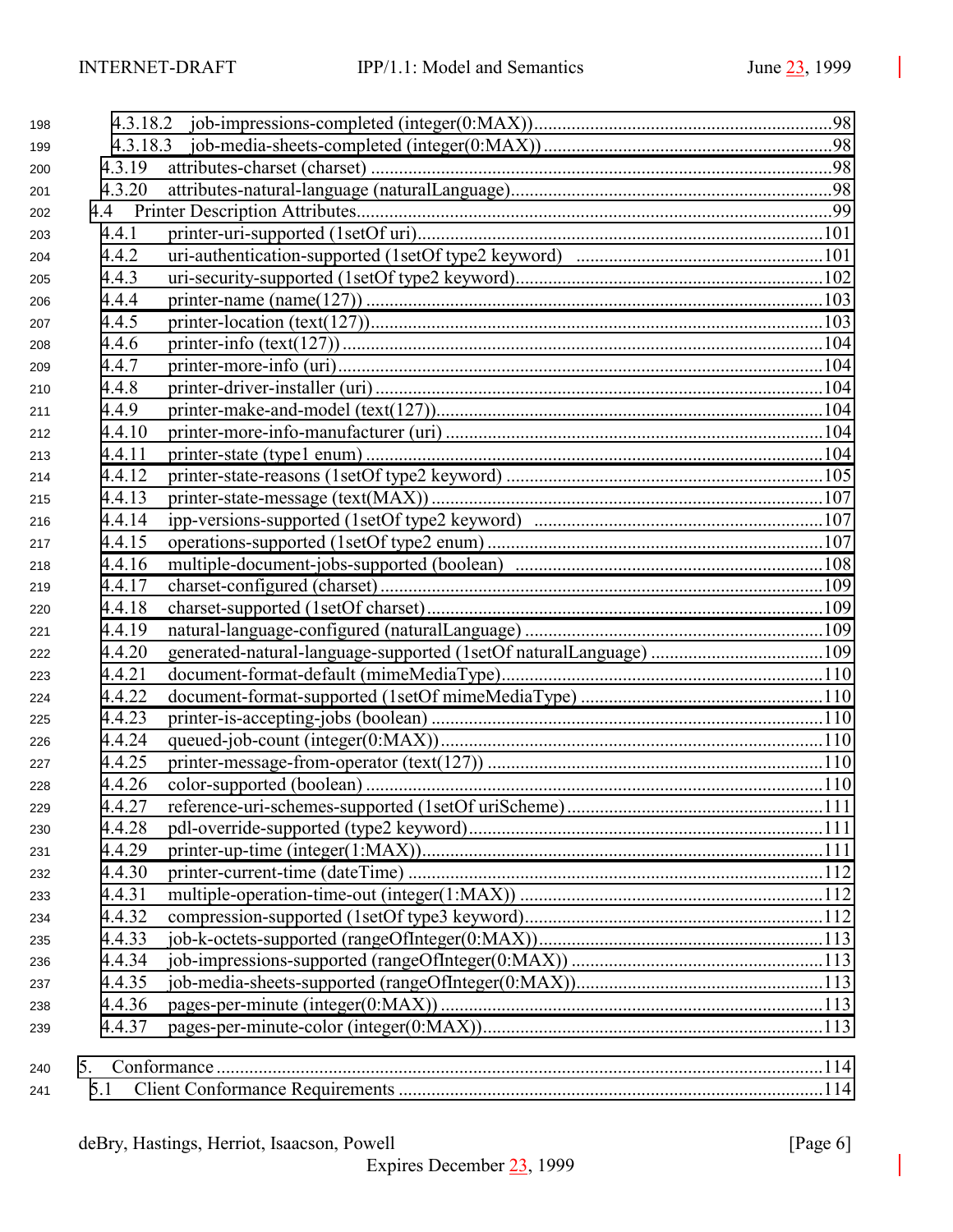| 242 |       |  |
|-----|-------|--|
| 243 | 5.2.1 |  |
| 244 | 5.2.2 |  |
| 245 | 5.2.3 |  |
| 246 | 5.2.4 |  |
| 247 | 5.2.5 |  |
| 248 | 5.2.6 |  |
| 249 | 5.2.7 |  |
| 250 |       |  |
| 251 |       |  |
| 252 | 6.1   |  |
| 253 | 6.2   |  |
| 254 | 6.3   |  |
| 255 | 6.4   |  |
| 256 | 6.5   |  |
| 257 | 6.6   |  |
| 258 | 6.7   |  |
| 259 | 6.8   |  |
| 260 | 7.    |  |
| 261 |       |  |
| 262 | 8.1   |  |
| 263 | 8.1.1 |  |
| 264 | 8.1.2 |  |
| 265 | 8.1.3 |  |
| 266 | 8.2   |  |
| 267 | 8.3   |  |
| 268 | 8.4   |  |
| 269 | 8.5   |  |
| 270 | 8.6   |  |
| 271 | 9.    |  |
| 272 |       |  |
| 273 |       |  |
| 274 |       |  |
| 275 |       |  |
| 276 |       |  |
| 277 |       |  |
| 278 |       |  |
| 279 |       |  |
| 280 |       |  |
| 281 |       |  |

[Page 7]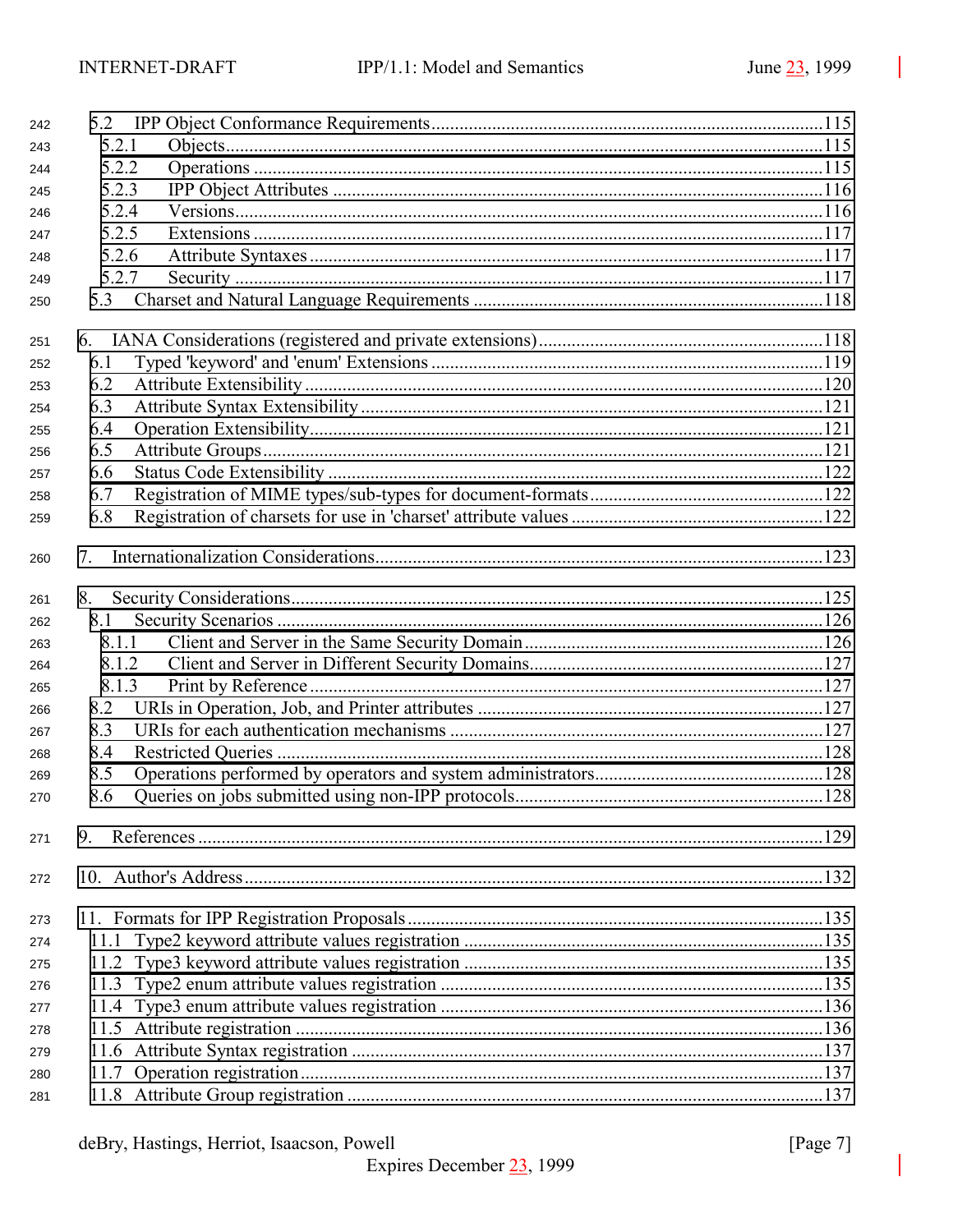| 282        |          |  |
|------------|----------|--|
| 283        |          |  |
| 284        |          |  |
| 285        | 12.1.1   |  |
| 286        |          |  |
| 287        | 12.2.1   |  |
| 288        | 12.2.2   |  |
| 289        | 12.2.2.1 |  |
| 290        | 12.2.2.2 |  |
| 291        | 12.2.2.3 |  |
| 292        | 12.2.2.4 |  |
| 293        | 12.2.3   |  |
| 294        | 12.2.4   |  |
| 295        | 12.2.5   |  |
|            |          |  |
| 296        |          |  |
| 297        |          |  |
| 298        | 13.1.1   |  |
| 299        | 13.1.2   |  |
| 300        | 13.1.2.1 |  |
| 301        | 13.1.2.2 |  |
| 302        | 13.1.2.3 |  |
| 303        | 13.1.3   |  |
| 304        | 13.1.4   |  |
| 305        | 13.1.4.1 |  |
| 306        | 13.1.4.2 |  |
| 307        | 13.1.4.3 |  |
| 308        | 13.1.4.4 |  |
| 309        | 13.1.4.5 |  |
| 310        | 13.1.4.6 |  |
| 311        | 13.1.4.7 |  |
| 312        | 13.1.4.8 |  |
| 313        | 13.1.4.9 |  |
| 314        |          |  |
| 315        |          |  |
| 316        |          |  |
| 317        |          |  |
| 318        |          |  |
| 319        |          |  |
| 320        |          |  |
| 321<br>322 |          |  |
| 323        |          |  |
| 324        | 13.1.5   |  |
|            | 13.1.5.1 |  |
| 325        |          |  |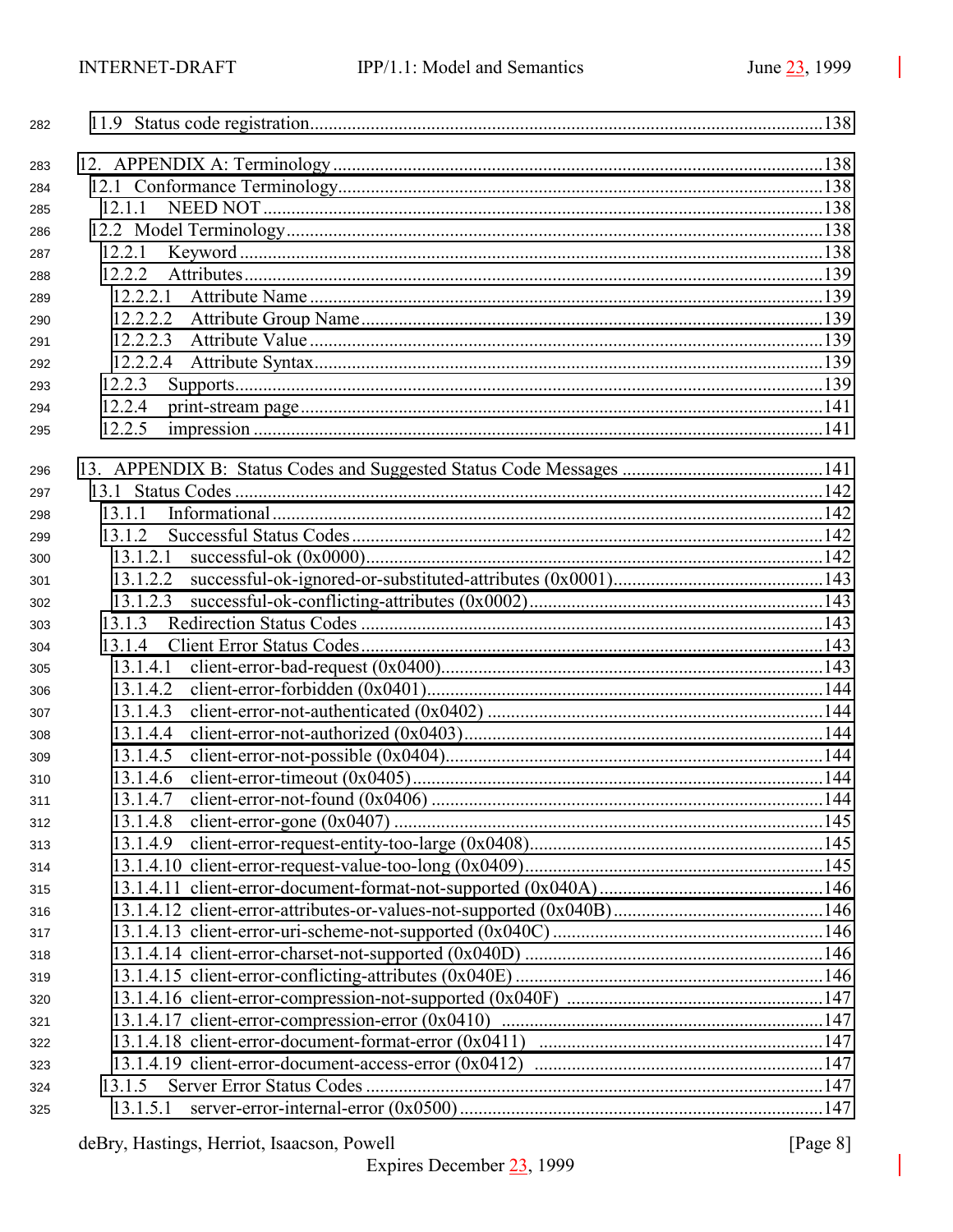| 326        | 13.1.5.2 |                                                                                                 |  |
|------------|----------|-------------------------------------------------------------------------------------------------|--|
| 327        | 13.1.5.3 |                                                                                                 |  |
| 328        | 13.1.5.4 |                                                                                                 |  |
| 329        | 13.1.5.5 |                                                                                                 |  |
| 330        | 13.1.5.6 |                                                                                                 |  |
| 331        | 13.1.5.7 |                                                                                                 |  |
| 332        | 13.1.5.8 |                                                                                                 |  |
| 333        | 13.1.5.9 |                                                                                                 |  |
| 334        |          |                                                                                                 |  |
| 335        |          |                                                                                                 |  |
| 336<br>337 |          |                                                                                                 |  |
| 338        |          |                                                                                                 |  |
| 339        |          |                                                                                                 |  |
| 340        |          |                                                                                                 |  |
| 341        |          |                                                                                                 |  |
| 342        |          | 17. APPENDIX F: Differences between the IPP/1.0 and IPP/1.1 "Model and Semantics" Documents 162 |  |
| 343<br>344 |          |                                                                                                 |  |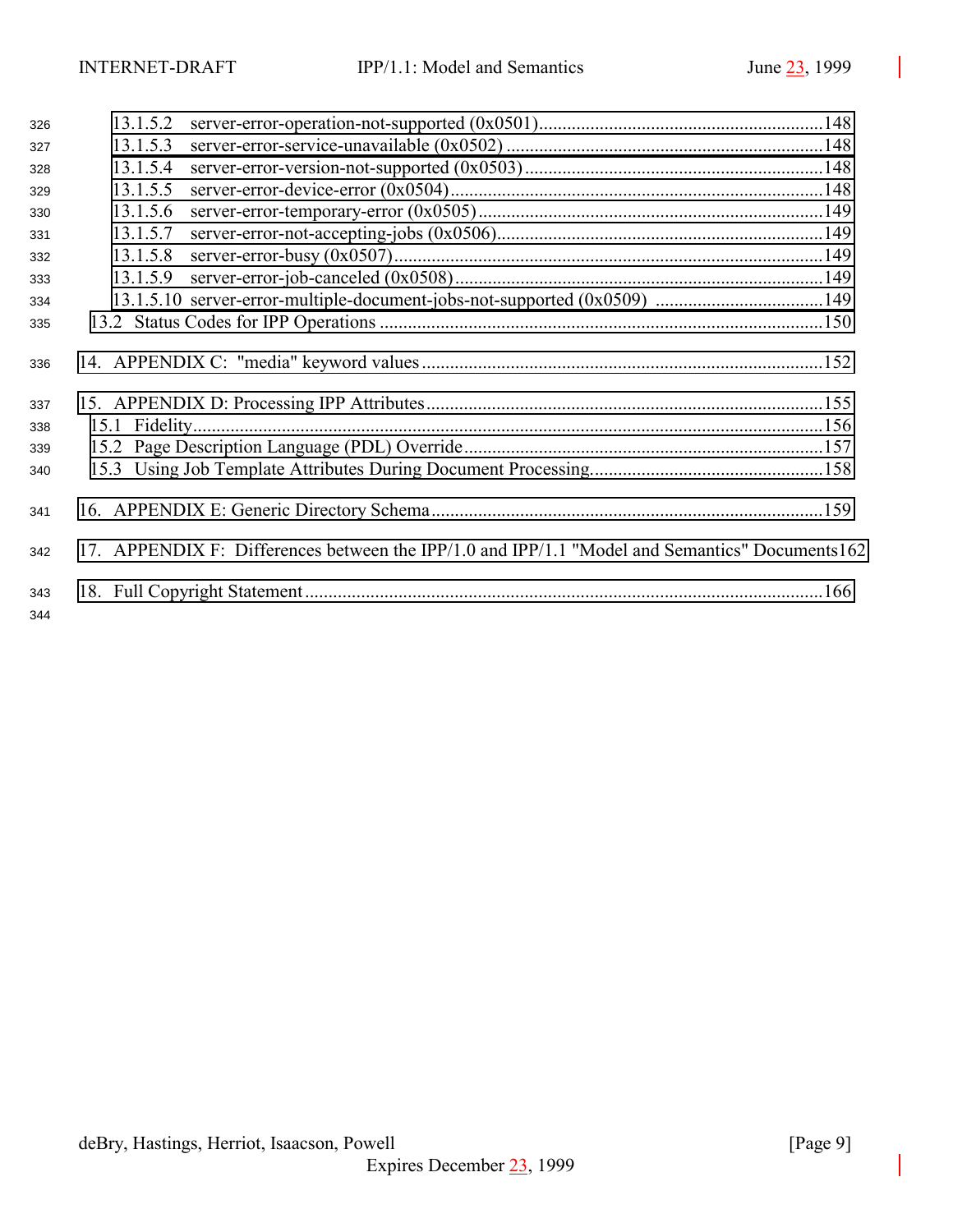<span id="page-9-0"></span>1. Introduction

 The Internet Printing Protocol (IPP) is an application level protocol that can be used for distributed printing using Internet tools and technologies. IPP version 1.1 (IPP/1.1) focuses only on end user functionality. This document is just one of a suite of documents that fully define IPP. The full set of IPP documents includes:

- Design Goals for an Internet Printing Protocol [RFC2567]
- Rationale for the Structure and Model and Protocol for the Internet Printing Protocol [RFC2568]
- Internet Printing Protocol/1.1: Model and Semantics (this document)
- Internet Printing Protocol/1.1: Encoding and Transport [IPP-PRO]
- Internet Printing Protocol/1.1: Implementer's Guide [IPP-IIG]
- Mapping between LPD and IPP Protocols [RFC2569]

## 

- Anyone reading these documents for the first time is strongly encouraged to read the IPP documents in the above order.
- This document is laid out as follows:
- The rest of Section 1 is an introduction to the IPP simplified model for distributed printing.
- Section 2 introduces the object types covered in the model with their basic behaviors, attributes, and interactions.
- Section 3 defines the operations included in IPP/1.1. IPP operations are synchronous, therefore, for each operation, there is a both request and a response.
- Section 4 defines the attributes (and their syntaxes) that are used in the model.
- Sections 5 6 summarizes the implementation conformance requirements for objects that support the protocol and IANA considerations, respectively.
- Sections 7 11 cover the Internationalization and Security considerations as well as References, Author contact information, and Formats for Registration Proposals.
- Sections 12 14 are appendices that cover Terminology, Status Codes and Messages, and "media" keyword values.
- Note: This document uses terms such as "attributes", "keywords", and "support". These terms have special meaning and are defined in the model terminology section [12.2.](#page-137-0) Capitalized terms, such as MUST, MUST NOT, REQUIRED, SHOULD, SHOULD NOT,
- MAY, NEED NOT, and OPTIONAL, have special meaning relating to conformance. These terms are defined in section [12.1](#page-137-0) on conformance terminology, most of which is taken from RFC 2119 [RFC2119].
- Section 15 is an appendix that helps to clarify the effects of interactions between related attributes and their values.
- Section 16 is an appendix that enumerates the subset of Printer attributes that form a generic directory schema. These attributes are useful when registering a Printer so that a client can find the Printer not just by name, but by filtered searches as well.
- Section 17 is an appendix summarizing the additions and changes from the IPP/1.0 "Model and Semantics" document [RFC2566] to make this IPP/1.1 document.
- Section 18 is the full copyright notice.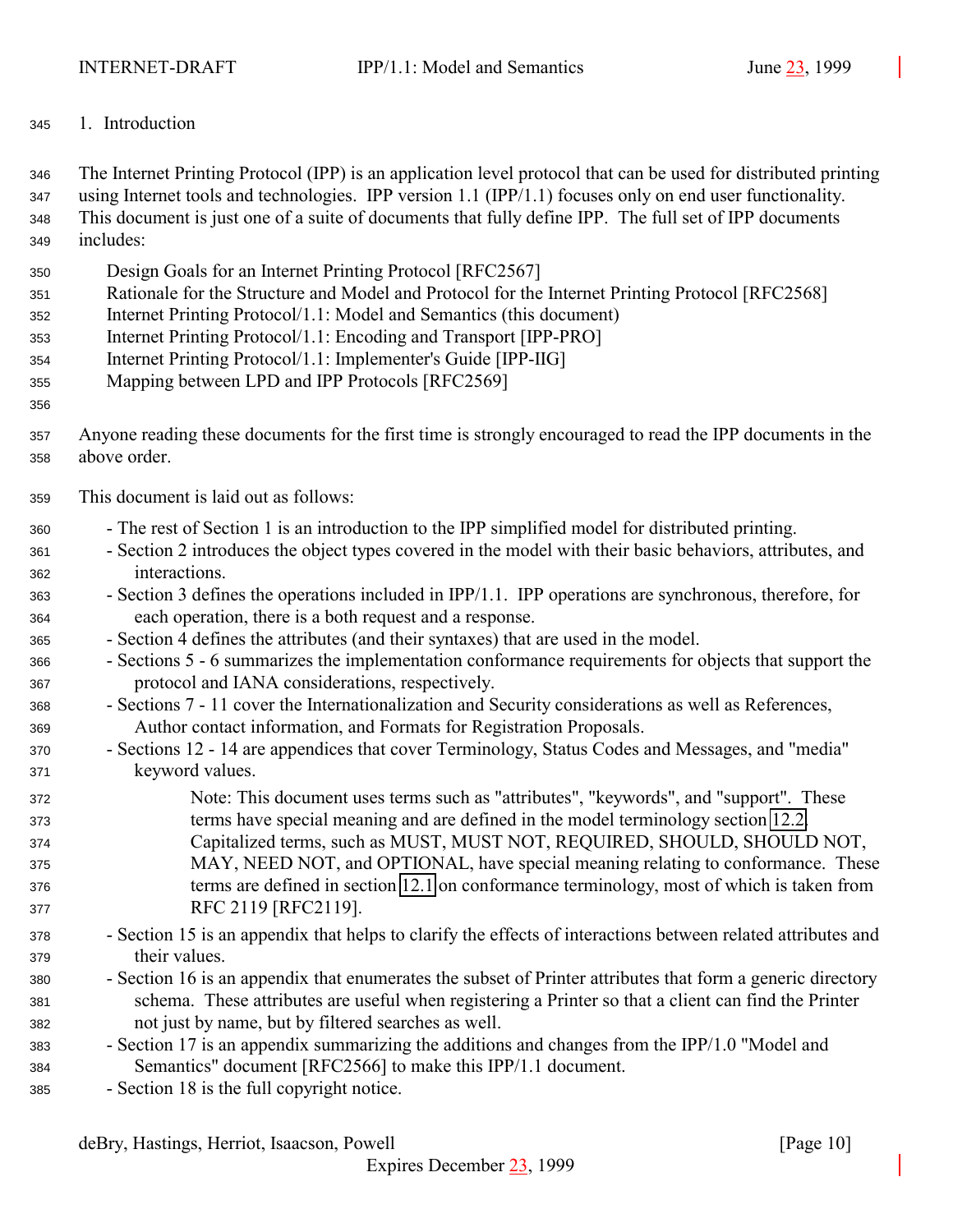#### <span id="page-10-0"></span>1.1 Simplified Printing Model

 In order to achieve its goal of realizing a workable printing protocol for the Internet, the Internet Printing Protocol (IPP) is based on a simplified printing model that abstracts the many components of real world printing solutions. The Internet is a distributed computing environment where requesters of print services (clients, applications, printer drivers, etc.) cooperate and interact with print service providers. This model and semantics document describes a simple, abstract model for IPP even though the underlying configurations may be complex "n-tier" client/server systems. An important simplifying step in the IPP model is to expose only the key objects and interfaces required for printing. The model described in this model document does not include features, interfaces, and relationships that are beyond the scope of the first version of IPP (IPP/1.1). IPP/1.1 incorporates many of the relevant ideas and lessons learned from other specification and development efforts [HTPP] [ISO10175] [LDPA] [P1387.4] [PSIS] [RFC1179] [SWP]. IPP is heavily influenced by the printing model introduced in the Document Printing Application (DPA) [ISO10175] standard. Although DPA specifies both end user and administrative features, IPP version 1.1 (IPP/1.1) focuses primarily on end user functionality with a few additional OPTIONAL operator operations.

The IPP/1.1 model encapsulates the important components of distributed printing into two object types:

- Printer (Section [2.1\)](#page-12-0)
- Job (Section [2.2\)](#page-14-0)
- 

Each object type has an associated set of operations (see section [3\)](#page-18-0) and attributes (see section [4\)](#page-61-0).

 It is important, however, to understand that in real system implementations (which lie underneath the abstracted IPP/1.1 model), there are other components of a print service which are not explicitly defined in the IPP/1.1 model. The following figure illustrates where IPP/1.1 fits with respect to these other components.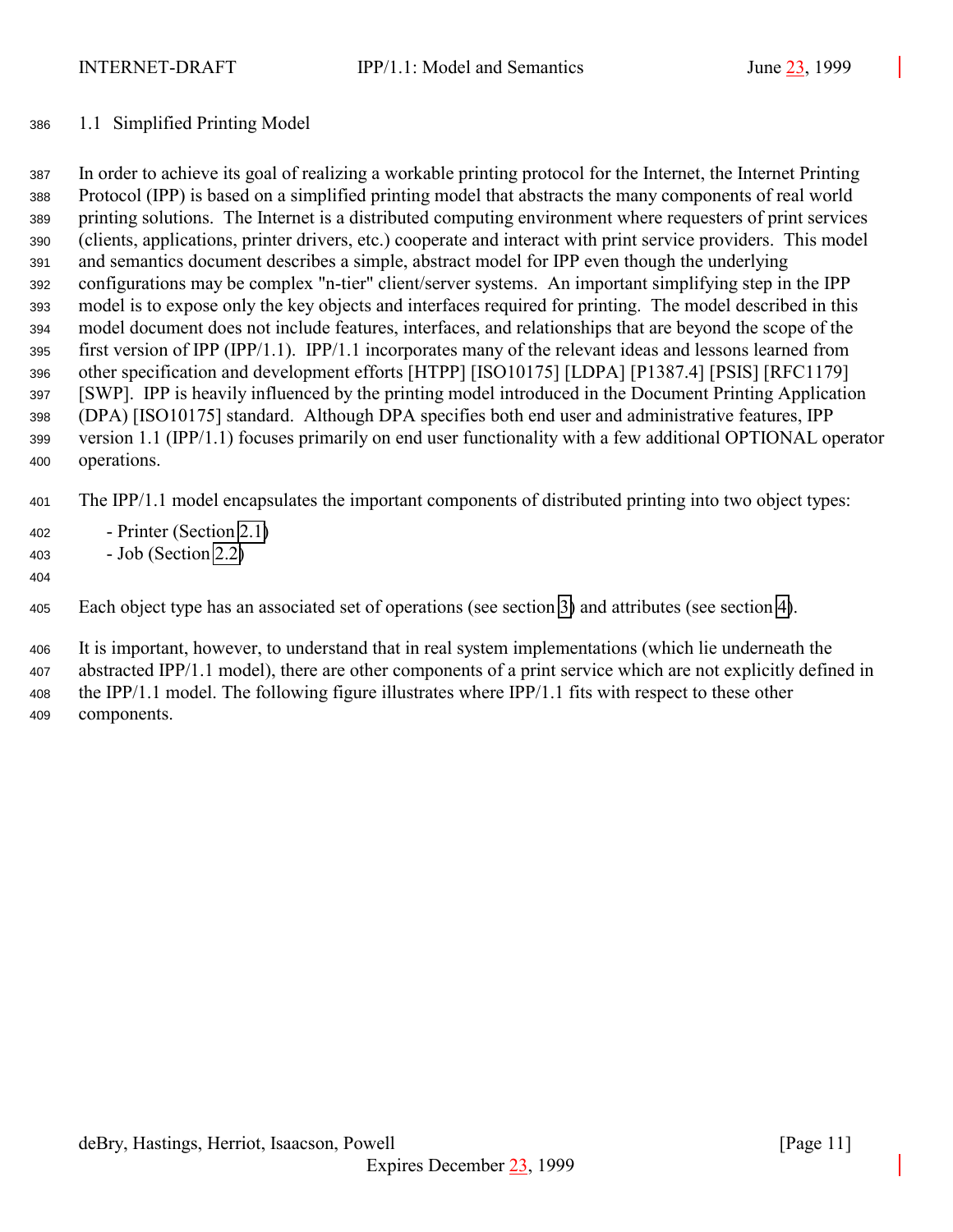

 An IPP Printer object encapsulates the functions normally associated with physical output devices along with the spooling, scheduling and multiple device management functions often associated with a print server. Printer objects are optionally registered as entries in a directory where end users find and select them based on some sort of filtered and context based searching mechanism (see section [16\)](#page-158-0). The directory is used to store relatively static information about the Printer, allowing end users to search for and find Printers that match their search criteria, for example: name, context, printer capabilities, etc. The more dynamic information, such as state, currently loaded and ready media, number of jobs at the Printer, errors, warnings, and so forth, is directly associated with the Printer object itself rather than with the entry in the directory which only represents the Printer object.

 IPP clients implement the IPP protocol on the client side and give end users (or programs running on behalf of end users) the ability to query Printer objects and submit and manage print jobs. An IPP server is just that part of the Printer object that implements the server-side protocol. The rest of the Printer object implements (or gateways into) the application semantics of the print service itself. The Printer objects may be embedded in an output device or may be implemented on a host on the network that communicates with an output device.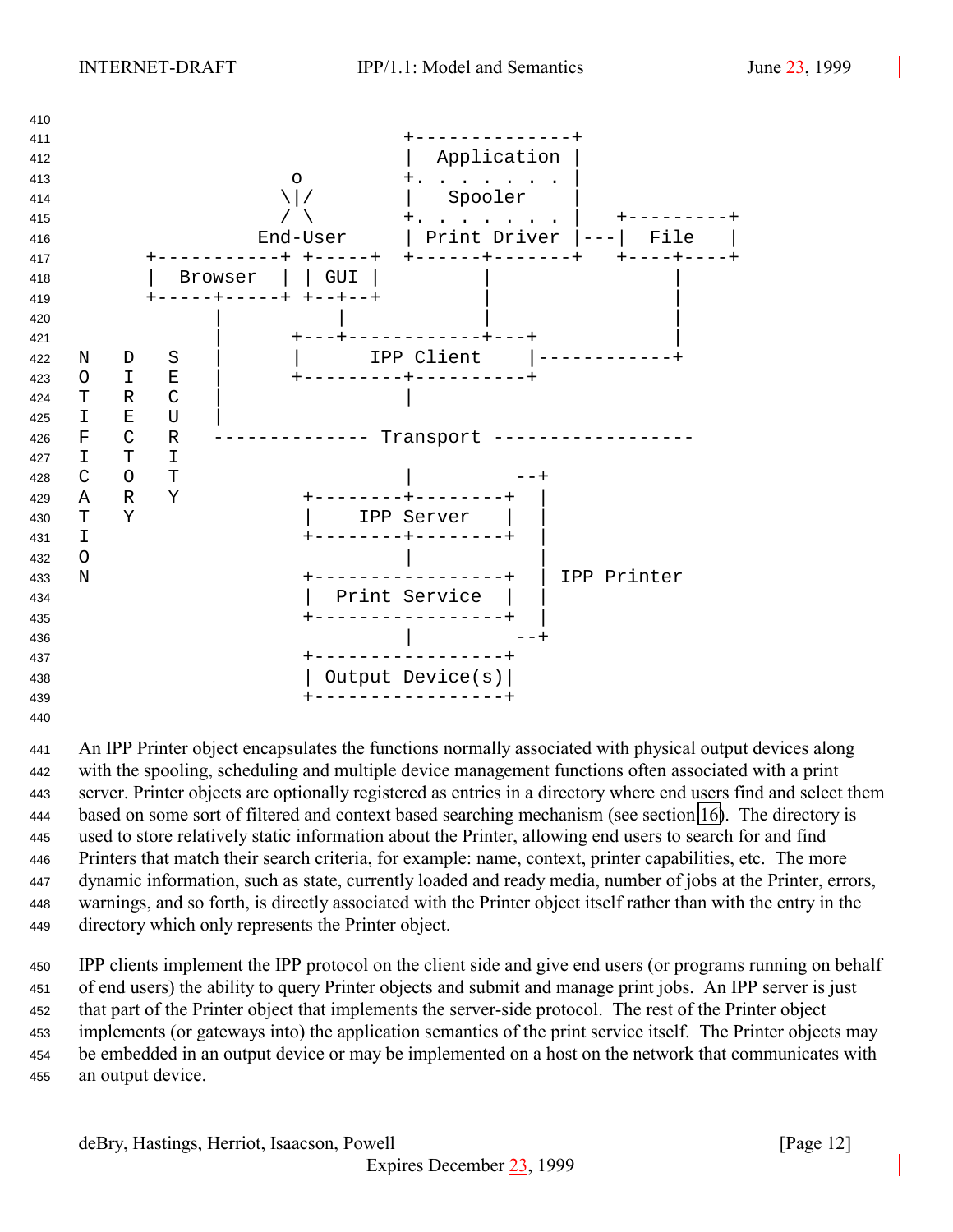<span id="page-12-0"></span> When a job is submitted to the Printer object and the Printer object validates the attributes in the submission request, the Printer object creates a new Job object. The end user then interacts with this new Job object to query its status and monitor the progress of the job. An end user can also cancel their print jobs by using the Job object's Cancel-Job operation. An end-user can also hold, release, and restart their print jobs using the Job object's OPTIONAL Hold-Job, Release-Job, and Restart-Job operations, if implemented.

 A privileged operator or administrator of a Printer object can cancel, hold, release, and restart any user's job using the REQUIRED Cancel-Job and the OPTIONAL Hold-Job, Release-Job, and Restart-Job operations. In additional privileged operator or administrator of a Printer object can pause, resume, or purge (jobs from) a Printer object using the OPTIONAL Pause-Printer, Resume-Printer, and Purge-Jobs operations, if implemented.

 The notification service is out of scope for this IPP/1.1 document, but using such a notification service, the end user is able to register for and receive Printer specific and Job specific events. An end user can query the status of Printer objects and can follow the progress of Job objects by polling using the Get-Printer-Attributes, Get-Jobs, and Get-Job-Attributes operations.

2. IPP Objects

 The IPP/1.1 model introduces objects of type Printer and Job. Each type of object models relevant aspects of a real-world entity such as a real printer or real print job. Each object type is defined as a set of possible attributes that may be supported by instances of that object type. For each object (instance), the actual set of supported attributes and values describe a specific implementation. The object's attributes and values describe its state, capabilities, realizable features, job processing functions, and default behaviors and characteristics. For example, the Printer object type is defined as a set of attributes that each Printer object potentially supports. In the same manner, the Job object type is defined as a set of attributes that are potentially supported by each Job object.

- Each attribute included in the set of attributes defining an object type is labeled as:
- "REQUIRED": each object MUST support the attribute.
- "RECOMMENDED": each object SHOULD support the attribute.
- "OPTIONAL": each object MAY support the attribute.
- 

 Some definitions of attribute values indicate that an object MUST or SHOULD support the value; otherwise, support of the value is OPTIONAL. However, if an implementation supports an attribute, it MUST support at least one of the possible values for that attribute.

2.1 Printer Object

 The major component of the IPP/1.1 model is the Printer object. A Printer object implements the server-490 side of the IPP/1.1 protocol. Using the protocol, end users may query the attributes of the Printer object and submit print jobs to the Printer object. The actual implementation components behind the Printer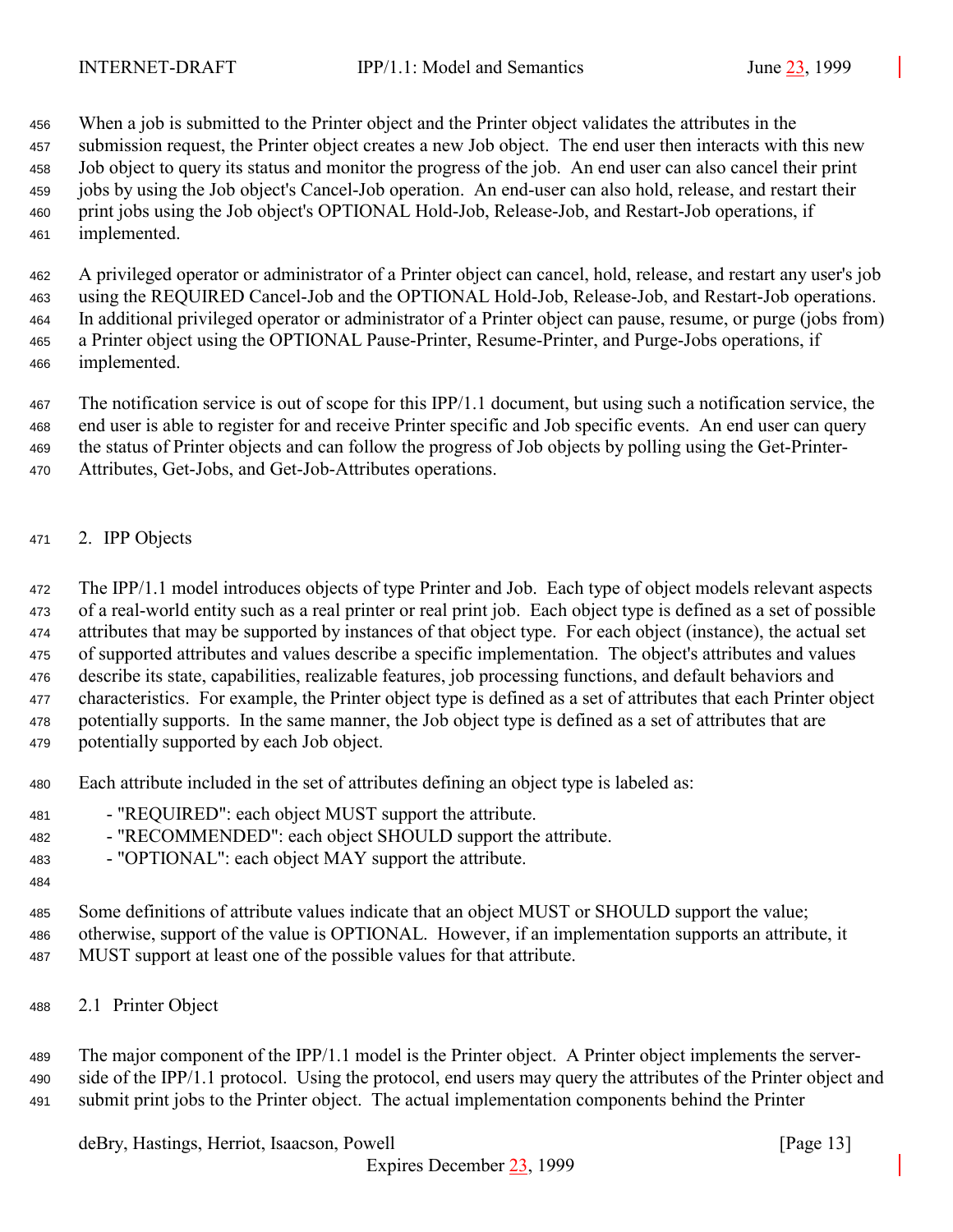abstraction may take on different forms and different configurations. However, the model abstraction allows the details of the configuration of real components to remain opaque to the end user. Section [3](#page-18-0) describes each of the Printer operations in detail.

 The capabilities and state of a Printer object are described by its attributes. Printer attributes are divided into two groups:

- "job-template" attributes: These attributes describe supported job processing capabilities and defaults for the Printer object. (See section [4.2\)](#page-71-0)
- "printer-description" attributes: These attributes describe the Printer object's identification, state, location, references to other sources of information about the Printer object, etc. (see section [4.4\)](#page-98-0)
- 

 Since a Printer object is an abstraction of a generic document output device and print service provider, a Printer object could be used to represent any real or virtual device with semantics consistent with the

Printer object, such as a fax device, an imager, or even a CD writer.

- Some examples of configurations supporting a Printer object include:
- 1) An output device with no spooling capabilities
- 2) An output device with a built-in spooler
- 3) A print server supporting IPP with one or more associated output devices
- 3a) The associated output devices may or may not be capable of spooling jobs
- 3b) The associated output devices may or may not support IPP
- 

 The following figures show some examples of how Printer objects can be realized on top of various distributed printing configurations. The embedded case below represents configurations 1 and 2. The hosted and fan-out figures below represent configurations 3a and 3b.

 In this document the term "client" refers to a software entity that sends IPP operation requests to an IPP Printer object and accepts IPP operation responses. A client MAY be:

- 1. contained within software controlled by an end user, e.g. activated by the "Print" menu item in an application or
- 2. the print server component that sends IPP requests to either an output device or another "downstream" print server.

 The term "IPP Printer" is a network entity that accepts IPP operation requests and returns IPP operation responses. As such, an IPP object MAY be:

- 1. an (embedded) device component that accepts IPP requests and controls the device or
- 2. a component of a print server that accepts IPP requests (where the print server controls one or more networked devices using IPP or other protocols).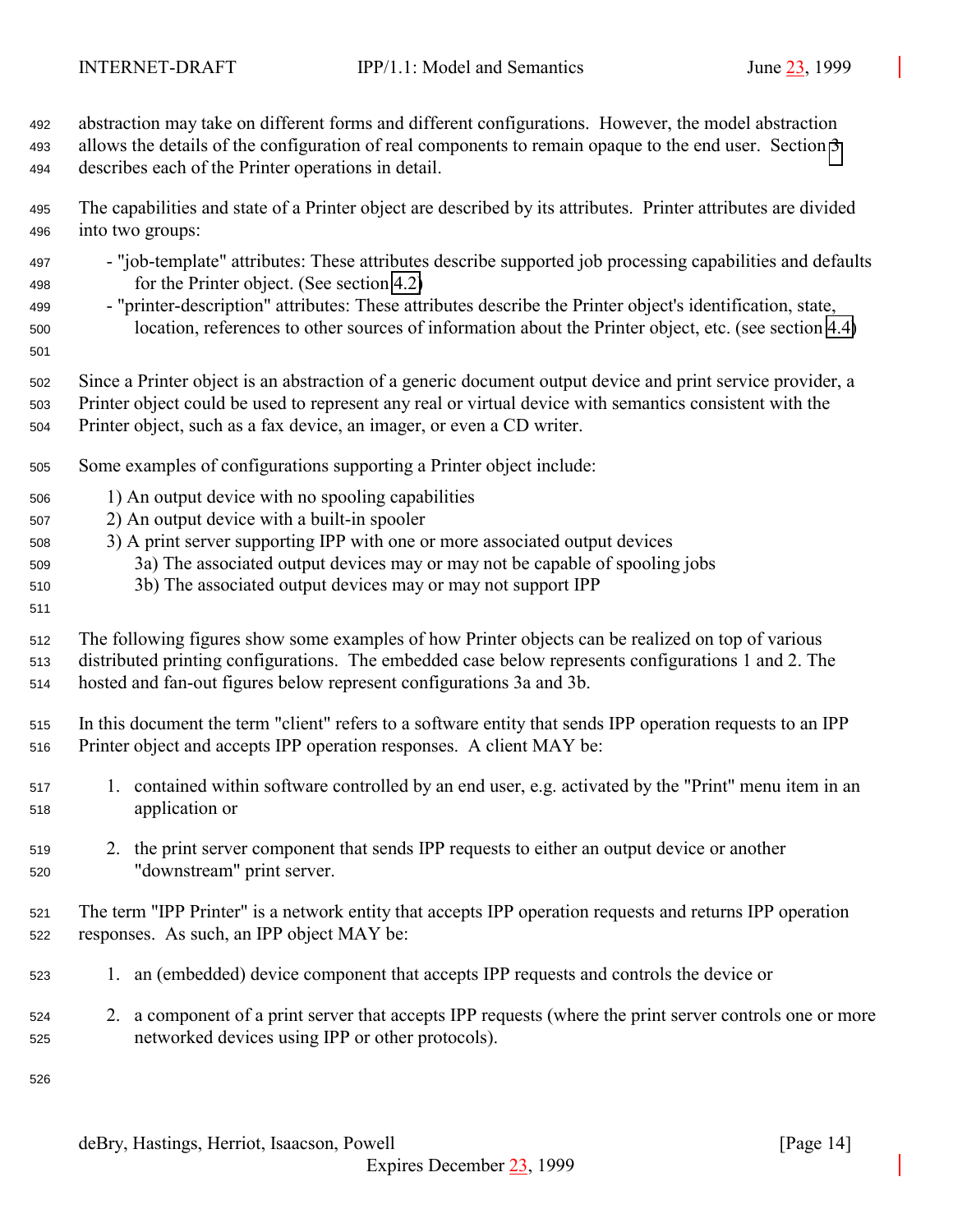<span id="page-14-0"></span> Legend: ##### indicates a Printer object which is either embedded in an output device or is hosted in a server. The Printer object might or might not be capable of queuing/spooling. any indicates any network protocol or direct connect, including IPP embedded printer: output device +---------------+ O +--------+ | ########### | /|\ | client |------------IPP------------># Printer # | / \ +--------+ | # Object # | | ########### | +---------------+ hosted printer: +---------------+ O +--------+ ########### | | /|\ | client |--IPP--># Printer #-any->| output device | / \ +--------+ # Object # | | ########### +---------------+ +---------------+ fan out: +-->| output device | any/  $\vert$  O +--------+ ########### / +---------------+ /|\ | client |-IPP-># Printer #--\* / \ +--------+ # Object # \ +---------------+ ########### any\ | | +-->| output device | | | +---------------+ 

#### 2.2 Job Object

 A Job object is used to model a print job. A Job object contains documents. The information required to create a Job object is sent in a create request from the end user via an IPP Client to the Printer object. The

deBry, Hastings, Herriot, Isaacson, Powell [Page 15]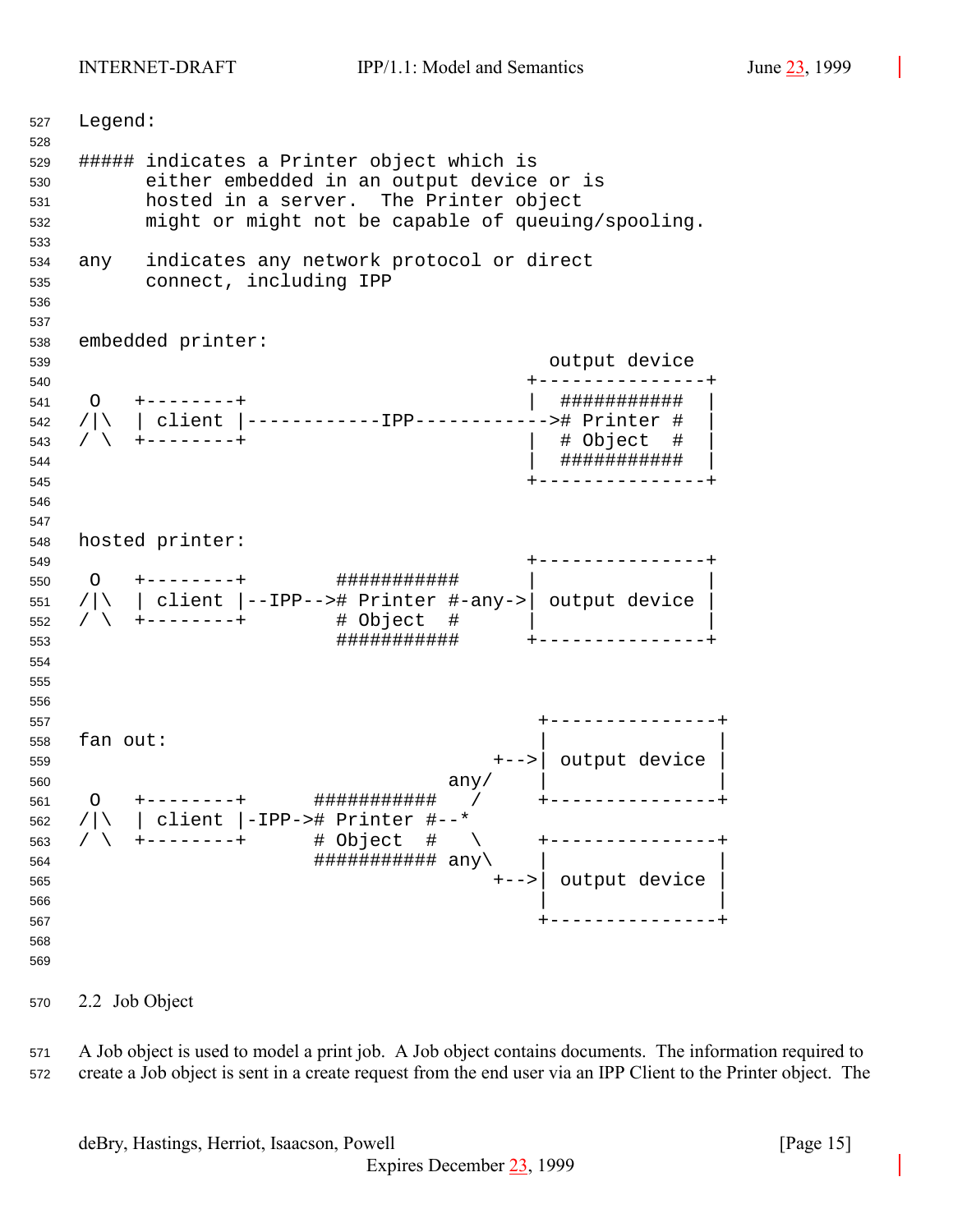<span id="page-15-0"></span> Printer object validates the create request, and if the Printer object accepts the request, the Printer object creates the new Job object. Section [3](#page-18-0) describes each of the Job operations in detail.

 The characteristics and state of a Job object are described by its attributes. Job attributes are grouped into two groups as follows:

- "job-template" attributes: These attributes can be supplied by the client or end user and include job processing instructions which are intended to override any Printer object defaults and/or instructions embedded within the document data. (See section [4.2\)](#page-71-0)
- "job-description" attributes: These attributes describe the Job object's identification, state, size, etc. The client supplies some of these attributes, and the Printer object generates others. (See section [4.3\)](#page-83-0)

 An implementation MUST support at least one document per Job object. An implementation MAY support multiple documents per Job object. A document is either:

- a stream of document data in a format supported by the Printer object (typically a Page Description Language - PDL), or
- a reference to such a stream of document data

 In IPP/1.1, a document is not modeled as an IPP object, therefore it has no object identifier or associated attributes. All job processing instructions are modeled as Job object attributes. These attributes are called Job Template attributes and they apply equally to all documents within a Job object.

#### 2.3 Object Relationships

 IPP objects have relationships that are maintained persistently along with the persistent storage of the object attributes.

 A Printer object can represent either one or more physical output devices or a logical device which "processes" jobs but never actually uses a physical output device to put marks on paper. Examples of logical devices include a Web page publisher or a gateway into an online document archive or repository. A Printer object contains zero or more Job objects.

 A Job object is contained by exactly one Printer object, however the identical document data associated with a Job object could be sent to either the same or a different Printer object. In this case, a second Job object would be created which would be almost identical to the first Job object, however it would have new (different) Job object identifiers (see section [2.4\)](#page-16-0).

 A Job object is either empty (before any documents have been added) or contains one or more documents. If the contained document is a stream of document data, that stream can be contained in only one document. However, there can be identical copies of the stream in other documents in the same or different Job objects. If the contained document is just a reference to a stream of document data, other documents (in the same or different Job object(s)) may contain the same reference.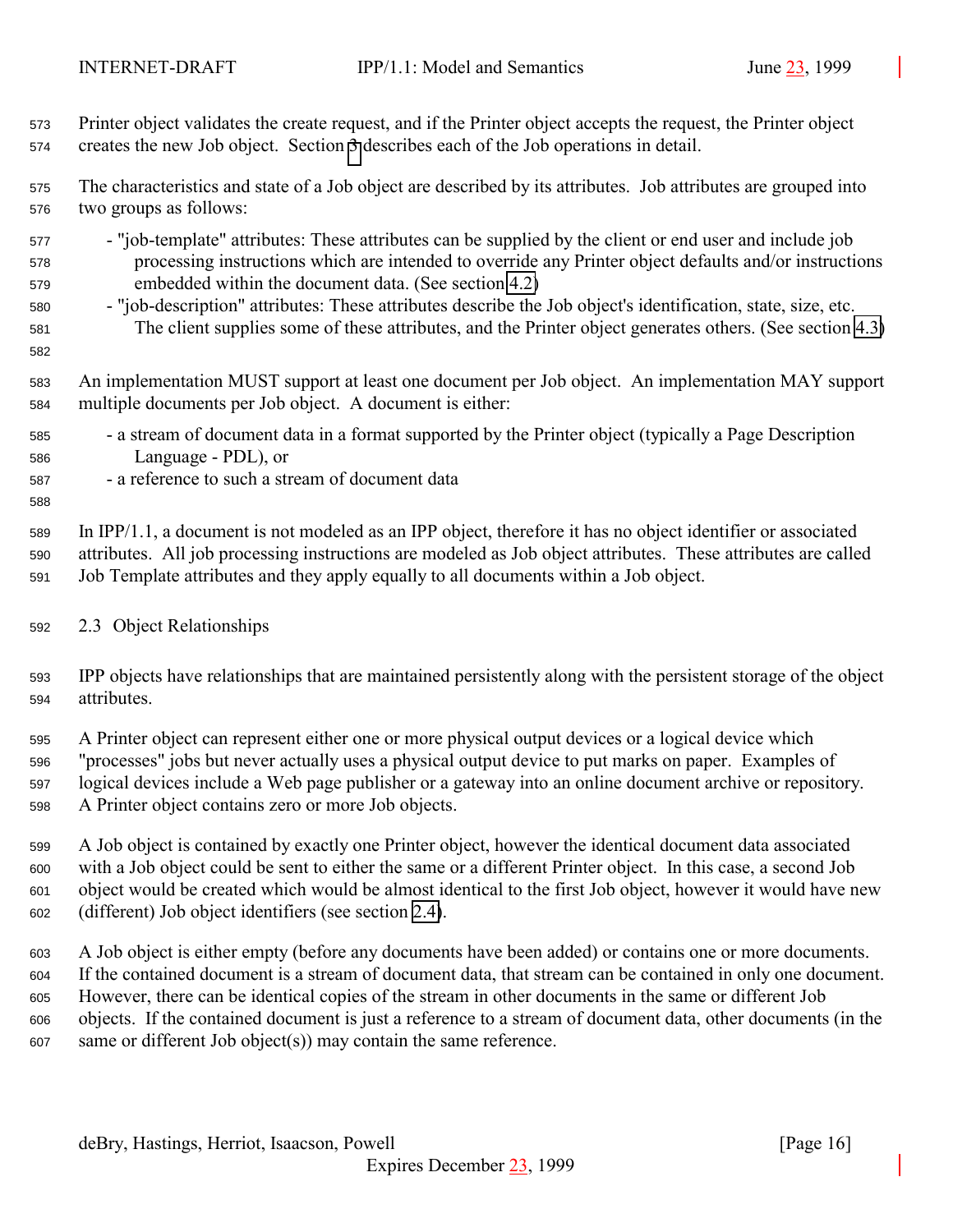#### <span id="page-16-0"></span>2.4 Object Identity

 All Printer and Job objects are identified by a Uniform Resource Identifier (URI) [RFC2396] so that they can be persistently and unambiguously referenced. The notion of a URI is a useful concept, however, until the notion of URI is more stable (i.e., defined more completely and deployed more widely), it is expected that the URIs used for IPP objects will actually be URLs [RFC2396]. Since every URL is a specialized form of a URI, even though the more generic term URI is used throughout the rest of this document, its usage is intended to cover the more specific notion of URL as well.

 An administrator configures Printer objects to either support or not support authentication and/or message privacy using Transport Layer Security (TLS) [RFC2246] (the mechanism for security configuration is outside the scope of this IPP/1.1 document). In some situations, both types of connections (both authenticated and unauthenticated) can be established using a single communication channel that has some sort of negotiation mechanism. In other situations, multiple communication channels are used, one for each type of security configuration. Section [8](#page-125-0) provides a full description of all security considerations and configurations.

 If a Printer object supports more than one communication channel, some or all of those channels might support and/or require different security mechanisms. In such cases, an administrator could expose the simultaneous support for these multiple communication channels as multiple URIs for a single Printer object where each URI represents one of the communication channels to the Printer object. To support this flexibility, the IPP Printer object type defines a multi-valued identification attribute called the "printer-uri- supported" attribute. It MUST contain at least one URI. It MAY contain more than one URI. That is, every Printer object will have at least one URI that identifies at least one communication channel to the Printer object, but it may have more than one URI where each URI identifies a different communication channel to the Printer object. The "printer-uri-supported" attribute has two companion attributes, the "uri- security-supported" attribute and the "uri-authentication-supported". Both have the same cardinality as "printer-uri-supported". The purpose of the "uri-security-supported" attribute is to indicate the security mechanisms (if any) used for each URI listed in "printer-uri-supported". The purpose of the "uri- authentication-supported" attribute is to indicate the authentication mechanisms (if any) used for each URI listed in "printer-uri-supported". These three attributes are fully described in sections [4.4.1,](#page-100-0) [4.4.2,](#page-101-0) and [4.4.3.](#page-101-0)

 When a job is submitted to the Printer object via a create request, the client supplies only a single Printer object URI. The client supplied Printer object URI MUST be one of the values in the "printer-uri-supported" Printer attribute.

 IPP/1.1 does not specify how the client obtains the client supplied URI, but it is RECOMMENDED that a Printer object be registered as an entry in a directory service. End-users and programs can then interrogate the directory searching for Printers. Section [16](#page-158-0) defines a generic schema for Printer object entries in the directory service and describes how the entry acts as a bridge to the actual IPP Printer object. The entry in the directory that represents the IPP Printer object includes the possibly many URIs for that Printer object as values in one its attributes.

 When a client submits a create request to the Printer object, the Printer object validates the request and creates a new Job object. The Printer object assigns the new Job object a URI which is stored in the "job-

deBry, Hastings, Herriot, Isaacson, Powell [Page 17]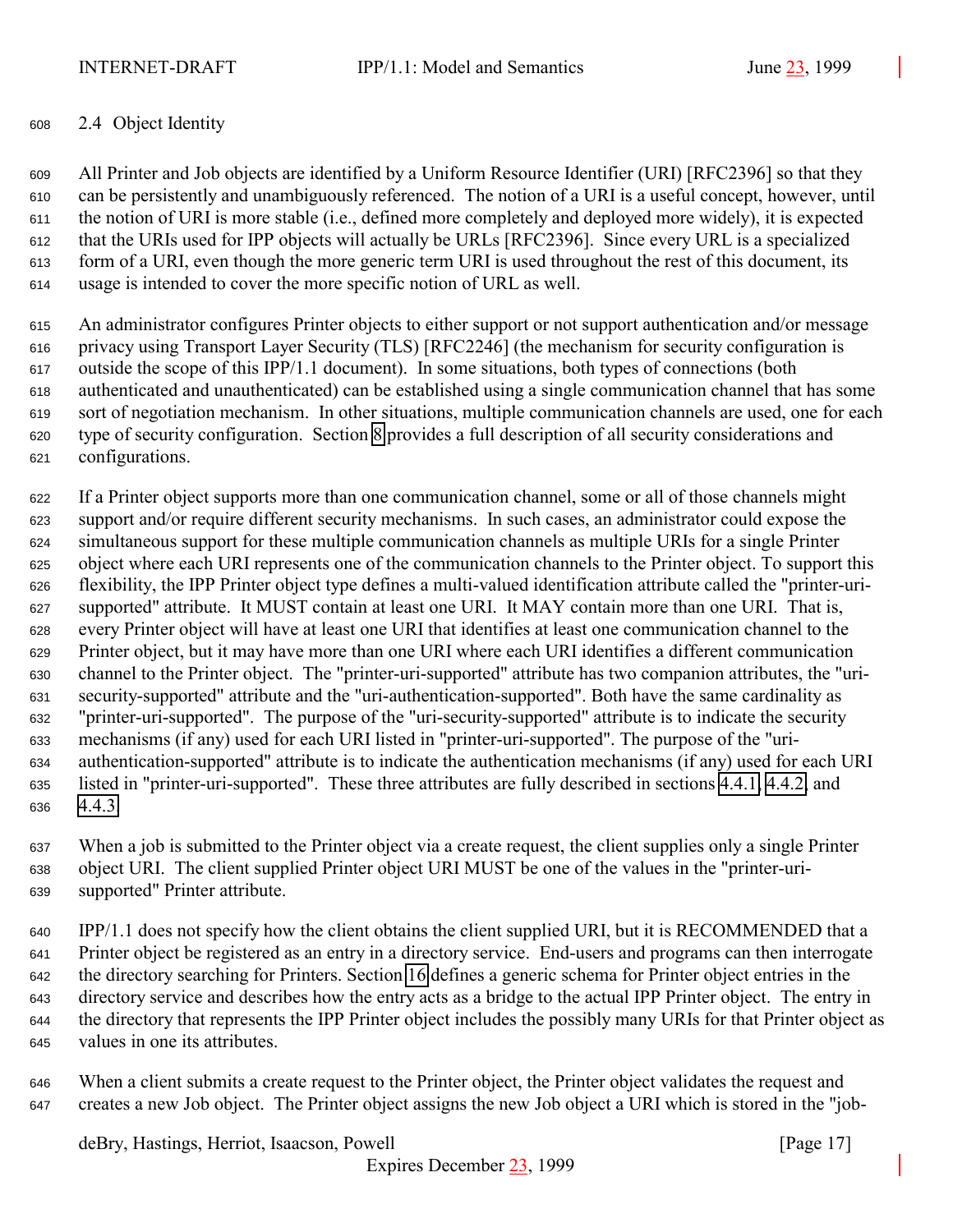uri" Job attribute. This URI is then used by clients as the target for subsequent Job operations. The Printer object generates a Job URI based on its configured security policy and the URI used by the client in the create request.

 For example, consider a Printer object that supports both a communication channel secured by the use of SSL3 (using HTTP over SSL3 with an "https" schemed URI) and another open communication channel that is not secured with SSL3 (using a simple "http" schemed URI). If a client were to submit a job using the secure URI, the Printer object would assign the new Job object a secure URI as well. If a client were to submit a job using the open-channel URI, the Printer would assign the new Job object an open-channel URI.

 In addition, the Printer object also populates the Job object's "job-printer-uri" attribute. This is a reference back to the Printer object that created the Job object. If a client only has access to a Job object's "job-uri" identifier, the client can query the Job's "job-printer-uri" attribute in order to determine which Printer object created the Job object. If the Printer object supports more than one URI, the Printer object picks the one URI supplied by the client when creating the job to build the value for and to populate the Job's "job-printer-uri" attribute.

 Allowing Job objects to have URIs allows for flexibility and scalability. For example, in some implementations, the Printer object might create Jobs that are processed in the same local environment as the Printer object itself. In this case, the Job URI might just be a composition of the Printer's URI and some unique component for the Job object, such as the unique 32-bit positive integer mentioned later in this paragraph. In other implementations, the Printer object might be a central clearing-house for validating all Job object creation requests, but the Job object itself might be created in some environment that is remote from the Printer object. In this case, the Job object's URI may have no physical-location relationship at all to the Printer object's URI. Again, the fact that Job objects have URIs allows for flexibility and scalability, however, many existing printing systems have local models or interface constraints that force print jobs to be identified using only a 32-bit positive integer rather than an independent URI. This numeric Job ID is only unique within the context of the Printer object to which the create request was originally submitted. Therefore, in order to allow both types of client access to IPP Job objects (either by Job URI or by numeric Job ID), when the Printer object successfully processes a create request and creates a new Job object, the Printer object MUST generate both a Job URI and a Job ID. The Job ID (stored in the "job-id" attribute) only has meaning in the context of the Printer object to which the create request was originally submitted. This requirement to support both Job URIs and Job IDs allows all types of clients to access Printer objects and Job objects no matter the local constraints imposed on the client implementation.

 In addition to identifiers, Printer objects and Job objects have names ("printer-name" and "job-name"). An object name NEED NOT be unique across all instances of all objects. A Printer object's name is chosen and set by an administrator through some mechanism outside the scope of this IPP/1.1 document. A Job object's name is optionally chosen and supplied by the IPP client submitting the job. If the client does not supply a Job object name, the Printer object generates a name for the new Job object. In all cases, the name only has local meaning.

To summarize:

 - Each Printer object is identified with one or more URIs. The Printer's "printer-uri-supported" attribute contains the URI(s).

deBry, Hastings, Herriot, Isaacson, Powell [Page 18]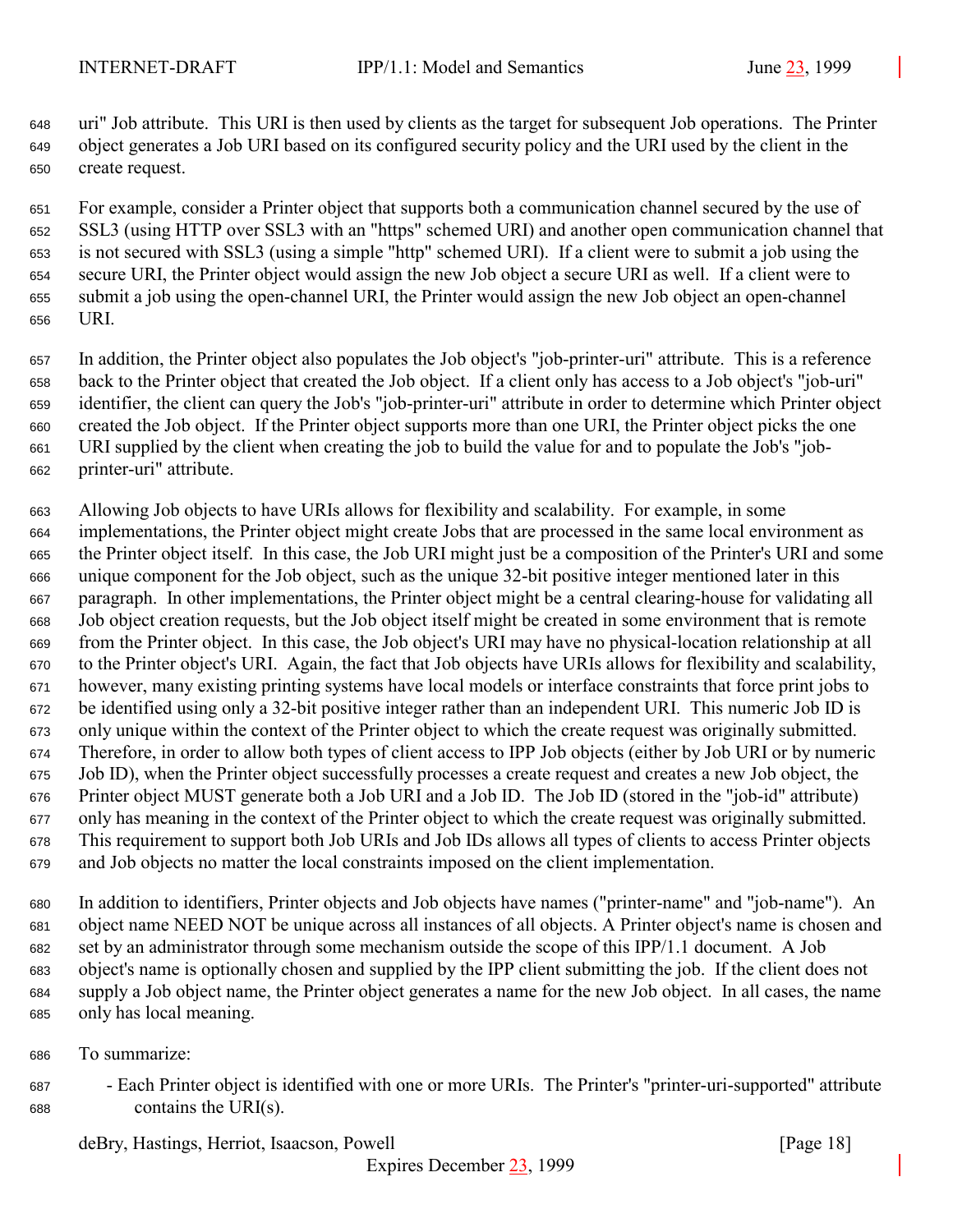- <span id="page-18-0"></span> - The Printer object's "uri-security-supported" attribute identifies the communication channel security protocols that may or may not have been configured for the various Printer object URIs (e.g., 'tls' or 'none').
- The Printer object's "uri-authentication-supported" attribute identifies the authentication mechanisms that may or may not have been configured for the various Printer object URIs (e.g., 'digest' or 'none').
- Each Job object is identified with a Job URI. The Job's "job-uri" attribute contains the URI.
- Each Job object is also identified with Job ID which is a 32-bit, positive integer. The Job's "job-id" attribute contains the Job ID. The Job ID is only unique within the context of the Printer object which created the Job object.
- Each Job object has a "job-printer-uri" attribute which contains the URI of the Printer object that was used to create the Job object. This attribute is used to determine the Printer object that created a Job object when given only the URI for the Job object. This linkage is necessary to determine the languages, charsets, and operations which are supported on that Job (the basis for such support comes from the creating Printer object).
- Each Printer object has a name (which is not necessarily unique). The administrator chooses and sets this name through some mechanism outside the scope of this IPP/1.1 document. The Printer object's "printer-name" attribute contains the name.
- Each Job object has a name (which is not necessarily unique). The client optionally supplies this name in the create request. If the client does not supply this name, the Printer object generates a name for the Job object. The Job object's "job-name" attribute contains the name.

## 3. IPP Operations

 IPP objects support operations. An operation consists of a request and a response. When a client communicates with an IPP object, the client issues an operation request to the URI for that object. Operation requests and responses have parameters that identify the operation. Operations also have attributes that affect the run-time characteristics of the operation (the intended target, localization information, etc.). These operation-specific attributes are called operation attributes (as compared to object attributes such as Printer object attributes or Job object attributes). Each request carries along with it any operation attributes, object attributes, and/or document data required to perform the operation. Each request requires a response from the object. Each response indicates success or failure of the operation with a status code as a response parameter. The response contains any operation attributes, object attributes, and/or status messages generated during the execution of the operation request.

- This section describes the semantics of the IPP operations, both requests and responses, in terms of the parameters, attributes, and other data associated with each operation.
- The IPP/1.1 Printer operations are:
- Print-Job (section [3.2.1\)](#page-33-0)
- Print-URI (section [3.2.2\)](#page-39-0)
- Validate-Job (section [3.2.3\)](#page-40-0)
- Create-Job (section [3.2.4\)](#page-40-0)
- Get-Printer-Attributes (section [3.2.5\)](#page-41-0)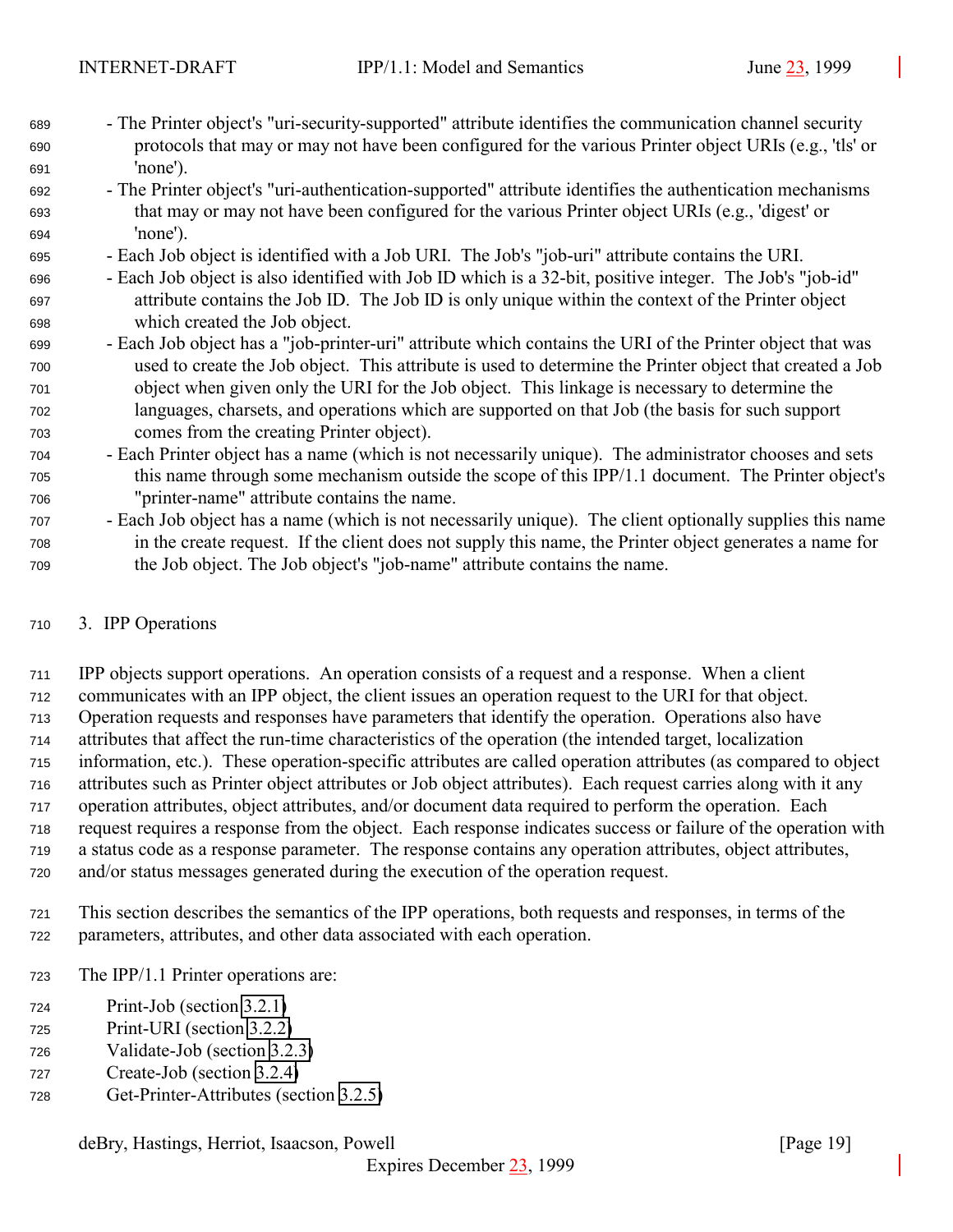- <span id="page-19-0"></span>Get-Jobs (section [3.2.6\)](#page-44-0)
- Pause-Printer (section [3.3.5\)](#page-57-0)
- Resume-Printer (section [3.3.6\)](#page-58-0)
- Purge-Jobs (section [3.3.7\)](#page-59-0)
- 

- The Job operations are:
- Send-Document (section [3.3.1\)](#page-50-0)
- Send-URI (section [3.3.2\)](#page-52-0)
- Cancel-Job (section [3.3.3\)](#page-53-0)
- Get-Job-Attributes (section [3.3.4\)](#page-55-0)
- Hold-Job (section [3.3.5\)](#page-57-0)
- Release-Job (section [3.3.6\)](#page-58-0)
- Restart-Job (section [3.3.7\)](#page-59-0)
- The Send-Document and Send-URI Job operations are used to add a new document to an existing multi-document Job object created using the Create-Job operation.
- 3.1 Common Semantics
- All IPP operations require some common parameters and operation attributes. These common elements and their semantic characteristics are defined and described in more detail in the following sections.
- 3.1.1 Required Parameters
- Every operation request contains the following REQUIRED parameters:
- a "version-number",
- an "operation-id",
- a "request-id", and
- the attributes that are REQUIRED for that type of request.
- 

- Every operation response contains the following REQUIRED parameters:
- a "version-number",
- a "status-code",
- the "request-id" that was supplied in the corresponding request, and
- the attributes that are REQUIRED for that type of response.
- The "Encoding and Transport document [IPP-PRO] defines special rules for the encoding of these parameters. All other operation elements are represented using the more generic encoding rules for attributes and groups of attributes.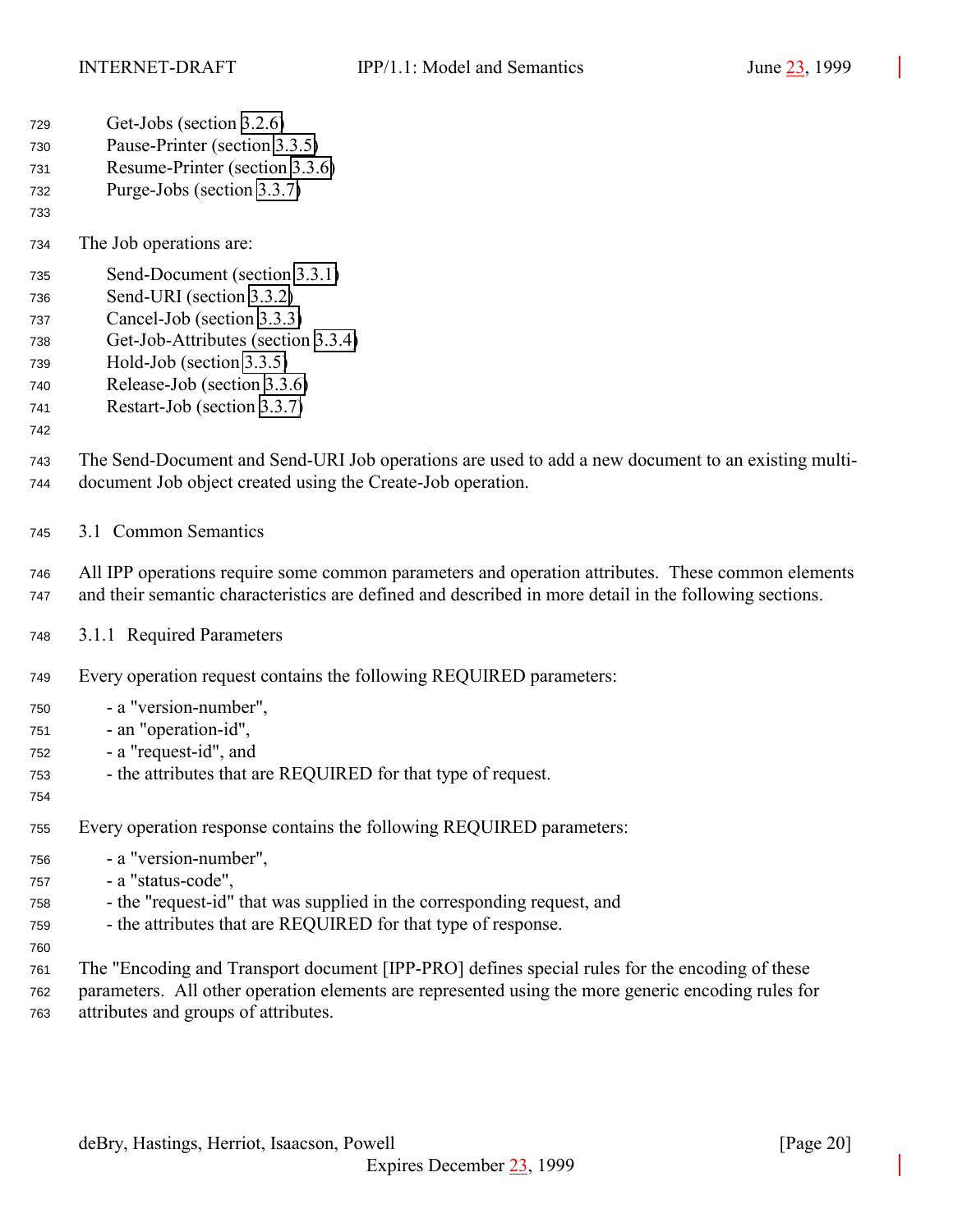<span id="page-20-0"></span>3.1.2 Operation IDs and Request IDs

 Each IPP operation request includes an identifying "operation-id" value. Valid values are defined in the "operations-supported" Printer attribute section (see section [4.4.15\)](#page-106-0). The client specifies which operation is being requested by supplying the correct "operation-id" value.

 In addition, every invocation of an operation is identified by a "request-id" value. For each request, the client chooses the "request-id" which MUST be an integer (possibly unique depending on client requirements) in the range from 1 to 2\*\*31 - 1 (inclusive). This "request-id" allows clients to manage multiple outstanding requests. The receiving IPP object copies all 32-bits of the client-supplied "request-id" attribute into the response so that the client can match the response with the correct outstanding request, even if the "request-id" is out of range. If the request is terminated before the complete "request-id" is received, the IPP object rejects the request and returns a response with a "request-id" of 0.

 Note: In some cases, the transport protocol underneath IPP might be a connection oriented protocol that would make it impossible for a client to receive responses in any order other than the order in which the corresponding requests were sent. In such cases, the "request-id" attribute would not be essential for correct protocol operation. However, in other mappings, the operation responses can come back in any order. In these cases, the "request-id" would be essential.

3.1.3 Attributes

 Operation requests and responses are both composed of groups of attributes and/or document data. The attributes groups are:

- Operation Attributes: These attributes are passed in the operation and affect the IPP object's behavior while processing the operation request and may affect other attributes or groups of attributes. Some operation attributes describe the document data associated with the print job and are associated with new Job objects, however most operation attributes do not persist beyond the life of the operation. The description of each operation attribute includes conformance statements indicating which operation attributes are REQUIRED and which are OPTIONAL for an IPP object to support and which attributes a client MUST supply in a request and an IPP object MUST supply in a response.
- Job Template Attributes: These attributes affect the processing of a job. A client OPTIONALLY supplies Job Template Attributes in a create request, and the receiving object MUST be prepared to receive all supported attributes. The Job object can later be queried to find out what Job Template attributes were originally requested in the create request, and such attributes are returned in the response as Job Object Attributes. The Printer object can be queried about its Job Template attributes to find out what type of job processing capabilities are supported and/or what the default job processing behaviors are, though such attributes are returned in the response as Printer Object Attributes. The "ipp-attribute-fidelity" operation attribute affects processing of all client-supplied Job Template attributes (see sections [3.2.1.2](#page-37-0) and [15](#page-154-0) for a full description of "ipp-attribute-fidelity" and its relationship to other attributes).
- Job Object Attributes: These attributes are returned in response to a query operation directed at a Job object.
- Printer Object Attributes: These attributes are returned in response to a query operation directed at a Printer object.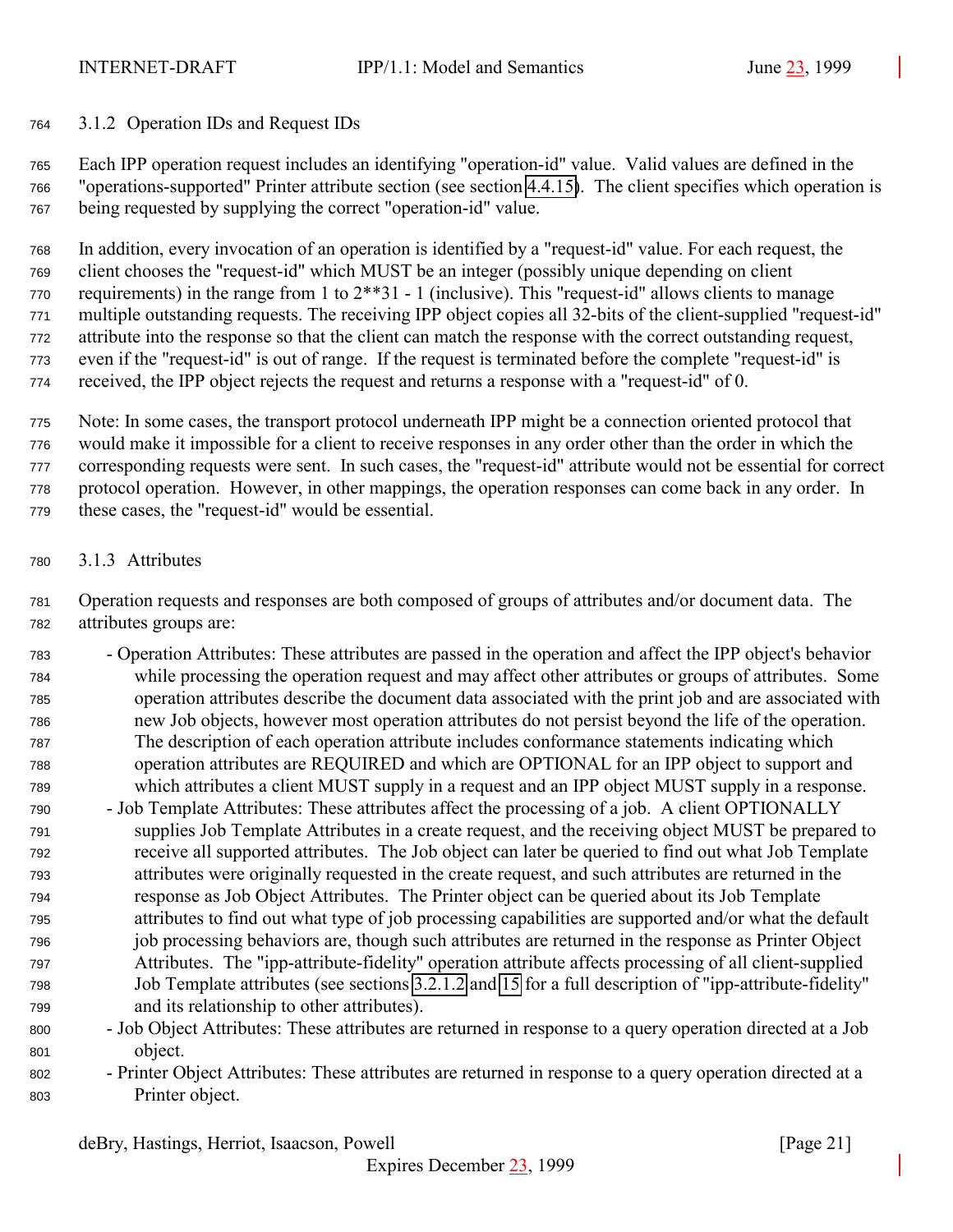<span id="page-21-0"></span> - Unsupported Attributes: In a create request, the client supplies a set of Operation and Job Template attributes. If any of these attributes or their values is unsupported by the Printer object, the Printer object returns the set of unsupported attributes in the response. Sections [3.1.7,](#page-28-0) [3.2.1.2,](#page-37-0) and [15](#page-154-0) give a full description of how Job Template attributes supplied by the client in a create request are processed by the Printer object and how unsupported attributes are returned to the client. Because of extensibility, any IPP object might receive a request that contains new or unknown attributes or values for which it has no support. In such cases, the IPP object processes what it can and returns the unsupported attributes in the response. The Unsupported Attribute group is defined for all operation responses for returning unsupported attributes that the client supplied in the request.

 Later in this section, each operation is formally defined by identifying the allowed and expected groups of attributes for each request and response. The model identifies a specific order for each group in each request or response, but the attributes within each group may be in any order, unless specified otherwise.

 Each attribute definition includes the attribute's name followed by the name of its attribute syntax(es) in parenthesizes. In addition, each 'integer' attribute is followed by the allowed range in parentheses, (m:n), for values of that attribute. Each 'text' or 'name' attribute is followed by the maximum size in octets in parentheses, (size), for values of that attribute. For more details on attribute syntax notation, see the descriptions of these attributes syntaxes in section [4.1.](#page-61-0)

 Note: Document data included in the operation is not strictly an attribute, but it is treated as a special attribute group for ordering purposes. The only operations that support supplying the document data within an operation request are Print-Job and Send-Document. There are no operation responses that include document data.

826 Some operations are REQUIRED for IPP objects to support; the others are OPTIONAL (see section [5.2.2\)](#page-114-0). Therefore, before using an OPTIONAL operation, a client SHOULD first use the REQUIRED Get-Printer- Attributes operation to query the Printer's "operations-supported" attribute in order to determine which OPTIONAL Printer and Job operations are actually supported. The client SHOULD NOT use an OPTIONAL operation that is not supported. When an IPP object receives a request to perform an operation it does not support, it returns the 'server-error-operation-not-supported' status code (see section [13.1.5.2\)](#page-147-0). An IPP object is non-conformant if it does not support a REQUIRED operation.

## 3.1.4 Character Set and Natural Language Operation Attributes

 Some Job and Printer attributes have values that are text strings and names intended for human understanding rather than machine understanding (see the 'text' and 'name' attribute syntax descriptions in section [4.1\)](#page-61-0). The following sections describe two special Operation Attributes called "attributes-charset" and "attributes-natural-language". These attributes are always part of the Operation Attributes group. For most attribute groups, the order of the attributes within the group is not important. However, for these two attributes within the Operation Attributes group, the order is critical. The "attributes-charset" attribute MUST be the first attribute in the group and the "attributes-natural-language" attribute MUST be the second attribute in the group. In other words, these attributes MUST be supplied in every IPP request and response, they MUST come first in the group, and MUST come in the specified order. For job creation operations, the IPP Printer implementation saves these two attributes with the new Job object as Job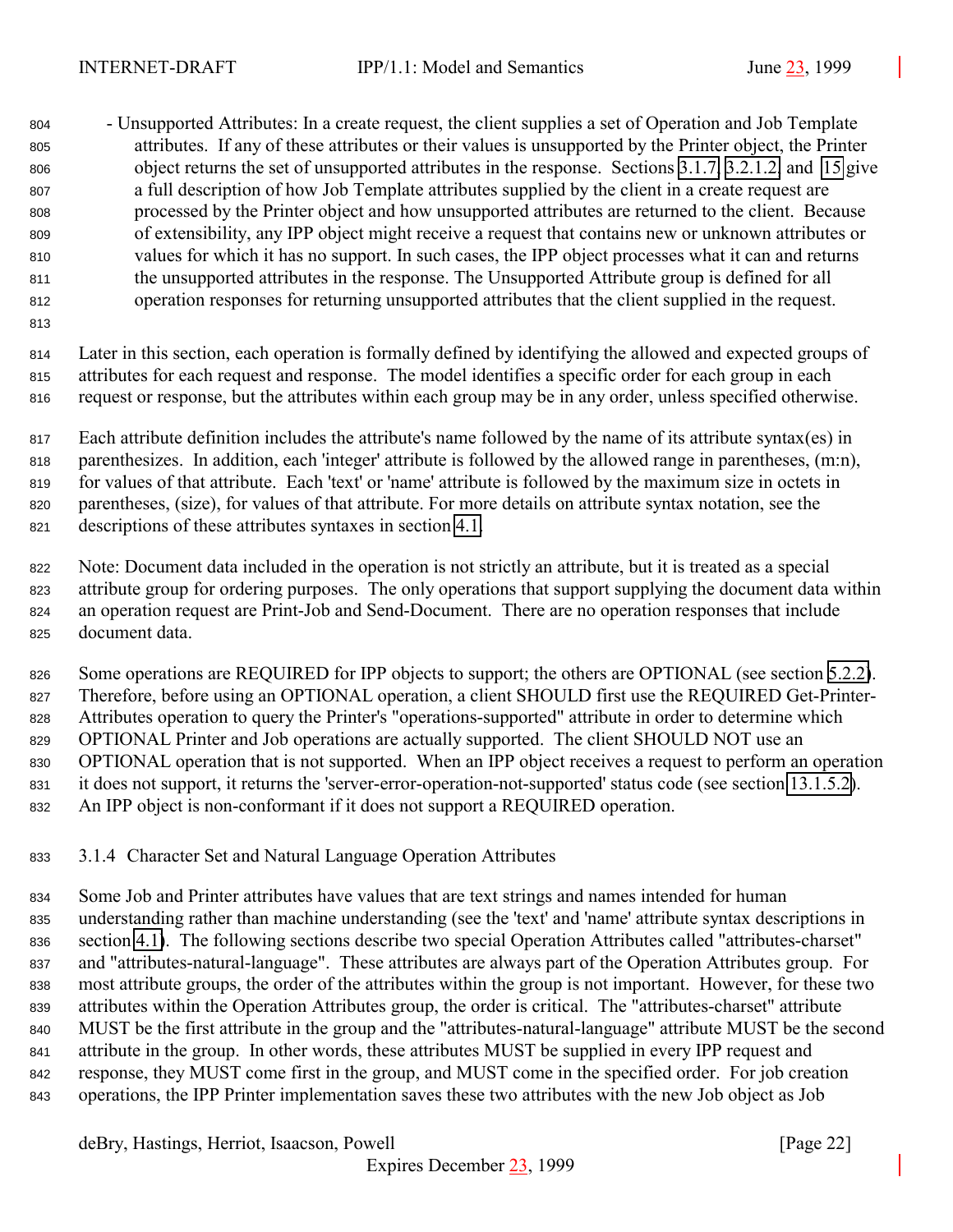<span id="page-22-0"></span> Description attributes. For the sake of brevity in this document, these operation attribute descriptions are not repeated with every operation request and response, but have a reference back to this section instead.

3.1.4.1 Request Operation Attributes

847 The client MUST supply and the Printer object MUST support the following REQUIRED operation attributes in every IPP/1.1 operation request:

"attributes-charset" (charset):

 This operation attribute identifies the charset (coded character set and encoding method) used by any 'text' and 'name' attributes that the client is supplying in this request. It also identifies the charset that the Printer object MUST use (if supported) for all 'text' and 'name' attributes and status messages that the Printer object returns in the response to this request. See Sections [4.1.1](#page-62-0) and [4.1.2](#page-64-0) for the definition of the 'text' and 'name' attribute syntaxes.

 All clients and IPP objects MUST support the 'utf-8' charset [RFC2279] and MAY support additional charsets provided that they are registered with IANA [IANA-CS]. If the Printer object does not support the client supplied charset value, the Printer object MUST reject the request, set the "attributes-charset" to 'utf-8' in the response, and return the 'client-error-charset-not-supported' status code and any 'text' or 'name' attributes using the 'utf-8' charset. The Printer NEED NOT return any attributes in the Unsupported Attributes Group (See sections [3.1.7](#page-28-0) and [3.2.1.2\)](#page-37-0). The Printer object MUST indicate the charset(s) supported as the values of the "charset-supported" Printer attribute (see Section [4.4.18\)](#page-108-0), so that the client can query to determine which charset(s) are supported.

 Note to client implementers: Since IPP objects are only required to support the 'utf-8' charset, in order to maximize interoperability with multiple IPP object implementations, a client may want to supply 'utf-8' in the "attributes-charset" operation attribute, even though the client is only passing and able to present a simpler charset, such as US-ASCII or ISO-8859-1. Then the client will have to filter out (or charset convert) those characters that are returned in the response that it cannot present to its user. On the other hand, if both the client and the IPP objects also support a charset in common besides utf-8, the client may want to use that charset in order to avoid charset conversion or data loss.

 See the 'charset' attribute syntax description in Section [4.1.7](#page-67-0) for the syntax and semantic interpretation of the values of this attribute and for example values.

"attributes-natural-language" (naturalLanguage):

- This operation attribute identifies the natural language used by any 'text' and 'name' attributes that the client is supplying in this request. This attribute also identifies the natural language that the Printer object SHOULD use for all 'text' and 'name' attributes and status messages that the Printer object returns in the response to this request.
- There are no REQUIRED natural languages required for the Printer object to support. However, the Printer object's "generated-natural-language-supported" attribute identifies the natural languages supported by the Printer object and any contained Job objects for all text strings generated by the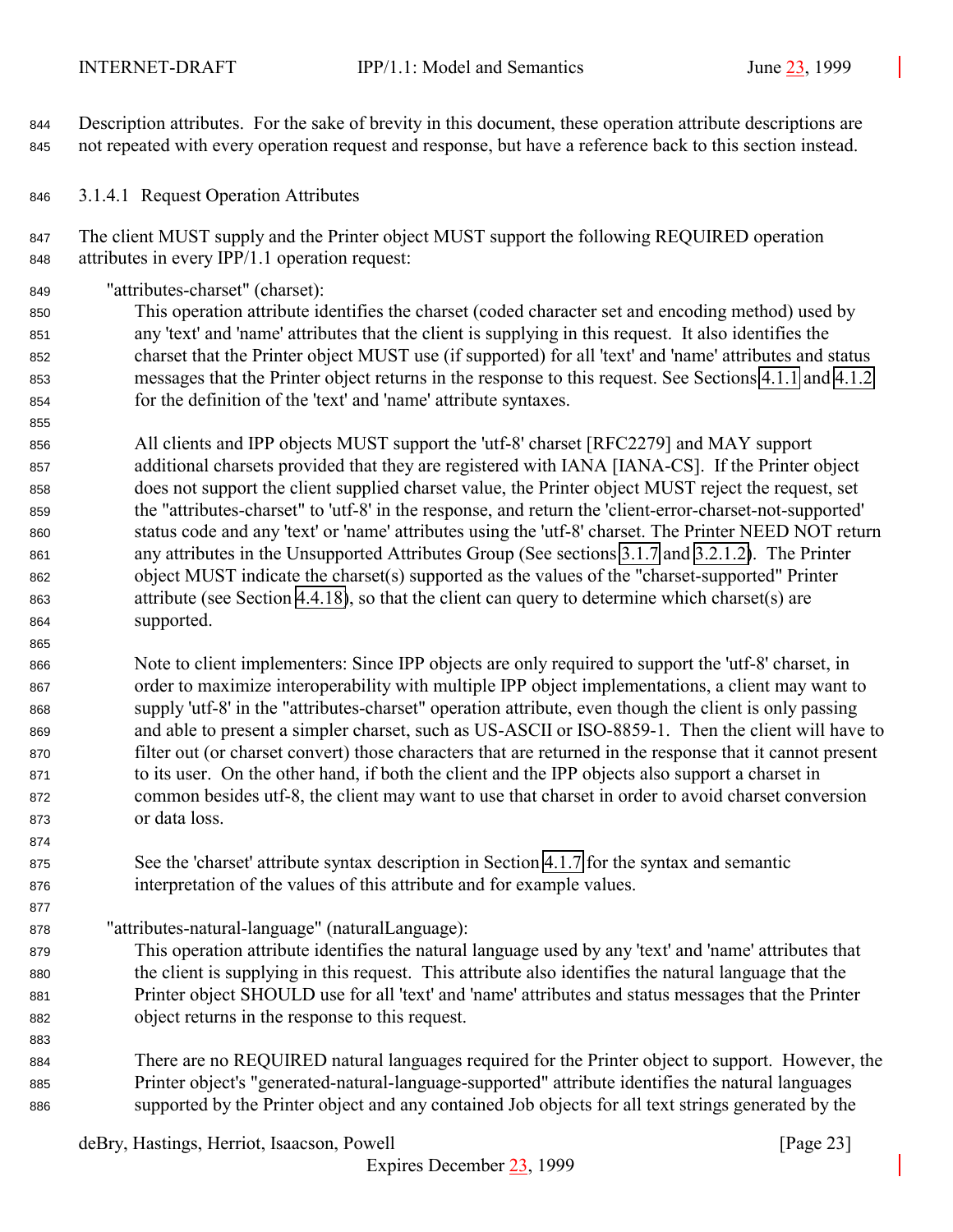IPP object. A client MAY query this attribute to determine which natural language(s) are supported for generated messages.

 For any of the attributes for which the Printer object generates text, i.e., for the "job-state-message", "printer-state-message", and status messages (see Section [3.1.6\)](#page-27-0), the Printer object MUST be able to generate these text strings in any of its supported natural languages. If the client requests a natural language that is not supported, the Printer object MUST return these generated messages in the Printer's configured natural language as specified by the Printer's "natural-language-configured" attribute" (see Section [4.4.19\)](#page-108-0).

- For other 'text' and 'name' attributes supplied by the client, authentication system, operator, system administrator, or manufacturer (i.e., for "job-originating-user-name", "printer-name" (name), "printer-location" (text), "printer-info" (text), and "printer-make-and-model" (text)), the Printer object is only required to support the configured natural language of the Printer identified by the Printer object's "natural-language-configured" attribute, though support of additional natural languages for these attributes is permitted.
- For any 'text' or 'name' attribute in the request that is in a different natural language than the value supplied in the "attributes-natural-language" operation attribute, the client MUST use the Natural Language Override mechanism (see sections [4.1.1.2](#page-63-0) and [4.1.2.2\)](#page-64-0) for each such attribute value supplied. The client MAY use the Natural Language Override mechanism redundantly, i.e., use it even when the value is in the same natural language as the value supplied in the "attributes-natural-language" operation attribute of the request.
- The IPP object MUST accept any natural language and any Natural Language Override, whether the IPP object supports that natural language or not (and independent of the value of the "ipp-attribute- fidelity" Operation attribute). That is the IPP object accepts all client supplied values no matter what the values are in the Printer object's "generated-natural-language-supported" attribute. That attribute, "generated-natural-language-supported", only applies to generated messages, not client supplied messages. The IPP object MUST remember that natural language for all client-supplied attributes, and when returning those attributes in response to a query, the IPP object MUST indicate that natural language.

 Each value whose attribute syntax type is 'text' or 'name' (see sections [4.1.1](#page-62-0) and [4.1.2\)](#page-64-0) has an Associated Natural-Language. This document does not specify how this association is stored in a Printer or Job object. When such a value is encoded in a request or response, the natural language is either implicit or explicit:

- − In the implicit case, the value contains only the text/name value, and the language is specified by the "attributes-natural-language" operation attribute in the request or response (see sections [4.1.1.1](#page-63-0) textWithoutLanguage and [4.1.2.1](#page-64-0) nameWithoutLanguage).
- 929 − In the explicit case (also known as the Natural-Language Override case), the value contains both the language and the text/name value (see sections [4.1.1.2](#page-63-0) textWithLanguage and [4.1.2.2](#page-64-0) nameWithLanguage).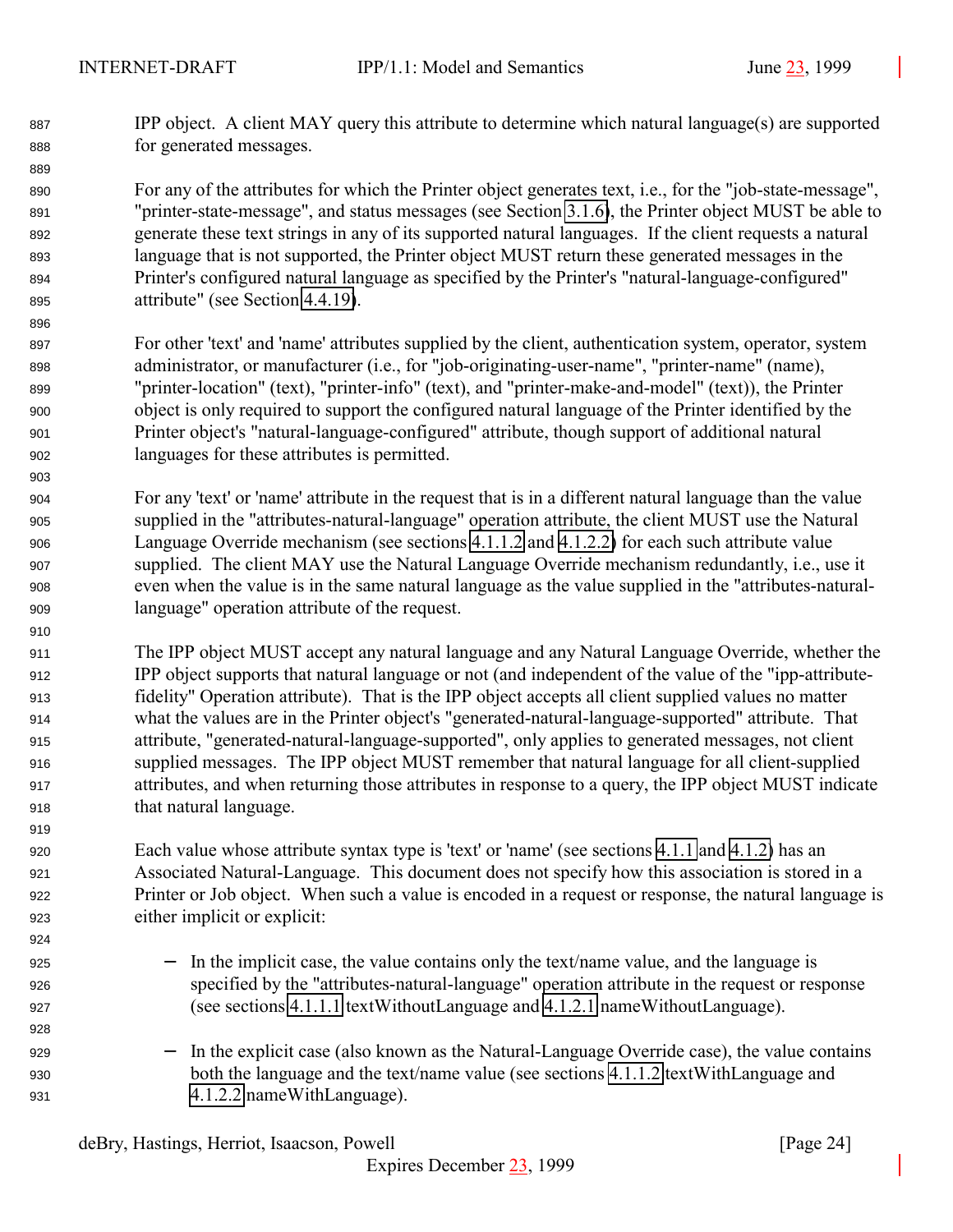<span id="page-24-0"></span> For example, the "job-name" attribute MAY be supplied by the client in a create request. The text value for this attribute will be in the natural language identified by the "attribute-natural-language" attribute, or if different, as identified by the Natural Language Override mechanism. If supplied, the IPP object will use the value of the "job-name" attribute to populate the Job object's "job-name" attribute. Whenever any client queries the Job object's "job-name" attribute, the IPP object returns the attribute as stored and uses the Natural Language Override mechanism to specify the natural language, if it is different from that reported in the "attributes-natural-language" operation attribute of the response. The IPP object MAY use the Natural Language Override mechanism redundantly, i.e., use it even when the value is in the same natural language as the value supplied in the "attributes-natural-language" operation attribute of the response.

- An IPP object MUST NOT reject a request based on a supplied natural language in an "attributes-natural-language" Operation attribute or in any attribute that uses the Natural Language Override.
- See the 'naturalLanguage' attribute syntax description in section [4.1.8](#page-68-0) for the syntax and semantic interpretation of the values of this attribute and for example values.

 Clients SHOULD NOT supply 'text' or 'name' attributes that use an illegal combination of natural language and charset. For example, suppose a Printer object supports charsets 'utf-8', 'iso-8859-1', and 'iso-8859-7'. Suppose also, that it supports natural languages 'en' (English), 'fr' (French), and 'el' (Greek). Although the Printer object supports the charset 'iso-8859-1' and natural language 'el', it probably does not support the combination of Greek text strings using the 'iso-8859-1' charset. The Printer object handles this apparent incompatibility differently depending on the context in which it occurs:

- In a create request: If the client supplies a text or name attribute (for example, the "job-name" operation attribute) that uses an apparently incompatible combination, it is a client choice that does not affect the Printer object or its correct operation. Therefore, the Printer object simply accepts the client supplied value, stores it with the Job object, and responds back with the same combination whenever the client (or any client) queries for that attribute.
- -In a query-type operation, like Get-Printer-Attributes: If the client requests an apparently incompatible combination, the Printer object responds (as described in section 3.1.4.2) using the Printer's configured natural language rather than the natural language requested by the client.

 In either case, the Printer object does not reject the request because of the apparent incompatibility. The potential incompatible combination of charset and natural language can occur either at the global operation level or at the Natural Language Override attribute-by-attribute level. In addition, since the response always includes explicit charset and natural language information, there is never any question or ambiguity in how the client interprets the response.

- 3.1.4.2 Response Operation Attributes
- The Printer object MUST supply and the client MUST support the following REQUIRED operation attributes in every IPP/1.1 operation response: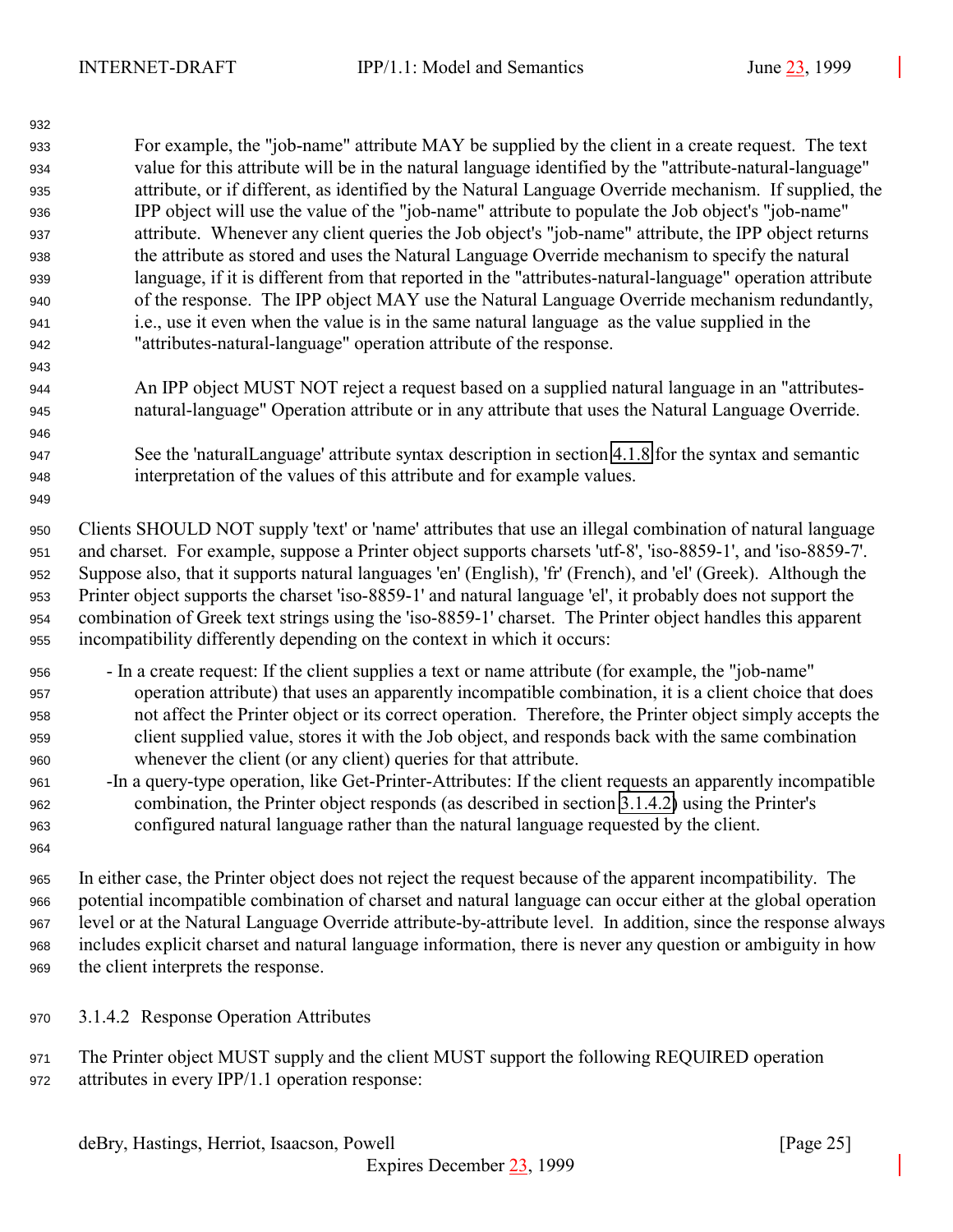<span id="page-25-0"></span>"attributes-charset" (charset):

 This operation attribute identifies the charset used by any 'text' and 'name' attributes that the Printer object is returning in this response. The value in this response MUST be the same value as the "attributes-charset" operation attribute supplied by the client in the request. If this is not possible (i.e., the charset requested is not supported), the request would have been rejected. See "attributes-charset" described in Section [3.1.4.1](#page-22-0) above.

 If the Printer object supports more than just the 'utf-8' charset, the Printer object MUST be able to code convert between each of the charsets supported on a highest fidelity possible basis in order to return the 'text' and 'name' attributes in the charset requested by the client. However, some information loss MAY occur during the charset conversion depending on the charsets involved. For example, the Printer object may convert from a UTF-8 'a' to a US-ASCII 'a' (with no loss of information), from an ISO Latin 1 CAPITAL LETTER A WITH ACUTE ACCENT to US-ASCII 'A' (losing the accent), or from a UTF-8 Japanese Kanji character to some ISO Latin 1 error character indication such as '?', decimal code equivalent, or to the absence of a character, depending on implementation.

 Whether an implementation that supports more than one charset stores the data in the charset supplied by the client or code converts to one of the other supported charsets, depends on implementation. The strategy should try to minimize loss of information during code conversion. On each response, such an implementation converts from its internal charset to that requested.

## "attributes-natural-language" (naturalLanguage):

 This operation attribute identifies the natural language used by any 'text' and 'name' attributes that the IPP object is returning in this response. Unlike the "attributes-charset" operation attribute, the IPP object NEED NOT return the same value as that supplied by the client in the request. The IPP object MAY return the natural language of the Job object or the Printer's configured natural language as identified by the Printer object's "natural-language-configured" attribute, rather than the natural language supplied by the client. For any 'text' or 'name' attribute or status message in the response that is in a different natural language than the value returned in the "attributes-natural- language" operation attribute, the IPP object MUST use the Natural Language Override mechanism (see sections [4.1.1.2](#page-63-0) and [4.1.2.2\)](#page-64-0) on each attribute value returned. The IPP object MAY use the Natural Language Override mechanism redundantly, i.e., use it even when the value is in the same natural language as the value supplied in the "attributes-natural-language" operation attribute of the response.

## 3.1.5 Operation Targets

 All IPP operations are directed at IPP objects. For Printer operations, the operation is always directed at a Printer object using one of its URIs (i.e., one of the values in the Printer object's "printer-uri-supported" attribute). Even if the Printer object supports more than one URI, the client supplies only one URI as the target of the operation. The client identifies the target object by supplying the correct URI in the "printer-uri (uri)" operation attribute.

For Job operations, the operation is directed at either: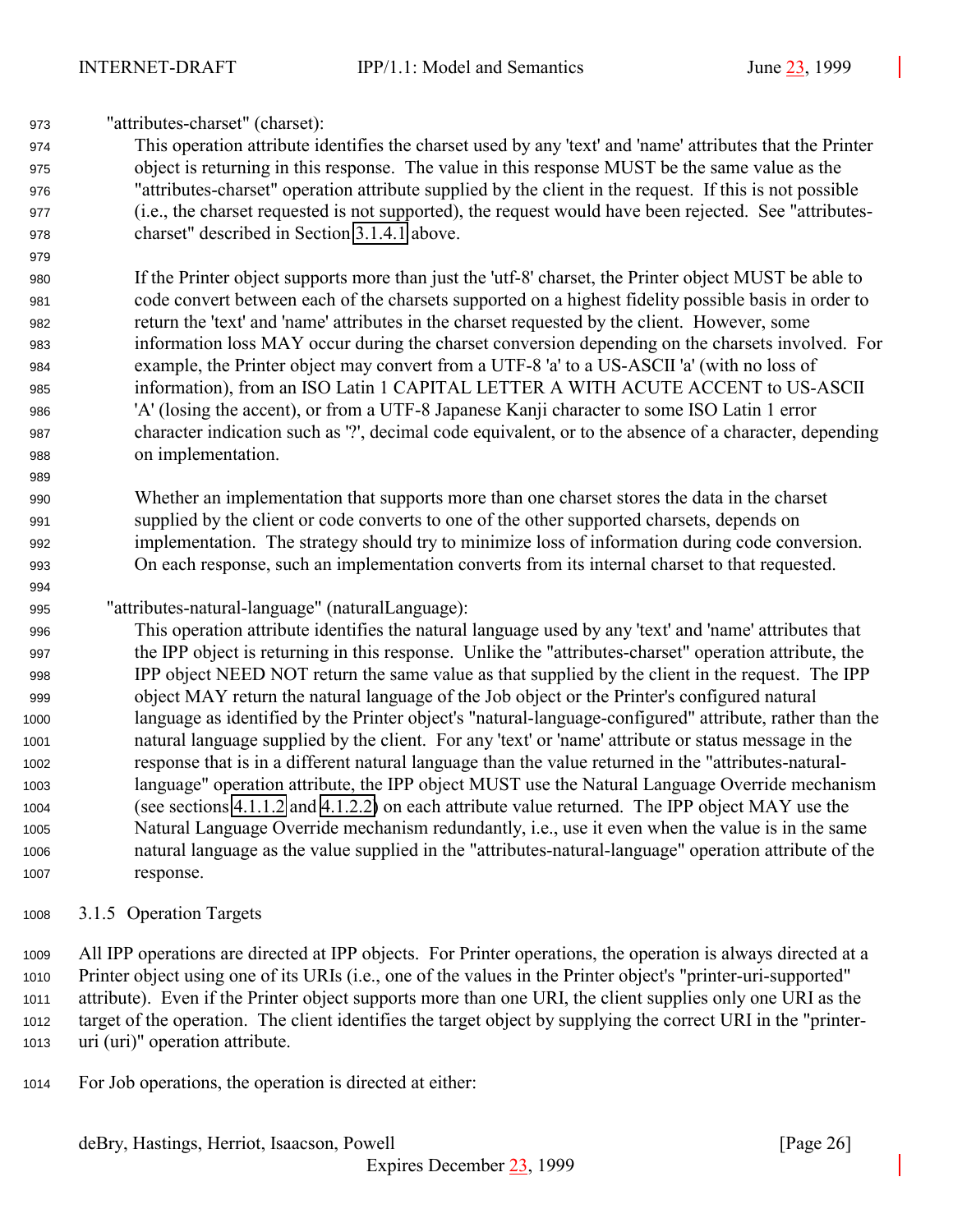- The Job object itself using the Job object's URI. In this case, the client identifies the target object by supplying the correct URI in the "job-uri (uri)" operation attribute.
- The Printer object that created the Job object using both the Printer objects URI and the Job object's Job ID. Since the Printer object that created the Job object generated the Job ID, it MUST be able to correctly associate the client supplied Job ID with the correct Job object. The client supplies the Printer object's URI in the "printer-uri (uri)" operation attribute and the Job object's Job ID in the "job-id (integer(1:MAX))" operation attribute.
- 

- If the operation is directed at the Job object directly using the Job object's URI, the client MUST NOT include the redundant "job-id" operation attribute.
- The operation target attributes are REQUIRED operation attributes that MUST be included in every operation request. Like the charset and natural language attributes (see section [3.1.4\)](#page-21-0), the operation target attributes are specially ordered operation attributes. In all cases, the operation target attributes immediately follow the "attributes-charset" and "attributes-natural-language" attributes within the operation attribute group, however the specific ordering rules are:
- In the case where there is only one operation target attribute (i.e., either only the "printer-uri" attribute or only the "job-uri" attribute), that attribute MUST be the third attribute in the operation attributes group.
- In the case where Job operations use two operation target attributes (i.e., the "printer-uri" and "job-id" attributes), the "printer-uri" attribute MUST be the third attribute and the "job-id" attribute MUST be the fourth attribute.
- In all cases, the target URIs contained within the body of IPP operation requests and responses must be in absolute format rather than relative format (a relative URL identifies a resource with the scope of the HTTP server, but does not include scheme, host or port).
- The following rules apply to the use of port numbers in URIs that identify IPP objects:
- 1. If the URI scheme allows the port number to be explicitly included in the URI string, and a port number is specified within the URI, then that port number MUST be used by the client to contact the IPP object.
- 2. If the URI scheme allows the port number to be explicitly included in the URI string, and a port number is not specified within the URI, then default port number implied by that URI scheme MUST be used by the client to contact the IPP object.
- 3. If the URI scheme does not allow an explicit port number to be specified within the URI, then the default port number implied by that URI MUST be used by the client to contact the IPP object.
- 

 Note: The IPP "Encoding and Transport document [IPP-PRO] shows a mapping of IPP onto HTTP/1.1 [RFC2616] and defines a new default port number for using IPP over HTTP/1.1.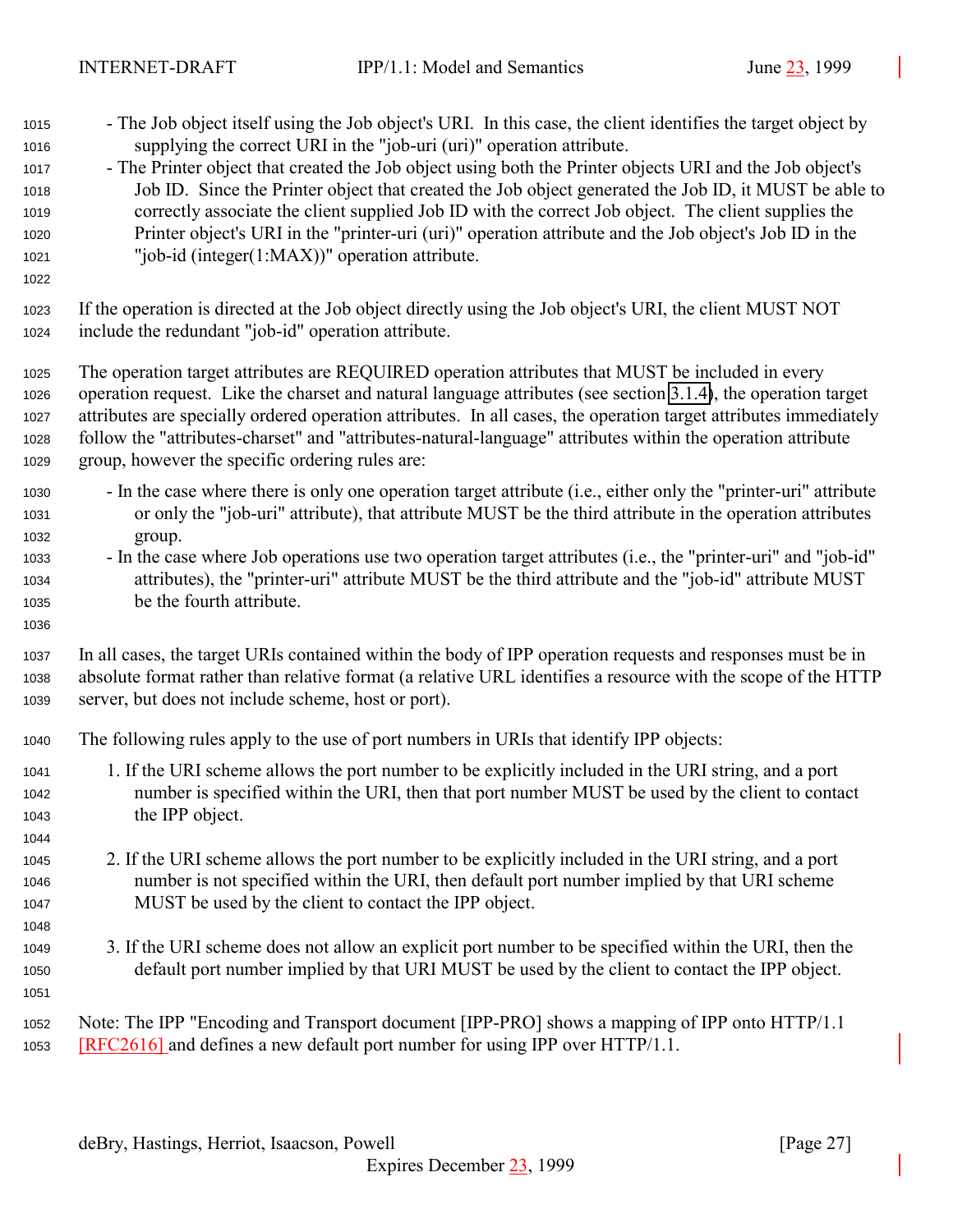<span id="page-27-0"></span>3.1.6 Operation Response Status Codes and Status Messages

 Every operation response includes a REQUIRED "status-code" parameter and an OPTIONAL "status- message" operation attribute, and an OPTIONAL "detailed-status-message" operation attribute. The Print-URI and Send-URI response MAY include an OPTIONAL "document-access-error" operation attribute.

3.1.6.1 "status-code" (type2 enum)

The REQUIRED "status-code" parameter provides information on the processing of a request.

 The status code is intended for use by automata. A client implementation of IPP SHOULD convert status code values into any localized message that has semantic meaning to the end user.

 The "status-code" value is a numeric value that has semantic meaning. The "status-code" syntax is similar to a "type2 enum" (see section [4.1](#page-61-0) on ["Attribute Syntaxes"](#page-61-0)) except that values can range only from 0x0000 to 0x7FFF. Section [13](#page-140-0) describes the status codes, assigns the numeric values, and suggests a corresponding status message for each status code for use by the client when the user's natural language is English.

 If the Printer performs an operation with no errors and it encounters no problems, it MUST return the status code 'successful-ok' in the response. See section [13.](#page-140-0)

 If the client supplies unsupported values for the following parameters or Operation attributes, the Printer object MUST reject the operation, NEED NOT return the unsupported attribute value in the Unsupported Attributes group, and MUST return the indicated status code:

| Parameter/Attribute                                                                                    | Status code                                                                                                                                                                                                                                                                              |
|--------------------------------------------------------------------------------------------------------|------------------------------------------------------------------------------------------------------------------------------------------------------------------------------------------------------------------------------------------------------------------------------------------|
| version-number<br>operation-id<br>attributes-charset<br>compression<br>document-format<br>document-uri | server-error-version-not-supported<br>server-error-operation-not-supported<br>client-error-charset-not-supported<br>client-error-compression-not-supported<br>client-error-document-format-not-supported<br>client-error-uri-scheme-not-supported,<br>client-error-document-access-error |

 If the client supplies unsupported values for other attributes, or unsupported attributes, the Printer returns the status code defined in section [3.1.7](#page-28-0) on Unsupported Attributes.

3.1.6.2 "status-message" (text(255))

 The OPTIONAL "status-message" operation attribute provides a short textual description of the status of the operation. The "status-message" attribute's syntax is "text(255)", so the maximum length is 255 octets (see section [4.1.1\)](#page-62-0). The status message is intended for the human end user. If a response does include a "status-message" attribute, an IPP client NEED NOT examine or display the messages, however it SHOULD do so in some implementation specific manner. The "status-message" is especially useful for a later version of a Printer object to return as supplemental information for the human user to accompany a status code that an earlier version of a client might not understand.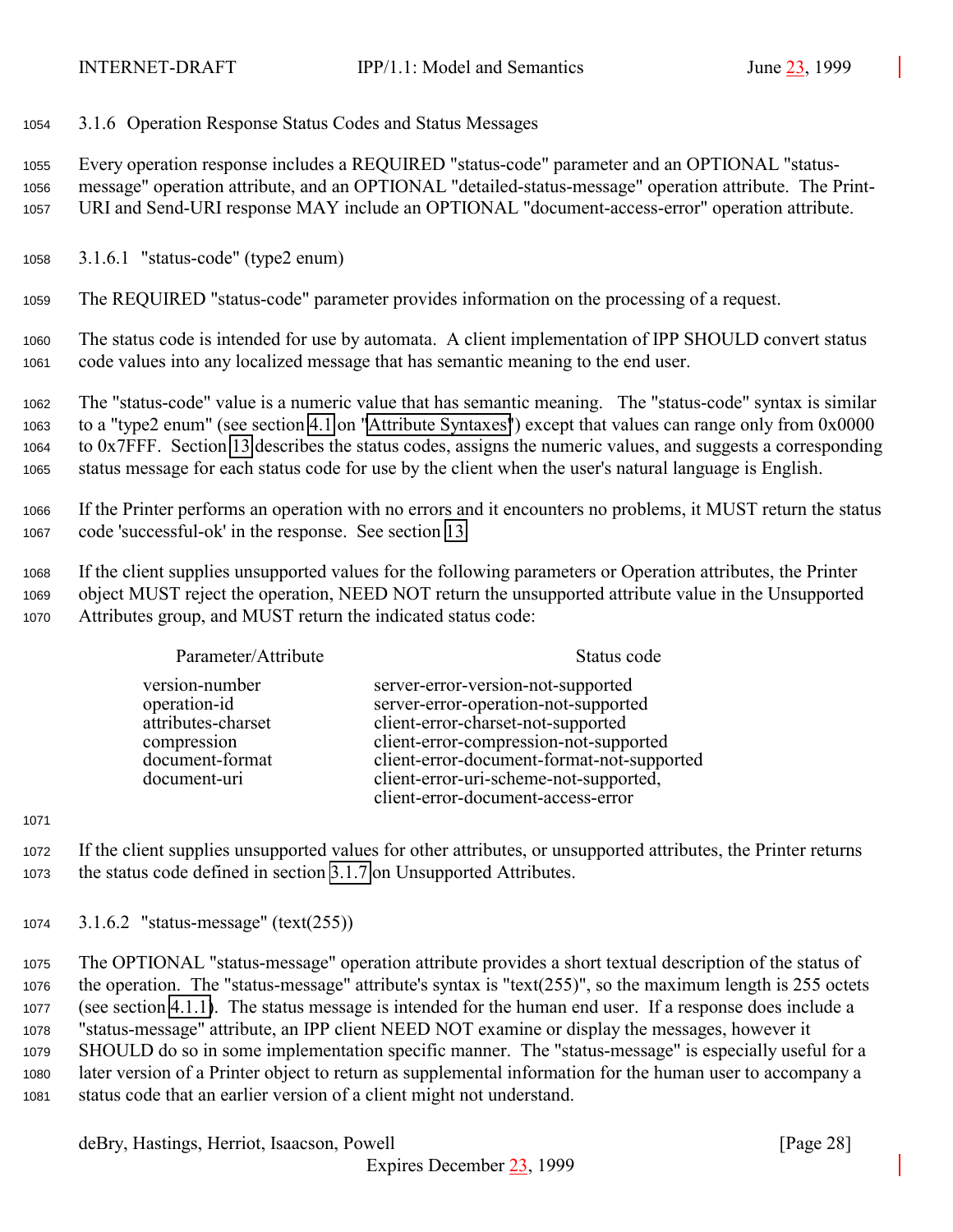<span id="page-28-0"></span>

 If the Printer object supports the "status-message" operation attribute, the Printer object MUST be able to generate this message in any of the natural languages identified by the Printer object's "generated-natural- language-supported" attribute (see the "attributes-natural-language" operation attribute specified in section [3.1.4.1.](#page-22-0) Section [13](#page-140-0) suggests the text for the status message returned by the Printer for use with the English natural language.

 As described in section [3.1.4.1](#page-22-0) for any returned 'text' attribute, if there is a choice for generating this message, the Printer object uses the natural language indicated by the value of the "attributes-natural- language" in the client request if supported, otherwise the Printer object uses the value in the Printer object's own "natural-language-configured" attribute.

 If the Printer object supports the "status-message" operation attribute, it SHOULD use the REQUIRED 'utf- 8' charset to return a status message for the following error status codes (see section [13\)](#page-140-0): 'client-error-bad- request', 'client-error-charset-not-supported', 'server-error-internal-error', 'server-error-operation-not- supported', and 'server-error-version-not-supported'. In this case, it MUST set the value of the "attributes-charset" operation attribute to 'utf-8' in the error response.

3.1.6.3 "detailed-status-message" (text(MAX))

 The OPTIONAL "detailed-status-message" operation attribute provides additional more detailed technical and implementation-specific information about the operation. The "detailed-status-message" attribute's syntax is "text(MAX)", so the maximum length is 1023 octets (see section [4.1.1\)](#page-62-0). If the Printer objects supports the "detailed-status-message" operation attribute, neither the Printer nor the client localizes the message, since it is intended for use by the system administrator or other experienced technical persons. Clients MUST NOT attempt to parse the value of this attribute. See the "document-access-error" operation attribute (section 3.1.6.4) for additional errors that a program can process.

3.1.6.4 "document-access-error" (text(MAX))

 This OPTIONAL operation attribute provides additional information about any document access errors encountered by the Printer before it returned a response to the Print-URI (section [3.2.2\)](#page-39-0) or Send-URI (section [3.3.1\)](#page-50-0) operation. For errors in the protocol identified by the URI scheme in the "document-uri" operation attribute, such as 'http:' or 'ftp:', the error code is returned in parentheses, followed by the URI. For example:

 (404) http://ftp.pwg.org/pub/pwg/ipp/new\_MOD/ipp-model-v11-990510.pdf 

 Most Internet protocols use decimal error codes (unlike IPP), so the ASCII error code representation is in decimal.

3.1.7 Unsupported Attributes

 The Unsupported Attributes group contains attributes that are not supported by the operation. This group is primarily for the job creation operations, but all operations can return this group.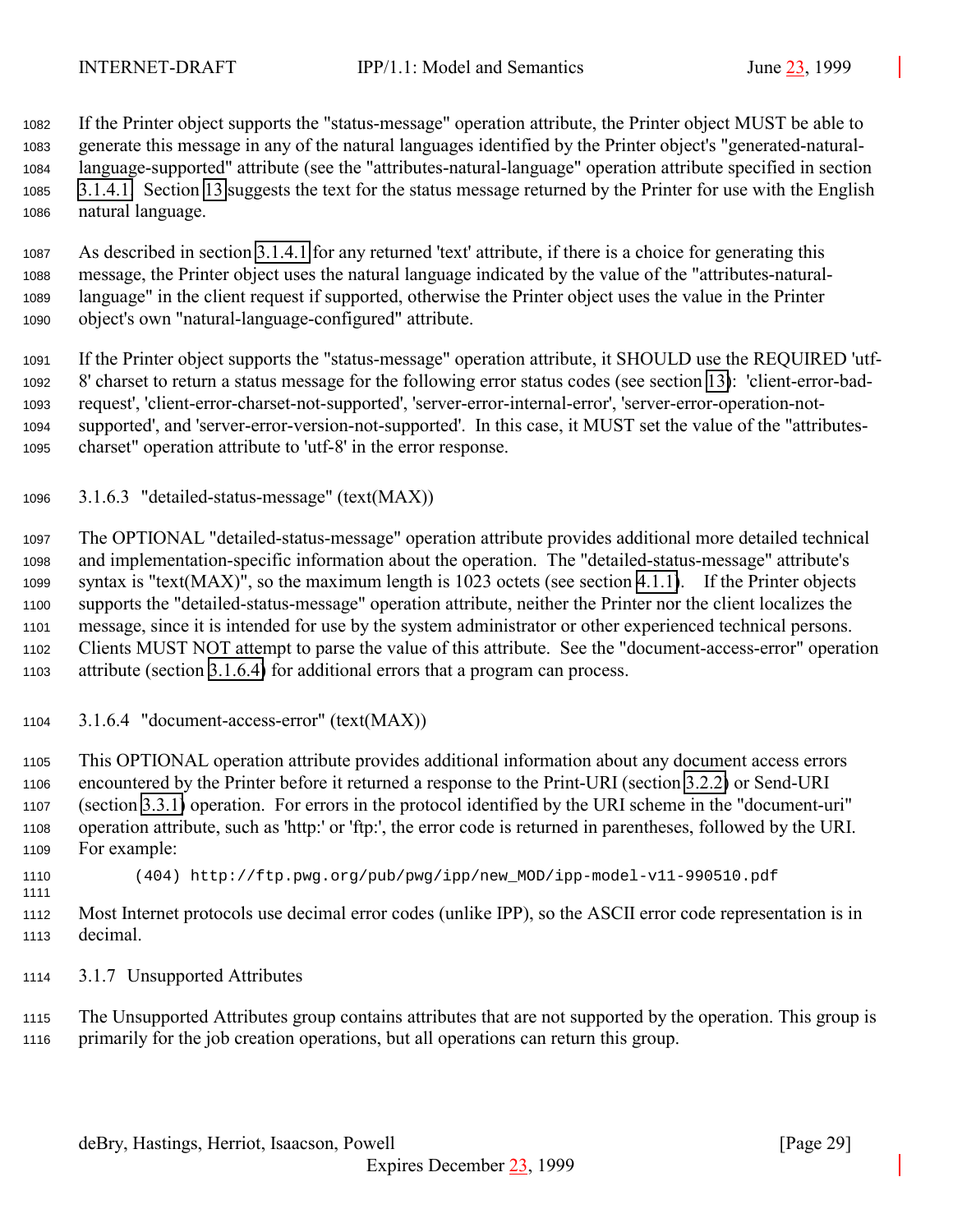A Printer object MUST include an Unsupported Attributes group in a response if the status code is one of

 the following: 'successful-ok-ignored-or-substituted-attributes', 'successful-ok-conflicting-attributes', 'client-error-attributes-or-values-not-supported' or 'client-error-conflicting-attributes'.

 If the status code is one of the four specified in the preceding paragraph, the Unsupported Attributes group MUST contain all of those attributes and only those attributes that are:

- a. an Operation or Job Template attribute supplied in the request, and
- b. unsupported by the printer. See below for details on the three categories "unsupported" attributes.

 If the Printer object is not returning any Unsupported Attributes in the response, the Printer object SHOULD omit Group 2 rather than sending an empty group. However, a client MUST be able to accept an empty group.

- Unsupported attributes fall into three categories:
- 1. The Printer object does not support the supplied attribute (no matter what the attribute syntax or value).
- 2. The Printer object does support the attribute, but does not support some or all of the particular attribute syntaxes or values supplied by the client (i.e., the Printer object does not have those attribute syntaxes or values in its corresponding "xxx-supported" attribute).
- 3. The Printer object does support the attributes and values supplied, but the particular values are in conflict with one another, because they violate a constraint, such as not being able to staple transparencies.

 In the case of an unsupported attribute name, the Printer object returns the client-supplied attribute with a substituted value of 'unsupported'. This value's syntax type is "out-of-band" and its encoding is defined by special rules for "out-of-band" values in the "Encoding and Transport" document [IPP-PRO]. Its value indicates no support for the attribute itself (see the beginning of section [4.1\)](#page-61-0).

 In the case of a supported attribute with one or more unsupported attribute syntaxes or values, the Printer object simply returns the client-supplied attribute with the unsupported attribute syntaxes or values as supplied by the client. This indicates support for the attribute, but no support for that particular attribute syntax or value. If the client supplies a multi-valued attribute with more than one value and the Printer object supports the attribute but only supports a subset of the client-supplied attribute syntaxes or values, the Printer object MUST return only those attribute syntaxes or values that are unsupported.

 In the case of two (or more) supported attribute values that are in conflict with one another (although each is supported independently, the values conflict when requested together within the same job), the Printer object MUST return all the values that it ignores or substitutes to resolve the conflict, but not any of the values that it is still using. The choice for exactly how to resolve the conflict is implementation dependent. See sections [3.2.1.2](#page-37-0) and [15.](#page-154-0) See The Implementer's Guide [IPP-IIG] for an example.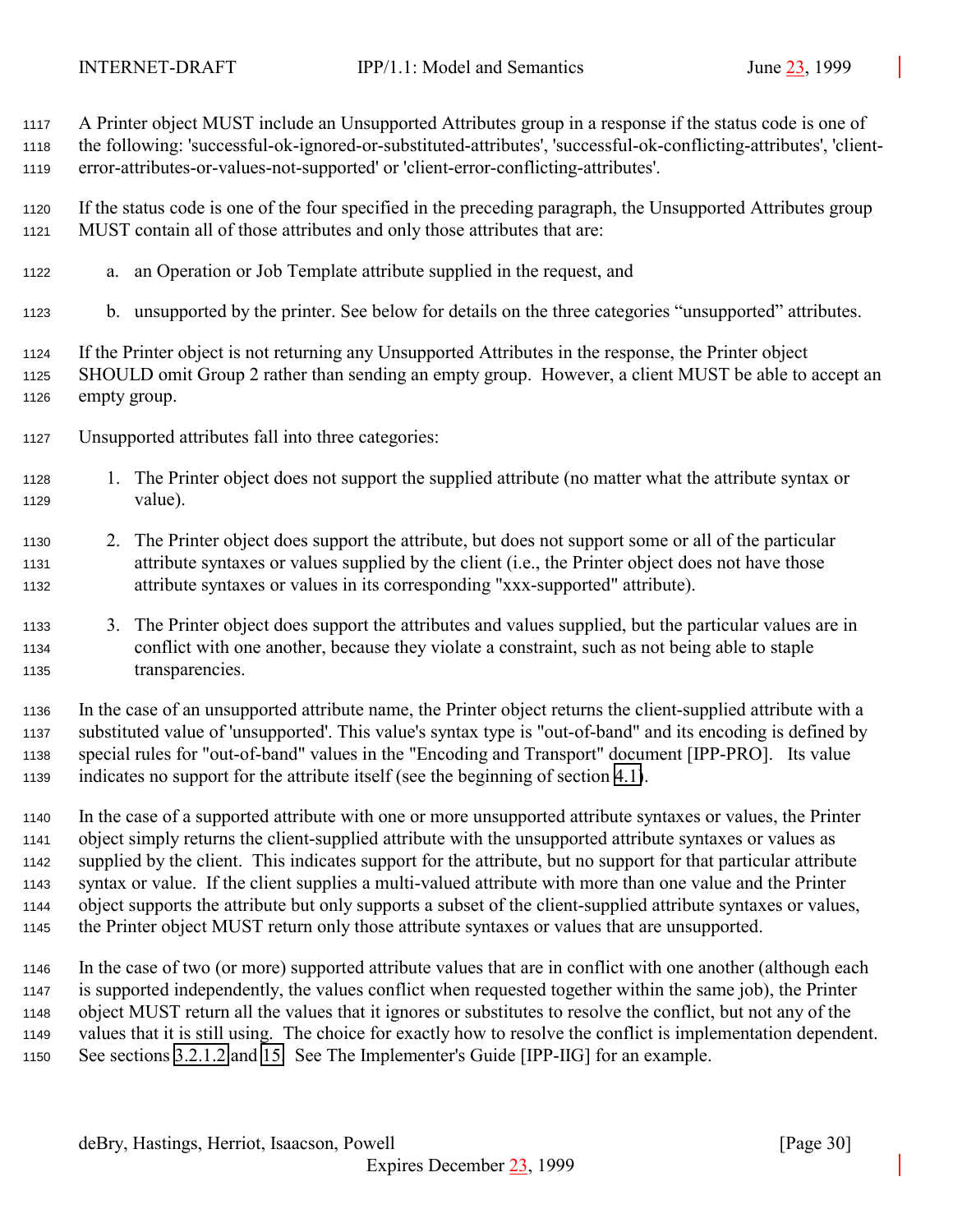#### <span id="page-30-0"></span>3.1.8 Versions

 Each operation request and response carries with it a "version-number" parameter. Each value of the "version-number" is in the form "X.Y" where X is the major version number and Y is the minor version number. By including a version number in the client request, it allows the client to identify which version of IPP it is interested in using, i.e., the version whose conformance requirements the client may be depending upon the Printer to meet.

 If the IPP object does not support that major version number supplied by the client, i.e., the major version field of the "version-number" parameter does not match any of the values of the Printer's "ipp-versions- supported" (see section [4.4.14\)](#page-106-0), the object MUST respond with a status code of 'server-error-version-not- supported' along with the closest version number that is supported (see section [13.1.5.4\)](#page-147-0). If the major version number is supported, but the minor version number is not, the IPP object SHOULD accept and attempt to perform the request (or reject the request if the operation is not supported), else it rejects the request and returns the 'server-error-version-not-supported' status code. In all cases, the IPP object MUST return the "version-number" that it supports that is closest to the version number supplied by the client in the request.

 There is no version negotiation per se. However, if after receiving a 'server-error-version-not-supported' status code from an IPP object, a client SHOULD try again with a different version number. A client MAY also determine the versions supported either from a directory that conforms to Appendix E (see section 16) or by querying the Printer object's "ipp-versions-supported" attribute (see section [4.4.14\)](#page-106-0) to determine which versions are supported.

An IPP object implementation MUST support version '1.1', i.e., meet the conformance requirements for

1172 IPP/1.1 as specified in this document and [IPP-PRO]. It is recommended that An-IPP object

1173 implementations SHOULD accept any request with the major version '1' (or reject the request if the

1174 operation is not supported). support version '1.0', i.e., meet the conformance requirements for IPP/1.0 **[RFC2566 and RFC2565]**.

 There is only one notion of "version number" that covers both IPP Model and IPP Protocol changes. Thus the version number MUST change when introducing a new version of the Model and Semantics document (this document) or a new version of the "Encoding and Transport" document [IPP-PRO].

 Changes to the major version number of the Model and Semantics document indicate structural or syntactic changes that make it impossible for older version of IPP clients and Printer objects to correctly parse and correctly process the new or changed attributes, operations and responses. If the major version number changes, the minor version numbers is set to zero. As an example, adding the REQUIRED "ipp-attribute- fidelity" attribute to version '1.1' (if it had not been part of version '1.0'), would have required a change to the major version number, since an IPP/1.0 Printer would not have processed a request with the correct semantics that contained the "ipp-attribute-fidelity" attribute that it did not know about. Items that might affect the changing of the major version number include any changes to the Model and Semantics document (this document) or the "Encoding and Transport" document [IPP-PRO] itself, such as:

- reordering of ordered attributes or attribute sets
- changes to the syntax of existing attributes
- adding REQUIRED (for an IPP object to support) operation attribute groups

deBry, Hastings, Herriot, Isaacson, Powell [Page 31]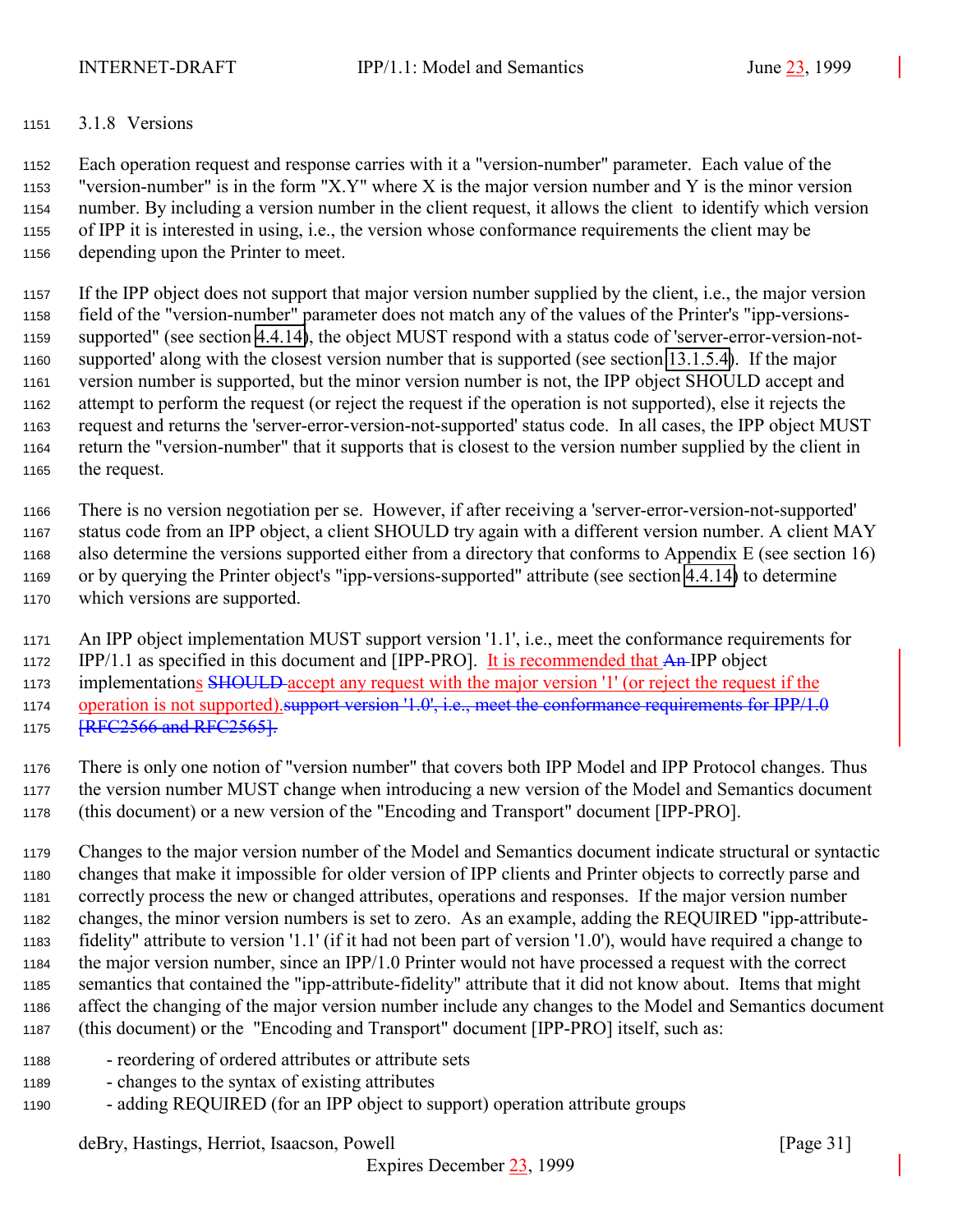<span id="page-31-0"></span>

| 1191 |  | - adding values to existing REQUIRED operation attributes |  |
|------|--|-----------------------------------------------------------|--|
|------|--|-----------------------------------------------------------|--|

- adding REQUIRED operations
- 

 Changes to the minor version number indicate the addition of new features, attributes and attribute values that may not be understood by all IPP objects, but which can be ignored if not understood. Items that might affect the changing of the minor version number include any changes to the model objects and attributes but not the encoding and transport rules [IPP-PRO] (except adding attribute syntaxes). Examples of such changes are:

- grouping all extensions not included in a previous version into a new version
- adding new attribute values
- adding new object attributes
- adding OPTIONAL (for an IPP object to support) operation attributes (i.e., those attributes that an IPP object can ignore without confusing clients)
- adding OPTIONAL (for an IPP object to support) operation attribute groups (i.e., those attributes that an IPP object can ignore without confusing clients)
- adding new attribute syntaxes
- adding OPTIONAL operations
- changing Job Description attributes or Printer Description attributes from OPTIONAL to REQUIRED or vice versa.
- adding OPTIONAL attribute syntaxes to an existing attribute.

 The encoding of the "version-number" MUST NOT change over any version number (either major or minor). This rule guarantees that all future versions will be backwards compatible with all previous versions (at least for checking the "version-number"). In addition, any protocol elements (attributes, error codes, tags, etc.) that are not carried forward from one version to the next are deprecated so that they can never be reused with new semantics.

 Implementations that support a certain version NEED NOT support ALL previous versions. As each new version is defined (through the release of a new IPP specification document), that version will specify which previous versions MUST and which versions SHOULD be supported in compliant implementations.

3.1.9 Job Creation Operations

 In order to "submit a print job" and create a new Job object, a client issues a create request. A create request is any one of following three operation requests:

- The Print-Job Request: A client that wants to submit a print job with only a single document uses the Print-Job operation. The operation allows for the client to "push" the document data to the Printer object by including the document data in the request itself.
- The Print-URI Request: A client that wants to submit a print job with only a single document (where the Printer object "pulls" the document data instead of the client "pushing" the data to the Printer object) uses the Print-URI operation. In this case, the client includes in the request only a URI reference to the document data (not the document data itself).
-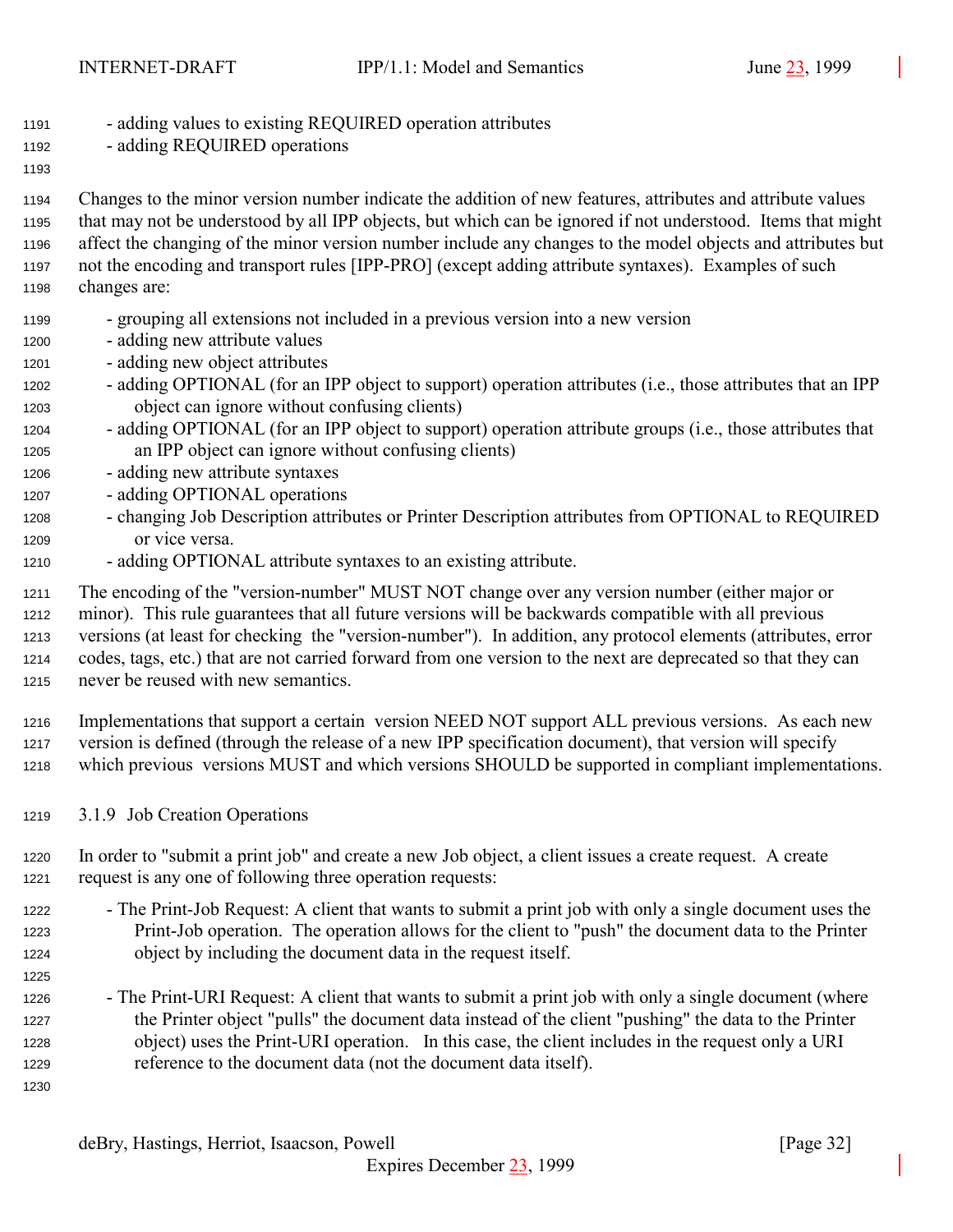| 1231<br>1232<br>1233<br>1234<br>1235<br>1236<br>1237<br>1238<br>1239 | - The Create-Job Request: A client that wants to submit a print job with multiple documents uses the<br>Create-Job operation. This operation is followed by an arbitrary number of Send-Document and/or<br>Send-URI operations (each creating another document for the newly create Job object). The Send-<br>Document operation includes the document data in the request (the client "pushes" the document<br>data to the printer), and the Send-URI operation includes only a URI reference to the document data<br>in the request (the Printer "pulls" the document data from the referenced location). The last Send-<br>Document or Send-URI request for a given Job object includes a "last-document" operation attribute<br>set to 'true' indicating that this is the last request. |
|----------------------------------------------------------------------|---------------------------------------------------------------------------------------------------------------------------------------------------------------------------------------------------------------------------------------------------------------------------------------------------------------------------------------------------------------------------------------------------------------------------------------------------------------------------------------------------------------------------------------------------------------------------------------------------------------------------------------------------------------------------------------------------------------------------------------------------------------------------------------------|
| 1240                                                                 | Throughout this model document, the term "create request" is used to refer to any of these three operation                                                                                                                                                                                                                                                                                                                                                                                                                                                                                                                                                                                                                                                                                  |
| 1241                                                                 | requests.                                                                                                                                                                                                                                                                                                                                                                                                                                                                                                                                                                                                                                                                                                                                                                                   |
| 1242                                                                 | A Create-Job operation followed by only one Send-Document operation is semantically equivalent to a                                                                                                                                                                                                                                                                                                                                                                                                                                                                                                                                                                                                                                                                                         |
| 1243                                                                 | Print-Job operation, however, for performance reasons, the client SHOULD use the Print-Job operation for                                                                                                                                                                                                                                                                                                                                                                                                                                                                                                                                                                                                                                                                                    |
| 1244                                                                 | all single document jobs. Also, Print-Job is a REQUIRED operation (all implementations MUST support                                                                                                                                                                                                                                                                                                                                                                                                                                                                                                                                                                                                                                                                                         |
| 1245                                                                 | it) whereas Create-Job is an OPTIONAL operation, hence some implementations might not support it.                                                                                                                                                                                                                                                                                                                                                                                                                                                                                                                                                                                                                                                                                           |
| 1246                                                                 | Job submission time is the point in time when a client issues a create request. The initial state of every Job                                                                                                                                                                                                                                                                                                                                                                                                                                                                                                                                                                                                                                                                              |
| 1247                                                                 | object is the 'pending', 'pending-held', or 'processing' state (see section 4.3.7). When the Printer object                                                                                                                                                                                                                                                                                                                                                                                                                                                                                                                                                                                                                                                                                 |
| 1248                                                                 | begins processing the print job, the Job object's state moves to 'processing'. This is known as job                                                                                                                                                                                                                                                                                                                                                                                                                                                                                                                                                                                                                                                                                         |
| 1249                                                                 | processing time. There are validation checks that must be done at job submission time and others that must                                                                                                                                                                                                                                                                                                                                                                                                                                                                                                                                                                                                                                                                                  |
| 1250                                                                 | be performed at job processing time.                                                                                                                                                                                                                                                                                                                                                                                                                                                                                                                                                                                                                                                                                                                                                        |
| 1251                                                                 | At job submission time and at the time a Validate-Job operation is received, the Printer MUST do the                                                                                                                                                                                                                                                                                                                                                                                                                                                                                                                                                                                                                                                                                        |
| 1252                                                                 | following:                                                                                                                                                                                                                                                                                                                                                                                                                                                                                                                                                                                                                                                                                                                                                                                  |
| 1253<br>1254<br>1255                                                 | 1. Process the client supplied attributes and either accept or reject the request<br>2. Validate the syntax of and support for the scheme of any client supplied URI                                                                                                                                                                                                                                                                                                                                                                                                                                                                                                                                                                                                                        |
| 1256                                                                 | At job submission time the Printer object MUST validate whether or not the supplied attributes, attribute                                                                                                                                                                                                                                                                                                                                                                                                                                                                                                                                                                                                                                                                                   |
| 1257                                                                 | syntaxes, and values are supported by matching them with the Printer object's corresponding "xxx-                                                                                                                                                                                                                                                                                                                                                                                                                                                                                                                                                                                                                                                                                           |
| 1258                                                                 | supported" attributes. See section 3.1.7 for details. [IPP-IIG] presents suggested steps for an IPP object to                                                                                                                                                                                                                                                                                                                                                                                                                                                                                                                                                                                                                                                                               |
| 1259                                                                 | either accept or reject any request and additional steps for processing create requests.                                                                                                                                                                                                                                                                                                                                                                                                                                                                                                                                                                                                                                                                                                    |
| 1260                                                                 | At job submission time the Printer object NEED NOT perform the validation checks reserved for job                                                                                                                                                                                                                                                                                                                                                                                                                                                                                                                                                                                                                                                                                           |
| 1261                                                                 | processing time such as:                                                                                                                                                                                                                                                                                                                                                                                                                                                                                                                                                                                                                                                                                                                                                                    |
| 1262<br>1263<br>1264<br>1265                                         | 1. Validating the document data<br>2. Validating the actual contents of any client supplied URI (resolve the reference and follow the link to<br>the document data)                                                                                                                                                                                                                                                                                                                                                                                                                                                                                                                                                                                                                         |
| 1266                                                                 | At job submission time, these additional job processing time validation checks are essentially useless, since                                                                                                                                                                                                                                                                                                                                                                                                                                                                                                                                                                                                                                                                               |
| 1267                                                                 | they require actually parsing and interpreting the document data, are not guaranteed to be 100% accurate,                                                                                                                                                                                                                                                                                                                                                                                                                                                                                                                                                                                                                                                                                   |
| 1268                                                                 | and MUST be done, yet again, at job processing time. Also, in the case of a URI, checking for availability                                                                                                                                                                                                                                                                                                                                                                                                                                                                                                                                                                                                                                                                                  |
| 1269                                                                 | at job submission time does not guarantee availability at job processing time. In addition, at job processing                                                                                                                                                                                                                                                                                                                                                                                                                                                                                                                                                                                                                                                                               |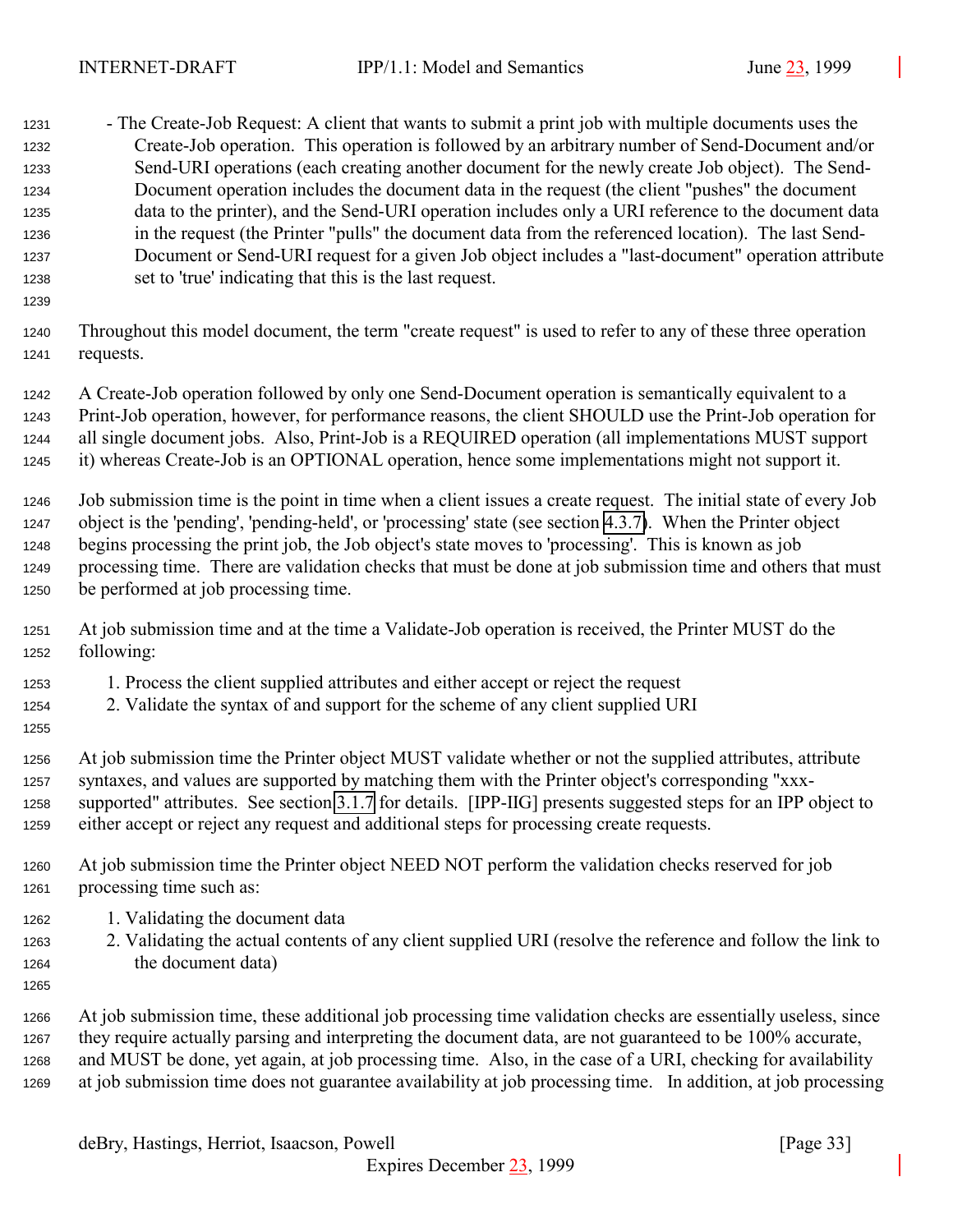- <span id="page-33-0"></span> time, the Printer object might discover any of the following conditions that were not detectable at job submission time:
- runtime errors in the document data,
- nested document data that is in an unsupported format,
- the URI reference is no longer valid (i.e., the server hosting the document might be down), or
- any other job processing error
- 

 At job submission time, a Printer object, especially a non-spooling Printer, MAY accept jobs that it does not have enough space for. In such a situation, a Printer object MAY stop reading data from a client for an indefinite period of time. A client MUST be prepared for a write operation to block for an indefinite period of time (see section 5.1 on client conformance).

 When a Printer object has too little space for starting a new job, it MAY reject a new create request. In this case, a Printer object MUST return a response (in reply to the rejected request) with a status-code of 'server- error-busy' (see section 14.1.5.8) and it MAY close the connection before receiving all bytes of the operation. A Printer SHOULD indicate that it is temporarily unable to accept jobs by setting the 'spool- space-full' value in its "printer-state-reasons" attribute and removing the value when it can accept another job (see section [4.4.12\)](#page-104-0).

 When receiving a 'server-error-busy' status-code in an operation response, a client MUST be prepared for the Printer object to close the connection before the client has sent all of the data (especially for the Print- Job operation). A client MUST be prepared to keep submitting a create request until the IPP Printer object accepts the create request.

 At job processing time, since the Printer object has already responded with a successful status code in the response to the create request, if the Printer object detects an error, the Printer object is unable to inform the end user of the error with an operation status code. In this case, the Printer, depending on the error, can set the job object's "job-state", "job-state-reasons", or "job-state-message" attributes to the appropriate value(s) so that later queries can report the correct job status.

Note: Asynchronous notification of events is outside the scope of this IPP/1.1 document.

- 
- 3.2 Printer Operations

 All Printer operations are directed at Printer objects. A client MUST always supply the "printer-uri" operation attribute in order to identify the correct target of the operation.

3.2.1 Print-Job Operation

 This REQUIRED operation allows a client to submit a print job with only one document and supply the document data (rather than just a reference to the data). See Section [15](#page-154-0) for the suggested steps for processing create operations and their Operation and Job Template attributes.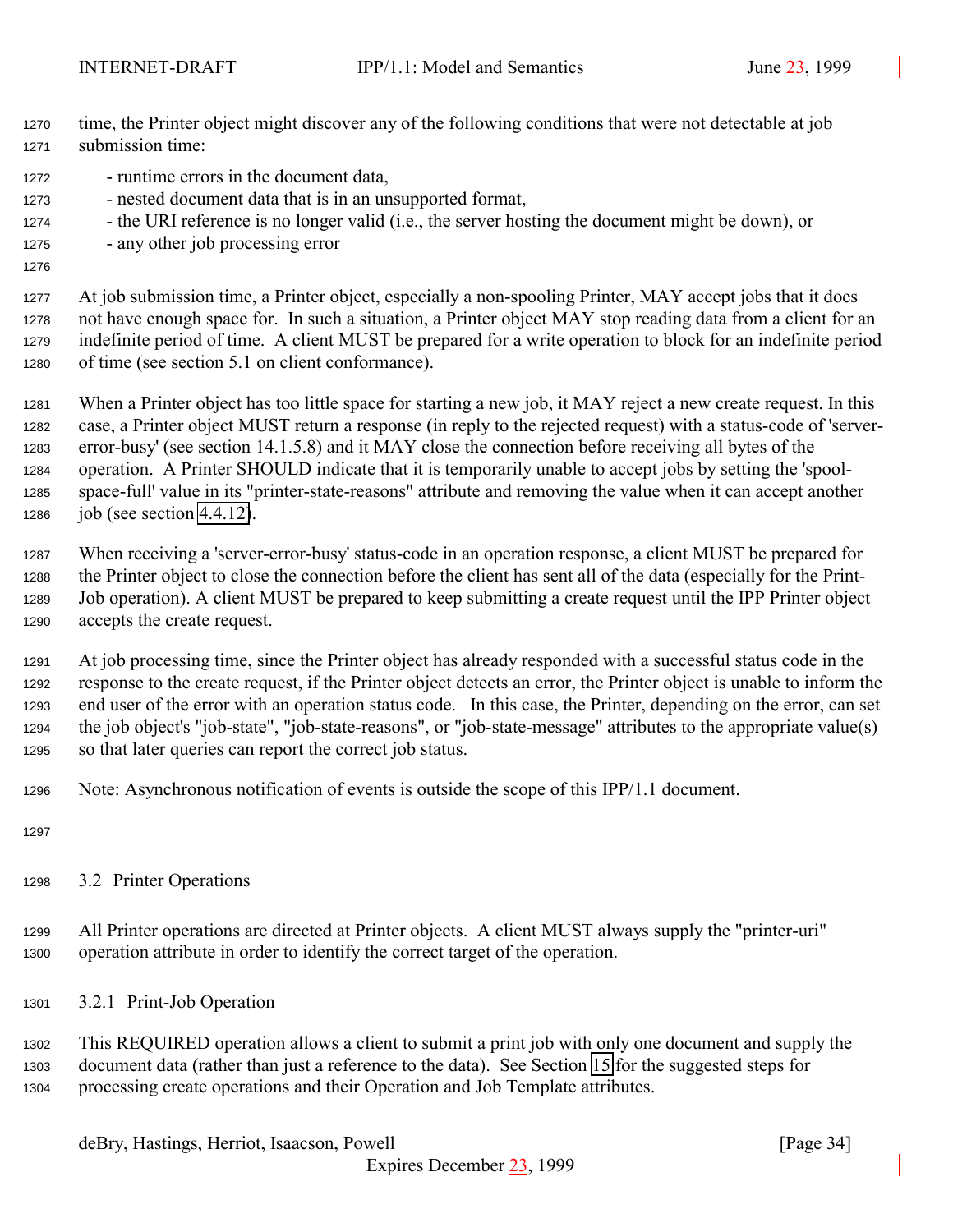<span id="page-34-0"></span>

| 1305         | 3.2.1.1 Print-Job Request                                                                                                                                                                               |
|--------------|---------------------------------------------------------------------------------------------------------------------------------------------------------------------------------------------------------|
| 1306         | The following groups of attributes are supplied as part of the Print-Job Request:                                                                                                                       |
| 1307         | Group 1: Operation Attributes                                                                                                                                                                           |
| 1308         | Natural Language and Character Set:                                                                                                                                                                     |
| 1309         | The "attributes-charset" and "attributes-natural-language" attributes as described in section 3.1.4.1.                                                                                                  |
| 1310         | The Printer object MUST copy these values to the corresponding Job Description attributes                                                                                                               |
| 1311         | described in sections 4.3.19 and 4.3.20.                                                                                                                                                                |
| 1312         |                                                                                                                                                                                                         |
| 1313         | Target:                                                                                                                                                                                                 |
| 1314         | The "printer-uri" (uri) operation attribute which is the target for this operation as described in                                                                                                      |
| 1315         | section 3.1.5.                                                                                                                                                                                          |
| 1316         |                                                                                                                                                                                                         |
| 1317         | Requesting User Name:                                                                                                                                                                                   |
| 1318         | The "requesting-user-name" (name(MAX)) attribute SHOULD be supplied by the client as                                                                                                                    |
| 1319         | described in section 8.3.                                                                                                                                                                               |
| 1320         |                                                                                                                                                                                                         |
| 1321         | "job-name" (name(MAX)):                                                                                                                                                                                 |
| 1322         | The client OPTIONALLY supplies this attribute. The Printer object MUST support this attribute. It                                                                                                       |
| 1323         | contains the client supplied Job name. If this attribute is supplied by the client, its value is used for                                                                                               |
| 1324         | the "job-name" attribute of the newly created Job object. The client MAY automatically include any                                                                                                      |
| 1325         | information that will help the end-user distinguish amongst his/her jobs, such as the name of the                                                                                                       |
| 1326         | application program along with information from the document, such as the document name,<br>document subject, or source file name. If this attribute is not supplied by the client, the Printer         |
| 1327<br>1328 | generates a name to use in the "job-name" attribute of the newly created Job object (see Section                                                                                                        |
| 1329         | $4.3.5$ ).                                                                                                                                                                                              |
| 1330         |                                                                                                                                                                                                         |
| 1331         | "ipp-attribute-fidelity" (boolean):                                                                                                                                                                     |
| 1332         | The client OPTIONALLY supplies this attribute. The Printer object MUST support this attribute.                                                                                                          |
| 1333         | The value 'true' indicates that total fidelity to client supplied Job Template attributes and values is                                                                                                 |
| 1334         | required, else the Printer object MUST reject the Print-Job request. The value 'false' indicates that a                                                                                                 |
| 1335         | reasonable attempt to print the Job object is acceptable and the Printer object MUST accept the                                                                                                         |
| 1336         | Print-job request. If not supplied, the Printer object assumes the value is 'false'. All Printer objects                                                                                                |
| 1337         | MUST support both types of job processing. See section 15 for a full description of "ipp-attribute-                                                                                                     |
| 1338         | fidelity" and its relationship to other attributes, especially the Printer object's "pdl-override-                                                                                                      |
| 1339         | supported" attribute.                                                                                                                                                                                   |
| 1340         |                                                                                                                                                                                                         |
| 1341         | "document-name" (name(MAX)):                                                                                                                                                                            |
| 1342         | The client OPTIONALLY supplies this attribute. The Printer object MUST support this attribute.                                                                                                          |
| 1343         | It contains the client supplied document name. The document name MAY be different than the Job                                                                                                          |
| 1344         | name. Typically, the client software automatically supplies the document name on behalf of the end                                                                                                      |
| 1345         | user by using a file name or an application generated name. If this attribute is supplied, its value can                                                                                                |
| 1346<br>1347 | be used in a manner defined by each implementation. Examples include: printed along with the Job<br>(job start sheet, page adornments, etc.), used by accounting or resource tracking management tools, |
|              | deBry, Hastings, Herriot, Isaacson, Powell<br>[Page $35$ ]                                                                                                                                              |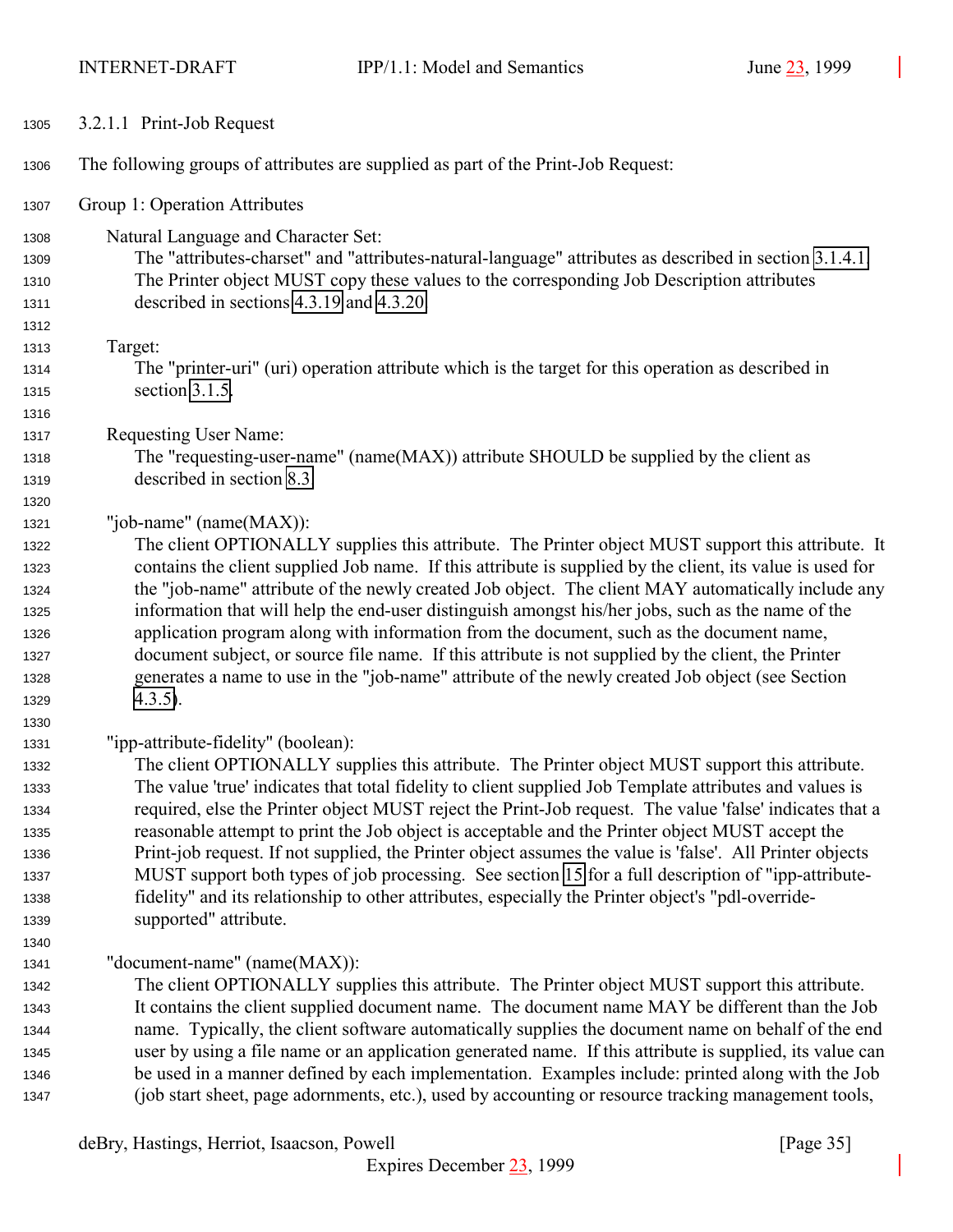- or even stored along with the document as a document level attribute. IPP/1.1 does not support the concept of document level attributes.
- "compression" (type3 keyword)
- The client OPTIONALLY supplies this attribute. The Printer object MUST support this attribute and the "compression-supported" attribute (see section [4.4.32\)](#page-111-0). The client supplied "compression" operation attribute identifies the compression algorithm used on the document data. The following cases exist:
- a) If the client omits this attribute, the Printer object MUST assume that the data is not compressed (i.e. the Printer follows the rules below as if the client supplied the "compression" attribute with a value of 'none').
- b) If the client supplies this attribute, but the value is not supported by the Printer object, i.e., the value is not one of the values of the Printer object's "compression-supported" attribute, the Printer object MUST reject the request, and return the 'client-error- compression-not-supported' status code. See section [3.1.7](#page-28-0) for returning unsupported attributes and values.
- c) If the client supplies the attribute and the Printer object supports the attribute value, the Printer object uses the corresponding decompression algorithm on the document data.
- d) If the decompression algorithm fails before the Printer returns an operation response, the Printer object MUST reject the request and return the 'client-error-compression-error' status code.
- e) If the decompression algorithm fails after the Printer returns an operation response, the Printer object MUST abort the job and add the 'compression-error' value to the job's "job-state-reasons" attribute.
- f) If the decompression algorithm succeeds, the document data MUST then have the format specified by the job's "document-format" attribute, if supplied (see "document-format" operation attribute definition below).

"document-format" (mimeMediaType) :

- The client OPTIONALLY supplies this attribute. The Printer object MUST support this attribute. The value of this attribute identifies the format of the supplied document data. The following cases exist:
- a) If the client does not supply this attribute, the Printer object assumes that the document data is in the format defined by the Printer object's "document-format-default" attribute. (i.e. the Printer follows the rules below as if the client supplied the "document-format" attribute with a value equal to the printer's default value).
- b) If the client supplies this attribute, but the value is not supported by the Printer object, i.e., the value is not one of the values of the Printer object's "document-format- supported" attribute, the Printer object MUST reject the request and return the 'client-error-document-format-not-supported' status code.
- c) If the client supplies this attribute and its value is 'application/octet-stream' (i.e. to be auto-sensed, see Section [4.1.9.1\)](#page-68-0), and the format is not one of the document-formats that the Printer can auto-sense, and this check occurs before the Printer returns an operation response, then the Printer MUST reject the request and return the 'client-error-document-format-not-supported' status code.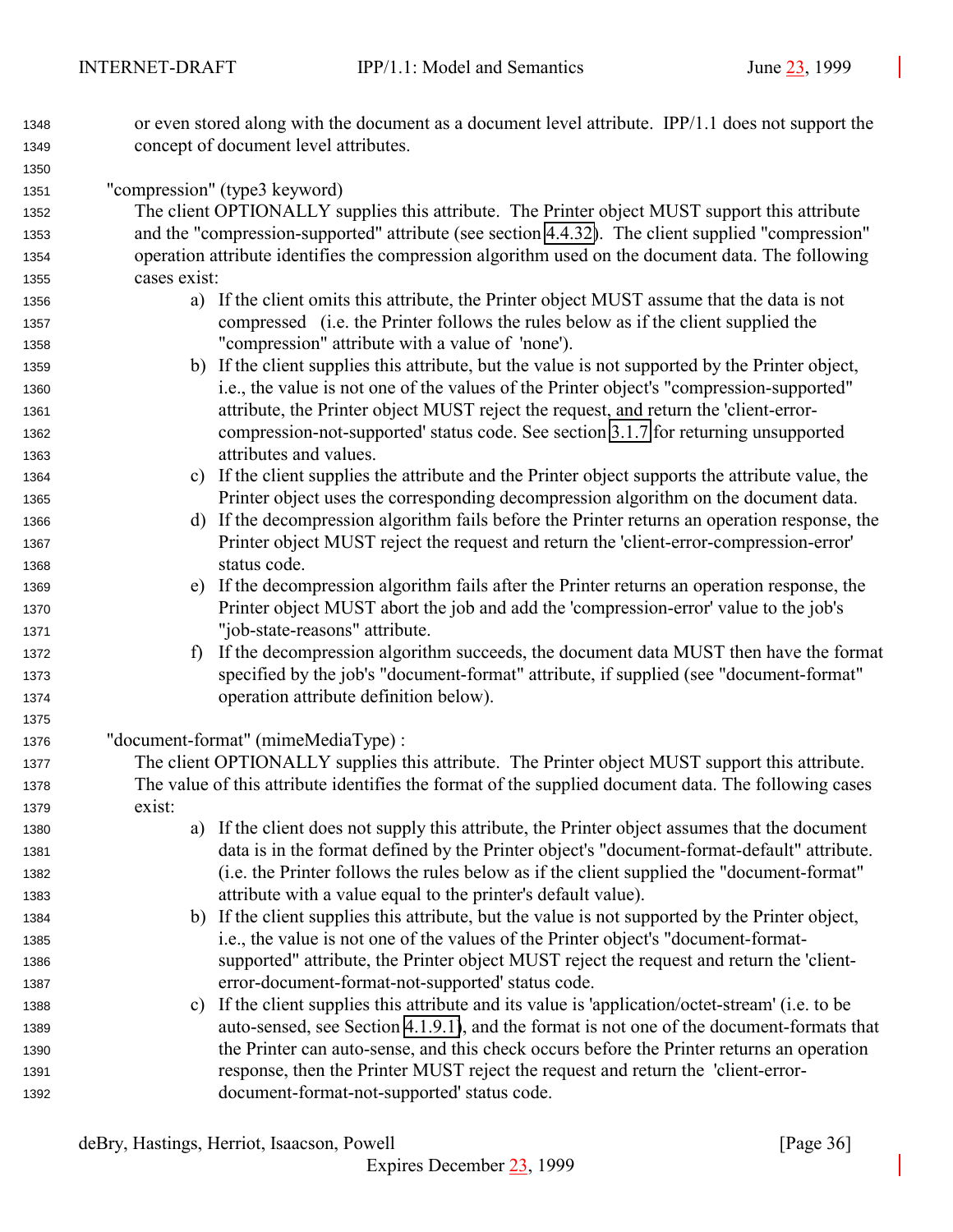| 1393 | d) If the client supplies this attribute, and the value is supported by the Printer object, the          |  |  |
|------|----------------------------------------------------------------------------------------------------------|--|--|
| 1394 | document data, the Printer is capable of interpreting the document data.                                 |  |  |
| 1395 | If interpreting of the document data fails before the Printer returns an operation response,<br>e)       |  |  |
| 1396 | the Printer object MUST reject the request and return the 'client-error-document-format-                 |  |  |
| 1397 | error' status code.                                                                                      |  |  |
| 1398 | If interpreting of the document data fails after the Printer returns an operation response,<br>f)        |  |  |
| 1399 | the Printer object MUST abort the job and add the 'document-format-error' value to the                   |  |  |
| 1400 | job's "job-state-reasons" attribute.                                                                     |  |  |
| 1401 |                                                                                                          |  |  |
| 1402 | "document-natural-language" (naturalLanguage):                                                           |  |  |
| 1403 | The client OPTIONALLY supplies this attribute. The Printer object OPTIONALLY supports this               |  |  |
| 1404 | attribute. This attribute specifies the natural language of the document for those document-formats      |  |  |
| 1405 | that require a specification of the natural language in order to image the document unambiguously.       |  |  |
| 1406 | There are no particular values required for the Printer object to support.                               |  |  |
| 1407 |                                                                                                          |  |  |
| 1408 |                                                                                                          |  |  |
| 1409 | "job-k-octets" (integer $(0:MAX)$ )                                                                      |  |  |
| 1410 | The client OPTIONALLY supplies this attribute. The Printer object OPTIONALLY supports this               |  |  |
| 1411 | attribute and the "job-k-octets-supported" attribute (see section 4.4.33). The client supplied "job-k-   |  |  |
| 1412 | octets" operation attribute identifies the total size of the document(s) in K octets being submitted     |  |  |
| 1413 | (see section 4.3.17.1 for the complete semantics). If the client supplies the attribute and the Printer  |  |  |
| 1414 | object supports the attribute, the value of the attribute is used to populate the Job object's "job-k-   |  |  |
| 1415 | octets" Job Description attribute.                                                                       |  |  |
| 1416 |                                                                                                          |  |  |
| 1417 | For this attribute and the following two attributes ("job-impressions", and "job-media-sheets"), if the  |  |  |
| 1418 | client supplies the attribute, but the Printer object does not support the attribute, the Printer object |  |  |
| 1419 | ignores the client-supplied value. If the client supplies the attribute and the Printer supports the     |  |  |
| 1420 | attribute, and the value is within the range of the corresponding Printer object's "xxx-supported"       |  |  |
| 1421 | attribute, the Printer object MUST use the value to populate the Job object's "xxx" attribute. If the    |  |  |
| 1422 | client supplies the attribute and the Printer supports the attribute, but the value is outside the range |  |  |
| 1423 | of the corresponding Printer object's "xxx-supported" attribute, the Printer object MUST copy the        |  |  |
| 1424 | attribute and its value to the Unsupported Attributes response group, reject the request, and return     |  |  |
| 1425 | the 'client-error-attributes-or-values-not-supported' status code. If the client does not supply the     |  |  |
| 1426 | attribute, the Printer object MAY choose to populate the corresponding Job object attribute              |  |  |
| 1427 | depending on whether the Printer object supports the attribute and is able to calculate or discern the   |  |  |
| 1428 | correct value.                                                                                           |  |  |
| 1429 |                                                                                                          |  |  |
| 1430 | "job-impressions" (integer $(0:MAX)$ )                                                                   |  |  |
| 1431 | The client OPTIONALLY supplies this attribute. The Printer object OPTIONALLY supports this               |  |  |
| 1432 | attribute and the "job-impressions-supported" attribute (see section 4.4.34). The client supplied        |  |  |
| 1433 | "job-impressions" operation attribute identifies the total size in number of impressions of the          |  |  |
| 1434 | document(s) being submitted (see section 4.3.17.2 for the complete semantics).                           |  |  |
| 1435 |                                                                                                          |  |  |
| 1436 | See last paragraph under "job-k-octets".                                                                 |  |  |
| 1437 |                                                                                                          |  |  |
|      |                                                                                                          |  |  |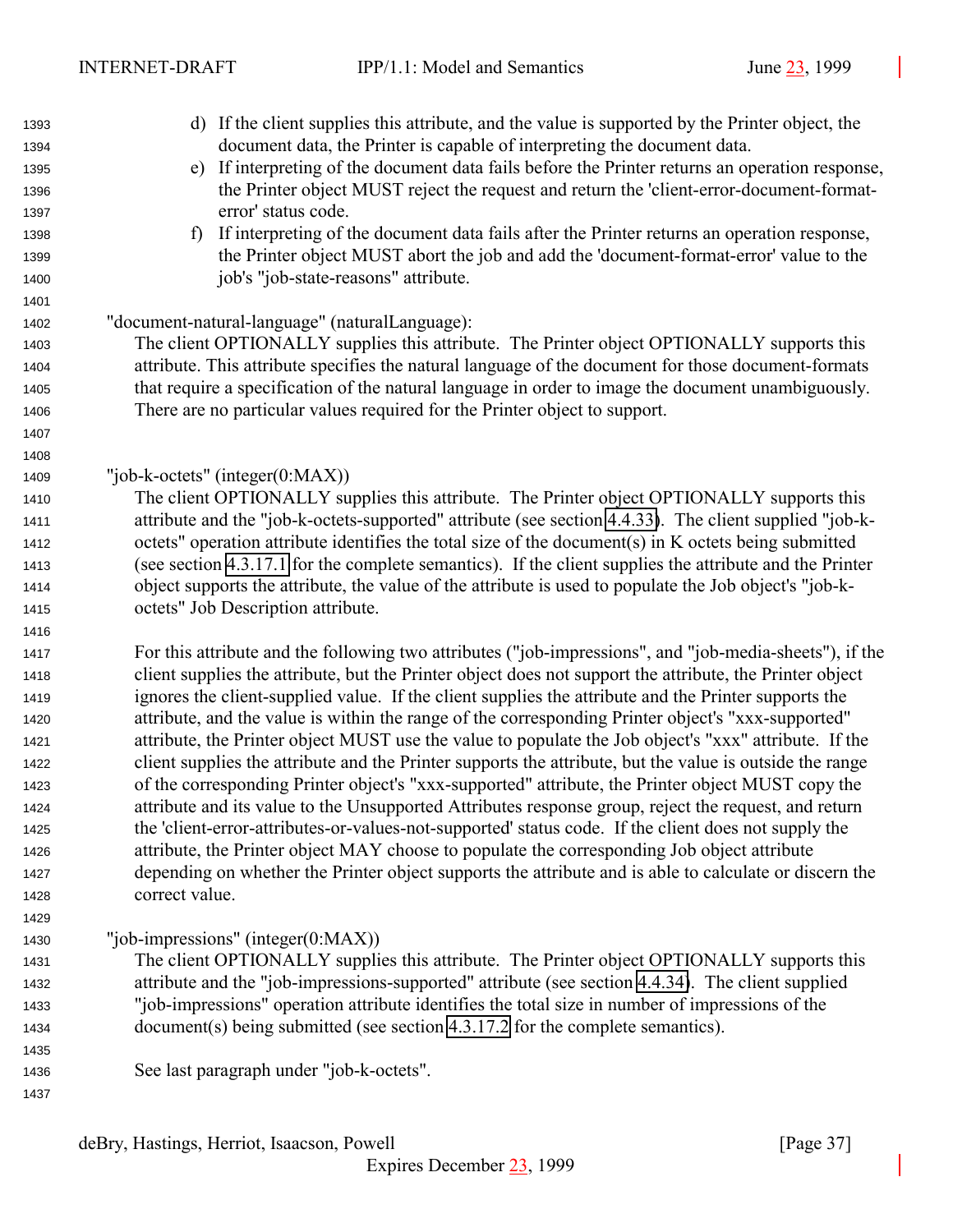<span id="page-37-0"></span> "job-media-sheets" (integer(0:MAX)) The client OPTIONALLY supplies this attribute. The Printer object OPTIONALLY supports this attribute and the "job-media-sheets-supported" attribute (see section [4.4.35\)](#page-112-0). The client supplied "job-media-sheets" operation attribute identifies the total number of media sheets to be produced for this job (see section [4.3.17.3](#page-96-0) for the complete semantics). See last paragraph under "job-k-octets". Group 2: Job Template Attributes The client OPTIONALLY supplies a set of Job Template attributes as defined in section [4.2.](#page-71-0) If the client is not supplying any Job Template attributes in the request, the client SHOULD omit Group 2 rather than sending an empty group. However, a Printer object MUST be able to accept an empty group. Group 3: Document Content The client MUST supply the document data to be processed. In addition to the MANDATORY parameters required for every operation request, the simplest Print-Job Request consists of just the "attributes-charset" and "attributes-natural-language" operation attributes; the "printer-uri" target operation attribute; the Document Content and nothing else. In this simple case, the Printer object: - creates a new Job object (the Job object contains a single document), - stores a generated Job name in the "job-name" attribute in the natural language and charset requested (see Section [3.1.4.1\)](#page-22-0) (if those are supported, otherwise using the Printer object's default natural language and charset), and - at job processing time, uses its corresponding default value attributes for the supported Job Template attributes that were not supplied by the client as IPP attribute or embedded instructions in the document data. 3.2.1.2 Print-Job Response The Printer object MUST return to the client the following sets of attributes as part of the Print-Job Response: Group 1: Operation Attributes Status Message: In addition to the REQUIRED status code returned in every response, the response OPTIONALLY 1473 includes a "status-message" (text(255)) and/or a "detailed-status-message" (text(MAX)) operation attribute as described in sections [13](#page-140-0) and [3.1.6.](#page-27-0) If the client supplies unsupported or conflicting Job Template attributes or values, the Printer object MUST reject or accept the Print-Job request depending on the whether the client supplied a 'true' or 'false' value for the "ipp-attribute-fidelity"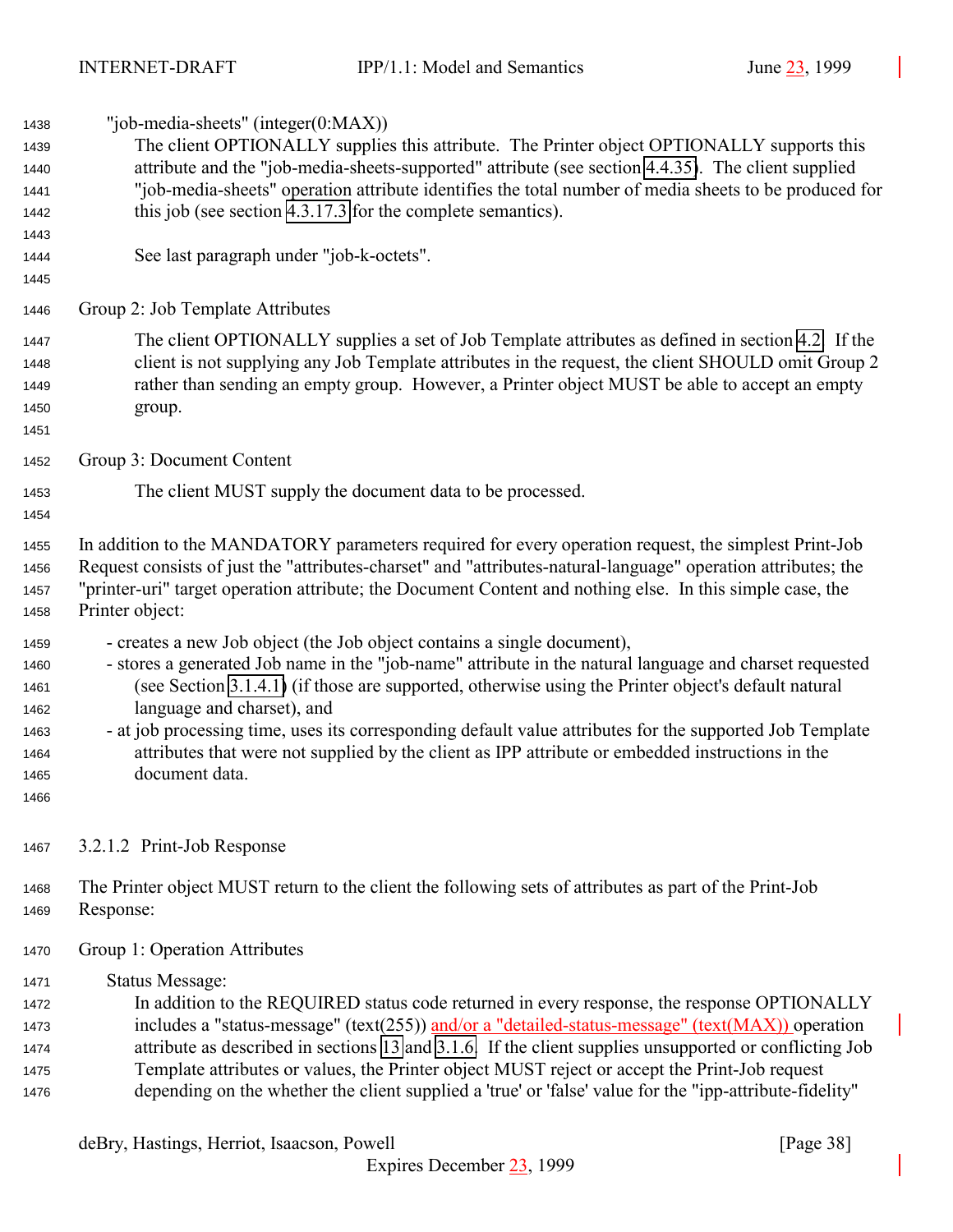- operation attribute. See the Implementer's Guide [IPP-IIG] for a complete description of the suggested steps for processing a create request. Natural Language and Character Set: The "attributes-charset" and "attributes-natural-language" attributes as described in section [3.1.4.2.](#page-24-0)
- 

Group 2: Unsupported Attributes

See section [3.1.7](#page-28-0) for details on returning Unsupported Attributes.

 The value of the "ipp-attribute-fidelity" supplied by the client does not affect what attributes the Printer object returns in this group. The value of "ipp-attribute-fidelity" only affects whether the Print-Job operation is accepted or rejected. If the job is accepted, the client may query the job using the Get-Job-Attributes operation requesting the unsupported attributes that were returned in the create response to see which attributes were ignored (not stored on the Job object) and which attributes were stored with other (substituted) values.

Group 3: Job Object Attributes

"job-uri" (uri):

 The Printer object MUST return the Job object's URI by returning the contents of the REQUIRED "job-uri" Job object attribute. The client uses the Job object's URI when directing operations at the Job object. The Printer object always uses its configured security policy when creating the new URI. However, if the Printer object supports more than one URI, the Printer object also uses information about which URI was used in the Print-Job Request to generated the new URI so that the new URI references the correct access channel. In other words, if the Print-Job Request comes in over a secure channel, the Printer object MUST generate a Job URI that uses the secure channel as well.

"job-id" (integer(1:MAX)):

 The Printer object MUST return the Job object's Job ID by returning the REQUIRED "job-id" Job object attribute. The client uses this "job-id" attribute in conjunction with the "printer-uri" attribute used in the Print-Job Request when directing Job operations at the Printer object.

"job-state":

 The Printer object MUST return the Job object's REQUIRED "job-state" attribute. The value of this attribute (along with the value of the next attribute: "job-state-reasons") is taken from a "snapshot" of the new Job object at some meaningful point in time (implementation defined) between when the Printer object receives the Print-Job Request and when the Printer object returns the response.

"job-state-reasons":

The Printer object MUST return the Job object's REQUIRED "job-state-reasons" attribute.

"job-state-message":

 The Printer object OPTIONALLY returns the Job object's OPTIONAL "job-state-message" attribute. If the Printer object supports this attribute then it MUST be returned in the response. If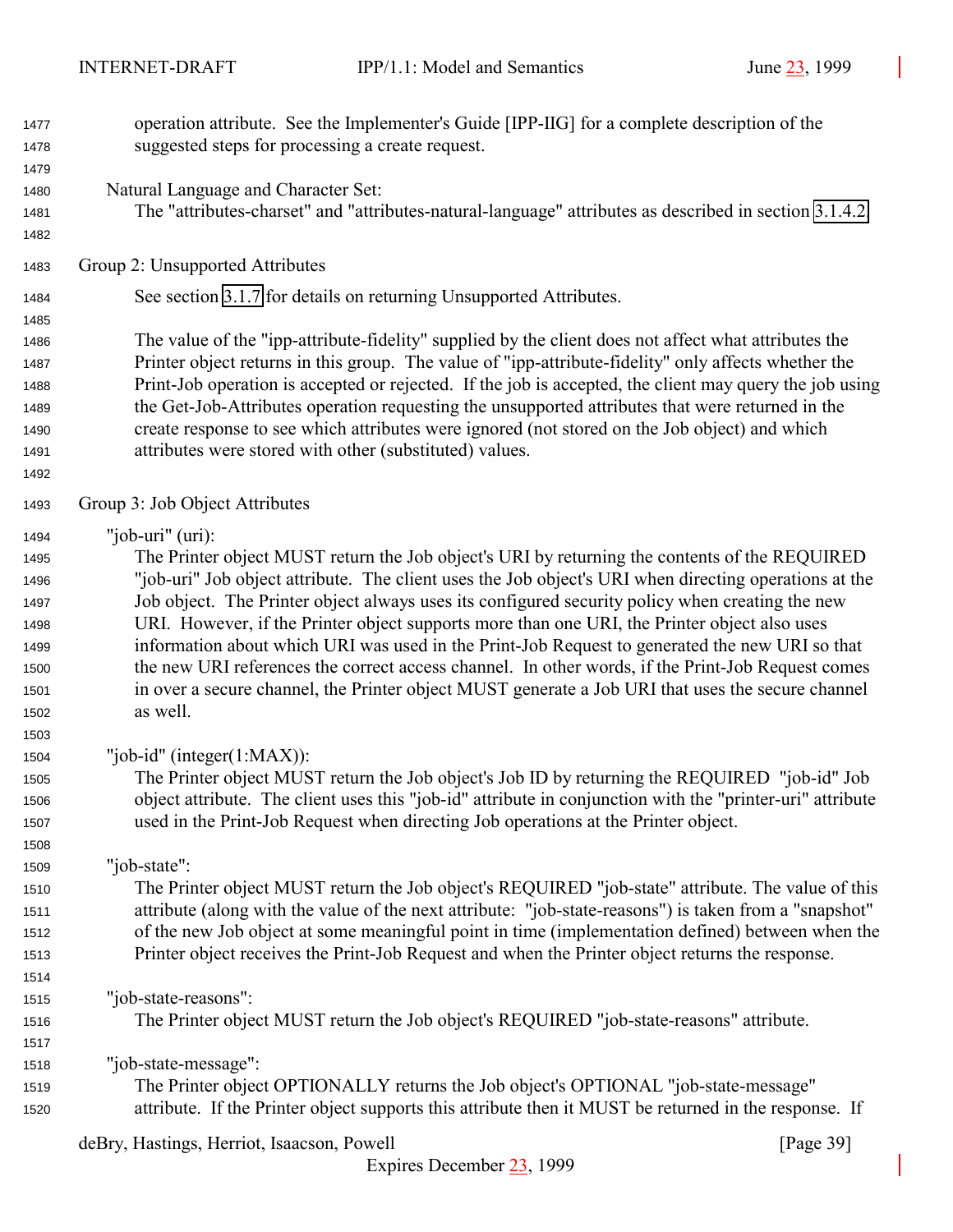<span id="page-39-0"></span> this attribute is not returned in the response, the client can assume that the "job-state-message" attribute is not supported and will not be returned in a subsequent Job object query.

# "number-of-intervening-jobs":

 The Printer object OPTIONALLY returns the Job object's OPTIONAL "number-of-intervening- jobs" attribute. If the Printer object supports this attribute then it MUST be returned in the response. If this attribute is not returned in the response, the client can assume that the "number-of- intervening-jobs" attribute is not supported and will not be returned in a subsequent Job object query.

 Note: Since any printer state information which affects a job's state is reflected in the "job-state" and "job-state-reasons" attributes, it is sufficient to return only these attributes and no specific printer status attributes.

 Note: In addition to the MANDATORY parameters required for every operation response, the simplest response consists of the just the "attributes-charset" and "attributes-natural-language" operation attributes and the "job-uri", "job-id", and "job-state" Job Object Attributes. In this simplest case, the status code is 'successful-ok' and there is no "status-message" or "detailed-status-message" operation attribute.

## 3.2.2 Print-URI Operation

 This OPTIONAL operation is identical to the Print-Job operation (section [3.2.1\)](#page-33-0) except that a client supplies a URI reference to the document data using the "document-uri" (uri) operation attribute (in Group 1) rather than including the document data itself. Before returning the response, the Printer MUST validate that the Printer supports the retrieval method (e.g., http, ftp, etc.) implied by the URI, and MUST check for valid URI syntax. If the client-supplied URI scheme is not supported, i.e. the value is not in the Printer object's "referenced-uri-scheme-supported" attribute, the Printer object MUST reject the request and return the 'client-error-uri-scheme-not-supported' status code.

 The IPP Printer MAY validate the accessibility of the document as part of the operation or subsequently. If the Printer determines an accessibility problem before returning an operation response, it rejects the request and returns the 'client-error-document-access-error' status code. The Printer MAY also return a specific document access error code using the "document-access-error" operation attribute (see section 3.1.6.4).

 If the Printer determines this document accessibility problem after accepting the request and returning an operation response with one of the successful status codes, the Printer adds the 'document-access-error' value to the job's "job-state-reasons" attribute and MAY populate the job's "job-document-access-errors" Job Description attribute (see section [4.3.11\)](#page-93-0). See The Implementer's Guide [IPP-IIG] for suggested additional checks.

 If the Printer object supports this operation, it MUST support the "reference-uri-schemes-supported" Printer attribute (see section [4.4.27\)](#page-110-0).

 It is up to the IPP object to interpret the URI and subsequently "pull" the document from the source referenced by the URI string.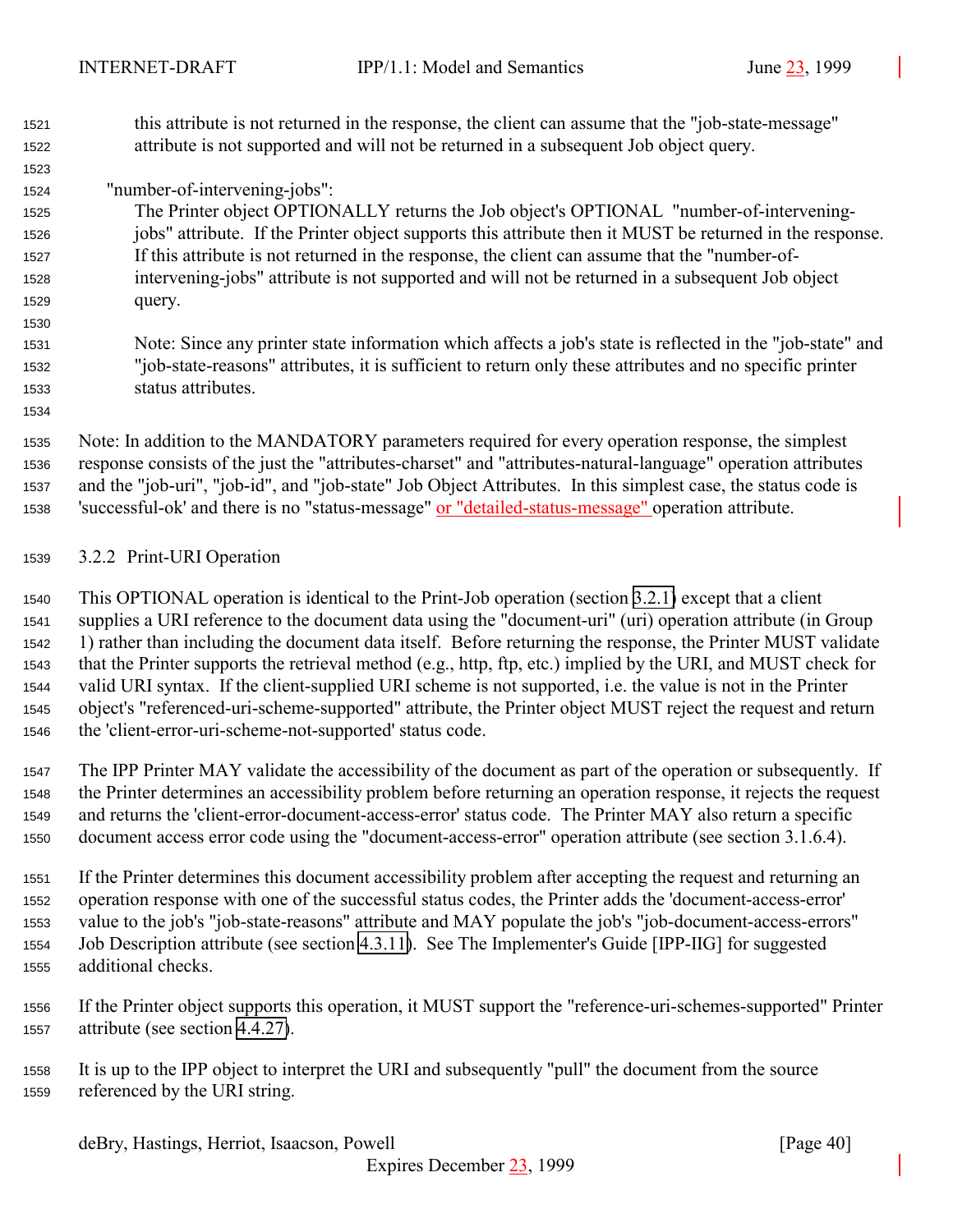### 3.2.3 Validate-Job Operation

 This REQUIRED operation is similar to the Print-Job operation (section [3.2.1\)](#page-33-0) except that a client supplies no document data and the Printer allocates no resources (i.e., it does not create a new Job object). This operation is used only to verify capabilities of a printer object against whatever attributes are supplied by the client in the Validate-Job request. By using the Validate-Job operation a client can validate that an identical Print-Job operation (with the document data) would be accepted. The Validate-Job operation also performs the same security negotiation as the Print-Job operation (see section [8\)](#page-125-0), so that a client can check that the client and Printer object security requirements can be met before performing a Print-Job operation.

 The Validate-Job operation does not accept a "document-uri" attribute in order to allow a client to check that the same Print-URI operation will be accepted, since the client doesn't send the data with the Print-URI operation. The client SHOULD just issue the Print-URI request.

 The Printer object returns the same status codes, Operation Attributes (Group 1) and Unsupported Attributes (Group 2) as the Print-Job operation. However, no Job Object Attributes (Group 3) are returned, since no Job object is created.

3.2.4 Create-Job Operation

 This OPTIONAL operation is similar to the Print-Job operation (section [3.2.1\)](#page-33-0) except that in the Create-Job request, a client does not supply document data or any reference to document data. Also, the client does not supply any of the "document-name", "document-format", "compression", or "document-natural-language" operation attributes. This operation is followed by one or more Send-Document or Send-URI operations. In each of those operation requests, the client OPTIONALLY supplies the "document-name", "document-format", and "document-natural-language" attributes for each document in the multi-document Job object.

- If a Printer object supports the Create-Job operation, it MUST also support the Send-Document operation and also MAY support the Send-URI operation.
- If the Printer object supports this operation, it MUST support the "multiple-operation-time-out" Printer attribute (see section [4.4.31\)](#page-111-0).

 If the Printer object supports this operation, then it MUST support the "multiple-document-jobs-supported" Printer Description attribute (see section [4.4.16\)](#page-107-0) and indicate whether or not it supports multiple-document jobs.

 If the Printer object supports this operation and supports multiple documents in a job, then it MUST support the "multiple-document-handling" Job Template job attribute with at least one value (see section 4.2.4) and the associated "multiple-document-handling-default" and "multiple-document-handling-supported" Job Template Printer attributes (see section [4.2\)](#page-71-0).

 After the Create-Job operation has completed, the value of the "job-state" attribute is similar to the "job- state" after a Print-Job, even though no document-data has arrived. A Printer MAY set the 'job-data- insufficient' value of the job's "job-state-reason" attribute to indicate that processing cannot begin until sufficient data has arrived and set the "job-state" to either 'pending' or 'pending-held'. A non-spooling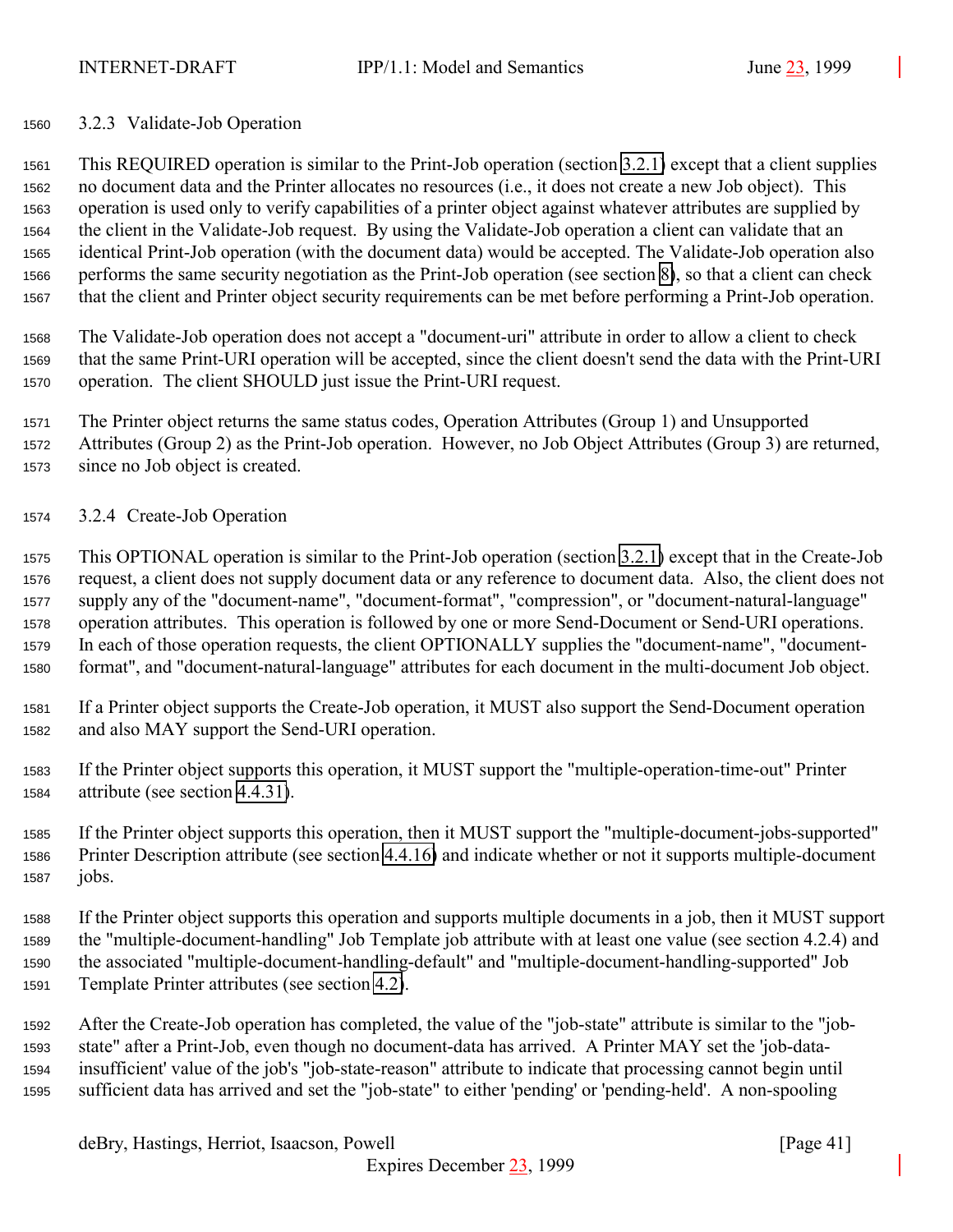<span id="page-41-0"></span> printer that doesn't implement the 'pending' job state may even set the "job-state" to 'processing', even though there is not yet any data to process. See sections [4.3.7](#page-86-0) and [4.3.8.](#page-89-0)

3.2.5 Get-Printer-Attributes Operation

 This REQUIRED operation allows a client to request the values of the attributes of a Printer object. In the request, the client supplies the set of Printer attribute names and/or attribute group names in which the requester is interested. In the response, the Printer object returns a corresponding attribute set with the appropriate attribute values filled in.

For Printer objects, the possible names of attribute groups are:

- 'job-template': the subset of the Job Template attributes that apply to a Printer object (the last two columns of the table in Section [4.2\)](#page-71-0) that the implementation supports for Printer objects.
- 'printer-description': the subset of the attributes specified in Section [4.4](#page-98-0) that the implementation supports for Printer objects.
- 'all': the special group 'all' that includes all attributes that the implementation supports for Printer objects.

 Since a client MAY request specific attributes or named groups, there is a potential that there is some overlap. For example, if a client requests, 'printer-name' and 'all', the client is actually requesting the "printer-name" attribute twice: once by naming it explicitly, and once by inclusion in the 'all' group. In such cases, the Printer object NEED NOT return each attribute only once in the response even if it is requested multiple times. The client SHOULD NOT request the same attribute in multiple ways.

 It is NOT REQUIRED that a Printer object support all attributes belonging to a group (since some attributes are OPTIONAL). However, it is REQUIRED that each Printer object support all group names.

- 3.2.5.1 Get-Printer-Attributes Request
- The following sets of attributes are part of the Get-Printer-Attributes Request:
- Group 1: Operation Attributes
- Natural Language and Character Set:
- The "attributes-charset" and "attributes-natural-language" attributes as described in section [3.1.4.1.](#page-22-0)

Target:

- The "printer-uri" (uri) operation attribute which is the target for this operation as described in section [3.1.5.](#page-25-0)
- Requesting User Name:
- The "requesting-user-name" (name(MAX)) attribute SHOULD be supplied by the client as described in section [8.3.](#page-127-0)
-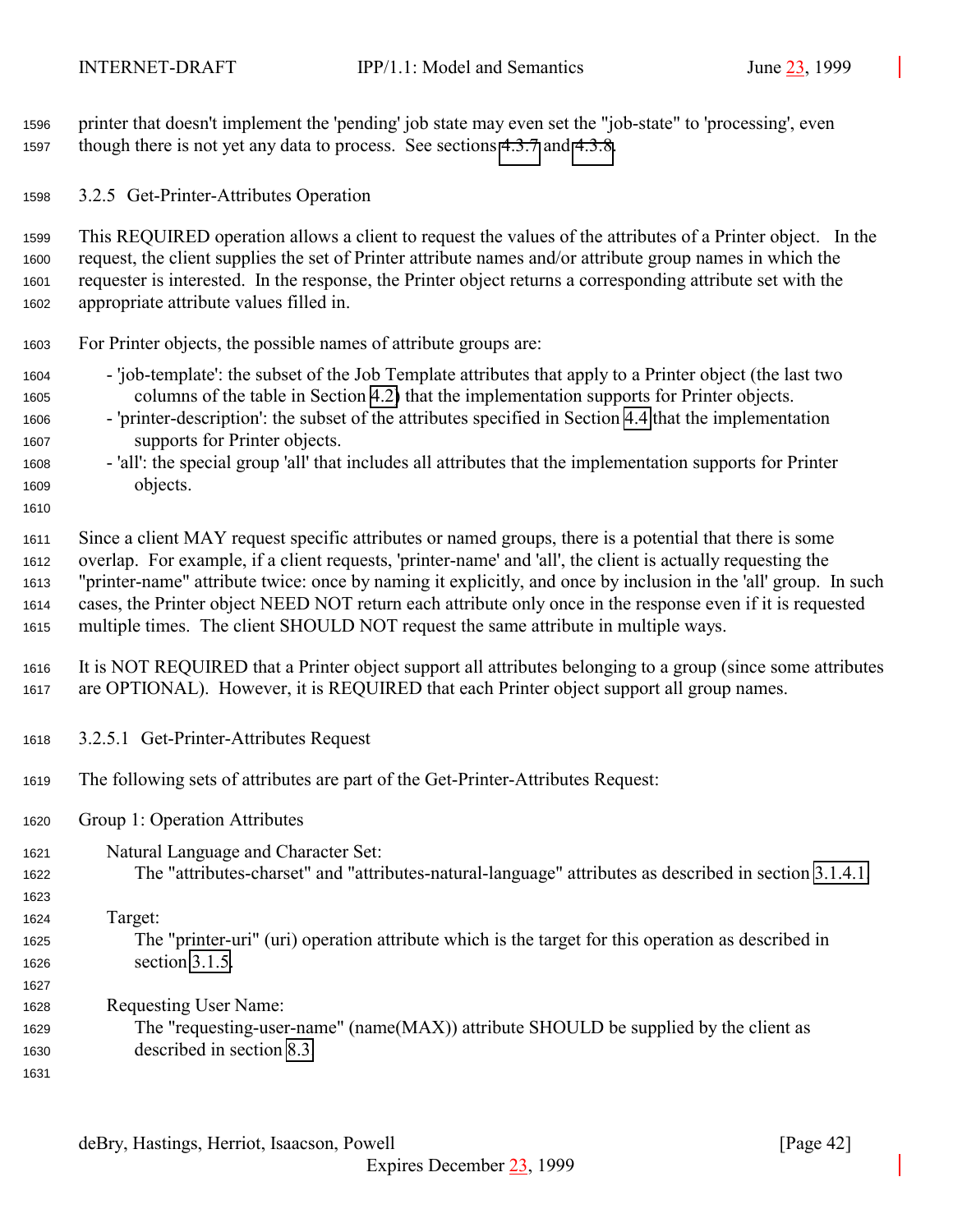"requested-attributes" (1setOf keyword) : The client OPTIONALLY supplies a set of attribute names and/or attribute group names in whose values the requester is interested. The Printer object MUST support this attribute. If the client omits this attribute, the Printer MUST respond as if this attribute had been supplied with a value of 'all'. "document-format" (mimeMediaType) : The client OPTIONALLY supplies this attribute. The Printer object MUST support this attribute. This attribute is useful for a Printer object to determine the set of supported attribute values that relate to the requested document format. The Printer object MUST return the attributes and values that it uses to validate a job on a create or Validate-Job operation in which this document format is supplied. The Printer object SHOULD return only (1) those attributes that are supported for the specified format and (2) the attribute values that are supported for the specified document format. By specifying the document format, the client can get the Printer object to eliminate the attributes and values that are not supported for a specific document format. For example, a Printer object might have multiple interpreters to support both 'application/postscript' (for PostScript) and 'text/plain' (for text) documents. However, for only one of those interpreters might the Printer object be able to support "number-up" with values of '1', '2', and '4'. For the other interpreter it might be able to only support "number-up" with a value of '1'. Thus a client can use the Get-Printer- Attributes operation to obtain the attributes and values that will be used to accept/reject a create job operation. If the Printer object does not distinguish between different sets of supported values for each different document format when validating jobs in the create and Validate-Job operations, it MUST NOT distinguish between different document formats in the Get-Printer-Attributes operation. If the Printer object does distinguish between different sets of supported values for each different document format specified by the client, this specialization applies only to the following Printer object attributes: - Printer attributes that are Job Template attributes ("xxx-default" "xxx-supported", and "xxx- ready" in the Table in Section [4.2\)](#page-71-0), - "pdl-override-supported", - "compression-supported", - "job-k-octets-supported", - "job-impressions-supported, - "job-media-sheets-supported" - "printer-driver-installer", - "color-supported", and - "reference-uri-schemes-supported" The values of all other Printer object attributes (including "document-format-supported") remain invariant with respect to the client supplied document format (except for new Printer description attribute as registered according to section [6.2\)](#page-119-0).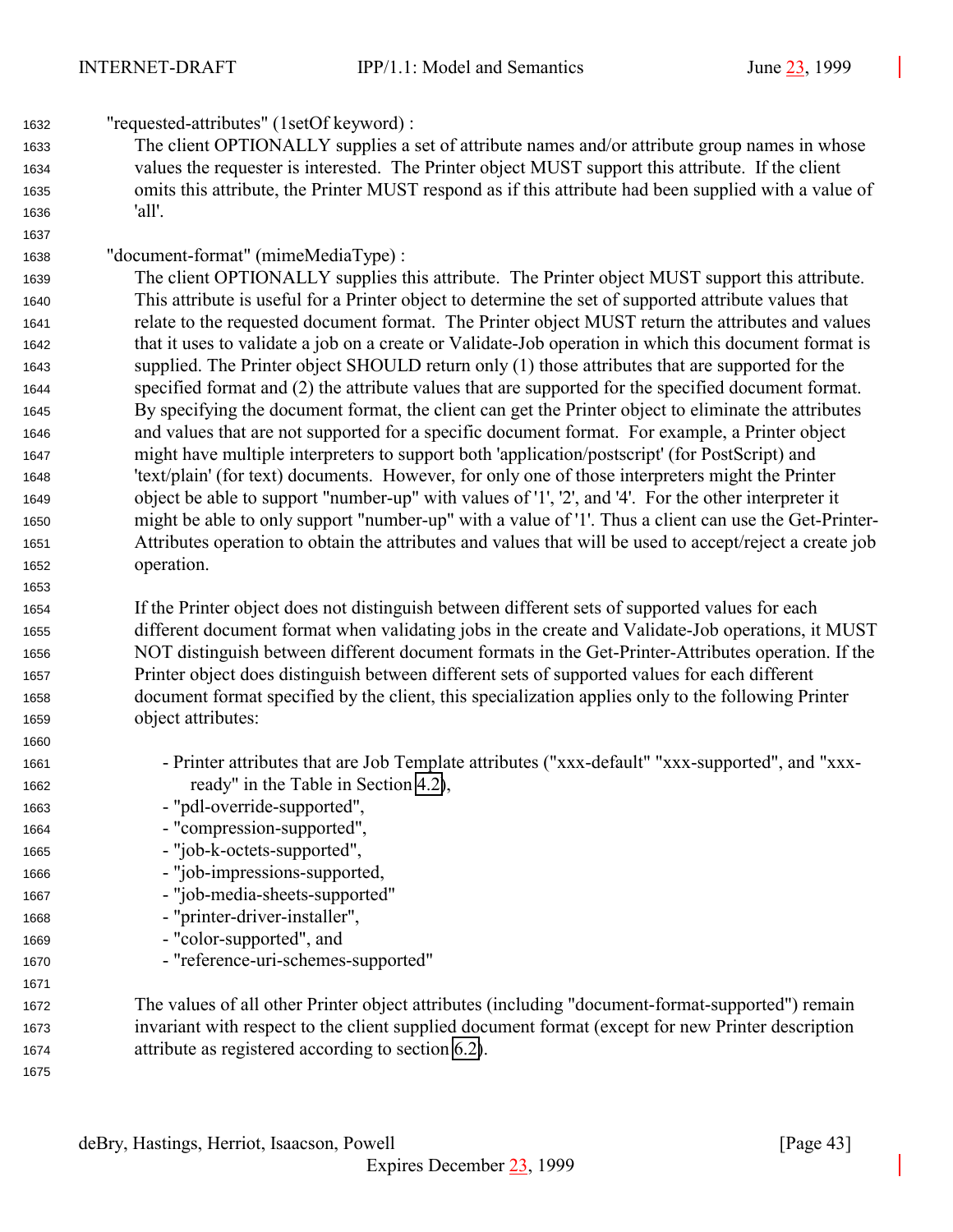If the client omits this "document-format" operation attribute, the Printer object MUST respond as if the attribute had been supplied with the value of the Printer object's "document-format-default" attribute. It is recommended that the client always supply a value for "document-format", since the Printer object's "document-format-default" may be 'application/octet-stream', in which case the returned attributes and values are for the union of the document formats that the Printer can automatically sense. For more details, see the description of the 'mimeMediaType' attribute syntax in section [4.1.9.](#page-68-0) If the client supplies a value for the "document-format" Operation attribute that is not supported by the Printer, i.e., is not among the values of the Printer object's "document-format-supported" attribute, the Printer object MUST reject the operation and return the 'client-error-document-format- not-supported' status code. 3.2.5.2 Get-Printer-Attributes Response The Printer object returns the following sets of attributes as part of the Get-Printer-Attributes Response:

Group 1: Operation Attributes

Status Message:

- In addition to the REQUIRED status code returned in every response, the response OPTIONALLY includes a "status-message" (text(255)) and/or a "detailed-status-message" (text(MAX)) operation attribute as described in sections [13](#page-140-0) and [3.1.6.](#page-27-0)
- Natural Language and Character Set:
- The "attributes-charset" and "attributes-natural-language" attributes as described in section [3.1.4.2.](#page-24-0)
- 

Group 2: Unsupported Attributes

- See section [3.1.7](#page-28-0) for details on returning Unsupported Attributes.
- The response NEED NOT contain the "requested-attributes" operation attribute with any supplied values (attribute keywords) that were requested by the client but are not supported by the IPP object. If the Printer object does include unsupported attributes referenced in "requested-attributes" and such attributes include group names, such as 'all', the unsupported attributes MUST NOT include attributes described in the standard but not supported by the implementation.
- 
- Group 3: Printer Object Attributes
- This is the set of requested attributes and their current values. The Printer object ignores (does not respond with) any requested attribute which is not supported. The Printer object MAY respond with a subset of the supported attributes and values, depending on the security policy in force. However, the Printer object MUST respond with the 'unknown' value for any supported attribute (including all REQUIRED attributes) for which the Printer object does not know the value. Also the Printer object MUST respond with the 'no-value' for any supported attribute (including all REQUIRED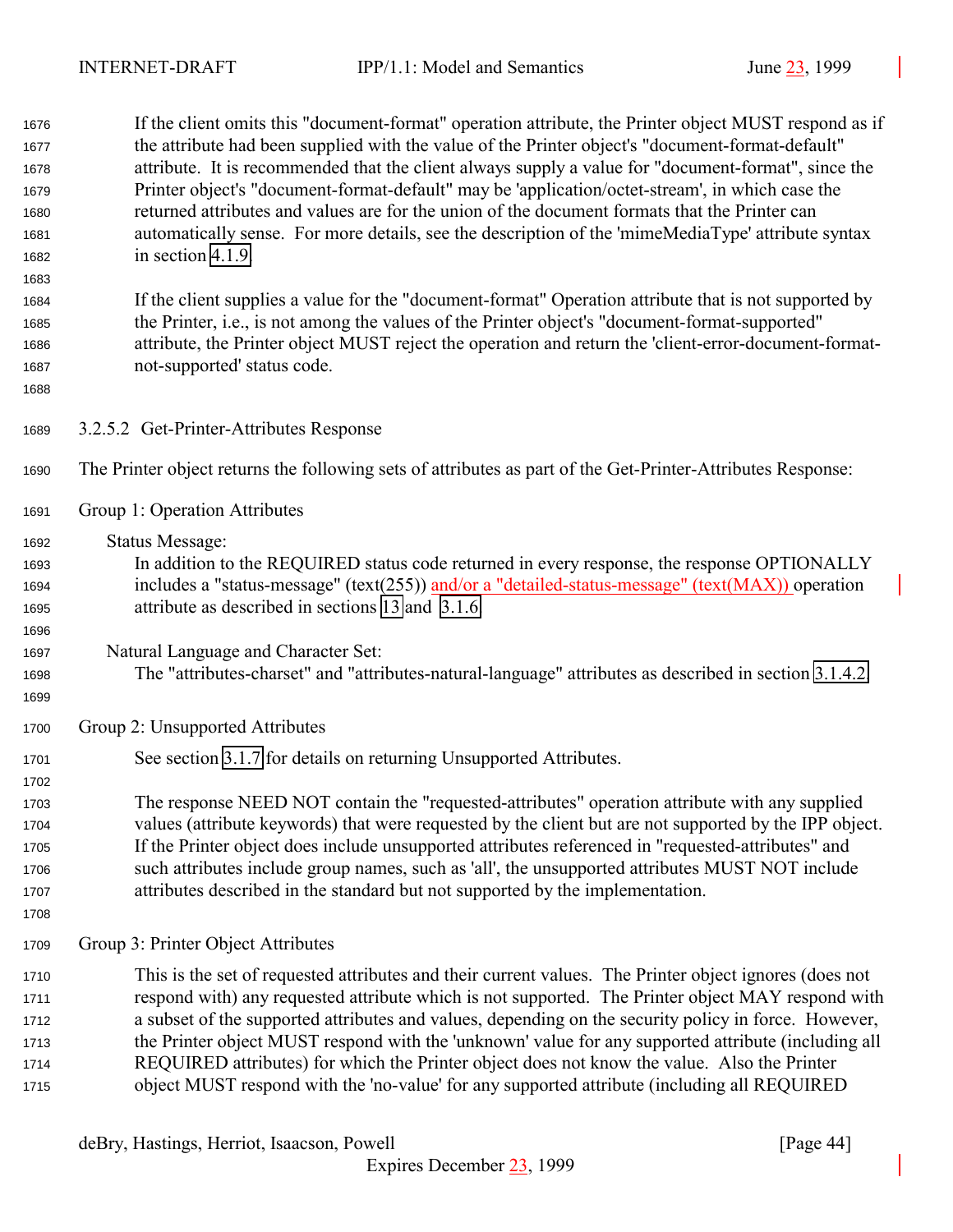attributes) for which the system administrator has not configured a value. See the description of the "out-of-band" values in the beginning of Section [4.1.](#page-61-0)

3.2.6 Get-Jobs Operation

 This REQUIRED operation allows a client to retrieve the list of Job objects belonging to the target Printer object. The client may also supply a list of Job attribute names and/or attribute group names. A group of Job object attributes will be returned for each Job object that is returned.

 This operation is similar to the Get-Job-Attributes operation, except that this Get-Jobs operation returns attributes from possibly more than one object (see the description of Job attribute group names in section [3.3.4\)](#page-55-0).

- 3.2.6.1 Get-Jobs Request
- The client submits the Get-Jobs request to a Printer object.
- The following groups of attributes are part of the Get-Jobs Request:
- Group 1: Operation Attributes
- Natural Language and Character Set:
- The "attributes-charset" and "attributes-natural-language" attributes as described in section [3.1.4.1.](#page-22-0)
- 

- Target:
- The "printer-uri" (uri) operation attribute which is the target for this operation as described in section [3.1.5.](#page-25-0)
- Requesting User Name:
- The "requesting-user-name" (name(MAX)) attribute SHOULD be supplied by the client as described in section [8.3.](#page-127-0)

"limit" (integer(1:MAX)):

 The client OPTIONALLY supplies this attribute. The Printer object MUST support this attribute. It is an integer value that determines the maximum number of jobs that a client will receive from the Printer even if "which-jobs" or "my-jobs" constrain which jobs are returned. The limit is a "stateless limit" in that if the value supplied by the client is 'N', then only the first 'N' jobs are returned in the Get-Jobs Response. There is no mechanism to allow for the next 'M' jobs after the first 'N' jobs. If the client does not supply this attribute, the Printer object responds with all applicable jobs.

"requested-attributes" (1setOf keyword):

 The client OPTIONALLY supplies this attribute. The Printer object MUST support this attribute. It is a set of Job attribute names and/or attribute groups names in whose values the requester is interested. This set of attributes is returned for each Job object that is returned. The allowed attribute group names are the same as those defined in the Get-Job-Attributes operation in section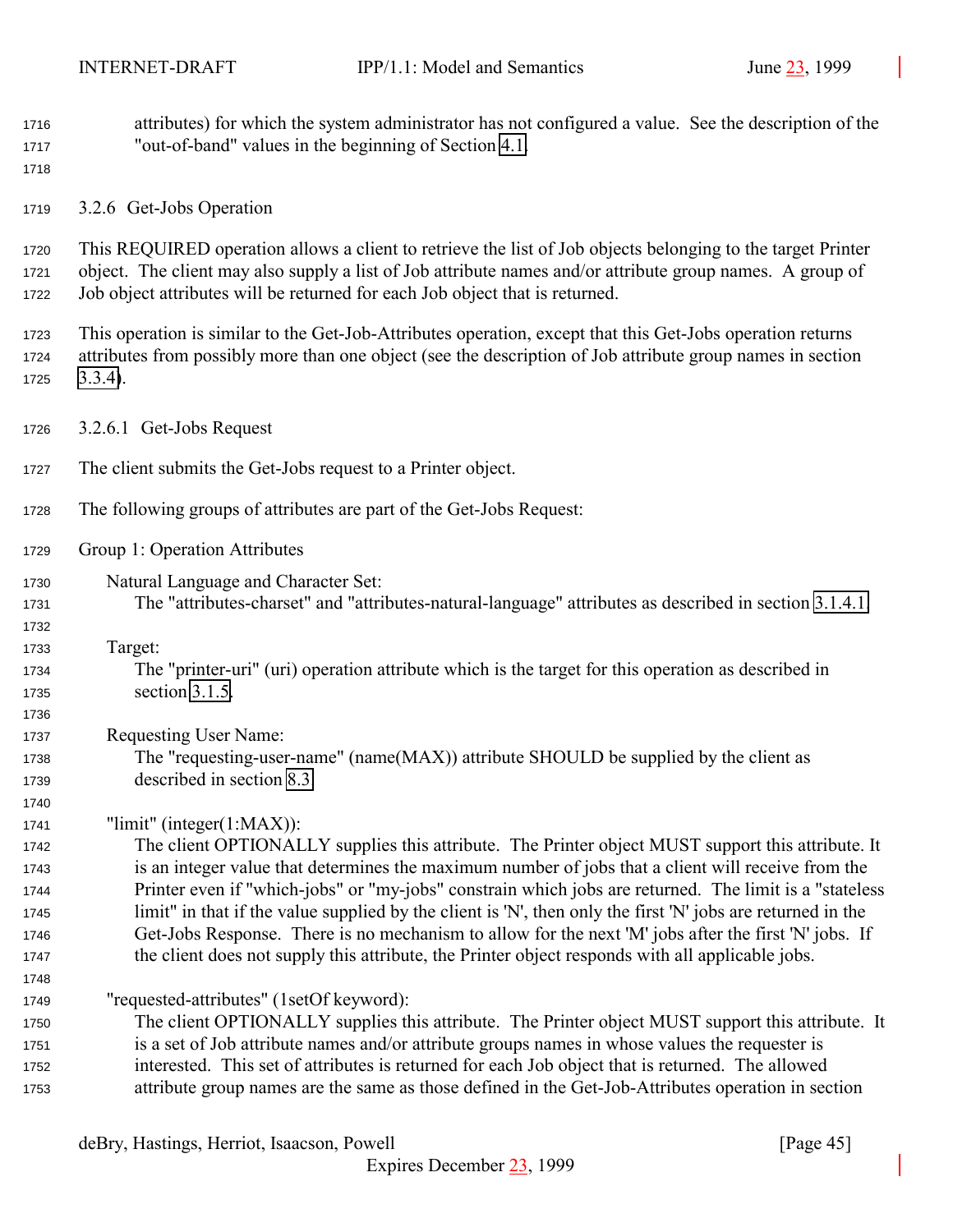[3.3.4.](#page-55-0) If the client does not supply this attribute, the Printer MUST respond as if the client had supplied this attribute with two values: 'job-uri' and 'job-id'.

"which-jobs" (keyword):

 The client OPTIONALLY supplies this attribute. The Printer object MUST support this attribute. It indicates which Job objects MUST be returned by the Printer object. The values for this attribute are:

 'completed': This includes any Job object whose state is 'completed', 'canceled', or 'aborted'. 'not-completed': This includes any Job object whose state is 'pending', 'processing', 'processing-stopped', or 'pending-held'.

- A Printer object MUST support both values. However, if the implementation does not keep jobs in the 'completed', 'canceled', and 'aborted' states, then it returns no jobs when the 'completed' value is supplied.
- If a client supplies some other value, the Printer object MUST copy the attribute and the unsupported value to the Unsupported Attributes response group, reject the request, and return the 'client-error-attributes-or-values-not-supported' status code.
- If the client does not supply this attribute, the Printer object MUST respond as if the client had supplied the attribute with a value of 'not-completed'.

"my-jobs" (boolean):

 The client OPTIONALLY supplies this attribute. The Printer object MUST support this attribute. It indicates whether jobs from all users or just the jobs submitted by the requesting user of this request MUST be returned by the Printer object. If the client does not supply this attribute, the Printer object MUST respond as if the client had supplied the attribute with a value of 'false', i.e., jobs from all users. The means for authenticating the requesting user and matching the jobs is described in section [8.](#page-125-0)

3.2.6.2 Get-Jobs Response

 The Printer object returns all of the Job objects up to the number specified by the "limit" attribute that match the criteria as defined by the attribute values supplied by the client in the request. It is possible that no Job objects are returned since there may literally be no Job objects at the Printer, or there may be no Job objects that match the criteria supplied by the client. If the client requests any Job attributes at all, there is a set of Job Object Attributes returned for each Job object.

 It is not an error for the Printer to return 0 jobs. If the response returns 0 jobs because there are no jobs matching the criteria, and the request would have returned 1 or more jobs with a status code of 'successful-ok' if there had been jobs matching the criteria, then the status code for 0 jobs MUST be 'successful-ok'.

Group 1: Operation Attributes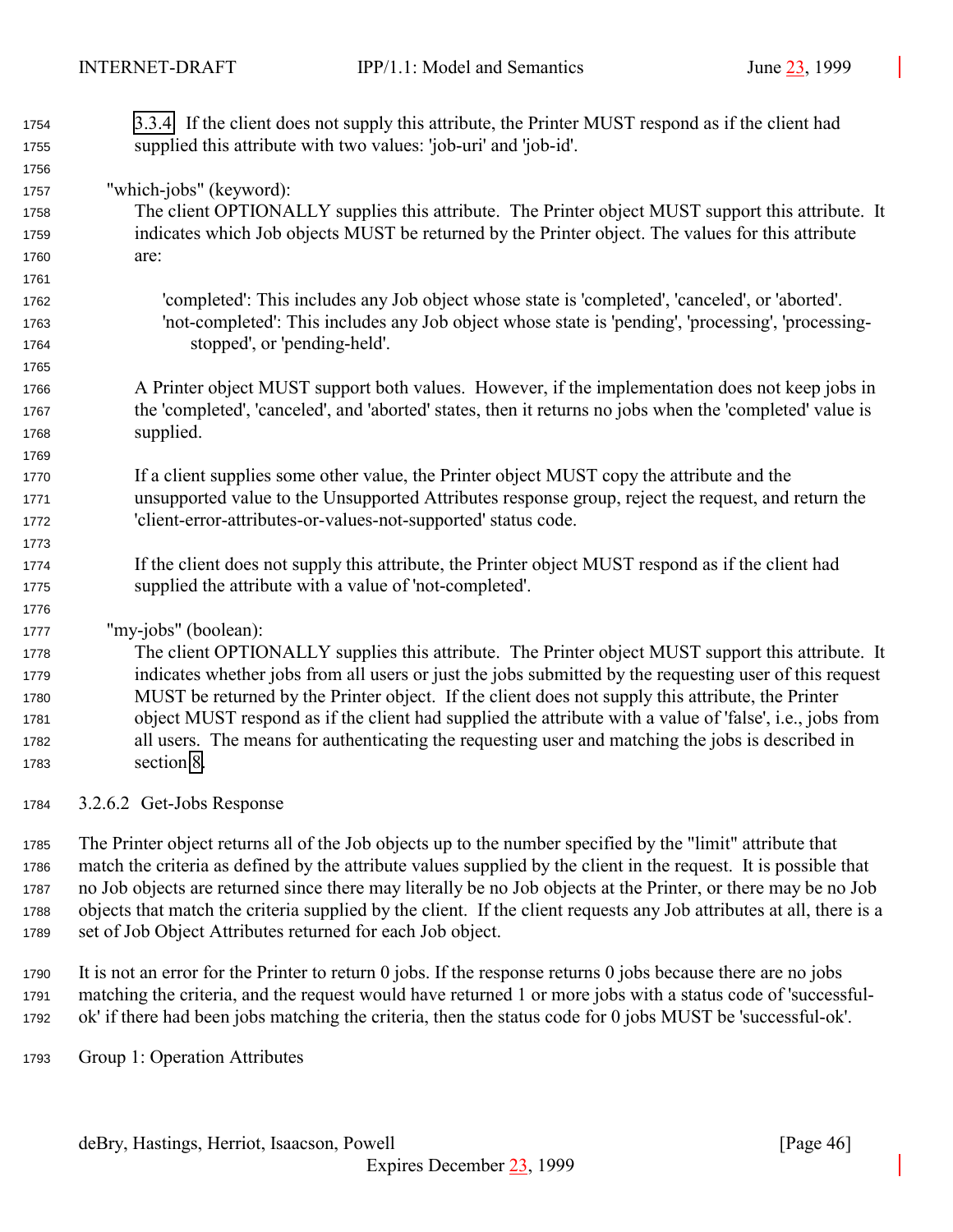| 1794                                                         | <b>Status Message:</b>                                                                                                                                                                                                                                                                                                                                                                                                                                                                                                                                                                                                                                                                                                             |
|--------------------------------------------------------------|------------------------------------------------------------------------------------------------------------------------------------------------------------------------------------------------------------------------------------------------------------------------------------------------------------------------------------------------------------------------------------------------------------------------------------------------------------------------------------------------------------------------------------------------------------------------------------------------------------------------------------------------------------------------------------------------------------------------------------|
| 1795<br>1796<br>1797                                         | In addition to the REQUIRED status code returned in every response, the response OPTIONALLY<br>includes a "status-message" (text(255)) and/or a "detailed-status-message" (text(MAX)) operation<br>attribute as described in sections 13 and 3.1.6.                                                                                                                                                                                                                                                                                                                                                                                                                                                                                |
| 1798<br>1799<br>1800<br>1801                                 | Natural Language and Character Set:<br>The "attributes-charset" and "attributes-natural-language" attributes as described in section 3.1.4.2.                                                                                                                                                                                                                                                                                                                                                                                                                                                                                                                                                                                      |
| 1802                                                         | Group 2: Unsupported Attributes                                                                                                                                                                                                                                                                                                                                                                                                                                                                                                                                                                                                                                                                                                    |
| 1803<br>1804                                                 | See section 3.1.7 for details on returning Unsupported Attributes.                                                                                                                                                                                                                                                                                                                                                                                                                                                                                                                                                                                                                                                                 |
| 1805<br>1806<br>1807<br>1808<br>1809<br>1810                 | The response NEED NOT contain the "requested-attributes" operation attribute with any supplied<br>values (attribute keywords) that were requested by the client but are not supported by the IPP object.<br>If the Printer object does include unsupported attributes referenced in "requested-attributes" and<br>such attributes include group names, such as 'all', the unsupported attributes MUST NOT include<br>attributes described in the standard but not supported by the implementation.                                                                                                                                                                                                                                 |
| 1811                                                         | Groups 3 to N: Job Object Attributes                                                                                                                                                                                                                                                                                                                                                                                                                                                                                                                                                                                                                                                                                               |
| 1812<br>1813<br>1814<br>1815<br>1816<br>1817<br>1818<br>1819 | The Printer object responds with one set of Job Object Attributes for each returned Job object. The<br>Printer object ignores (does not respond with) any requested attribute or value which is not<br>supported or which is restricted by the security policy in force, including whether the requesting<br>user is the user that submitted the job (job originating user) or not (see section 8). However, the<br>Printer object MUST respond with the 'unknown' value for any supported attribute (including all<br>REQUIRED attributes) for which the Printer object does not know the value, unless it would violate<br>the security policy. See the description of the "out-of-band" values in the beginning of Section 4.1. |
| 1820                                                         | Jobs are returned in the following order:                                                                                                                                                                                                                                                                                                                                                                                                                                                                                                                                                                                                                                                                                          |
| 1821<br>1822<br>1823<br>1824<br>1825<br>1826                 | - If the client requests all 'completed' Jobs (Jobs in the 'completed', 'aborted', or 'canceled' states),<br>then the Jobs are returned newest to oldest (with respect to actual completion time)<br>- If the client requests all 'not-completed' Jobs (Jobs in the 'pending', 'processing', 'pending-held',<br>and 'processing-stopped' states), then Jobs are returned in relative chronological order of<br>expected time to complete (based on whatever scheduling algorithm is configured for the<br>Printer object).                                                                                                                                                                                                         |
| 1827                                                         | 3.2.7 Pause-Printer Operation                                                                                                                                                                                                                                                                                                                                                                                                                                                                                                                                                                                                                                                                                                      |

 This OPTIONAL operation allows a client to stop the Printer object from scheduling jobs on all its devices. Depending on implementation, the Pause-Printer operation MAY also stop the Printer from processing the current job or jobs. Any job that is currently being printed is either stopped as soon as the implementation permits or is completed, depending on implementation. The Printer object MUST still accept create operations to create new jobs, but MUST prevent any jobs from entering the 'processing' state.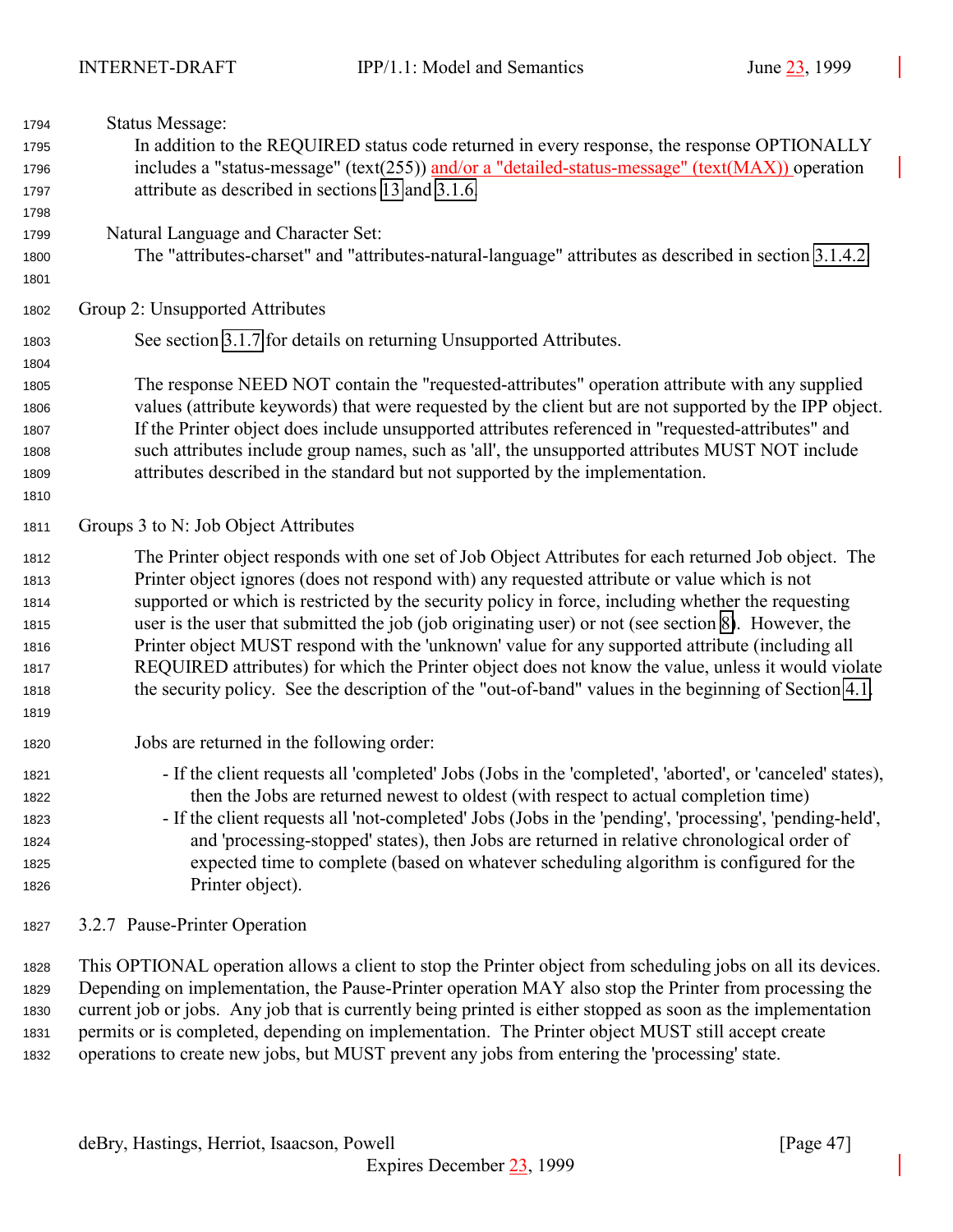<sup>1833</sup> If the Pause-Printer operation is supported, then the Resume-Printer operation MUST be supported, and <sup>1834</sup> vice-versa.

 The IPP Printer stops the current job(s) on its device(s) that were in the 'processing' or 'processing-stopped' states as soon as the implementation permits. If the implementation will take appreciable time to stop, the IPP Printer adds the 'moving-to-paused' value to the Printer object's "printer-state-reasons" attribute (see section [4.4.12\)](#page-104-0). When the device(s) have all stopped, the IPP Printer transitions the Printer object to the 'stopped' state, removes the 'moving-to-paused' value, if present, and adds the 'paused' value to the Printer object's "printer-state-reasons" attribute.

 When the current job(s) complete that were in the 'processing' state, the IPP Printer transitions them to the 'completed' state. When the current job(s) stop in mid processing that were in the 'processing' state, the IPP Printer transitions them to the 'processing-stopped' state and adds the 'printer-stopped' value to the job's "job-state-reasons" attribute.

 For any jobs that are 'pending' or 'pending-held', the 'printer-stopped' value of the jobs' "job-state-reasons" attribute also applies. However, the IPP Printer NEED NOT update those jobs' "job-state-reasons" attributes and only need return the 'printer-stopped' value when those jobs are queried (so-called "lazy evaluation").

 Whether the Pause-Printer operation affects jobs that were submitted to the device from other sources than the IPP Printer object in the same way that the Pause-Printer operation affects jobs that were submitted to the IPP Printer object using IPP, depends on implementation, i.e., on whether the IPP protocol is being used as a universal management protocol or just to manage IPP jobs, respectively.

<sup>1853</sup> The IPP Printer MUST accept the request in any state and transition the Printer to the indicated new <sup>1854</sup> "printer-state" before returning as follows:

| Current<br>"printer-state" | <b>New</b><br>"printer-state" | "printer-<br>state-<br>reasons"    | IPP Printer's response status code and action:                                                                                                                                                                                              |
|----------------------------|-------------------------------|------------------------------------|---------------------------------------------------------------------------------------------------------------------------------------------------------------------------------------------------------------------------------------------|
| 'idle'<br>'processing'     | 'stopped'<br>'processing'     | 'paused'<br>'moving-to-<br>paused' | 'successful-ok'<br>OPTION 1: 'successful-ok';<br>Later, when all output has stopped, the "printer-<br>state" becomes 'stopped', and the 'paused' value<br>replaces the 'moving-to-paused' value in the<br>"printer-state-reasons" attribute |
| 'processing'               | 'stopped'                     | 'paused'                           | OPTION 2: 'successful-ok';<br>all device output stopped immediately                                                                                                                                                                         |
| 'stopped'                  | 'stopped'                     | 'paused'                           | 'successful-ok'                                                                                                                                                                                                                             |

 *Access Rights:* The authenticated user (see section [8.3\)](#page-127-0) performing this operation must be an operator or administrator of the Printer object (see Sections [1](#page-9-0) and [8.5\)](#page-127-0). Otherwise, the IPP Printer MUST reject the operation and return: 'client-error-forbidden', 'client-error-not-authenticated', or 'client-error-not-authorized' as appropriate.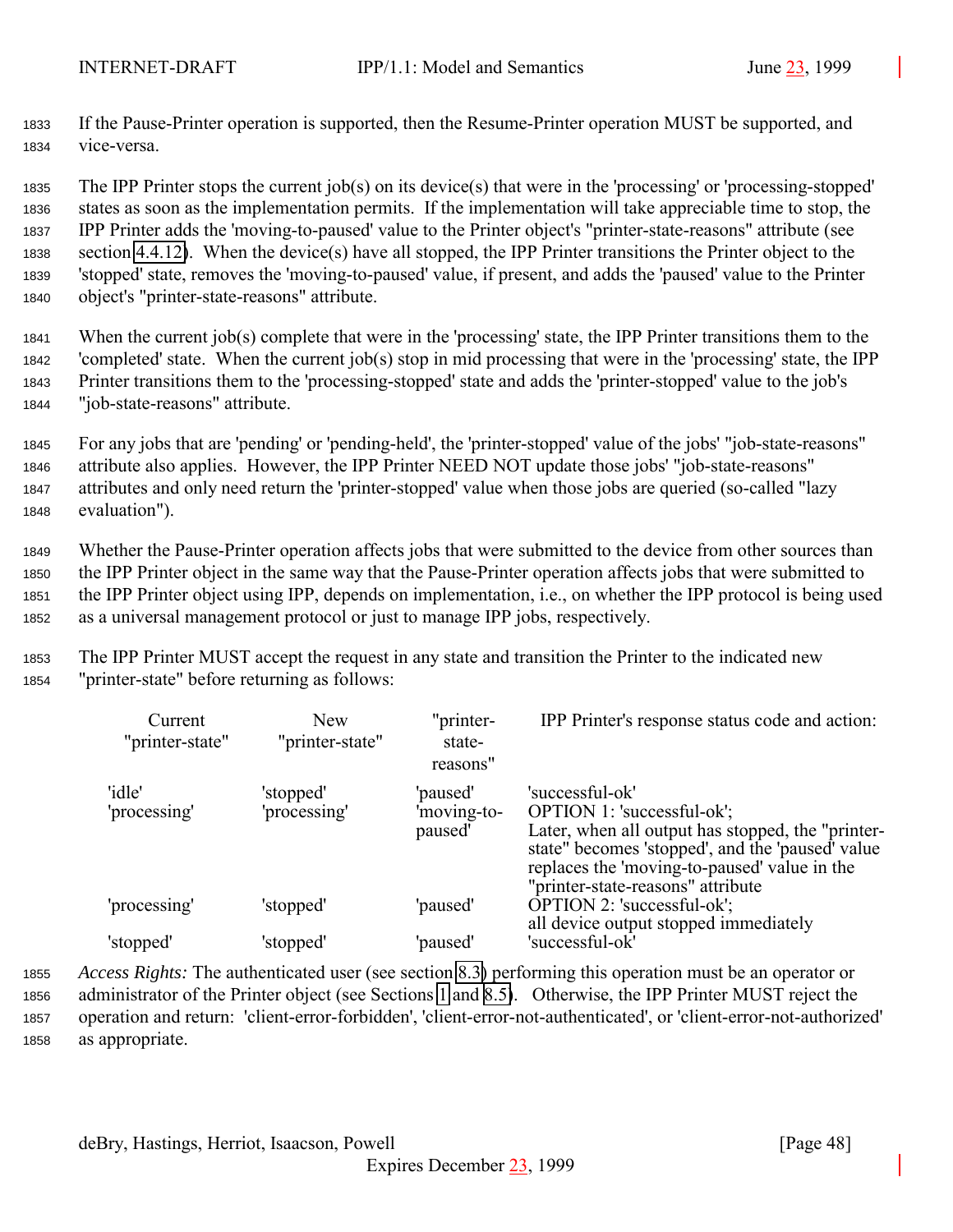<span id="page-48-0"></span>

| 1859                                 | 3.2.7.1 Pause-Printer Request                                                                                                                                                                                                                                                                                                                                                                                                                                                                                                           |
|--------------------------------------|-----------------------------------------------------------------------------------------------------------------------------------------------------------------------------------------------------------------------------------------------------------------------------------------------------------------------------------------------------------------------------------------------------------------------------------------------------------------------------------------------------------------------------------------|
| 1860                                 | The following groups of attributes are part of the Pause-Printer Request:                                                                                                                                                                                                                                                                                                                                                                                                                                                               |
| 1861                                 | Group 1: Operation Attributes                                                                                                                                                                                                                                                                                                                                                                                                                                                                                                           |
| 1862<br>1863<br>1864<br>1865         | Natural Language and Character Set:<br>The "attributes-charset" and "attributes-natural-language" attributes as described in section 3.1.4.1.<br>Target:                                                                                                                                                                                                                                                                                                                                                                                |
| 1866<br>1867<br>1868                 | The "printer-uri" (uri) operation attribute which is the target for this operation as described in<br>section 3.1.5.                                                                                                                                                                                                                                                                                                                                                                                                                    |
| 1869<br>1870<br>1871                 | <b>Requesting User Name:</b><br>The "requesting-user-name" (name(MAX)) attribute SHOULD be supplied by the client as<br>described in section 8.3.                                                                                                                                                                                                                                                                                                                                                                                       |
| 1872                                 | 3.2.7.2 Pause-Printer Response                                                                                                                                                                                                                                                                                                                                                                                                                                                                                                          |
| 1873                                 | The following groups of attributes are part of the Pause-Printer Response:                                                                                                                                                                                                                                                                                                                                                                                                                                                              |
| 1874                                 | Group 1: Operation Attributes                                                                                                                                                                                                                                                                                                                                                                                                                                                                                                           |
| 1875<br>1876<br>1877<br>1878<br>1879 | <b>Status Message:</b><br>In addition to the REQUIRED status code returned in every response, the response OPTIONALLY<br>includes a "status-message" (text(255)) and/or a "detailed-status-message" (text(MAX)) operation<br>attribute as described in sections 13 and 3.1.6.                                                                                                                                                                                                                                                           |
| 1880<br>1881<br>1882                 | Natural Language and Character Set:<br>The "attributes-charset" and "attributes-natural-language" attributes as described in section 3.1.4.2.                                                                                                                                                                                                                                                                                                                                                                                           |
| 1883                                 | Group 2: Unsupported Attributes                                                                                                                                                                                                                                                                                                                                                                                                                                                                                                         |
| 1884<br>1885                         | See section 3.1.7 for details on returning Unsupported Attributes.                                                                                                                                                                                                                                                                                                                                                                                                                                                                      |
| 1886                                 | 3.2.8 Resume-Printer Operation                                                                                                                                                                                                                                                                                                                                                                                                                                                                                                          |
| 1887<br>1888<br>1889<br>1890<br>1891 | This operation allows a client to resume the Printer object scheduling jobs on all its devices. The Printer<br>object MUST remove the 'paused' and 'moving-to-paused' values from the Printer object's "printer-state-<br>reasons" attribute, if present. If there are no other reasons to keep a device paused (such as media-jam), the<br>IPP Printer transitions itself to the 'processing' or 'idle' states, depending on whether there are jobs to be<br>processed or not, respectively, and the device(s) resume processing jobs. |
| 1892<br>1893                         | If the Pause-Printer operation is supported, then the Resume-Printer operation MUST be supported, and<br>vice-versa.                                                                                                                                                                                                                                                                                                                                                                                                                    |

 The IPP Printer removes the 'printer-stopped' value from any job's "job-state-reasons" attributes contained in that Printer.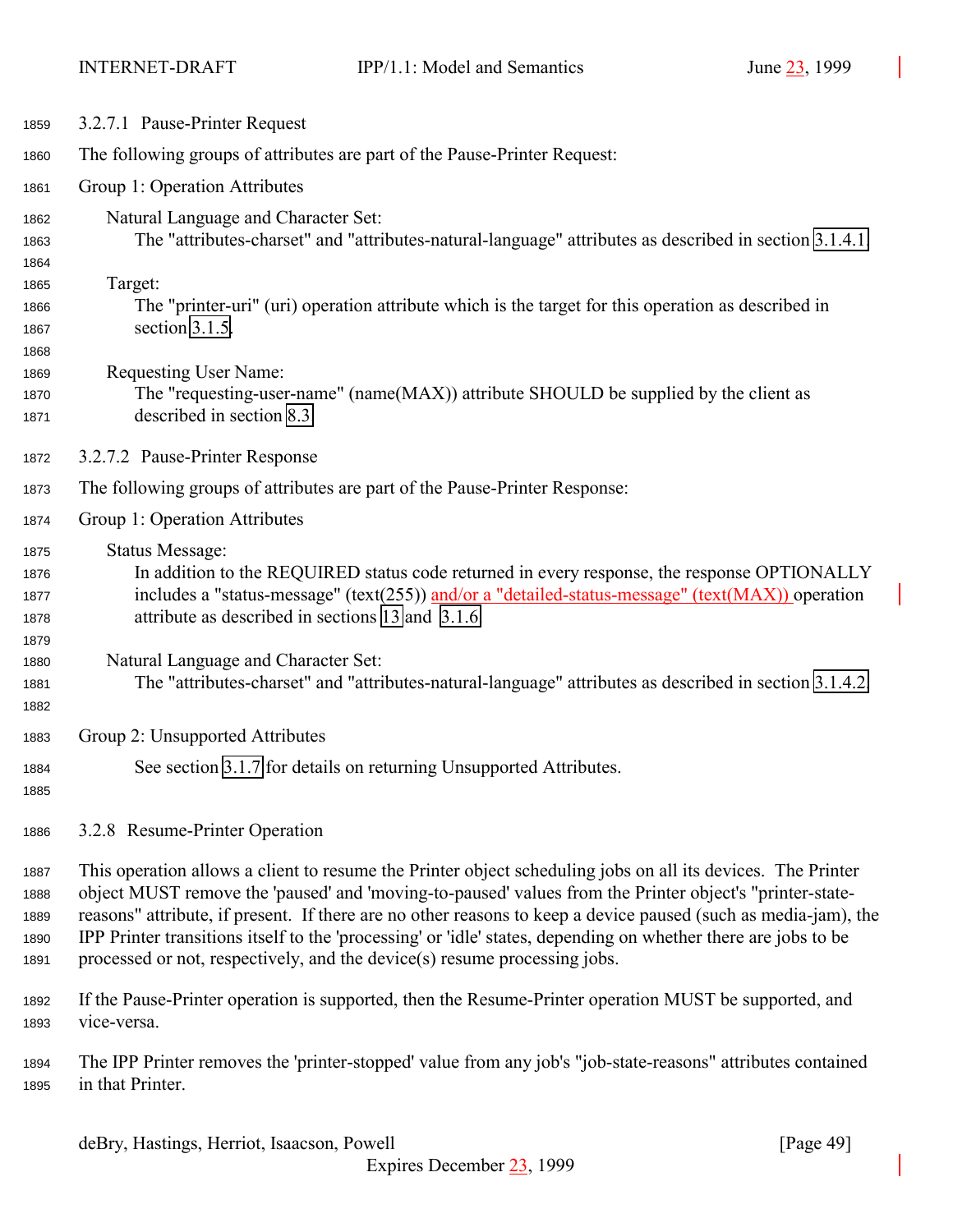The IPP Printer MUST accept the request in any state, transition the Printer object to the indicated new state as follows:

| Current<br>"printer-state"          | New "printer-state"                    | IPP Printer's response status code and action:                                                     |
|-------------------------------------|----------------------------------------|----------------------------------------------------------------------------------------------------|
| 'idle'<br>'processing'<br>'stopped' | 'idle'<br>'processing'<br>'processing' | 'successful-ok'<br>'successful-ok'<br>'successful-ok';                                             |
| 'stopped'                           | 'idle'                                 | when there are jobs to be processed<br>'successful-ok';<br>when there are no jobs to be processed. |

 *Access Rights:* The authenticated user (see section [8.3\)](#page-127-0) performing this operation must be an operator or administrator of the Printer object (see Sections [1](#page-9-0) and [8.5\)](#page-127-0). Otherwise, the IPP Printer MUST reject the operation and return: 'client-error-forbidden', 'client-error-not-authenticated', or 'client-error-not-authorized' as appropriate.

 The Resume-Printer Request and Resume-Printer Response have the same attribute groups and attributes as the Pause-Printer operation (see sections [3.2.7.1](#page-48-0) and [3.2.7.2\)](#page-48-0).

3.2.9 Purge-Jobs Operation

 This OPTIONAL operation allows a client to remove all jobs from an IPP Printer object, regardless of their job states, including jobs in the Printer object's Job History (see Section [4.3.7.2\)](#page-89-0). After a Purge-Jobs operation has been performed, a Printer object MUST return no jobs in subsequent Get-Job-Attributes and Get-Jobs responses (until new jobs are submitted).

 Whether the Purge-Jobs (and Get-Jobs) operation affects jobs that were submitted to the device from other sources than the IPP Printer object in the same way that the Purge-Jobs operation affects jobs that were submitted to the IPP Printer object using IPP, depends on implementation, i.e., on whether the IPP protocol is being used as a universal management protocol or just to manage IPP jobs, respectively.

 Note: if an operator wants to cancel all jobs without clearing out the Job History, the operator uses the Cancel-Job operation on each job instead of using the Purge-Job operation.

 The Printer object MUST accept this operation in any state and transition the Printer object to the 'idle' state.

 *Access Rights:* The authenticated user (see section [8.3\)](#page-127-0) performing this operation must be an operator or administrator of the Printer object (see Sections [1](#page-9-0) and [8.5\)](#page-127-0). Otherwise, the IPP object MUST reject the operation and return: client-error-forbidden, client-error-not-authenticated, and client-error-not-authorized as appropriate.

 The Purge-Jobs Request and Purge-Jobs Response have the same attribute groups and attributes as the Pause-Printer operation (see sections [3.2.7.1](#page-48-0) and [3.2.7.2\)](#page-48-0).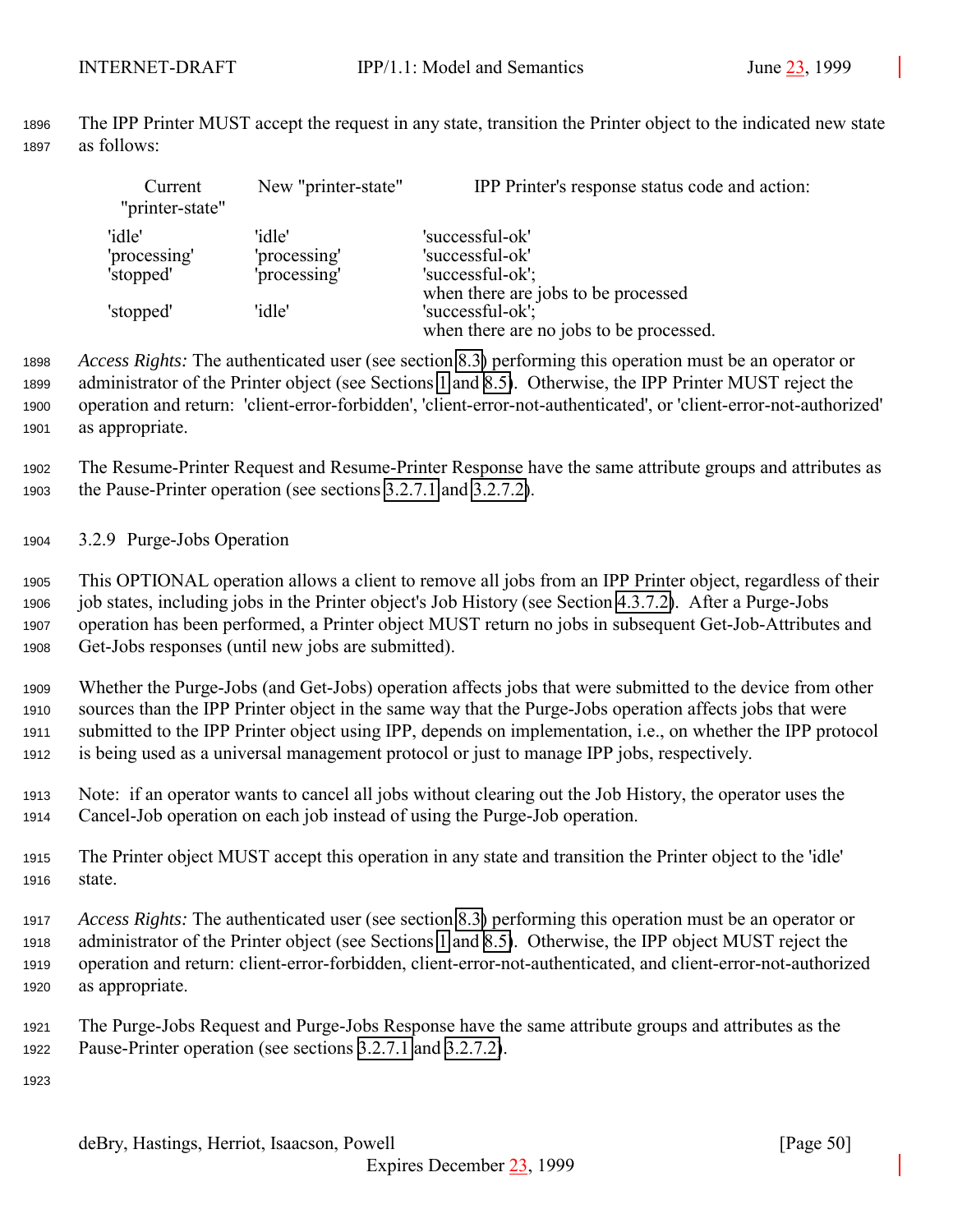## <span id="page-50-0"></span>3.3 Job Operations

 All Job operations are directed at Job objects. A client MUST always supply some means of identifying the Job object in order to identify the correct target of the operation. That job identification MAY either be a single Job URI or a combination of a Printer URI with a Job ID. The IPP object implementation MUST support both forms of identification for every job.

## 3.3.1 Send-Document Operation

 This OPTIONAL operation allows a client to create a multi-document Job object that is initially "empty" (contains no documents). In the Create-Job response, the Printer object returns the Job object's URI (the "job-uri" attribute) and the Job object's 32-bit identifier (the "job-id" attribute). For each new document that the client desires to add, the client uses a Send-Document operation. Each Send-Document Request contains the entire stream of document data for one document.

 If the Printer supports this operation but does not support multiple documents per job, the Printer MUST reject subsequent Send-Document operations supplied with data and return the 'server-error-multiple- document-jobs-not-supported'. However, the Printer MUST accept the first document with a 'true' or 'false' value for the "last-document" operation attribute (see below), so that clients MAY always submit one document jobs with a 'false' value for "last-document" in the first Send-Document and a 'true' for "last-document" in the second Send-Document (with no data).

 Since the Create-Job and the send operations (Send-Document or Send-URI operations) that follow could occur over an arbitrarily long period of time for a particular job, a client MUST send another send operation within an IPP Printer defined minimum time interval after the receipt of the previous request for the job. If a Printer object supports multiple document jobs, the Printer object MUST support the "multiple-operation- time-out" attribute (see section [4.4.31\)](#page-111-0). This attribute indicates the minimum number of seconds the Printer object will wait for the next send operation before taking some recovery action.

- An IPP object MUST recover from an errant client that does not supply a send operation, sometime after the minimum time interval specified by the Printer object's "multiple-operation-time-out" attribute. Such recovery MAY include any of the following or other recovery actions:
- 1. Assume that the Job is an invalid job, start the process of changing the job state to 'aborted', add the 'aborted-by-system' value to the job's "job-state-reasons" attribute (see section 4.3.8), and clean up all resources associated with the Job. In this case, if another send operation is finally received, the Printer responds with an "client-error-not-possible" or "client-error-not-found" depending on whether or not the Job object is still around when the send operation finally arrives.
- 2. Assume that the last send operation received was in fact the last document (as if the "last-document" flag had been set to 'true'), close the Job object, and proceed to process it (i.e., move the Job's state to 'pending').
- 3. Assume that the last send operation received was in fact the last document, close the Job, but move it to the 'pending-held' and add the 'submission-interrupted' value to the job's "job-state-reasons" attribute (see section 4.3.8). This action allows the user or an operator to determine whether to continue processing the Job by moving it back to the 'pending' state using the Release-Job operation (see section [3.3.6\)](#page-58-0) or to cancel the job using the Cancel-Job operation (see section [3.3.3\)](#page-53-0).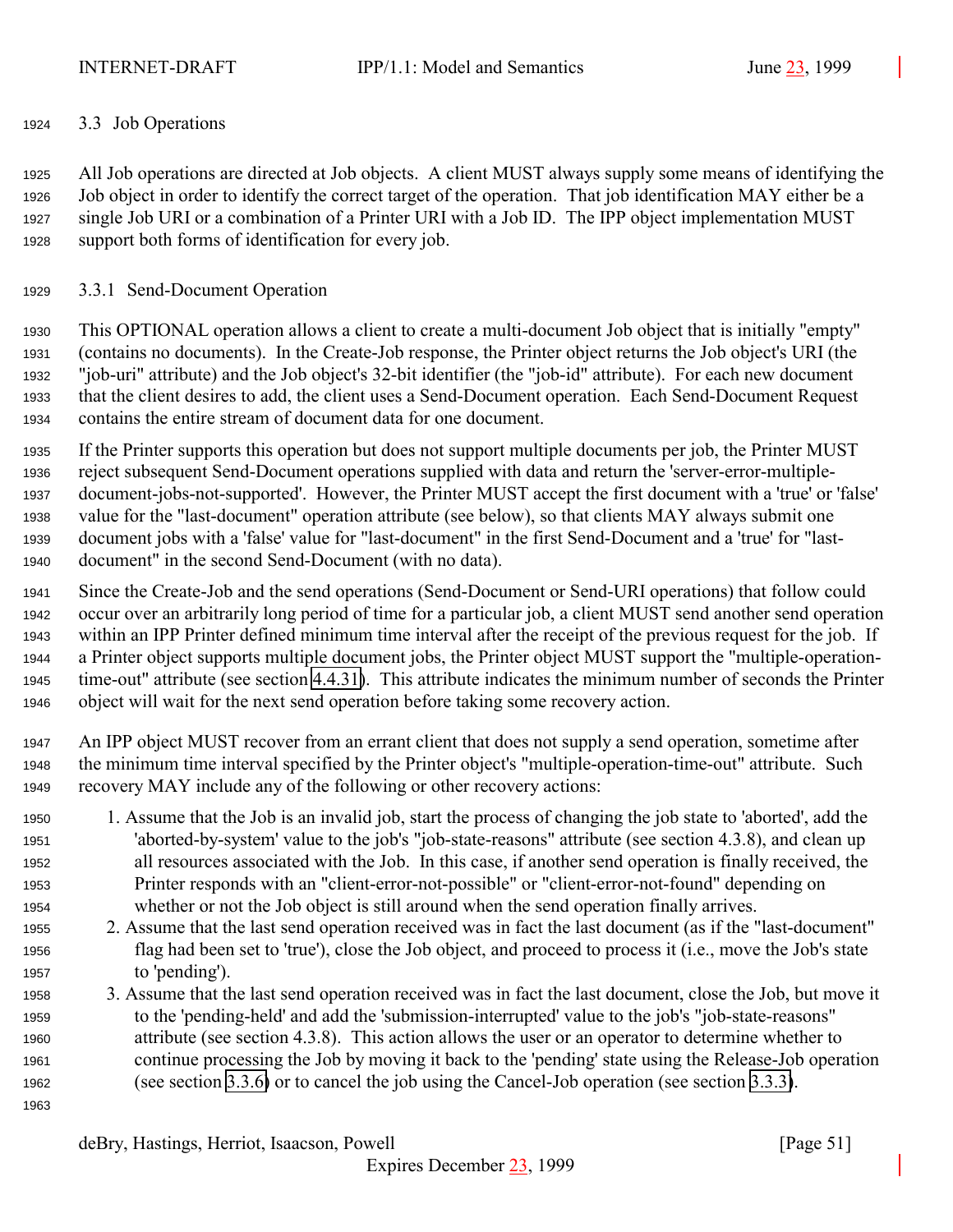Each implementation is free to decide the "best" action to take depending on local policy, whether any documents have been added, whether the implementation spools jobs or not, and/or any other piece of information available to it. If the choice is to abort the Job object, it is possible that the Job object may already have been processed to the point that some media sheet pages have been printed.

 *Access Rights:* The authenticated user (see section [8.3\)](#page-127-0) performing this operation must either be the job owner (as determined in the Create-Job operation) or an operator or administrator of the Printer object (see Sections [1](#page-9-0) and [8.5\)](#page-127-0). Otherwise, the IPP object MUST reject the operation and return: 'client-error-forbidden', 'client-error-not-authenticated', or 'client-error-not-authorized' as appropriate.

- 3.3.1.1 Send-Document Request
- The following attribute sets are part of the Send-Document Request:
- Group 1: Operation Attributes
- Natural Language and Character Set:
- The "attributes-charset" and "attributes-natural-language" attributes as described in section [3.1.4.1.](#page-22-0)
- 

- Target: Either (1) the "printer-uri" (uri) plus "job-id" (integer(1:MAX))or (2) the "job-uri" (uri) operation attribute(s) which define the target for this operation as described in section [3.1.5.](#page-25-0)
- Requesting User Name:
- The "requesting-user-name" (name(MAX)) attribute SHOULD be supplied by the client as described in section [8.3.](#page-127-0)
- "document-name" (name(MAX)):

 The client OPTIONALLY supplies this attribute. The Printer object MUST support this attribute. It contains the client supplied document name. The document name MAY be different than the Job name. It might be helpful, but NEED NOT be unique across multiple documents in the same Job. Typically, the client software automatically supplies the document name on behalf of the end user by using a file name or an application generated name. See the description of the "document-name" operation attribute in the Print-Job Request (section [3.2.1.1\)](#page-34-0) for more information about this attribute.

"compression" (type3 keyword)

- See the description of "compression" for the Print-Job operation in Section 3.2.1.1.
- "document-format" (mimeMediaType) :
- See the description of "document-format" for the Print-Job operation in Section 3.2.1.1.
- "document-natural-language" (naturalLanguage):
- The client OPTIONALLY supplies this attribute. The Printer object OPTIONALLY supports this attribute. This attribute specifies the natural language of the document for those document-formats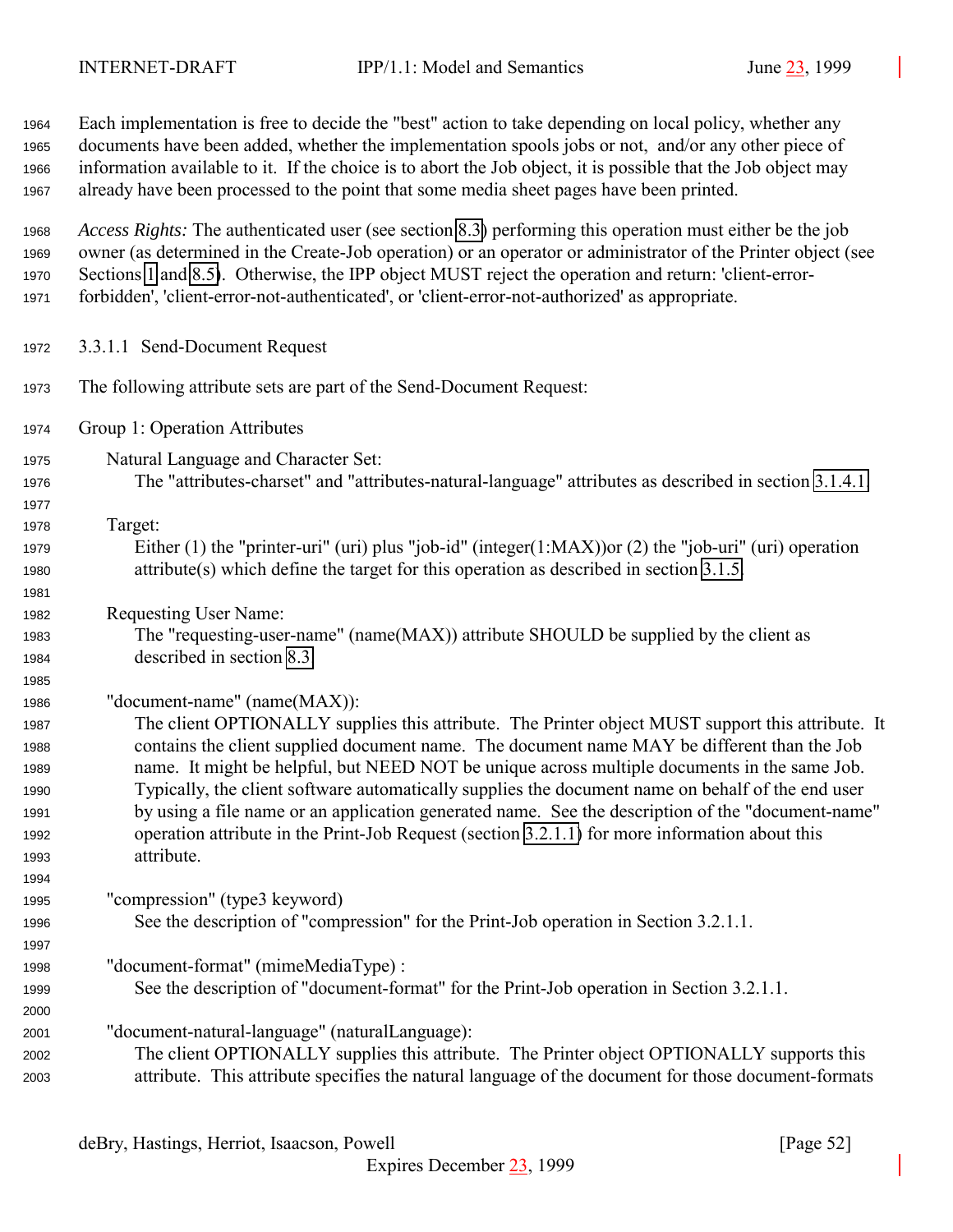| 2004<br>2005<br>2006                         | that require a specification of the natural language in order to image the document unambiguously.<br>There are no particular values required for the Printer object to support.                                                                                                                                                                                                                                                                                                                                                                                             |
|----------------------------------------------|------------------------------------------------------------------------------------------------------------------------------------------------------------------------------------------------------------------------------------------------------------------------------------------------------------------------------------------------------------------------------------------------------------------------------------------------------------------------------------------------------------------------------------------------------------------------------|
| 2007<br>2008<br>2009<br>2010<br>2011         | "last-document" (boolean):<br>The client MUST supply this attribute. The Printer object MUST support this attribute. It is a<br>boolean flag that is set to 'true' if this is the last document for the Job, 'false' otherwise.                                                                                                                                                                                                                                                                                                                                              |
| 2012                                         | Group 2: Document Content                                                                                                                                                                                                                                                                                                                                                                                                                                                                                                                                                    |
| 2013<br>2014<br>2015<br>2016<br>2017<br>2018 | The client MUST supply the document data if the "last-document" flag is set to 'false'. However,<br>since a client might not know that the previous document sent with a Send-Document (or Send-<br>URI) operation was the last document (i.e., the "last-document" attribute was set to 'false'), it is legal<br>to send a Send-Document request with no document data where the "last-document" flag is set to<br>'true'. Such a request MUST NOT increment the value of the Job object's "number-of-documents"<br>attribute, since no real document was added to the job. |
| 2019                                         | 3.3.1.2 Send-Document Response                                                                                                                                                                                                                                                                                                                                                                                                                                                                                                                                               |
| 2020                                         | The following sets of attributes are part of the Send-Document Response:                                                                                                                                                                                                                                                                                                                                                                                                                                                                                                     |
| 2021                                         | Group 1: Operation Attributes                                                                                                                                                                                                                                                                                                                                                                                                                                                                                                                                                |
| 2022<br>2023<br>2024<br>2025<br>2026<br>2027 | <b>Status Message:</b><br>In addition to the REQUIRED status code returned in every response, the response OPTIONALLY<br>includes a "status-message" (text(255)) and/or a "detailed-status-message" (text(MAX)) operation<br>attribute as described in sections 13 and 3.1.6.<br>Natural Language and Character Set:                                                                                                                                                                                                                                                         |
| 2028<br>2029                                 | The "attributes-charset" and "attributes-natural-language" attributes as described in section 3.1.4.2.                                                                                                                                                                                                                                                                                                                                                                                                                                                                       |
| 2030                                         | Group 2: Unsupported Attributes                                                                                                                                                                                                                                                                                                                                                                                                                                                                                                                                              |
| 2031                                         | See section 3.1.7 for details on returning Unsupported Attributes.                                                                                                                                                                                                                                                                                                                                                                                                                                                                                                           |
| 2032                                         | Group 3: Job Object Attributes                                                                                                                                                                                                                                                                                                                                                                                                                                                                                                                                               |
| 2033<br>2034                                 | This is the same set of attributes as described in the Print-Job response (see section 3.2.1.2).                                                                                                                                                                                                                                                                                                                                                                                                                                                                             |
| 2035                                         | 3.3.2 Send-URI Operation                                                                                                                                                                                                                                                                                                                                                                                                                                                                                                                                                     |
| 2036<br>2037<br>2038<br>2039<br>2040         | This OPTIONAL operation is identical to the Send-Document operation (see section 3.3.1) except that a<br>client MUST supply a URI reference ("document-uri" operation attribute) rather than the document data<br>itself. If a Printer object supports this operation, clients can use both Send-URI or Send-Document<br>operations to add new documents to an existing multi-document Job object. However, if a client needs to<br>indicate that the previous Send-URI or Send-Document was the last document, the client MUST use the                                      |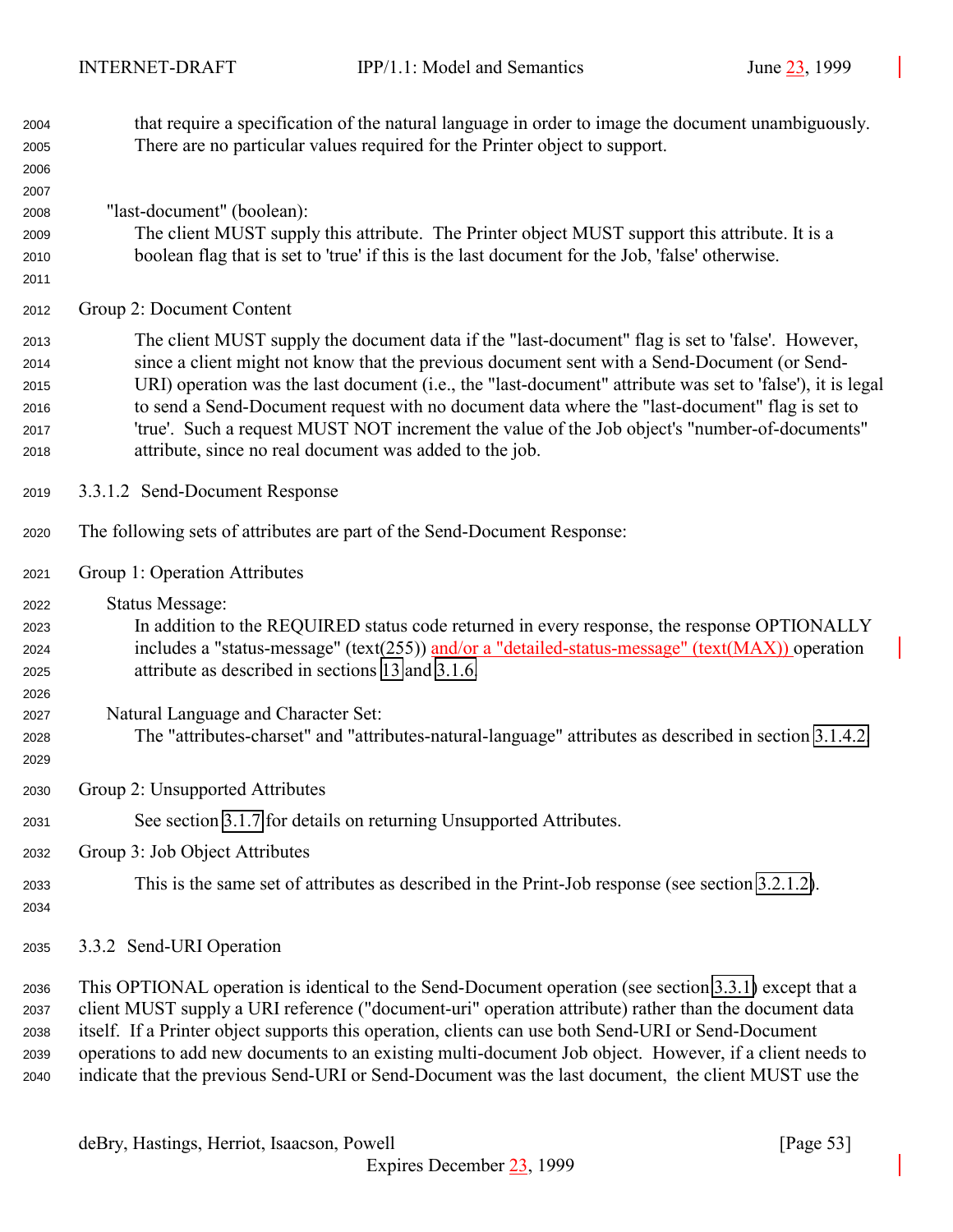<span id="page-53-0"></span><sup>2041</sup> Send-Document operation with no document data and the "last-document" flag set to 'true' (rather than <sup>2042</sup> using a Send-URI operation with no "document-uri" operation attribute).

<sup>2043</sup> If a Printer object supports this operation, it MUST also support the Print-URI operation (see section [3.2.2\)](#page-39-0).

<sup>2044</sup> The Printer object MUST validate the syntax and URI scheme of the supplied URI before returning a <sup>2045</sup> response, just as in the Print-URI operation. The IPP Printer MAY validate the accessibility of the <sup>2046</sup> document as part of the operation or subsequently (see section [3.2.2\)](#page-39-0).

<sup>2047</sup> 3.3.3 Cancel-Job Operation

<sup>2048</sup> This REQUIRED operation allows a client to cancel a Print Job from the time the job is created up to the <sup>2049</sup> time it is completed, canceled, or aborted. Since a Job might already be printing by the time a Cancel-Job is <sup>2050</sup> received, some media sheet pages might be printed before the job is actually terminated.

<sup>2051</sup> The IPP object MUST accept or reject the request based on the job's current state and transition the job to <sup>2052</sup> the indicated new state as follows:

| New "job-state"      | IPP object's response status code and action: |
|----------------------|-----------------------------------------------|
| 'canceled'           | 'successful-ok'                               |
| 'canceled'           | 'successful-ok'                               |
| 'canceled'           | 'successful-ok'                               |
| 'processing'         | 'successful-ok' See Rule 1                    |
| 'processing'         | 'client-error-not-possible'                   |
|                      | See Rule 2                                    |
| 'canceled'           | 'successful-ok'                               |
| 'processing-stopped' | 'successful-ok' See Rule 1                    |
| 'processing-stopped' | 'client-error-not-possible'                   |
|                      | See Rule 2                                    |
|                      | 'client-error-not-possible'                   |
| 'canceled'           | 'client-error-not-possible'                   |
| 'aborted'            | 'client-error-not-possible'                   |
|                      | 'completed'                                   |

 Rule 1: If the implementation requires some measurable time to cancel the job in the 'processing' or 'processing-stopped' job states, the IPP object MUST add the 'processing-to-stop-point' value to the job's "job-state-reasons" attribute and then transition the job to the 'canceled' state when the processing ceases (see section [4.3.8\)](#page-89-0).

<sup>2057</sup> Rule 2: If the Job object already has the 'processing-to-stop-point' value in its "job-state-reasons" attribute, <sup>2058</sup> then the Printer object MUST reject a Cancel-Job operation.

 *Access Rights:* The authenticated user (see section [8.3\)](#page-127-0) performing this operation must either be the job owner or an operator or administrator of the Printer object (see Sections [1](#page-9-0) and [8.5\)](#page-127-0). Otherwise, the IPP object MUST reject the operation and return: 'client-error-forbidden', 'client-error-not-authenticated', or 'client-error-not-authorized' as appropriate.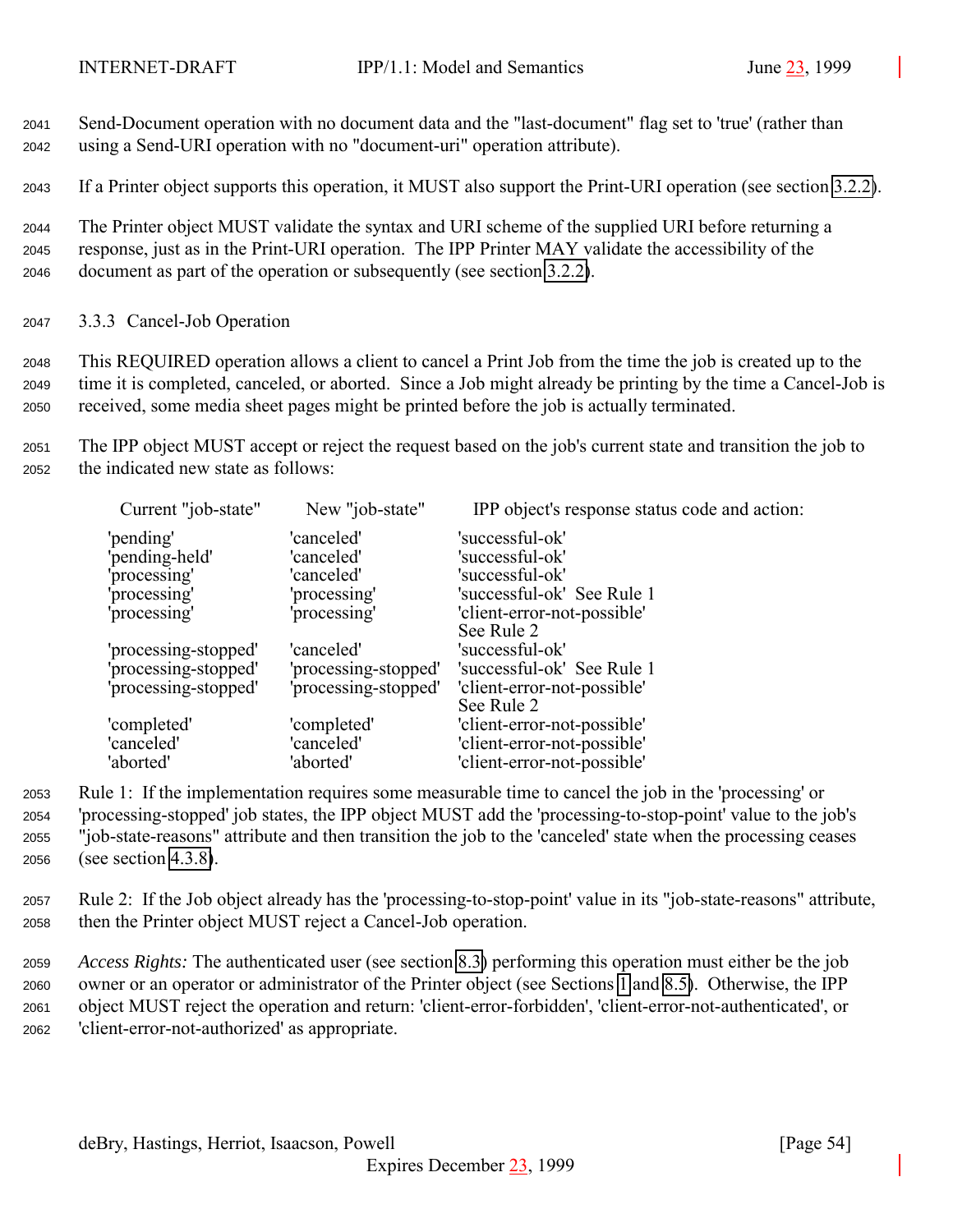<span id="page-54-0"></span>

| 2063                                                                 | 3.3.3.1 Cancel-Job Request                                                                                                                                                                                                                                                                                                                                                                                                                                                                                                                                                                                                |
|----------------------------------------------------------------------|---------------------------------------------------------------------------------------------------------------------------------------------------------------------------------------------------------------------------------------------------------------------------------------------------------------------------------------------------------------------------------------------------------------------------------------------------------------------------------------------------------------------------------------------------------------------------------------------------------------------------|
| 2064                                                                 | The following groups of attributes are part of the Cancel-Job Request:                                                                                                                                                                                                                                                                                                                                                                                                                                                                                                                                                    |
| 2065                                                                 | Group 1: Operation Attributes                                                                                                                                                                                                                                                                                                                                                                                                                                                                                                                                                                                             |
| 2066<br>2067<br>2068                                                 | Natural Language and Character Set:<br>The "attributes-charset" and "attributes-natural-language" attributes as described in section 3.1.4.1.                                                                                                                                                                                                                                                                                                                                                                                                                                                                             |
| 2069<br>2070<br>2071<br>2072                                         | Target:<br>Either (1) the "printer-uri" (uri) plus "job-id" (integer(1:MAX)) or (2) the "job-uri" (uri) operation<br>$attribute(s)$ which define the target for this operation as described in section 3.1.5.                                                                                                                                                                                                                                                                                                                                                                                                             |
| 2073<br>2074<br>2075                                                 | Requesting User Name:<br>The "requesting-user-name" (name(MAX)) attribute SHOULD be supplied by the client as<br>described in section 8.3.                                                                                                                                                                                                                                                                                                                                                                                                                                                                                |
| 2076<br>2077<br>2078<br>2079<br>2080<br>2081<br>2082<br>2083<br>2084 | "message" $(text(127))$ :<br>The client OPTIONALLY supplies this attribute. The Printer object OPTIONALLY supports this<br>attribute. It is a message to the operator. This "message" attribute is not the same as the "job-<br>message-from-operator" attribute. That attribute is used to report a message from the operator to the<br>end user that queries that attribute. This "message" operation attribute is used to send a message<br>from the client to the operator along with the operation request. It is an implementation decision of<br>how or where to display this message to the operator (if at all). |
| 2085                                                                 | 3.3.3.2 Cancel-Job Response                                                                                                                                                                                                                                                                                                                                                                                                                                                                                                                                                                                               |
| 2086                                                                 | The following sets of attributes are part of the Cancel-Job Response:                                                                                                                                                                                                                                                                                                                                                                                                                                                                                                                                                     |
| 2087                                                                 | Group 1: Operation Attributes                                                                                                                                                                                                                                                                                                                                                                                                                                                                                                                                                                                             |
| 2088<br>2089<br>2090<br>2091<br>2092<br>2093                         | <b>Status Message:</b><br>In addition to the REQUIRED status code returned in every response, the response OPTIONALLY<br>includes a "status-message" (text(255)) and/or a "detailed-status-message" (text( $MAX$ )) operation<br>attribute as described in sections 13 and 3.1.6.<br>Natural Language and Character Set:                                                                                                                                                                                                                                                                                                  |
| 2094<br>2095                                                         | The "attributes-charset" and "attributes-natural-language" attributes as described in section 3.1.4.2.                                                                                                                                                                                                                                                                                                                                                                                                                                                                                                                    |
| 2096                                                                 | Group 2: Unsupported Attributes                                                                                                                                                                                                                                                                                                                                                                                                                                                                                                                                                                                           |
| 2097<br>2098                                                         | See section 3.1.7 for details on returning Unsupported Attributes.                                                                                                                                                                                                                                                                                                                                                                                                                                                                                                                                                        |
| 2099<br>2100                                                         | Once a successful response has been sent, the implementation guarantees that the Job will eventually end up<br>in the 'canceled' state. Between the time of the Cancel-Job operation is accepted and when the job enters the                                                                                                                                                                                                                                                                                                                                                                                              |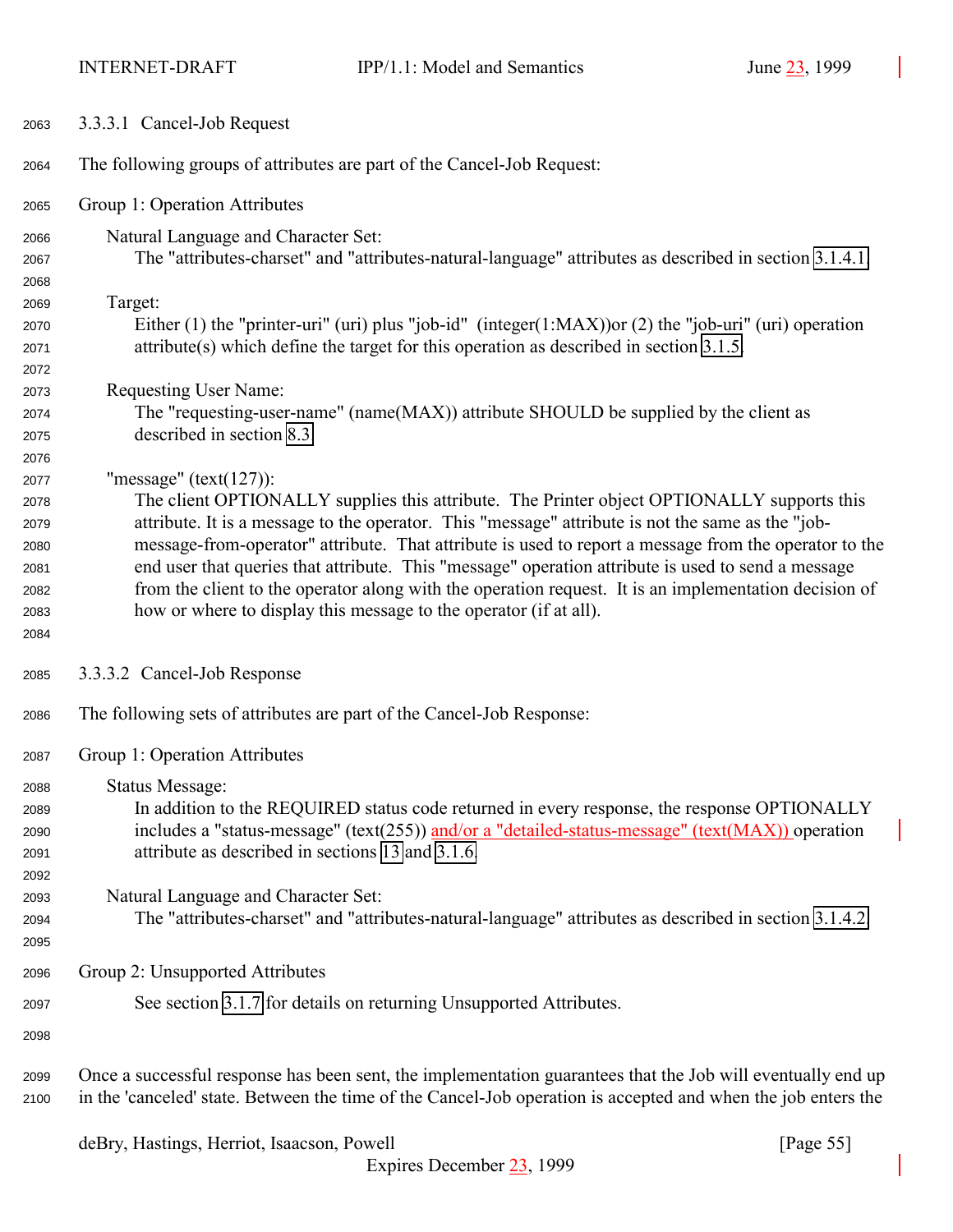<span id="page-55-0"></span> 'canceled' job-state (see section [4.3.7\)](#page-86-0), the "job-state-reasons" attribute SHOULD contain the 'processing-to- stop-point' value which indicates to later queries that although the Job might still be 'processing', it will eventually end up in the 'canceled' state, not the 'completed' state.

3.3.4 Get-Job-Attributes Operation

 This REQUIRED operation allows a client to request the values of attributes of a Job object and it is almost identical to the Get-Printer-Attributes operation (see section [3.2.5\)](#page-41-0). The only differences are that the operation is directed at a Job object rather than a Printer object, there is no "document-format" operation attribute used when querying a Job object, and the returned attribute group is a set of Job object attributes rather than a set of Printer object attributes.

- For Jobs, the possible names of attribute groups are:
- 'job-template': the subset of the Job Template attributes that apply to a Job object (the first column of the table in Section [4.2\)](#page-71-0) that the implementation supports for Job objects.
- 'job-description': the subset of the Job Description attributes specified in Section [4.3](#page-83-0) that the implementation supports for Job objects.
- 'all': the special group 'all' that includes all attributes that the implementation supports for Job objects.
- 

 Since a client MAY request specific attributes or named groups, there is a potential that there is some overlap. For example, if a client requests, 'job-name' and 'job-description', the client is actually requesting the "job-name" attribute once by naming it explicitly, and once by inclusion in the 'job-description' group. In such cases, the Printer object NEED NOT return the attribute only once in the response even if it is requested multiple times. The client SHOULD NOT request the same attribute in multiple ways.

- It is NOT REQUIRED that a Job object support all attributes belonging to a group (since some attributes are OPTIONAL). However it is REQUIRED that each Job object support all group names.
- 3.3.4.1 Get-Job-Attributes Request
- The following groups of attributes are part of the Get-Job-Attributes Request when the request is directed at a Job object:
- Group 1: Operation Attributes
- Natural Language and Character Set:
- The "attributes-charset" and "attributes-natural-language" attributes as described in section [3.1.4.1.](#page-22-0)
- Target:

 Either (1) the "printer-uri" (uri) plus "job-id" (integer(1:MAX)) or (2) the "job-uri" (uri) operation attribute(s) which define the target for this operation as described in section [3.1.5.](#page-25-0)

Requesting User Name:

 The "requesting-user-name" (name(MAX)) attribute SHOULD be supplied by the client as described in section [8.3.](#page-127-0)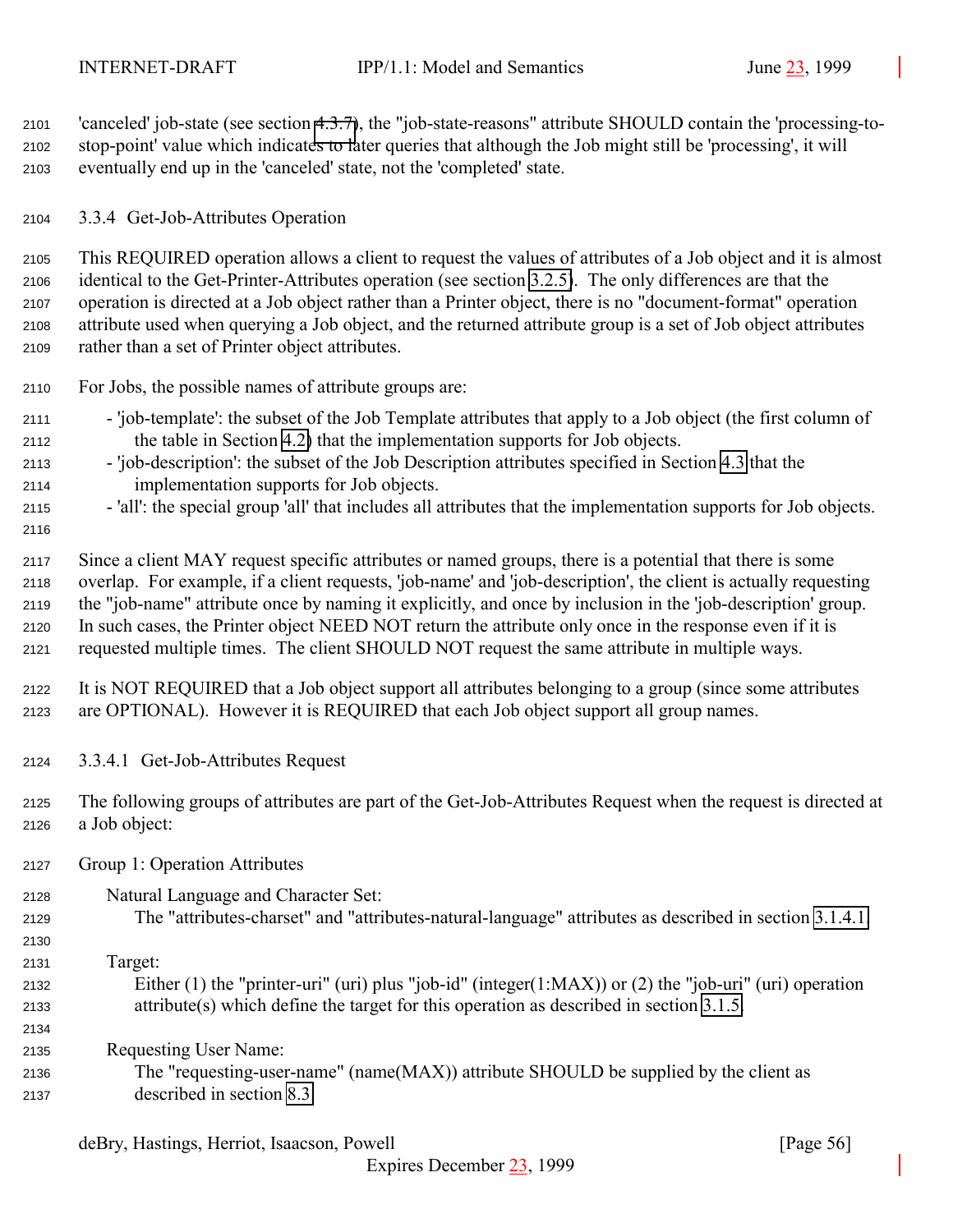| 2138 |                                                                                                         |
|------|---------------------------------------------------------------------------------------------------------|
| 2139 | "requested-attributes" (1setOf keyword) :                                                               |
| 2140 | The client OPTIONALLY supplies this attribute. The IPP object MUST support this attribute. It is        |
| 2141 | a set of attribute names and/or attribute group names in whose values the requester is interested. If   |
| 2142 | the client omits this attribute, the IPP object MUST respond as if this attribute had been supplied     |
| 2143 | with a value of 'all'.                                                                                  |
| 2144 |                                                                                                         |
| 2145 | 3.3.4.2 Get-Job-Attributes Response                                                                     |
| 2146 | The Printer object returns the following sets of attributes as part of the Get-Job-Attributes Response: |
| 2147 | Group 1: Operation Attributes                                                                           |
| 2148 | <b>Status Message:</b>                                                                                  |
| 2149 | In addition to the REQUIRED status code returned in every response, the response OPTIONALLY             |
| 2150 | includes a "status-message" (text(255)) and/or a "detailed-status-message" (text( $MAX$ )) operation    |
| 2151 | attribute as described in sections 13 and 3.1.6.                                                        |
| 2152 |                                                                                                         |
| 2153 | Natural Language and Character Set:                                                                     |
| 2154 | The "attributes-charset" and "attributes-natural-language" attributes as described in section 3.1.4.2.  |
| 2155 | The "attributes-natural-language" MAY be the natural language of the Job object, rather than the        |
| 2156 | one requested.                                                                                          |
| 2157 |                                                                                                         |
| 2158 | Group 2: Unsupported Attributes                                                                         |
| 2159 | See section 3.1.7 for details on returning Unsupported Attributes.                                      |
| 2160 |                                                                                                         |
| 2161 | The response NEED NOT contain the "requested-attributes" operation attribute with any supplied          |
| 2162 | values (attribute keywords) that were requested by the client but are not supported by the IPP object.  |
| 2163 | If the Printer object does include unsupported attributes referenced in "requested-attributes" and      |
| 2164 | such attributes include group names, such as 'all', the unsupported attributes MUST NOT include         |
| 2165 | attributes described in the standard but not supported by the implementation.                           |
| 2166 | Group 3: Job Object Attributes                                                                          |
| 2167 |                                                                                                         |
| 2168 | This is the set of requested attributes and their current values. The IPP object ignores (does not      |
| 2169 | respond with) any requested attribute or value which is not supported or which is restricted by the     |
| 2170 | security policy in force, including whether the requesting user is the user that submitted the job (job |
| 2171 | originating user) or not (see section 8). However, the IPP object MUST respond with the 'unknown'       |
| 2172 | value for any supported attribute (including all REQUIRED attributes) for which the IPP object does     |
| 2173 | not know the value, unless it would violate the security policy. See the description of the "out-of-    |
| 2174 | band" values in the beginning of Section 4.1.                                                           |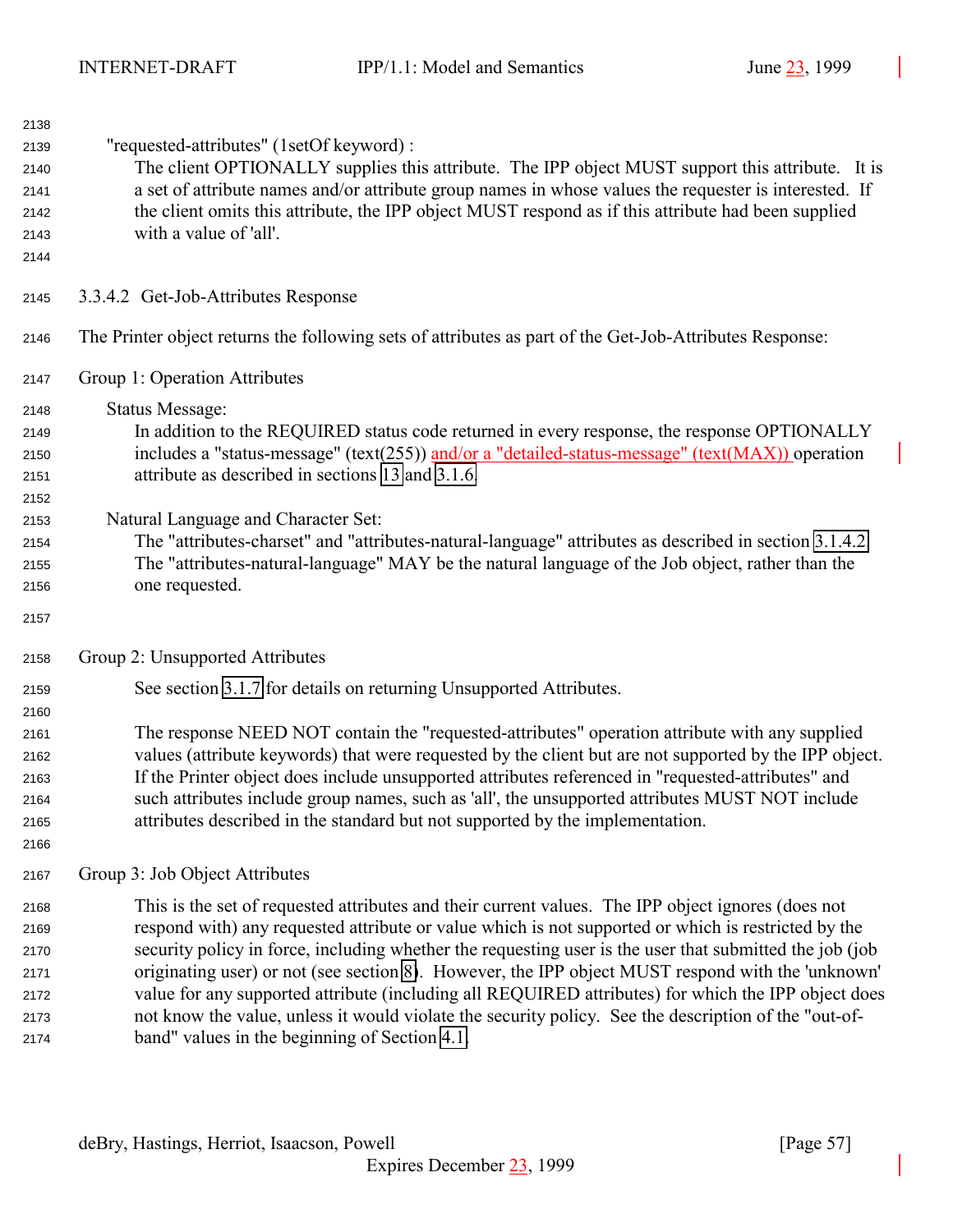3.3.5 Hold-Job Operation

 This OPTIONAL operation allows a client to hold a pending job in the queue so that it is not eligible for scheduling. If the Hold-Job operation is supported, then the Release-Job operation MUST be supported, and vice-versa. The OPTIONAL "job-hold-until" operation attribute allows a client to specify whether to hold the job indefinitely or until a specified time period, if supported.

 The IPP object MUST accept or reject the request based on the job's current state and transition the job to the indicated new state as follows:

| Current "job-state"                                                                                                             | New "job-state"                                                                                                                 | IPP object's response status code and<br>action:                                                                                                                                                                                                 |
|---------------------------------------------------------------------------------------------------------------------------------|---------------------------------------------------------------------------------------------------------------------------------|--------------------------------------------------------------------------------------------------------------------------------------------------------------------------------------------------------------------------------------------------|
| 'pending'<br>'pending'<br>'pending-held'<br>'pending-held'<br>'processing'<br>'processing-stopped'<br>'completed'<br>'canceled' | 'pending-held'<br>'pending'<br>'pending-held'<br>'pending'<br>'processing'<br>'processing-stopped'<br>'completed'<br>'canceled' | 'successful-ok' See Rule 1<br>'successful-ok' See Rule 2<br>'successful-ok' See Rule 1<br>'successful-ok' See Rule 2<br>'client-error-not-possible'<br>'client-error-not-possible'<br>'client-error-not-possible'<br>'client-error-not-possible' |
| 'aborted'                                                                                                                       | 'aborted'                                                                                                                       | 'client-error-not-possible'                                                                                                                                                                                                                      |

 Rule 1: If the implementation supports multiple reasons for a job to be in the 'pending-held' state, the IPP object MUST add the 'job-hold-until-specified' value to the job's "job-state-reasons" attribute.

 Rule 2: If the IPP object supports the "job-hold-until" operation attribute, but the specified time period has already started (or is the 'no-hold' value) and there are no other reasons to hold the job, the IPP object MUST make the job be a candidate for processing immediately (see Section [4.2.2\)](#page-75-0) by putting the job in the 'pending' state.

 Note: In order to keep the Hold-Job operation simple, such a request is rejected when the job is in the 'processing' or 'processing-stopped' states. If an operation is needed to hold jobs while in these states, it will be added as an additional operation, rather than overloading the Hold-Job operation. Then it is clear to clients by querying the Printer object's "operations-supported" (see Section [4.4.15\)](#page-106-0) and the Job object's "job-state" (see Section [4.3.7\)](#page-86-0) attributes which operations are possible.

 *Access Rights:* The authenticated user (see section [8.3\)](#page-127-0) performing this operation must either be the job owner or an operator or administrator of the Printer object (see Sections [1](#page-9-0) and [8.5\)](#page-127-0). Otherwise, the IPP object MUST reject the operation and return: 'client-error-forbidden', 'client-error-not-authenticated', or 'client-error-not-authorized' as appropriate.

3.3.5.1 Hold-Job Request

 The groups and operation attributes are the same as for a Cancel-Job request (see section [3.3.3.1\)](#page-54-0), with the addition of the following Group 1 Operation attribute: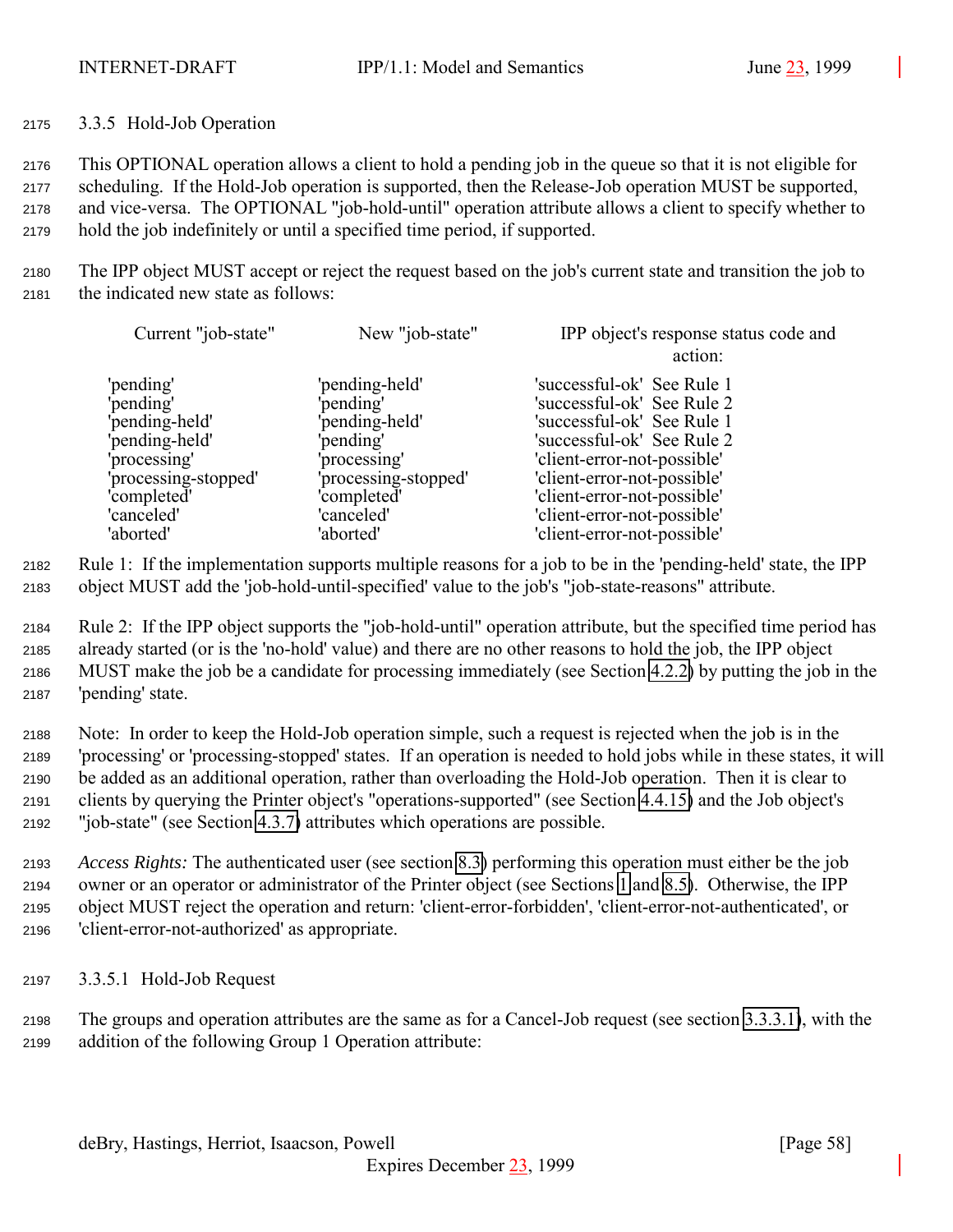<span id="page-58-0"></span>

| 2200 | "job-hold-until" (type3 keyword $ name(MAX) $ :                                                           |
|------|-----------------------------------------------------------------------------------------------------------|
| 2201 | The client OPTIONALLY supplies this Operation attribute. The IPP object MUST support this                 |
| 2202 | operation attribute in a Hold-Job request, if it supports the "job-hold-until" Job template attribute in  |
| 2203 | create operations. See section 4.2.2. The IPP object SHOULD support the "job-hold-until" Job              |
| 2204 | Template attribute for use in job create operations with at least the 'indefinite' value, if it supports  |
| 2205 | the Hold-Job operation. Otherwise, a client cannot create a job and hold it immediately (without          |
| 2206 | picking some supported time period in the future).                                                        |
| 2207 | If supplied and supported as specified in the Printer's "job-hold-until-supported" attribute, the IPP     |
| 2208 | object copies the supplied operation attribute to the Job object, replacing the job's previous "job-      |
| 2209 | hold-until" attribute, if present, and makes the job a candidate for scheduling during the supplied       |
| 2210 | named time period.                                                                                        |
| 2211 | If supplied, but either the "job-hold-until" Operation attribute itself or the value supplied is not      |
| 2212 | supported, the IPP object accepts the request, returns the unsupported attribute or value in the          |
| 2213 | Unsupported Attributes Group according to section 3.1.7, returns the 'successful-ok-ignored-or-           |
| 2214 | substituted-attributes, and holds the job indefinitely until a client performs a subsequent Release-Job   |
| 2215 | operation.                                                                                                |
| 2216 | If the client (1) supplies a value that specifies a time period that has already started or the 'no-hold' |
| 2217 | value (meaning don't hold the job) and (2) the IPP object supports the "job-hold-until" operation         |
| 2218 | attribute and there are no other reasons to hold the job, the IPP object MUST accept the operation        |
| 2219 | and make the job be a candidate for processing immediately (see Section 4.2.2).                           |
| 2220 | If the client does not supply a "job-hold-until" Operation attribute in the request, the IPP object       |
| 2221 | MUST populate the job object with a "job-hold-until" attribute with the 'indefinite' value (if IPP        |

- object supports the "job-hold-until" attribute) and hold the job indefinitely, until a client performs a Release-Job operation.
- 3.3.5.2 Hold-Job Response
- The groups and attributes are the same as for a Cancel-Job response (see section [3.3.3.2\)](#page-54-0).

3.3.6 Release-Job Operation

 This OPTIONAL operation allows a client to release a previously held job so that it is again eligible for scheduling. If the Hold-Job operation is supported, then the Release-Job operation MUST be supported, and vice-versa.

 This operation removes the "job-hold-until" job attribute, if present, from the job object that had been supplied in the create or most recent Hold-Job or Restart-Job operation and removes its effect on the job. The IPP object MUST remove the 'job-hold-until-specified' value from the job's "job-state-reasons" attribute, if present. See section [4.3.8.](#page-89-0)

 The IPP object MUST accept or reject the request based on the job's current state and transition the job to the indicated new state as follows: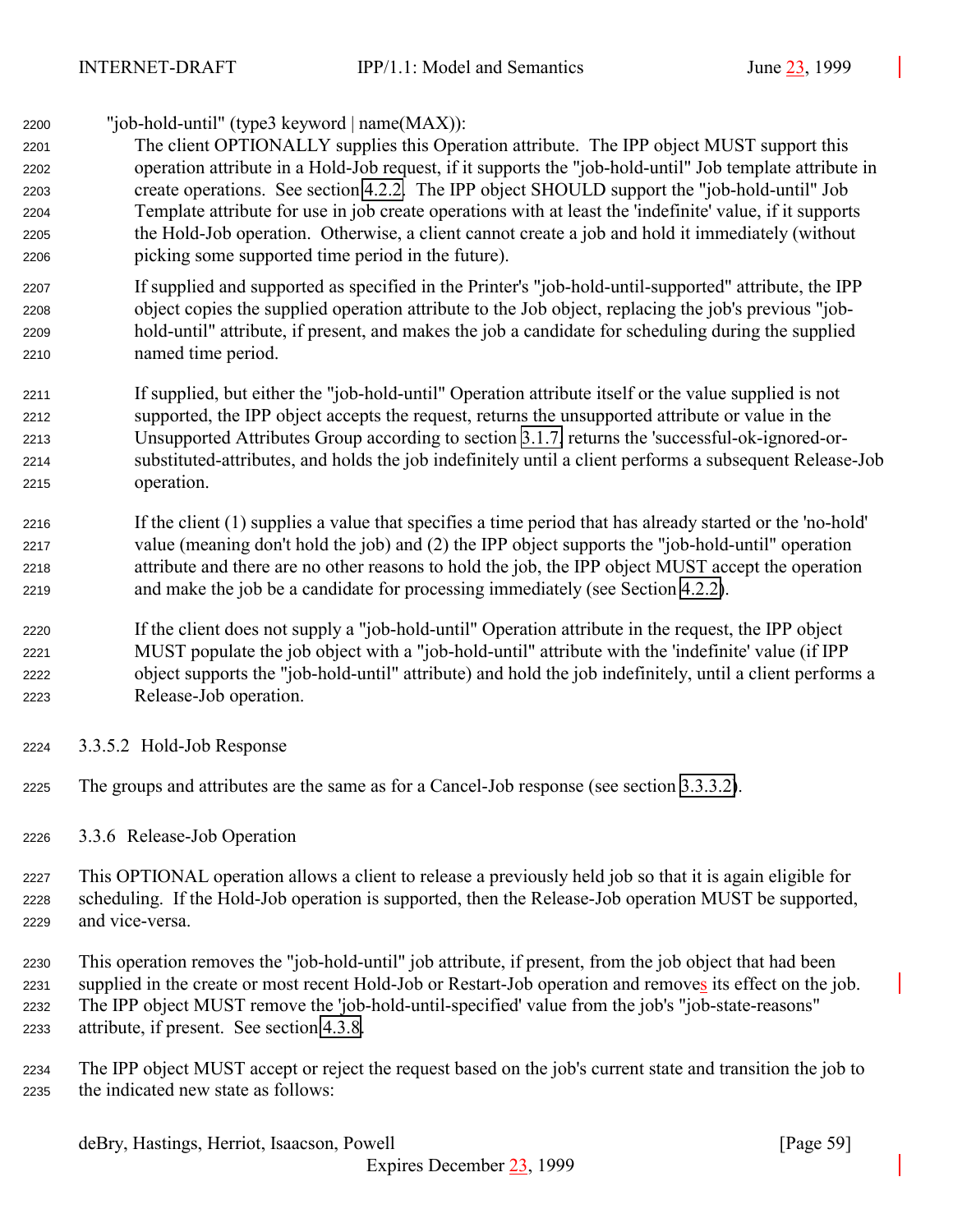| New "job-state"      | IPP object's response status code and action: |
|----------------------|-----------------------------------------------|
| 'pending'            | 'successful-ok'                               |
|                      | No effect on the job.                         |
|                      | 'successful-ok' See Rule 1                    |
| pending'             | 'successful-ok'                               |
| 'processing'         | 'successful-ok'                               |
|                      | No effect on the job.                         |
| 'processing-stopped' | 'successful-ok'                               |
|                      | No effect on the job.                         |
| 'completed'          | 'client-error-not-possible'                   |
| 'canceled'           | 'client-error-not-possible'                   |
| 'aborted'            | 'client-error-not-possible'                   |
|                      | 'pending-held'                                |

 Rule 1: If there are other reasons to keep the job in the 'pending-held' state, such as 'resources-are-not- ready', the job remains in the 'pending-held' state. Thus the 'pending-held' state is not just for jobs that have the 'job-hold-until' applied to them, but are for any reason to keep the job from being a candidate for scheduling and processing, such as 'resources-are-not-ready'. See the "job-hold-until" attribute (section [4.2.2\)](#page-75-0).

 *Access Rights:* The authenticated user (see section [8.3\)](#page-127-0) performing this operation must either be the job owner or an operator or administrator of the Printer object (see Sections [1](#page-9-0) and [8.5\)](#page-127-0). Otherwise, the IPP object MUST reject the operation and return: 'client-error-forbidden', 'client-error-not-authenticated', or 'client-error-not-authorized' as appropriate.

 The Release-Job Request and Release-Job Response have the same attribute groups and attributes as the Cancel-Job operation (see section [3.3.3.1](#page-54-0) and [3.3.3.2\)](#page-54-0).

3.3.7 Restart-Job Operation

 This OPTIONAL operation allows a client to restart a job that is retained in the queue after processing has completed (see section [4.3.7.2\)](#page-89-0).

 The job is moved to the 'pending' job state and restarts at the beginning on the same IPP Printer object with the same attribute values. The Job Description attributes that accumulate job progress, such as "job- impressions-completed", "job-media-sheets-completed", and "job-k-octets-processed", MUST be reset to 0 so that they give an accurate record of the job from its restart point. The job object MUST continue to use the same "job-uri" and "job-id" attribute values.

 Note: If in the future an operation is needed that does not reset the job progress attributes, then a new operation will be defined which makes a copy of the job, assigns a new "job-uri" and "job-id" to the copy and resets the job progress attributes in the new copy only.

 The IPP object MUST accept or reject the request based on the job's current state, transition the job to the indicated new state as follows: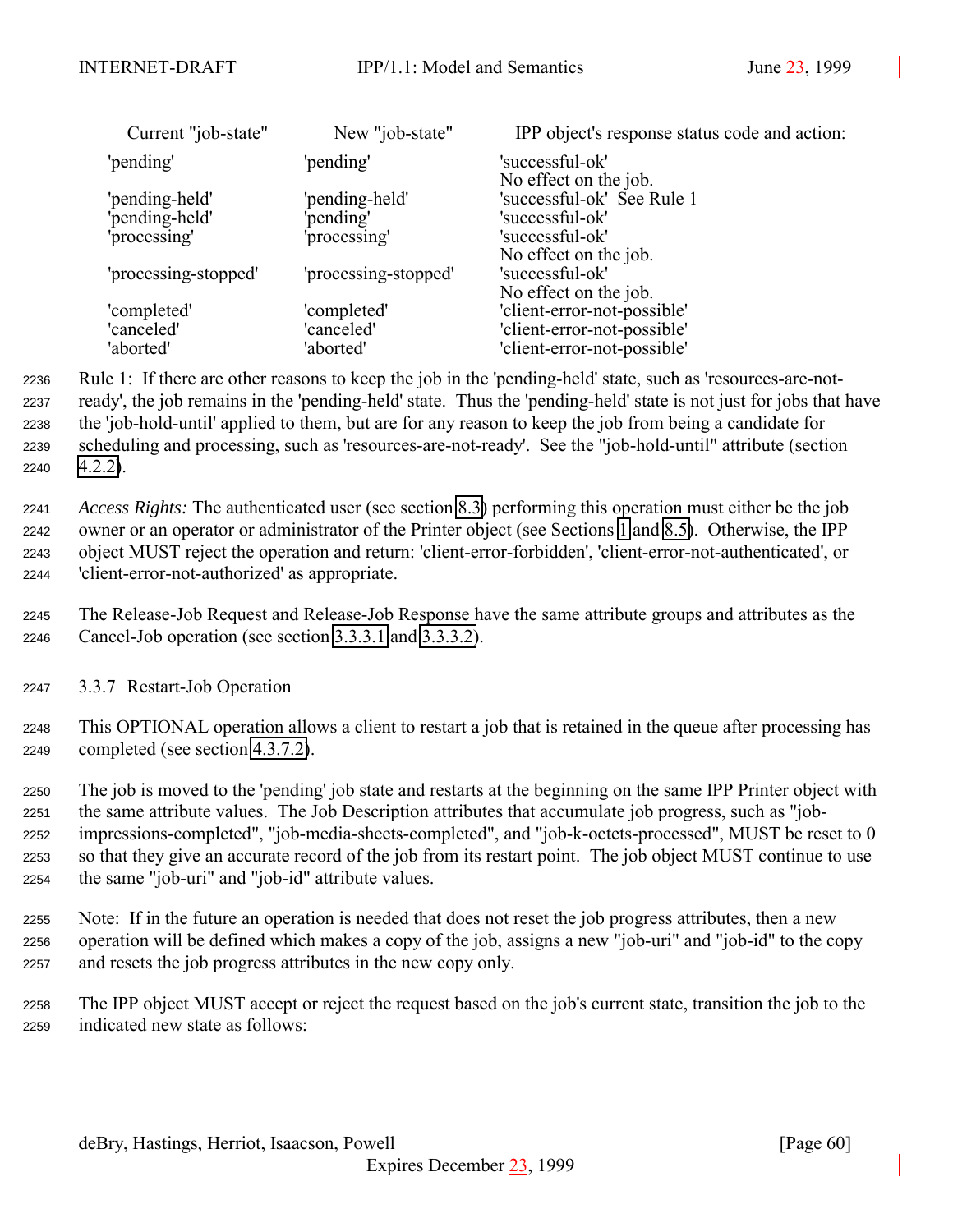| Current "job-state"  | New "job-state"      | IPP object's response status code and action: |
|----------------------|----------------------|-----------------------------------------------|
| 'pending'            | 'pending'            | 'client-error-not-possible'                   |
| 'pending-held'       | 'pending-held'       | 'client-error-not-possible'                   |
| 'processing'         | 'processing'         | 'client-error-not-possible'                   |
| 'processing-stopped' | 'processing-stopped' | 'client-error-not-possible'                   |
| 'completed'          | 'pending'            | 'successful-ok' - job is started over.        |
| 'completed'          | 'completed'          | 'client-error-not-possible' - see Rule 1      |
| 'canceled'           | 'pending'            | 'successful-ok' - job is started over.        |
| 'canceled'           | 'canceled'           | 'client-error-not-possible' - see Rule 1      |
| 'aborted'            | 'pending'            | 'successful-ok' - job is started over.        |
| 'aborted'            | 'aborted'            | 'client-error-not-possible' - see Rule 1      |

 Rule 1: If the Job Retention Period has expired for the job in this state, then the IPP object rejects the operation. See section [4.3.7.2.](#page-89-0)

 Note: In order to prevent a user from inadvertently restarting a job in the middle, the Restart-Job request is rejected when the job is in the 'processing' or 'processing-stopped' states. If in the future an operation is needed to hold or restart jobs while in these states, it will be added as an additional operation, rather than overloading the Restart-Job operation, so that it is clear that the user intended that the current job not be completed.

 *Access Rights:* The authenticated user (see section [8.3\)](#page-127-0) performing this operation must either be the job owner or an operator or administrator of the Printer object (see Sections [1](#page-9-0) and [8.5\)](#page-127-0). Otherwise, the IPP object MUST reject the operation and return: 'client-error-forbidden', 'client-error-not-authenticated', or 'client-error-not-authorized' as appropriate.

3.3.7.1 Restart-Job Request

 The groups and attributes are the same as for a Cancel-Job request (see section [3.3.3.1\)](#page-54-0), with the addition of the following Group 1 Operation attribute:

"job-hold-until" (type3 keyword | name(MAX)):

 The client OPTIONALLY supplies this attribute. The IPP object MUST support this Operation attribute in a Restart-Job request, if it supports the "job-hold-until" Job Template attribute in create operations. See section [4.2.2.](#page-75-0) Otherwise, the IPP object NEED NOT support the "job-hold-until" Operation attribute in a Restart-Job request.

 If supplied and supported as specified in the Printer's "job-hold-until-supported" attribute, the IPP object copies the supplied Operation attribute to the Job object, replacing the job's previous "job- hold-until" attribute, if present, and makes the job a candidate for scheduling during the supplied named time period. See section [4.2.2.](#page-75-0)

 If supplied, but the value is not supported, the IPP object accepts the request, returns the unsupported attribute or value in the Unsupported Attributes Group according to section [3.1.7,](#page-28-0) returns the 'successful-ok-ignored-or-substituted-attributes' status code, and holds the job indefinitely until a client performs a subsequent Release-Job operation.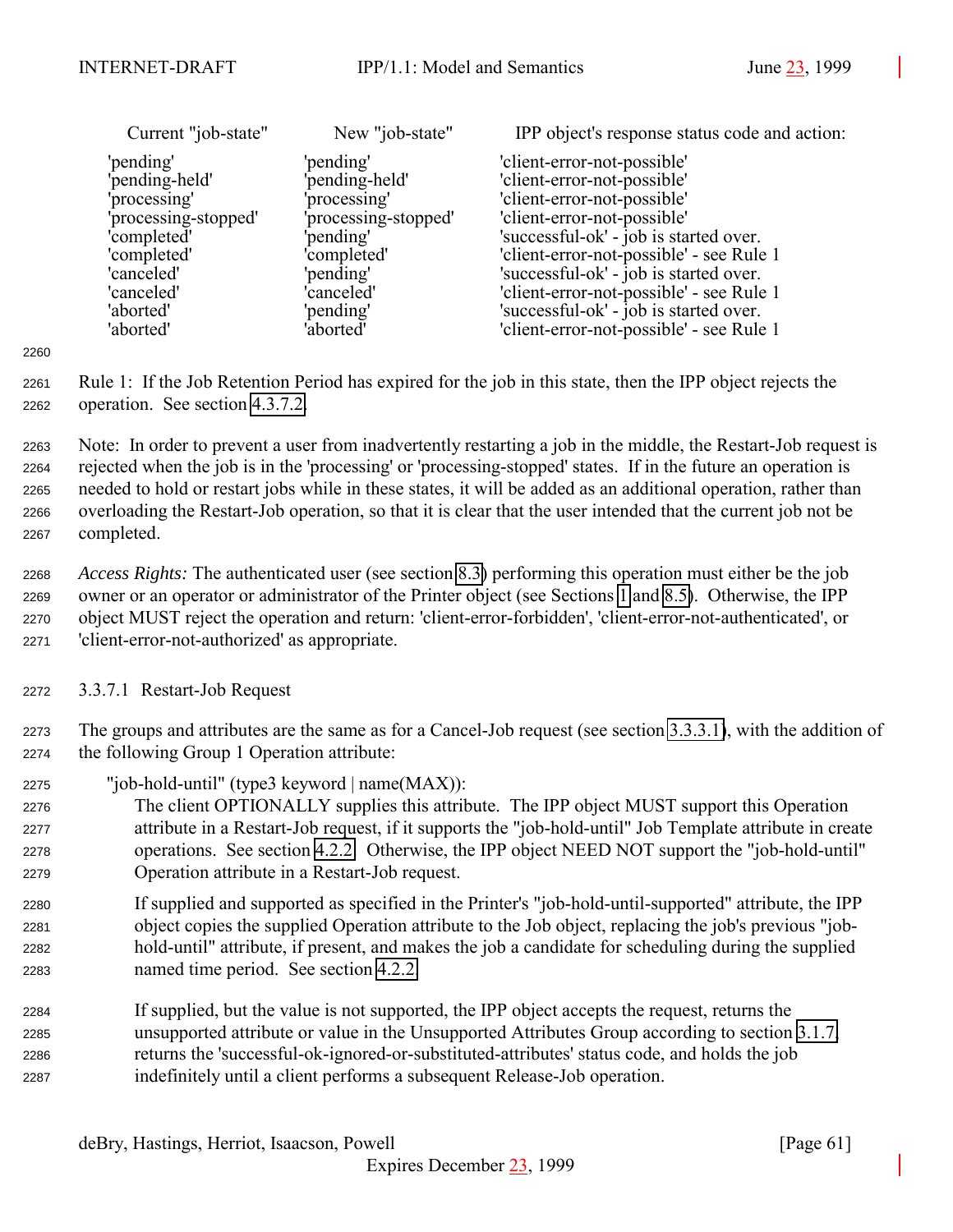<span id="page-61-0"></span> If supplied, but the "job-hold-until" Operation attribute itself is not supported, the IPP object accepts the request, returns the unsupported attribute with the out-of-band 'unsupported' value in the Unsupported Attributes Group according to section [3.1.7,](#page-28-0) returns the 'successful-ok-ignored-or-substituted-attributes' status code, and restarts the job, i.e., ignores the "job-hold-until" attribute.

 If the client (1) supplies a value that specifies a time period that has already started or the 'no-hold' value (meaning don't hold the job) and (2) the IPP object supports the "job-hold-until" operation attribute and there are no other reasons to hold the job, the IPP object makes the job a candidate for processing immediately (see Section [4.2.2\)](#page-75-0).

- If the client does not supply a "job-hold-until" operation attribute in the request, the IPP object removes the "job-hold-until" attribute, if present, from the job. If there are no other reasons to hold the job, the Restart-Job operation makes the job a candidate for processing immediately (see Section [4.2.2\)](#page-75-0).
- 3.3.7.2 Restart-Job Response

The groups and attributes are the same as for a Cancel-Job response (see section [3.3.3.2\)](#page-54-0).

 Note: In the future an OPTIONAL Modify-Job or Set-Job-Attributes operation may be specified that allows the client to modify other attributes before releasing the restarted job.

4. Object Attributes

 This section describes the attributes with their corresponding attribute syntaxes and values that are part of the IPP model. The sections below show the objects and their associated attributes which are included within the scope of this protocol. Many of these attributes are derived from other relevant documents:

- Document Printing Application (DPA) [ISO10175]
- RFC 1759 Printer MIB [RFC1759]
- 

 Each attribute is uniquely identified in this document using a "keyword" (see section [12.2.1\)](#page-137-0) which is the name of the attribute. The keyword is included in the section header describing that attribute.

 Note: Not only are keywords used to identify attributes, but one of the attribute syntaxes described below is "keyword" so that some attributes have keyword values. Therefore, these attributes are defined as having an attribute syntax that is a set of keywords.

4.1 Attribute Syntaxes

 This section defines the basic attribute syntax types that all clients and IPP objects MUST be able to accept in responses and accept in requests, respectively. Each attribute description in sections [3](#page-18-0) and 4 includes the name of attribute syntax(es) in the heading (in parentheses). A conforming implementation of an attribute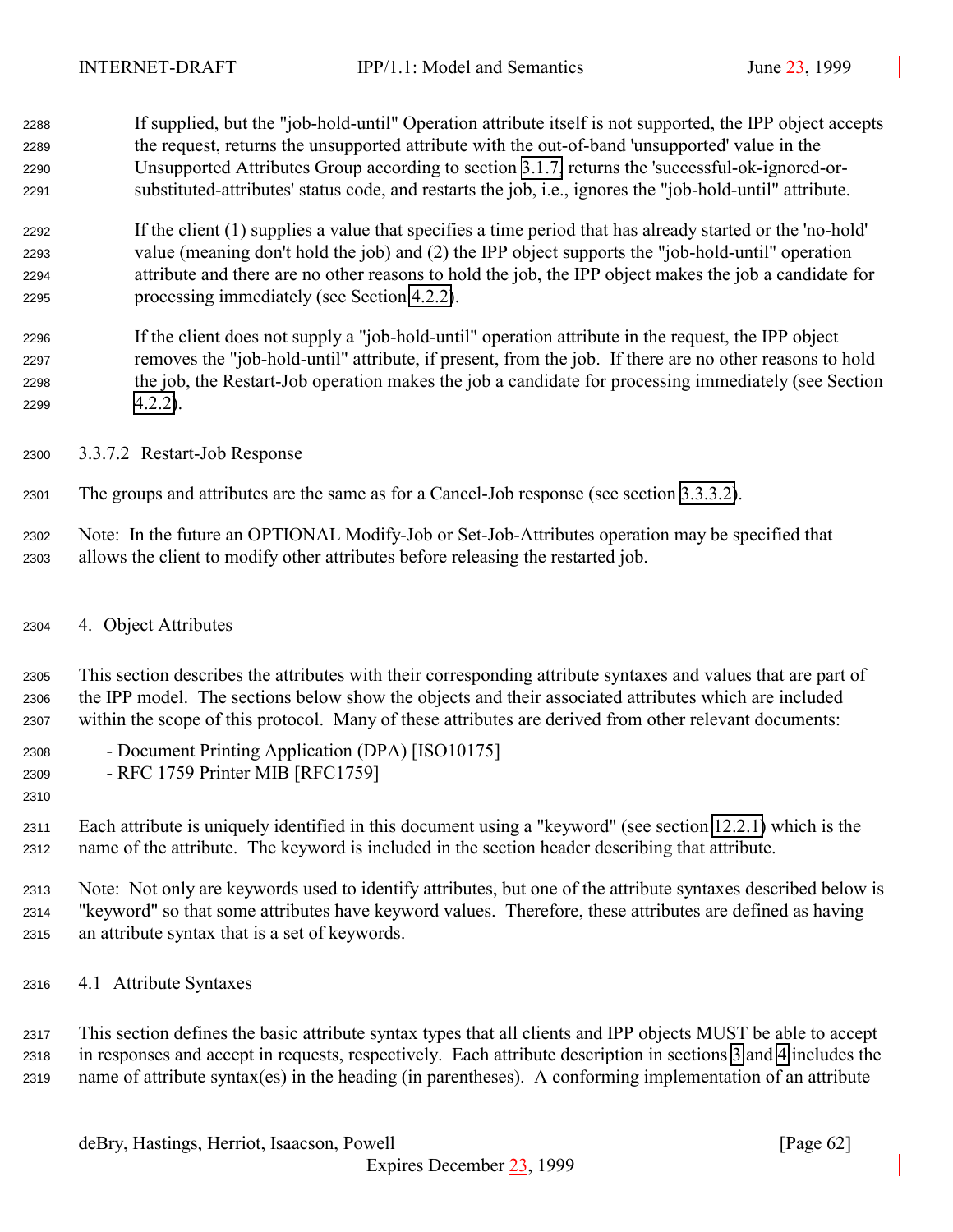MUST include the semantics of the attribute syntax(es) so identified. Section [6.3](#page-120-0) describes how the protocol can be extended with new attribute syntaxes.

 The attribute syntaxes are specified in the following sub-sections, where the sub-section heading is the keyword name of the attribute syntax inside the single quotes. In operation requests and responses each attribute value MUST be represented as one of the attribute syntaxes specified in the sub-section heading for the attribute. In addition, the value of an attribute in a response (but not in a request) MAY be one of the "out-of-band" values whose special encoding rules are defined in the "Encoding and Transport" document [IPP-PRO]. Standard "out-of-band" values are:

- 'unknown': The attribute is supported by the IPP object, but the value is unknown to the IPP object for some reason.
- 'unsupported': The attribute is unsupported by the IPP object. This value MUST be returned only as the value of an attribute in the Unsupported Attributes Group.
- 'no-value': The attribute is supported by the Printer object, but the administrator has not yet configured a value.

 All attributes in a request MUST have one or more values as defined in Sections [4.2](#page-71-0) to [4.4.](#page-98-0) Thus clients MUST NOT supply attributes with "out-of-band" values. All attributes in a response MUST have one or more values as defined in Sections [4.2](#page-71-0) to [4.4](#page-98-0) or a single "out-of-band" value.

 Most attributes are defined to have a single attribute syntax. However, a few attributes (e.g., "job-sheet", "media", "job-hold-until") are defined to have several attribute syntaxes, depending on the value. These multiple attribute syntaxes are separated by the "|" character in the sub-section heading to indicate the choice. Since each value MUST be tagged as to its attribute syntax in the protocol, a single-valued attribute instance may have any one of its attribute syntaxes and a multi-valued attribute instance may have a mixture of its defined attribute syntaxes.

4.1.1 'text'

 A text attribute is an attribute whose value is a sequence of zero or more characters encoded in a maximum of 1023 ('MAX') octets. MAX is the maximum length for each value of any text attribute. However, if an attribute will always contain values whose maximum length is much less than MAX, the definition of that attribute will include a qualifier that defines the maximum length for values of that attribute. For example: the "printer-location" attribute is specified as "printer-location (text(127))". In this case, text values for "printer-location" MUST NOT exceed 127 octets; if supplied with a longer text string via some external interface (other than the protocol), implementations are free to truncate to this shorter length limitation.

 In this document, all text attributes are defined using the 'text' syntax. However, 'text' is used only for brevity; the formal interpretation of 'text' is: 'textWithoutLanguage | textWithLanguage'. That is, for any attribute defined in this document using the 'text' attribute syntax, all IPP objects and clients MUST support both the 'textWithoutLanguage' and 'textWithLanguage' attribute syntaxes. However, in actual usage and protocol execution, objects and clients accept and return only one of the two syntax per attribute. The syntax 'text' never appears "on-the-wire".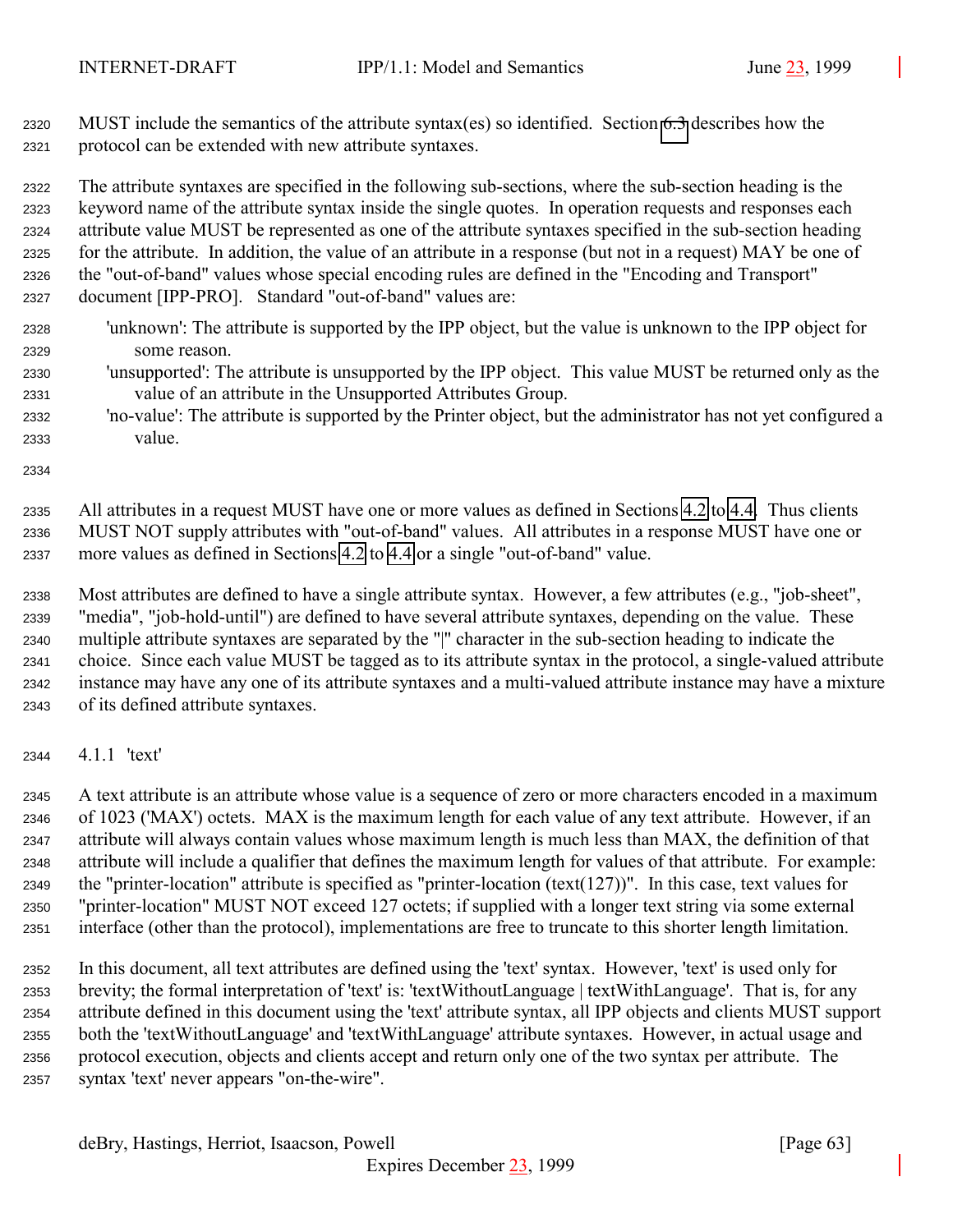Both 'textWithoutLanguage' and 'textWithLanguage' are needed to support the real world needs of interoperability between sites and systems that use different natural languages as the basis for human communication. Generally, one natural language applies to all text attributes in a given request or response. The language is indicated by the "attributes-natural-language" operation attribute defined in section [3.1.4](#page-21-0) or "attributes-natural-language" job attribute defined in section [4.3.20,](#page-97-0) and there is no need to identify the natural language for each text string on a value-by-value basis. In these cases, the attribute syntax 'textWithoutLanguage' is used for text attributes. In other cases, the client needs to supply or the Printer object needs to return a text value in a natural language that is different from the rest of the text values in the request or response. In these cases, the client or Printer object uses the attribute syntax 'textWithLanguage' for text attributes (this is the Natural Language Override mechanism described in section [3.1.4\)](#page-21-0).

 The 'textWithoutLanguage' and 'textWithLanguage' attribute syntaxes are described in more detail in the following sections.

### 4.1.1.1 'textWithoutLanguage'

 The 'textWithoutLanguage' syntax indicates a value that is sequence of zero or more characters. Text strings are encoded using the rules of some charset. The Printer object MUST support the UTF-8 charset [RFC2279] and MAY support additional charsets to represent 'text' values, provided that the charsets are registered with IANA [IANA-CS]. See Section [4.1.7](#page-67-0) for the definition of the 'charset' attribute syntax, including restricted semantics and examples of charsets.

#### 4.1.1.2 'textWithLanguage'

 The 'textWithLanguage' attribute syntax is a compound attribute syntax consisting of two parts: a 'textWithoutLanguage' part plus an additional 'naturalLanguage' (see section [4.1.8\)](#page-68-0) part that overrides the natural language in force. The 'naturalLanguage' part explicitly identifies the natural language that applies to the text part of that value and that value alone. For any give text attribute, the 'textWithoutLanguage' part is limited to the maximum length defined for that attribute, but the 'naturalLanguage' part is always limited to 63 octets. Using the 'textWithLanguage' attribute syntax rather than the normal 'textWithoutLanguage' syntax is the so-called Natural Language Override mechanism and MUST be supported by all IPP objects and clients.

 If the attribute is multi-valued (1setOf text), then the 'textWithLanguage' attribute syntax MUST be used to explicitly specify each attribute value whose natural language needs to be overridden. Other values in a multi-valued 'text' attribute in a request or a response revert to the natural language of the operation attribute.

 In a create request, the Printer object MUST accept and store with the Job object any natural language in the "attributes-natural-language" operation attribute, whether the Printer object supports that natural language or not. Furthermore, the Printer object MUST accept and store any 'textWithLanguage' attribute value, whether the Printer object supports that natural language or not. These requirements are independent of the value of the "ipp-attribute-fidelity" operation attribute that the client MAY supply.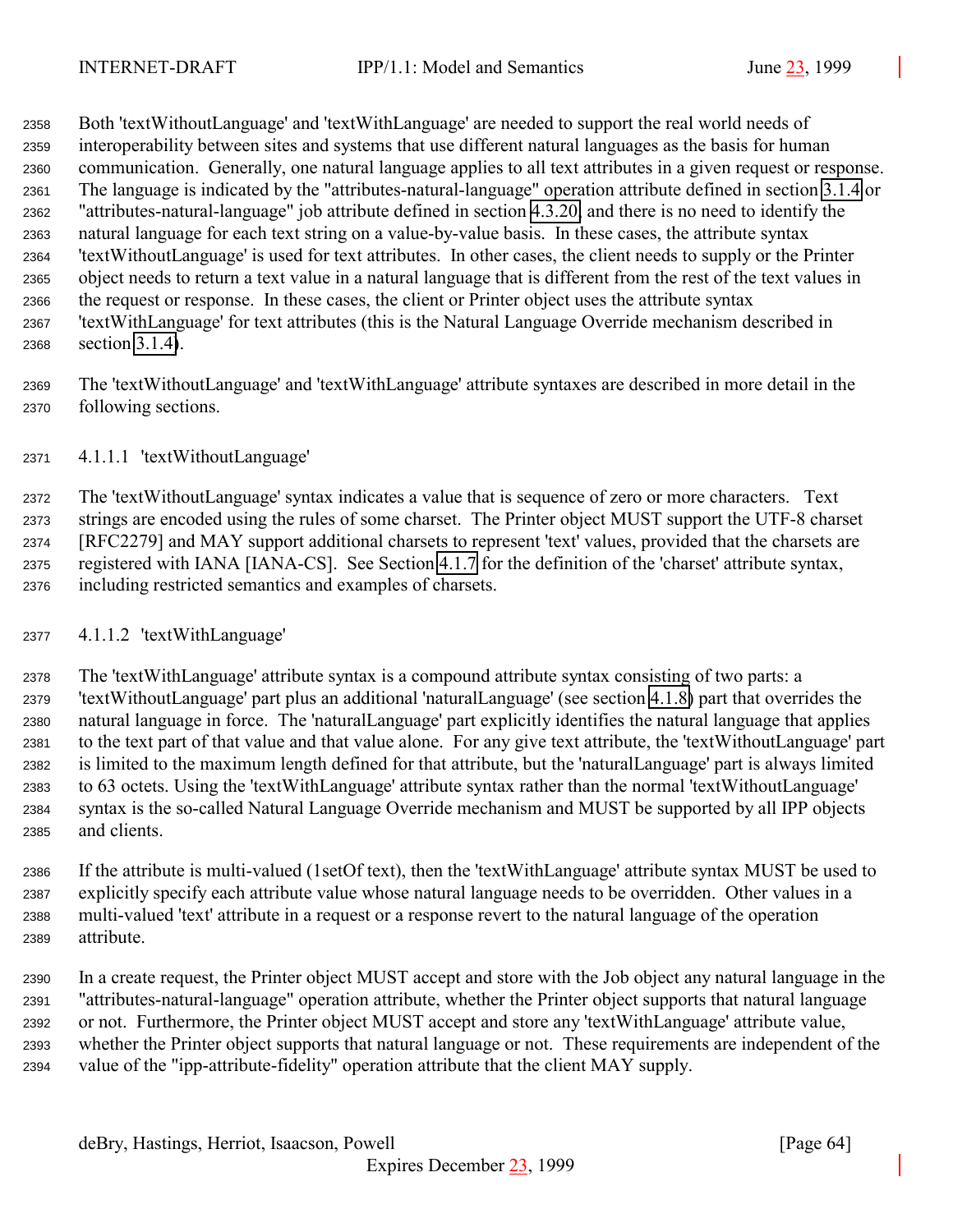Example: If the client supplies the "attributes-natural-language" operation attribute with the value: 'en' indicating English, but the value of the "job-name" attribute is in French, the client MUST use the 'textWithLanguage' attribute syntax with the following two values:

- 'fr': Natural Language Override indicating French
- 'Rapport Mensuel': the job name in French
- 

 See the "Encoding and Transport" document [IPP-PRO] for a detailed example of the 'textWithLanguage' attribute syntax.

4.1.2 'name'

 This syntax type is used for user-friendly strings, such as a Printer name, that, for humans, are more meaningful than identifiers. Names are never translated from one natural language to another. The 'name' attribute syntax is essentially the same as 'text', including the REQUIRED support of UTF-8 except that the sequence of characters is limited so that its encoded form MUST NOT exceed 255 (MAX) octets.

 Also like 'text', 'name' is really an abbreviated notation for either 'nameWithoutLanguage' or 'nameWithLanguage'. That is, all IPP objects and clients MUST support both the 'nameWithoutLanguage' and 'nameWithLanguage' attribute syntaxes. However, in actual usage and protocol execution, objects and clients accept and return only one of the two syntax per attribute. The syntax 'name' never appears "on-the-wire".

Only the 'text' and 'name' attribute syntaxes permit the Natural Language Override mechanism.

 Some attributes are defined as 'type3 keyword | name'. These attributes support values that are either type3 keywords or names. This dual-syntax mechanism enables a site administrator to extend these attributes to legally include values that are locally defined by the site administrator. Such names are not registered with IANA.

4.1.2.1 'nameWithoutLanguage'

 The nameWithoutLanguage' syntax indicates a value that is sequence of zero or more characters so that its encoded form does not exceed MAX octets.

4.1.2.2 'nameWithLanguage'

 The 'nameWithLanguage' attribute syntax is a compound attribute syntax consisting of two parts: a 'nameWithoutLanguage' part plus an additional 'naturalLanguage' (see section [4.1.8\)](#page-68-0) part that overrides the natural language in force. The 'naturalLanguage' part explicitly identifies the natural language that applies to that name value and that name value alone.

 The 'nameWithLanguage' attribute syntax behaves the same as the 'textWithLanguage' syntax. If a name is in a language that is different than the rest of the object or operation, then this 'nameWithLanguage' syntax is used rather than the generic 'nameWithoutLanguage' syntax.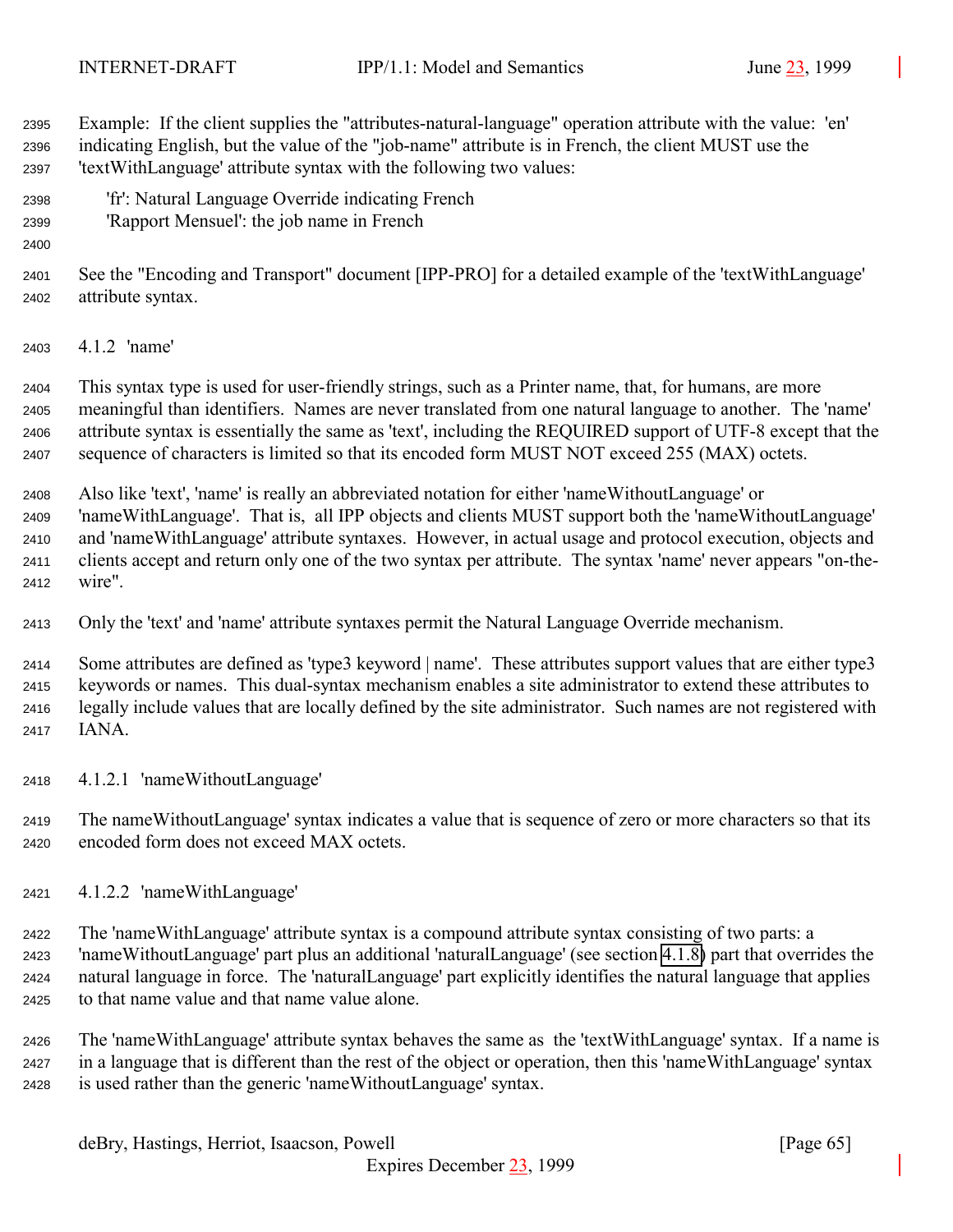Example: If the client supplies the "attributes-natural-language" operation attribute with the value: 'en' indicating English, but the "printer-name" attribute is in German, the client MUST use the 'nameWithLanguage' attribute syntax as follows:

- 'de': Natural Language Override indicating German
- 'Farbdrucker': the Printer name in German
- 
- 4.1.2.3 Matching 'name' attribute values

 For purposes of matching two 'name' attribute values for equality, such as in job validation (where a client- supplied value for attribute "xxx" is checked to see if the value is among the values of the Printer object's corresponding "xxx-supported" attribute), the following match rules apply:

- 1. 'keyword' values never match 'name' values.
- 2. 'name' (nameWithoutLanguage and nameWithLanguage) values match if (1) the name parts match and (2) the Associated Natural-Language parts (see section 3.1.4.1) match. The matching rules are:
- a. the name parts match if the two names are identical character by character, except it is RECOMMENDED that case be ignored. For example: 'Ajax-letter-head-white' MUST match 'Ajax-letter-head-white' and SHOULD match 'ajax-letter-head-white' and 'AJAX-LETTER-HEAD-WHITE'.
- b. the Associated Natural-Language parts match if the shorter of the two meets the syntactic requirements of RFC 1766 [RFC1766] and matches byte for byte with the longer. For example, 'en' matches 'en', 'en-us' and 'en-gb', but matches neither 'fr' nor 'e'.
- 4.1.3 'keyword'

 The 'keyword' attribute syntax is a sequence of characters, length: 1 to 255, containing only the US-ASCII [ASCII] encoded values for lowercase letters ("a" - "z"), digits ("0" - "9"), hyphen ("-"), dot ("."), and underscore ("\_"). The first character MUST be a lowercase letter. Furthermore, keywords MUST be in U.S. English.

 This syntax type is used for enumerating semantic identifiers of entities in the abstract protocol, i.e., entities identified in this document. Keywords are used as attribute names or values of attributes. Unlike 'text' and 'name' attribute values, 'keyword' values MUST NOT use the Natural Language Override mechanism, since they MUST always be US-ASCII and U.S. English.

 Keywords are for use in the protocol. A user interface will likely provide a mapping between protocol keywords and displayable user-friendly words and phrases which are localized to the natural language of the user. While the keywords specified in this document MAY be displayed to users whose natural language is U.S. English, they MAY be mapped to other U.S. English words for U.S. English users, since the user interface is outside the scope of this document.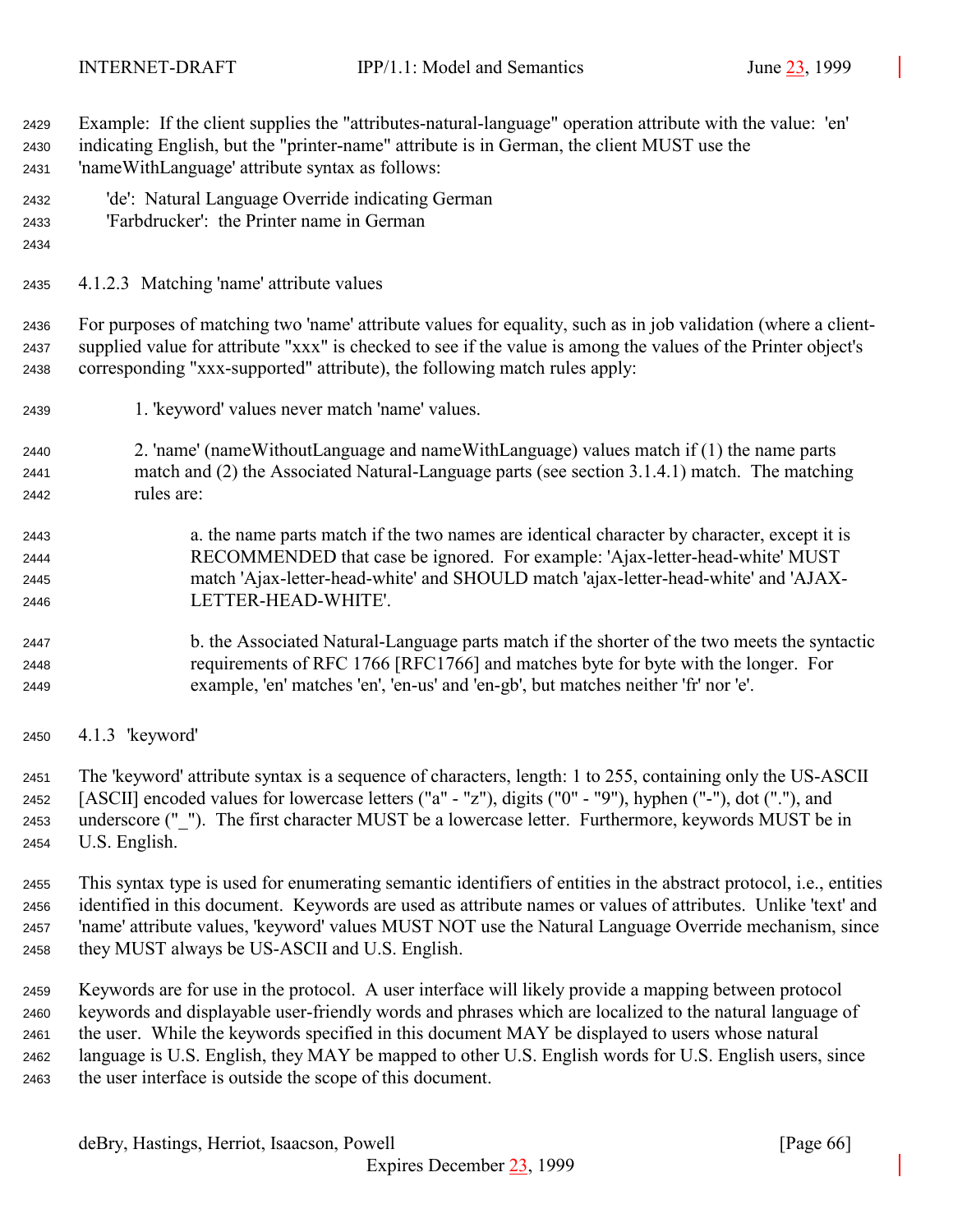In the definition for each attribute of this syntax type, the full set of defined keyword values for that attribute are listed.

 When a keyword is used to represent an attribute (its name), it MUST be unique within the full scope of all IPP objects and attributes. When a keyword is used to represent a value of an attribute, it MUST be unique just within the scope of that attribute. That is, the same keyword MUST NOT be used for two different values within the same attribute to mean two different semantic ideas. However, the same keyword MAY be used across two or more attributes, representing different semantic ideas for each attribute. Section [6.1](#page-118-0) describes how the protocol can be extended with new keyword values. Examples of attribute name keywords:

- "job-name" "attributes-charset"
- 

 Note: This document uses "type1", "type2", and "type3" prefixes to the "keyword" basic syntax to indicate different levels of review for extensions (see section [6.1\)](#page-118-0).

4.1.4 'enum'

2479 The 'enum' attribute syntax is an enumerated integer value that is in the range from 1 to  $2^{**}31 - 1$  (MAX). Each value has an associated 'keyword' name. In the definition for each attribute of this syntax type, the full set of possible values for that attribute are listed. This syntax type is used for attributes for which there are enum values assigned by other standards, such as SNMP MIBs. A number of attribute enum values in this document are also used for corresponding attributes in other standards [RFC1759]. This syntax type is not used for attributes to which the administrator may assign values. Section [6.1](#page-118-0) describes how the protocol can be extended with new enum values.

 Enum values are for use in the protocol. A user interface will provide a mapping between protocol enum values and displayable user-friendly words and phrases which are localized to the natural language of the user. While the enum symbols specified in this document MAY be displayed to users whose natural language is U.S. English, they MAY be mapped to other U.S. English words for U.S. English users, since the user interface is outside the scope of this document.

 Note: SNMP MIBs use '2' for 'unknown' which corresponds to the IPP "out-of-band" value 'unknown'. See the description of the "out-of-band" values at the beginning of Section [4.1.](#page-61-0) Therefore, attributes of type 'enum' start at '3'.

 Note: This document uses "type1", "type2", and "type3" prefixes to the "enum" basic syntax to indicate different levels of review for extensions (see section [6.1\)](#page-118-0).

4.1.5 'uri'

 The 'uri' attribute syntax is any valid Uniform Resource Identifier or URI [RFC2396]. Most often, URIs are simply Uniform Resource Locators or URLs. The maximum length of URIs used as values of IPP attributes is 1023 octets. Although most other IPP attribute syntax types allow for only lower-cased values,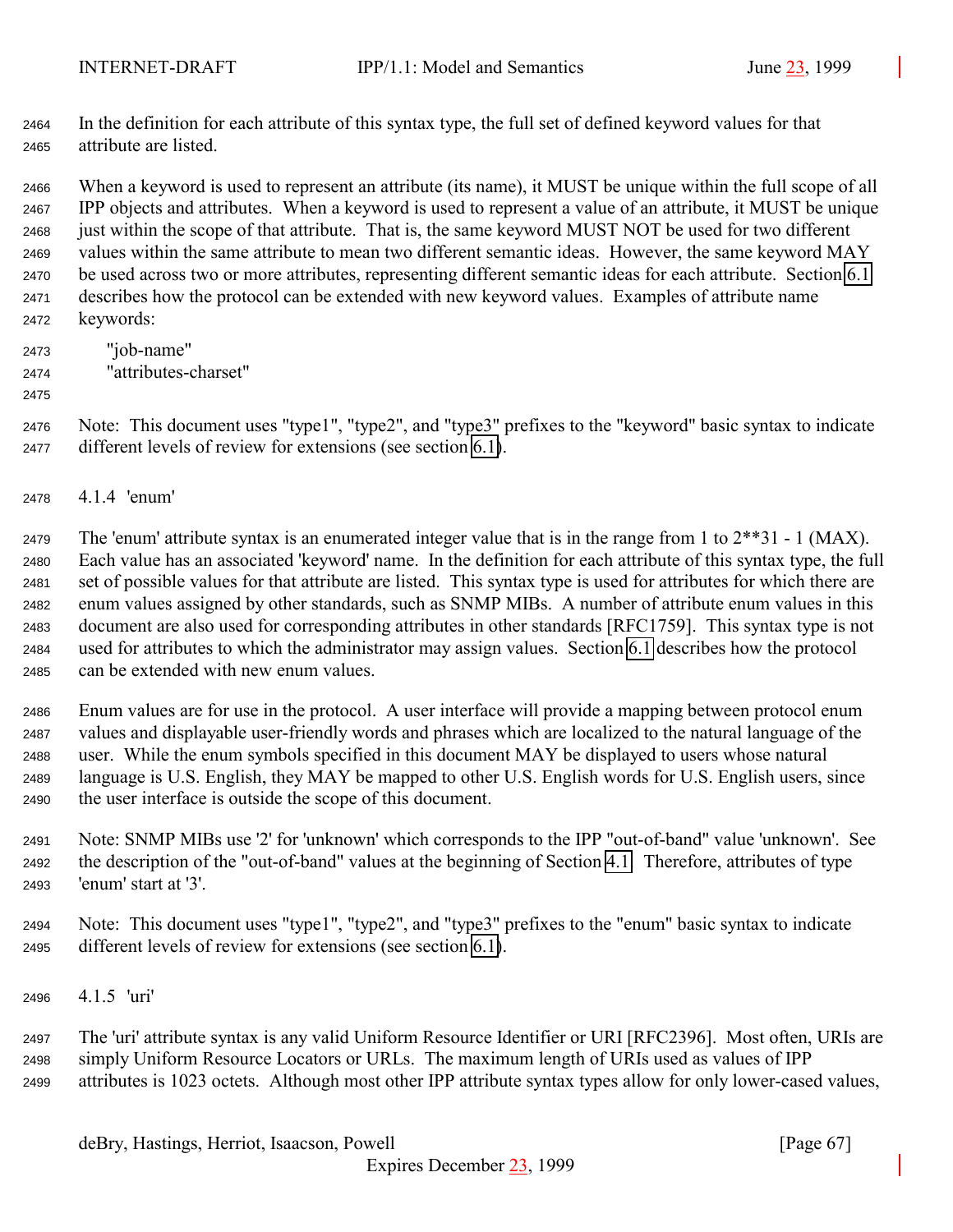<span id="page-67-0"></span> this attribute syntax type conforms to the case-sensitive and case-insensitive rules specified in [RFC2396]. See also [IPP-IIG] for a discussion of case in URIs.

4.1.6 'uriScheme'

 The 'uriScheme' attribute syntax is a sequence of characters representing a URI scheme according to RFC 2396 [RFC2396]. Though RFC 2396 requires that the values be case-insensitive, IPP requires all lower case values in IPP attributes to simplify comparing by IPP clients and Printer objects.

Standard values for this syntax type are the following keywords:

- 'ipp': for IPP schemed URIs (e.g., "ipp:...")
- 'http': for HTTP schemed URIs (e.g., "http:...")
- 'https': for use with HTTPS schemed URIs (e.g., "https:...") (not on IETF standards track)
- 'ftp': for FTP schemed URIs (e.g., "ftp:...")
- 'mailto': for SMTP schemed URIs (e.g., "mailto:...")
- 'file': for file schemed URIs (e.g., "file:...")
- 

 A Printer object MAY support any URI 'scheme' that has been registered with IANA [IANA-MT]. The maximum length of URI 'scheme' values used to represent IPP attribute values is 63 octets.

4.1.7 'charset'

 The 'charset' attribute syntax is a standard identifier for a charset. A charset is a coded character set and encoding scheme. Charsets are used for labeling certain document contents and 'text' and 'name' attribute values. The syntax and semantics of this attribute syntax are specified in RFC 2046 [RFC2046] and contained in the IANA character-set Registry [IANA-CS] according to the IANA procedures [RFC2278]. Though RFC 2046 requires that the values be case-insensitive US-ASCII, IPP requires all lower case values in IPP attributes to simplify comparing by IPP clients and Printer objects. When a character-set in the IANA registry has more than one name (alias), the name labeled as "(preferred MIME name)", if present, MUST be used.

The maximum length of 'charset' values used to represent IPP attribute values is 63 octets.

- Some examples are:
- 'utf-8': ISO 10646 Universal Multiple-Octet Coded Character Set (UCS) represented as the UTF-8 [RFC2279] transfer encoding scheme in which US-ASCII is a subset charset.
- 'us-ascii': 7-bit American Standard Code for Information Interchange (ASCII), ANSI X3.4-1986 [ASCII]. That standard defines US-ASCII, but RFC 2045 [RFC2045] eliminates most of the control characters from conformant usage in MIME and IPP.
- 'iso-8859-1': 8-bit One-Byte Coded Character Set, Latin Alphabet Nr 1 [ISO8859-1]. That standard defines a coded character set that is used by Latin languages in the Western Hemisphere and Western Europe. US-ASCII is a subset charset.
- 'iso-10646-ucs-2': ISO 10646 Universal Multiple-Octet Coded Character Set (UCS) represented as two octets (UCS-2), with the high order octet of each pair coming first (so-called Big Endian integer).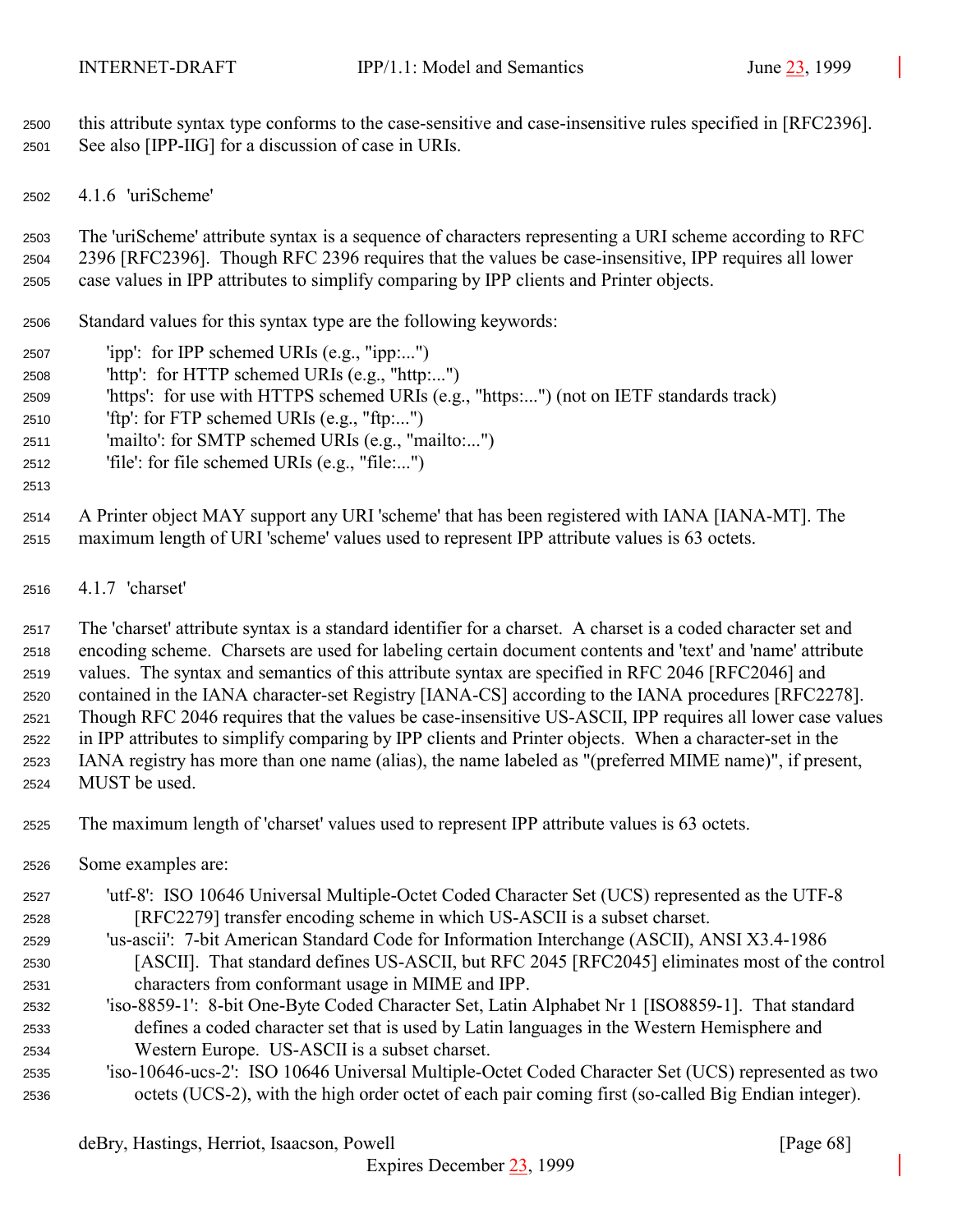<span id="page-68-0"></span>

 Some attribute descriptions MAY place additional requirements on charset values that may be used, such as REQUIRED values that MUST be supported or additional restrictions, such as requiring that the charset have US-ASCII as a subset charset.

4.1.8 'naturalLanguage'

 The 'naturalLanguage' attribute syntax is a standard identifier for a natural language and optionally a country. The values for this syntax type are defined by RFC 1766 [RFC1766]. Though RFC 1766 requires that the values be case-insensitive US-ASCII, IPP requires all lower case to simplify comparing by IPP clients and Printer objects. Examples include:

- 'en': for English 'en-us': for US English 'fr': for French
- 'de': for German
- 

The maximum length of 'naturalLanguage' values used to represent IPP attribute values is 63 octets.

4.1.9 'mimeMediaType'

 The 'mimeMediaType' attribute syntax is the Internet Media Type (sometimes called MIME type) as defined by RFC 2046 [RFC2046] and registered according to the procedures of RFC 2048 [RFC2048] for identifying a document format. The value MAY include a charset parameter, depending on the specification of the Media Type in the IANA Registry [IANA-MT]. Although most other IPP syntax types allow for only lower-cased values, this syntax type allows for mixed-case values which are case-insensitive.

- Examples are:
- 'text/html': An HTML document
- 'text/plain': A plain text document in US-ASCII (RFC 2046 indicates that in the absence of the charset parameter MUST mean US-ASCII rather than simply unspecified) [RFC2046].
- 'text/plain; charset=US-ASCII': A plain text document in US-ASCII [52, 56].
- 'text/plain; charset=ISO-8859-1': A plain text document in ISO 8859-1 (Latin 1) [ISO8859-1].
- 'text/plain; charset=utf-8': A plain text document in ISO 10646 represented as UTF-8 [RFC2279]
- 'application/postscript': A PostScript document [RFC2046]
- 'application/vnd.hp-PCL': A PCL document [IANA-MT] (charset escape sequence embedded in the document data)
- 'application/pdf': Portable Document Format see IANA MIME Media Type registry
- 'application/octet-stream': Auto-sense see section 4.1.9.1
- 

4.1.9.1 Application/octet-stream -- Auto-Sensing the document format

 One special type is 'application/octet-stream'. If the Printer object supports this value, the Printer object MUST be capable of auto-sensing the format of the document data, either as part of the create operation

deBry, Hastings, Herriot, Isaacson, Powell [Page 69]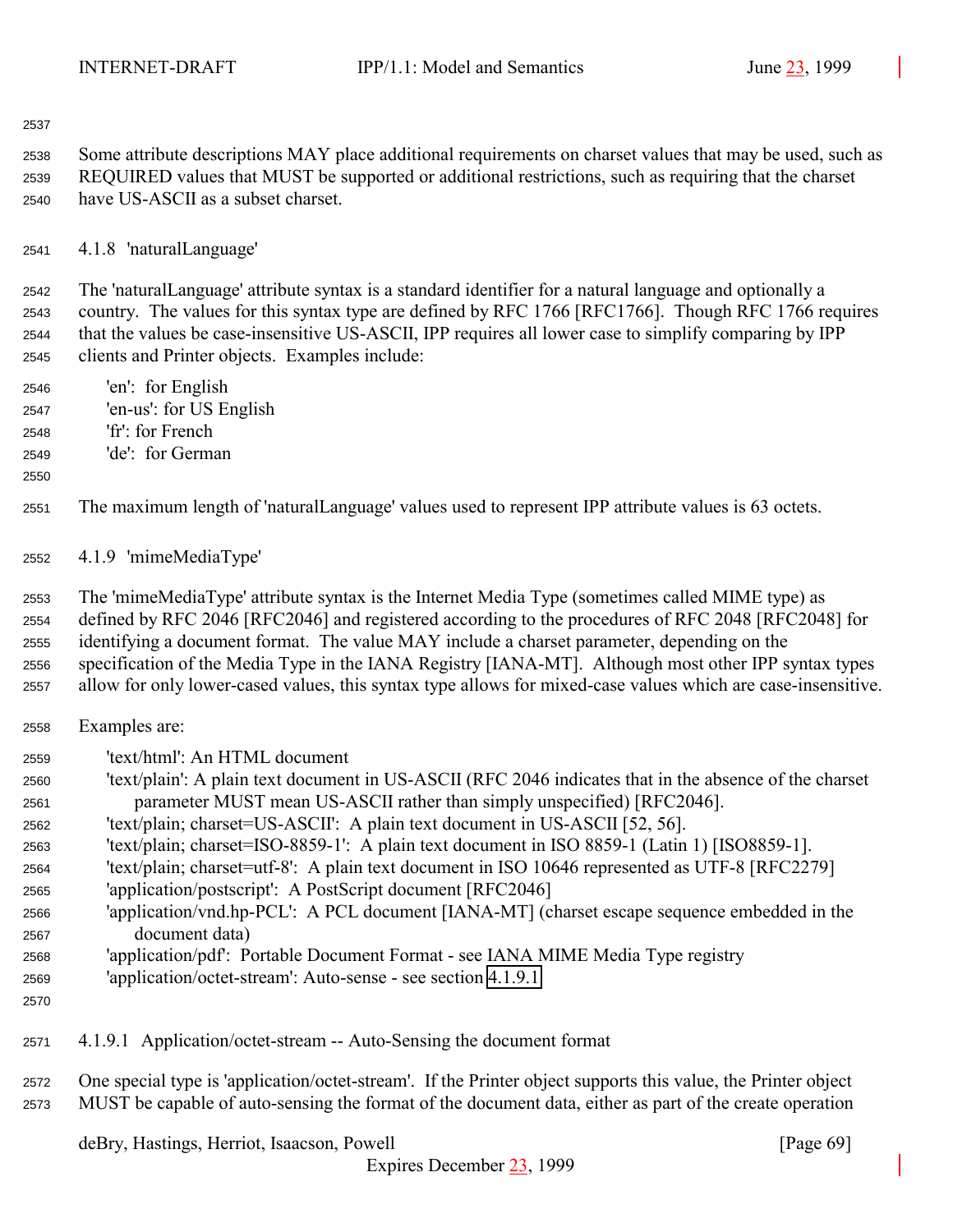and/or at document processing time. During auto-sensing, a Printer may determine that the document-data has a format that the Printer doesn't recognize. If the Printer determines this problem before returning an operation response, it rejects the request and returns the 'client-error-document-format-not-supported' status code. If the Printer determines this problem after accepting the request and returning an operation response with one of the successful status codes, the Printer adds the 'unsupported-document-format' value to the job's "job-state-reasons" attribute.

 If the Printer object's default value attribute "document-format-default" is set to 'application/octet-stream', the Printer object not only supports auto-sensing of the document format, but will depend on the result of applying its auto-sensing when the client does not supply the "document-format" attribute. If the client supplies a document format value, the Printer MUST rely on the supplied attribute, rather than trust its auto-sensing algorithm. To summarize:

- 1. If the client does not supply a document format value, the Printer MUST rely on its default value setting (which may be 'application/octet-stream' indicating an auto-sensing mechanism).
- 2. If the client supplies a value other than 'application/octet-stream', the client is supplying valid information about the format of the document data and the Printer object MUST trust the client supplied value more than the outcome of applying an automatic format detection mechanism. For example, the client may be requesting the printing of a PostScript file as a 'text/plain' document. The Printer object MUST print a text representation of the PostScript commands rather than interpret the stream of PostScript commands and print the result.
- 3. If the client supplies a value of 'application/octet-stream', the client is indicating that the Printer object MUST use its auto-sensing mechanism on the client supplied document data whether auto-sensing is the Printer object's default or not.
- Note: Since the auto-sensing algorithm is probabilistic, if the client requests both auto-sensing ("document- format" set to 'application/octet-stream') and true fidelity ("ipp-attribute-fidelity" set to 'true'), the Printer object might not be able to guarantee exactly what the end user intended (the auto-sensing algorithm might mistake one document format for another), but it is able to guarantee that its auto-sensing mechanism be used.
- The maximum length of a 'mimeMediaType' value to represent IPP attribute values is 255 octets.
- 4.1.10 'octetString'

 The 'octetString' attribute syntax is a sequence of octets encoded in a maximum of 1023 octets which is indicated in sub-section headers using the notation: octetString(MAX). This syntax type is used for opaque data.

- 4.1.11 'boolean'
- The 'boolean' attribute syntax has only two values: 'true' and 'false'.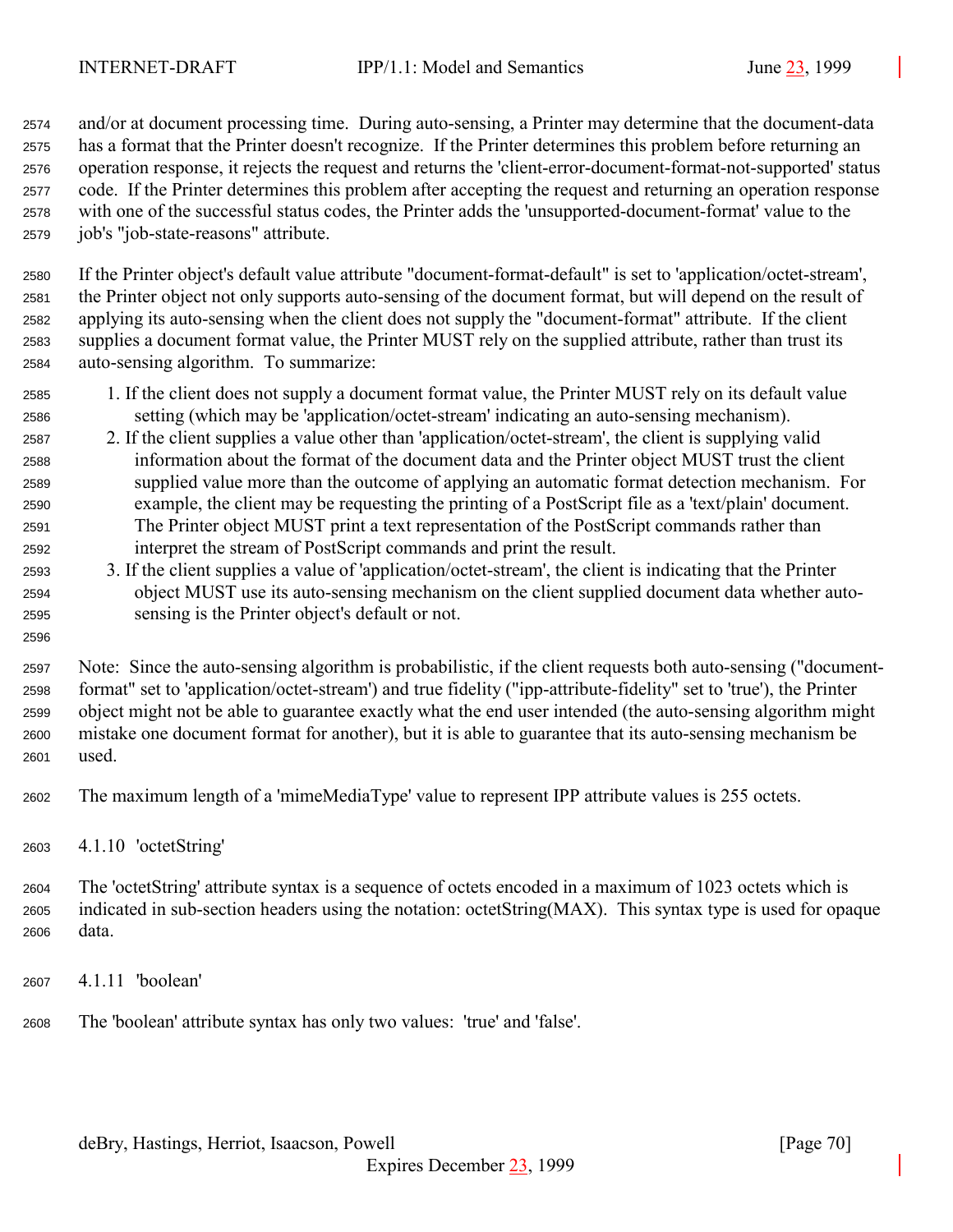## 4.1.12 'integer'

2610 The 'integer' attribute syntax is an integer value that is in the range from  $-2**31$  (MIN) to  $2**31$  - 1 (MAX). Each individual attribute may specify the range constraint explicitly in sub-section headers if the range is different from the full range of possible integer values. For example: job-priority (integer(1:100)) for the "job-priority" attribute. However, the enforcement of that additional constraint is up to the IPP objects, not the protocol.

### 4.1.13 'rangeOfInteger'

 The 'rangeOfInteger' attribute syntax is an ordered pair of integers that defines an inclusive range of integer values. The first integer specifies the lower bound and the second specifies the upper bound. If a range constraint is specified in the header description for an attribute in this document whose attribute syntax is 2619 'rangeOfInteger' (i.e., 'X:Y' indicating X as a minimum value and Y as a maximum value), then the constraint applies to both integers.

4.1.14 'dateTime'

 The 'dateTime' attribute syntax is a standard, fixed length, 11 octet representation of the "DateAndTime" syntax as defined in RFC 2579 [RFC2579]. RFC 2579 also identifies an 8 octet representation of a "DateAndTime" value, but IPP objects MUST use the 11 octet representation. A user interface will provide a mapping between protocol dateTime values and displayable user-friendly words or presentation values and phrases which are localized to the natural language and date format of the user, including time zone.

## 4.1.15 'resolution'

 The 'resolution' attribute syntax specifies a two-dimensional resolution in the indicated units. It consists of 3 values: a cross feed direction resolution (positive integer value), a feed direction resolution (positive integer value), and a units value. The semantics of these three components are taken from the Printer MIB [RFC1759] suggested values. That is, the cross feed direction component resolution component is the same as the prtMarkerAddressabilityXFeedDir object in the Printer MIB, the feed direction component resolution component is the same as the prtMarkerAddressabilityFeedDir in the Printer MIB, and the units component is the same as the prtMarkerAddressabilityUnit object in the Printer MIB (namely, '3' indicates dots per inch and '4' indicates dots per centimeter). All three values MUST be present even if the first two values are the same. Example: '300', '600', '3' indicates a 300 dpi cross-feed direction resolution, a 600 dpi feed direction resolution, since a '3' indicates dots per inch (dpi).

4.1.16 '1setOf X'

 The '1setOf X' attribute syntax is 1 or more values of attribute syntax type X. This syntax type is used for multi-valued attributes. The syntax type is called '1setOf' rather than just 'setOf' as a reminder that the set of values MUST NOT be empty (i.e., a set of size 0). Sets are normally unordered. However each attribute description of this type may specify that the values MUST be in a certain order for that attribute.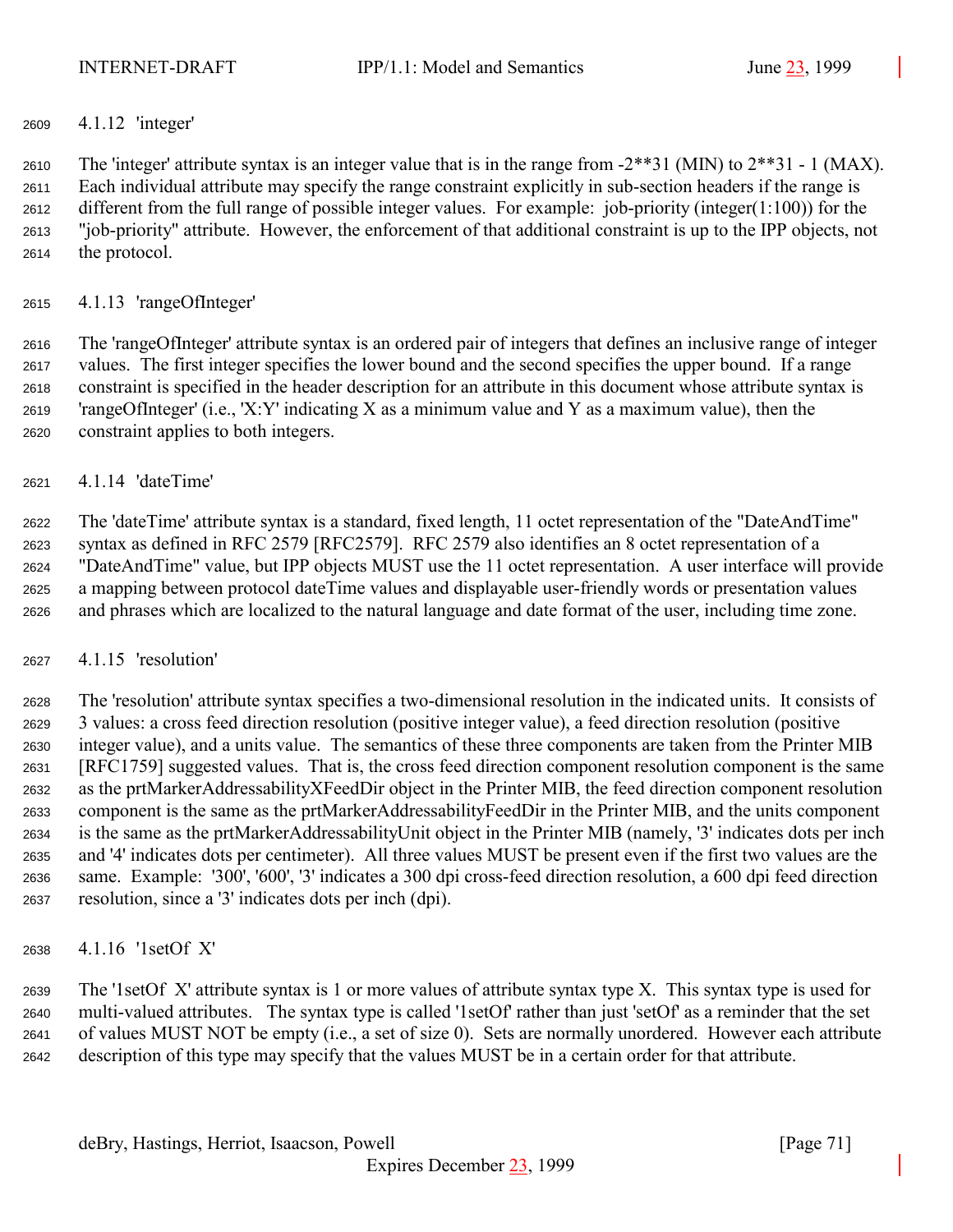<span id="page-71-0"></span>4.2 Job Template Attributes

 Job Template attributes describe job processing behavior. Support for Job Template attributes by a Printer object is OPTIONAL (see section [12.2.3](#page-138-0) for a description of support for OPTIONAL attributes). Also, clients OPTIONALLY supply Job Template attributes in create requests.

Job Template attributes conform to the following rules. For each Job Template attribute called "xxx":

- 1. If the Printer object supports "xxx" then it MUST support both a "xxx-default" attribute (unless there is a "No" in the table below) and a "xxx-supported" attribute. If the Printer object doesn't support "xxx", then it MUST support neither an "xxx-default" attribute nor an "xxx-supported" attribute, and it MUST treat an attribute "xxx" supplied by a client as unsupported. An attribute "xxx" may be supported for some document formats and not supported for other document formats. For example, it is expected that a Printer object would only support "orientation-requested" for some document formats (such as 'text/plain' or 'text/html') but not others (such as 'application/postscript').
- 2. "xxx" is OPTIONALLY supplied by the client in a create request. If "xxx" is supplied, the client is indicating a desired job processing behavior for this Job. When "xxx" is not supplied, the client is indicating that the Printer object apply its default job processing behavior at job processing time if the document content does not contain an embedded instruction indicating an xxx-related behavior.
- Since an administrator MAY change the default value attribute after a Job object has been submitted but before it has been processed, the default value used by the Printer object at job processing time may be different that the default value in effect at job submission time.
- 3. The "xxx-supported" attribute is a Printer object attribute that describes which job processing behaviors are supported by that Printer object. A client can query the Printer object to find out what xxx-related behaviors are supported by inspecting the returned values of the "xxx-supported" attribute.
- Note: The "xxx" in each "xxx-supported" attribute name is singular, even though an "xxx- supported" attribute usually has more than one value, such as "job-sheet-supported", unless the "xxx" Job Template attribute is plural, such as "finishings" or "sides". In such cases the "xxx-supported" attribute names are: "finishings-supported" and "sides-supported".
- 4. The "xxx-default" default value attribute describes what will be done at job processing time when no other job processing information is supplied by the client (either explicitly as an IPP attribute in the create request or implicitly as an embedded instruction within the document data).
- 

 If an application wishes to present an end user with a list of supported values from which to choose, the application SHOULD query the Printer object for its supported value attributes. The application SHOULD also query the default value attributes. If the application then limits selectable values to only those value that are supported, the application can guarantee that the values supplied by the client in the create request all fall within the set of supported values at the Printer. When querying the Printer, the client MAY enumerate each attribute by name in the Get-Printer-Attributes Request, or the client MAY just name the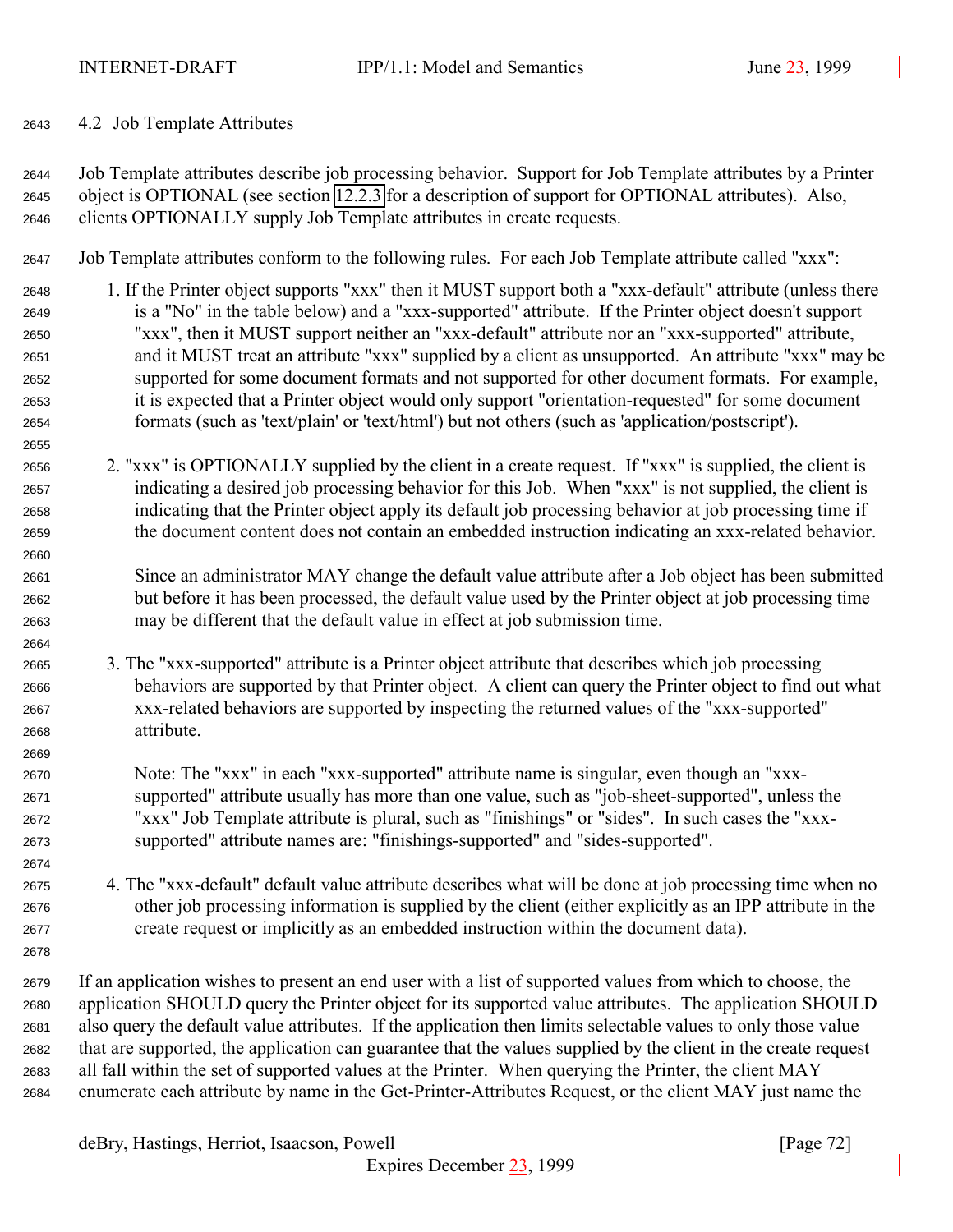"job-template" group in order to get the complete set of supported attributes (both supported and default attributes).

 The "finishings" attribute is an example of a Job Template attribute. It can take on a set of values such as 'staple', 'punch', and/or 'cover'. A client can query the Printer object for the "finishings-supported" attribute and the "finishings-default" attribute. The supported attribute contains a set of supported values. The default value attribute contains the finishing value(s) that will be used for a new Job if the client does not supply a "finishings" attribute in the create request and the document data does not contain any corresponding finishing instructions. If the client does supply the "finishings" attribute in the create request, the IPP object validates the value or values to make sure that they are a subset of the supported values identified in the Printer object's "finishings-supported" attribute. See section [3.1.7.](#page-28-0)

 The table below summarizes the names and relationships for all Job Template attributes. The first column of the table (labeled "Job Attribute") shows the name and syntax for each Job Template attribute in the Job object. These are the attributes that can optionally be supplied by the client in a create request. The last two columns (labeled "Printer: Default Value Attribute" and "Printer: Supported Values Attribute") shows the name and syntax for each Job Template attribute in the Printer object (the default value attribute and the supported values attribute). A "No" in the table means the Printer MUST NOT support the attribute (that is, the attribute is simply not applicable). For brevity in the table, the 'text' and 'name' entries do not show the maximum length for each attribute.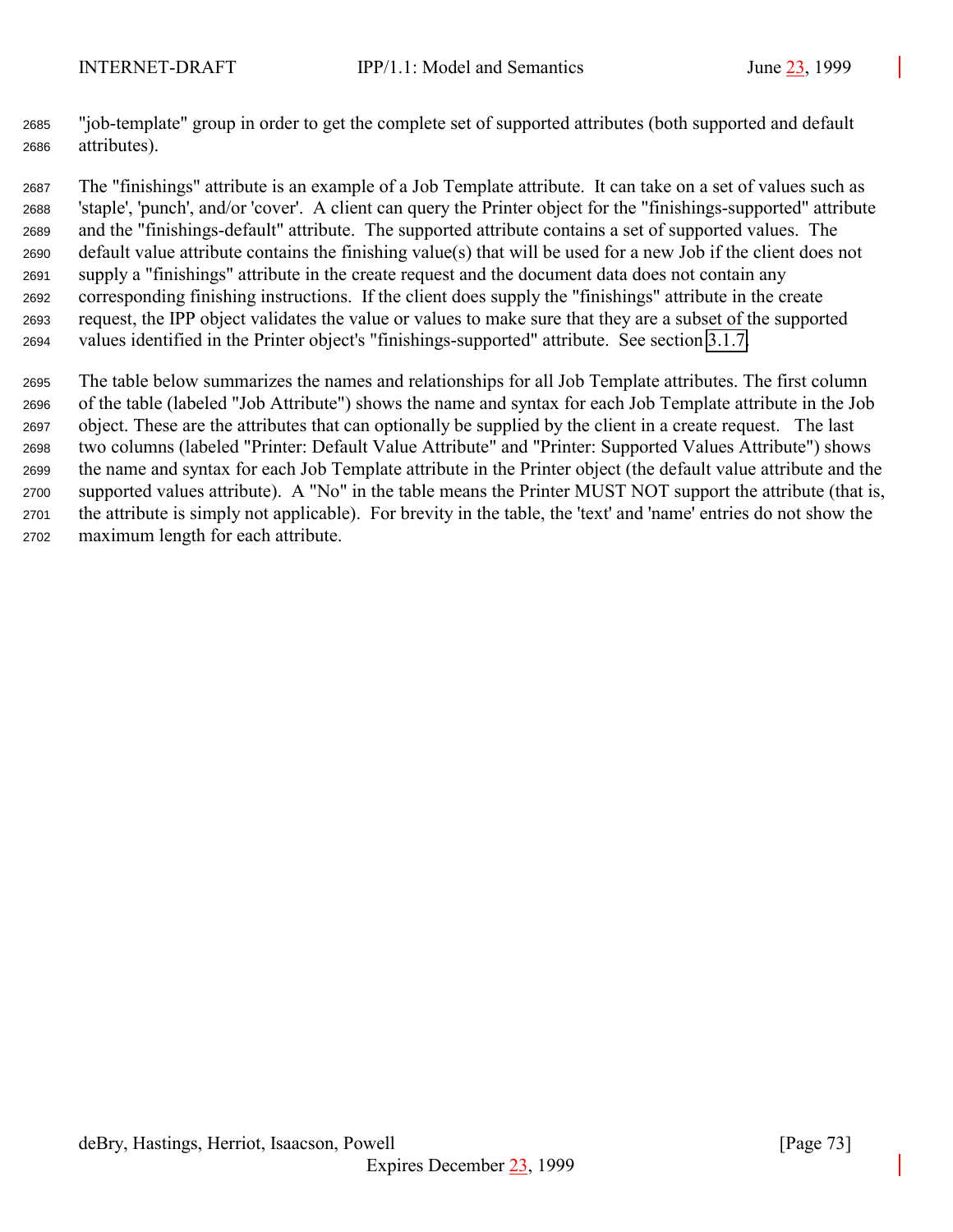| Job Attribute                                           | Printer: Default Value<br>Attribute                                      | Printer: Supported<br>Values Attribute                                             |
|---------------------------------------------------------|--------------------------------------------------------------------------|------------------------------------------------------------------------------------|
| job-priority<br>(integer 1:100)                         | job-priority-default<br>(integer 1:100)                                  | job-priority-supported<br>(integer 1:100)                                          |
| job-hold-until<br>(type3 keyword<br>name)               | job-hold-until-<br>default<br>(type3 keyword<br>name)                    | job-hold-until-<br>supported<br>(1setOf)<br>type3 keyword<br>$name)$ )             |
| job-sheets<br>(type3 keyword<br>name)                   | job-sheets-default<br>(type3 keyword<br>name)                            | job-sheets-supported<br>(1setOf)<br>type3 keyword  <br>name))                      |
| multiple-document-<br>handling<br>(type2 keyword)       | multiple-document-<br>handling-default<br>(type2 keyword)                | multiple-document-<br>handling-supported<br>(1setOf type2 keyword)                 |
| copies<br>(integer (1:MAX))                             | copies-default<br>(integer (1:MAX))                                      | copies-supported<br>(rangeOfInteger<br>$(1:MAX)$ )                                 |
| finishings                                              | finishings-default<br>1setOf type2 enum) (1setOf type2 enum)             | finishings-supported<br>(1setOf type2 enum)                                        |
| page-ranges<br>(1setOf<br>rangeOfInteger<br>$(1:MAX)$ ) | No                                                                       | page-ranges-<br>supported (boolean)                                                |
| sides<br>(type2 keyword)                                | sides-default<br>(type2 keyword)                                         | sides-supported<br>(1setOf type2 keyword)                                          |
| number-up<br>(integer (1:MAX))                          | number-up-default<br>(integer (1:MAX))                                   | number-up-supported<br>(1setOf integer<br>(1:MAX)<br>rangeOfInteger<br>$(1:MAX)$ ) |
| orientation-<br>requested<br>(type2 enum)               | orientation-requested- orientation-requested-<br>default<br>(type2 enum) | supported<br>(1setOf type2 enum)                                                   |
| media<br>(type3 keyword<br>name)                        | media-default<br>(type3 keyword<br>name)                                 | media-supported<br>(1setOf)<br>type3 keyword<br>$name)$ )<br>media-ready           |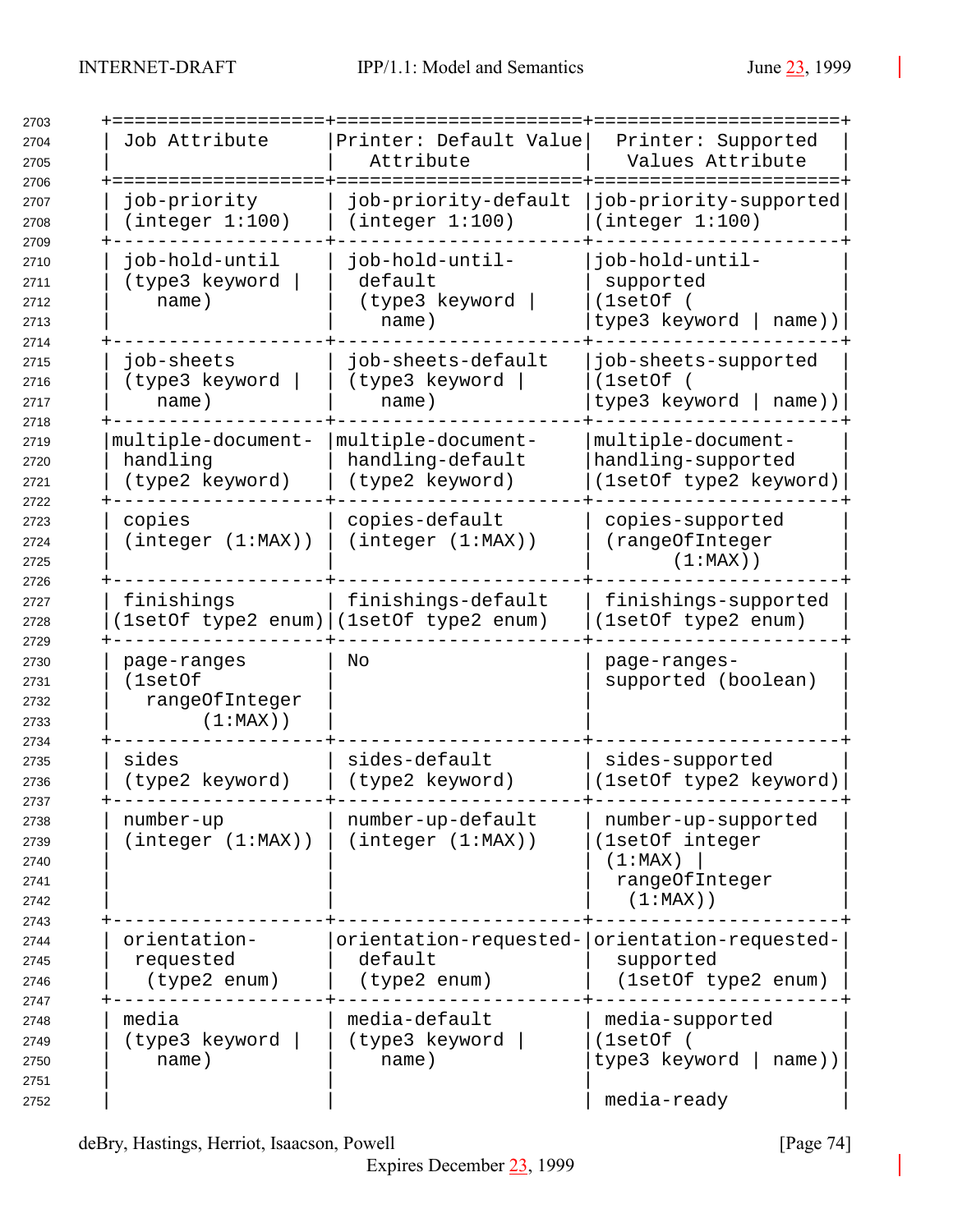| 2753<br>2754<br>2755 |                    |                         | (1setOf<br> type3 keyword  <br>name)) |
|----------------------|--------------------|-------------------------|---------------------------------------|
| 2756                 | printer-resolution | printer-resolution-     | printer-resolution-                   |
|                      |                    |                         |                                       |
| 2757                 | (resolution)       | default                 | supported                             |
| 2758                 |                    | (resolution)            | (1setOf resolution)                   |
| 2759                 |                    |                         |                                       |
| 2760                 | print-quality      | $print-quality-default$ | print-quality-                        |
| 2761                 | (type2 enum)       | (type2 enum)            | supported                             |
| 2762                 |                    |                         | (1setOf type2 enum)                   |
| 2763                 |                    |                         |                                       |

 

4.2.1 job-priority (integer(1:100))

 This attribute specifies a priority for scheduling the Job. A higher value specifies a higher priority. The value 1 indicates the lowest possible priority. The value 100 indicates the highest possible priority. Among those jobs that are ready to print, a Printer MUST print all jobs with a priority value of n before printing those with a priority value of n-1 for all n.

 If the Printer object supports this attribute, it MUST always support the full range from 1 to 100. No administrative restrictions are permitted. This way an end-user can always make full use of the entire range with any Printer object. If privileged jobs are implemented outside IPP/1.1, they MUST have priorities higher than 100, rather than restricting the range available to end-users.

 If the client does not supply this attribute and this attribute is supported by the Printer object, the Printer object MUST use the value of the Printer object's "job-priority-default" at job submission time (unlike most Job Template attributes that are used if necessary at job processing time).

 The syntax for the "job-priority-supported" is also integer(1:100). This single integer value indicates the number of priority levels supported. The Printer object MUST take the value supplied by the client and map it to the closest integer in a sequence of n integers values that are evenly distributed over the range from 1 to 100 using the formula:

- roundToNearestInt( $(100x+50)/n$ )
- where n is the value of "job-priority-supported" and x ranges from 0 through n-1.
- 2784 For example, if n=1 the sequence of values is 50; if n=2, the sequence of values is: 25 and 75; if n = 3, the 2785 sequence of values is: 17, 50 and 83; if  $n = 10$ , the sequence of values is: 5, 15, 25, 35, 45, 55, 65, 75, 85, 2786 and 95; if  $n = 100$ , the sequence of values is: 1, 2, 3, ... 100.

 If the value of the Printer object's "job-priority-supported" is 10 and the client supplies values in the range 1 to 10, the Printer object maps them to 5, in the range 11 to 20, the Printer object maps them to 15, etc.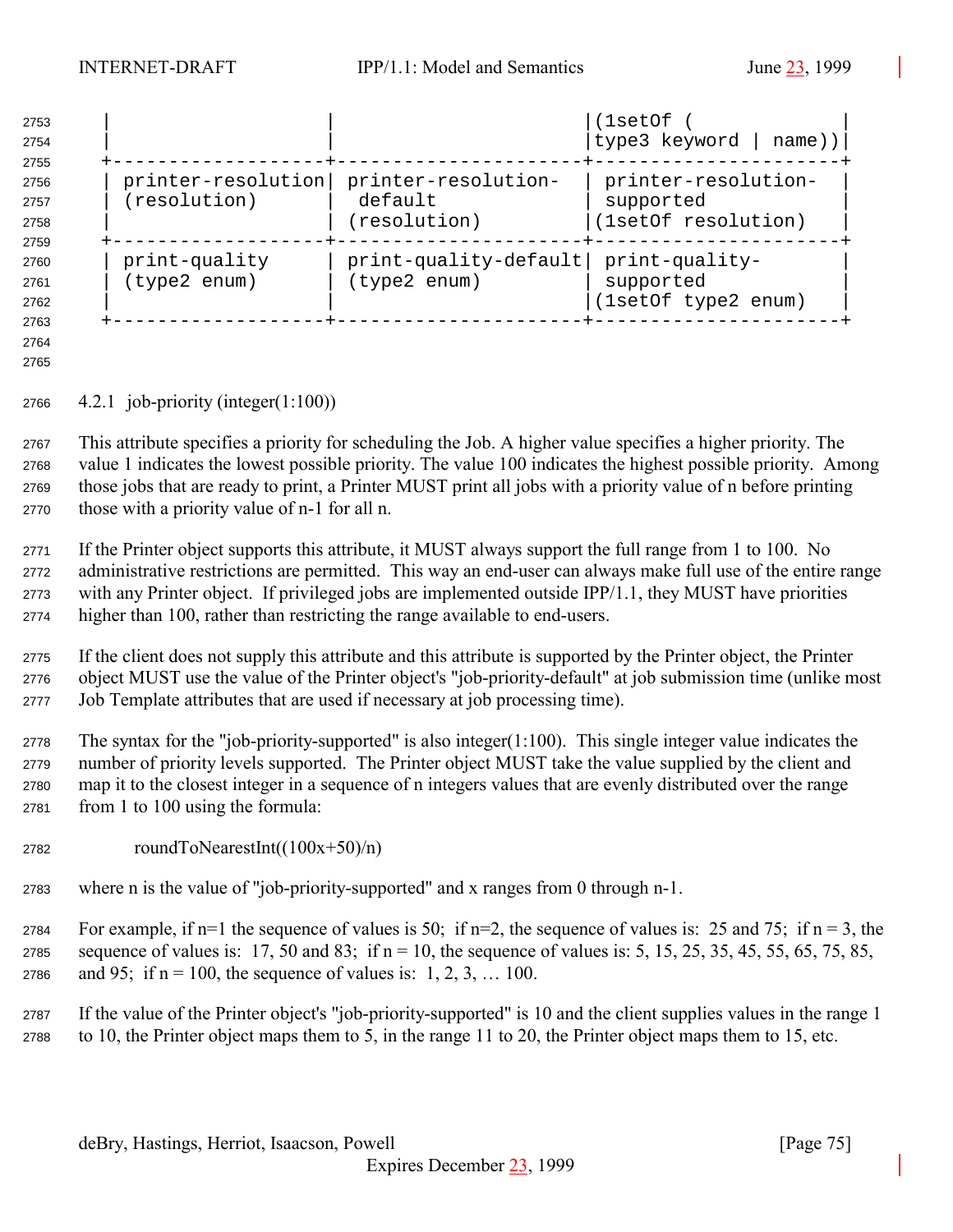4.2.2 job-hold-until (type3 keyword | name (MAX))

This attribute specifies the named time period during which the Job MUST become a candidate for printing.

Standard keyword values for named time periods are:

 'no-hold': immediately, if there are not other reasons to hold the job 'indefinite': - the job is held indefinitely, until a client performs a Release-Job (section [3.3.6\)](#page-58-0) 'day-time': during the day 'evening': evening 'night': night 'weekend': weekend 'second-shift': second-shift (after close of business) 'third-shift': third-shift (after midnight) 

 An administrator MUST associate allowable print times with a named time period (by means outside the scope of this IPP/1.1 document). An administrator is encouraged to pick names that suggest the type of time period. An administrator MAY define additional values using the 'name' or 'keyword' attribute syntax, depending on implementation.

 If the value of this attribute specifies a time period that is in the future, the Printer SHOULD add the 'job- hold-until-specified' value to the job's "job-state-reasons" attribute, MUST move the job to the 'pending-held' state, and MUST NOT schedule the job for printing until the specified time-period arrives.

 When the specified time period arrives, the Printer MUST remove the 'job-hold-until-specified' value from the job's "job-state-reason" attribute, if present. If there are no other job state reasons that keep the job in the 'pending-held' state, the Printer MUST consider the job as a candidate for processing by moving the job to the 'pending' state.

 If this job attribute value is the named value 'no-hold', or the specified time period has already started, the job MUST be a candidate for processing immediately.

 If the client does not supply this attribute and this attribute is supported by the Printer object, the Printer object MUST use the value of the Printer object's "job-hold-until-default" at job submission time (unlike most Job Template attributes that are used if necessary at job processing time).

- 2817  $4.2.3$  job-sheets (type3 keyword | name $(MAX)$ )
- This attribute determines which job start/end sheet(s), if any, MUST be printed with a job.
- Standard keyword values are:
- 'none': no job sheet is printed
- 'standard': one or more site specific standard job sheets are printed, e.g. a single start sheet or both start and end sheet is printed
- 

deBry, Hastings, Herriot, Isaacson, Powell [Page 76]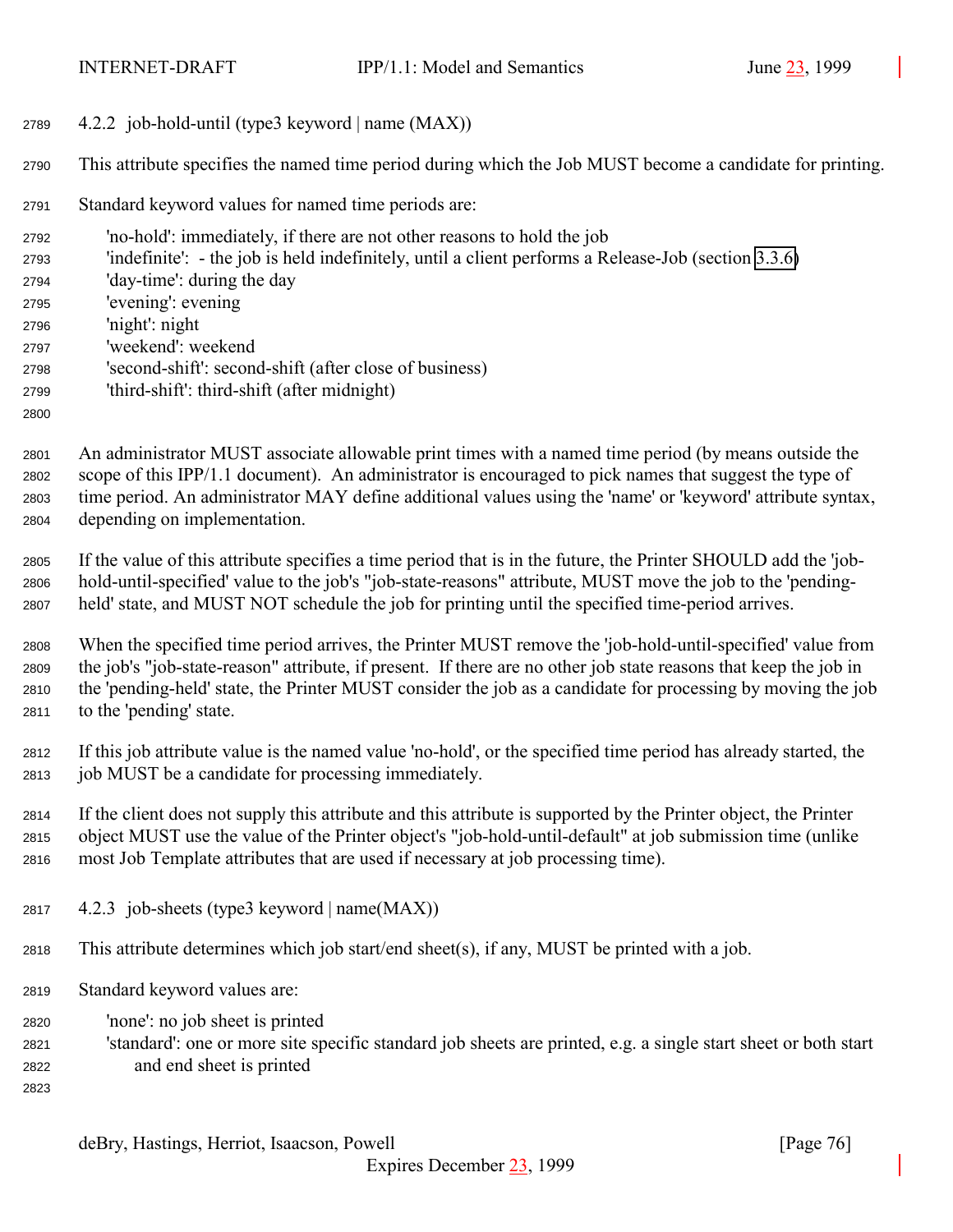<span id="page-76-0"></span> An administrator MAY define additional values using the 'name' or 'keyword' attribute syntax, depending on implementation.

 The effect of this attribute on jobs with multiple documents MAY be affected by the "multiple-document-handling" job attribute (section 4.2.4), depending on the job sheet semantics.

4.2.4 multiple-document-handling (type2 keyword)

 This attribute is relevant only if a job consists of two or more documents. This attribute MUST be supported if the Printer supports multiple documents per job (see sections 3.2.4 and 3.3.1). The attribute controls finishing operations and the placement of one or more print-stream pages into impressions and onto media sheets. When the value of the "copies" attribute exceeds 1, it also controls the order in which the copies that result from processing the documents are produced. For the purposes of this explanations, if "a" represents an instance of document data, then the result of processing the data in document "a" is a 2835 sequence of media sheets represented by " $a(*)$ ".

Standard keyword values are:

 'single-document': If a Job object has multiple documents, say, the document data is called a and b, then the result of processing all the document data (a and then b) MUST be treated as a single sequence of media sheets for finishing operations; that is, finishing would be performed on the concatenation 2840 of the sequences  $a(*)$ ,  $b(*)$ . The Printer object MUST NOT force the data in each document instance to be formatted onto a new print-stream page, nor to start a new impression on a new media sheet. If more than one copy is made, the ordering of the sets of media sheets resulting from processing the 2843 document data MUST be  $a(*)$ ,  $b(*)$ ,  $a(*)$ ,  $b(*)$ , ..., and the Printer object MUST force each copy  $(a(*)$ ,  $b(*)$ ) to start on a new media sheet.

- 'separate-documents-uncollated-copies': If a Job object has multiple documents, say, the document data is called a and b, then the result of processing the data in each document instance MUST be treated 2847 as a single sequence of media sheets for finishing operations; that is, the sets  $a(*)$  and  $b(*)$  would each be finished separately. The Printer object MUST force each copy of the result of processing the data in a single document to start on a new media sheet. If more than one copy is made, the ordering 2850 of the sets of media sheets resulting from processing the document data MUST be  $a(*)$ ,  $a(*)$ , ..., 2851  $b(*)$ ,  $b(*)$  ....
- 'separate-documents-collated-copies': If a Job object has multiple documents, say, the document data is called a and b, then the result of processing the data in each document instance MUST be treated as a single sequence of media sheets for finishing operations; that is, the sets a(\*) and b(\*) would each be finished separately. The Printer object MUST force each copy of the result of processing the data in a single document to start on a new media sheet. If more than one copy is made, the ordering of 2857 the sets of media sheets resulting from processing the document data MUST be  $a(*)$ ,  $b(*)$ ,  $a(*)$ ,  $b(*)$ ,  $b(*)$ ,
- ... .

 'single-document-new-sheet': Same as 'single-document', except that the Printer object MUST ensure that the first impression of each document instance in the job is placed on a new media sheet. This value allows multiple documents to be stapled together with a single staple where each document starts on a new sheet.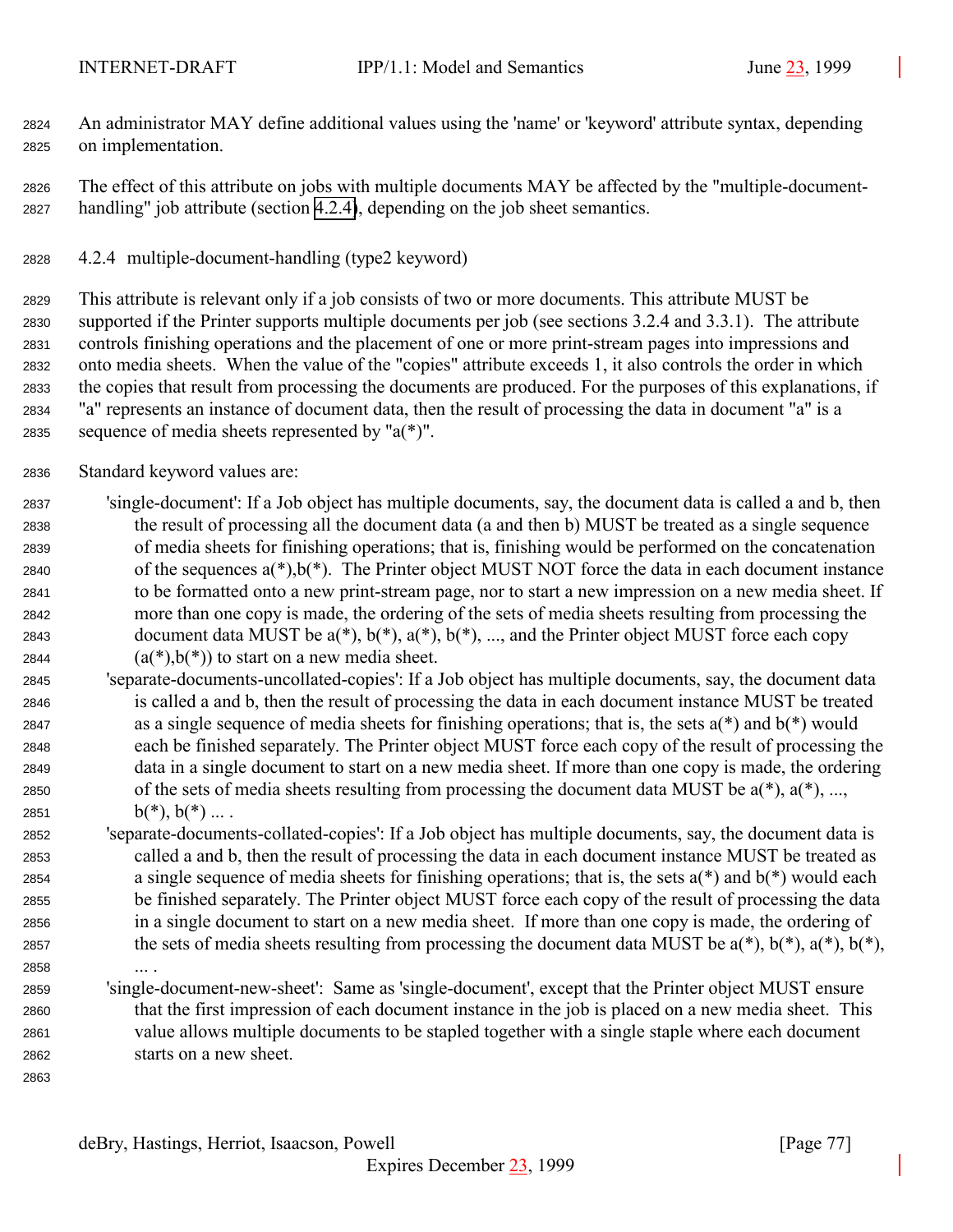The 'single-document' value is the same as 'separate-documents-collated-copies' with respect to ordering of print-stream pages, but not media sheet generation, since 'single-document' will put the first page of the next document on the back side of a sheet if an odd number of pages have been produced so far for the job, while 'separate-documents-collated-copies' always forces the next document or document copy on to a new sheet. In addition, if the "finishings" attribute specifies 'staple', then with 'single-document', documents a and b are stapled together as a single document with no regard to new sheets, with 'single-document-new- sheet', documents a and b are stapled together as a single document, but document b starts on a new sheet, but with 'separate-documents-uncollated-copies' and 'separate-documents-collated-copies', documents a and b are stapled separately.

 Note: None of these values provide means to produce uncollated sheets within a document, i.e., where multiple copies of sheet n are produced before sheet n+1 of the same document.

 The relationship of this attribute and the other attributes that control document processing is described in section [15.3.](#page-157-0)

- 4.2.5 copies (integer(1:MAX))
- This attribute specifies the number of copies to be printed.

 On many devices the supported number of collated copies will be limited by the number of physical output bins on the device, and may be different from the number of uncollated copies which can be supported.

 Note: The effect of this attribute on jobs with multiple documents is controlled by the "multiple-document- handling" job attribute (section [4.2.4\)](#page-76-0) and the relationship of this attribute and the other attributes that control document processing is described in section [15.3.](#page-157-0)

4.2.6 finishings (1setOf type2 enum)

 This attribute identifies the finishing operations that the Printer uses for each copy of each printed document in the Job. For Jobs with multiple documents, the "multiple-document-handling" attribute determines what constitutes a "copy" for purposes of finishing.

Standard enum values are:

| 2889 | Value | Symbolic Name and Description                                                              |
|------|-------|--------------------------------------------------------------------------------------------|
| 2890 |       |                                                                                            |
| 2891 | '3'   | 'none': Perform no finishing                                                               |
| 2892 | '4'   | 'staple': Bind the document(s) with one or more staples. The exact number and placement of |
| 2893 |       | the staples is site-defined.                                                               |
| 2894 | '5'   | 'punch': This value indicates that holes are required in the finished document. The exact  |
| 2895 |       | number and placement of the holes is site-defined. The punch specification MAY be          |
| 2896 |       | satisfied (in a site- and implementation-specific manner) either by drilling/punching,     |
| 2897 |       | or by substituting pre-drilled media.                                                      |
|      |       |                                                                                            |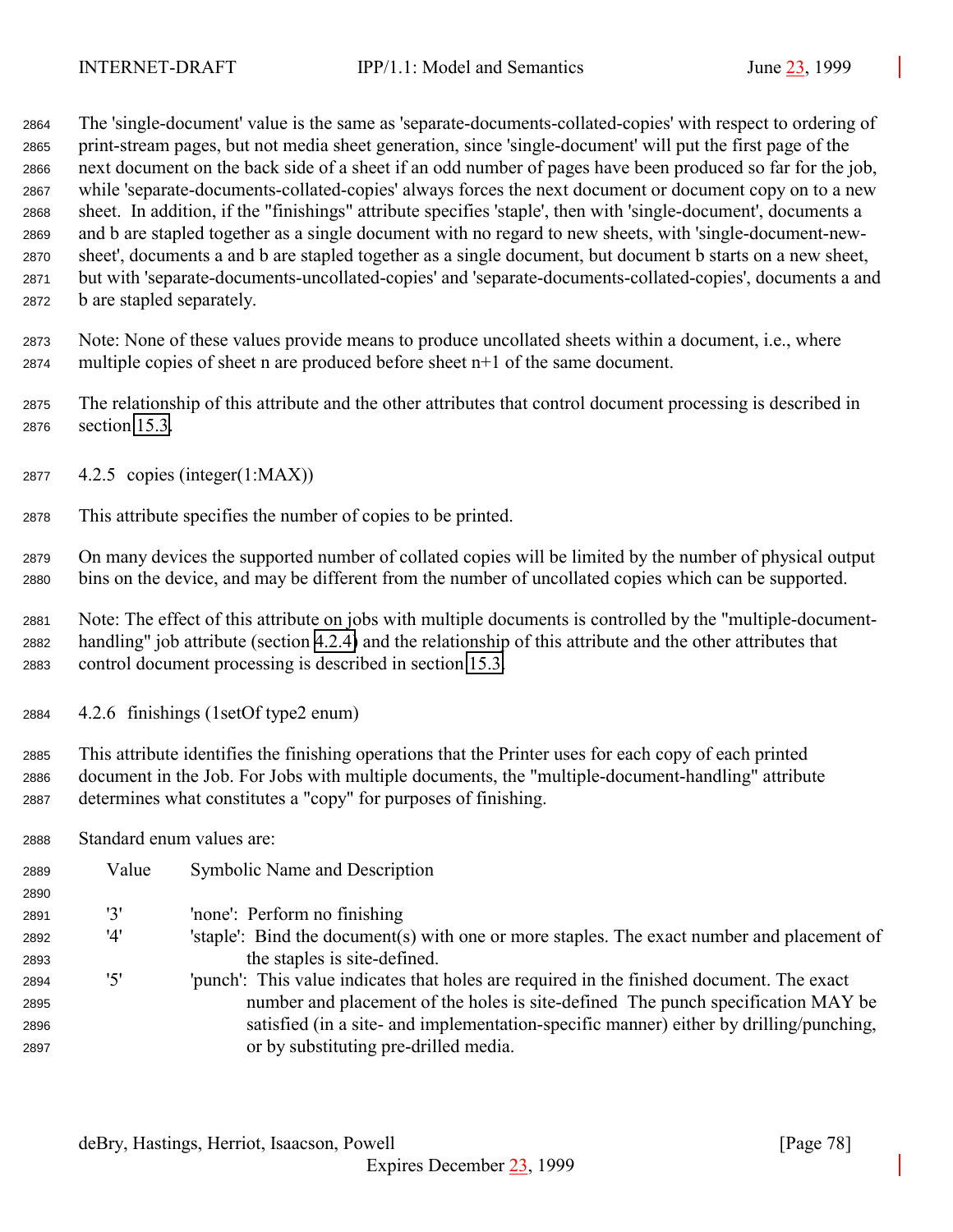| 2898<br>2899         | '6'                   | 'cover': This value is specified when it is desired to select a non-printed (or pre-printed)<br>cover for the document. This does not supplant the specification of a printed cover        |
|----------------------|-----------------------|--------------------------------------------------------------------------------------------------------------------------------------------------------------------------------------------|
| 2900<br>2901<br>2902 | '7'                   | (on cover stock medium) by the document itself.<br>'bind': This value indicates that a binding is to be applied to the document; the type and<br>placement of the binding is site-defined. |
| 2903                 |                       |                                                                                                                                                                                            |
| 2904                 | '8'                   | 'saddle-stitch': Bind the document(s) with one or more staples (wire stitches) along the                                                                                                   |
| 2905<br>2906         |                       | middle fold. The exact number and placement of the staples and the middle fold is<br>implementation and/or site-defined.                                                                   |
| 2907                 | 9'                    | 'edge-stitch': Bind the document(s) with one or more staples (wire stitches) along one edge.                                                                                               |
| 2908                 |                       | The exact number and placement of the staples is implementation and/or site-                                                                                                               |
| 2909                 |                       | defined.                                                                                                                                                                                   |
| 2910                 | $'10'$ -'19'          | reserved for future generic finishing enum values.                                                                                                                                         |
| 2911                 |                       | The following values are more specific; they indicate a corner or an edge as if the document were a portrait                                                                               |
| 2912                 | document (see below): |                                                                                                                                                                                            |
| 2913                 | '20'                  | 'staple-top-left': Bind the document(s) with one or more staples in the top left corner.                                                                                                   |
| 2914                 | '21'                  | 'staple-bottom-left': Bind the document(s) with one or more staples in the bottom left                                                                                                     |
| 2915                 |                       | corner.                                                                                                                                                                                    |
| 2916                 | '22'                  | 'staple-top-right': Bind the document(s) with one or more staples in the top right corner.                                                                                                 |
| 2917                 | '23'                  | 'staple-bottom-right': Bind the document(s) with one or more staples in the bottom right                                                                                                   |
| 2918                 |                       | corner.                                                                                                                                                                                    |
| 2919                 | '24'                  | 'edge-stitch-left': Bind the document(s) with one or more staples (wire stitches) along the                                                                                                |
| 2920                 |                       | left edge. The exact number and placement of the staples is implementation and/or                                                                                                          |
| 2921                 |                       | site-defined.                                                                                                                                                                              |
| 2922                 | '25'                  | 'edge-stitch-top': Bind the document(s) with one or more staples (wire stitches) along the                                                                                                 |
| 2923                 |                       | top edge. The exact number and placement of the staples is implementation and/or                                                                                                           |
| 2924                 |                       | site-defined.                                                                                                                                                                              |
| 2925                 | '26'                  | 'edge-stitch-right': Bind the document(s) with one or more staples (wire stitches) along the                                                                                               |
| 2926                 |                       | right edge. The exact number and placement of the staples is implementation and/or                                                                                                         |
| 2927                 |                       | site-defined.                                                                                                                                                                              |
| 2928                 | '27'                  | 'edge-stitch-bottom': Bind the document(s) with one or more staples (wire stitches) along                                                                                                  |
| 2929                 |                       | the bottom edge. The exact number and placement of the staples is implementation                                                                                                           |
| 2930                 |                       | and/or site-defined.                                                                                                                                                                       |
| 2931                 | '28'                  | 'staple-dual-left': Bind the document(s) with two staples (wire stitches) along the left edge                                                                                              |
| 2932                 |                       | assuming a portrait document (see above).                                                                                                                                                  |
| 2933                 | '29'                  | 'staple-dual-top': Bind the document(s) with two staples (wire stitches) along the top edge                                                                                                |
| 2934                 |                       | assuming a portrait document (see above).                                                                                                                                                  |
| 2935                 | '30'                  | 'staple-dual-right': Bind the document(s) with two staples (wire stitches) along the right                                                                                                 |
| 2936                 | '31'                  | edge assuming a portrait document (see above).<br>'staple-dual-bottom': Bind the document(s) with two staples (wire stitches) along the bottom                                             |
| 2937<br>2938         |                       | edge assuming a portrait document (see above).                                                                                                                                             |
|                      |                       |                                                                                                                                                                                            |
| 2939                 |                       | The 'staple-xxx' values are specified with respect to the document as if the document were a portrait                                                                                      |

 document. If the document is actually a landscape or a reverse-landscape document, the client supplies the appropriate transformed value. For example, to position a staple in the upper left hand corner of a

deBry, Hastings, Herriot, Isaacson, Powell [Page 79]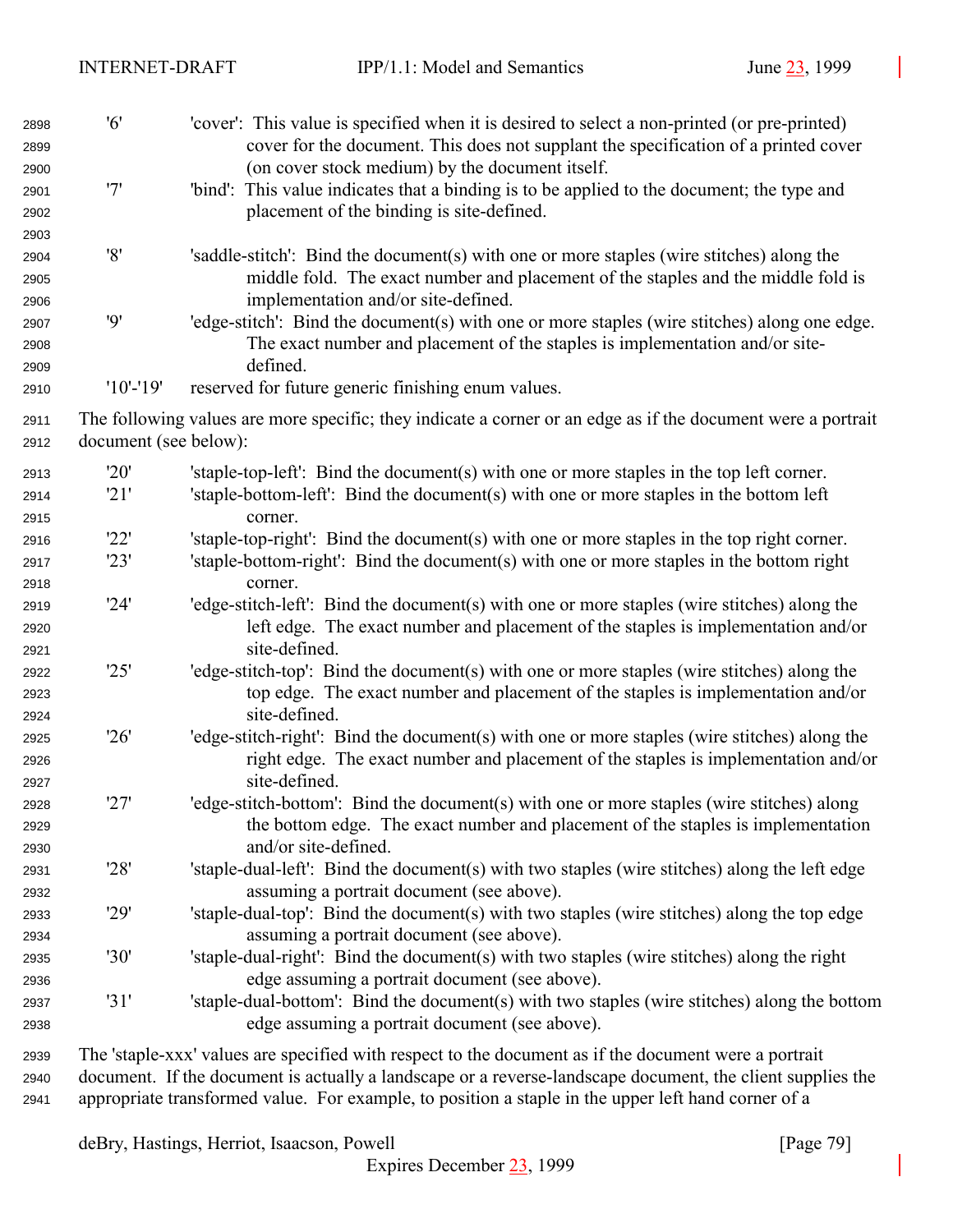landscape document when held for reading, the client supplies the 'staple-bottom-left' value (since landscape is defined as a +90 degree rotation from portrait, i.e., anti-clockwise). On the other hand, to position a staple in the upper left hand corner of a reverse-landscape document when held for reading, the client supplies the 'staple-top-right' value (since reverse-landscape is defined as a -90 degree rotation from portrait, i.e., clockwise).

 The angle (vertical, horizontal, angled) of each staple with respect to the document depends on the implementation which may in turn depend on the value of the attribute.

 Note: The effect of this attribute on jobs with multiple documents is controlled by the "multiple-document- handling" job attribute (section [4.2.4\)](#page-76-0) and the relationship of this attribute and the other attributes that control document processing is described in section [15.3.](#page-157-0)

 If the client supplies a value of 'none' along with any other combination of values, it is the same as if only that other combination of values had been supplied (that is the 'none' value has no effect).

4.2.7 page-ranges (1setOf rangeOfInteger (1:MAX))

 This attribute identifies the range(s) of print-stream pages that the Printer object uses for each copy of each document which are to be printed. Nothing is printed for any pages identified that do not exist in the document(s). Ranges MUST be in ascending order, for example: 1-3, 5-7, 15-19 and MUST NOT overlap, so that a non-spooling Printer object can process the job in a single pass. If the ranges are not ascending or are overlapping, the IPP object MUST reject the request and return the 'client-error-bad-request' status code. The attribute is associated with print-stream pages not application-numbered pages (for example, the page numbers found in the headers and or footers for certain word processing applications).

 For Jobs with multiple documents, the "multiple-document-handling" attribute determines what constitutes a "copy" for purposes of the specified page range(s). When "multiple-document-handling" is 'single- document', the Printer object MUST apply each supplied page range once to the concatenation of the print- stream pages. For example, if there are 8 documents of 10 pages each, the page-range '41:60' prints the pages in the 5th and 6th documents as a single document and none of the pages of the other documents are printed. When "multiple-document-handling" is 'separate-documents-uncollated-copies' or 'separate- documents-collated-copies', the Printer object MUST apply each supplied page range repeatedly to each document copy. For the same job, the page-range '1:3, 10:10' would print the first 3 pages and the 10th page of each of the 8 documents in the Job, as 8 separate documents.

 In most cases, the exact pages to be printed will be generated by a device driver and this attribute would not be required. However, when printing an archived document which has already been formatted, the end user may elect to print just a subset of the pages contained in the document. In this case, if page-range = n.m is specified, the first page to be printed will be page n. All subsequent pages of the document will be printed through and including page m.

 "page-ranges-supported" is a boolean value indicating whether or not the printer is capable of supporting the printing of page ranges. This capability may differ from one PDL to another. There is no "page-ranges- default" attribute. If the "page-ranges" attribute is not supplied by the client, all pages of the document will be printed.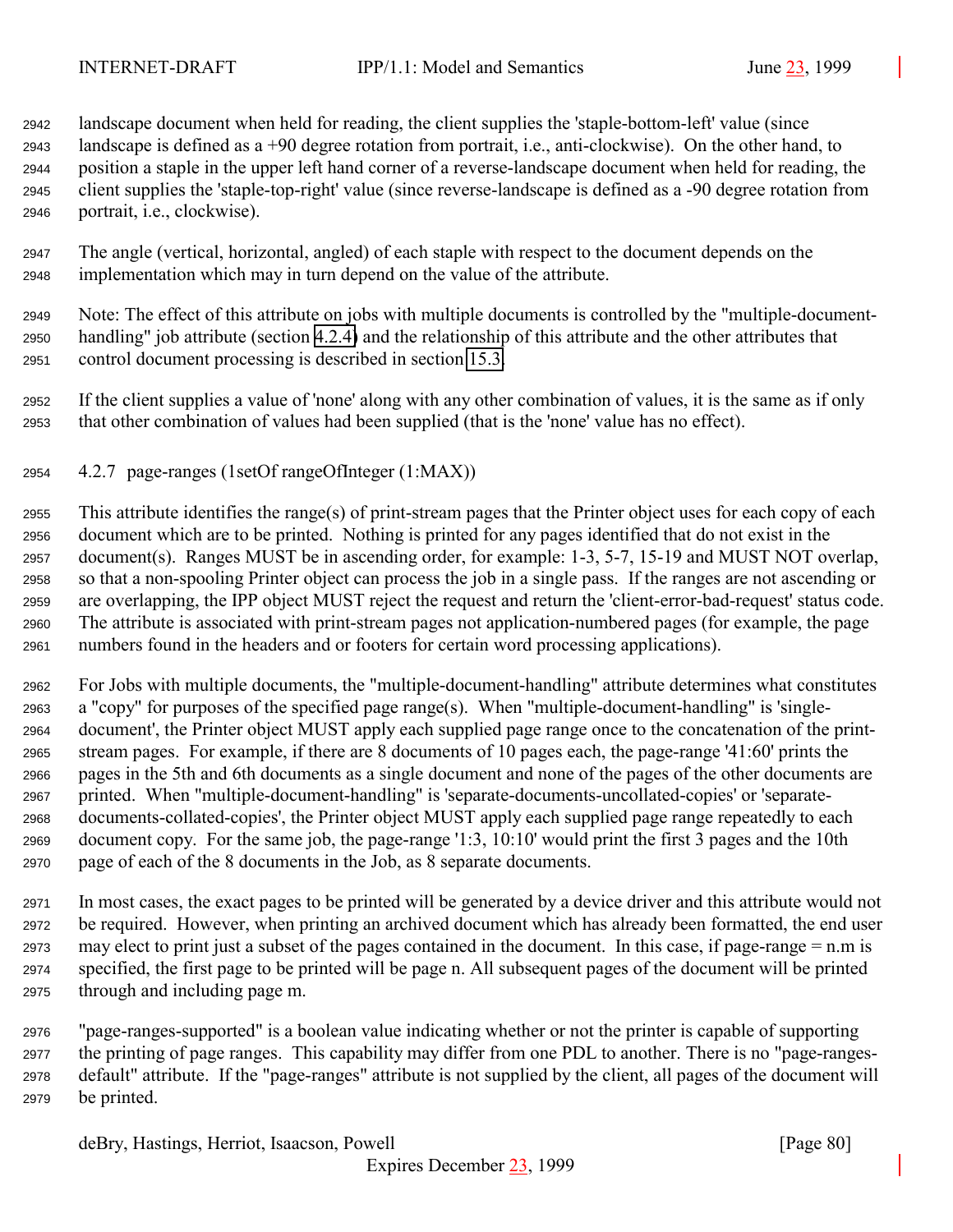Note: The effect of this attribute on jobs with multiple documents is controlled by the "multiple-document- handling" job attribute (section [4.2.4\)](#page-76-0) and the relationship of this attribute and the other attributes that control document processing is described in section [15.3.](#page-157-0)

4.2.8 sides (type2 keyword)

 This attribute specifies how print-stream pages are to be imposed upon the sides of an instance of a selected medium, i.e., an impression.

- The standard keyword values are:
- 'one-sided': imposes each consecutive print-stream page upon the same side of consecutive media sheets.
- 'two-sided-long-edge': imposes each consecutive pair of print-stream pages upon front and back sides of consecutive media sheets, such that the orientation of each pair of print-stream pages on the medium would be correct for the reader as if for binding on the long edge. This imposition is sometimes called 'duplex' or 'head-to-head'.
- 'two-sided-short-edge': imposes each consecutive pair of print-stream pages upon front and back sides of consecutive media sheets, such that the orientation of each pair of print-stream pages on the medium would be correct for the reader as if for binding on the short edge. This imposition is sometimes called 'tumble' or 'head-to-toe'.
- 

 'two-sided-long-edge', 'two-sided-short-edge', 'tumble', and 'duplex' all work the same for portrait or landscape. However 'head-to-toe' is 'tumble' in portrait but 'duplex' in landscape. 'head-to-head' also switches between 'duplex' and 'tumble' when using portrait and landscape modes.

 Note: The effect of this attribute on jobs with multiple documents is controlled by the "multiple-document- handling" job attribute (section [4.2.4\)](#page-76-0) and the relationship of this attribute and the other attributes that control document processing is described in section [15.3.](#page-157-0)

4.2.9 number-up (integer(1:MAX))

 This attribute specifies the number of print-stream pages to impose upon a single side of an instance of a selected medium. For example, if the value is:

| 3007 | Value | Description                                                                                    |
|------|-------|------------------------------------------------------------------------------------------------|
| 3008 |       |                                                                                                |
| 3009 | '1'   | the Printer MUST place one print-stream page on a single side of an instance of the selected   |
| 3010 |       | medium (MAY add some sort of translation, scaling, or rotation).                               |
| 3011 | '2'   | the Printer MUST place two print-stream pages on a single side of an instance of the selected  |
| 3012 |       | medium (MAY add some sort of translation, scaling, or rotation).                               |
| 3013 | '4'   | the Printer MUST place four print-stream pages on a single side of an instance of the          |
| 3014 |       | selected medium (MAY add some sort of translation, scaling, or rotation).                      |
| 3015 |       |                                                                                                |
| 3016 |       | This attribute primarily controls the translation, scaling and rotation of print-stream pages. |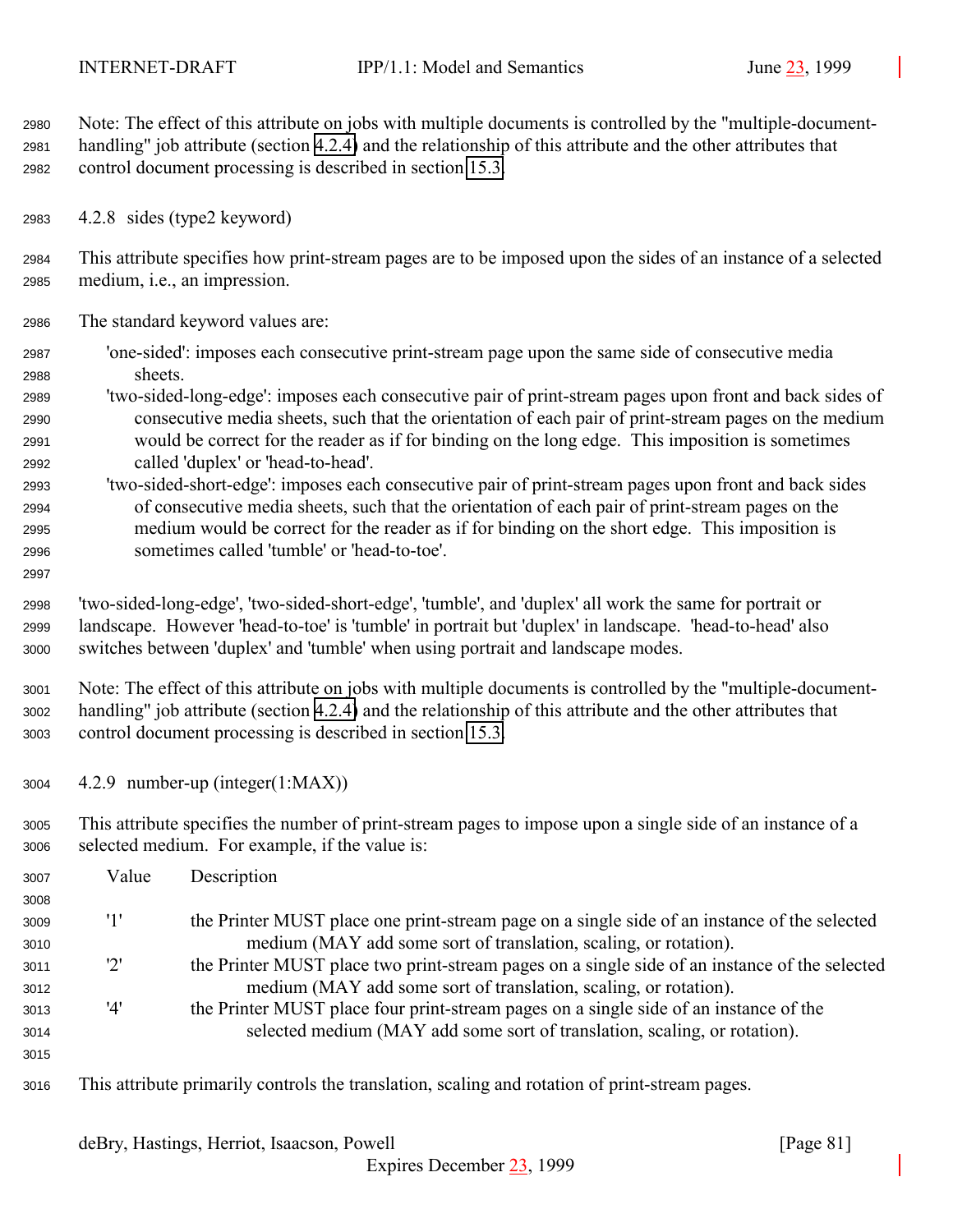Note: The effect of this attribute on jobs with multiple documents is controlled by the "multiple-document- handling" job attribute (section [4.2.4\)](#page-76-0) and the relationship of this attribute and the other attributes that control document processing is described in section [15.3.](#page-157-0)

4.2.10 orientation-requested (type2 enum)

 This attribute indicates the desired orientation for printed print-stream pages; it does not describe the orientation of the client-supplied print-stream pages.

 For some document formats (such as 'application/postscript'), the desired orientation of the print-stream pages is specified within the document data. This information is generated by a device driver prior to the submission of the print job. Other document formats (such as 'text/plain') do not include the notion of desired orientation within the document data. In the latter case it is possible for the Printer object to bind the desired orientation to the document data after it has been submitted. It is expected that a Printer object would only support "orientations-requested" for some document formats (e.g., 'text/plain' or 'text/html') but not others (e.g., 'application/postscript'). This is no different than any other Job Template attribute since section [4.2,](#page-71-0) item 1, points out that a Printer object may support or not support any Job Template attribute based on the document format supplied by the client. However, a special mention is made here since it is very likely that a Printer object will support "orientation-requested" for only a subset of the supported document formats.

Standard enum values are:

| 3035 | Value | Symbolic Name and Description                                                                |
|------|-------|----------------------------------------------------------------------------------------------|
| 3036 |       |                                                                                              |
| 3037 | '3'   | 'portrait': The content will be imaged across the short edge of the medium.                  |
| 3038 | '4'   | 'landscape': The content will be imaged across the long edge of the medium. Landscape is     |
| 3039 |       | defined to be a rotation of the print-stream page to be imaged by $+90$ degrees with         |
| 3040 |       | respect to the medium (i.e. anti-clockwise) from the portrait orientation. Note: The         |
| 3041 |       | +90 direction was chosen because simple finishing on the long edge is the same edge          |
| 3042 |       | whether portrait or landscape                                                                |
| 3043 | '5'   | 'reverse-landscape': The content will be imaged across the long edge of the medium.          |
| 3044 |       | Reverse-landscape is defined to be a rotation of the print-stream page to be imaged          |
| 3045 |       | by -90 degrees with respect to the medium (i.e. clockwise) from the portrait                 |
| 3046 |       | orientation. Note: The 'reverse-landscape' value was added because some                      |
| 3047 |       | applications rotate landscape $-90$ degrees from portrait, rather than $+90$ degrees.        |
| 3048 | '6'   | 'reverse-portrait': The content will be imaged across the short edge of the medium. Reverse- |
| 3049 |       | portrait is defined to be a rotation of the print-stream page to be imaged by 180            |
| 3050 |       | degrees with respect to the medium from the portrait orientation. Note: The 'reverse-        |
| 3051 |       | portrait' value was added for use with the "finishings" attribute in cases where the         |
| 3052 |       | opposite edge is desired for finishing a portrait document on simple finishing devices       |
| 3053 |       | that have only one finishing position. Thus a 'text'/plain' portrait document can be         |
| 3054 |       | stapled "on the right" by a simple finishing device as is common use with some               |
| 3055 |       | middle eastern languages such as Hebrew.                                                     |
| 3056 |       |                                                                                              |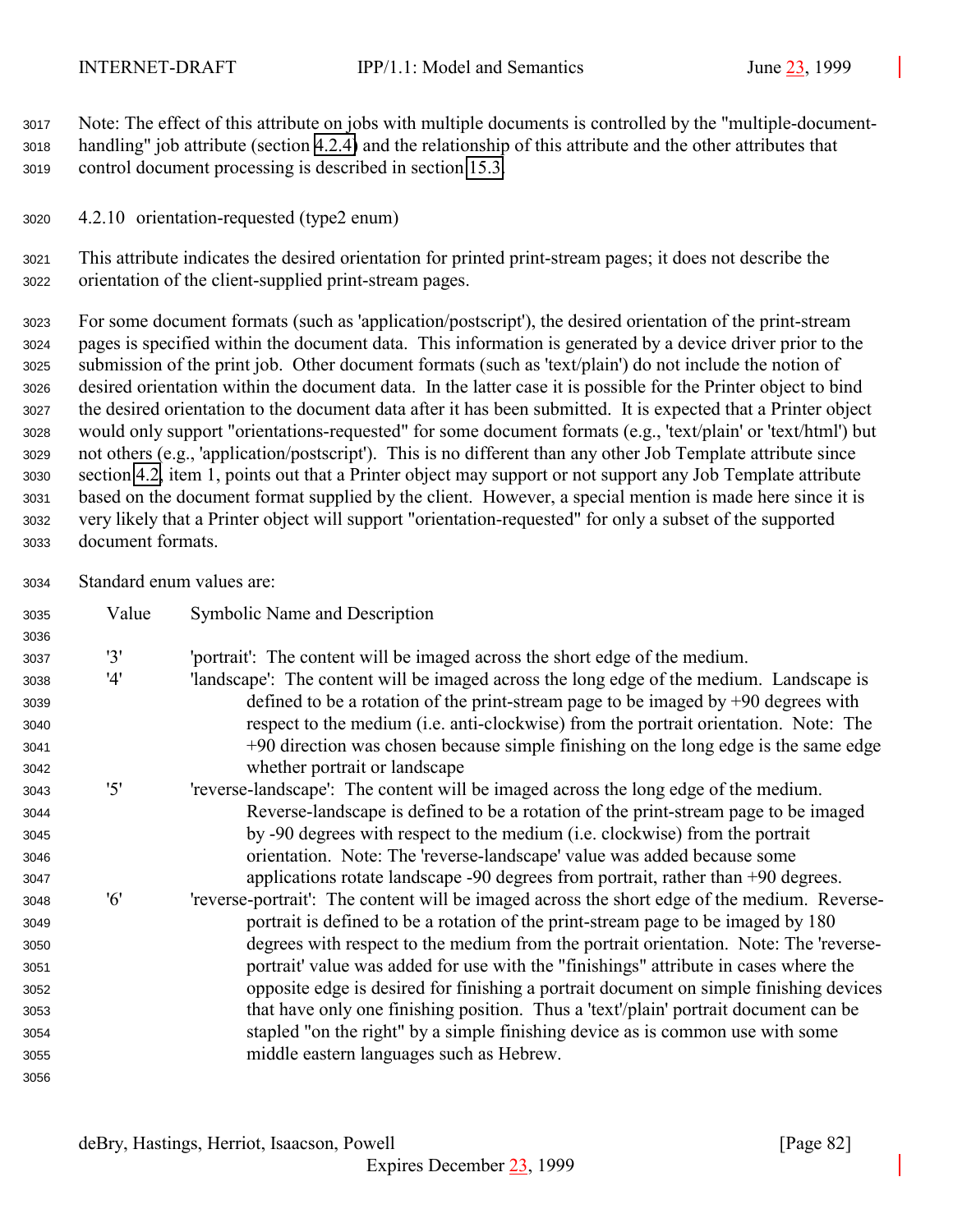Note: The effect of this attribute on jobs with multiple documents is controlled by the "multiple-document- handling" job attribute (section [4.2.4\)](#page-76-0) and the relationship of this attribute and the other attributes that control document processing is described in section [15.3.](#page-157-0)

4.2.11 media (type3 keyword | name(MAX))

This attribute identifies the medium that the Printer uses for all impressions of the Job.

 The values for "media" include medium-names, medium-sizes, input-trays and electronic forms so that one attribute specifies the media. If a Printer object supports a medium name as a value of this attribute, such a medium name implicitly selects an input-tray that contains the specified medium. If a Printer object supports a medium size as a value of this attribute, such a medium size implicitly selects a medium name that in turn implicitly selects an input-tray that contains the medium with the specified size. If a Printer object supports an input-tray as the value of this attribute, such an input-tray implicitly selects the medium that is in that input-tray at the time the job prints. This case includes manual-feed input-trays. If a Printer object supports an electronic form as the value of this attribute, such an electronic form implicitly selects a medium-name that in turn implicitly selects an input-tray that contains the medium specified by the electronic form. The electronic form also implicitly selects an image that the Printer MUST merge with the document data as its prints each page.

 Standard keyword values are (taken from ISO DPA and the Printer MIB) and are listed in section [14.](#page-151-0) An administrator MAY define additional values using the 'name' or 'keyword' attribute syntax, depending on implementation.

 There is also an additional Printer attribute named "media-ready" which differs from "media-supported" in that legal values only include the subset of "media-supported" values that are physically loaded and ready for printing with no operator intervention required. If an IPP object supports "media-supported", it NEED NOT support "media-ready".

- The relationship of this attribute and the other attributes that control document processing is described in section [15.3.](#page-157-0)
- 4.2.12 printer-resolution (resolution)
- This attribute identifies the resolution that Printer uses for the Job.
- 4.2.13 print-quality (type2 enum)
- This attribute specifies the print quality that the Printer uses for the Job.
- The standard enum values are:

- Value Symbolic Name and Description
- '3' 'draft': lowest quality available on the printer
- '4' 'normal': normal or intermediate quality on the printer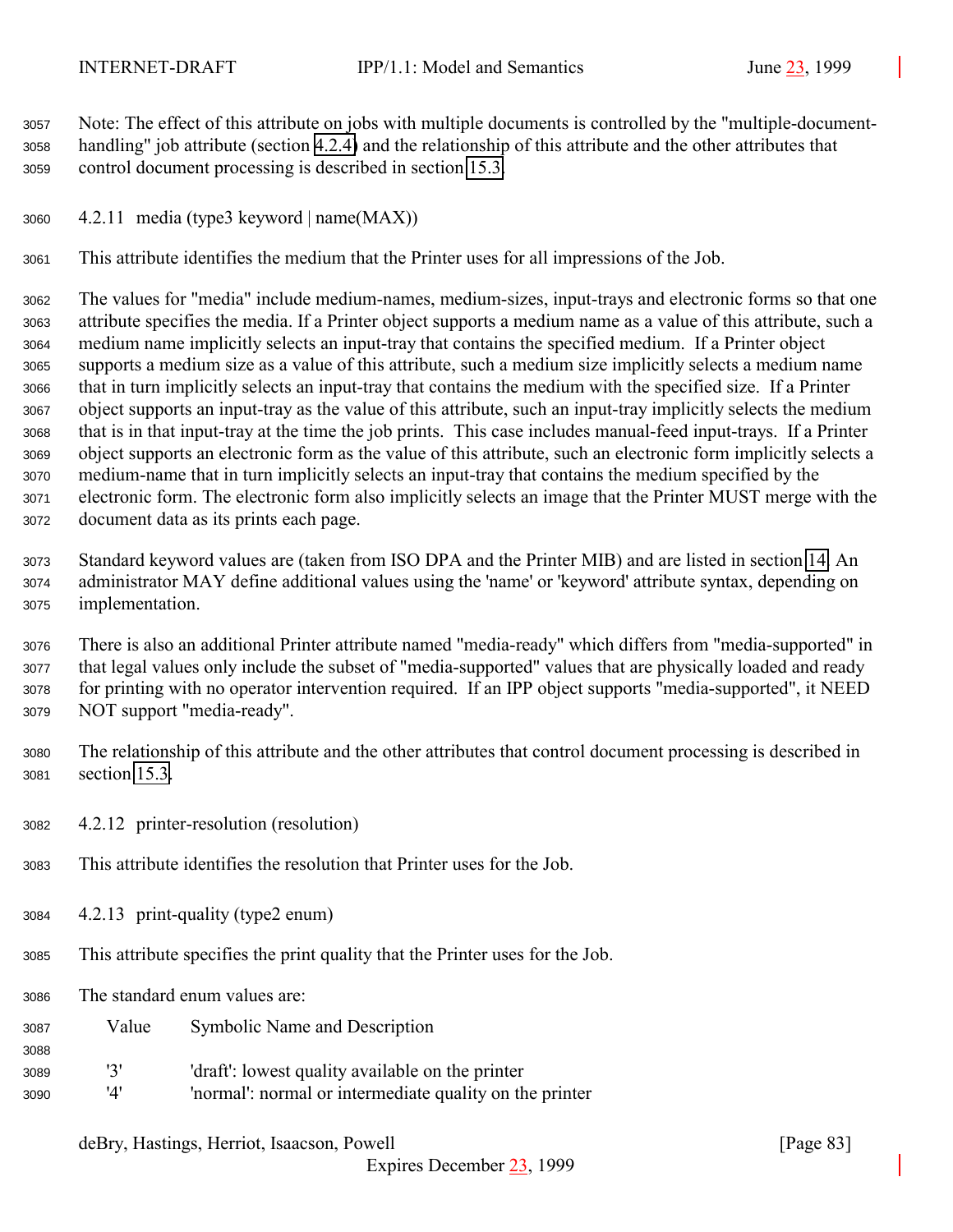## '5' 'high': highest quality available on the printer

## 4.3 Job Description Attributes

 The attributes in this section form the attribute group called "job-description". The following table summarizes these attributes. The third column indicates whether the attribute is a REQUIRED attribute that MUST be supported by Printer objects. If it is not indicated as REQUIRED, then it is OPTIONAL. The maximum size in octets for 'text' and 'name' attributes is indicated in parenthesizes.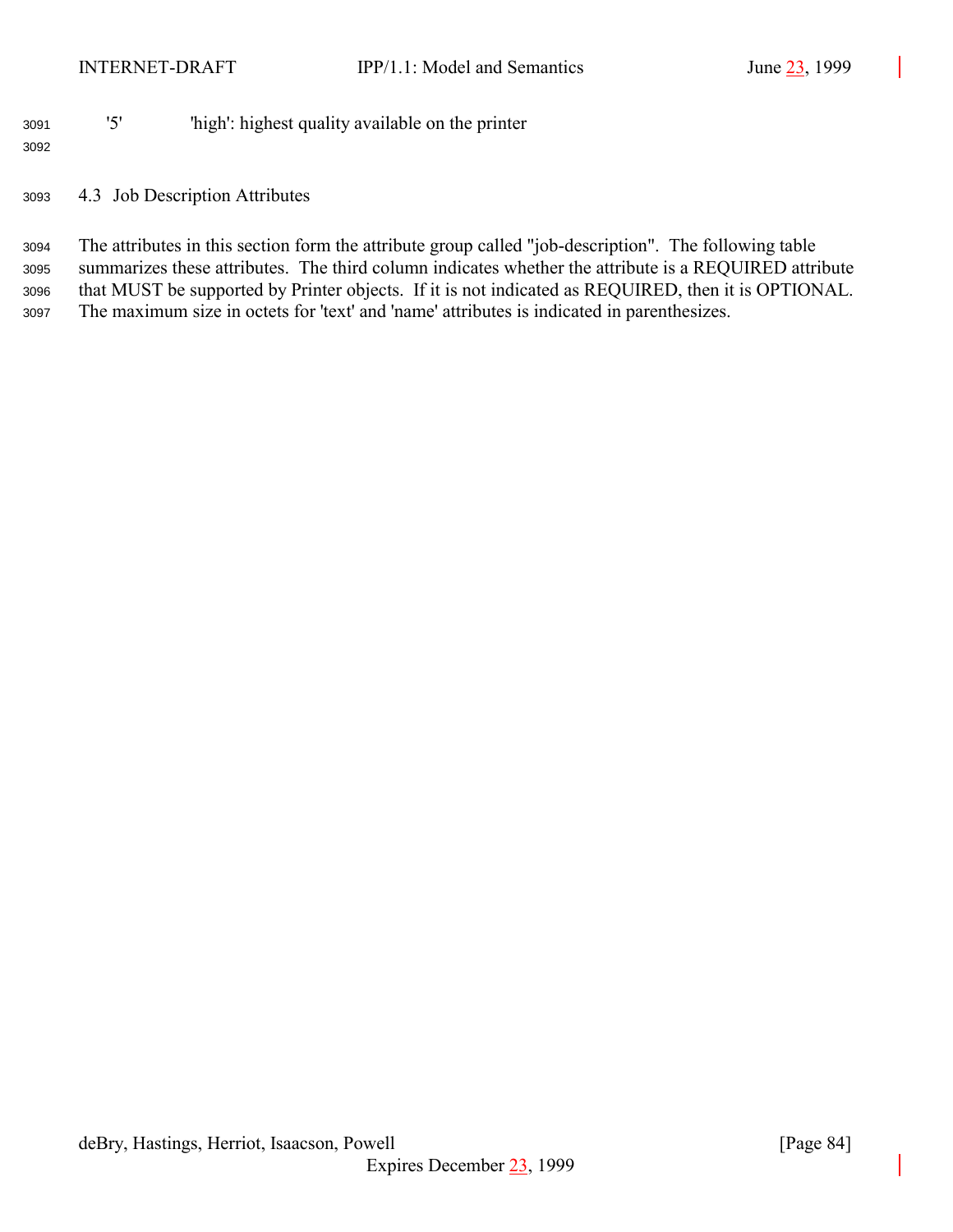| Attribute                  | Syntax               | REQUIRED? |
|----------------------------|----------------------|-----------|
| job-uri                    | uri                  | REQUIRED  |
| job-id                     | integer(1:MAX)       | REQUIRED  |
| job-printer-uri            | uri                  | REQUIRED  |
| job-more-info              | uri                  |           |
| job-name                   | name (MAX)           | REQUIRED  |
| job-originating-user-name  | name (MAX)           | REQUIRED  |
| job-state                  | type1 enum           | REQUIRED  |
| job-state-reasons          | 1setOf type2 keyword | REQUIRED  |
| job-state-message          | text (MAX)           |           |
| number-of-documents        | integer (0:MAX)      |           |
| output-device-assigned     | name (127)           |           |
| time-at-creation           | integer (MIN:MAX)    | REQUIRED  |
| time-at-processing         | integer (MIN:MAX)    | REQUIRED  |
| time-at-completed          | integer (MIN: MAX)   | REQUIRED  |
| job-printer-up-time        | integer (1:MAX)      | REQUIRED  |
| date-time-at-creation      | dateTime             | OPTIONAL  |
| date-time-at-processing    | dateTime             | OPTIONAL  |
| date-time-at-completed     | dateTime             | OPTIONAL  |
| number-of-intervening-jobs | integer (0:MAX)      |           |
| job-message-from-operator  | text (127)           |           |
| job-k-octets               | integer (0:MAX)      |           |
| job-impressions            | integer (0:MAX)      |           |
| job-media-sheets           | integer (0:MAX)      |           |
| job-k-octets-processed     | integer (0:MAX)      |           |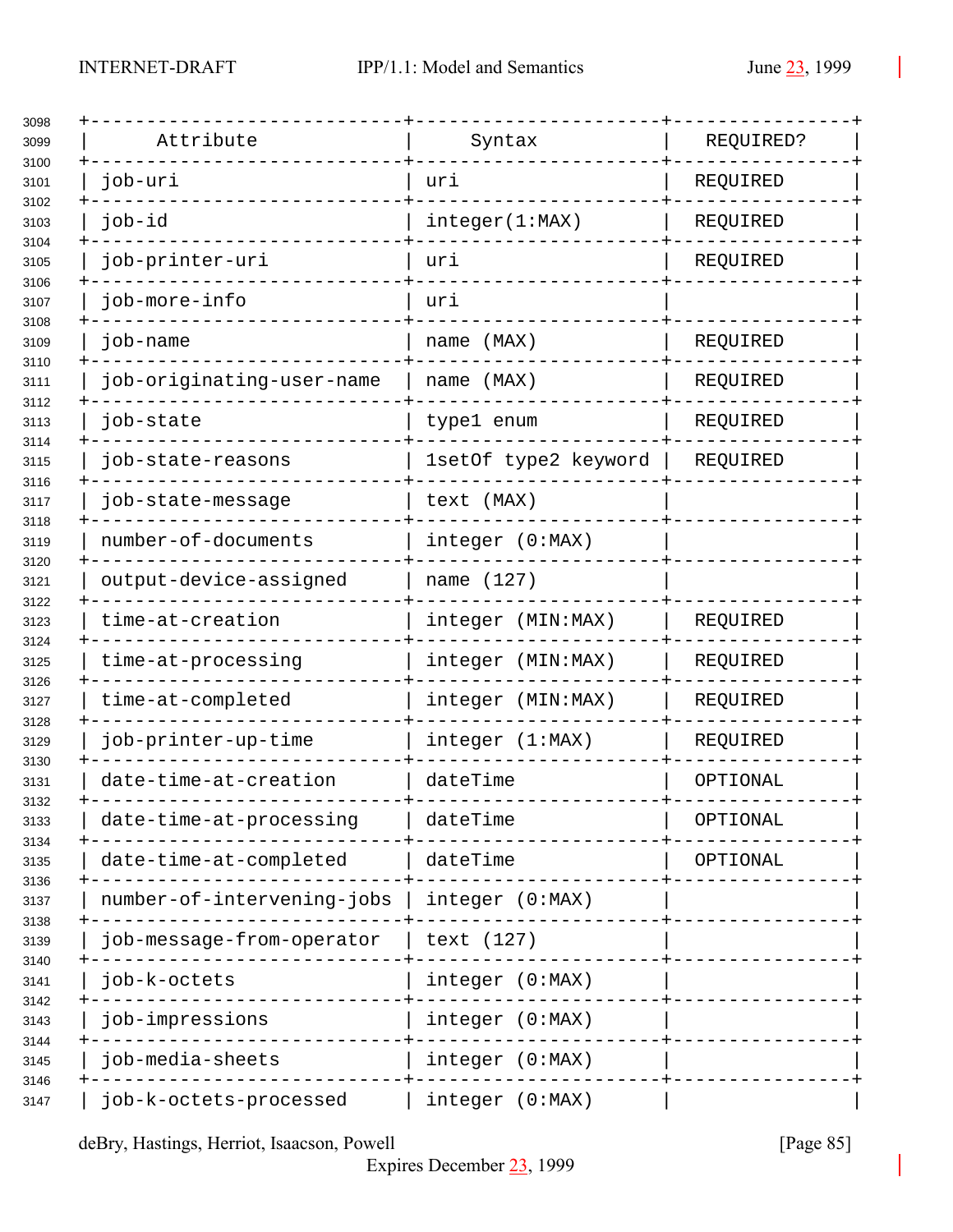| 3148         |                                             |                    |          |
|--------------|---------------------------------------------|--------------------|----------|
| 3149<br>3150 | job-impressions-completed                   | integer (0:MAX)    |          |
| 3151<br>3152 | job-media-sheets-completed                  | integer<br>(0:MAX) |          |
| 3153<br>3154 | attributes-charset                          | charset            | REQUIRED |
| 3155<br>3156 | attributes-natural-language naturalLanguage |                    | REQUIRED |
|              |                                             |                    |          |

 

## 4.3.1 job-uri (uri)

 This REQUIRED attribute contains the URI for the job. The Printer object, on receipt of a new job, generates a URI which identifies the new Job. The Printer object returns the value of the "job-uri" attribute as part of the response to a create request. The precise format of a Job URI is implementation dependent. If the Printer object supports more than one URI and there is some relationship between the newly formed Job URI and the Printer object's URI, the Printer object uses the Printer URI supplied by the client in the create request. For example, if the create request comes in over a secure channel, the new Job URI MUST use the same secure channel. This can be guaranteed because the Printer object is responsible for generating the Job URI and the Printer object is aware of its security configuration and policy as well as the Printer URI used in the create request.

 For a description of this attribute and its relationship to "job-id" and "job-printer-uri" attribute, see the discussion in section [2.4](#page-16-0) on ["Object Identity"](#page-16-0).

4.3.2 job-id (integer(1:MAX))

 This REQUIRED attribute contains the ID of the job. The Printer, on receipt of a new job, generates an ID which identifies the new Job on that Printer. The Printer returns the value of the "job-id" attribute as part of the response to a create request. The 0 value is not included to allow for compatibility with SNMP index values which also cannot be 0.

- For a description of this attribute and its relationship to "job-uri" and "job-printer-uri" attribute, see the discussion in section [2.4](#page-16-0) on ["Object Identity"](#page-16-0).
- 4.3.3 job-printer-uri (uri)

 This REQUIRED attribute identifies the Printer object that created this Job object. When a Printer object creates a Job object, it populates this attribute with the Printer object URI that was used in the create request. This attribute permits a client to identify the Printer object that created this Job object when only the Job object's URI is available to the client. The client queries the creating Printer object to determine which languages, charsets, operations, are supported for this Job.

 For a description of this attribute and its relationship to "job-uri" and "job-id" attribute, see the discussion in section [2.4](#page-16-0) on ["Object Identity"](#page-16-0).

deBry, Hastings, Herriot, Isaacson, Powell [Page 86]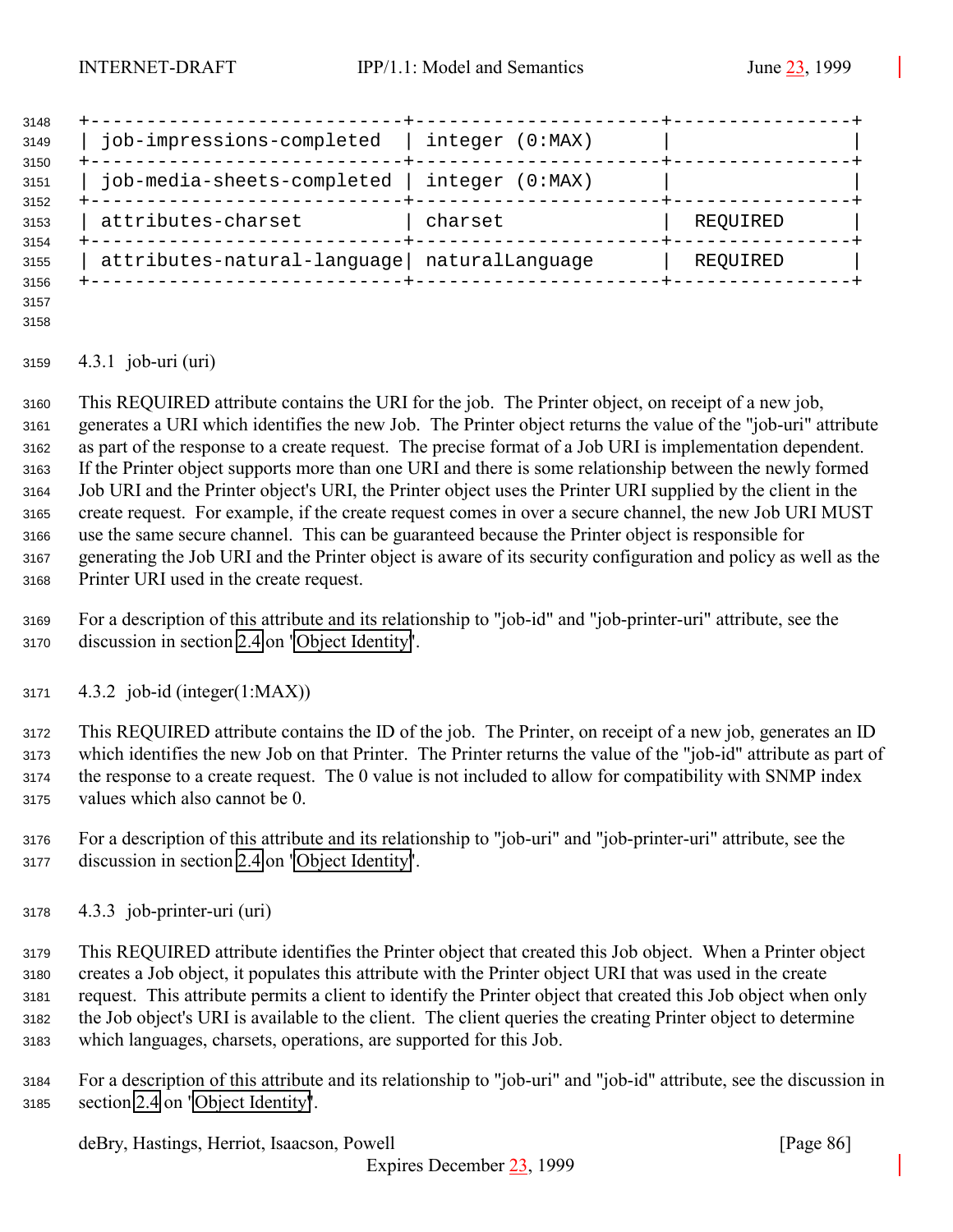4.3.4 job-more-info (uri)

 Similar to "printer-more-info", this attribute contains the URI referencing some resource with more information about this Job object, perhaps an HTML page containing information about the Job.

4.3.5 job-name (name(MAX))

 This REQUIRED attribute is the name of the job. It is a name that is more user friendly than the "job-uri" attribute value. It does not need to be unique between Jobs. The Job's "job-name" attribute is set to the value supplied by the client in the "job-name" operation attribute in the create request (see Section [3.2.1.1\)](#page-34-0). If, however, the "job-name" operation attribute is not supplied by the client in the create request, the Printer object, on creation of the Job, MUST generate a name. The printer SHOULD generate the value of the Job's "job-name" attribute from the first of the following sources that produces a value: 1) the "document- name" operation attribute of the first (or only) document, 2) the "document-URI" attribute of the first (or only) document, or 3) any other piece of Job specific and/or Document Content information.

4.3.6 job-originating-user-name (name(MAX))

 This REQUIRED attribute contains the name of the end user that submitted the print job. The Printer object sets this attribute to the most authenticated printable name that it can obtain from the authentication service over which the IPP operation was received. Only if such is not available, does the Printer object use the value supplied by the client in the "requesting-user-name" operation attribute of the create operation (see Section [8\)](#page-125-0).

 Note: The Printer object needs to keep an internal originating user id of some form, typically as a credential of a principal, with the Job object. Since such an internal attribute is implementation-dependent and not of interest to clients, it is not specified as a Job Description attribute. This originating user id is used for authorization checks (if any) on all subsequent operation.

4.3.7 job-state (type1 enum)

 This REQUIRED attribute identifies the current state of the job. Even though the IPP protocol defines seven values for job states (plus the out-of-band 'unknown' value - see Section [4.1\)](#page-61-0), implementations only need to support those states which are appropriate for the particular implementation. In other words, a Printer supports only those job states implemented by the output device and available to the Printer object implementation.

Standard enum values are:

| 3215 | Values | Symbolic Name and Description                                                                |
|------|--------|----------------------------------------------------------------------------------------------|
| 3216 |        |                                                                                              |
| 3217 | '3'    | 'pending': The job is a candidate to start processing, but is not yet processing.            |
| 3218 |        |                                                                                              |
| 3219 | '4'    | 'pending-held': The job is not a candidate for processing for any number of reasons but will |
| 3220 |        | return to the 'pending' state as soon as the reasons are no longer present. The job's        |
|      |        |                                                                                              |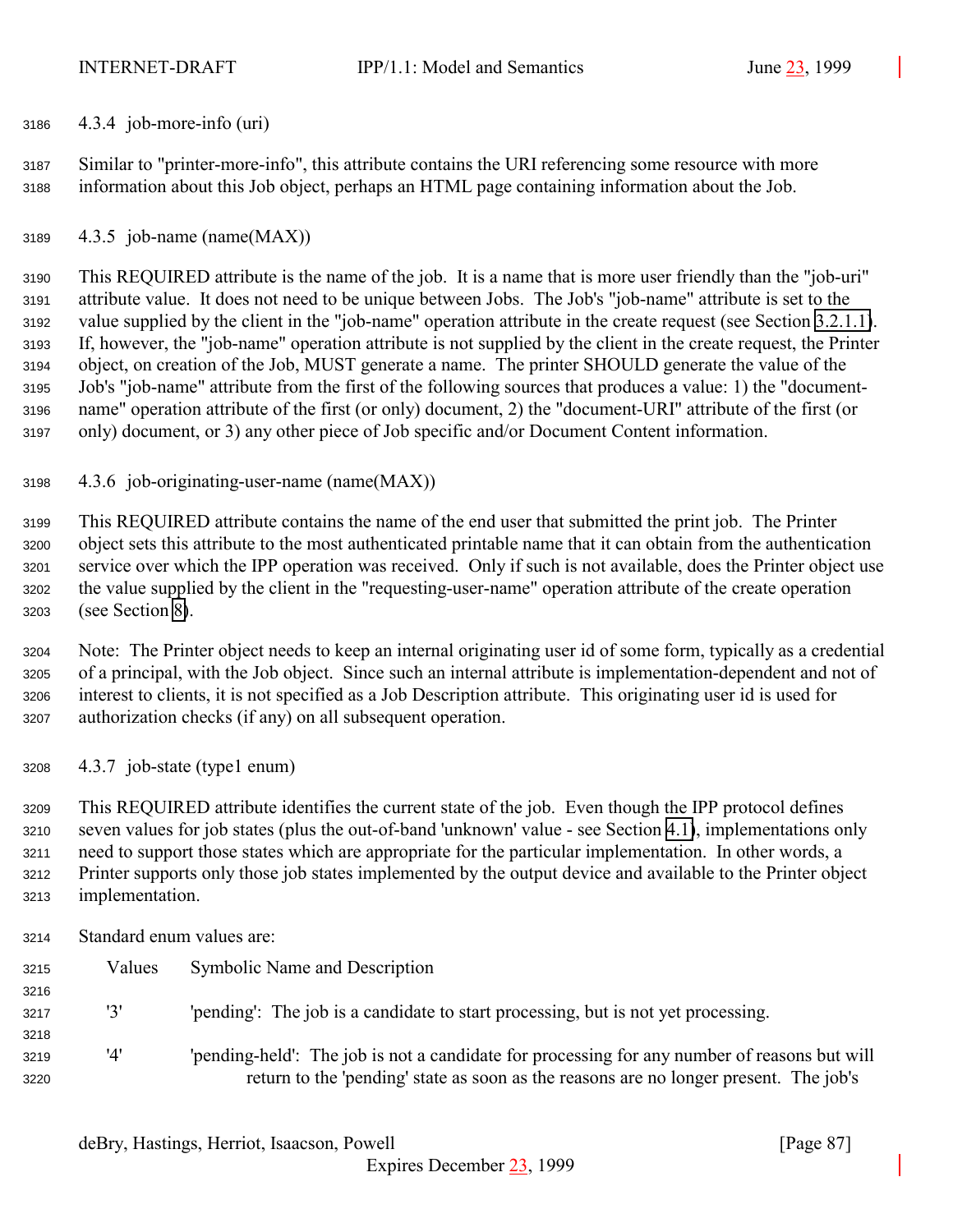| 3221 |     | "job-state-reason" attribute MUST indicate why the job is no longer a candidate for        |
|------|-----|--------------------------------------------------------------------------------------------|
| 3222 |     | processing.                                                                                |
| 3223 |     |                                                                                            |
| 3224 | '5' | 'processing': One or more of:                                                              |
| 3225 |     |                                                                                            |
| 3226 |     | 1. the job is using, or is attempting to use, one or more purely software processes        |
| 3227 |     | that are analyzing, creating, or interpreting a PDL, etc.,                                 |
| 3228 |     | 2. the job is using, or is attempting to use, one or more hardware devices that are        |
| 3229 |     | interpreting a PDL, making marks on a medium, and/or performing finishing, such as         |
| 3230 |     | stapling, etc.,                                                                            |
| 3231 |     | 3. the Printer object has made the job ready for printing, but the output device is not    |
| 3232 |     | yet printing it, either because the job hasn't reached the output device or because the    |
| 3233 |     | job is queued in the output device or some other spooler, awaiting the output device       |
| 3234 |     | to print it.                                                                               |
| 3235 |     |                                                                                            |
| 3236 |     | When the job is in the 'processing' state, the entire job state includes the detailed      |
| 3237 |     | status represented in the Printer object's "printer-state", "printer-state-reasons", and   |
| 3238 |     | "printer-state-message" attributes.                                                        |
| 3239 |     | Implementations MAY, though they NEED NOT, include additional values in the                |
| 3240 |     | job's "job-state-reasons" attribute to indicate the progress of the job, such as adding    |
| 3241 |     | the 'job-printing' value to indicate when the output device is actually making marks       |
| 3242 |     | on paper and/or the 'processing-to-stop-point' value to indicate that the IPP object is    |
| 3243 |     | in the process of canceling or aborting the job. Most implementations won't bother         |
| 3244 |     | with this nuance.                                                                          |
| 3245 |     |                                                                                            |
| 3246 | '6' | 'processing-stopped': The job has stopped while processing for any number of reasons and   |
| 3247 |     | will return to the 'processing' state as soon as the reasons are no longer present.        |
| 3248 |     |                                                                                            |
| 3249 |     | The job's "job-state-reason" attribute MAY indicate why the job has stopped                |
| 3250 |     | processing. For example, if the output device is stopped, the 'printer-stopped' value      |
| 3251 |     | MAY be included in the job's "job-state-reasons" attribute.                                |
| 3252 |     |                                                                                            |
| 3253 |     | Note: When an output device is stopped, the device usually indicates its condition in      |
| 3254 |     | human readable form locally at the device. A client can obtain more complete device        |
| 3255 |     | status remotely by querying the Printer object's "printer-state", "printer-state-reasons"  |
| 3256 |     | and "printer-state-message" attributes.                                                    |
| 3257 |     |                                                                                            |
| 3258 | '7' | 'canceled': The job has been canceled by a Cancel-Job operation and the Printer object has |
| 3259 |     | completed canceling the job and all job status attributes have reached their final         |
| 3260 |     | values for the job. While the Printer object is canceling the job, the job remains in its  |
| 3261 |     | current state, but the job's "job-state-reasons" attribute SHOULD contain the              |
| 3262 |     | 'processing-to-stop-point' value and one of the 'canceled-by-user', 'canceled-by-          |
| 3263 |     | operator', or 'canceled-at-device' value. When the job moves to the 'canceled' state,      |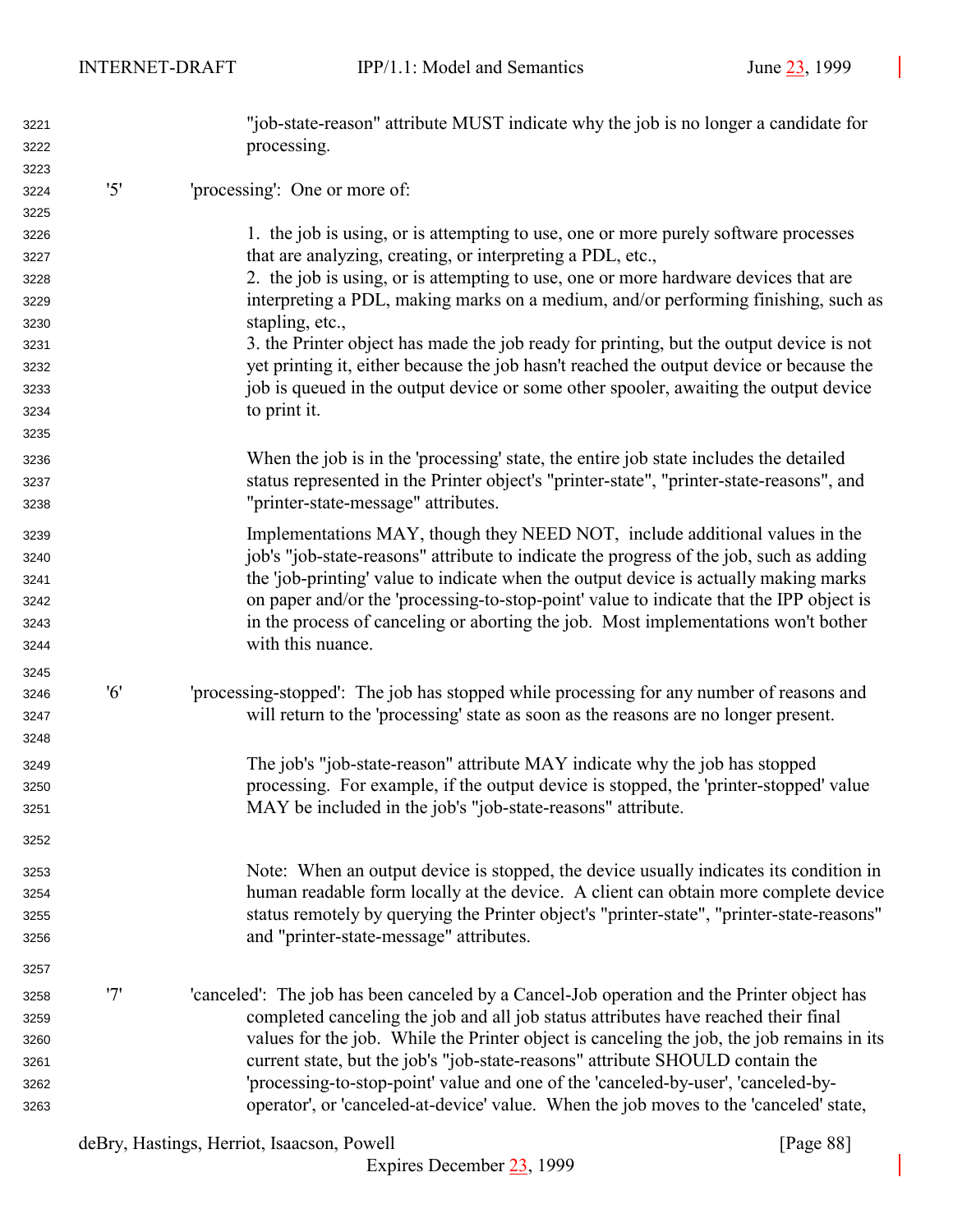<span id="page-88-0"></span> the 'processing-to-stop-point' value, if present, MUST be removed, but the 'canceled- by-xxx', if present, MUST remain. '8' 'aborted': The job has been aborted by the system, usually while the job was in the 'processing' or 'processing-stopped' state and the Printer has completed aborting the job and all job status attributes have reached their final values for the job. While the Printer object is aborting the job, the job remains in its current state, but the job's "job-state-reasons" attribute SHOULD contain the 'processing-to-stop-point' and 'aborted-by-system' values. When the job moves to the 'aborted' state, the 'processing-to-stop-point' value, if present, MUST be removed, but the 'aborted-by- system' value, if present, MUST remain. '9' 'completed': The job has completed successfully or with warnings or errors after processing and all of the job media sheets have been successfully stacked in the appropriate output bin(s) and all job status attributes have reached their final values for the job. The job's "job-state-reasons" attribute SHOULD contain one of: 'completed- successfully', 'completed-with-warnings', or 'completed-with-errors' values. The final value for this attribute MUST be one of: 'completed', 'canceled', or 'aborted' before the Printer removes the job altogether. The length of time that jobs remain in the 'canceled', 'aborted', and 'completed' states depends on implementation. See section [4.3.7.2.](#page-89-0) The following figure shows the normal job state transitions. +----> canceled +----> pending --------> processing ---------+------> completed  $\qquad$   $\qquad$  --->+ | | +----> aborted  $\qquad$  v  $\qquad$  v / +----> pending-held processing-stopped ---+ Normally a job progresses from left to right. Other state transitions are unlikely, but are not forbidden. Not shown are the transitions to the 'canceled' state from the 'pending', 'pending-held', and 'processing-stopped' states. Jobs reach one of the three terminal states: 'completed', 'canceled', or 'aborted', after the jobs have completed all activity, including stacking output media, after the jobs have completed all activity, and all job status attributes have reached their final values for the job. 4.3.7.1 Forwarding Servers As with all other IPP attributes, if the implementation cannot determine the correct value for this attribute,

 it SHOULD respond with the out-of-band value 'unknown' (see section [4.1\)](#page-61-0) rather than try to guess at some possibly incorrect value and give the end user the wrong impression about the state of the Job object. For example, if the implementation is just a gateway into some printing system from which it can normally get

deBry, Hastings, Herriot, Isaacson, Powell [Page 89]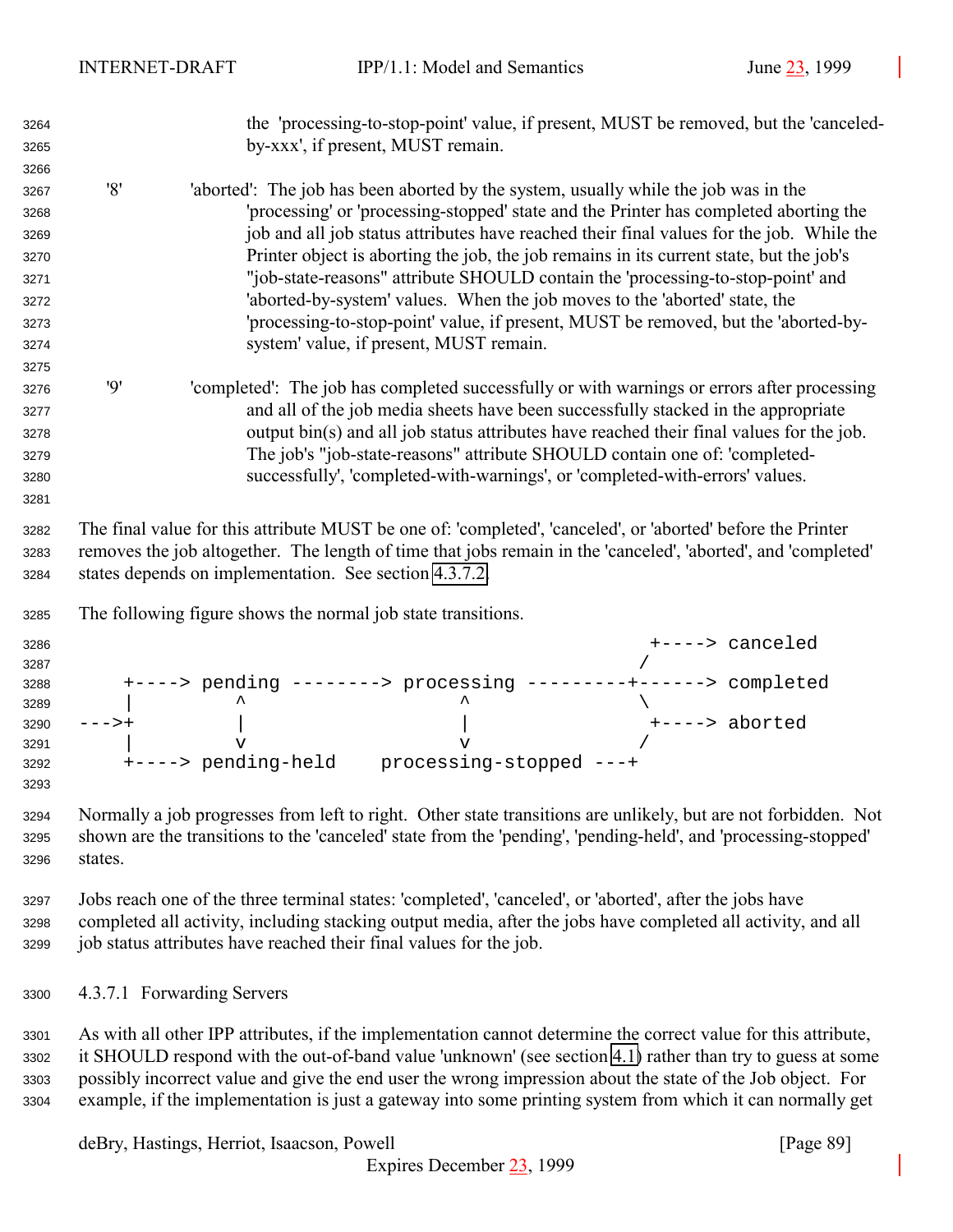<span id="page-89-0"></span> status, but temporarily is unable, then the implementation should return the 'unknown' value. However, if the implementation is a gateway to a printing system that never provides detailed status about the print job, the implementation MAY set the IPP Job object's state to 'completed', provided that it also sets the 'queued-in-device' value in the job's "job-state-reasons" attribute (see section 4.3.8).

## 4.3.7.2 Partitioning of Job States

 This section partitions the 7 job states into phases: Job Not Completed, Job Retention, Job History, and Job Removal. This section also explains the 'job-restartable' value of the "job-state-reasons" Job Description attribute for use with the Restart-Job operation.

 Job Not Completed: When a job is in the 'pending', 'pending-held', 'processing', or 'processing-stopped' states, the job is not completed.

 Job Retention: When a job enters one of the three terminal job states: 'completed', 'canceled', or 'aborted', the IPP Printer object MAY "retain" the job in a restartable condition for an implementation-defined time period. This time period MAY be zero seconds and MAY depend on the terminal job state. This phase is called Job Retention. While in the Job Retention phase, the job's document data is retained and a client may restart the job using the Restart-Job operation. If the IPP object supports the Restart-Job operation, then it SHOULD indicate that the job is restartable by adding the 'job-restartable' value to the job's "job-state-reasons" attribute (see Section 4.3.8) during the Job Retention phase.

 Job History: After the Job Retention phase expires for a job, the Printer object deletes the document data for the job and the job becomes part of the Job History. The Printer object MAY also delete any number of the job attributes. Since the job is no longer restartable, the Printer object MUST remove the 'job-restartable' value from the job's "job-state-reasons" attribute, if present.

 Job Removal: After the job has remained in the Job History for an implementation-defined time, such as when the number of jobs exceeds a fixed number or after a fixed time period (which MAY be zero seconds), the IPP Printer removes the job from the system.

 Using the Get-Jobs operation and supplying the 'not-completed' value for the "which-jobs" operation attribute, a client is requesting jobs in the Job Not Completed phase. Using the Get-Jobs operation and supplying the 'completed' value for the "which-jobs" operation attribute, a client is requesting jobs in the Job Retention and Job History phases. Using the Get-Job-Attributes operation, a client is requesting a job in any phase except Job Removal. After Job Removal, the Get-Job-Attributes and Get-Jobs operations no longer are capable of returning any information about a job.

- 4.3.8 job-state-reasons (1setOf type2 keyword)
- This REQUIRED attribute provides additional information about the job's current state, i.e., information that augments the value of the job's "job-state" attribute.

 These values MAY be used with any job state or states for which the reason makes sense. Some of these value definitions indicate conformance requirements; the rest are OPTIONAL. Furthermore, when implemented, the Printer MUST return these values when the reason applies and MUST NOT return them when the reason no longer applies whether the value of the Job's "job-state" attribute changed or not. When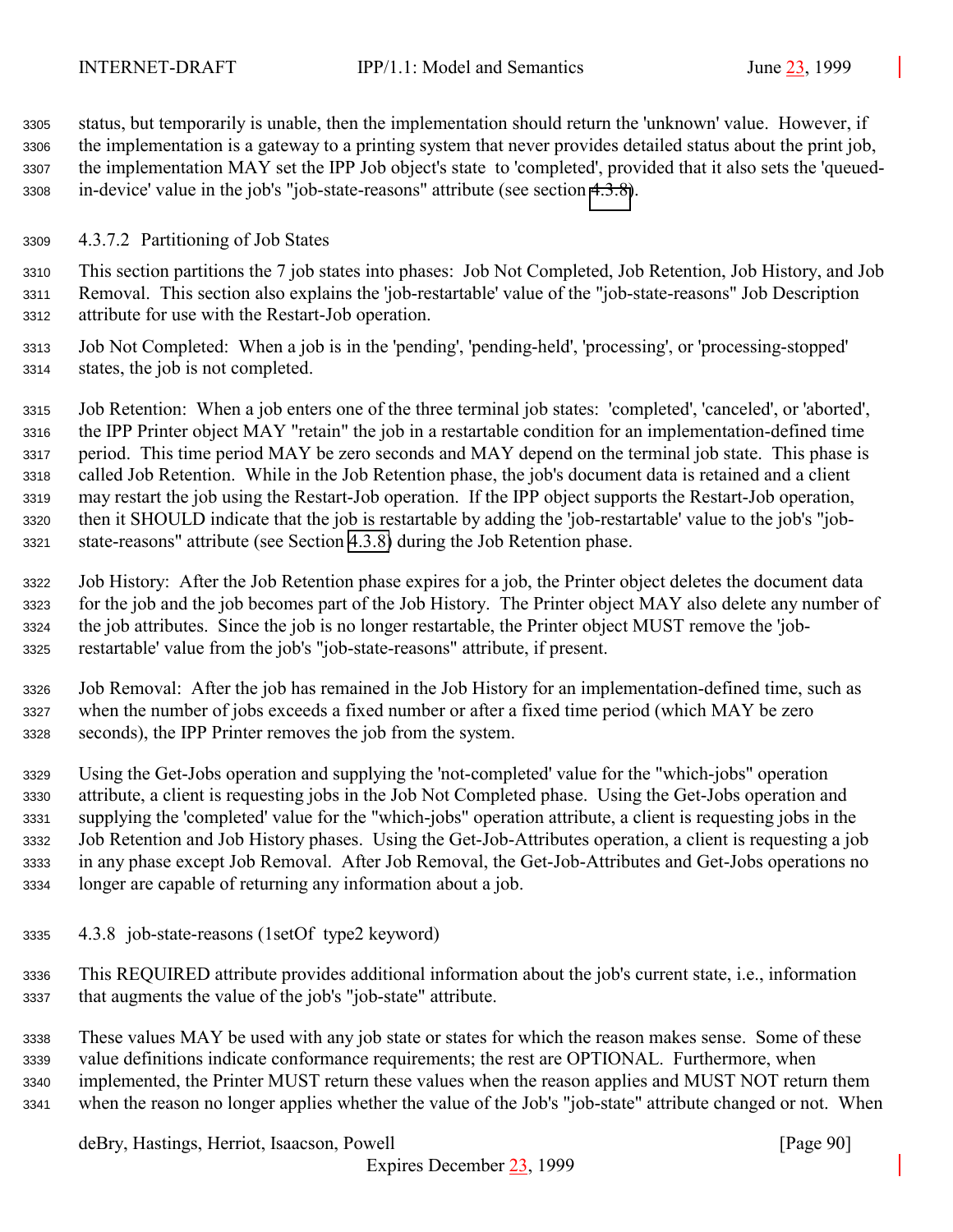the Job does not have any reasons for being in its current state, the value of the Job's "job-state-reasons" attribute MUST be 'none'.

 Note: While values cannot be added to the 'job-state' attribute without impacting deployed clients that take actions upon receiving "job-state" values, it is the intent that additional "job-state-reasons" values can be defined and registered without impacting such deployed clients. In other words, the "job-state-reasons" attribute is intended to be extensible.

 The following standard keyword values are defined. For ease of understanding, the values are presented in the order in which the reasons are likely to occur (if implemented), starting with the 'job-incoming' value:

- 'none': There are no reasons for the job's current state. This state reason is semantically equivalent to "job-state-reasons" without any value and MUST be used when there is no other value, since the 1setOf attribute syntax requires at least one value.
- 'job-incoming': The Create-Job operation has been accepted by the Printer, but the Printer is expecting additional Send-Document and/or Send-URI operations and/or is accessing/accepting document data.
- 'job-data-insufficient': The Create-Job operation has been accepted by the Printer, but the Printer is expecting additional document data before it can move the job into the 'processing' state. If a Printer starts processing before it has received all data, the Printer removes the 'job-data-insufficient' reason, but the 'job-incoming' remains. If a Printer starts processing after it has received all data, the Printer removes the 'job-data-insufficient' reason and the 'job-incoming' at the same time.
- 'document-access-error': After accepting a Print-URI or Send-URI request, the Printer could not access one or more documents passed by reference. This reason is intended to cover any file access problem, including file does not exist and access denied because of an access control problem. The Printer MAY also indicate the document access error using the "job-document-access-errors" Job Description attribute (see section [4.3.11\)](#page-93-0). Whether the Printer aborts the job and moves the job to the 'aborted' job state or prints all documents that are accessible and moves the job to the 'completed' job state and adds the 'completed-with-errors' value in the job's "job-state-reasons" attribute depends on implementation and/or site policy. This value SHOULD be supported if the Print-URI or Send-URI operations are supported.
- 'submission-interrupted': The job was not completely submitted for some unforeseen reason, such as: (1) the Printer has crashed before the job was closed by the client, (2) the Printer or the document transfer method has crashed in some non-recoverable way before the document data was entirely transferred to the Printer, (3) the client crashed or failed to close the job before the time-out period. See section [4.4.31.](#page-111-0)
- 'job-outgoing': The Printer is transmitting the job to the output device.
- 'job-hold-until-specified': The value of the job's "job-hold-until" attribute was specified with a time period that is still in the future. The job MUST NOT be a candidate for processing until this reason is removed and there are no other reasons to hold the job. This value SHOULD be supported if the "job-hold-until" Job Template attribute is supported.
- 'resources-are-not-ready': At least one of the resources needed by the job, such as media, fonts, resource objects, etc., is not ready on any of the physical printer's for which the job is a candidate. This condition MAY be detected when the job is accepted, or subsequently while the job is pending or processing, depending on implementation. The job may remain in its current state or be moved to the 'pending-held' state, depending on implementation and/or job scheduling policy.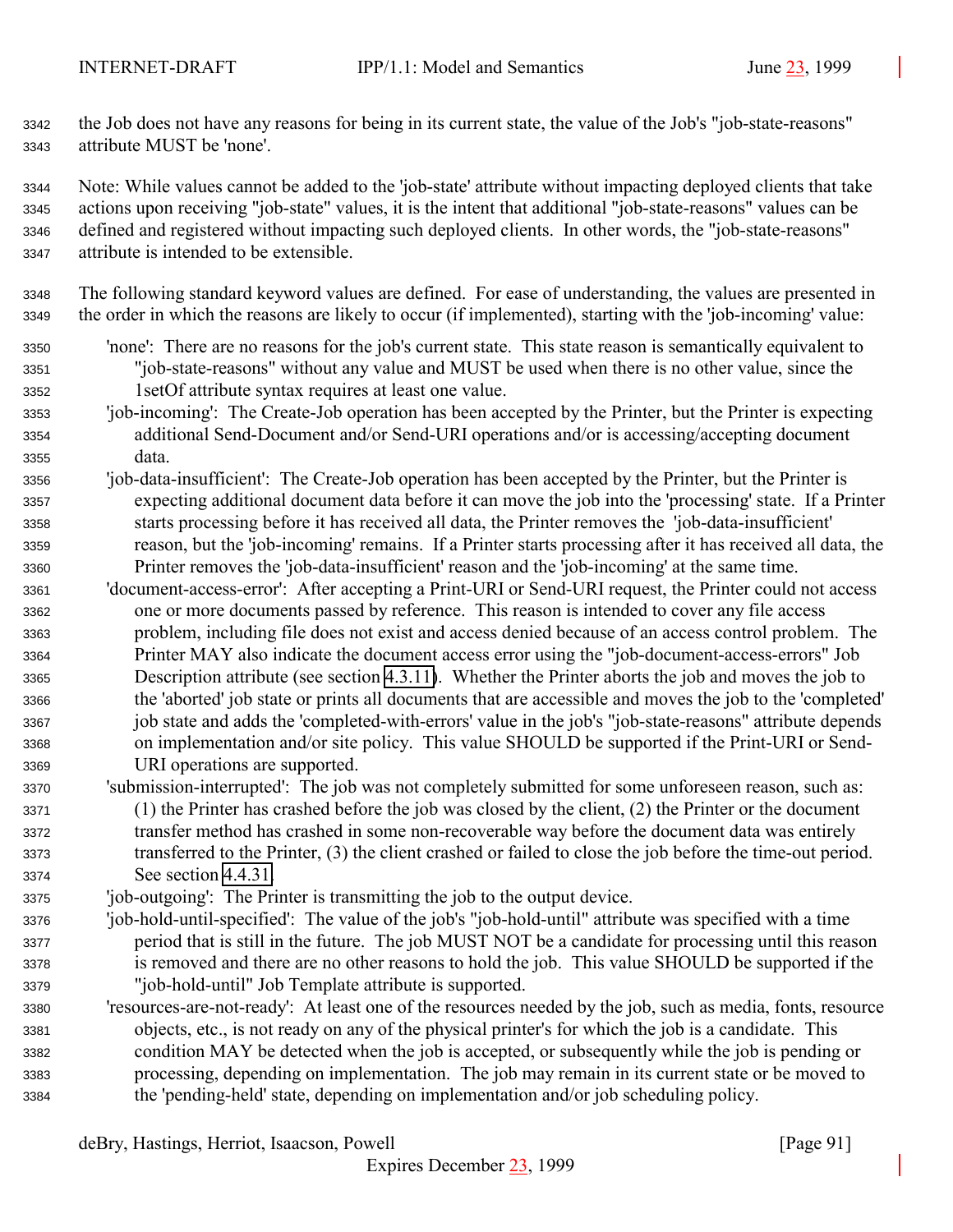| 3385 | 'printer-stopped-partly': The value of the Printer's "printer-state-reasons" attribute contains the value    |
|------|--------------------------------------------------------------------------------------------------------------|
| 3386 | 'stopped-partly'.                                                                                            |
| 3387 | 'printer-stopped': The value of the Printer's "printer-state" attribute is 'stopped'.                        |
| 3388 | 'job-interpreting': Job is in the 'processing' state, but more specifically, the Printer is interpreting the |
| 3389 | document data.                                                                                               |
| 3390 | 'job-queued': Job is in the 'processing' state, but more specifically, the Printer has queued the document   |
| 3391 | data.                                                                                                        |
| 3392 | 'job-transforming': Job is in the 'processing' state, but more specifically, the Printer is interpreting     |
| 3393 | document data and producing another electronic representation.                                               |
| 3394 | 'job-queued-for-marker': Job is in any of the 'pending-held', 'pending', or 'processing' states, but more    |
| 3395 | specifically, the Printer has completed enough processing of the document to be able to start                |
| 3396 | marking and the job is waiting for the marker. Systems that require human intervention to release            |
| 3397 | jobs using the Release-Job operation, put the job into the 'pending-held' job state. Systems that            |
| 3398 | automatically select a job to use the marker put the job into the 'pending' job state or keep the job in     |
| 3399 | the 'processing' job state while waiting for the marker, depending on implementation. All                    |
| 3400 | implementations put the job into (or back into) the 'processing' state when marking does begin.              |
| 3401 | 'job-printing': The output device is marking media. This value is useful for Printers which spend a great    |
| 3402 | deal of time processing (1) when no marking is happening and then want to show that marking is               |
| 3403 | now happening or (2) when the job is in the process of being canceled or aborted while the job               |
| 3404 | remains in the 'processing' state, but the marking has not yet stopped so that impression or sheet           |
| 3405 | counts are still increasing for the job.                                                                     |
| 3406 | 'job-canceled-by-user': The job was canceled by the owner of the job using the Cancel-Job request, i.e.,     |
| 3407 | by a user whose authenticated identity is the same as the value of the originating user that created         |
| 3408 | the Job object, or by some other authorized end-user, such as a member of the job owner's security           |
| 3409 | group. This value SHOULD be supported.                                                                       |
| 3410 | 'job-canceled-by-operator': The job was canceled by the operator using the Cancel-Job request, i.e., by a    |
| 3411 | user who has been authenticated as having operator privileges (whether local or remote). If the              |
| 3412 | security policy is to allow anyone to cancel anyone's job, then this value may be used when the job          |
| 3413 | is canceled by other than the owner of the job. For such a security policy, in effect, everyone is an        |
| 3414 | operator as far as canceling jobs with IPP is concerned. This value SHOULD be supported if the               |
| 3415 | implementation permits canceling by other than the owner of the job.                                         |
| 3416 | 'job-canceled-at-device': The job was canceled by an unidentified local user, i.e., a user at a console at   |
| 3417 | the device. This value SHOULD be supported if the implementation supports canceling jobs at the              |
| 3418 | console.                                                                                                     |
| 3419 | 'aborted-by-system': The job $(1)$ is in the process of being aborted, $(2)$ has been aborted by the system  |
| 3420 | and placed in the 'aborted' state, or (3) has been aborted by the system and placed in the 'pending-         |
| 3421 | held' state, so that a user or operator can manually try the job again. This value SHOULD be                 |
| 3422 | supported.                                                                                                   |
| 3423 | 'unsupported-compression': The job was aborted by the system because the Printer determined while            |
| 3424 | attempting to decompress the document-data's that the compression is actually not among those                |
| 3425 | supported by the Printer. This value MUST be supported, since "compressions is a REQUIRED                    |
| 3426 | operation attribute.                                                                                         |
| 3427 | 'compression-error': The job was aborted by the system because the Printer encountered an error in the       |
| 3428 | document-data while decompressing it. If the Printer posts this reason, the document-data has                |
| 3429 | already passed any tests that would have led to the 'unsupported-compression' job-state-reason.              |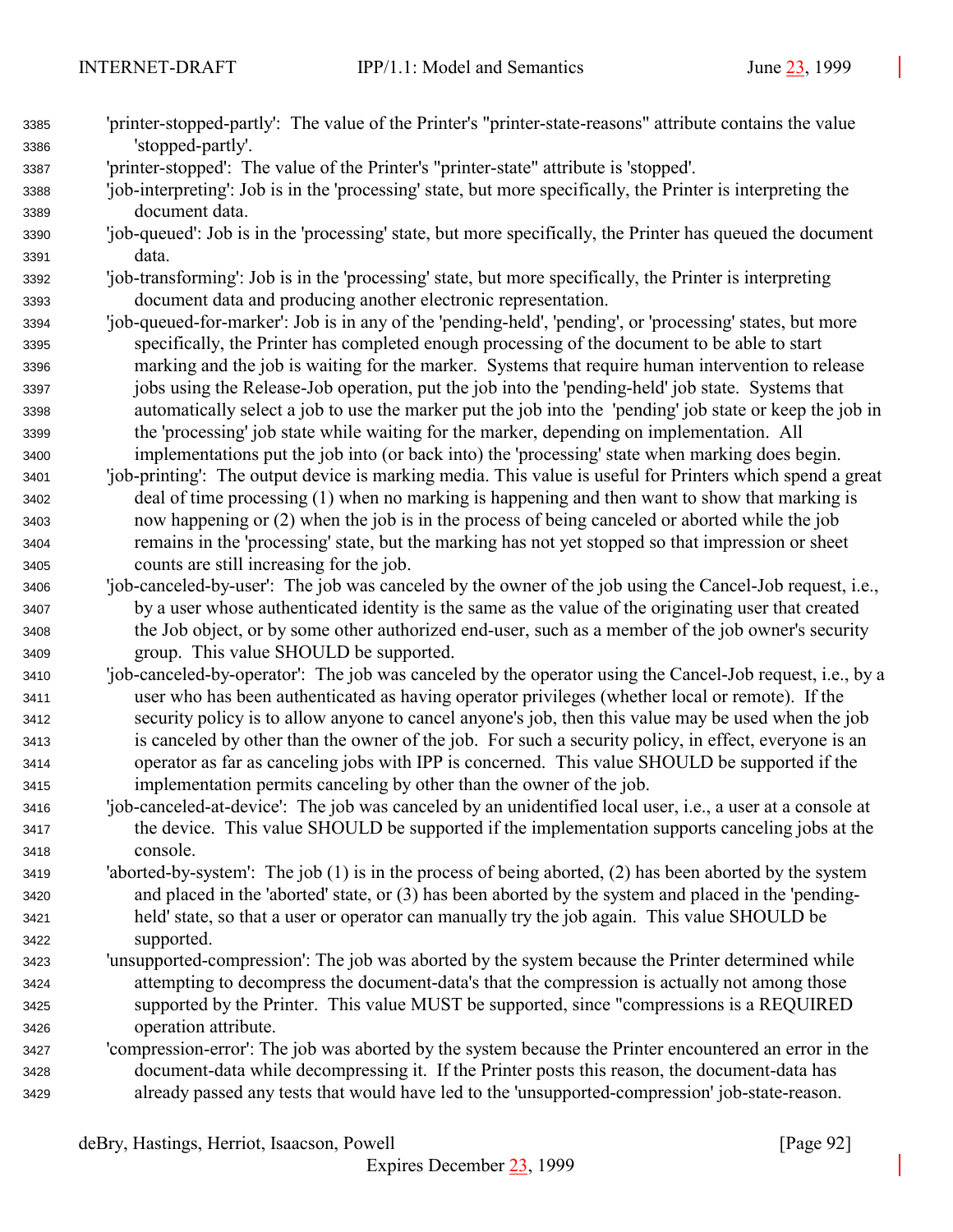| 3430 | 'unsupported-document-format': The job was aborted by the system because the document-data's                   |
|------|----------------------------------------------------------------------------------------------------------------|
| 3431 | document-format is not among those supported by the Printer. If the client specifies the document-             |
| 3432 | format as 'application/octet-stream', the printer MAY abort the job and post this reason even though           |
| 3433 | the format is a member of the "document-format-supported" printer attribute, but not among the                 |
| 3434 | auto-sensed document-formats. This value MUST be supported, since "document-format" is a                       |
| 3435 | REQUIRED operation attribute.                                                                                  |
| 3436 | 'document-format-error': The job was aborted by the system because the Printer encountered an error in         |
| 3437 | the document-data while processing it. If the Printer posts this reason, the document-data has                 |
| 3438 | already passed any tests that would have led to the 'unsupported-document-format' job-state-reason.            |
| 3439 | 'processing-to-stop-point': The requester has issued a Cancel-Job operation or the Printer object has          |
| 3440 | aborted the job, but is still performing some actions on the job until a specified stop point occurs or        |
| 3441 | job termination/cleanup is completed.                                                                          |
| 3442 | If the implementation requires some measurable time to cancel the job in the 'processing' or                   |
| 3443 | 'processing-stopped' job states, the IPP object MUST use this value to indicate that the Printer object        |
| 3444 | is still performing some actions on the job while the job remains in the 'processing' or 'processing-          |
| 3445 | stopped' state. After all the job's job description attributes have stopped incrementing, the Printer          |
| 3446 | object moves the job from the 'processing' state to the 'canceled' or 'aborted' job states.                    |
| 3447 | 'service-off-line': The Printer is off-line and accepting no jobs. All 'pending' jobs are put into the         |
| 3448 | 'pending-held' state. This situation could be true if the service's or document transform's input is           |
| 3449 | impaired or broken.                                                                                            |
| 3450 | 'job-completed-successfully': The job completed successfully. This value SHOULD be supported.                  |
| 3451 | 'job-completed-with-warnings': The job completed with warnings. This value SHOULD be supported                 |
| 3452 | if the implementation detects warnings.                                                                        |
| 3453 | 'job-completed-with-errors': The job completed with errors (and possibly warnings too). This value             |
| 3454 | SHOULD be supported if the implementation detects errors.                                                      |
| 3455 | 'job-restartable' - This job is retained (see section 4.3.7.2) and is currently able to be restarted using the |
| 3456 | Restart-Job operation (see section 3.3.7). If 'job-restartable' is a value of the job's 'job-state-reasons'    |
| 3457 | attribute, then the IPP object MUST accept a Restart-Job operation for that job. This value                    |
| 3458 | SHOULD be supported if the Restart-Job operation is supported.                                                 |
| 3459 | 'queued-in-device': The job has been forwarded to a device or print system that is unable to send back         |
| 3460 | status. The Printer sets the job's "job-state" attribute to 'completed' and adds the 'queued-in-device'        |
| 3461 | value to the job's "job-state-reasons" attribute to indicate that the Printer has no additional                |

information about the job and never will have any better information. See section [4.3.7.1.](#page-88-0)

4.3.9 job-state-message (text(MAX))

 This attribute specifies information about the "job-state" and "job-state-reasons" attributes in human readable text. If the Printer object supports this attribute, the Printer object MUST be able to generate this message in any of the natural languages identified by the Printer's "generated-natural-language-supported" attribute (see the "attributes-natural-language" operation attribute specified in Section [3.1.4.1\)](#page-22-0).

 The value SHOULD NOT contain additional information not contained in the values of the "job-state" and "job-states-reasons" attributes, such as interpreter error information. Otherwise, application programs might attempt to parse the (localized text). For such additional information such as interpreter errors for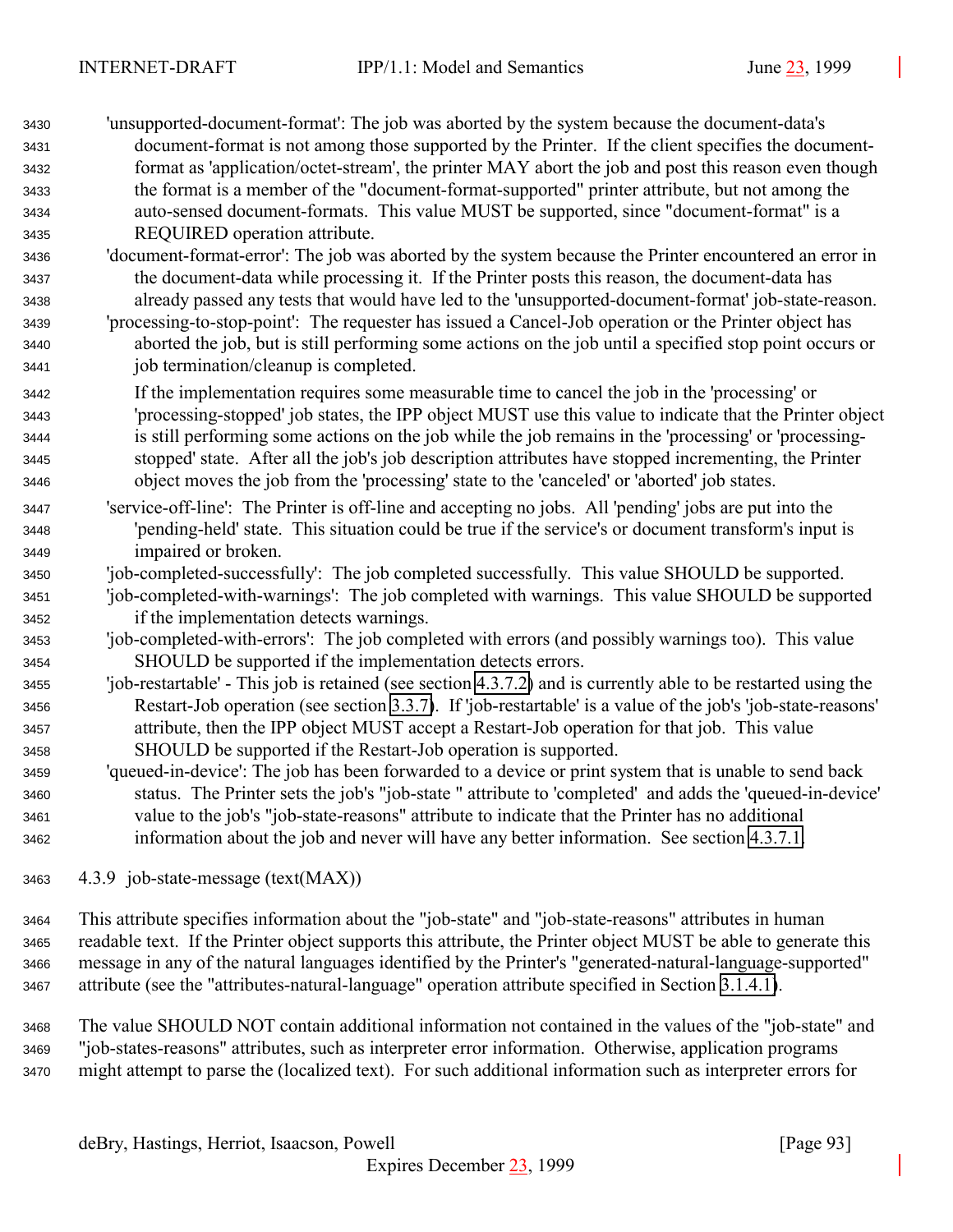<span id="page-93-0"></span> application program consumption or specific document access errors, new attributes with keyword values, needs to be developed and registered.

4.3.10 job-detailed-status-messages (1setOf text(MAX))

 This attribute specifies additional detailed and technical information about the job. Neither the Printer nor the client localizes the message(s), since they are intended for use by the system administrator or other experienced technical persons. Clients MUST NOT attempt to parse the value of this attribute. See "job-document-access-errors" (section 4.3.11) for additional errors that a program can process.

4.3.11 job-document-access-errors (1setOf text(MAX))

 This attribute provides additional information about each document access error for this job encountered by the Printer after it returned a response to the Print-URI or Send-URI operation and subsequently attempted to access document(s) supplied in the Print-URI or Send-URI operation. For errors in the protocol that is identified by the URI scheme in the "document-uri" operation attribute, such as 'http:' or 'ftp:', the error code is returned in parentheses, followed by the URI. For example:

 (404) http://ftp.pwg.org/pub/pwg/ipp/new\_MOD/ipp-model-v11-990510.pdf 

 Most Internet protocols use decimal error codes (unlike IPP), so the ASCII error code representation is in decimal.

4.3.12 number-of-documents (integer(0:MAX))

 This attribute indicates the number of documents in the job, i.e., the number of Send-Document, Send-URI, Print-Job, or Print-URI operations that the Printer has accepted for this job, regardless of whether the document data has reached the Printer object or not.

 Implementations supporting the OPTIONAL Create-Job/Send-Document/Send-URI operations SHOULD support this attribute so that clients can query the number of documents in each job.

4.3.13 output-device-assigned (name(127))

 This attribute identifies the output device to which the Printer object has assigned this job. If an output device implements an embedded Printer object, the Printer object NEED NOT set this attribute. If a print server implements a Printer object, the value MAY be empty (zero-length string) or not returned until the Printer object assigns an output device to the job. This attribute is particularly useful when a single Printer object support multiple devices (so called "fan-out").

4.3.14 Event Time Job Description Attributes

 This section defines the Job Description attributes that indicate the time at which certain events occur for a job. If the job event has not yet occurred, then the IPP object MUST return the 'no-value' out-of-band value (see the beginning of Section 4.1). The "time-at-xxx(integer)" attributes represent time as an 'integer' representing the number of seconds since the device was powered up (informally called "time ticks"). The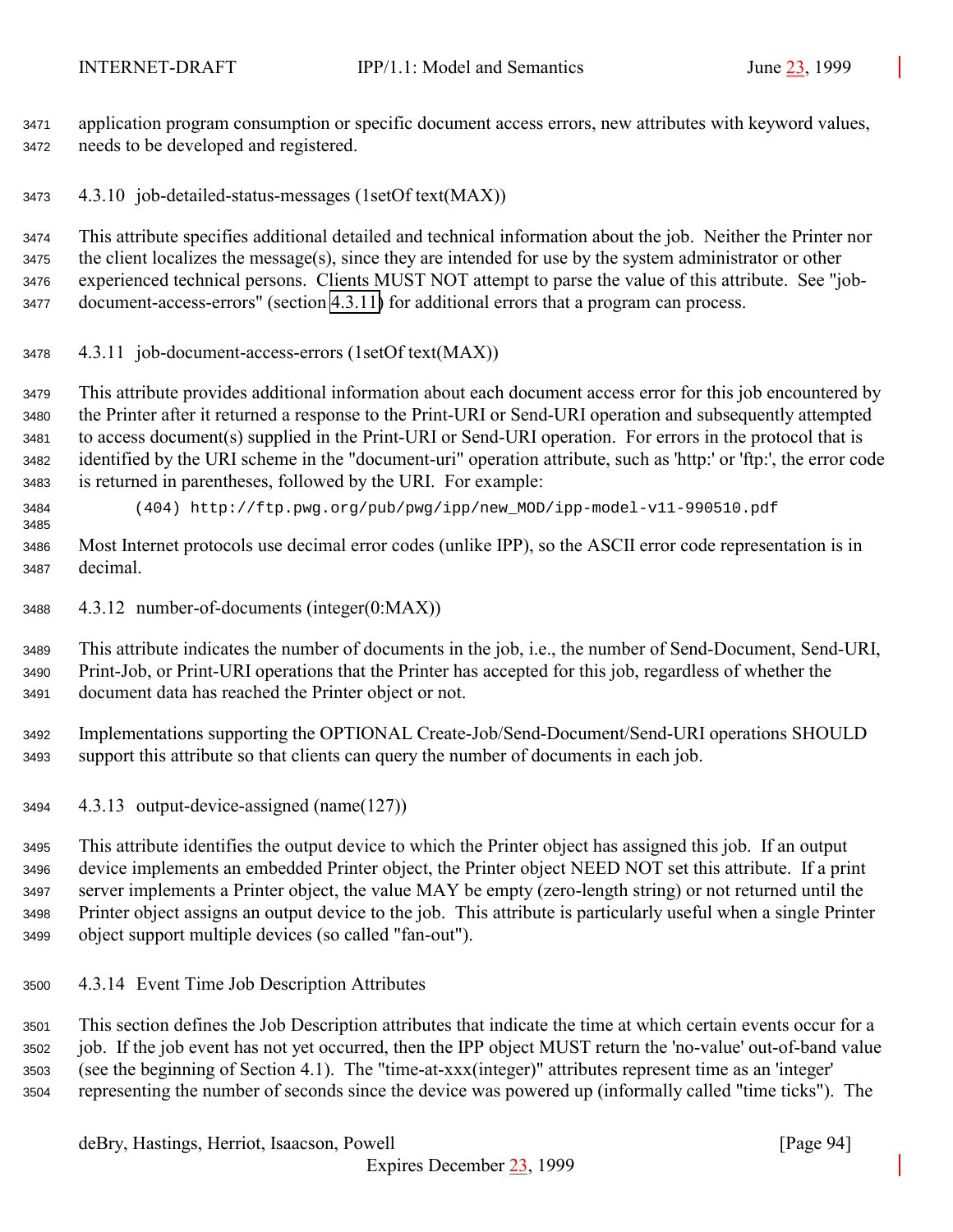| 3505 | "date-time-at-xxx(dateTime)" attributes represent time as 'dateTime' representing date and time (including        |
|------|-------------------------------------------------------------------------------------------------------------------|
| 3506 | an offset from UTC).                                                                                              |
| 3507 | In order to populate these attributes, the Printer object copies the value(s) of the following Printer            |
| 3508 | Description attributes at the time the event occurs:                                                              |
| 3509 | 1. the value in the Printer's "printer-up-time" attribute for the "time-at-xxx(integer)" attributes               |
| 3510 | 2. the value in the Printer's "printer-current-time" attribute for the "date-time-at-xxx(dateTime)"               |
| 3511 | attributes.                                                                                                       |
| 3512 | If the Printer resets its "printer-up-time" attribute to 1 on power-up (see section 4.4.29) and has persistent    |
| 3513 | jobs, then it MUST change all of jobs' "time-at-xxx(integer)" (time tick) job attributes whose events have        |
| 3514 | occurred either to:                                                                                               |
| 3515 | 1. 0 to indicate that the event happened before the most recent power up OR                                       |
| 3516 | 2. the negative of the number of seconds before the most recent power-up that the event took place,               |
| 3517 | though the negative number NEED NOT reflect the exact number of seconds.                                          |
| 3518 | If a client queries a "time-at-xxx(integer)" time tick Job attribute and finds the value to be 0 or negative, the |
| 3519 | client MUST assume that the event occurred in some life other than the Printer's current life.                    |
| 3520 | Note: A Printer does not change the values of any "date-time-at-xxx(dateTime)" job attributes on power-up.        |
| 3521 | 4.3.14.1 time-at-creation (integer(MIN:MAX))                                                                      |
| 3522 | This REQUIRED attribute indicates the time at which the Job object was created.                                   |
| 3523 | 4.3.14.2 time-at-processing (integer(MIN:MAX))                                                                    |
| 3524 | This REQUIRED attribute indicates the time at which the Job object first began processing after the create        |
| 3525 | operation or the most recent Restart-Job operation. The out-of-band 'no-value' value is returned if the job       |
| 3526 | has not yet been in the 'processing' state (see the beginning of Section 4.1).                                    |
| 3527 | 4.3.14.3 time-at-completed (integer(MIN:MAX))                                                                     |
| 3528 | This REQUIRED attribute indicates the time at which the Job object completed (or was cancelled or                 |
| 3529 | aborted). The out-of-band 'no-value' value is returned if the job has not yet completed, been canceled, or        |
| 3530 | aborted (see the beginning of Section 4.1).                                                                       |
| 3531 | 4.3.14.4 job-printer-up-time (integer(1:MAX))                                                                     |
| 3532 | This REQUIRED Job Description attribute indicates the amount of time (in seconds) that the Printer                |
| 3533 | implementation has been up and running. This attribute is an alias for the "printer-up-time" Printer              |
| 3534 | Description attribute (see Section 4.4.29).                                                                       |

deBry, Hastings, Herriot, Isaacson, Powell [Page 95]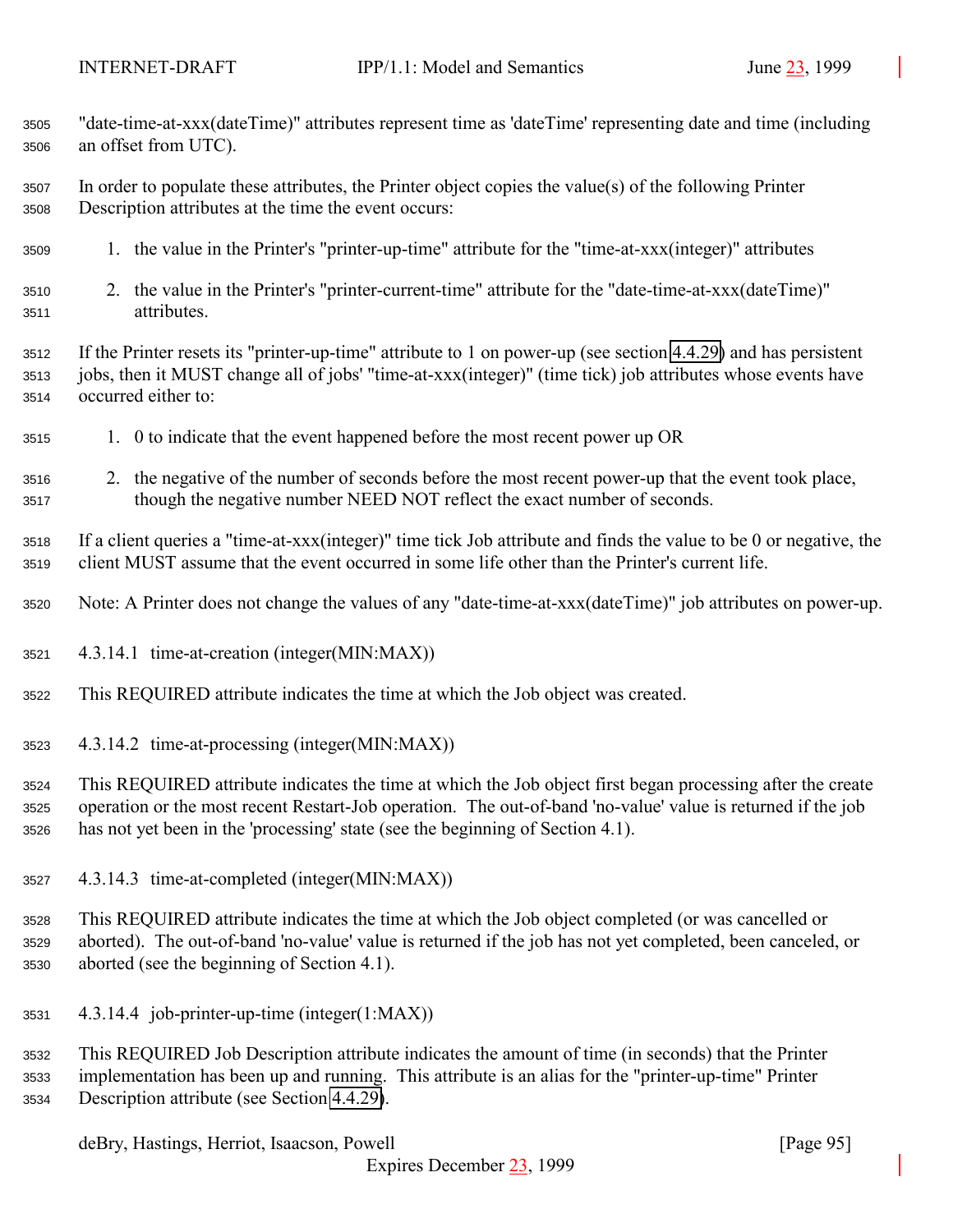A client MAY request this attribute in a Get-Job-Attributes or Get-Jobs request and use the value returned in combination with other requested Event Time Job Description Attributes in order to display time attributes to a user. The difference between this attribute and the 'integer' value of a "time-at-xxx" attribute is the number of seconds ago that the "time-at-xxx" event occurred. A client can compute the wall-clock time at which the "time-at-xxx" event occurred by subtracting this difference from the client's wall-clock time.

4.3.14.5 date-time-at-creation (dateTime)

This attribute indicates the date and time at which the Job object was created.

4.3.14.6 date-time-at-processing (dateTime)

 This attribute indicates the date and time at which the Job object first began processing after the create operation or the most recent Restart-Job operation.

4.3.14.7 date-time-at-completed (dateTime)

This attribute indicates the date and time at which the Job object completed (or was cancelled or aborted).

4.3.15 number-of-intervening-jobs (integer(0:MAX))

 This attribute indicates the number of jobs that are "ahead" of this job in the relative chronological order of expected time to complete (i.e., the current scheduled order). For efficiency, it is only necessary to calculate this value when an operation is performed that requests this attribute.

4.3.16 job-message-from-operator (text(127))

 This attribute provides a message from an operator, system administrator or "intelligent" process to indicate to the end user the reasons for modification or other management action taken on a job.

4.3.17 Job Size Attributes

 This sub-section defines job attributes that describe the size of the job. These attributes are not intended to be counters; they are intended to be useful routing and scheduling information if known. For these attributes, the Printer object may try to compute the value if it is not supplied in the create request. Even if the client does supply a value for these three attributes in the create request, the Printer object MAY choose to change the value if the Printer object is able to compute a value which is more accurate than the client supplied value. The Printer object may be able to determine the correct value for these attributes either right at job submission time or at any later point in time.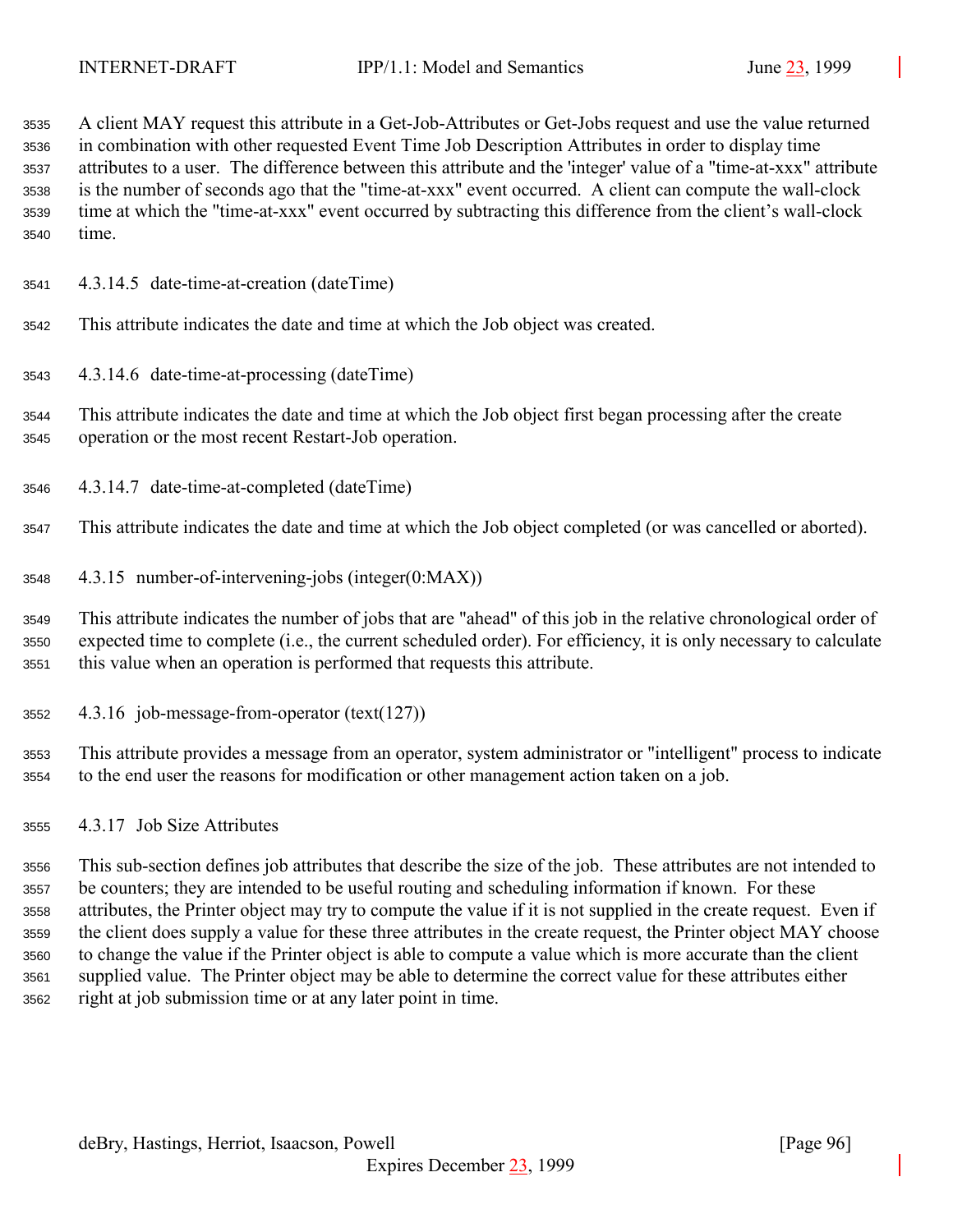4.3.17.1 job-k-octets (integer(0:MAX))

 This attribute specifies the total size of the document(s) in K octets, i.e., in units of 1024 octets requested to be processed in the job. The value MUST be rounded up, so that a job between 1 and 1024 octets MUST be indicated as being 1, 1025 to 2048 MUST be 2, etc.

 This value MUST NOT include the multiplicative factors contributed by the number of copies specified by the "copies" attribute, independent of whether the device can process multiple copies without making multiple passes over the job or document data and independent of whether the output is collated or not. Thus the value is independent of the implementation and indicates the size of the document(s) measured in K octets independent of the number of copies.

 This value MUST also not include the multiplicative factor due to a copies instruction embedded in the document data. If the document data actually includes replications of the document data, this value will include such replication. In other words, this value is always the size of the source document data, rather than a measure of the hardcopy output to be produced.

4.3.17.2 job-impressions (integer(0:MAX))

 This attribute specifies the total size in number of impressions of the document(s) being submitted (see the definition of impression in section [12.2.5\)](#page-140-0).

 As with "job-k-octets", this value MUST NOT include the multiplicative factors contributed by the number of copies specified by the "copies" attribute, independent of whether the device can process multiple copies without making multiple passes over the job or document data and independent of whether the output is collated or not. Thus the value is independent of the implementation and reflects the size of the document(s) measured in impressions independent of the number of copies.

 As with "job-k-octets", this value MUST also not include the multiplicative factor due to a copies instruction embedded in the document data. If the document data actually includes replications of the document data, this value will include such replication. In other words, this value is always the number of impressions in the source document data, rather than a measure of the number of impressions to be produced by the job.

- 4.3.17.3 job-media-sheets (integer(0:MAX))
- This attribute specifies the total number of media sheets to be produced for this job.

 Unlike the "job-k-octets" and the "job-impressions" attributes, this value MUST include the multiplicative factors contributed by the number of copies specified by the "copies" attribute and a 'number of copies' instruction embedded in the document data, if any. This difference allows the system administrator to control the lower and upper bounds of both (1) the size of the document(s) with "job-k-octets-supported" and "job-impressions-supported" and (2) the size of the job with "job-media-sheets-supported".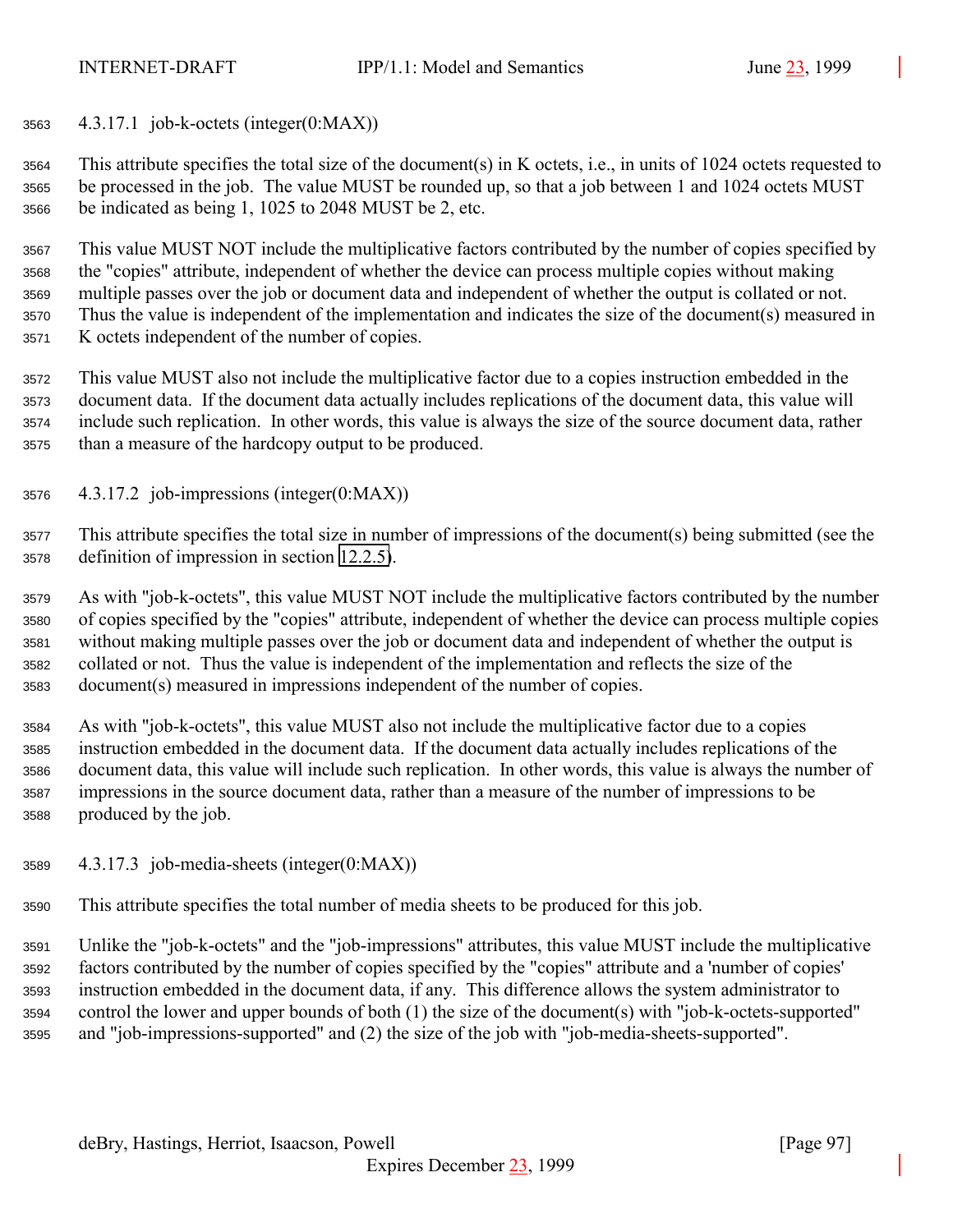4.3.18 Job Progress Attributes

 This sub-section defines job attributes that describe the progress of the job. These attributes are intended to be counters. That is, the value for a job that has not started processing MUST be 0. When the job's "job- state" is 'processing' or 'processing-stopped', this value is intended to contain the amount of the job that has been processed to the time at which the attributes are requested. When the job enters the 'completed', 'canceled', or 'aborted' states, these values are the final values for the job.

4.3.18.1 job-k-octets-processed (integer(0:MAX))

 This attribute specifies the total number of octets processed in K octets, i.e., in units of 1024 octets so far. The value MUST be rounded up, so that a job between 1 and 1024 octets inclusive MUST be indicated as being 1, 1025 to 2048 inclusive MUST be 2, etc.

 For implementations where multiple copies are produced by the interpreter with only a single pass over the data, the final value MUST be equal to the value of the "job-k-octets" attribute. For implementations where multiple copies are produced by the interpreter by processing the data for each copy, the final value MUST be a multiple of the value of the "job-k-octets" attribute.

4.3.18.2 job-impressions-completed (integer(0:MAX))

 This job attribute specifies the number of impressions completed for the job so far. For printing devices, the impressions completed includes interpreting, marking, and stacking the output.

4.3.18.3 job-media-sheets-completed (integer(0:MAX))

 This job attribute specifies the media-sheets completed marking and stacking for the entire job so far whether those sheets have been processed on one side or on both.

4.3.19 attributes-charset (charset)

 This REQUIRED attribute is populated using the value in the client supplied "attributes-charset" attribute in the create request. It identifies the charset (coded character set and encoding method) used by any Job attributes with attribute syntax 'text' and 'name' that were supplied by the client in the create request. See Section [3.1.4](#page-21-0) for a complete description of the "attributes-charset" operation attribute.

 This attribute does not indicate the charset in which the 'text' and 'name' values are stored internally in the Job object. The internal charset is implementation-defined. The IPP object MUST convert from whatever the internal charset is to that being requested in an operation as specified in Section [3.1.4.](#page-21-0)

4.3.20 attributes-natural-language (naturalLanguage)

 This REQUIRED attribute is populated using the value in the client supplied "attributes-natural-language" attribute in the create request. It identifies the natural language used for any Job attributes with attribute syntax 'text' and 'name' that were supplied by the client in the create request. See Section [3.1.4](#page-21-0) for a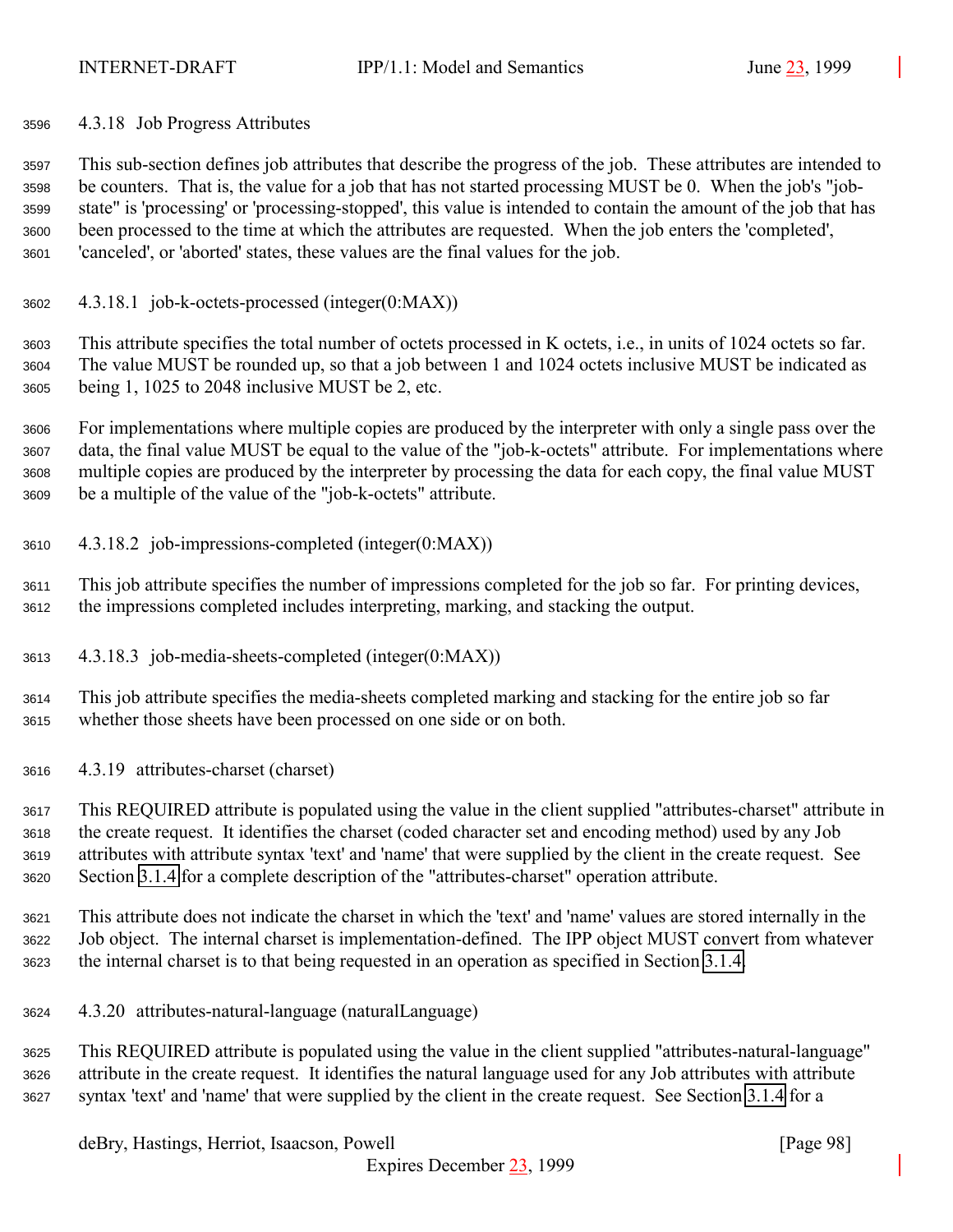complete description of the "attributes-natural-language" operation attribute. See Sections [4.1.1.2](#page-63-0) and [4.1.2.2](#page-64-0) for how a Natural Language Override may be supplied explicitly for each 'text' and 'name' attribute value that differs from the value identified by the "attributes-natural-language" attribute.

4.4 Printer Description Attributes

 These attributes form the attribute group called "printer-description". The following table summarizes these attributes, their syntax, and whether or not they are REQUIRED for a Printer object to support. If they are not indicated as REQUIRED, they are OPTIONAL. The maximum size in octets for 'text' and 'name' attributes is indicated in parenthesizes.

Note: How these attributes are set by an Administrator is outside the scope of this IPP/1.1 document.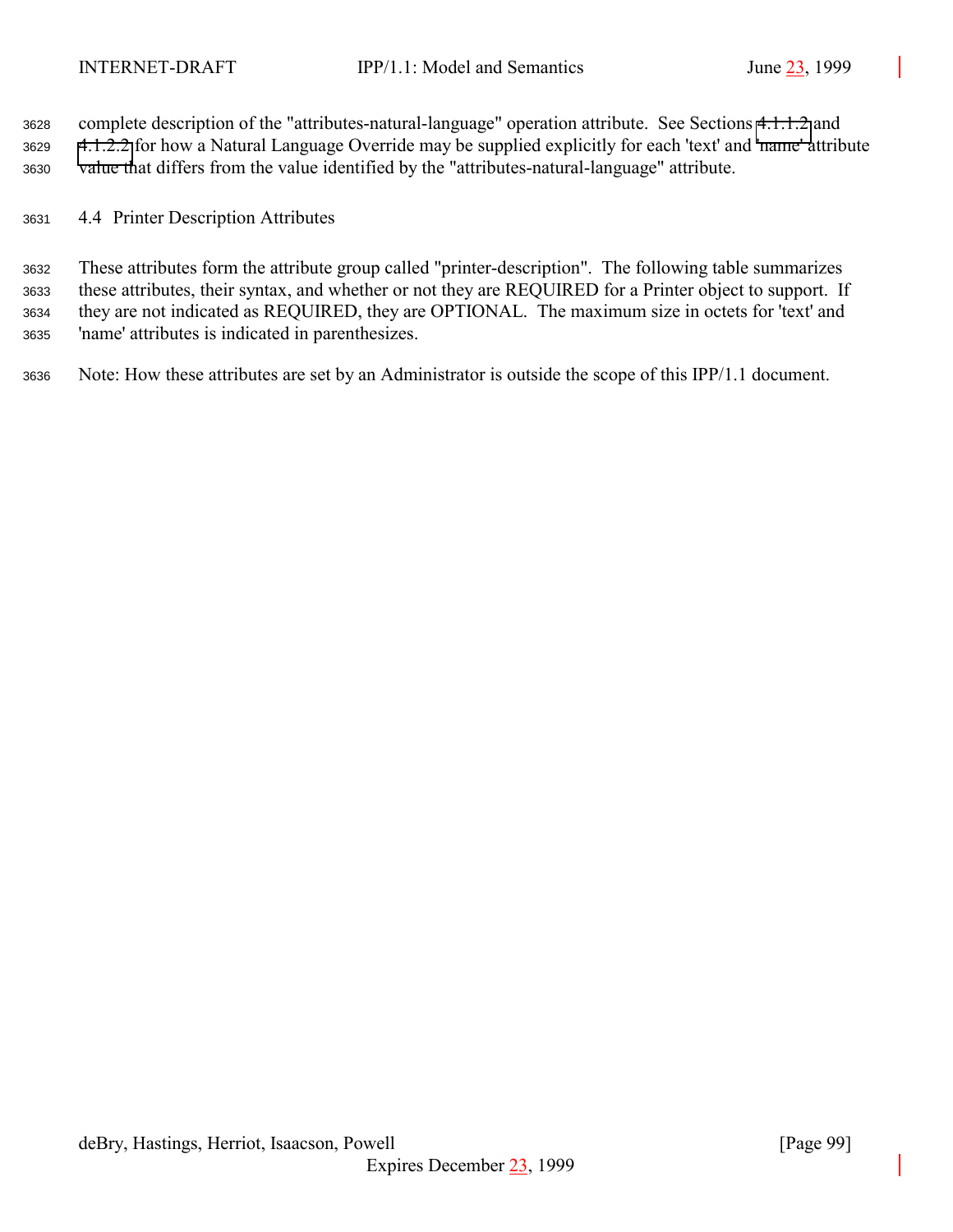| 3637                 |                                          |                        |           |
|----------------------|------------------------------------------|------------------------|-----------|
| 3638                 | Attribute                                | Syntax                 | REQUIRED? |
| 3639<br>3640         | printer-uri-supported                    | 1setOf uri             | REQUIRED  |
| 3641<br>3642         | uri-security-supported                   | 1setOf type2 keyword   | REQUIRED  |
| 3643<br>3644<br>3645 | uri-authentication-<br>supported         | 1setOf type2 keyword   | REQUIRED  |
| 3646<br>3647         | printer-name                             | name (127)             | REQUIRED  |
| 3648<br>3649         | printer-location                         | text (127)             |           |
| 3650<br>3651         | printer-info                             | text (127)             |           |
| 3652<br>3653         | printer-more-info                        | uri                    |           |
| 3654<br>3655         | printer-driver-installer                 | uri                    |           |
| 3656<br>3657         | printer-make-and-model                   | text (127)             |           |
| 3658<br>3659<br>3660 | printer-more-info-<br>manufacturer       | uri                    |           |
| 3661<br>3662         | printer-state                            | type1 enum             | REQUIRED  |
| 3663<br>3664         | printer-state-reasons                    | 1setOf type2 keyword   | REQUIRED  |
| 3665<br>3666         | printer-state-message                    | text (MAX)             |           |
| 3667<br>3668         | ipp-versions-supported                   | 1setOf type2 keyword   | REQUIRED  |
| 3669<br>3670         | operations-supported                     | 1setOf type2 enum      | REQUIRED  |
| 3671<br>3672<br>3673 | ipp-multiple-document-jobs-<br>supported | boolean                |           |
| 3674<br>3675         | charset-configured                       | charset                | REQUIRED  |
| 3676<br>3677         | charset-supported                        | 1setOf charset         | REQUIRED  |
| 3678<br>3679         | natural-language-configured              | naturalLanguage        | REQUIRED  |
| 3680<br>3681<br>3682 | generated-natural-language-<br>supported | 1setOf naturalLanguage | REQUIRED  |
| 3683<br>3684         | document-format-default                  | mimeMediaType          | REQUIRED  |
| 3685<br>3686         | document-format-supported                | 1setOf mimeMediaType   | REQUIRED  |

deBry, Hastings, Herriot, Isaacson, Powell [Page 100]

Expires December 23, 1999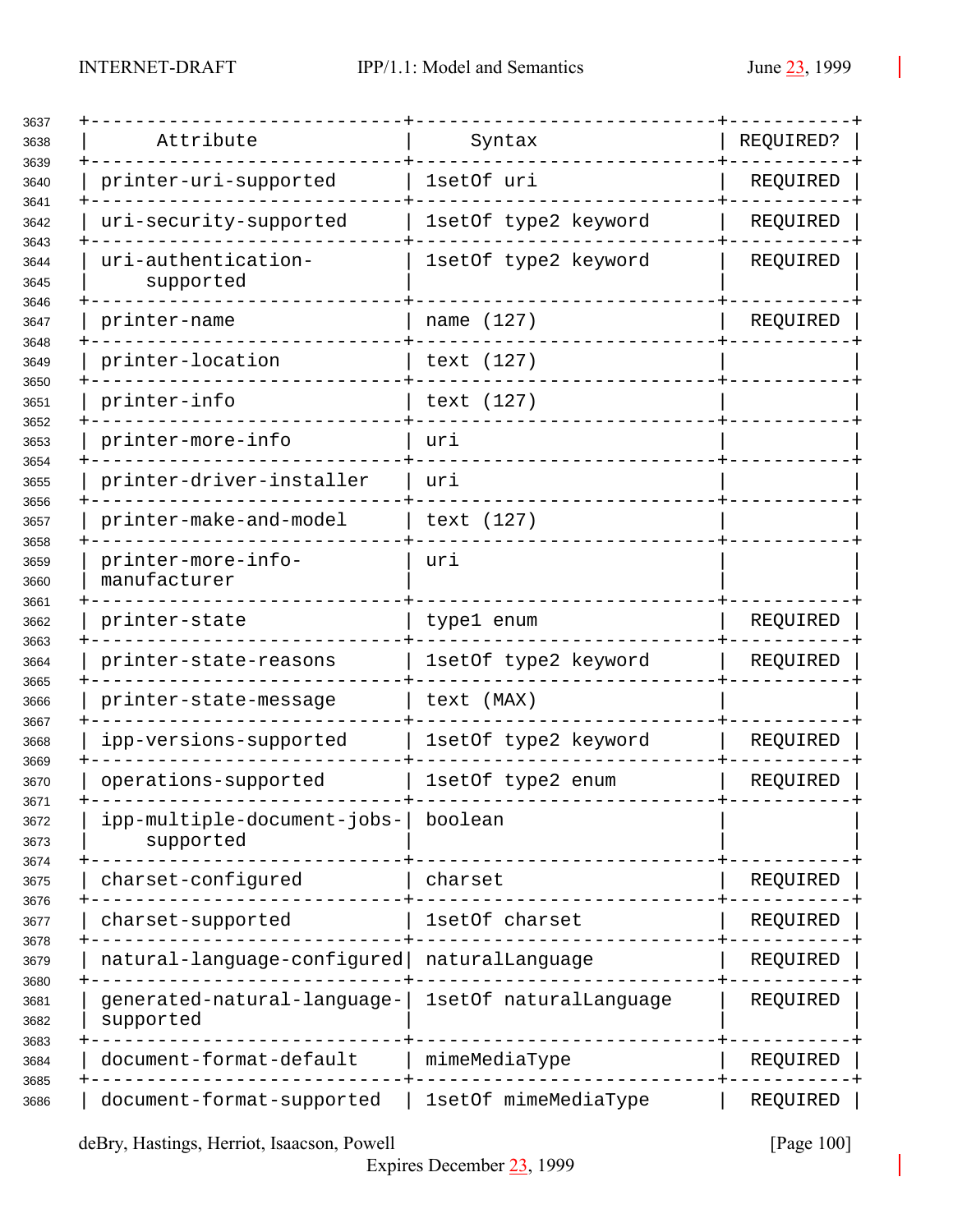<span id="page-100-0"></span>

| printer-is-accepting-jobs           | boolean                | REQUIRED |
|-------------------------------------|------------------------|----------|
| queued-job-count                    | integer (0:MAX)        | REQUIRED |
| printer-message-from-<br>operator   | text (127)             |          |
| color-supported                     | boolean                |          |
| reference-uri-schemes-<br>supported | 1setOf uriScheme       |          |
| pdl-override-supported              | type2 keyword          | REQUIRED |
| printer-up-time                     | integer (1:MAX)        | REQUIRED |
| printer-current-time                | dateTime               |          |
| multiple-operation-time-out         | integer (1:MAX)        |          |
| compression-supported               | 1setOf type3 keyword   | REQUIRED |
| job-k-octets-supported              | rangeOfInteger (0:MAX) |          |
| job-impressions-supported           | rangeOfInteger (0:MAX) |          |
| job-media-sheets-supported          | rangeOfInteger (0:MAX) |          |
| pages-per-minute                    | integer(0:MAX)         |          |
| pages-per-minute-color              | integer(0:MAX)         |          |
|                                     |                        |          |

4.4.1 printer-uri-supported (1setOf uri)

 This REQUIRED Printer attribute contains at least one URI for the Printer object. It OPTIONALLY contains more than one URI for the Printer object. An administrator determines a Printer object's URI(s) and configures this attribute to contain those URIs by some means outside the scope of this IPP/1.1 document. The precise format of this URI is implementation dependent and depends on the protocol. See the next two sections for a description of the "uri-security-supported" and "uri-authentication-supported" attributes, both of which are the REQUIRED companion attributes to this "printer-uri-supported" attribute. See section [2.4](#page-16-0) on Printer object identity and section [8.2](#page-126-0) on security and URIs for more information.

4.4.2 uri-authentication-supported (1setOf type2 keyword)

 This REQUIRED Printer attribute MUST have the same cardinality (contain the same number of values) as the "printer-uri-supported" attribute. This attribute identifies the Client Authentication mechanism

deBry, Hastings, Herriot, Isaacson, Powell [Page 101]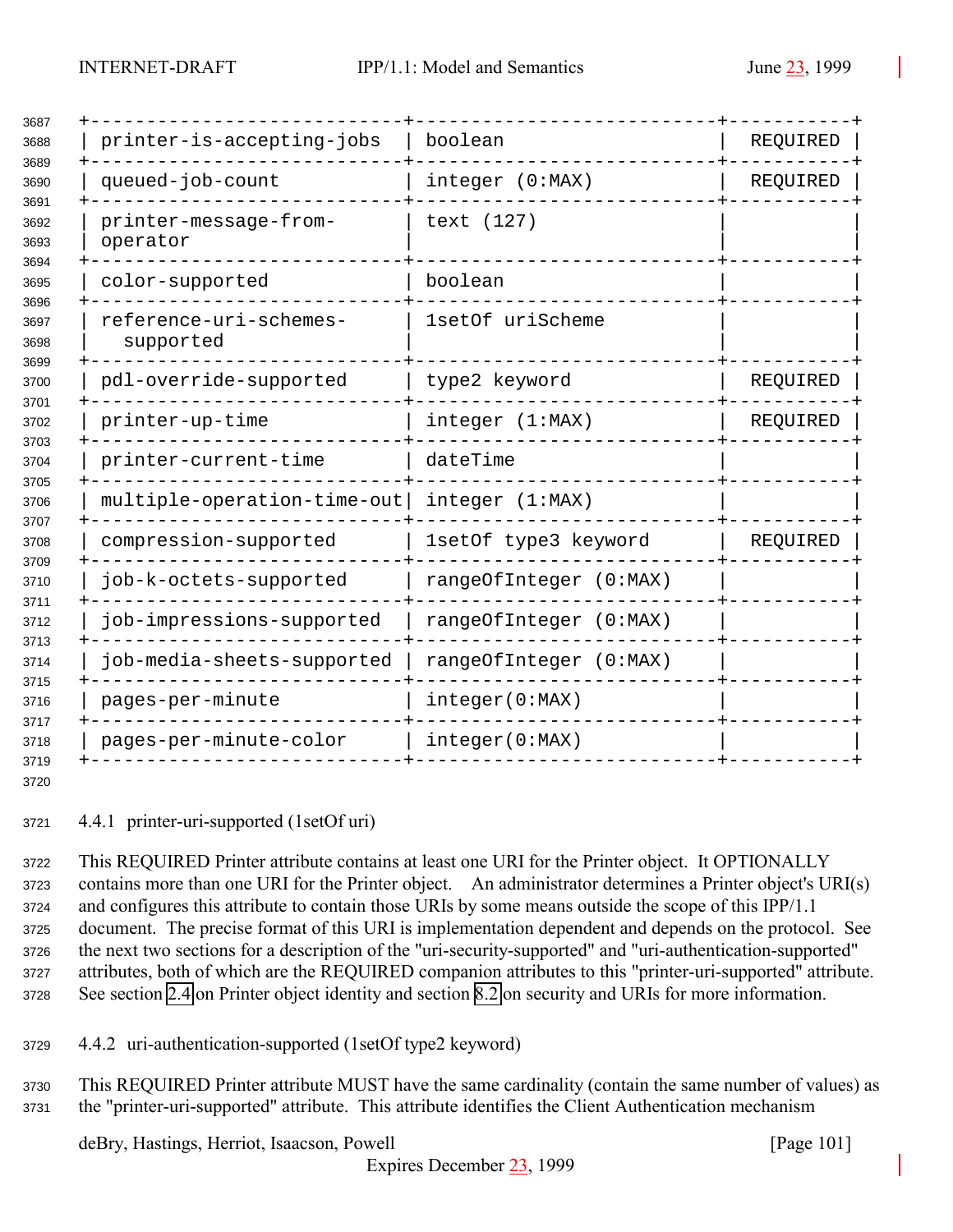associated with each URI listed in the "printer-uri-supported" attribute. The Printer object uses the specified mechanism to identify the authenticated user (see section [8.3\)](#page-127-0) . The "i th" value in "uri-authentication- supported" corresponds to the "i th" value in "printer-uri-supported" and it describes the authentication mechanisms used by the Printer when accessed via that URI. See [IPP-PRO] for more details on Client Authentication.

- The following standard keyword values are defined:
- 'none': There is no authentication mechanism associated with the URI. The Printer object assumes that the authenticated user is "anonymous".
- 'requesting-user-name': When a client performs an operation whose target is the associated URI, the Printer object assumes that the authenticated user is specified by the "requesting-user-name" Operation attribute (see section [8.3\)](#page-127-0). If the "requesting-user-name" attribute is absent in a request, the Printer object assumes that the authenticated user is "anonymous".
- 'basic': When a client performs an operation whose target is the associated URI, the Printer object challenges the client with HTTP basic authentication [RFC2617]. The Printer object assumes that the authenticated user is the name received via the basic authentication mechanism.
- 'digest': When a client performs an operation whose target is the associated URI, the Printer object challenges the client with HTTP digest authentication [RFC2617]. The Printer object assumes that the authenticated user is the name received via the digest authentication mechanism.
- 'certificate': When a client performs an operation whose target is the associated URI, the Printer object expects the client to provide a certificate. The Printer object assumes that the authenticated user is the textual name contained within the certificate.
- 4.4.3 uri-security-supported (1setOf type2 keyword)

 This REQUIRED Printer attribute MUST have the same cardinality (contain the same number of values) as the "printer-uri-supported" attribute. This attribute identifies the security mechanisms used for each URI listed in the "printer-uri-supported" attribute. The "i th" value in "uri-security-supported" corresponds to the "i th" value in "printer-uri-supported" and it describes the security mechanisms used for accessing the Printer object via that URI. See [IPP-PRO] for more details on security mechanisms.

- The following standard keyword values are defined:
- 'none': There are no secure communication channel protocols in use for the given URI.
- 'ssl3': SSL3 [SSL] is the secure communications channel protocol in use for the given URI.
- 'tls': TLS [RFC2246] is the secure communications channel protocol in use for the given URI.
- 
- This attribute is orthogonal to the definition of a Client Authentication mechanism. Specifically, 'none' does not exclude Client Authentication. See section [4.4.2.](#page-100-0)
- Consider the following example. For a single Printer object, an administrator configures the "printer-uri-supported", "uri-authentication-supported" and "uri-security-supported" attributes as follows:
- "printer-uri-supported": 'xxx://acme.com/open-use-printer', 'xxx://acme.com/restricted-use-printer', 'xxx://acme.com/private-printer'
- "uri-authentication-supported": 'none', 'digest', 'basic'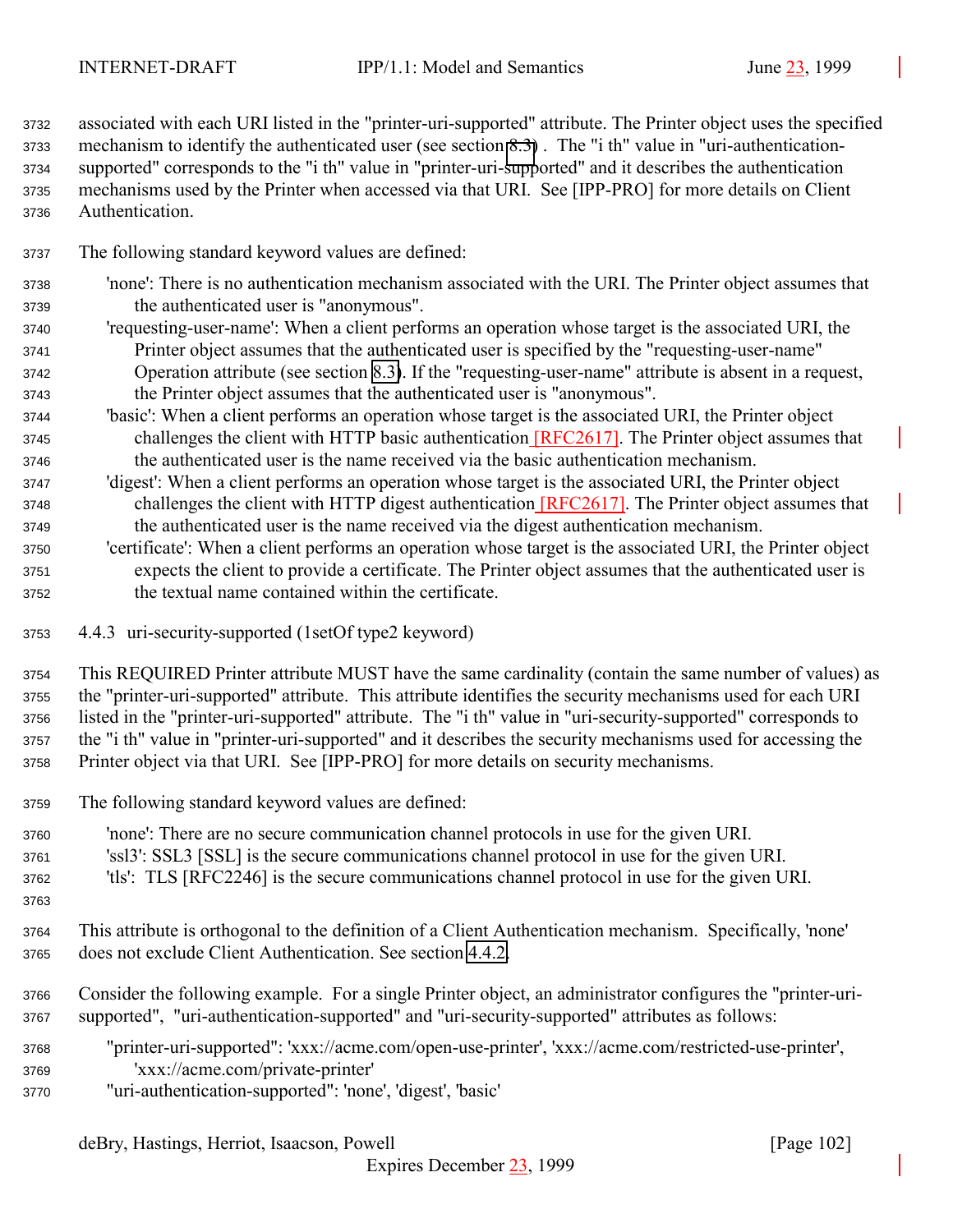"uri-security-supported": 'none', 'none', 'tls'

 Note: 'xxx' is not a valid scheme. See the IPP/1.1 "Transport and Encoding" document [IPP-PRO] for the actual URI schemes to be used in object target attributes.

In this case, one Printer object has three URIs.

 - For the first URI, 'xxx://acme.com/open-use-printer', the value 'none' in "uri-security-supported" indicates that there is no secure channel protocol configured to run under HTTP. The value of 'none' in "uri-authentication-supported" indicates that all users are 'anonymous'. There will be no challenge and the Printer will ignore "requesting-user-name".

- For the second URI, 'xxx://acme.com/restricted-use-printer', the value 'none' in "uri-security- supported" indicates that there is no secure channel protocol configured to run under HTTP. The value of 'digest' in "uri-authentication-supported" indicates that the Printer will issue a challenge and that the Printer will use the name supplied by the digest mechanism to determine the authenticated user (see section [8.3\)](#page-127-0).
- For the third URI, 'xxx://acme.com/private-printer', the value 'tls' in "uri-security-supported" indicates that TLS is being used to secure the channel. The client SHOULD be prepared to use TLS framing to negotiate an acceptable ciphersuite to use while communicating with the Printer object. In this case, the name implies the use of a secure communications channel, but the fact is made explicit by the presence of the 'tls' value in "uri-security-supported". The client does not need to resort to understanding which security it must use by following naming conventions or by parsing the URI to determine which security mechanisms are implied. The value of 'basic' in "uri-authentication- supported" indicates that the Printer will issue a challenge and that the Printer will use the name supplied by the digest mechanism to determine the authenticated user (see section [8.3\)](#page-127-0) . Because this challenge occurs in a tls session, the channel is secure.
- 

 It is expected that many IPP Printer objects will be configured to support only one channel (either configured to use TLS access or not) and only one authentication mechanism. Such Printer objects only have one URI listed in the "printer-uri-supported" attribute. No matter the configuration of the Printer object (whether it has only one URI or more than one URI), a client MUST supply only one URI in the target "printer-uri" operation attribute.

4.4.4 printer-name (name(127))

 This REQUIRED Printer attribute contains the name of the Printer object. It is a name that is more end- user friendly than a URI. An administrator determines a printer's name and sets this attribute to that name. This name may be the last part of the printer's URI or it may be unrelated. In non-US-English locales, a name may contain characters that are not allowed in a URI.

4.4.5 printer-location (text(127))

 This Printer attribute identifies the location of the device. This could include things like: "in Room 123A, second floor of building XYZ".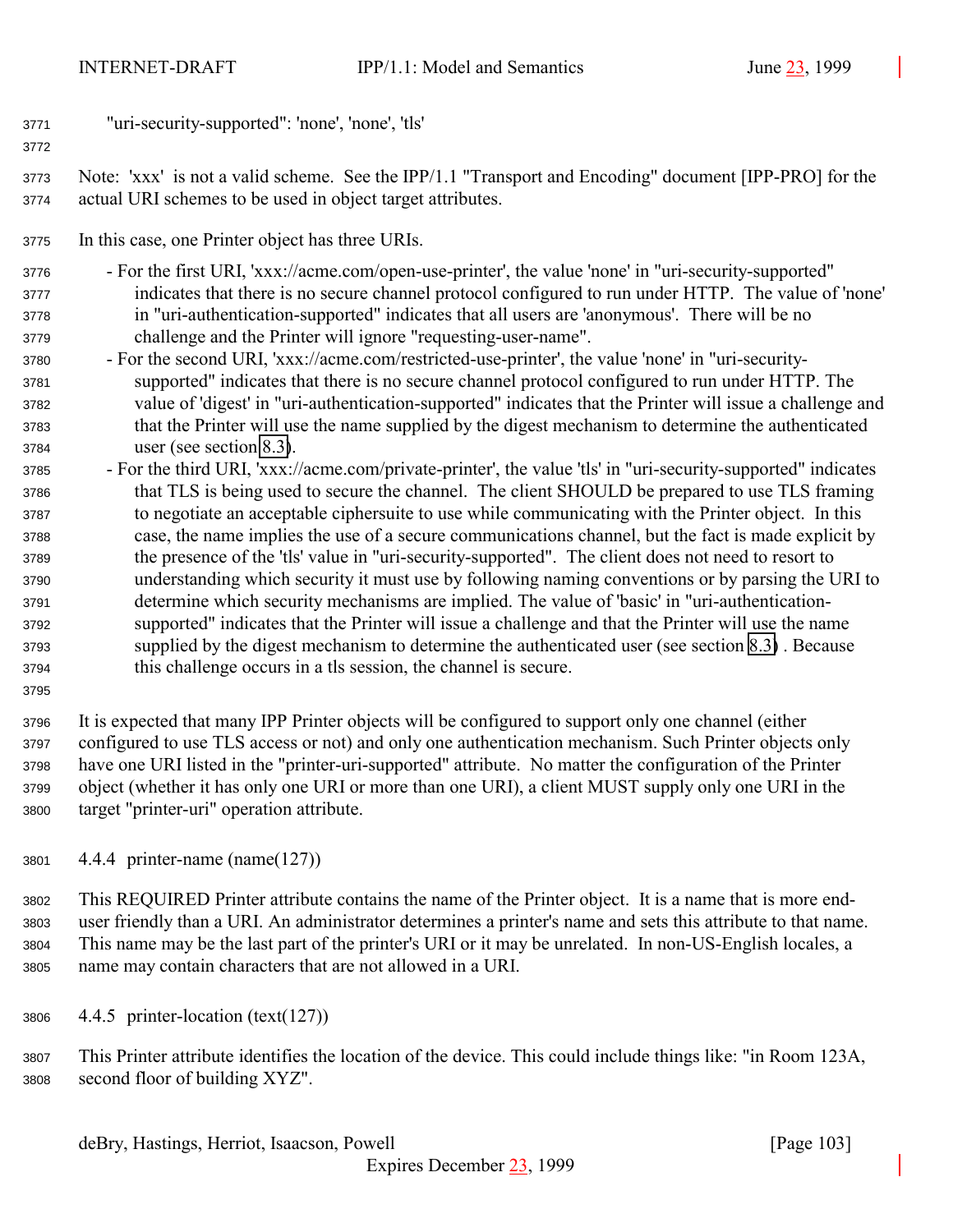4.4.6 printer-info (text(127))

 This Printer attribute identifies the descriptive information about this Printer object. This could include things like: "This printer can be used for printing color transparencies for HR presentations", or "Out of courtesy for others, please print only small (1-5 page) jobs at this printer", or even "This printer is going away on July 1, 1997, please find a new printer".

4.4.7 printer-more-info (uri)

 This Printer attribute contains a URI used to obtain more information about this specific Printer object. For example, this could be an HTTP type URI referencing an HTML page accessible to a Web Browser. The information obtained from this URI is intended for end user consumption. Features outside the scope of IPP can be accessed from this URI. The information is intended to be specific to this printer instance and site specific services (e.g. job pricing, services offered, end user assistance). The device manufacturer may initially populate this attribute.

4.4.8 printer-driver-installer (uri)

 This Printer attribute contains a URI to use to locate the driver installer for this Printer object. This attribute is intended for consumption by automata. The mechanics of print driver installation is outside the scope of this IPP/1.1 document. The device manufacturer may initially populate this attribute.

- 4.4.9 printer-make-and-model (text(127))
- This Printer attribute identifies the make and model of the device. The device manufacturer may initially populate this attribute.
- 4.4.10 printer-more-info-manufacturer (uri)

 This Printer attribute contains a URI used to obtain more information about this type of device. The information obtained from this URI is intended for end user consumption. Features outside the scope of IPP can be accessed from this URI (e.g., latest firmware, upgrades, print drivers, optional features available, details on color support). The information is intended to be germane to this printer without regard to site specific modifications or services. The device manufacturer may initially populate this attribute.

- 4.4.11 printer-state (type1 enum)
- This REQUIRED Printer attribute identifies the current state of the device. The "printer-state reasons" attribute augments the "printer-state" attribute to give more detailed information about the Printer in the given printer state.

 A Printer object need only update this attribute before responding to an operation which requests the attribute; the Printer object NEED NOT update this attribute continually, since asynchronous event notification is not part of IPP/1.1. A Printer NEED NOT implement all values if they are not applicable to a given implementation.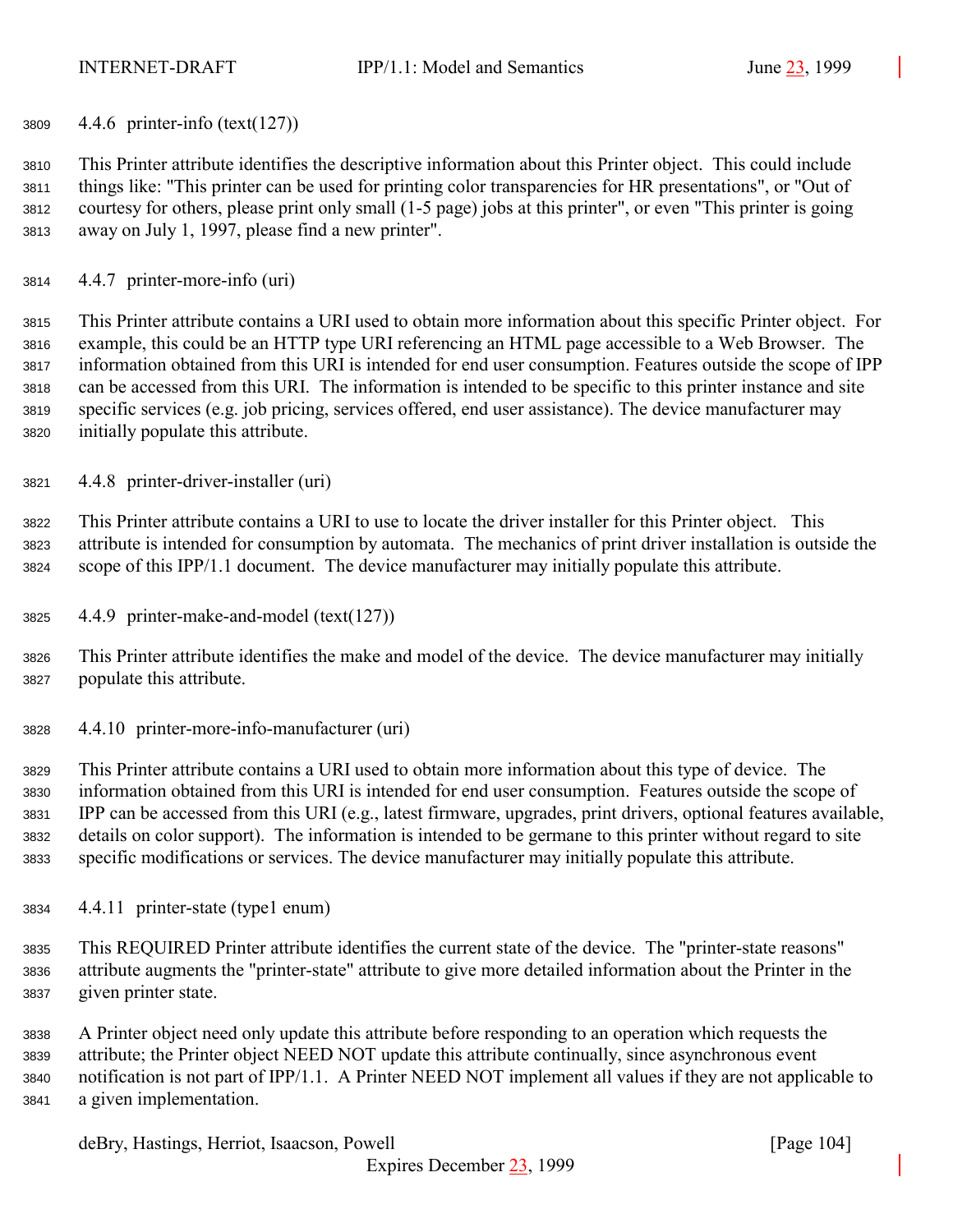- The following standard enum values are defined:
- Value Symbolic Name and Description

'3' 'idle': Indicates that new jobs can start processing without waiting.

'4' 'processing': Indicates that jobs are processing; new jobs will wait before processing.

'5' 'stopped': Indicates that no jobs can be processed and intervention is required.

 Values of "printer-state-reasons", such as 'spool-area-full' and 'stopped-partly', MAY be used to provide further information.

4.4.12 printer-state-reasons (1setOf type2 keyword)

 This REQUIRED Printer attribute supplies additional detail about the device's state. Some of the these value definitions indicate conformance requirements; the rest are OPTIONAL.

 Each keyword value MAY have a suffix to indicate its level of severity. The three levels are: report (least severe), warning, and error (most severe).

- '-report': This suffix indicates that the reason is a "report". An implementation may choose to omit some or all reports. Some reports specify finer granularity about the printer state; others serve as a precursor to a warning. A report MUST contain nothing that could affect the printed output.
- '-warning': This suffix indicates that the reason is a "warning". An implementation may choose to omit some or all warnings. Warnings serve as a precursor to an error. A warning MUST contain nothing that prevents a job from completing, though in some cases the output may be of lower quality.
- '-error': This suffix indicates that the reason is an "error". An implementation MUST include all errors. If this attribute contains one or more errors, printer MUST be in the stopped state.
- 

 If the implementation does not add any one of the three suffixes, all parties MUST assume that the reason is an "error".

 If a Printer object controls more than one output device, each value of this attribute MAY apply to one or more of the output devices. An error on one output device that does not stop the Printer object as a whole MAY appear as a warning in the Printer's "printer-state-reasons attribute". If the "printer-state" for such a Printer has a value of 'stopped', then there MUST be an error reason among the values in the "printer-state-reasons" attribute.

- The following standard keyword values are defined:
- 'other': The device has detected an error other than one listed in this document.
- 'none': There are not reasons. This state reason is semantically equivalent to "printer-state-reasons" without any value and MUST be used, since the 1setOf attribute syntax requires at least one value.
- 'media-needed': A tray has run out of media.
- 'media-jam': The device has a media jam.
- 'moving-to-paused': Someone has paused the Printer object using the Pause-Printer operation (see section [3.2.7\)](#page-46-0) or other means, but the device(s) are taking an appreciable time to stop. Later, when all output has stopped, the "printer-state" becomes 'stopped', and the 'paused' value replaces the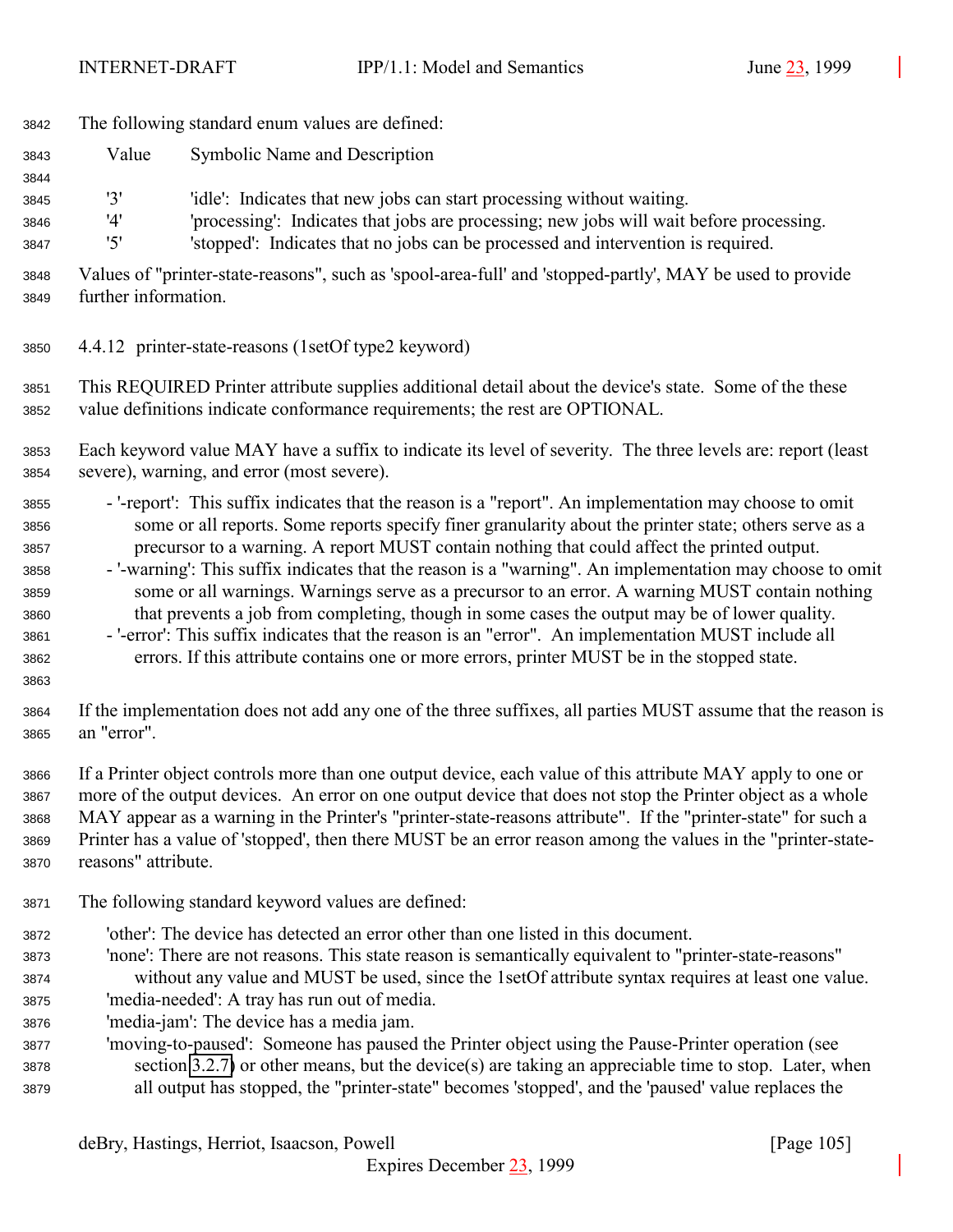'moving-to-paused' value in the "printer-state-reasons" attribute. This value MUST be supported, if the Pause-Printer operation is supported and the implementation takes significant time to pause a device in certain circumstances.

 'paused': Someone has paused the Printer object using the Pause-Printer operation (see section [3.2.7\)](#page-46-0) or other means and the Printer object's "printer-state" is 'stopped'. In this state, a Printer MUST NOT produce printed output, but it MUST perform other operations requested by a client. If a Printer had been printing a job when the Printer was paused, the Printer MUST resume printing that job when the Printer is no longer paused and leave no evidence in the printed output of such a pause. This value MUST be supported, if the Pause-Printer operation is supported.

- 'shutdown': Someone has removed a Printer object from service, and the device may be powered down or physically removed. In this state, a Printer object MUST NOT produce printed output, and unless the Printer object is realized by a print server that is still active, the Printer object MUST perform no other operations requested by a client, including returning this value. If a Printer object had been printing a job when it was shutdown, the Printer NEED NOT resume printing that job when the Printer is no longer shutdown. If the Printer resumes printing such a job, it may leave evidence in the printed output of such a shutdown, e.g. the part printed before the shutdown may be printed a second time after the shutdown.
- 'connecting-to-device': The Printer object has scheduled a job on the output device and is in the process of connecting to a shared network output device (and might not be able to actually start printing the job for an arbitrarily long time depending on the usage of the output device by other servers on the network).
- 'timed-out': The server was able to connect to the output device (or is always connected), but was unable to get a response from the output device.
- 'stopping': The Printer object is in the process of stopping the device and will be stopped in a while. When the device is stopped, the Printer object will change the Printer object's state to 'stopped'. The 'stopping-warning' reason is never an error, even for a Printer with a single output device. When an output-device ceases accepting jobs, the Printer will have this reason while the output device completes printing.
- 'stopped-partly': When a Printer object controls more than one output device, this reason indicates that one or more output devices are stopped. If the reason is a report, fewer than half of the output devices are stopped. If the reason is a warning, fewer than all of the output devices are stopped.
- 'toner-low': The device is low on toner.
- 'toner-empty': The device is out of toner.
- 'spool-area-full': The limit of persistent storage allocated for spooling has been reached. The Printer is temporarily unable to accept more jobs. The Printer will remove this value when it is able to accept more jobs. This value SHOULD be used by a non-spooling Printer that only accepts one or a small number jobs at a time or a spooling Printer that has filled the spool space.
- 'cover-open': One or more covers on the device are open.
- 'interlock-open': One or more interlock devices on the printer are unlocked.
- 'door-open': One or more doors on the device are open.
- 'input-tray-missing': One or more input trays are not in the device.
- 'media-low': At least one input tray is low on media.
- 'media-empty': At least one input tray is empty.
- 'output-tray-missing': One or more output trays are not in the device
- 'output-area-almost-full': One or more output area is almost full (e.g. tray, stacker, collator).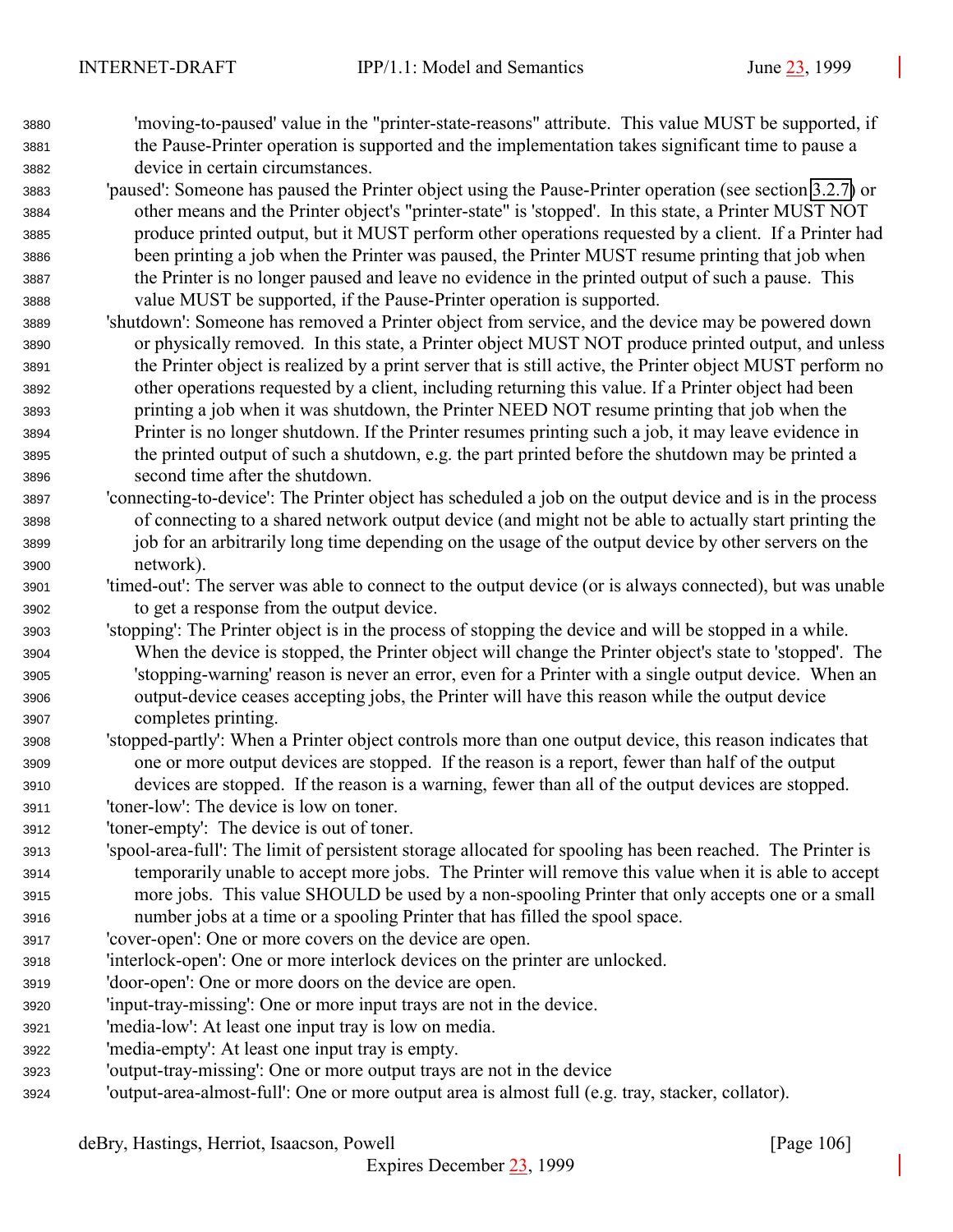- 'output-area-full': One or more output area is full. (e.g. tray, stacker, collator) 'marker-supply-low': The device is low on at least one marker supply. (e.g. toner, ink, ribbon) 'marker-supply-empty: The device is out of at least one marker supply. (e.g. toner, ink, ribbon) 'marker-waste-almost-full': The device marker supply waste receptacle is almost full. 'marker-waste-full': The device marker supply waste receptacle is full. 'fuser-over-temp': The fuser temperature is above normal. 'fuser-under-temp': The fuser temperature is below normal. 'opc-near-eol': The optical photo conductor is near end of life. 'opc-life-over': The optical photo conductor is no longer functioning. 'developer-low': The device is low on developer. 'developer-empty: The device is out of developer. 'interpreter-resource-unavailable': An interpreter resource is unavailable (i.e. font, form)
- 4.4.13 printer-state-message (text(MAX))

 This Printer attribute specifies the additional information about the printer state and printer state reasons in human readable text. If the Printer object supports this attribute, the Printer object MUST be able to generate this message in any of the natural languages identified by the Printer's "generated-natural- language-supported" attribute (see the "attributes-natural-language" operation attribute specified in Section [3.1.4.1\)](#page-22-0).

- 4.4.14 ipp-versions-supported (1setOf type2 keyword)
- This REQUIRED attribute identifies the IPP protocol version(s) that this Printer supports, including major and minor versions, i.e., the version numbers for which this Printer implementation meets the conformance requirements. For version number validation, the Printer matches the (two-octet binary) "version-number" parameter supplied by the client in each request (see sections [3.1.1](#page-19-0) and [3.1.8\)](#page-30-0) with the (US-ASCII) keyword values of this attribute.
- The following standard keyword values are defined:

 '1.0': Meets the conformance requirement of IPP version 1.0 as specified in RFC 2566 [RFC2566] and RFC 2565 [RFC2565] including any extensions registered according to Section 6 and any extension defined in this version or any future version of the IPP "Model and Semantics" document or the IPP "Encoding and Transport" document following the rules, if any, when the "version-number" parameter is '1.0'.

- '1.1': Meets the conformance requirement of IPP version 1.1 as specified in this document and [IPP- PRO] including any extensions registered according to Section 6 and any extension defined in any future versions of the IPP "Model and Semantics" document or the IPP Encoding and Transport document following the rules, if any, when the "version-number" parameter is '1.1'.
- 4.4.15 operations-supported (1setOf type2 enum)

 This REQUIRED Printer attribute specifies the set of supported operations for this Printer object and contained Job objects.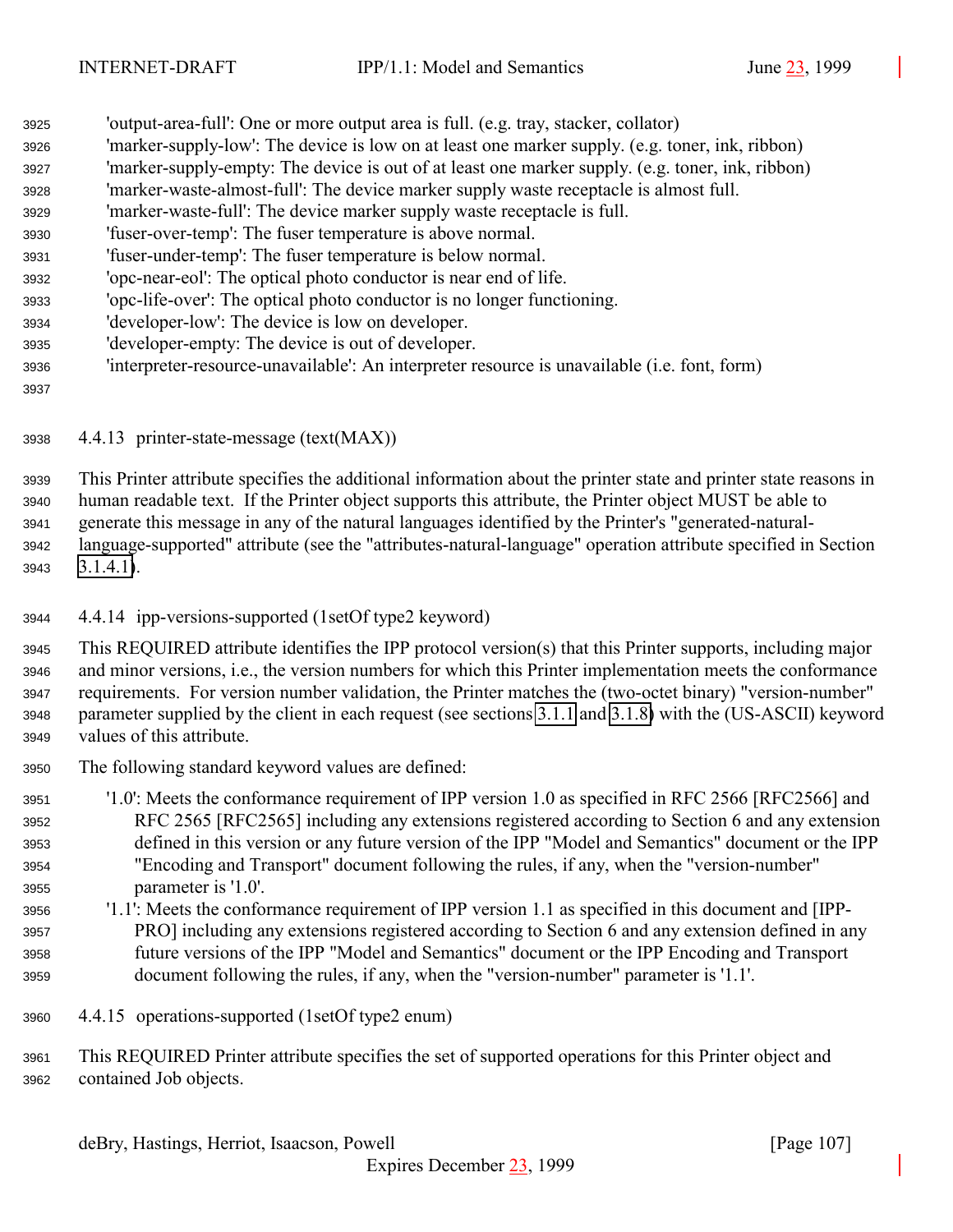This attribute is encoded as any other enum attribute syntax according to [IPP-PRO] as 32-bits. However, all 32-bit enum values for this attribute MUST NOT exceed 0x00008FFF, since these same values are also passed in two octets in the "operation-id" parameter (see section [3.1.1\)](#page-19-0) in each Protocol request with the two high order octets omitted in order to indicate the operation being performed [IPP-PRO].

The following standard enum and "operation-id" (see section [3.1.2\)](#page-20-0) values are defined:

| 3968 | Value         | <b>Operation Name</b>           |
|------|---------------|---------------------------------|
| 3969 |               |                                 |
| 3970 |               |                                 |
| 3971 | 0x0000        | reserved, not used              |
| 3972 | 0x0001        | reserved, not used              |
| 3973 | 0x0002        | Print-Job                       |
| 3974 | 0x0003        | Print-URI                       |
| 3975 | 0x0004        | Validate-Job                    |
| 3976 | 0x0005        | Create-Job                      |
| 3977 | 0x0006        | Send-Document                   |
| 3978 | 0x0007        | Send-URI                        |
| 3979 | 0x0008        | Cancel-Job                      |
| 3980 | 0x0009        | Get-Job-Attributes              |
| 3981 | 0x000A        | Get-Jobs                        |
| 3982 | 0x000B        | Get-Printer-Attributes          |
| 3983 | 0x000C        | Hold-Job                        |
| 3984 | 0x000D        | Release-Job                     |
| 3985 | 0x000E        | Restart-Job                     |
| 3986 | 0x000F        | reserved for a future operation |
| 3987 | 0x0010        | Pause-Printer                   |
| 3988 | 0x0011        | Resume-Printer                  |
| 3989 | 0x0012        | Purge-Jobs                      |
| 3990 | 0x0013-0x3FFF | reserved for future operations  |
| 3991 | 0x4000-0x8FFF | reserved for private extensions |
|      |               |                                 |

 The reserved block for private extensions allows for vendors to implement private extensions that are guaranteed to not conflict with future registered extensions. However, there is no guarantee that two or more private extensions will not conflict.

4.4.16 multiple-document-jobs-supported (boolean)

 This Printer attribute indicates whether or not the Printer supports more than one document per job, i.e., more than one Send-Document or Send-Data operation with document data. If the Printer supports the Create-Job and Send-Document operations (see section [3.2.4](#page-40-0) and [3.3.1\)](#page-50-0), it MUST support this attribute.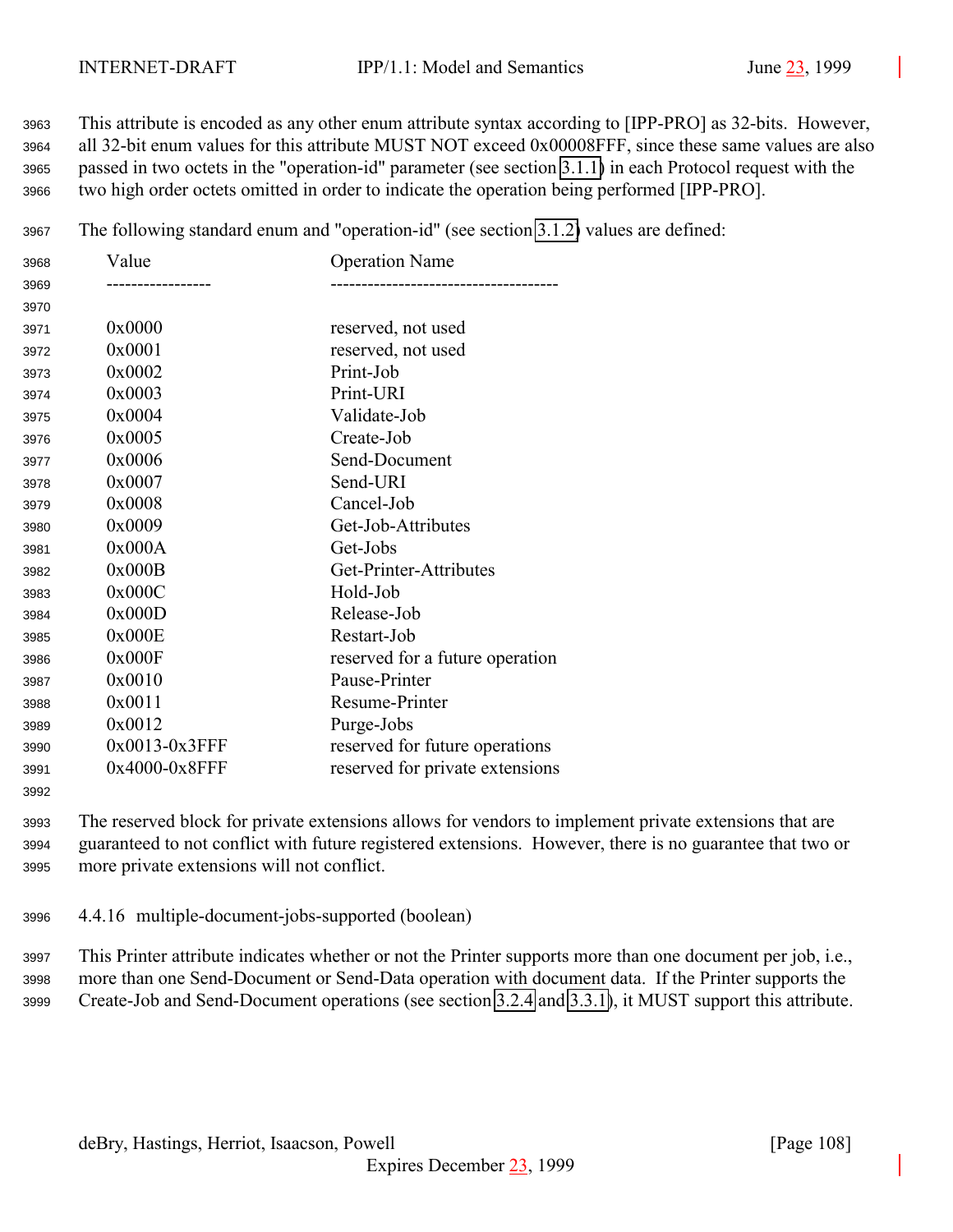4.4.17 charset-configured (charset)

 This REQUIRED Printer attribute identifies the charset that the Printer object has been configured to represent 'text' and 'name' Printer attributes that are set by the operator, system administrator, or manufacturer, i.e., for "printer-name" (name), "printer-location" (text), "printer-info" (text), and "printer- make-and-model" (text). Therefore, the value of the Printer object's "charset-configured" attribute MUST also be among the values of the Printer object's "charset-supported" attribute.

4.4.18 charset-supported (1setOf charset)

 This REQUIRED Printer attribute identifies the set of charsets that the Printer and contained Job objects support in attributes with attribute syntax 'text' and 'name'. At least the value 'utf-8' MUST be present, since IPP objects MUST support the UTF-8 [RFC2279] charset. If a Printer object supports a charset, it means that for all attributes of syntax 'text' and 'name' the IPP object MUST (1) accept the charset in requests and return the charset in responses as needed.

- If more charsets than UTF-8 are supported, the IPP object MUST perform charset conversion between the charsets as described in Section [3.1.4.2.](#page-24-0)
- 4.4.19 natural-language-configured (naturalLanguage)

 This REQUIRED Printer attribute identifies the natural language that the Printer object has been configured to represent 'text' and 'name' Printer attributes that are set by the operator, system administrator, or manufacturer, i.e., for "printer-name" (name), "printer-location" (text), "printer-info" (text), and "printer- make-and-model" (text). When returning these Printer attributes, the Printer object MAY return them in the configured natural language specified by this attribute, instead of the natural language requested by the client in the "attributes-natural-language" operation attribute. See Section [3.1.4.1](#page-22-0) for the specification of the OPTIONAL multiple natural language support. Therefore, the value of the Printer object's "natural- language-configured" attribute MUST also be among the values of the Printer object's "generated-natural-language-supported" attribute.

4.4.20 generated-natural-language-supported (1setOf naturalLanguage)

 This REQUIRED Printer attribute identifies the natural language(s) that the Printer object and contained Job objects support in attributes with attribute syntax 'text' and 'name'. The natural language(s) supported depends on implementation and/or configuration. Unlike charsets, IPP objects MUST accept requests with any natural language or any Natural Language Override whether the natural language is supported or not.

 If a Printer object supports a natural language, it means that for any of the attributes for which the Printer or Job object generates messages, i.e., for the "job-state-message" and "printer-state-message" attributes and Operation Messages (see Section [3.1.5\)](#page-27-0) in operation responses, the Printer and Job objects MUST be able to generate messages in any of the Printer's supported natural languages. See section [3.1.4](#page-21-0) for the definition of 'text' and 'name' attributes in operation requests and responses.

 Note: A Printer object that supports multiple natural languages, often has separate catalogs of messages, one for each natural language supported.

deBry, Hastings, Herriot, Isaacson, Powell [Page 109]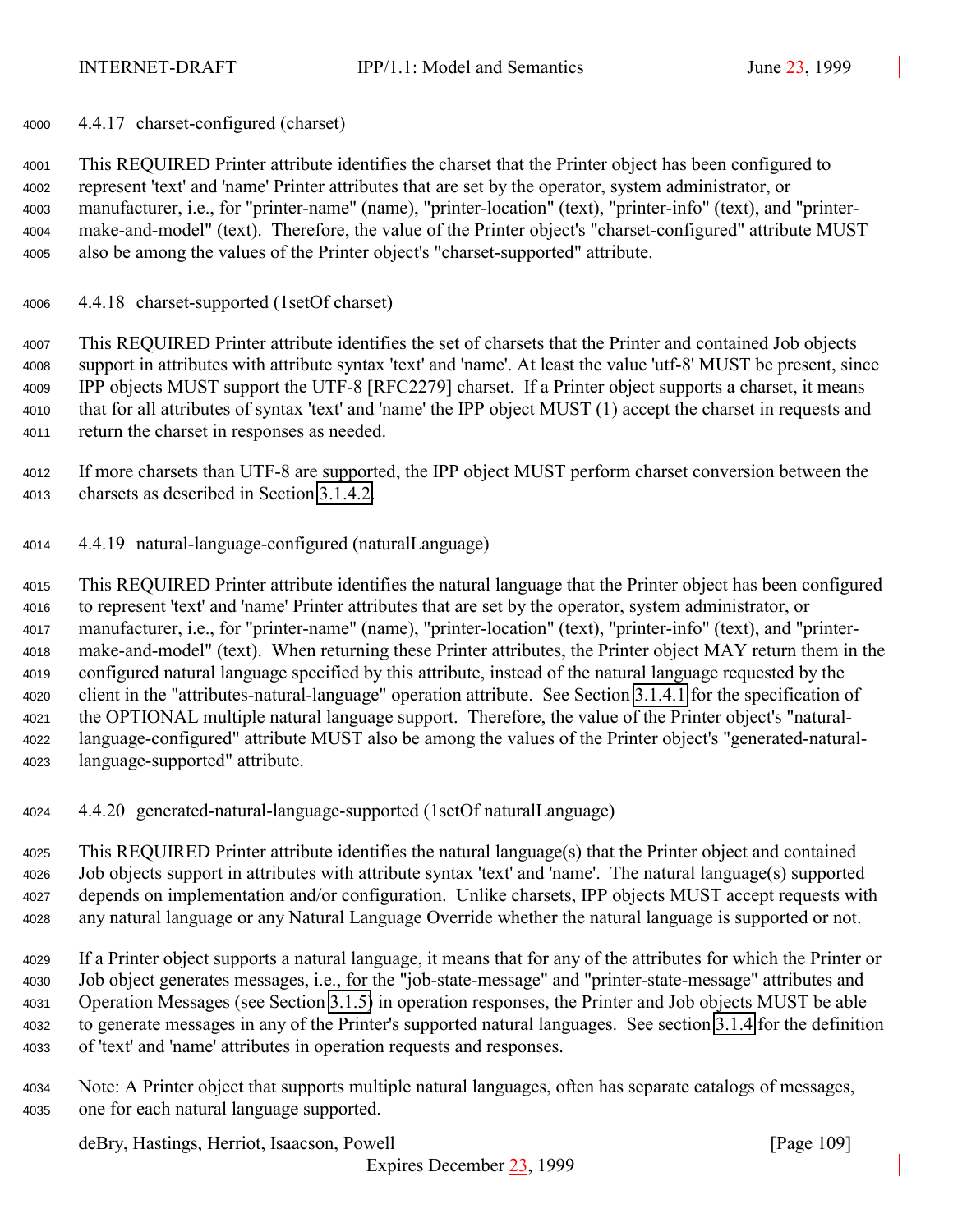4.4.21 document-format-default (mimeMediaType)

 This REQUIRED Printer attribute identifies the document format that the Printer object has been configured to assume if the client does not supply a "document-format" operation attribute in any of the operation requests that supply document data. The standard values for this attribute are Internet Media types (sometimes called MIME types). For further details see the description of the 'mimeMediaType' attribute syntax in Section [4.1.9.](#page-68-0)

- 4.4.22 document-format-supported (1setOf mimeMediaType)
- This REQUIRED Printer attribute identifies the set of document formats that the Printer object and contained Job objects can support. For further details see the description of the 'mimeMediaType' attribute syntax in Section [4.1.9.](#page-68-0)
- 4.4.23 printer-is-accepting-jobs (boolean)

 This REQUIRED Printer attribute indicates whether the printer is currently able to accept jobs, i.e., is accepting Print-Job, Print-URI, and Create-Job requests. If the value is 'true', the printer is accepting jobs. If the value is 'false', the Printer object is currently rejecting any jobs submitted to it. In this case, the Printer object returns the 'server-error-not-accepting-jobs' status code.

 This value is independent of the "printer-state" and "printer-state-reasons" attributes because its value does not affect the current job; rather it affects future jobs. This attribute, when 'false', causes the Printer to reject jobs even when the "printer-state" is 'idle' or, when 'true', causes the Printer object to accepts jobs even when the "printer-state" is 'stopped'.

4.4.24 queued-job-count (integer(0:MAX))

 This REQUIRED Printer attribute contains a count of the number of jobs that are either 'pending', 'processing', 'pending-held', or 'processing-stopped' and is set by the Printer object.

- 4.4.25 printer-message-from-operator (text(127))
- This Printer attribute provides a message from an operator, system administrator or "intelligent" process to indicate to the end user information or status of the printer, such as why it is unavailable or when it is expected to be available.
- 4.4.26 color-supported (boolean)

 This Printer attribute identifies whether the device is capable of any type of color printing at all, including highlight color. All document instructions having to do with color are embedded within the document PDL (none are external IPP attributes in IPP/1.1).

 Note: end-users are able to determine the nature and details of the color support by querying the "printer-more-info-manufacturer" Printer attribute.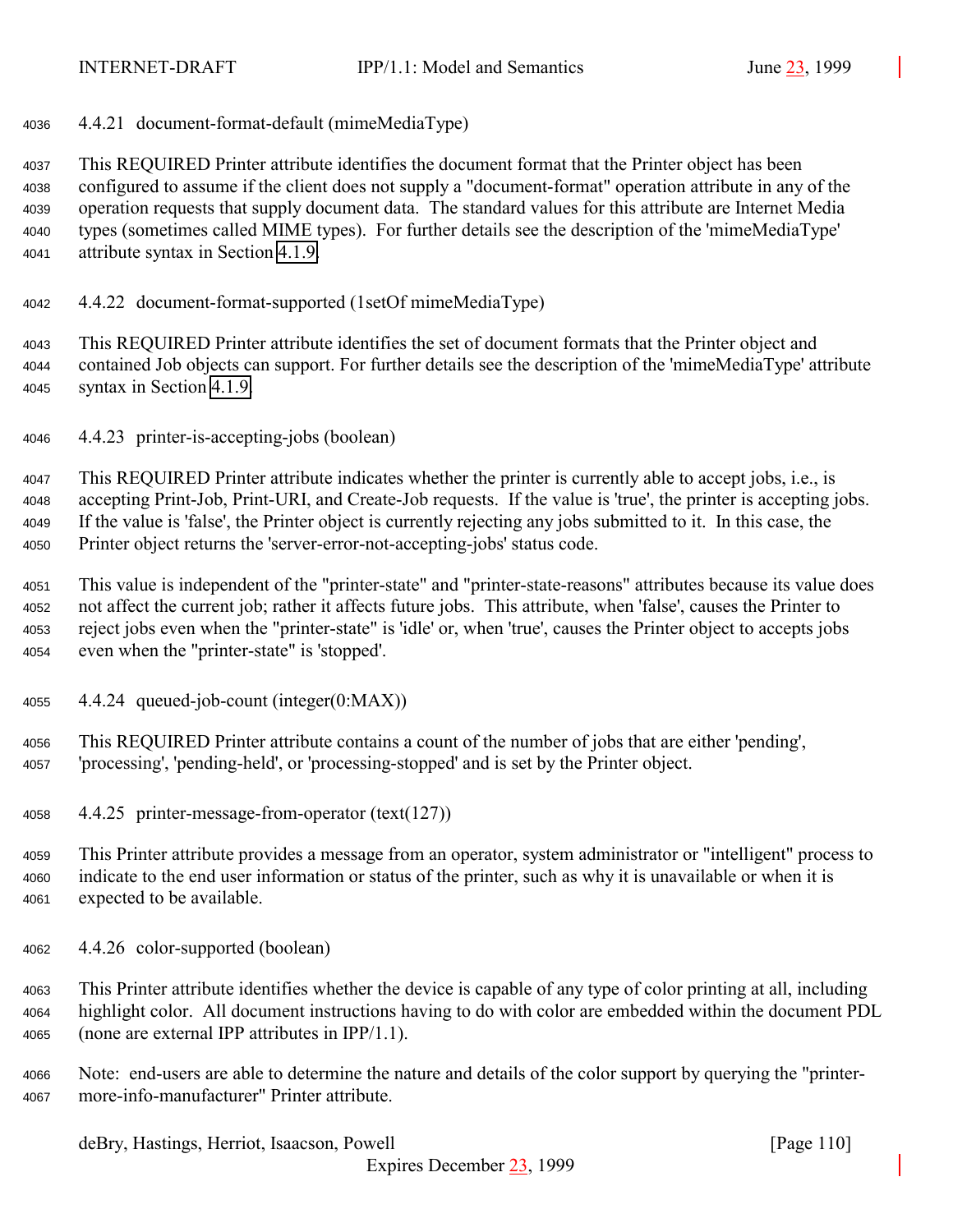4.4.27 reference-uri-schemes-supported (1setOf uriScheme)

 This Printer attribute specifies which URI schemes are supported for use in the "document-uri" operation attribute of the Print-URI or Send-URI operation. If a Printer object supports these optional operations, it MUST support the "reference-uri-schemes-supported" Printer attribute with at least the following schemed URI value:

 'ftp': The Printer object will use an FTP 'get' operation as defined in RFC 2228 [RFC2228] using FTP URLs as defined by [RFC2396] and[RFC2316].

The Printer object MAY OPTIONALLY support other URI schemes (see section [4.1.6\)](#page-67-0).

4.4.28 pdl-override-supported (type2 keyword)

 This REQUIRED Printer attribute expresses the ability for a particular Printer implementation to either attempt to override document data instructions with IPP attributes or not.

- This attribute takes on the following values:
- 'attempted': This value indicates that the Printer object attempts to make the IPP attribute values take precedence over embedded instructions in the document data, however there is no guarantee.
- 'not-attempted': This value indicates that the Printer object makes no attempt to make the IPP attribute values take precedence over embedded instructions in the document data.
- Section [15](#page-154-0) contains a full description of how this attribute interacts with and affects other IPP attributes, especially the "ipp-attribute-fidelity" attribute.
- 4.4.29 printer-up-time (integer(1:MAX))
- This REQUIRED Printer attribute indicates the amount of time (in seconds) that this Printer instance has been up and running. The value is a monotonically increasing value starting from 1 when the Printer object is started-up (initialized, booted, etc.). This value is used to populate the Event Time Job Description Job attributes "time-at-creation", "time-at-processing", and "time-at-completed" (see section [4.3.14\)](#page-93-0).
- If the Printer object goes down at some value 'n', and comes back up, the implementation MAY:
- 1. Know how long it has been down, and resume at some value greater than 'n', or
- 2. Restart from 1.
- In other words, if the device or devices that the Printer object is representing are restarted or power cycled, the Printer object MAY continue counting this value or MAY reset this value to 1 depending on implementation. However, if the Printer object software ceases running, and restarts without knowing the last value for "printer-up-time", the implementation MUST reset this value to 1. If this value is reset and the Printer has persistent jobs, the Printer MUST reset the "time-at-xxx(integer) Event Time Job Description attributes according to Section [4.3.14.](#page-93-0) An implementation MAY use both implementation alternatives, depending on warm versus cold start, respectively.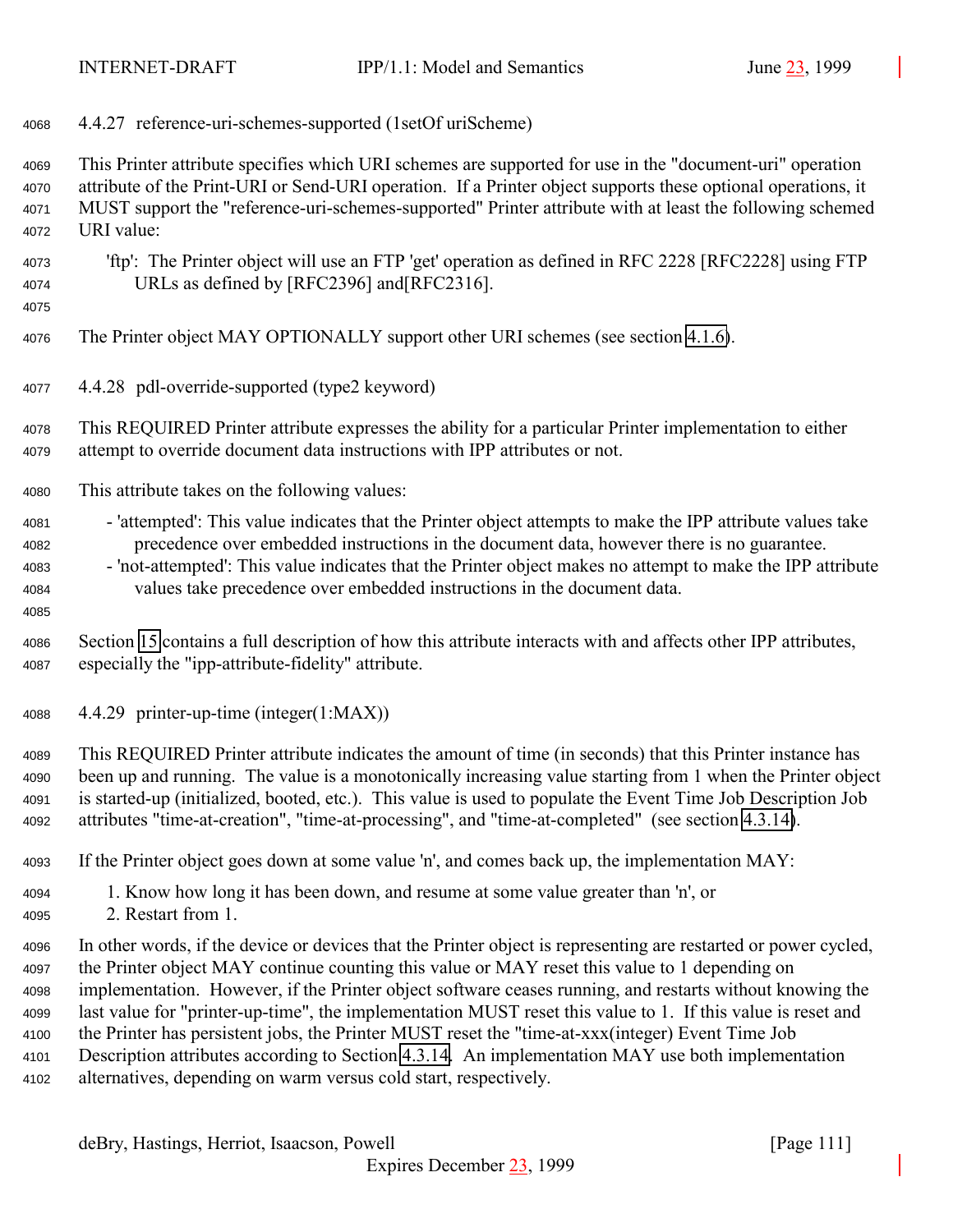4.4.30 printer-current-time (dateTime)

 This Printer attribute indicates the current date and time. This value is used to populate the Event Time Job Description attributes: "time-at-creation", "time-at-processing", and "time-at-completed" (see Section [4.3.14\)](#page-93-0).

 The date and time is obtained on a "best efforts basis" and does not have to be that precise in order to work in practice. A Printer implementation sets the value of this attribute by obtaining the date and time via some implementation-dependent means, such as getting the value from a network time server, initialization at time of manufacture, or setting by an administrator. See [IPP-IIG] for examples. If an implementation supports this attribute and the implementation knows that it has not yet been set, then the implementation MUST return the value of this attribute using the out-of-band 'no-value' meaning not configured. See the beginning of section [4.1.](#page-61-0)

 The time zone of this attribute NEED NOT be the time zone used by people located near the Printer object or device. The client MUST NOT expect that the time zone of any received 'dateTime' value to be in the time zone of the client or in the time zone of the people located near the printer.

 The client SHOULD display any dateTime attributes to the user in client local time by converting the 'dateTime' value returned by the server to the time zone of the client, rather than using the time zone returned by the Printer in attributes that use the 'dateTime' attribute syntax.

4.4.31 multiple-operation-time-out (integer(1:MAX))

 This Printer attributes identifies the minimum time (in seconds) that the Printer object waits for additional Send-Document or Send-URI operations to follow a still-open multi-document Job object before taking any recovery actions, such as the ones indicated in section [3.3.1.](#page-50-0) If the Printer object supports the Create-Job and Send-Document operations (see section [3.2.4](#page-40-0) and [3.3.1\)](#page-50-0), it MUST support this attribute.

 It is RECOMMENDED that vendors supply a value for this attribute that is between 60 and 240 seconds. An implementation MAY allow a system administrator to set this attribute (by means outside this IPP/1.1 document). If so, the system administrator MAY be able to set values outside this range.

4.4.32 compression-supported (1setOf type3 keyword)

 This REQUIRED Printer attribute identifies the set of supported compression algorithms for document data. Compression only applies to the document data; compression does not apply to the encoding of the IPP operation itself. The supported values are used to validate the client supplied "compression" operation attributes in Print-Job, Send-Document, and Send-URI requests.

- Standard values are :
- 'none': no compression is used.
- 'deflate': ZIP public domain inflate/deflate) compression technology
- 'gzip' GNU zip compression technology described in RFC 1952 [RFC1952].
- 'compress': UNIX compression technology
-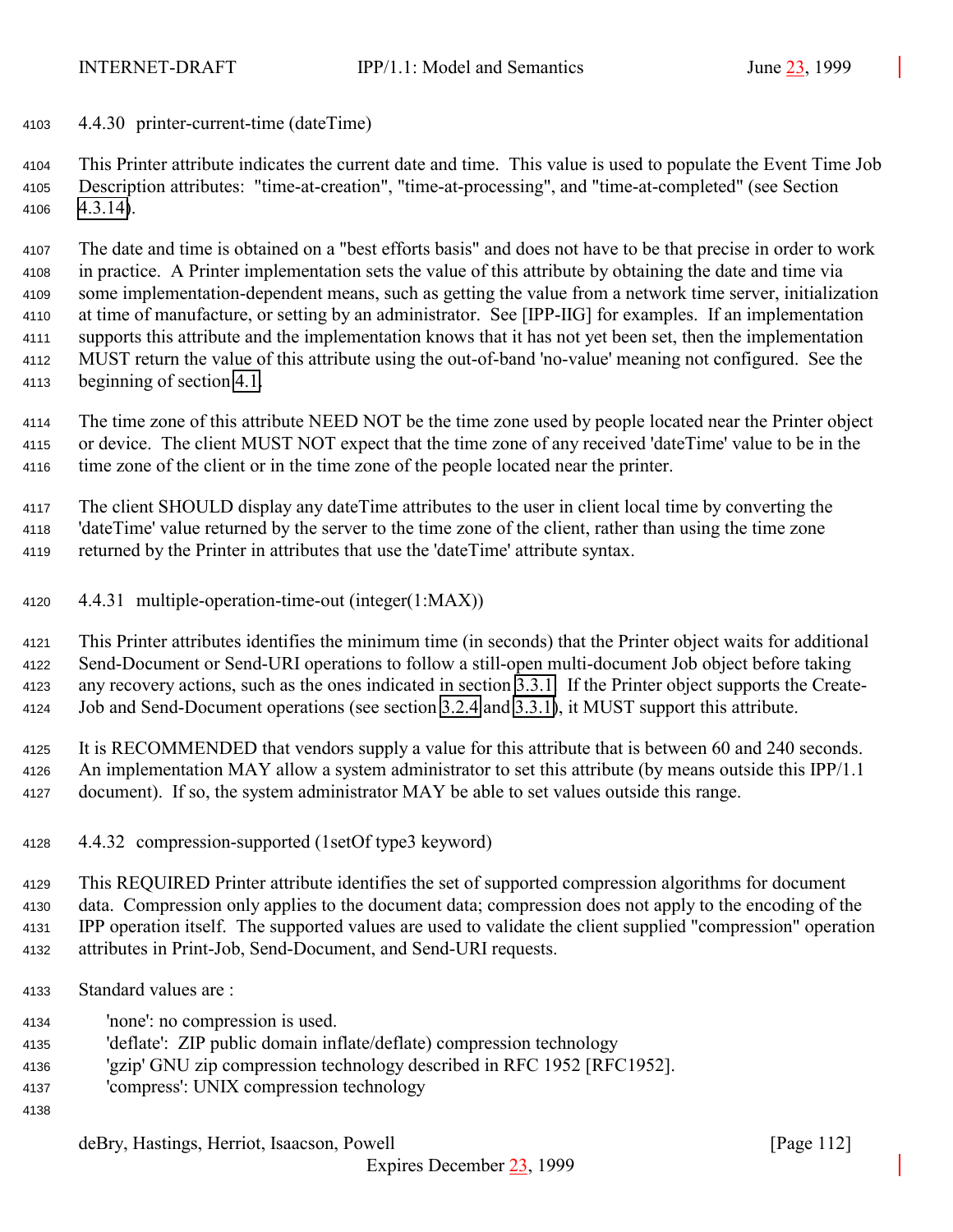4.4.33 job-k-octets-supported (rangeOfInteger(0:MAX))

 This Printer attribute specifies the upper and lower bounds of total sizes of jobs in K octets, i.e., in units of 1024 octets. The supported values are used to validate the client supplied "job-k-octets" operation attributes in create requests. The corresponding job description attribute "job-k-octets" is defined in section [4.3.17.1.](#page-96-0)

4.4.34 job-impressions-supported (rangeOfInteger(0:MAX))

 This Printer attribute specifies the upper and lower bounds for the number of impressions per job. The supported values are used to validate the client supplied "job-impressions" operation attributes in create requests. The corresponding job description attribute "job-impressions" is defined in section [4.3.17.2.](#page-96-0)

4.4.35 job-media-sheets-supported (rangeOfInteger(0:MAX))

 This Printer attribute specifies the upper and lower bounds for the number of media sheets per job. The supported values are used to validate the client supplied "job-media-sheets" operation attributes in create requests. The corresponding Job attribute "job-media-sheets" is defined in section [4.3.17.3.](#page-96-0)

4.4.36 pages-per-minute (integer(0:MAX))

 This Printer attributes specifies the nominal number of pages per minute to the nearest whole number which may be generated by this printer (e.g., simplex, black-and-white). This attribute is informative, not a service guarantee. Generally, it is the value used in the marketing literature to describe the device.

A value of 0 indicates a device that takes more than two minutes to process a page.

4.4.37 pages-per-minute-color (integer(0:MAX))

 This Printer attributes specifies the nominal number of pages per minute to the nearest whole number which may be generated by this printer when printing color (e.g., simplex, color). For purposes of this attribute, "color" means the same as for the "color-supported" attribute, namely, the device is capable of any type of color printing at all, including highlight color. This attribute is informative, not a service guarantee. Generally, it is the value used in the marketing literature to describe the color capabilities of this device.

- A value of 0 indicates a device that takes more than two minutes to process a page.
- If a color device has several color modes, it MAY use the pages-per-minute value for this attribute that corresponds to the mode that produces the highest number.
- Black and white only printers MUST NOT support this attribute. If this attribute is present, then the "color-supported" Printer description attribute MUST be present and have a 'true' value.
- The values of these two attributes returned by the Get-Printer-Attributes operation MAY be affected by the "document-format" attribute supplied by the client in the Get-Printer-Attributes request. In other words, the implementation MAY have different speeds depending on the document format being processed. See section [3.2.5.1](#page-41-0) Get-Printer-Attributes.

deBry, Hastings, Herriot, Isaacson, Powell [Page 113]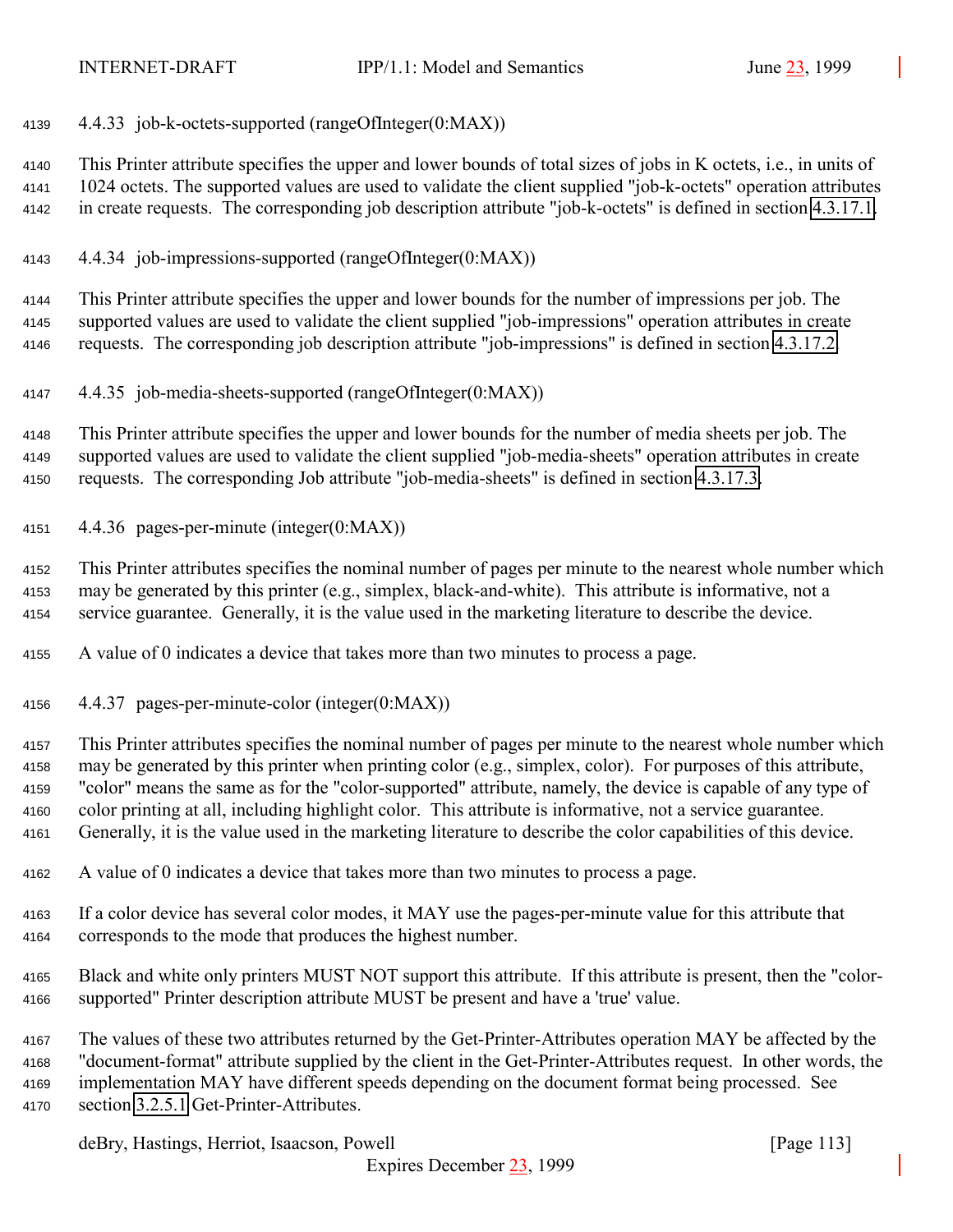#### 5. Conformance

 This section describes conformance issues and requirements. This document introduces model entities such as objects, operations, attributes, attribute syntaxes, and attribute values. These conformance sections describe the conformance requirements which apply to these model entities.

- 5.1 Client Conformance Requirements
- This section describes the conformance requirements for a client (see section [2.1\)](#page-12-0), whether it be:
- 1. contained within software controlled by an end user, e.g. activated by the "Print" menu item in an application that sends IPP requests or
- 2. the print server component that sends IPP requests to either an output device or another "downstream" print server.

 A conforming client MUST support all REQUIRED operations as defined in this document. For each attribute included in an operation request, a conforming client MUST supply a value whose type and value syntax conforms to the requirements of the Model document as specified in Sections [3](#page-18-0) and [4.](#page-61-0) A conforming client MAY supply any registered extensions and/or private extensions in an operation request, as long as they meet the requirements in Section [6.](#page-117-0)

- Otherwise, there are no conformance requirements placed on the user interfaces provided by IPP clients or their applications. For example, one application might not allow an end user to submit multiple documents per job, while another does. One application might first query a Printer object in order to supply a graphical user interface (GUI) dialogue box with supported and default values whereas a different implementation might not.
- When sending a request, an IPP client NEED NOT supply any attributes that are indicated as OPTIONALLY supplied by the client.

 A client MUST be able to accept any of the attribute syntaxes defined in Section [4.1,](#page-61-0) including their full range, that may be returned to it in a response from a Printer object. In particular for each attribute that the client supports whose attribute syntax is 'text', the client MUST accept and process both the 'textWithoutLanguage' and 'textWithLanguage' forms. Similarly, for each attribute that the client supports whose attribute syntax is 'name', the client MUST accept and process both the 'nameWithoutLanguage' and 'nameWithLanguage' forms. For presentation purposes, truncation of long attribute values is not recommended. A recommended approach would be for the client implementation to allow the user to scroll through long attribute values.

 A response MAY contain attribute groups, attributes, attribute syntaxes, values, and status codes that the client does not expect. Therefore, a client implementation MUST gracefully handle such responses and not refuse to inter-operate with a conforming Printer that is returning registered or private extensions, including attribute groups, attributes, attribute syntaxes, attribute values, and status codes that conform to Section [6.](#page-117-0) Clients may choose to ignore any parameters, attributes, attribute syntaxes, or values that they do not understand.

deBry, Hastings, Herriot, Isaacson, Powell [Page 114]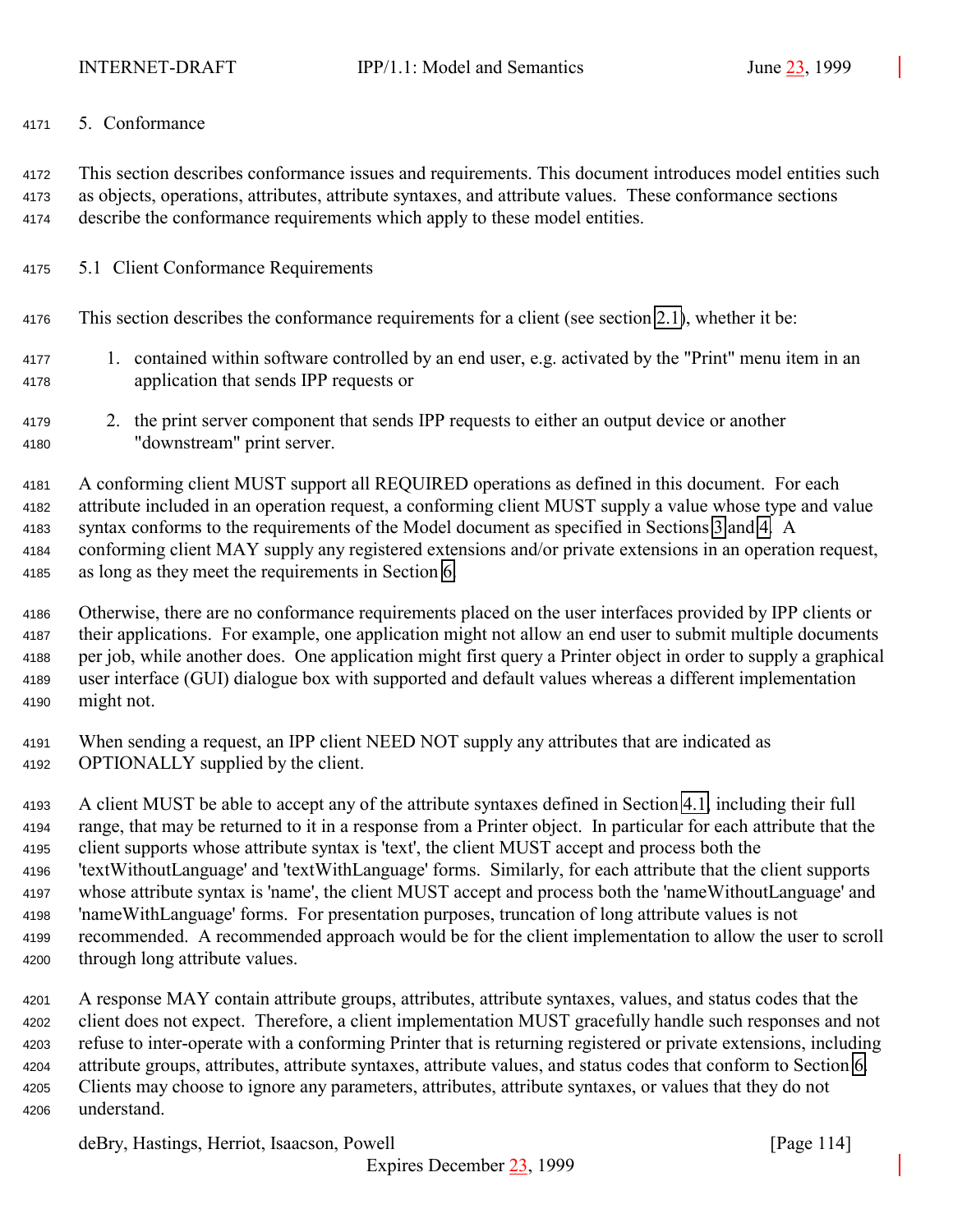While a client is sending data to a printer, it SHOULD do its best to prevent a channel from being closed by a lower layer when the channel is blocked (i.e. flow-controlled off) for whatever reason, e.g. 'out of paper' or 'job ahead hasn't freed up enough memory'. However, the layer that launched the print submission (e.g. an end user) MAY close the channel in order to cancel the job. When a client closes a channel, a Printer MAY print all or part of the received portion of the document. See the "Encoding and Transport" document [IPP-PRO] for more details.

 A client MUST support Client Authentication as defined in the IPP/1.1 Encoding and Transport document [IPP-PRO]. A client SHOULD support Operation Privacy and Server Authentication as defined in the IPP/1.1 Encoding and Transport document [IPP-PRO]. See also section [8](#page-125-0) of this document.

- 5.2 IPP Object Conformance Requirements
- This section specifies the conformance requirements for conforming implementations of IPP objects (see section [2\)](#page-12-0). These requirements apply to an IPP object whether it is:
- (1) an (embedded) device component that accepts IPP requests and controls the device or
- (2) a component of a print server that accepts IPP requests (where the print server control one or more networked devices using IPP or other protocols).
- 5.2.1 Objects
- Conforming implementations MUST implement all of the model objects as defined in this document in the indicated sections:
- Section [2.1](#page-12-0)  Printer Object Section [2.2](#page-14-0) - [Job Object](#page-14-0)
- 5.2.2 Operations

 Conforming IPP object implementations MUST implement all of the REQUIRED model operations, including REQUIRED responses, as defined in this document in the indicated sections:

| 4230 | For a Printer object:                  |                 |
|------|----------------------------------------|-----------------|
| 4231 | Print-Job (section 3.2.1)              | <b>REQUIRED</b> |
| 4232 | Print-URI (section 3.2.2)              | <b>OPTIONAL</b> |
| 4233 | Validate-Job (section 3.2.3)           | <b>REQUIRED</b> |
| 4234 | Create-Job (section 3.2.4)             | <b>OPTIONAL</b> |
| 4235 | Get-Printer-Attributes (section 3.2.5) | <b>REQUIRED</b> |
| 4236 | Get-Jobs (section 3.2.6)               | <b>REQUIRED</b> |
| 4237 | Pause-Printer (section 3.2.7)          | <b>OPTIONAL</b> |
| 4238 | Resume-Printer (section 3.2.8)         | <b>OPTIONAL</b> |
| 4239 | Purge-Jobs (section 3.2.9)             | <b>OPTIONAL</b> |
| 4240 |                                        |                 |
| 4241 | For a Job object:                      |                 |
| 4242 | Send-Document (section 3.3.1)          | <b>OPTIONAL</b> |

deBry, Hastings, Herriot, Isaacson, Powell [Page 115]

Expires December 23, 1999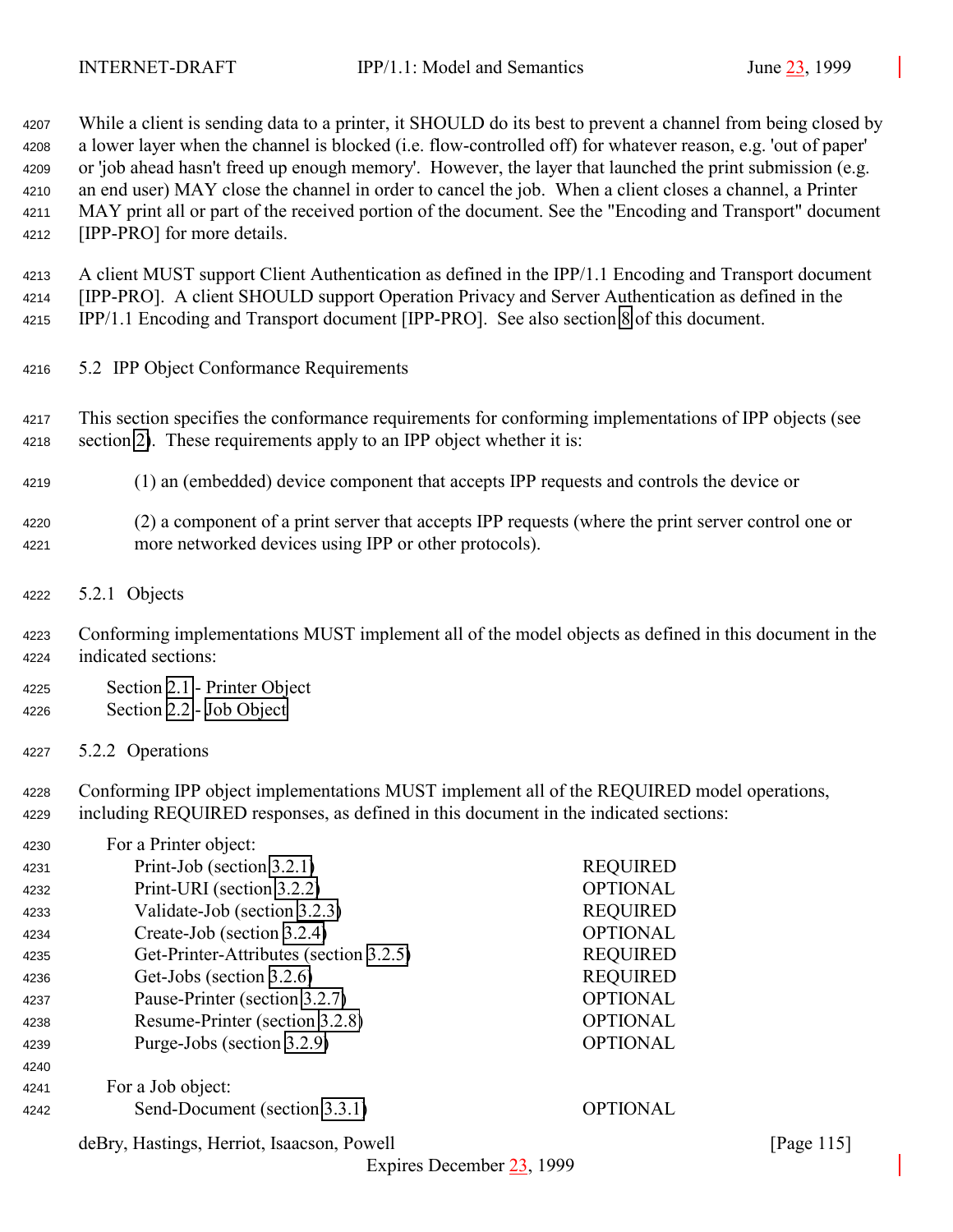| 4243 | Send-URI (section 3.3.2)           | <b>OPTIONAL</b> |
|------|------------------------------------|-----------------|
| 4244 | Cancel-Job (section 3.3.3)         | <b>REQUIRED</b> |
| 4245 | Get-Job-Attributes (section 3.3.4) | <b>REQUIRED</b> |
| 4246 | Hold-Job (section $3.3.5$ )        | <b>OPTIONAL</b> |
| 4247 | Release-Job (section 3.3.6)        | <b>OPTIONAL</b> |
| 4248 | Restart-Job (section 3.3.7)        | <b>OPTIONAL</b> |

 Conforming IPP objects MUST support all REQUIRED operation attributes and all values of such attributes if so indicated in the description. Conforming IPP objects MUST ignore all unsupported or unknown operation attributes or operation attribute groups received in a request, but MUST reject a request that contains a supported operation attribute that contains an unsupported value.

 Conforming IPP objects MAY return operation responses that contain attributes groups, attributes names, attribute syntaxes, attribute values, and status codes that are extensions to this standard. The additional attribute groups MAY occur in any order.

The following section on object attributes specifies the support required for object attributes.

5.2.3 IPP Object Attributes

 Conforming IPP objects MUST support all of the REQUIRED object attributes, as defined in this document in the indicated sections.

 If an object supports an attribute, it MUST support only those values specified in this document or through the extension mechanism described in section [5.2.4.](#page-116-0) It MAY support any non-empty subset of these values. That is, it MUST support at least one of the specified values and at most all of them.

5.2.4 Versions

 IPP/1.1 clients MUST meet the conformance requirements for clients specified in this document and [IPP-PRO]. IPP/1.1 clients MUST send requests containing a "version-number" parameter with a '1.1' value.

 IPP/1.1 Printer and Job objects MUST meet the conformance requirements for IPP objects specified in this document and [IPP-PRO]. IPP/1.1 objects MUST accept requests containing a "version-number" parameter with a '1.1' value (or reject the request if the operation is not supported).

4270 It is beyond the scope of this specification to mandate conformance with previous versions. IPP/1.1 was 4271 deliberately designed, however, to make supporting previous versions easy. It is worth noting that, at the 4272 time of composing this specification (1999), we would expect IPP/1.1 Printer implementations to:

- understand any valid request in the format of IPP/1.0, or 1.1;
- respond appropriately with a response containing the same "version-number" parameter value used by the client in the request.
- 4276 And we would expect IPP/1.1 clients to:

deBry, Hastings, Herriot, Isaacson, Powell [Page 116]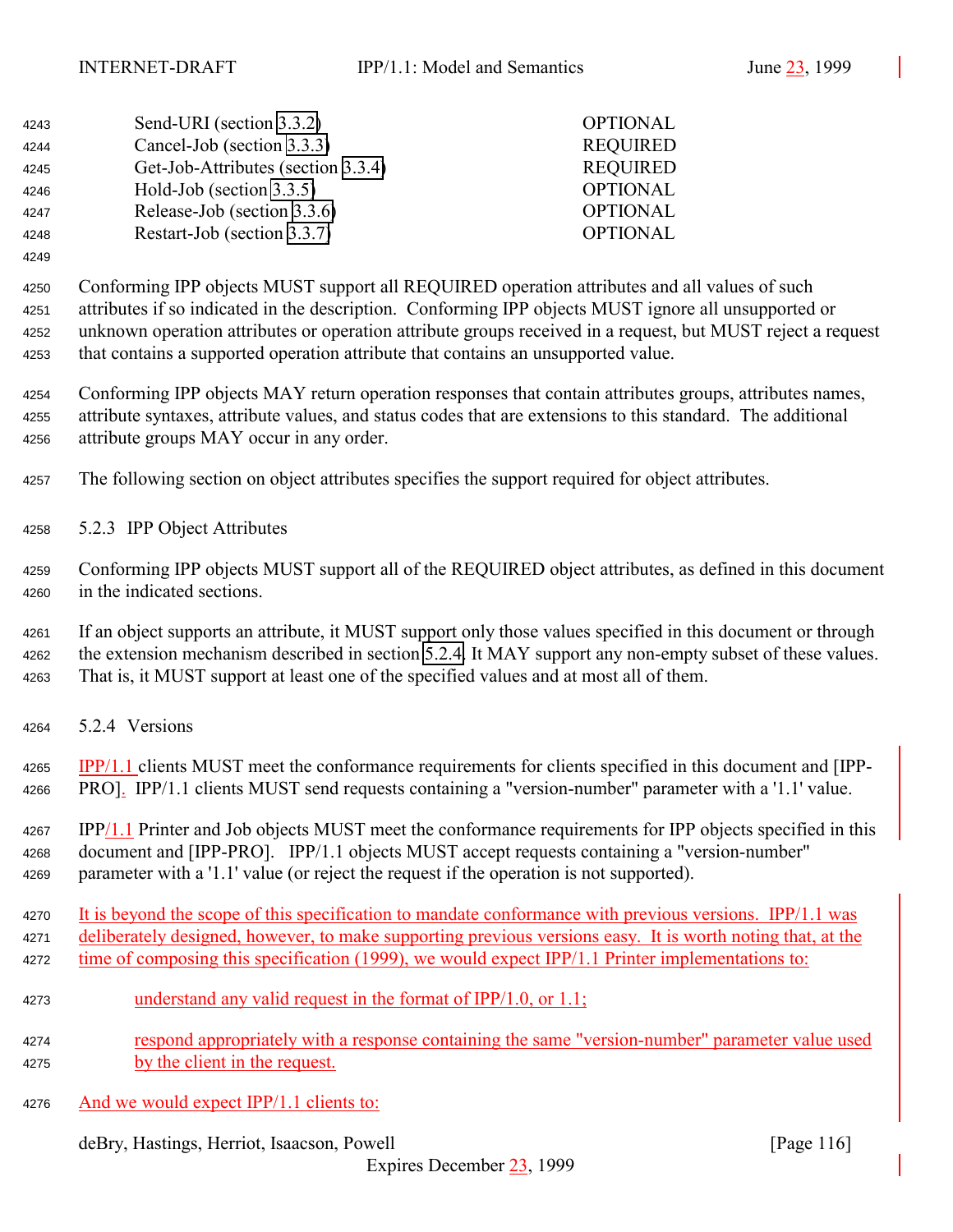<span id="page-116-0"></span>

## understand any valid response in the format of IPP/1.0, or 1.1.

4278 and SHOULD also support version 1.0, i.e., SHOULD meet the conformance requirements for clients as 4279 specified in [RFC2566] and [RFC2565].

4280 For interoperability with IPP/1.0 clients, IPP/1.1 objects SHOULD also meet the conformance requirements 4281 for IPP objects as specified in [RFC2566] and [RFC2565].

4282 elients MUST send requests containing a "version-number" parameter with a '1.1' value and SHOULDIt is recommended that IPP/1.1 clients try supplying alternate version numbers if they receive a 'server-error-version-not-supported' error return in a response.

**IPP objects MUST accept requests containing a "version-number" parameter with a '1.1' value (or reject the** 4286 request if the operation is not supported). IPP objects SHOULD accept any request with the major version 4287 <sup>'1'</sup> (or reject the request if the operation is not supported). See section [3.1.8.](#page-30-0)

5.2.5 Extensions

 A conforming IPP object MAY support registered extensions and private extensions, as long as they meet the requirements specified in Section [6.](#page-117-0)

 For each attribute included in an operation response, a conforming IPP object MUST return a value whose type and value syntax conforms to the requirement of the Model document as specified in Sections [3](#page-18-0) and [4.](#page-61-0)

## 5.2.6 Attribute Syntaxes

 An IPP object MUST be able to accept any of the attribute syntaxes defined in Section [4.1,](#page-61-0) including their full range, in any operation in which a client may supply attributes or the system administrator may configure attributes (by means outside the scope of this IPP/1.1 document). In particular for each attribute that the IPP object supports whose attribute syntax is 'text', the IPP object MUST accept and process both the 'textWithoutLanguage' and 'textWithLanguage' forms. Similarly, for each attribute that the IPP object supports whose attribute syntax is 'name', the IPP object MUST accept and process both the 'nameWithoutLanguage' and 'nameWithLanguage' forms. Furthermore, an IPP object MUST return attributes to the client in operation responses that conform to the syntax specified in Section [4.1,](#page-61-0) including their full range if supplied previously by a client.

5.2.7 Security

 An IPP Printer implementation SHOULD contain support for Client Authentication as defined in the IPP/1.1 Encoding and Transport document [IPP-PRO]. A Printer implementation MAY allow an administrator to configure the Printer so that all, some, or none of the users are authenticated. See also section [8](#page-125-0) of this document.

 An IPP Printer implementation SHOULD contain support for Operation Privacy and Server Authentication as defined in the IPP/1.1 Encoding and Transport document [IPP-PRO]. A Printer implementation MAY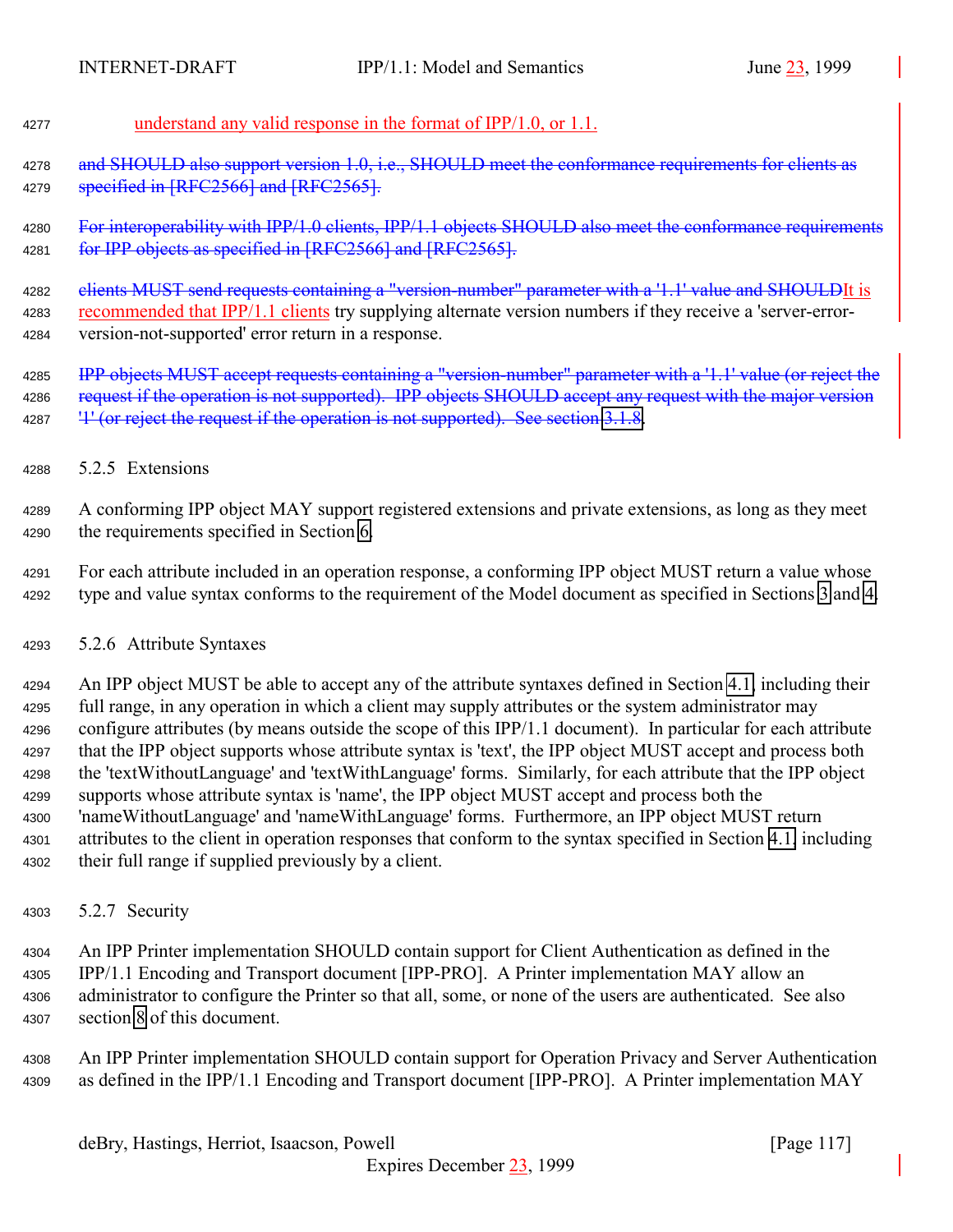<span id="page-117-0"></span> allow an administrator to configure the degree of support for Operation Privacy and Server Authentication. See also section [8](#page-125-0) of this document.

 Security MUST NOT be compromised when a client supplies a lower "version-number" parameter in a request. For example, if an IPP/1.1 conforming Printer object accepts version '1.0' requests and is configured to enforce Digest Authentication, it MUST do the same for a version '1.0' request.

- 5.3 Charset and Natural Language Requirements
- All clients and IPP objects MUST support the 'utf-8' charset as defined in section [4.1.7.](#page-67-0)

 IPP objects MUST be able to accept any client request which correctly uses the "attributes-natural- language" operation attribute or the Natural Language Override mechanism on any individual attribute whether or not the natural language is supported by the IPP object. If an IPP object supports a natural language, then it MUST be able to translate (perhaps by table lookup) all generated 'text' or 'name' attribute values into one of the supported languages (see section [3.1.4\)](#page-21-0). That is, the IPP object that supports a natural language NEED NOT be a general purpose translator of any arbitrary 'text' or 'name' value supplied by the client into that natural language. However, the object MUST be able to translate (automatically generate) any of its own attribute values and messages into that natural language.

- 6. IANA Considerations (registered and private extensions)
- This section describes how IPP can be extended to allow the following registered and private extensions to IPP:
- 1. keyword attribute values
- 2. enum attribute values
- 3. attributes
- 4. attribute syntaxes
- 5. operations
- 6. attribute groups
- 7. status codes
- 
- Extensions registered for use with IPP/1.1 are OPTIONAL for client and IPP object conformance to the IPP/1.1 Model document.
- These extension procedures are aligned with the guidelines as set forth by the IESG [IANA-CON]. Section [11](#page-134-0) describes how to propose new registrations for consideration. IANA will reject registration proposals that leave out required information or do not follow the appropriate format described in Section [11.](#page-134-0) IPP/1.1 may also be extended by an appropriate RFC that specifies any of the above extensions.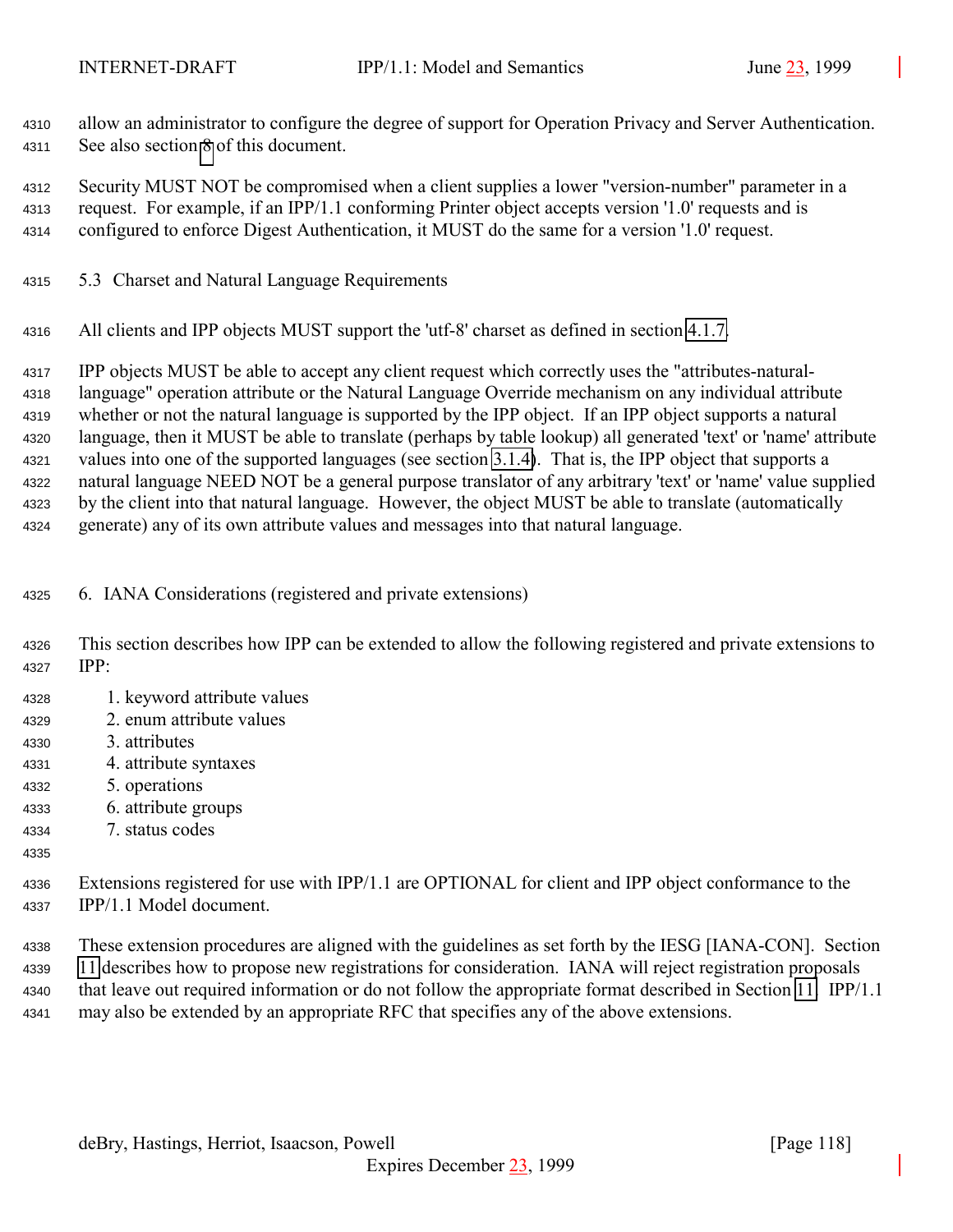<span id="page-118-0"></span>6.1 Typed 'keyword' and 'enum' Extensions

 IPP allows for 'keyword' and 'enum' extensions (see sections [4.1.2.3](#page-65-0) and [4.1.4\)](#page-66-0). This document uses prefixes to the 'keyword' and 'enum' basic attribute syntax type in order to communicate extra information to the reader through its name. This extra information is not represented in the protocol because it is unimportant to a client or Printer object. The list below describes the prefixes and their meaning.

- "type1": This IPP specification document must be revised to add a new keyword or a new enum. No private keywords or enums are allowed.
- "type2": Implementers can, at any time, add new keyword or enum values by proposing the complete specification to IANA:
- iana@iana.org

- IANA will forward the registration proposal to the IPP Designated Expert who will review the proposal with a mailing list that the Designated Expert keeps for this purpose. Initially, that list will be the mailing list used by the IPP WG:
- 4359 ipp $(\partial)$ pwg.org
- even after the IPP WG is disbanded as permitted by [IANA-CON]. The IPP Designated Expert is appointed by the IESG Area Director responsible for IPP, according to [IANA-CON].
- When a type2 keyword or enum is approved, the IPP Designated Expert becomes the point of contact for any future maintenance that might be required for that registration.
- "type3": Implementers can, at any time, add new keyword and enum values by submitting the complete specification to IANA as for type2 who will forward the proposal to the IPP Designated Expert. While no additional technical review is required, the IPP Designated Expert may, at his/her discretion, forward the proposal to the same mailing list as for type2 registrations for advice and comment.
- When a type3 keyword or enum is approved by the IPP Designated Expert, the original proposer becomes the point of contact for any future maintenance that might be required for that registration.
- For type2 and type3 keywords, the proposer includes the name of the keyword in the registration proposal and the name is part of the technical review.
- After type2 and type3 enums specifications are approved, the IPP Designated Expert in consultation with IANA assigns the next available enum number for each enum value.
- IANA will publish approved type2 and type3 keyword and enum attributes value registration specifications in:
- ftp.isi.edu/iana/assignments/ipp/attribute-values/xxx/yyy.txt

deBry, Hastings, Herriot, Isaacson, Powell [Page 119]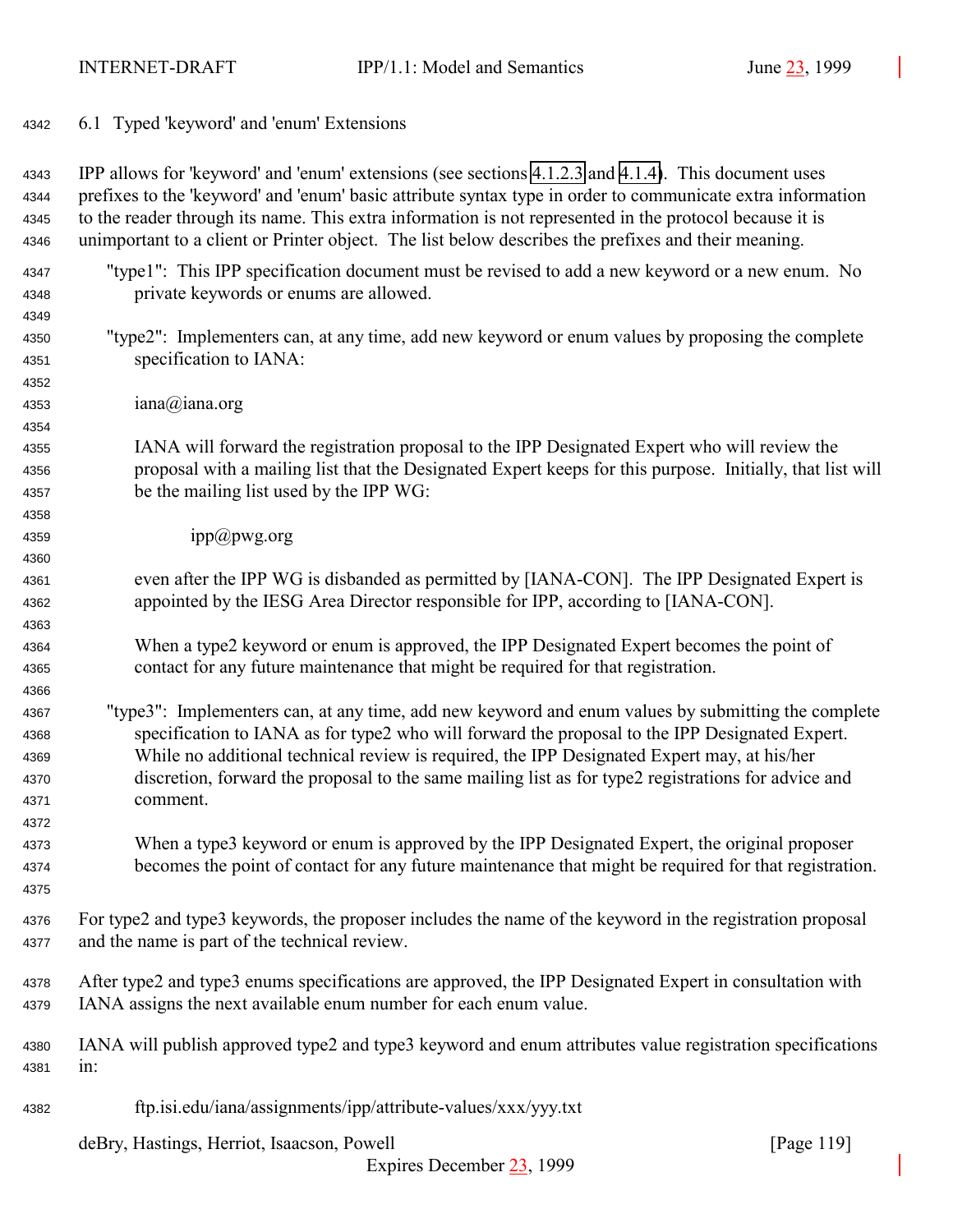<span id="page-119-0"></span> where xxx is the attribute name that specifies the initial values and yyy.txt is a descriptive file name that contains one or more enums or keywords approved at the same time. For example, if several additional enums for stapling are approved for use with the "finishings" attribute (and "finishings-default" and "finishings-supported" attributes), IANA will publish the additional values in the file:

ftp.isi.edu/iana/assignments/ipp/attribute-values/finishings/stapling.txt

 Note: Some attributes are defined to be: 'type3 keywords' | 'name' which allows for attribute values to be extended by a site administrator with administrator defined names. Such names are not registered with IANA.

 By definition, each of the three types above assert some sort of registry or review process in order for extensions to be considered valid. Each higher numbered level (1, 2, 3) tends to be decreasingly less stringent than the previous level. Therefore, any typeN value MAY be registered using a process for some typeM where M is less than N, however such registration is NOT REQUIRED. For example, a type3 value MAY be registered in a type 1 manner (by being included in a future version of an IPP specification), however, it is NOT REQUIRED.

This document defines keyword and enum values for all of the above types, including type3 keywords.

 For private (unregistered) keyword extensions, implementers SHOULD use keywords with a suitable distinguishing prefix, such as "xxx-" where xxx is the (lowercase) fully qualified company name registered with IANA for use in domain names [RFC1035]. For example, if the company XYZ Corp. had obtained the domain name "XYZ.com", then a private keyword 'abc' would be: 'xyz.com-abc'.

 Note: RFC 1035 [RFC1035] indicates that while upper and lower case letters are allowed in domain names, no significance is attached to the case. That is, two names with the same spelling but different case are to be treated as if identical. Also, the labels in a domain name must follow the rules for ARPANET host names: They must start with a letter, end with a letter or digit, and have as interior characters only letters, digits, and hyphen. Labels must be 63 characters or less. Labels are separated by the "." character.

- For private (unregistered) enum extension, implementers MUST use values in the reserved integer range which is 2\*\*30 to 2\*\*31-1.
- 6.2 Attribute Extensibility

 Attribute names are type2 keywords. Therefore, new attributes may be registered and have the same status as attributes in this document by following the type2 extension rules. For private (unregistered) attribute extensions, implementers SHOULD use keywords with a suitable distinguishing prefix as described in Section [6.1.](#page-118-0)

- IANA will publish approved attribute registration specifications as separate files:
- ftp.isi.edu/iana/assignments/ipp/attributes/xxx-yyy.txt
- where "xxx-yyy" is the new attribute name.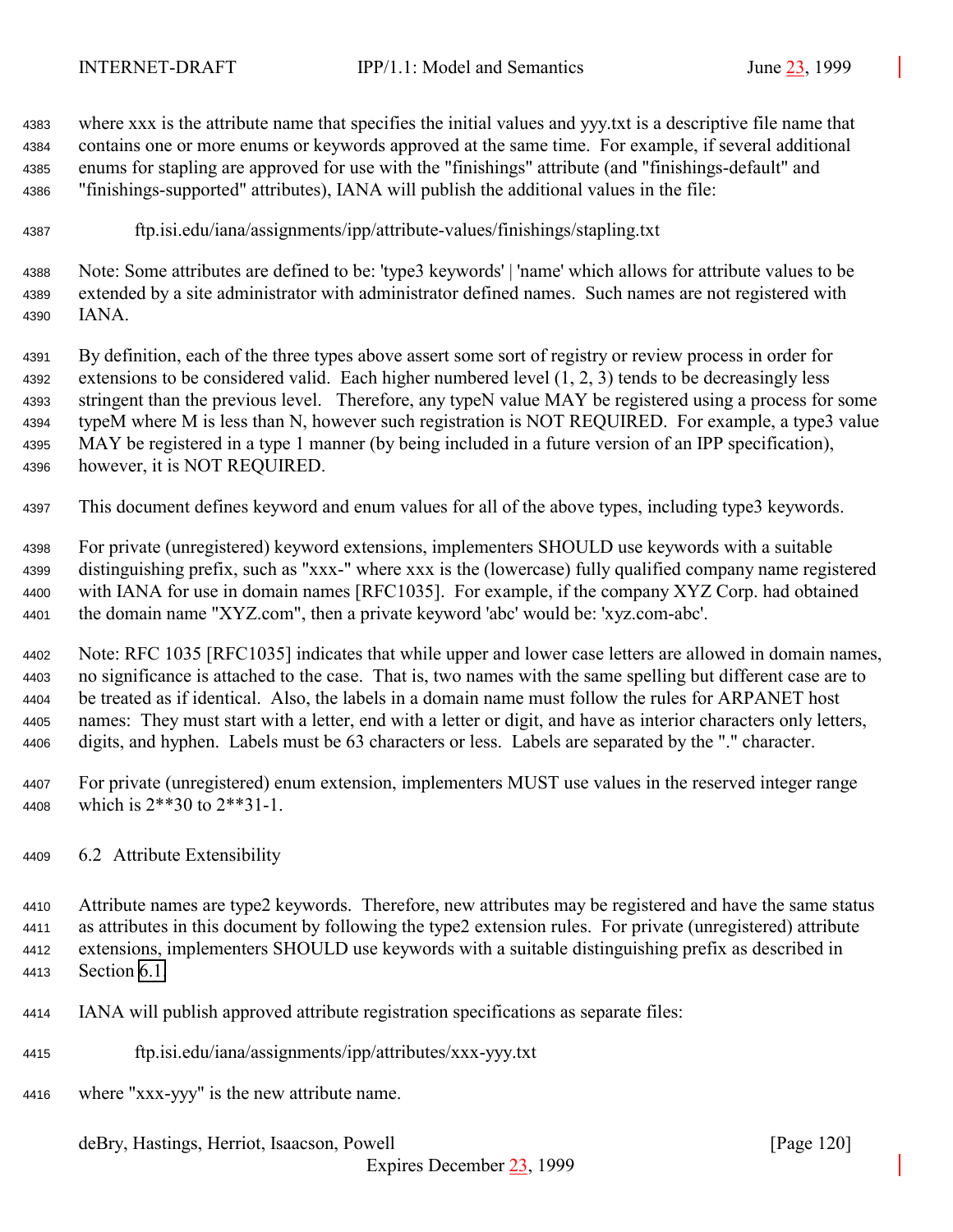If a new Printer object attribute is defined and its values can be affected by a specific document format, its specification needs to contain the following sentence:

 "The value of this attribute returned in a Get-Printer-Attributes response MAY depend on the "document-format" attribute supplied (see Section [3.2.5.1\)](#page-41-0)."

 If the specification does not, then its value in the Get-Printer-Attributes response MUST NOT depend on the "document-format" supplied in the request. When a new Job Template attribute is registered, the value of the Printer attributes MAY vary with "document-format" supplied in the request without the specification having to indicate so.

6.3 Attribute Syntax Extensibility

 Attribute syntaxes are like type2 enums. Therefore, new attribute syntaxes may be registered and have the same status as attribute syntaxes in this document by following the type2 extension rules described in Section [6.1.](#page-118-0) The value codes that identify each of the attribute syntaxes are assigned in the "Encoding and Transport" document [IPP-PRO], including a designated range for private, experimental use.

 For attribute syntaxes, the IPP Designated Expert in consultation with IANA assigns the next attribute syntax code in the appropriate range as specified in [IPP-PRO]. IANA will publish approved attribute syntax registration specifications as separate files:

ftp.isi.edu/iana/assignments/ipp/attribute-syntaxes/xxx-yyy.txt

where 'xxx-yyy' is the new attribute syntax name.

6.4 Operation Extensibility

 Operations may also be registered following the type2 procedures described in Section [6.1,](#page-118-0) though major new operations will usually be done by a new standards track RFC that augments this document. For private (unregistered) operation extensions, implementers MUST use the range for the "operation-id" in requests specified in Section [4.4.15](#page-106-0) "operations-supported" Printer attribute.

 For operations, the IPP Designated Expert in consultation with IANA assigns the next operation-id code as specified in Section [4.4.15.](#page-106-0) IANA will publish approved operation registration specifications as separate files:

- ftp.isi.edu/iana/assignments/ipp/operations/Xxx-Yyy.txt
- where "Xxx-Yyy" is the new operation name.
- 6.5 Attribute Groups

 Attribute groups passed in requests and responses may be registered following the type2 procedures described in Section [6.1.](#page-118-0) The tags that identify each of the attribute groups are assigned in [IPP-PRO].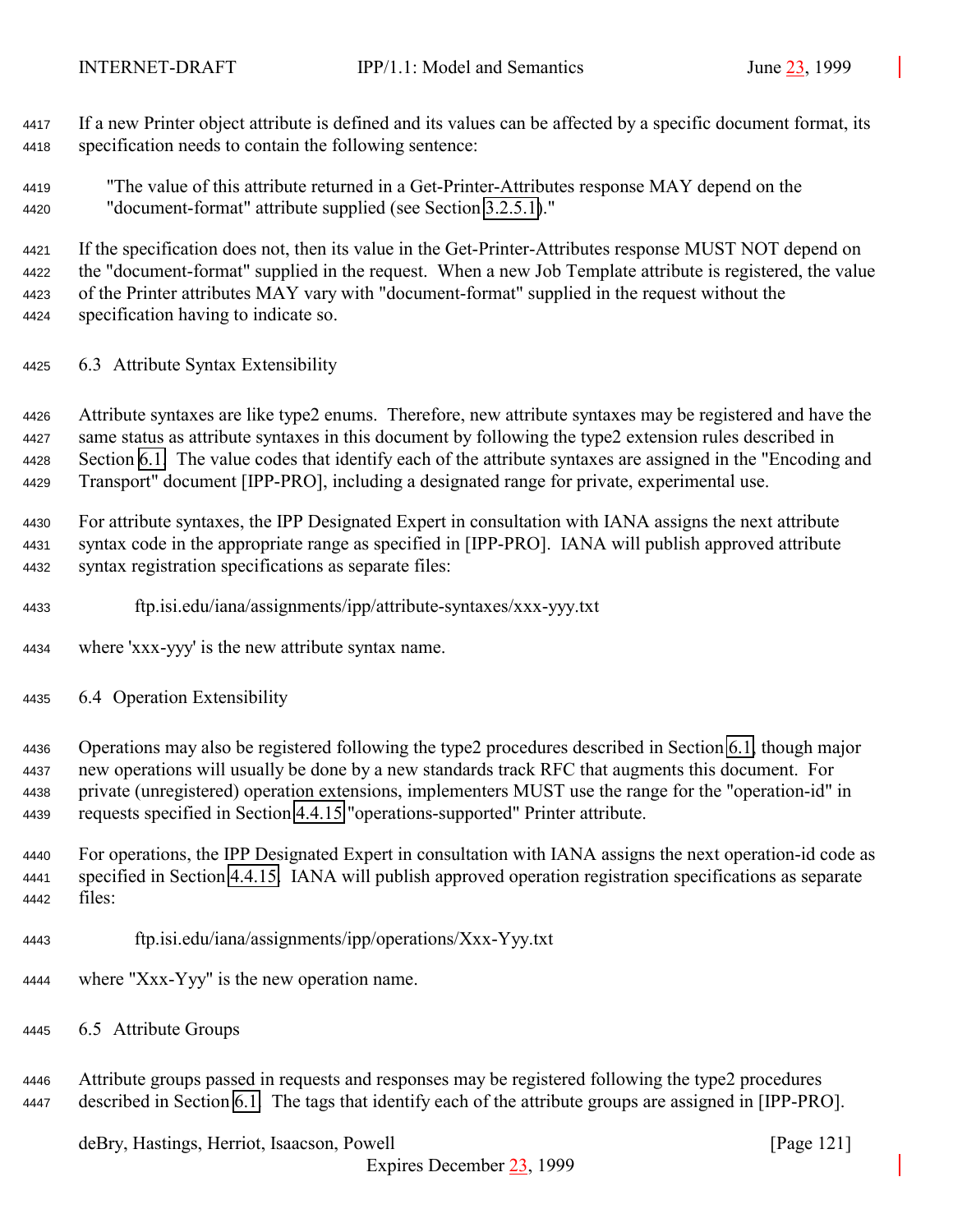For attribute groups, the IPP Designated Expert in consultation with IANA assigns the next attribute group tag code in the appropriate range as specified in [IPP-PRO]. IANA will publish approved attribute group registration specifications as separate files: ftp.isi.edu/iana/assignments/ipp/attribute-group-tags/xxx-yyy-tag.txt where 'xxx-yyy-tag' is the new attribute group tag name. 6.6 Status Code Extensibility Operation status codes may also be registered following the type2 procedures described in Section [6.1.](#page-118-0) The values for status codes are allocated in ranges as specified in Section 14 for each status code class: "informational" - Request received, continuing process "successful" - The action was successfully received, understood, and accepted "redirection" - Further action must be taken in order to complete the request "client-error" - The request contains bad syntax or cannot be fulfilled "server-error" - The IPP object failed to fulfill an apparently valid request For private (unregistered) operation status code extensions, implementers MUST use the top of each range as specified in Section [13.](#page-140-0) For operation status codes, the IPP Designated Expert in consultation with IANA assigns the next status code in the appropriate class range as specified in Section [13.](#page-140-0) IANA will publish approved status code registration specifications as separate files: ftp.isi.edu/iana/assignments/ipp/status-codes/xxx-yyy.txt where "xxx-yyy" is the new operation status code keyword. 6.7 Registration of MIME types/sub-types for document-formats The "document-format" attribute's syntax is 'mimeMediaType'. This means that valid values are Internet Media Types (see Section [4.1.9\)](#page-68-0). RFC 2045 [RFC2045] defines the syntax for valid Internet media types. IANA is the registry for all Internet media types.

6.8 Registration of charsets for use in 'charset' attribute values

 The "attributes-charset" attribute's syntax is 'charset'. This means that valid values are charsets names. When a charset in the IANA registry has more than one name (alias), the name labeled as "(preferred MIME name)", if present, MUST be used (see Section [4.1.7\)](#page-67-0). IANA is the registry for charsets following the procedures of [RFC2278].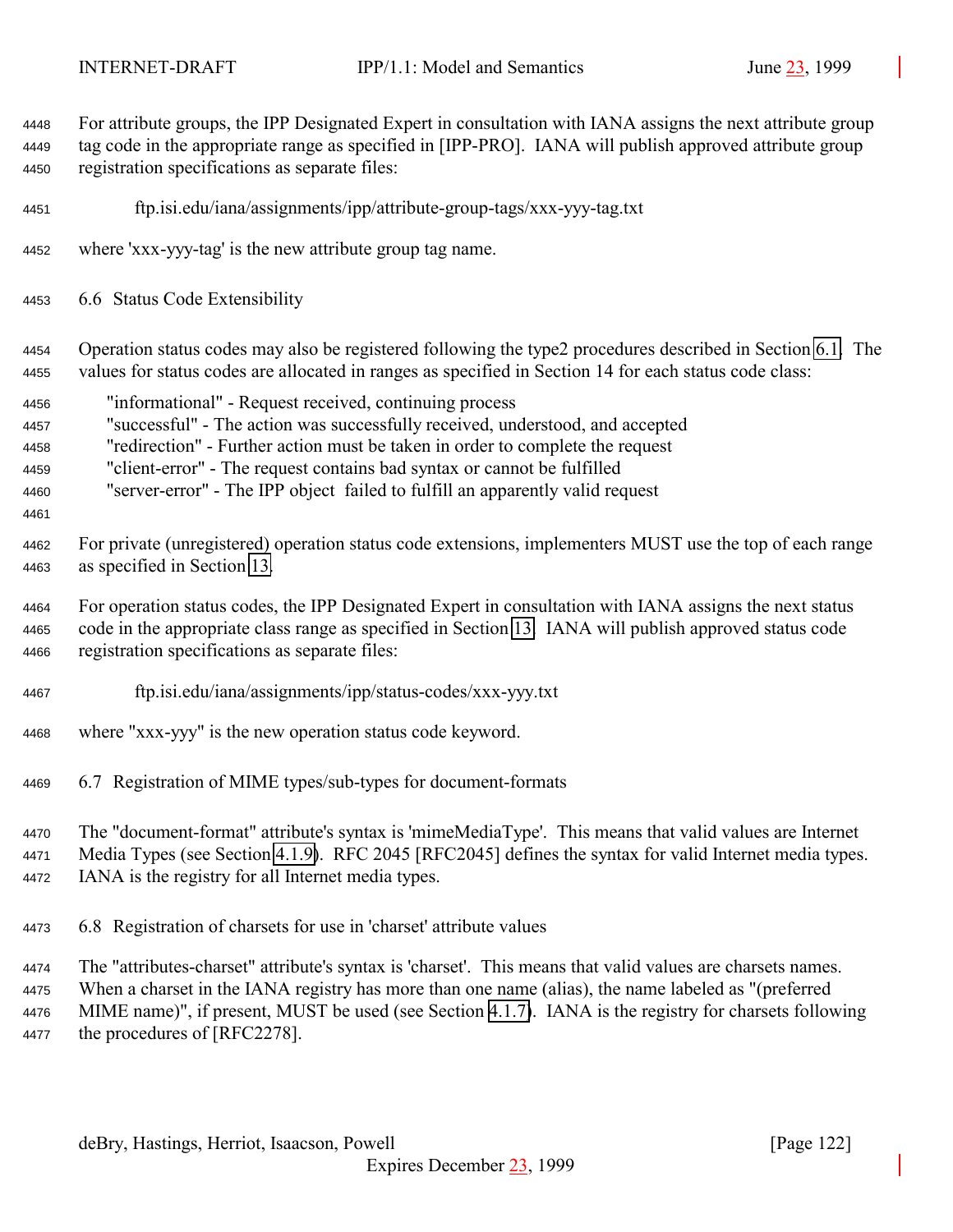7. Internationalization Considerations

 Some of the attributes have values that are text strings and names which are intended for human understanding rather than machine understanding (see the 'text' and 'name' attribute syntaxes in Sections [4.1.1](#page-62-0) and [4.1.2\)](#page-64-0).

- In each operation request, the client
- identifies the charset and natural language of the request which affects each supplied 'text' and 'name' attribute value, and
- requests the charset and natural language for attributes returned by the IPP object in operation responses (as described in Section [3.1.4.1\)](#page-22-0).
- 

 In addition, the client MAY separately and individually identify the Natural Language Override of a supplied 'text' or 'name' attribute using the 'textWithLanguage' and 'nameWithLanguage' technique described section [4.1.1.2](#page-63-0) and [4.1.2.2](#page-64-0) respectively.

 All IPP objects MUST support the UTF-8 [RFC2279] charset in all 'text' and 'name' attributes supported. If an IPP object supports more than the UTF-8 charset, the object MUST convert between them in order to return the requested charset to the client according to Section [3.1.4.2.](#page-24-0) If an IPP object supports more than one natural language, the object SHOULD return 'text' and 'name' values in the natural language requested where those values are generated by the Printer (see Section [3.1.4.1\)](#page-22-0).

- For Printers that support multiple charsets and/or multiple natural languages in 'text' and 'name' attributes, different jobs may have been submitted in differing charsets and/or natural languages. All responses MUST be returned in the charset requested by the client. However, the Get-Jobs operation uses the 'textWithLanguage' and 'nameWithLanguage' mechanism to identify the differing natural languages with each job attribute returned.
- The Printer object also has configured charset and natural language attributes. The client can query the Printer object to determine the list of charsets and natural languages supported by the Printer object and what the Printer object's configured values are. See the "charset-configured", "charset-supported", "natural- language-configured", and "generated-natural-language-supported" Printer description attributes for more details.
- The "charset-supported" attributed identifies the supported charsets. If a charset is supported, the IPP object MUST be capable of converting to and from that charset into any other supported charset. In many cases, an IPP object will support only one charset and it MUST be the UTF-8 charset.
- The "charset-configured" attribute identifies the one supported charset which is the native charset given the current configuration of the IPP object (administrator defined).

 The "generated-natural-language-supported" attribute identifies the set of supported natural languages for generated messages; it is not related to the set of natural languages that must be accepted for client supplied 'text' and 'name' attributes. For client supplied 'text' and 'name' attributes, an IPP object MUST accept ALL supplied natural languages. Just because a Printer object is currently configured to support 'en-us' natural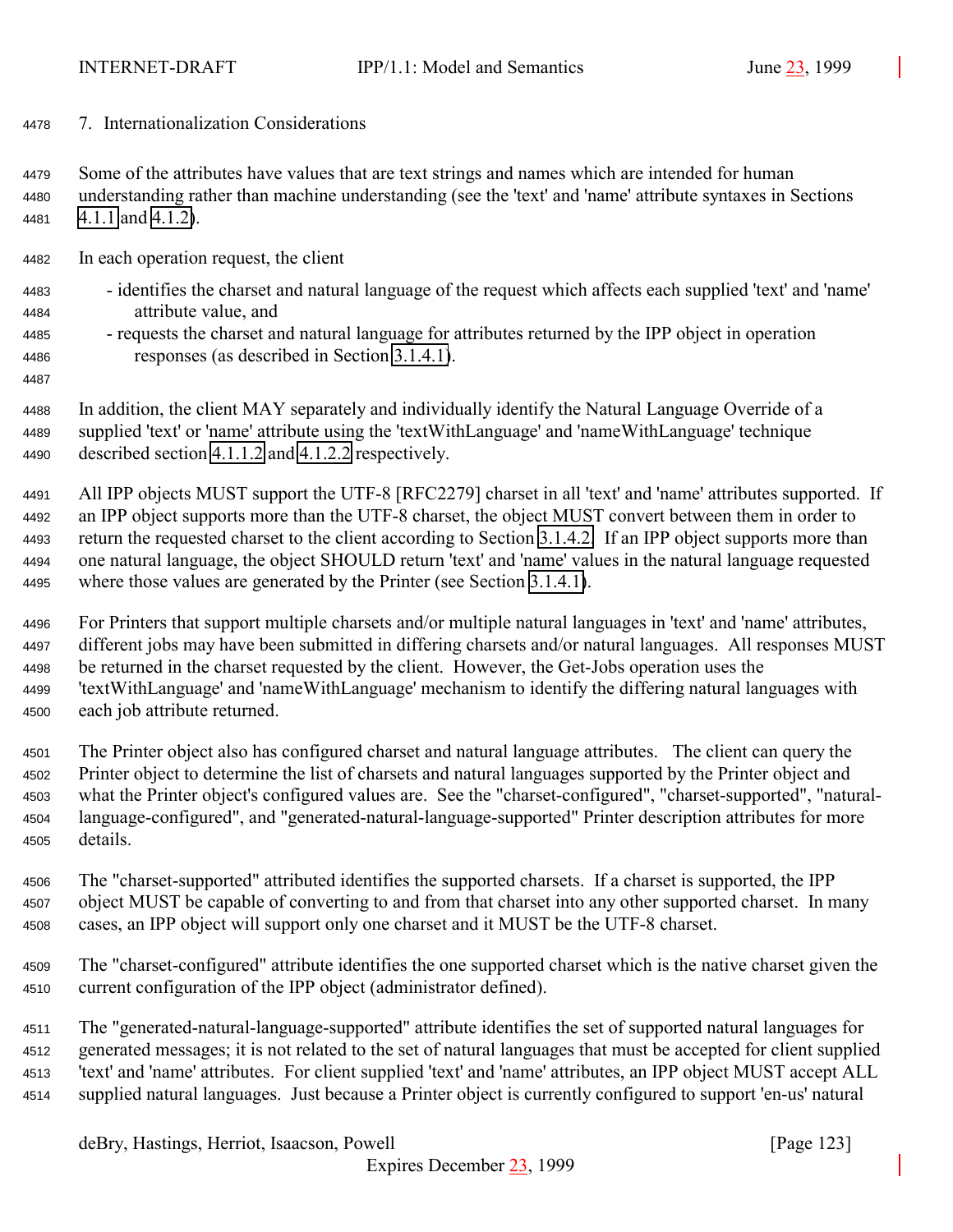language does not mean that the Printer object should reject a job if the client supplies a job name that is in 'fr-ca'.

The "natural-language-configured" attribute identifies the one supported natural language for generated

- messages which is the native natural language given the current configuration of the IPP object (administrator defined).
- Attributes of type 'text' and 'name' are populated from different sources. These attributes can be categorized into following groups (depending on the source of the attribute):
- 1. Some attributes are supplied by the client (e.g., the client supplied "job-name", "document-name", and "requesting-user-name" operation attributes along with the corresponding Job object's "job- name" and "job-originating-user-name" attributes). The IPP object MUST accept these attributes in any natural language no matter what the set of supported languages for generated messages
- 2. Some attributes are supplied by the system administrator (e.g., the Printer object's "printer-name" and "printer-location" attributes). These too can be in any natural language. If the natural language for these attributes is different than what a client requests, then they must be reported using the Natural Language Override mechanism.
- 3. Some attributes are supplied by the device manufacturer (e.g., the Printer object's "printer-make-and- model" attribute). These too can be in any natural language. If the natural language for these attributes is different than what a client requests, then they must be reported using the Natural Language Override mechanism.
- 4. Some attributes are supplied by the operator (e.g., the Job object's "job-message-from-operator" attribute). These too can be in any natural language. If the natural language for these attributes is different than what a client requests, then they must be reported using the Natural Language Override mechanism.
- 5. Some attributes are generated by the IPP object (e.g., the Job object's "job-state-message" attribute, the Printer object's "printer-state-message" attribute, and the "status-message" operation attribute). These attributes can only be in one of the "generated-natural-language-supported" natural languages. If a client requests some natural language for these attributes other than one of the supported values, the IPP object SHOULD respond using the value of the "natural-language-configured" attribute (using the Natural Language Override mechanism if needed).
- 

 The 'text' and 'name' attributes specified in this version of this document (additional ones will be registered according to the procedures in Section [6\)](#page-117-0) are: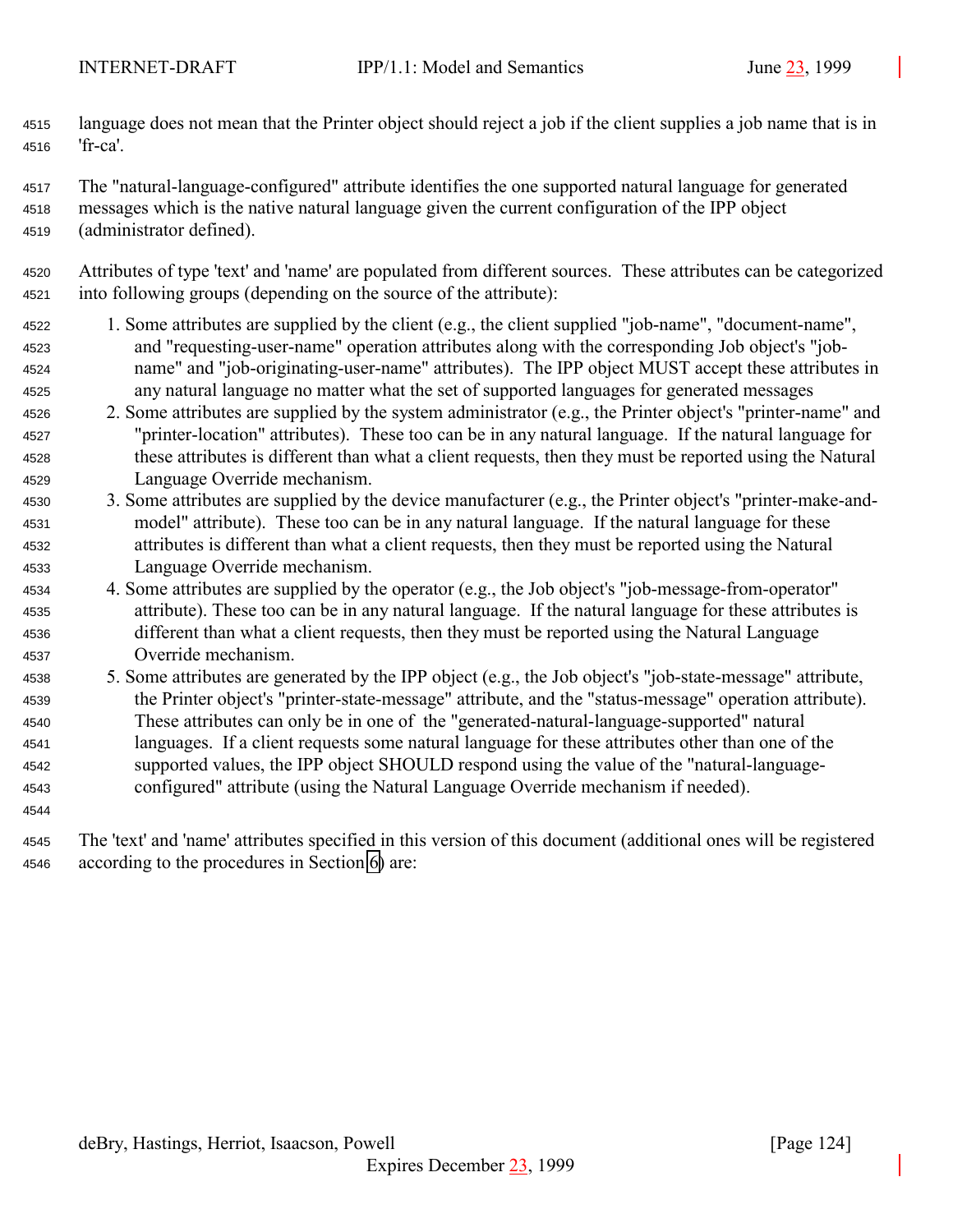# Attributes Source

Operation Attributes: job-name (name) client document-name (name) client requesting-user-name (name)<br>status-message (text) 50 or Printer object status-message (text)<br>detailed-status-message (text)

Job Template Attributes: job-hold-until (keyword | name) client matches administrator-

job-hold-until-default (keyword | name) client matches administrator-

job-hold-until-supported (keyword | name) client matches administrator-

job-sheets-default (keyword | name) client matches administrator-

job-sheets-supported (keyword | name) client matches administrator-

media-default (keyword | name) client matches administrator-

media-supported (keyword | name) client matches administrator-

media-ready (keyword | name) client matches administrator-

Job Description Attributes:

job-name (name) client or Printer object job-originating-user-name (name) Printer object job-state-message (text) Job or Printer object output-device-assigned (name(127)) administrator job-message-from-operator (text(127)) operator job-detailed-status-messages (1setOf text) Job or Printer object - see rule 1 job-document-access-errors (1setOf text) Job or Printer object - see rule 1

Printer Description Attributes: printer-name (name(127)) administrator printer-location (text(127)) administrator printer-info (text(127)) administrator printer-make-and-model (text(127)) administrator or manufacturer printer-state-message (text) Printer object printer-message-from-operator (text(127)) operator

Job or Printer object - see rule 1 document-access-error (text) Job or Printer object - see rule 1

configured configured configured job-sheets (keyword | name) client matches administratorconfigured configured configured media (keyword | name) client matches administratorconfigured configured configured configured

4547 Rule 1 - Neither the Printer nor the client localizes these message attributes, since they are intended for use <sup>4548</sup> by the system administrator or other experienced technical persons.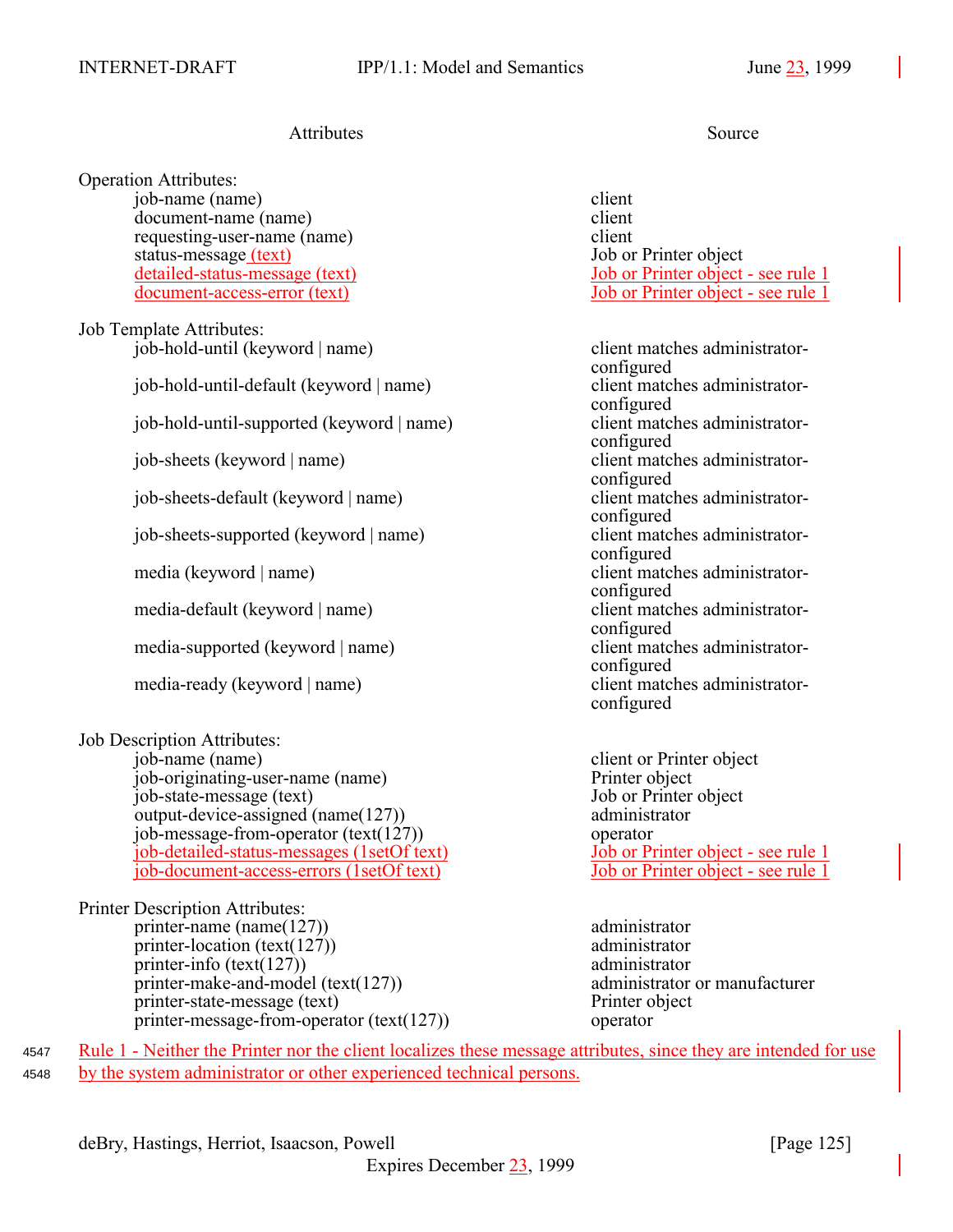#### <span id="page-125-0"></span>8. Security Considerations

 It is difficult to anticipate the security risks that might exist in any given IPP environment. For example, if IPP is used within a given corporation over a private network, the risks of exposing document data may be low enough that the corporation will choose not to use encryption on that data. However, if the connection between the client and the IPP object is over a public network, the client may wish to protect the content of the information during transmission through the network with encryption.

 Furthermore, the value of the information being printed may vary from one IPP environment to the next. Printing payroll checks, for example, would have a different value than printing public information from a file. There is also the possibly of denial-of-service attacks, but denial-of-service attacks against printing resources are not well understood and there is no published precedents regarding this scenario.

 Once the authenticated identity of the requester has been supplied to the IPP object, the object uses that identity to enforce any authorization policy that might be in place. For example, one site's policy might be that only the job owner is allowed to cancel a job. The details and mechanisms to set up a particular access control policy are not part of IPP/1.1, and must be established via some other type of administrative or access control framework. However, there are operation status codes that allow an IPP server to return information back to a client about any potential access control violations for an IPP object.

 During a create operation, the client's identity is recorded in the Job object in an implementation-defined attribute. This information can be used to verify a client's identity for subsequent operations on that Job object in order to enforce any access control policy that might be in effect. See section [8.3](#page-127-0) below for more details.

 Since the security levels or the specific threats that any given IPP system administrator may be concerned with cannot be anticipated, IPP MUST be capable of operating with different security mechanisms and security policies as required by the individual installation. Security policies might vary from very strong, to very weak, to none at all, and corresponding security mechanisms will be required.

8.1 Security Scenarios

 The following sections describe specific security attacks for IPP environments. Where examples are provided they should be considered illustrative of the environment and not an exhaustive set. Not all of these environments will necessarily be addressed in initial implementations of IPP.

8.1.1 Client and Server in the Same Security Domain

 This environment is typical of internal networks where traditional office workers print the output of personal productivity applications on shared work-group printers, or where batch applications print their output on large production printers. Although the identity of the user may be trusted in this environment, a user might want to protect the content of a document against such attacks as eavesdropping, replaying or tampering.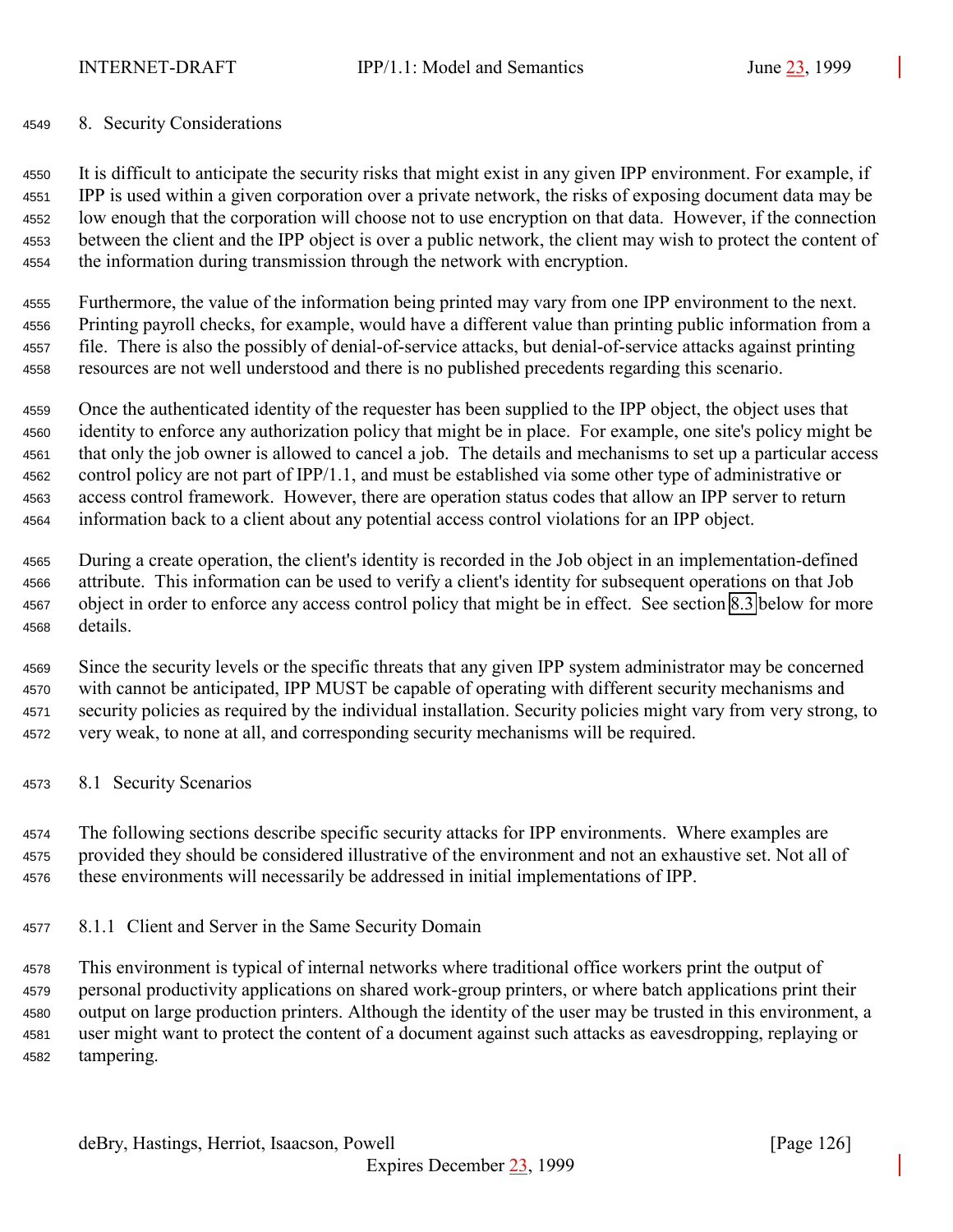### 8.1.2 Client and Server in Different Security Domains

 Examples of this environment include printing a document created by the client on a publicly available printer, such as at a commercial print shop; or printing a document remotely on a business associate's printer. This latter operation is functionally equivalent to sending the document to the business associate as a facsimile. Printing sensitive information on a Printer in a different security domain requires strong security measures. In this environment authentication of the printer is required as well as protection against unauthorized use of print resources. Since the document crosses security domains, protection against eavesdropping and document tampering are also required. It will also be important in this environment to protect Printers against "spamming" and malicious document content.

8.1.3 Print by Reference

 When the document is not stored on the client, printing can be done by reference. That is, the print request can contain a reference, or pointer, to the document instead of the actual document itself (see sections [3.2.2](#page-39-0) and [3.3.2\)](#page-52-0). Standard methods currently do not exist for remote entities to "assume" the credentials of a client for forwarding requests to a 3rd party. It is anticipated that Print-By-Reference will be used to access "public" documents and that sophisticated methods for authenticating "proxies" is not specified in this document.

8.2 URIs in Operation, Job, and Printer attributes

 The "printer-uri-supported" attribute contains the Printer object's URI(s). Its companion attribute, "uri- security-supported", identifies the security mechanism used for each URI listed in the "printer-uri- supported" attribute. For each Printer operation request, a client MUST supply only one URI in the "printer-uri" operation attribute. In other words, even though the Printer supports more than one URI, the client only interacts with the Printer object using one if its URIs. This duality is not needed for Job objects, since the Printer objects is the factory for Job objects, and the Printer object will generate the correct URI for new Job objects depending on the Printer object's security configuration.

8.3 URIs for each authentication mechanisms

 Each URI has an authentication mechanism associated with it. If the URI is the i'th element of "printer-uri- supported", then authentication mechanism is the "i th" element of "uri-authentication-supported". For a list of possible authentication mechanisms, see section [4.4.2.](#page-100-0)

 The Printer object uses an authentication mechanism to determine the name of the user performing an operation. This user is called the "authenticated user". The credibility of authentication depends on the mechanism that the Printer uses to obtain the user's name. When the authentication mechanism is ′none′, all authenticated users are "anonymous".

 During job creation operations, the Printer initializes the value of the "job-originating-user-name" attribute (see section [4.3.6\)](#page-86-0) to be the authenticated user. The authenticated user is this case is called the "job-owner".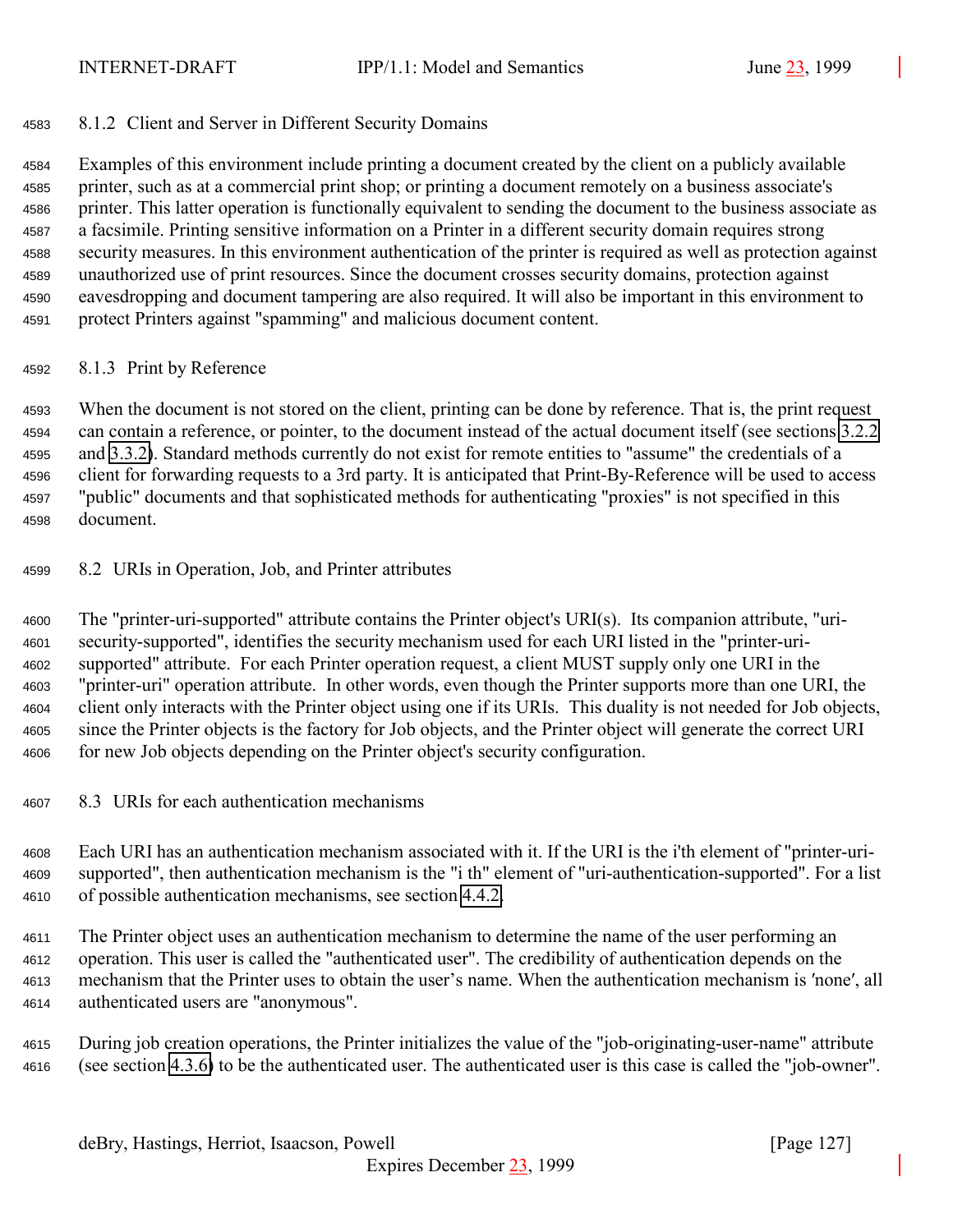<span id="page-127-0"></span> If an implementation can be configured to support more than one authentication mechanism, then it MUST implement rules for determining equality of authenticated user names which have been authenticated via different authentication mechanisms. One possible policy is that identical names that are authenticated via different mechanism are different. For example, a user can cancel his job only if he uses the same authentication mechanism for both Cancel-Job and Print-Job. Another policy is that identical names that are authenticated via different mechanism are the same if the authentication mechanism for the later operation is not less strong than the authentication mechanism for the earlier job creation operation. For example, a user can cancel his job only if he uses the same or stronger authentication mechanism for Cancel-Job and Print-Job. With this second policy a job submitted via 'requesting-user-name' authentication could be cancelled via 'digest' authentication. With the first policy, the job could not be cancelled in this way.

 A client is able to determine the authentication mechanism used to create a job. It is the i'th value of the Printer's "uri-authentication-supported" attribute (see section [4.4.2\)](#page-100-0), where i is the index of the element of the Printer's "printer-uri-supported" attribute (see section [4.4.1\)](#page-100-0) equal to the job's "job-printer-uri" attribute (see section [4.3.3\)](#page-85-0).

#### 8.4 Restricted Queries

 In many IPP operations, a client supplies a list of attributes to be returned in the response. For security reasons, an IPP object may be configured not to return all attributes (or all values) that a client requests. The job attributes returned MAY depend on whether the requesting user is the same as the user that submitted the job. The IPP object MAY even return none of the requested attributes. In such cases, the status returned is the same as if the object had returned all requested attributes. The client cannot tell by such a response whether the requested attribute was present or absent on the object.

8.5 Operations performed by operators and system administrators

 For the three printer operations Pause-Printer, Resume-Printer, and Purge-Jobs (see sections [3.2.7,](#page-46-0) [3.2.8](#page-48-0) and [3.2.9\)](#page-49-0), the requesting user is intended to be an operator or administrator of the Printer object (see section [1\)](#page-9-0). For operations on jobs, the requesting user is intended to be the job owner or may be an operator or administrator of the Printer object. The means for authorizing an operator or administrator of the Printer object are not specified in this document.

8.6 Queries on jobs submitted using non-IPP protocols

 If the device that an IPP Printer is representing is able to accept jobs using other job submission protocols in addition to IPP, it is RECOMMENDED that such an implementation at least allow such "foreign" jobs to be queried using Get-Jobs returning "job-id" and "job-uri" as 'unknown'. Such an implementation NEED NOT support all of the same IPP job attributes as for IPP jobs. The IPP object returns the 'unknown' out-of- band value for any requested attribute of a foreign job that is supported for IPP jobs, but not for foreign jobs.

 It is further RECOMMENDED, that the IPP Printer generate "job-id" and "job-uri" values for such "foreign jobs", if possible, so that they may be targets of other IPP operations, such as Get-Job-Attributes and

deBry, Hastings, Herriot, Isaacson, Powell [Page 128]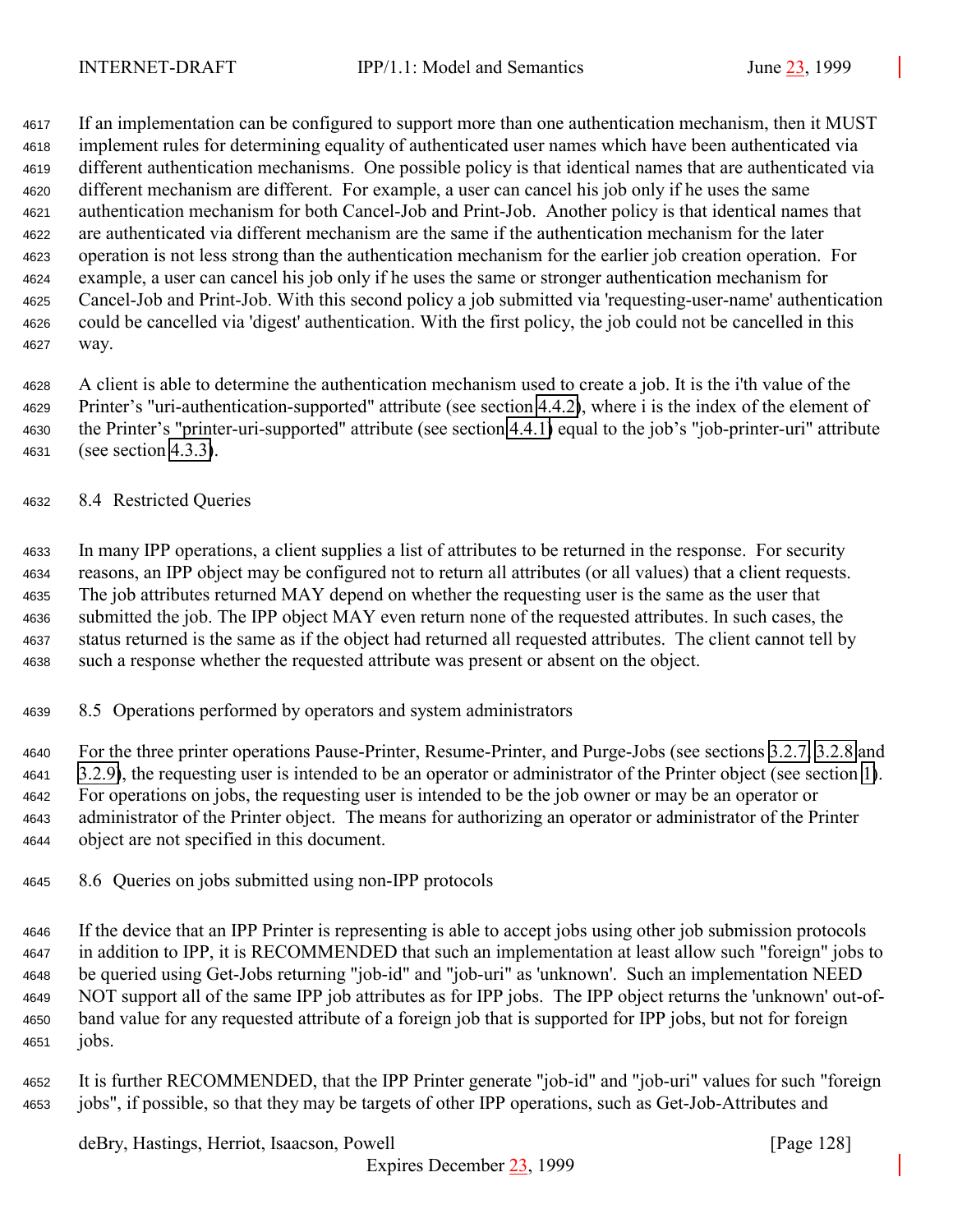Cancel-Job. Such an implementation also needs to deal with the problem of authentication of such foreign jobs. One approach would be to treat all such foreign jobs as belonging to users other than the user of the IPP client. Another approach would be for the foreign job to belong to 'anonymous'. Only if the IPP client has been authenticated as an operator or administrator of the IPP Printer object, could the foreign jobs be queried by an IPP request. Alternatively, if the security policy is to allow users to query other users' jobs, then the foreign jobs would also be visible to an end-user IPP client using Get-Jobs and Get-Job-Attributes.

| 4660 | 9. References                                                                                      |
|------|----------------------------------------------------------------------------------------------------|
| 4661 | [ASCII]                                                                                            |
| 4662 | Coded Character Set - 7-bit American Standard Code for Information Interchange (ASCII), ANSI       |
| 4663 | X3.4-1986. This standard is the specification of the US-ASCII charset.                             |
| 4664 | $[BCP-11]$                                                                                         |
| 4665 | Bradner S., Hovey R., "The Organizations Involved in the IETF Standards Process", 1996/10/29       |
| 4666 | (RFC 2028)                                                                                         |
| 4667 | [HTPP]                                                                                             |
| 4668 | J. Barnett, K. Carter, R. DeBry, "Initial Draft - Hypertext Printing Protocol - HTPP/1.0", October |
| 4669 | 1996, ftp://ftp.pwg.org/pub/pwg/ipp/historic/htpp/overview.ps.gz                                   |
| 4670 | [IANA-CON]                                                                                         |
| 4671 | Narte, T. and Alvestrand, H.T.: Guidelines for Writing an IANA Considerations Section in RFCs,     |
| 4672 | Work in Progress, draft-iesg-iana-considerations-04.txt, May 21, 1998.                             |
| 4673 | $[IANA-CS]$                                                                                        |
| 4674 | IANA Registry of Coded Character Sets: ftp://ftp.isi.edu/in-notes/iana/assignments/character-sets  |
| 4675 | [IANA-MT]                                                                                          |
| 4676 | IANA Registry of Media Types: ftp://ftp.isi.edu/in-notes/iana/assignments/media-types/             |
| 4677 | $[IPP-HG]$                                                                                         |
| 4678 | Hastings, T., Manros, C., "Internet Printing Protocol/1.1: draft-ietf-ipp-implementers-guide-v11-  |
| 4679 | $??.txt$ , $??$ 1999, work in progress.                                                            |
| 4680 | $[IPP-HG1.0]$                                                                                      |
| 4681 | Hastings, T., Manros, C., "Internet Printing Protocol/1.0: Implementer's Guide", draft-ietf-ipp-   |
| 4682 | implementers-guide-01.txt, February 1999, work in progress.                                        |
| 4683 | $[IPP-PRO]$                                                                                        |
| 4684 | Herriot, R., Butler, S., Moore, P., Tuner, R., "Internet Printing Protocol/1.1: Encoding and       |
| 4685 | Transport", draft-ietf-ipp-protocol-v11-01.txt, May, 1999.                                         |
| 4686 | $[ISO10646-1]$                                                                                     |
| 4687 | ISO/IEC 10646-1:1993, "Information technology -- Universal Multiple-Octet Coded Character Set      |
| 4688 | (UCS) - Part 1: Architecture and Basic Multilingual Plane, JTC1/SC2."                              |

| deBry, Hastings, Herriot, Isaacson, Powell |  |  | [Page 129] |  |  |
|--------------------------------------------|--|--|------------|--|--|
|                                            |  |  |            |  |  |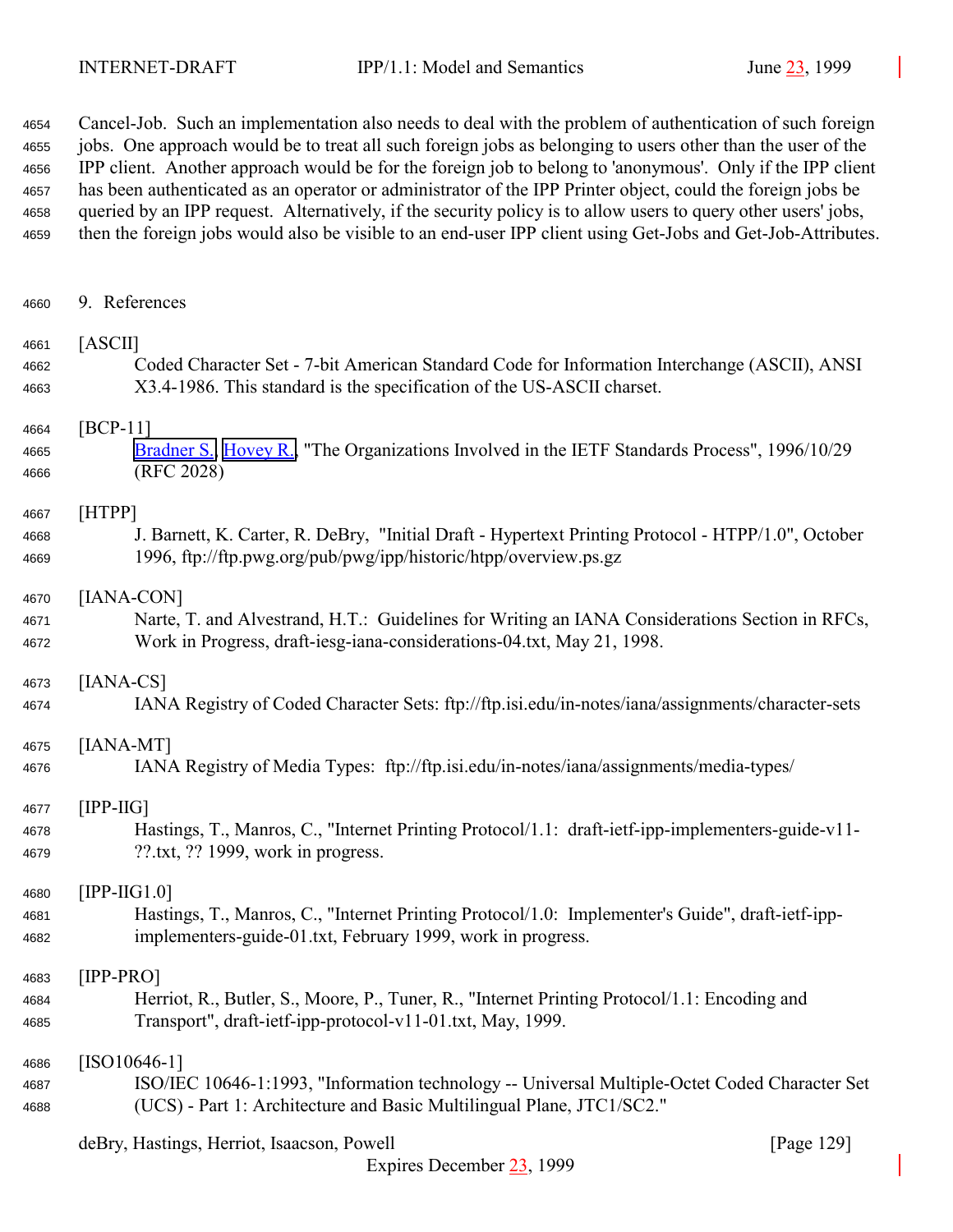| 4689         | $[ISO8859-1]$                                                                                             |
|--------------|-----------------------------------------------------------------------------------------------------------|
| 4690         | ISO/IEC 8859-1:1987, "Information technology -- 8-bit One-Byte Coded Character Set - Part 1:              |
| 4691         | Latin Alphabet Nr 1", 1987, JTC1/SC2.                                                                     |
|              | $[ISO10175]$                                                                                              |
| 4692<br>4693 | ISO/IEC 10175 Document Printing Application (DPA), June 1996.                                             |
|              |                                                                                                           |
| 4694         | [LDPA]                                                                                                    |
| 4695         | T. Hastings, S. Isaacson, M. MacKay, C. Manros, D. Taylor, P. Zehler, "LDPA - Lightweight                 |
| 4696         | Document Printing Application", October 1996,                                                             |
| 4697         | ftp://ftp.pwg.org/pub/pwg/ipp/historic/ldpa/ldpa8.pdf.gz                                                  |
| 4698         | [P1387.4]                                                                                                 |
| 4699         | Kirk, M. (editor), POSIX System Administration - Part 4: Printing Interfaces, POSIX 1387.4 D8,            |
| 4700         | 1994.                                                                                                     |
|              |                                                                                                           |
| 4701         | [PSIS] Herriot, R. (editor), X/Open A Printing System Interoperability Specification (PSIS), August 1995. |
| 4702         | [PWG]                                                                                                     |
| 4703         | Printer Working Group, http://www.pwg.org.                                                                |
| 4704         | [RFC1035]                                                                                                 |
| 4705         | P. Mockapetris, "DOMAIN NAMES - IMPLEMENTATION AND SPECIFICATION", RFC 1035,                              |
| 4706         | November 1987.                                                                                            |
|              |                                                                                                           |
| 4707         | [RFC1179]                                                                                                 |
| 4708         | McLaughlin, L. III, (editor), "Line Printer Daemon Protocol" RFC 1179, August 1990.                       |
| 4709         | [RFC1759]                                                                                                 |
| 4710         | Smith, R., Wright, F., Hastings, T., Zilles, S., and Gyllenskog, J., "Printer MIB", RFC 1759, March       |
| 4711         | 1995.                                                                                                     |
| 4712         | [RFC1766]                                                                                                 |
| 4713         | H. Alvestrand, "Tags for the Identification of Languages", RFC 1766, March 1995.                          |
|              |                                                                                                           |
| 4714         | [RFC1952]                                                                                                 |
| 4715         | P. Deutsch, "GZIP file format specification version 4.3", RFC 1952, May 1996.                             |
| 4716         | [RFC2026]                                                                                                 |
| 4717         | S. Bradner, "The Internet Standards Process -- Revision 3", RFC 2026, October 1996.                       |
| 4718         | [RFC2045]                                                                                                 |
| 4719         | N. Fried, N. Borenstein, ", Multipurpose Internet Mail Extensions (MIME) Part One: Format of              |
| 4720         | Internet Message Bodies " RFC 2045, November 1996.                                                        |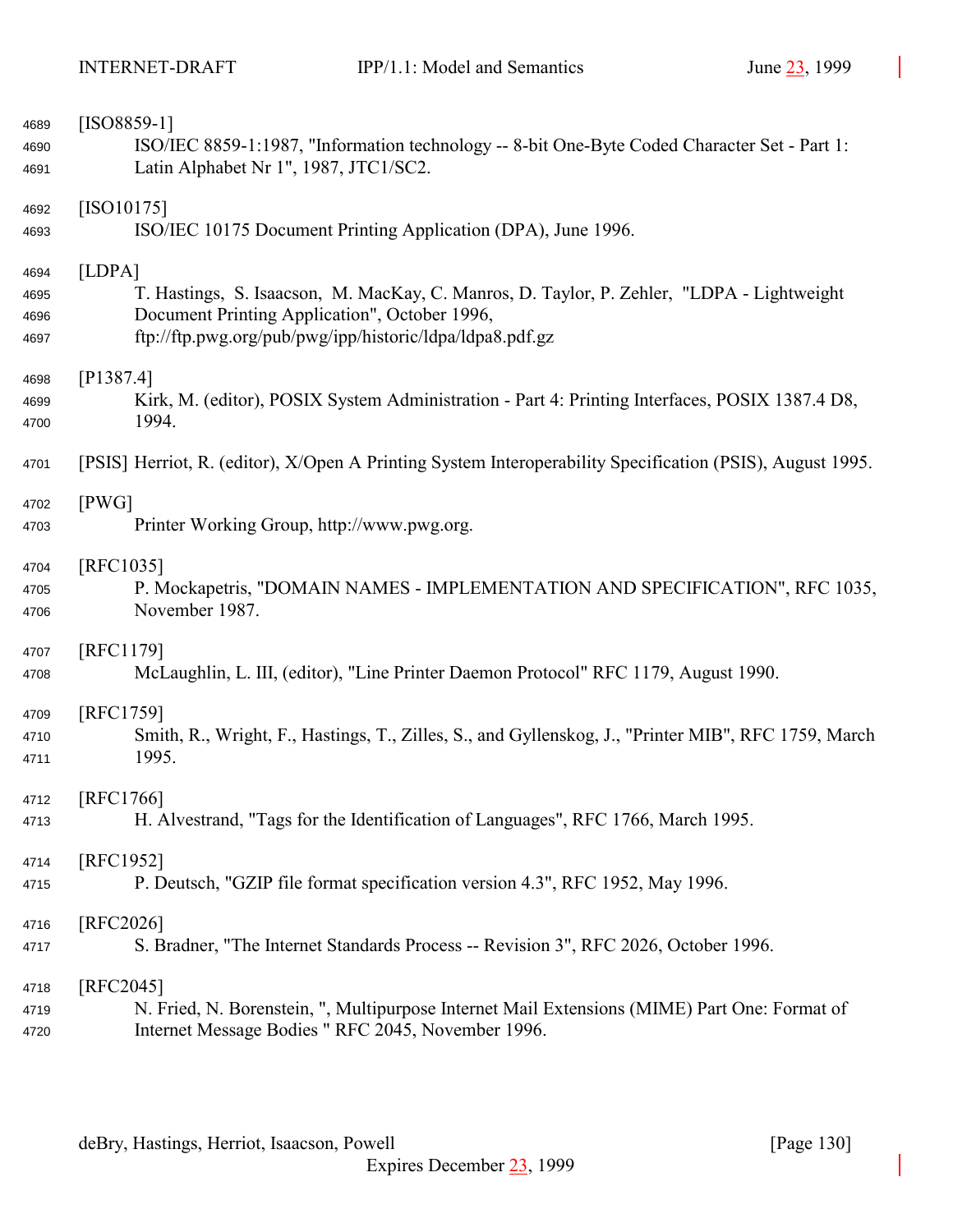| 4721         | [RFC2046]                                                                                                 |
|--------------|-----------------------------------------------------------------------------------------------------------|
| 4722         | Multipurpose Internet Mail Extensions (MIME) Part Two: Media Types. N. Freed & N. Borenstein.             |
| 4723         | November 1996. (Obsoletes RFC1521, RFC1522, RFC1590), RFC 2046.                                           |
| 4724         | [RFC2048]                                                                                                 |
| 4725         | N. Freed, J. Klensin & J. Postel, "Multipurpose Internet Mail Extension (MIME) Part Four:                 |
| 4726         | Registration Procedures". RFC 2048, November 1996.                                                        |
| 4727         | <b>RFC2616RFC2068</b>                                                                                     |
| 4728         | R. Fielding, J. Gettys, J. Mogul, H. Frystyk, L. Masinter, P. Leach, T. Berners-Lee, "Hypertext           |
| 4729         | Transfer Protocol - HTTP/1.1", RFC 26162068, January June 19997                                           |
| 4730         | RFC2617RFC2069]                                                                                           |
| 4731         | J. Franks, P. Hallam-Baker, J. Hostetler, S. Lawrence, P. Leach, A. Luotonen, E. Sink, L. Stewart,        |
| 4732         | "HTTP Authentication: Basic and Digest Access Authentication An Extension to HTTP: Digest                 |
| 4733         | Access Authentication", RFC 2617-2069, Jan-June 19997.                                                    |
| 4734         | [RFC2119]                                                                                                 |
| 4735         | S. Bradner, "Key words for use in RFCs to Indicate Requirement Levels", RFC 2119, March 1997              |
| 4736         | [RFC2228]                                                                                                 |
| 4737         | M. Horowitz, S. Lunt, "FTP Security Extensions", RFC 2228, October 1997.                                  |
|              |                                                                                                           |
| 4738         | [RFC2246]                                                                                                 |
| 4739         | T. Dierks, C. Allen, "The TLS Protocol Version 1.0", RFC 2246, January 1999.                              |
| 4740         | [RFC2277]                                                                                                 |
| 4741         | H. Alvestrand, "IETF Policy on Character Sets and Languages" RFC 2277, January 1998.                      |
|              |                                                                                                           |
| 4742         | [RFC2278]                                                                                                 |
| 4743         | N. Freed, J. Postel: "IANA CharSet Registration Procedures", RFC 2278, January 1998.                      |
| 4744         | [RFC2279]                                                                                                 |
| 4745         | F. Yergeau, "UTF-8, a transformation format of ISO 10646", RFC 2279. January 1998.                        |
| 4746         | [RFC2316]                                                                                                 |
| 4747         | S. Bellovin, "Report of the IAB Security Architecture Workshop", RFC 2316, April 1998.                    |
|              |                                                                                                           |
| 4748         | [RFC2396]                                                                                                 |
| 4749         | Berners-Lee, T., Fielding, R., Masinter, L., "Uniform Resource Identifiers (URI): Generic Syntax",        |
| 4750         | RFC 2396, August 1998.                                                                                    |
|              |                                                                                                           |
|              |                                                                                                           |
| 4751<br>4752 | [RFC2565]<br>Herriot, R., Butler, S., Moore, P., Tuner, R., "Internet Printing Protocol/1.0: Encoding and |
| 4753         | Transport", RFC 2565, April 1999.                                                                         |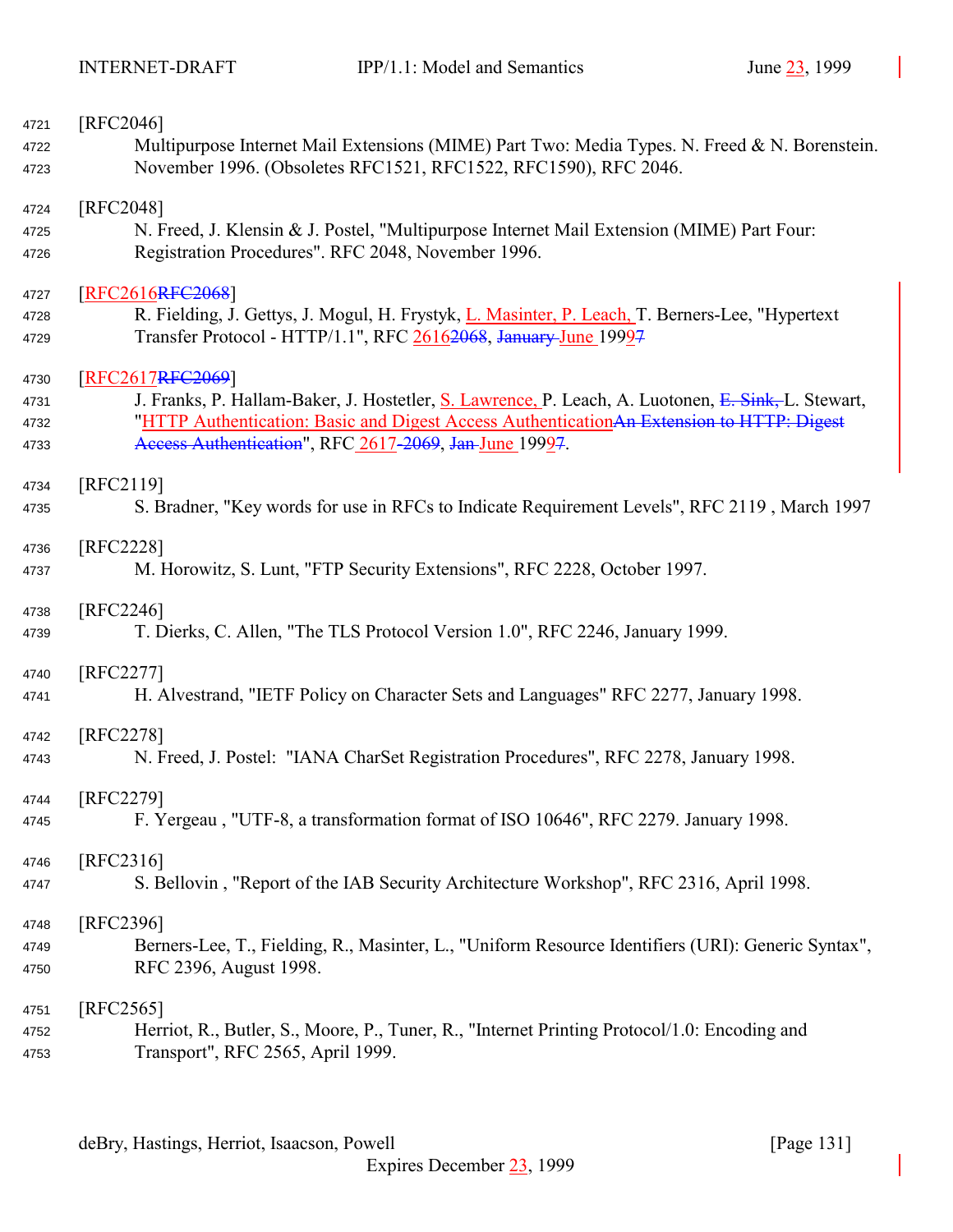| 4754                                 | [RFC2566]                                                                                             |
|--------------------------------------|-------------------------------------------------------------------------------------------------------|
| 4755                                 | R. deBry, T. Hastings, R. Herriot, S. Isaacson, P. Powell, "Internet Printing Protocol/1.0: Model and |
| 4756                                 | Semantics", RFC 2566, April 1999.                                                                     |
| 4757                                 | [RFC2567]                                                                                             |
| 4758                                 | Wright, D., "Design Goals for an Internet Printing Protocol", draft-ietf-ipp-req-03.txt, November,    |
| 4759                                 | 1998.                                                                                                 |
| 4760                                 | [RFC2568]                                                                                             |
| 4761                                 | Zilles, S., "Rationale for the Structure and Model and Protocol for the Internet Printing Protocol",  |
| 4762                                 | draft-ietf-ipp-rat-04.txt, November, 1998.                                                            |
| 4763                                 | [REC2569]                                                                                             |
| 4764                                 | Herriot, R., Hastings, T., Jacobs, N., Martin, J., "Mapping between LPD and IPP Protocols", draft-    |
| 4765                                 | ietf-ipp-lpd-ipp-map-05.txt, November 1998.                                                           |
| 4766                                 | [RFC2579]                                                                                             |
| 4767                                 | K. McCloghrie, D. Perkins, J. Schoenwaelder, "Textual Conventions for SMIv2" RFC 2579 (Also           |
| 4768                                 | STD0058), April 1999, .                                                                               |
| 4769                                 | [RFC2616 <del>2068</del> ]                                                                            |
| 4770                                 | R. Fielding, J. Gettys, J. Mogul, H. Frystyk, L. Masinter, P. Leach, T. Berners-Lee, "Hypertext"      |
| 4771                                 | Transfer Protocol - HTTP/1.1", RFC 26162068, June 1999.                                               |
| 4772                                 | [RFC26172069]                                                                                         |
| 4773                                 | J. Franks, P. Hallam-Baker, J. Hostetler, S. Lawrence, P. Leach, A. Luotonen, L. Stewart, "HTTP       |
| 4774                                 | Authentication: Basic and Digest Access Authentication An Extension to HTTP: Digest Access            |
| 4775                                 | Authentication", RFC 26172069, June 1999.                                                             |
| 4776                                 | [SSL]                                                                                                 |
| 4777                                 | Netscape, The SSL Protocol, Version 3, (Text version 3.02), November 1996.                            |
| 4778                                 | [SWP]                                                                                                 |
| 4779                                 | P. Moore, B. Jahromi, S. Butler, "Simple Web Printing SWP/1.0", May 7, 1997,                          |
| 4780                                 | ftp://ftp.pwg.org/pub/pwg/ipp/new PRO/swp9705.pdf                                                     |
| 4781                                 | 10. Author's Address                                                                                  |
| 4782<br>4783<br>4784<br>4785<br>4786 | Scott A. Isaacson (Editor)<br>Novell, Inc.<br>122 E 1700 S<br>Provo, UT 84606                         |
| 4787                                 | Phone: 801-861-7366                                                                                   |
| 4788                                 | Fax: 801-861-2517                                                                                     |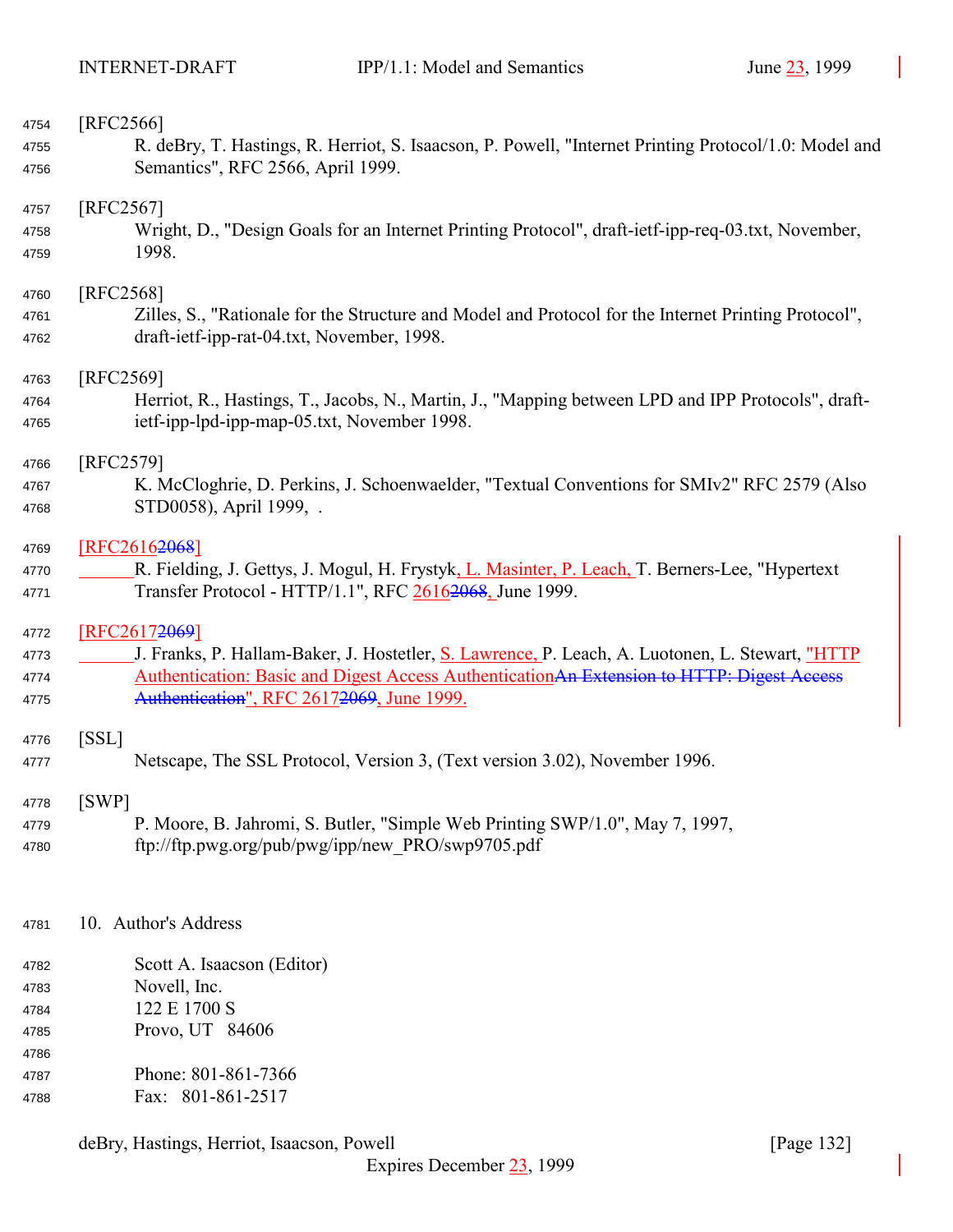| 4789 | e-mail: sisaacson@novell.com                                                                                  |
|------|---------------------------------------------------------------------------------------------------------------|
| 4790 |                                                                                                               |
| 4791 | Tom Hastings                                                                                                  |
| 4792 | Xerox Corporation                                                                                             |
| 4793 | 737 Hawaii St. ESAE 231                                                                                       |
| 4794 | El Segundo, CA 90245                                                                                          |
| 4795 |                                                                                                               |
| 4796 | Phone: 310-333-6413                                                                                           |
| 4797 | Fax: 310-333-5514                                                                                             |
| 4798 | e-mail: hastings@cp10.es.xerox.com                                                                            |
| 4799 |                                                                                                               |
| 4800 | Robert Herriot                                                                                                |
| 4801 | Xerox Corp.                                                                                                   |
| 4802 | 3400 Hill View Ave, Building 1                                                                                |
| 4803 | Palo Alto, CA 94304                                                                                           |
| 4804 |                                                                                                               |
| 4805 | Phone: 650-813-7696                                                                                           |
| 4806 | 650-813-6860<br>Fax:                                                                                          |
| 4807 | e-mail: robert.herriot@pahv.xerox.com                                                                         |
| 4808 |                                                                                                               |
| 4809 | Roger deBry                                                                                                   |
| 4810 | <b>Utah Valley State College</b>                                                                              |
| 4811 | Orem, UT 84058                                                                                                |
| 4812 |                                                                                                               |
| 4813 | Phone: (801) 222-8000                                                                                         |
| 4814 | EMail: debryro@uvsc.edu                                                                                       |
| 4815 |                                                                                                               |
| 4816 | Patrick Powell                                                                                                |
| 4817 | <b>Astart Technologies</b>                                                                                    |
| 4818 | 9475 Chesapeake Dr., Suite D                                                                                  |
| 4819 | San Diego, CA 95123                                                                                           |
| 4820 |                                                                                                               |
| 4821 | Phone: (619) 874-6543                                                                                         |
| 4822 | Fax: (619) 279-8424                                                                                           |
| 4823 | e-mail: papowell@astart.com                                                                                   |
| 4824 |                                                                                                               |
| 4825 | IPP Mailing List: $ipp@pwg.org$                                                                               |
| 4826 | IPP Mailing List Subscription: ipp-request@pwg.org                                                            |
| 4827 | IPP Web Page: http://www.pwg.org/ipp/                                                                         |
| 4828 |                                                                                                               |
| 4829 | Implementers of this specification document are encouraged to join IPP Mailing List in order to participate   |
| 4830 | in any discussions of clarification issues and review of registration proposals for additional attributes and |
| 4831 | values.                                                                                                       |
|      |                                                                                                               |

Other Participants: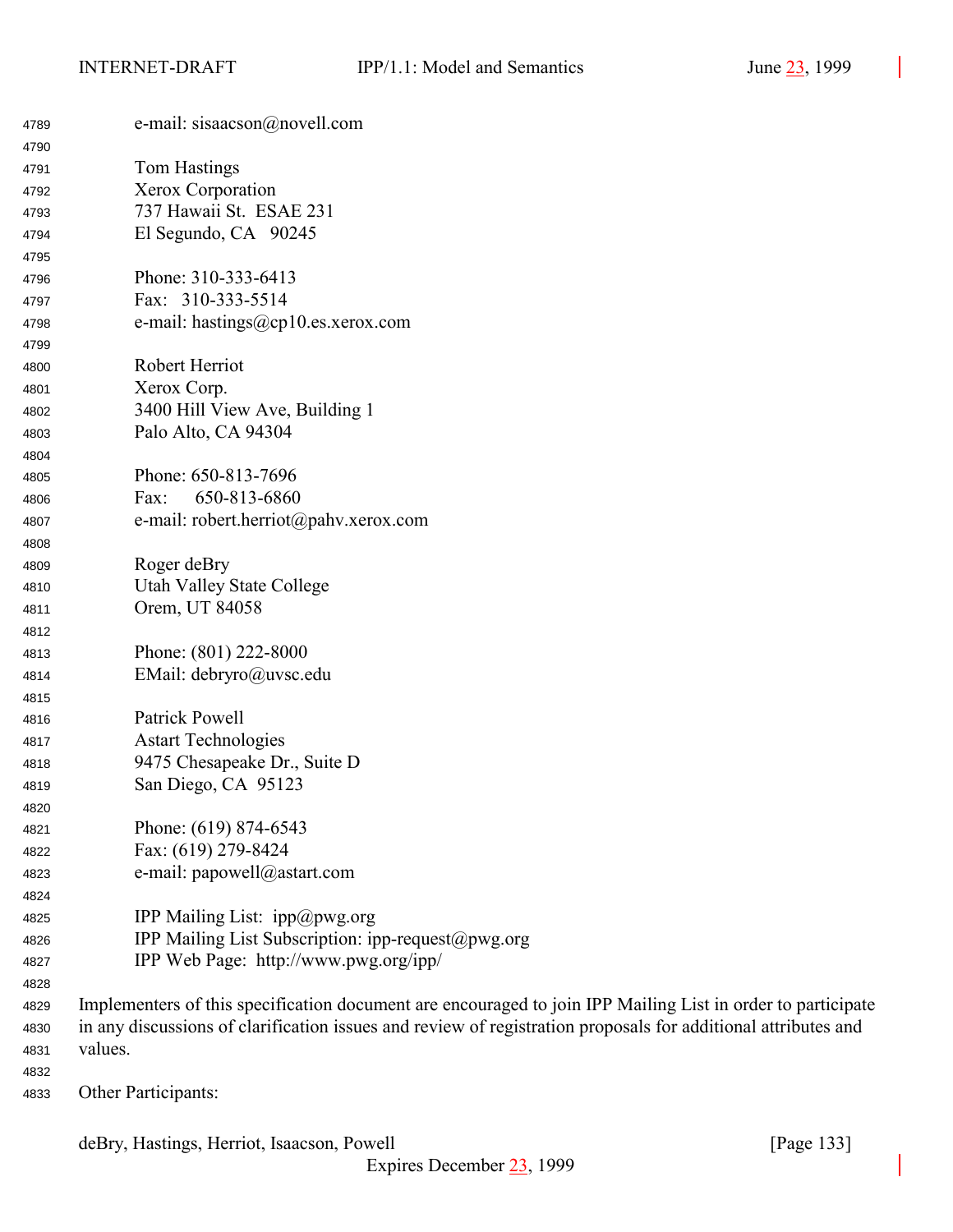Chuck Adams - Tektronix Shivaun Albright - HP Jeff Barnett - IBM Ron Bergman - Dataproducts Corp. Sylvan Butler - HP Keith Carter - IBM Corporation Josh Cohen - Microsoft Jeff Copeland - QMS Andy Davidson - Tektronix Mabry Dozier - QMS Lee Farrell - Canon Information Systems Steve Gebert - IBM Sue Gleeson - Digital Charles Gordon - Osicom Brian Grimshaw - Apple Jerry Hadsell - IBM Richard Hart - Digital Stephen Holmstead Zhi-Hong Huang - Zenographics Babek Jahromi - Microsoft Carl Kugler - IBM Dave Kuntz - Hewlett-Packard Takami Kurono - Brother Rick Landau - Digital Scott Lawrence - Agranot Systems Greg LeClair - Epson Harry Lewis - IBM Tony Liao - Vivid Image Roy Lomicka - Digital Pete Loya - HP Ray Lutz - Cognisys Mike MacKay - Novell, Inc. Daniel Manchala - Xerox Carl-Uno Manros - Xerox Jay Martin - Underscore Larry Masinter - Xerox Stan McConnell - Xerox Ira McDonald - High North Inc. Peter Michalek - Shinesoft Paul Moore - Microsoft Tetsuya Morita - Ricoh Yuichi Niwa - Ricoh Pat Nogay - IBM Ron Norton - Printronics Bob Pentecost - HP Rob Rhoads - Intel Xavier Riley - Xerox David Roach - Unisys Gary Roberts - Ricoh Stuart Rowley - Kyocera Hiroyuki Sato - Canon Richard Schneider - Epson Kris Schoff - HP Bob Setterbo - Adobe Devon Taylor - Novell, Inc. Mike Timperman - Lexmark Randy Turner - Sharp Bill Wagner - Osicom Jim Walker - DAZEL Chris Wellens - Interworking Labs Rob Whittle - Novell, Inc. Jasper Wong - Xionics Don Wright - Lexmark Rick Yardumian - Xerox Lloyd Young - Lexmark Atsushi Yuki - Kyocera Peter Zehler - Xerox Frank Zhao - Panasonic Steve Zilles - Adobe

Angelo Caruso - Xerox **Rajesh Chawla - TR Computing Solutions** Swen Johnson - Xerox David Kellerman - Northlake Software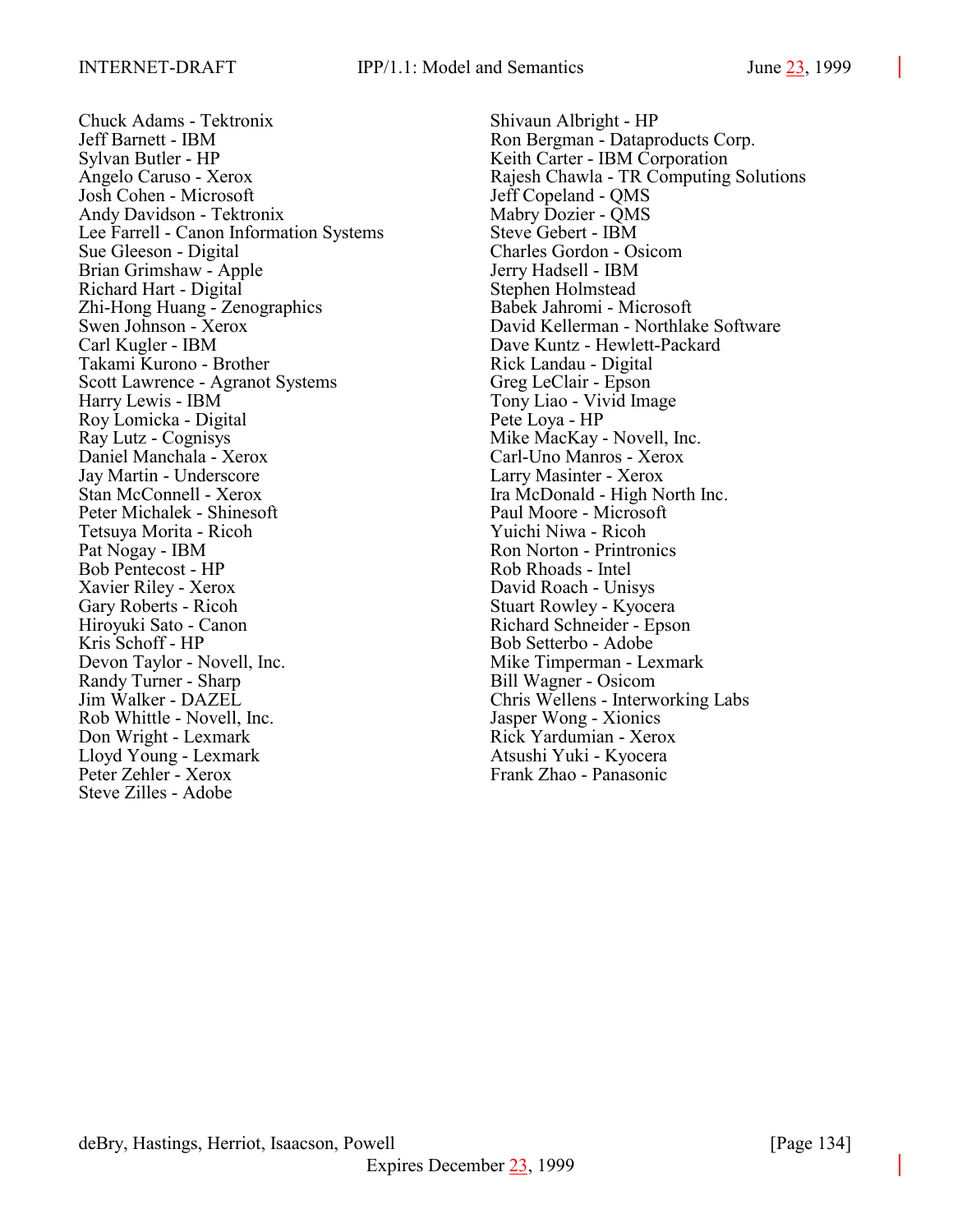<span id="page-134-0"></span>11. Formats for IPP Registration Proposals

 In order to propose an IPP extension for registration, the proposer must submit an application to IANA by email to "iana@iana.org" or by filling out the appropriate form on the IANA web pages (http://www.iana.org). This section specifies the required information and the formats for proposing registrations of extensions to IPP as provided in Section 6 for:

- 1. type2 'keyword' attribute values
- 2. type3 'keyword' attribute values
- 3. type2 'enum' attribute values
- 4. type3 'enum' attribute values
- 5. attributes
- 6. attribute syntaxes
- 7. operations
- 8. status codes
- 11.1 Type2 keyword attribute values registration
- Type of registration: type2 keyword attribute value
- Name of attribute to which this keyword specification is to be added:
- Proposed keyword name of this keyword value:
- Specification of this keyword value (follow the style of IPP Model Section [4.1.2.3\)](#page-65-0):
- Name of proposer:
- Address of proposer:
- Email address of proposer:
- 

 Note: For type2 keywords, the Designated Expert will be the point of contact for the approved registration specification, if any maintenance of the registration specification is needed.

- 11.2 Type3 keyword attribute values registration
- Type of registration: type3 keyword attribute value
- Name of attribute to which this keyword specification is to be added:
- Proposed keyword name of this keyword value:
- Specification of this keyword value (follow the style of IPP Model Section [4.1.2.3\)](#page-65-0):
- Name of proposer:
- Address of proposer:
- Email address of proposer:
- 
- Note: For type3 keywords, the proposer will be the point of contact for the approved registration specification, if any maintenance of the registration specification is needed.
- 11.3 Type2 enum attribute values registration
- Type of registration: type2 enum attribute value
- Name of attribute to which this enum specification is to be added: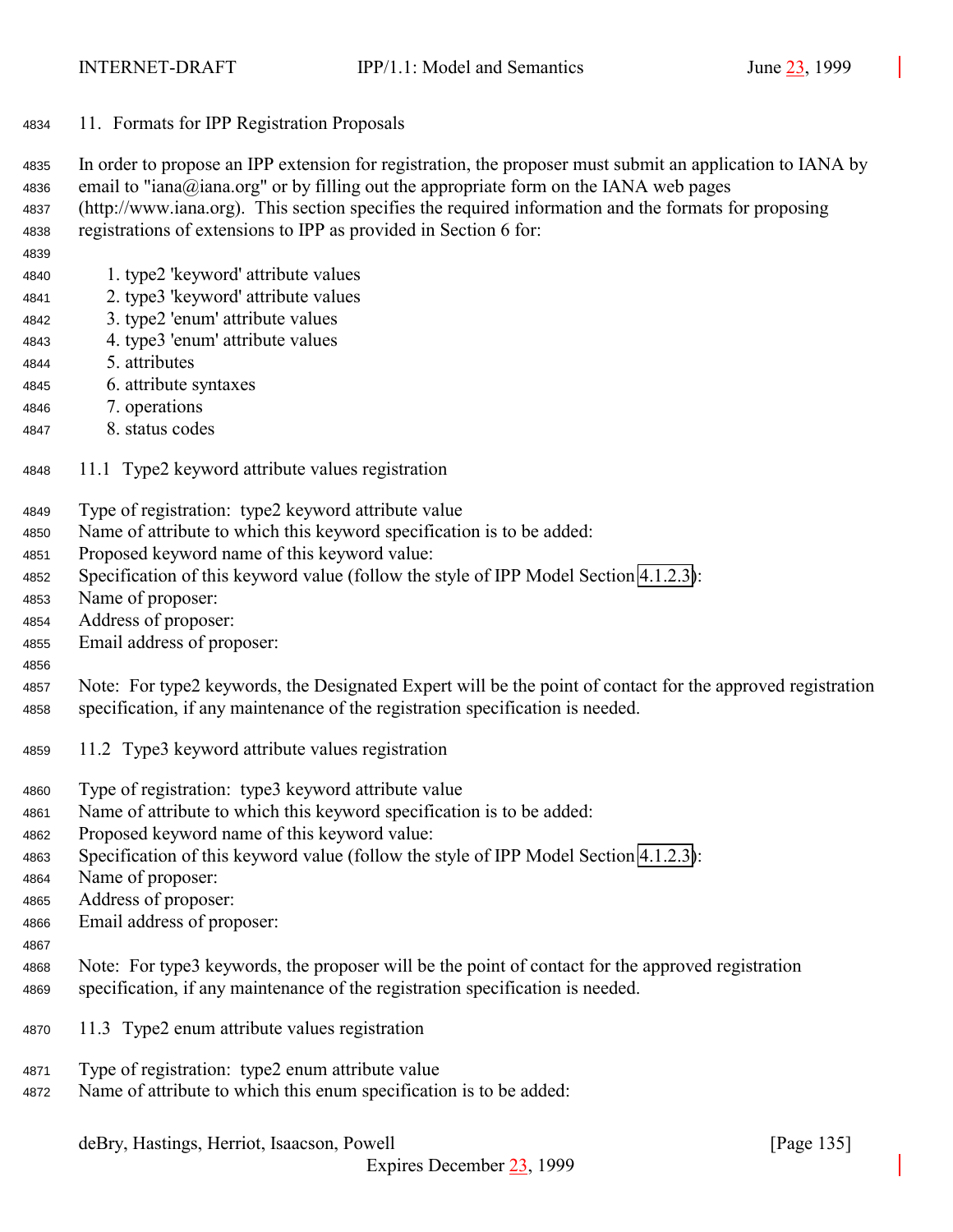- Keyword symbolic name of this enum value: Numeric value (to be assigned by the IPP Designated Expert in consultation with IANA):
- Specification of this enum value (follow the style of IPP Model Section [4.1.4\)](#page-66-0):
- Name of proposer:
- Address of proposer:
- Email address of proposer:
- 
- Note: For type2 enums, the Designated Expert will be the point of contact for the approved registration specification, if any maintenance of the registration specification is needed.
- 11.4 Type3 enum attribute values registration
- Type of registration: type3 enum attribute value
- Name of attribute to which this enum specification is to be added:
- Keyword symbolic name of this enum value:
- Numeric value (to be assigned by the IPP Designated Expert in consultation with IANA):
- Specification of this enum value (follow the style of IPP Model Section [4.1.4\)](#page-66-0):
- Name of proposer:
- Address of proposer:
- Email address of proposer:
- 

 Note: For type3 enums, the proposer will be the point of contact for the approved registration specification, if any maintenance of the registration specification is needed.

- 11.5 Attribute registration
- Type of registration: attribute
- Proposed keyword name of this attribute:
- Types of attribute (Operation, Job Template, Job Description, Printer Description):
- Operations to be used with if the attribute is an operation attribute:
- Object (Job, Printer, etc. if bound to an object):
- Attribute syntax(es) (include 1setOf and range as in Section [4.2\)](#page-71-0):
- If attribute syntax is 'keyword' or 'enum', is it type2 or type3:
- If this is a Printer attribute, MAY the value returned depend on "document-format" (See Section [6.2\)](#page-119-0):
- If this is a Job Template attribute, how does its specification depend on the value of the "multiple-document-handling" attribute:
- Specification of this attribute (follow the style of IPP Model Section [4.2\)](#page-71-0):
- Name of proposer:
- Address of proposer:
- Email address of proposer:
- 
- Note: For attributes, the IPP Designated Expert will be the point of contact for the approved registration specification, if any maintenance of the registration specification is needed.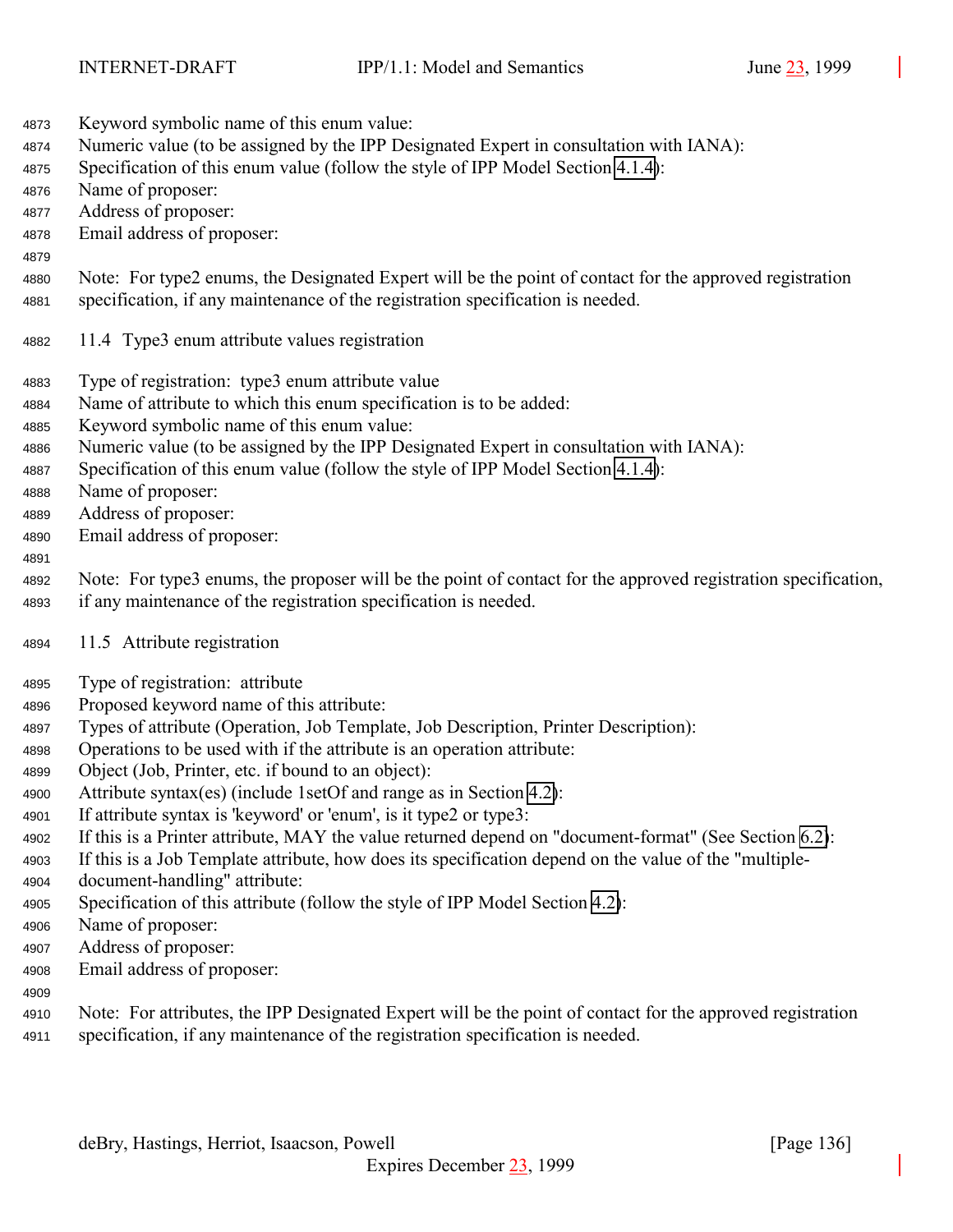- 11.6 Attribute Syntax registration
- Type of registration: attribute syntax
- Proposed name of this attribute syntax:
- Type of attribute syntax (integer, octetString, character-string, see [IPP-PRO]):
- Numeric value (to be assigned by the IPP Designated Expert in consultation with IANA):
- Specification of this attribute (follow the style of IPP Model Section [4.1\)](#page-61-0):
- Name of proposer:
- Address of proposer:
- Email address of proposer:
- 
- Note: For attribute syntaxes, the IPP Designated Expert will be the point of contact for the approved registration specification, if any maintenance of the registration specification is needed.
- 11.7 Operation registration
- Type of registration: operation
- Proposed name of this operation:
- Numeric operation-id value (to be assigned by the IPP Designated Expert in consultation with IANA):
- Object Target (Job, Printer, etc. that operation is upon):
- 4929 Specification of this attribute operation (follow the style of IPP Model Section [3\)](#page-18-0):
- Name of proposer:
- Address of proposer:
- Email address of proposer:

- Note: For operations, the IPP Designated Expert will be the point of contact for the approved registration specification, if any maintenance of the registration specification is needed.
- 11.8 Attribute Group registration
- Type of registration: attribute group
- Proposed name of this attribute group:
- Numeric tag according to [IPP-PRO] (to be assigned by the IPP Designated Expert in consultation with IANA):
- Operation requests and group number for each operation in which the attribute group occurs:
- Operation responses and group number for each operation in which the attribute group occurs:
- Specification of this attribute group (follow the style of IPP Model Section [3\)](#page-18-0):
- Name of proposer:
- Address of proposer:
- Email address of proposer:
- 
- Note: For attribute groups, the IPP Designated Expert will be the point of contact for the approved registration specification, if any maintenance of the registration specification is needed.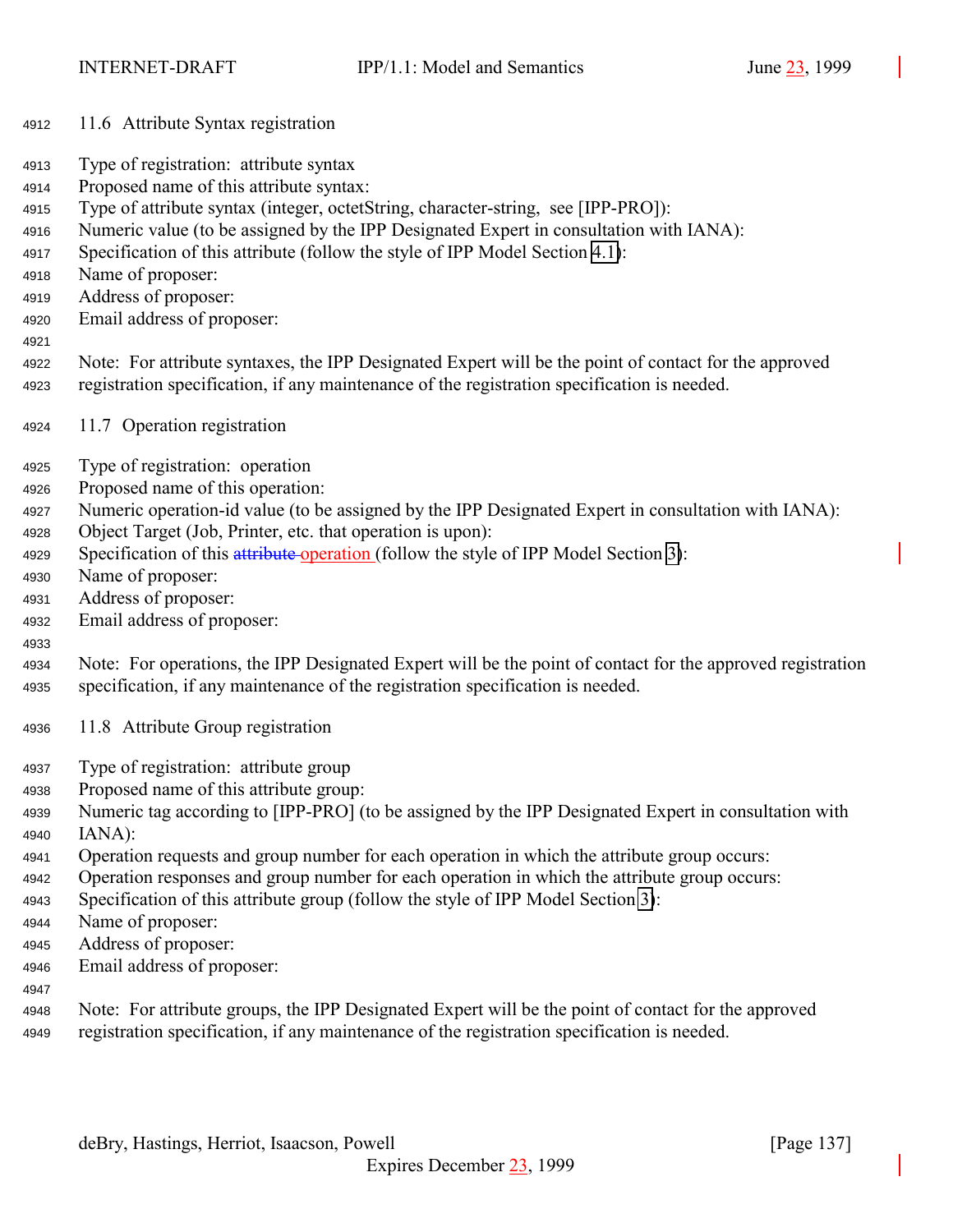- 11.9 Status code registration
- Type of registration: status code
- Keyword symbolic name of this status code value:
- Numeric value (to be assigned by the IPP Designated Expert in consultation with IANA):
- Operations that this status code may be used with:
- Specification of this status code (follow the style of IPP Model Section [13](#page-140-0) APPENDIX B: Status Codes
- and Suggested Status Code Messages):
- Name of proposer:
- Address of proposer:
- Email address of proposer:
- 
- Note: For status codes, the Designated Expert will be the point of contact for the approved registration specification, if any maintenance of the registration specification is needed.
- 12. APPENDIX A: Terminology
- This specification document uses the terminology defined in this section.
- 12.1 Conformance Terminology

 The key words "MUST", "MUST NOT", "REQUIRED", "SHOULD", "SHOULD NOT", "RECOMMENDED", "MAY", and "OPTIONAL" in this document are to be interpreted as described in RFC 2119 [RFC2119].

12.1.1 NEED NOT

 This term is not included in RFC 2119. The verb "NEED NOT" indicates an action that the subject of the sentence does not have to implement in order to claim conformance to the standard. The verb "NEED NOT" is used instead of "MAY NOT" since "MAY NOT" sounds like a prohibition.

- 12.2 Model Terminology
- 12.2.1 Keyword

 Keywords are used within this document as identifiers of semantic entities within the abstract model (see section [4.1.2.3\)](#page-65-0). Attribute names, some attribute values, attribute syntaxes, and attribute group names are represented as keywords.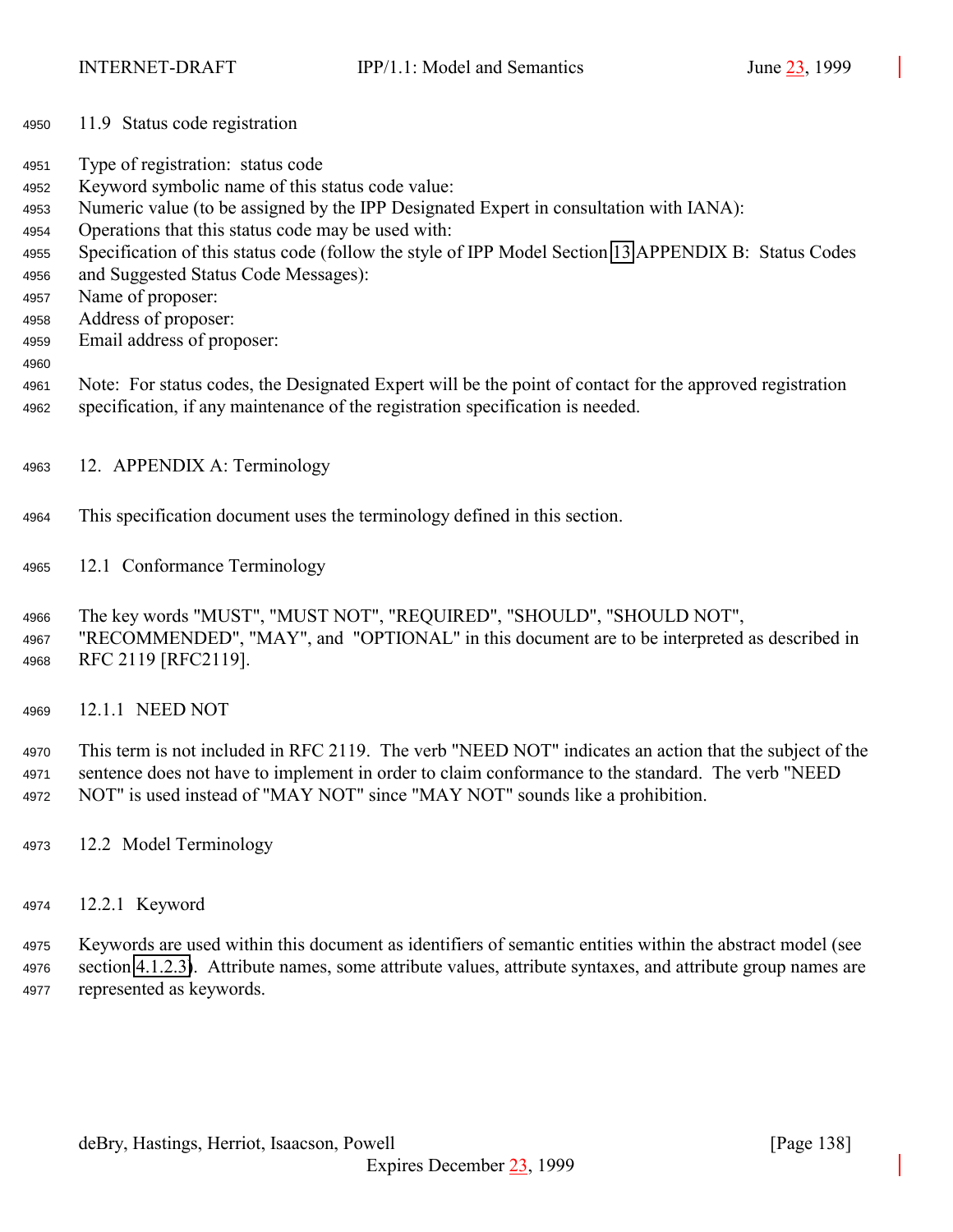12.2.2 Attributes

 An attribute is an item of information that is associated with an instance of an IPP object. An attribute consists of an attribute name and one or more attribute values. Each attribute has a specific attribute syntax. All object attributes are defined in section [4](#page-61-0) and all operation attributes are defined in section [3.](#page-18-0)

 Job Template Attributes are described in section [4.2.](#page-71-0) The client optionally supplies Job Template attributes in a create request (operation requests that create Job objects). The Printer object has associated attributes which define supported and default values for the Printer.

12.2.2.1 Attribute Name

 Each attribute is uniquely identified in this document by its attribute name. An attribute name is a keyword. The keyword attribute name is given in the section header describing that attribute. In running text in this document, attribute names are indicated inside double quotation marks (") where the quotation marks are not part of the keyword itself.

- 12.2.2.2 Attribute Group Name
- Related attributes are grouped into named groups. The name of the group is a keyword. The group name may be used in place of naming all the attributes in the group explicitly. Attribute groups are defined in section [3.](#page-18-0)
- 12.2.2.3 Attribute Value

 Each attribute has one or more values. Attribute values are represented in the syntax type specified for that attribute. In running text in this document, attribute values are indicated inside single quotation marks ('), whether their attribute syntax is keyword, integer, text, etc. where the quotation marks are not part of the value itself.

12.2.2.4 Attribute Syntax

 Each attribute is defined using an explicit syntax type. In this document, each syntax type is defined as a keyword with specific meaning. The "Encoding and Transport" document [IPP-PRO] indicates the actual "on-the-wire" encoding rules for each syntax type. Attribute syntax types are defined in section [4.1.](#page-61-0)

12.2.3 Supports

 By definition, a Printer object supports an attribute only if that Printer object responds with the corresponding attribute populated with some value(s) in a response to a query for that attribute. A Printer object supports an attribute value if the value is one of the Printer object's "supported values" attributes. The device behind a Printer object may exhibit a behavior that corresponds to some IPP attribute, but if the Printer object, when queried for that attribute, doesn't respond with the attribute, then as far as IPP is concerned, that implementation does not support that feature. If the Printer object's "xxx-supported"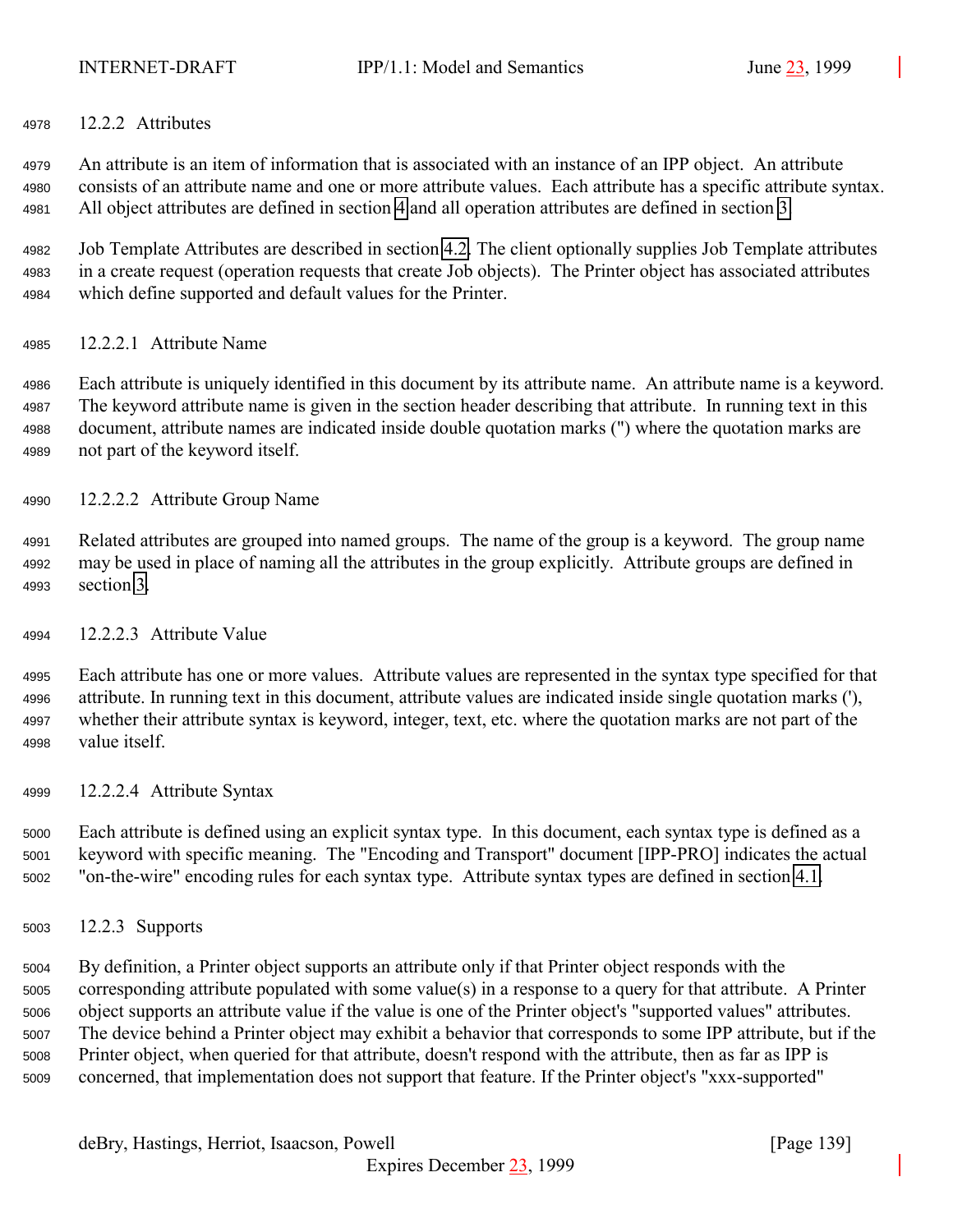attribute is not populated with a particular value (even if that value is a legal value for that attribute), then that Printer object does not support that particular value.

 A conforming implementation MUST support all REQUIRED attributes. However, even for REQUIRED attributes, conformance to IPP does not mandate that all implementations support all possible values representing all possible job processing behaviors and features. For example, if a given instance of a Printer supports only certain document formats, then that Printer responds with the "document-format- supported" attribute populated with a set of values, possibly only one, taken from the entire set of possible values defined for that attribute. This limited set of values represents the Printer's set of supported document formats. Supporting an attribute and some set of values for that attribute enables IPP end users to be aware of and make use of those features associated with that attribute and those values. If an implementation chooses to not support an attribute or some specific value, then IPP end users would have no ability to make use of that feature within the context of IPP itself. However, due to existing practice and legacy systems which are not IPP aware, there might be some other mechanism outside the scope of IPP to control or request the "unsupported" feature (such as embedded instructions within the document data itself).

For example, consider the "finishings-supported" attribute.

- 1) If a Printer object is not physically capable of stapling, the "finishings-supported" attribute MUST NOT be populated with the value of 'staple'.
- 2) A Printer object is physically capable of stapling, however an implementation chooses not to support stapling in the IPP "finishings" attribute. In this case, 'staple' MUST NOT be a value in the "finishings-supported" Printer object attribute. Without support for the value 'staple', an IPP end user would have no means within the protocol itself to request that a Job be stapled. However, an existing document data formatter might be able to request that the document be stapled directly with an embedded instruction within the document data. In this case, the IPP implementation does not "support" stapling, however the end user is still able to have some control over the stapling of the completed job.
- 3) A Printer object is physically capable of stapling, and an implementation chooses to support stapling in the IPP "finishings" attribute. In this case, 'staple' MUST be a value in the "finishings-supported" Printer object attribute. Doing so, would enable end users to be aware of and make use of the stapling feature using IPP attributes.
- Even though support for Job Template attributes by a Printer object is OPTIONAL, it is RECOMMENDED that if the device behind a Printer object is capable of realizing any feature or function that corresponds to an IPP attribute and some associated value, then that implementation SHOULD support that IPP attribute and value.
- The set of values in any of the supported value attributes is set (populated) by some administrative process or automatic sensing mechanism that is outside the scope of this IPP/1.1 document. For administrative policy and control reasons, an administrator may choose to make only a subset of possible values visible to the end user. In this case, the real output device behind the IPP Printer abstraction may be capable of a certain feature, however an administrator is specifying that access to that feature not be exposed to the end user through the IPP protocol. Also, since a Printer object may represent a logical print device (not just a physical device) the actual process for supporting a value is undefined and left up to the implementation.

deBry, Hastings, Herriot, Isaacson, Powell [Page 140]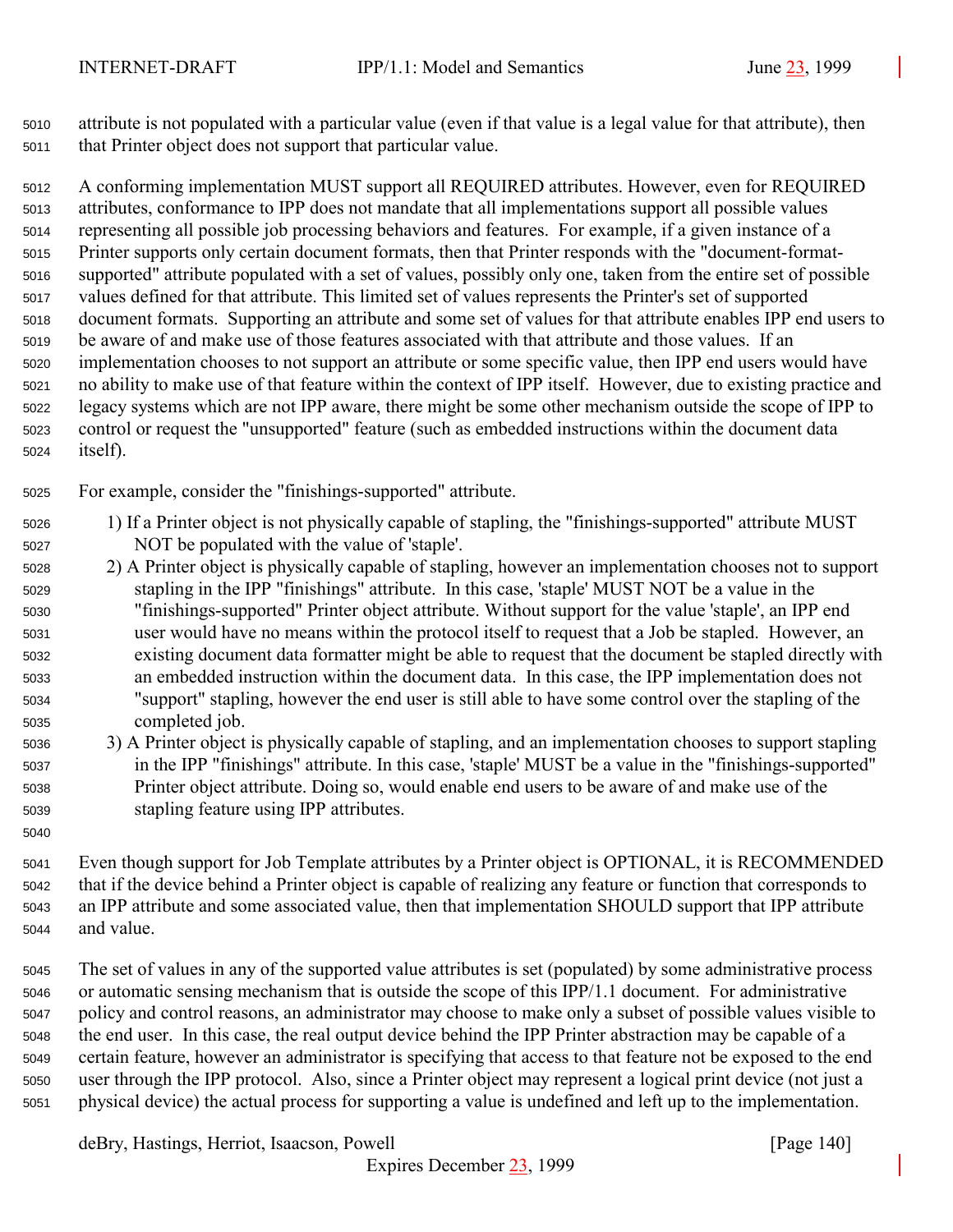<span id="page-140-0"></span>

 However, if a Printer object supports a value, some manual human action may be needed to realize the semantic action associated with the value, but no end user action is required.

 For example, if one of the values in the "finishings-supported" attribute is 'staple', the actual process might be an automatic staple action by a physical device controlled by some command sent to the device. Or, the actual process of stapling might be a manual action by an operator at an operator attended Printer object.

 For another example of how supported attributes function, consider a system administrator who desires to control all print jobs so that no job sheets are printed in order to conserve paper. To force no job sheets, the system administrator sets the only supported value for the "job-sheets-supported" attribute to 'none'. In this case, if a client requests anything except 'none', the create request is rejected or the "job-sheets" value is ignored (depending on the value of "ipp-attribute-fidelity"). To force the use of job start/end sheets on all jobs, the administrator does not include the value 'none' in the "job-sheets-supported" attribute. In this case, if a client requests 'none', the create request is rejected or the "job-sheets" value is ignored (again depending on the value of "ipp-attribute-fidelity").

12.2.4 print-stream page

 A "print-stream page" is a page according to the definition of pages in the language used to express the document data.

12.2.5 impression

 An "impression" is the image (possibly many print-stream pages in different configurations) imposed onto a single media page.

13. APPENDIX B: Status Codes and Suggested Status Code Messages

 This section defines status code enum keywords and values that are used to provide semantic information on the results of an operation request. Each operation response MUST include a status code. The response MAY also contain a status message that provides a short textual description of the status. The status code is intended for use by automata, and the status message is intended for the human end user. Since the status message is an OPTIONAL component of the operation response, an IPP application (i.e., a browser, GUI, print driver or gateway) is NOT REQUIRED to examine or display the status message, since it MAY not be returned to the application.

- The prefix of the status keyword defines the class of response as follows:
- "informational" Request received, continuing process
- "successful" The action was successfully received, understood, and accepted
- "redirection" Further action must be taken in order to complete the request
- "client-error" The request contains bad syntax or cannot be fulfilled
- "server-error" The IPP object failed to fulfill an apparently valid request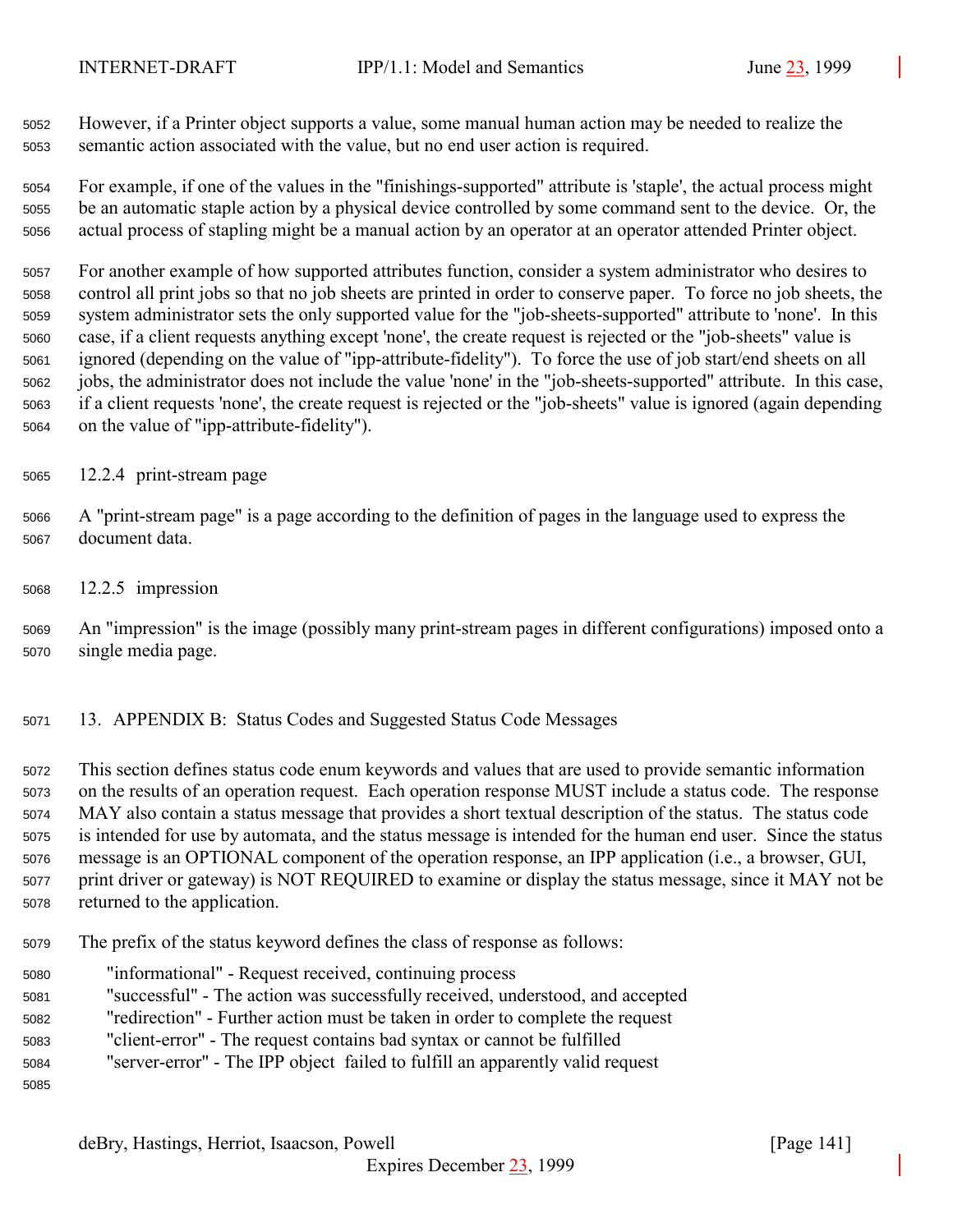As with type2 enums, IPP status codes are extensible. IPP clients are NOT REQUIRED to understand the meaning of all registered status codes, though such understanding is obviously desirable. However, IPP clients MUST understand the class of any status code, as indicated by the prefix, and treat any unrecognized response as being equivalent to the first status code of that class, with the exception that an unrecognized response MUST NOT be cached. For example, if an unrecognized status code of "client-error-xxx-yyy" is received by the client, it can safely assume that there was something wrong with its request and treat the response as if it had received a "client-error-bad-request" status code. In such cases, IPP applications SHOULD present the OPTIONAL message (if present) to the end user since the message is likely to contain human readable information which will help to explain the unusual status. The name of the enum is the suggested status message for US English.

 The status code values range from 0x0000 to 0x7FFF. The value ranges for each status code class are as follows:

 "successful" - 0x0000 to 0x00FF "informational" - 0x0100 to 0x01FF

"redirection" - 0x0200 to 0x02FF

- "client-error" 0x0400 to 0x04FF
- "server-error" 0x0500 to 0x05FF
- 

5104 The top half (128 values) of each range (0x0n40 to 0x0nFF, for  $n = 0$  to 5) is reserved for private use within each status code class. Values 0x0600 to 0x7FFF are reserved for future assignment and MUST NOT be used.

13.1 Status Codes

 Each status code is described below. Section [13.1.5.9](#page-149-0) contains a table that indicates which status codes apply to which operations. The Implementer's Guide [IPP-IIG] describe the suggested steps for processing IPP attributes for all operations, including returning status codes.

13.1.1 Informational

This class of status code indicates a provisional response and is to be used for informational purposes only.

- There are no status codes defined in IPP/1.1 for this class of status code.
- 13.1.2 Successful Status Codes
- This class of status code indicates that the client's request was successfully received, understood, and accepted.
- 13.1.2.1 successful-ok (0x0000)

 The request has succeeded and no request attributes were substituted or ignored. In the case of a response to a create request, the 'successful-ok' status code indicates that the request was successfully received and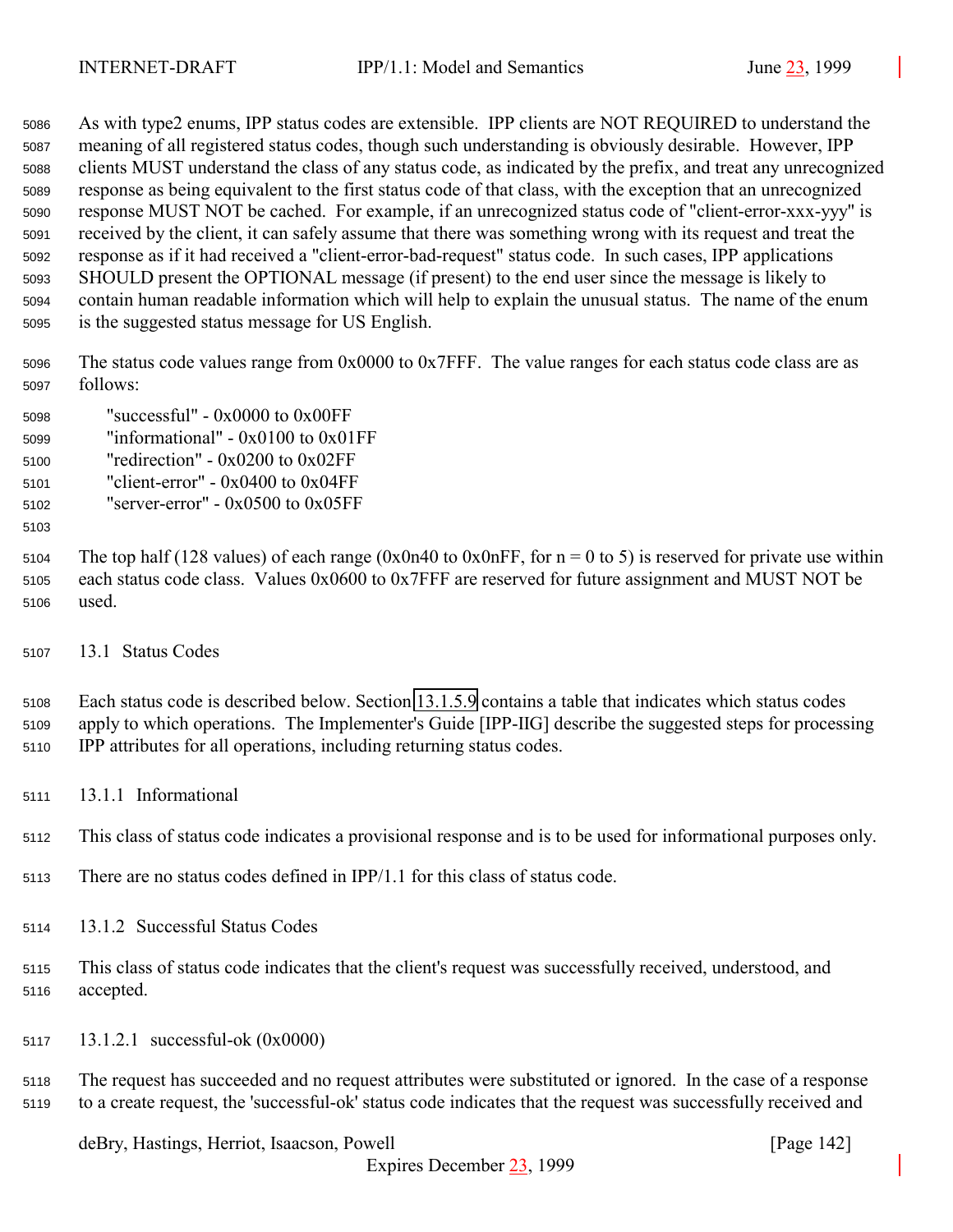validated, and that the Job object has been created; it does not indicate that the job has been processed. The transition of the Job object into the 'completed' state is the only indicator that the job has been printed.

13.1.2.2 successful-ok-ignored-or-substituted-attributes (0x0001)

 The request has succeeded, but some supplied (1) attributes were ignored or (2) unsupported values were substituted with supported values or were ignored in order to perform the operation without rejecting it. Unsupported attributes, attribute syntaxes, or values MUST be returned in the Unsupported Attributes group of the response for all operations. There is an exception to this rule for the query operations: Get- Printer-Attributes, Get-Jobs, and Get-Job-Attributes for the "requested-attributes" operation attribute only. When the supplied values of the "requested-attributes" operation attribute are requesting attributes that are not supported, the IPP object MAY, but is NOT REQUIRED to, return the "requested-attributes" attribute in the Unsupported Attribute response group (with the unsupported values only). See sections [3.1.7](#page-28-0) and [3.2.1.2.](#page-37-0)

## 13.1.2.3 successful-ok-conflicting-attributes (0x0002)

 The request has succeeded, but some supplied attribute values conflicted with the values of other supplied attributes. These conflicting values were either (1) substituted with (supported) values or (2) the attributes were removed in order to process the job without rejecting it. Attributes or values which conflict with other attributes and have been substituted or ignored MUST be returned in the Unsupported Attributes group of the response for all operations as supplied by the client. See sections [3.1.7](#page-28-0) and [3.2.1.2.](#page-37-0)

- 13.1.3 Redirection Status Codes
- This class of status code indicates that further action needs to be taken to fulfill the request.
- There are no status codes defined in IPP/1.1 for this class of status code.
- 13.1.4 Client Error Status Codes

This class of status code is intended for cases in which the client seems to have erred. The IPP object

 SHOULD return a message containing an explanation of the error situation and whether it is a temporary or permanent condition.

13.1.4.1 client-error-bad-request (0x0400)

 The request could not be understood by the IPP object due to malformed syntax (such as the value of a fixed length attribute whose length does not match the prescribed length for that attribute - see the Implementer's Guide [IPP-IIG] ). The IPP application SHOULD NOT repeat the request without modifications.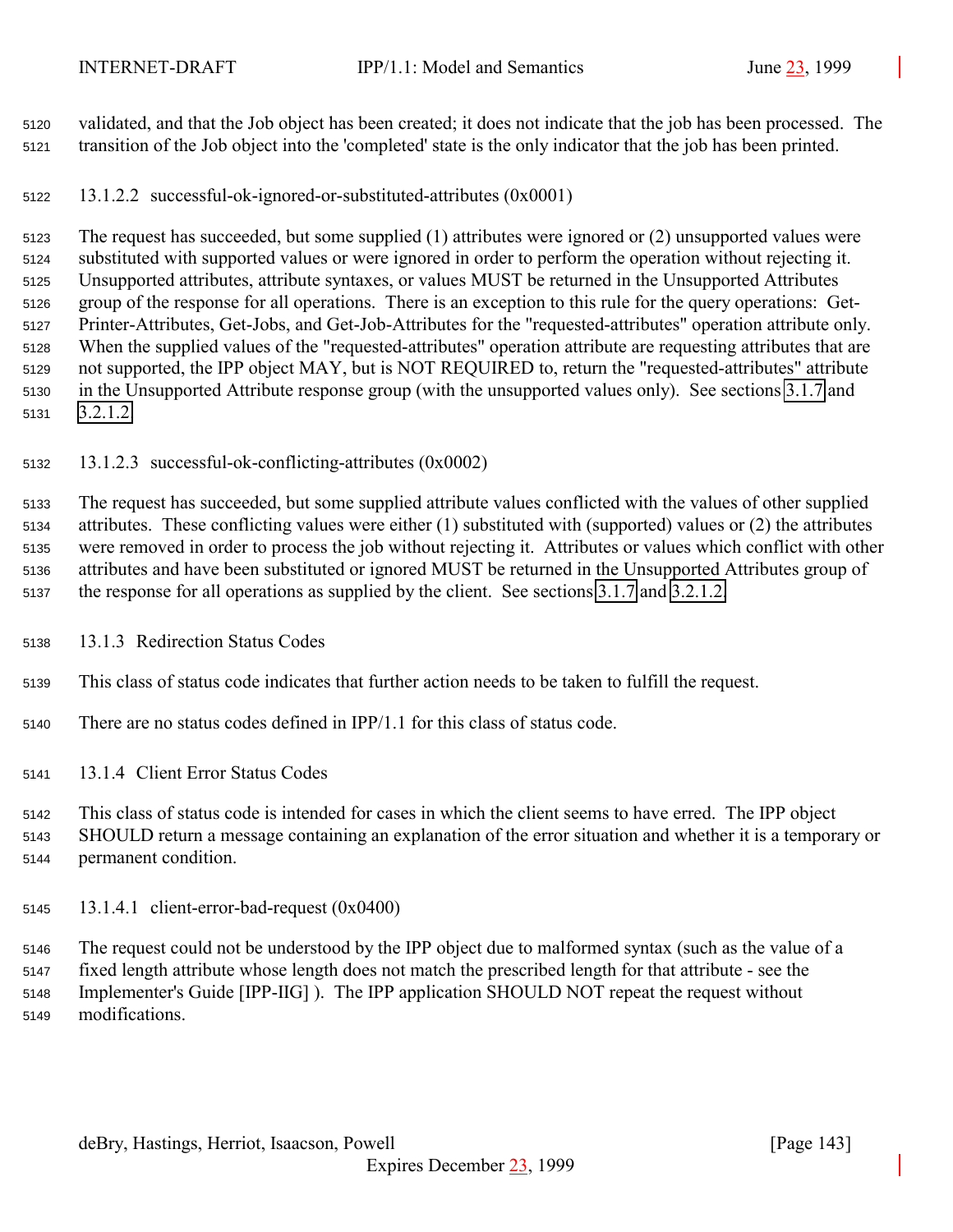13.1.4.2 client-error-forbidden (0x0401)

 The IPP object understood the request, but is refusing to fulfill it. Additional authentication information or authorization credentials will not help and the request SHOULD NOT be repeated. This status code is commonly used when the IPP object does not wish to reveal exactly why the request has been refused or when no other response is applicable.

13.1.4.3 client-error-not-authenticated (0x0402)

 The request requires user authentication. The IPP client may repeat the request with suitable authentication information. If the request already included authentication information, then this status code indicates that authorization has been refused for those credentials. If this response contains the same challenge as the prior response, and the user agent has already attempted authentication at least once, then the response message may contain relevant diagnostic information. This status codes reveals more information than "client-error-forbidden".

13.1.4.4 client-error-not-authorized (0x0403)

 The requester is not authorized to perform the request. Additional authentication information or authorization credentials will not help and the request SHOULD NOT be repeated. This status code is used when the IPP object wishes to reveal that the authentication information is understandable, however, the requester is explicitly not authorized to perform the request. This status codes reveals more information than "client-error-forbidden" and "client-error-not-authenticated".

13.1.4.5 client-error-not-possible (0x0404)

 This status code is used when the request is for something that can not happen. For example, there might be a request to cancel a job that has already been canceled or aborted by the system. The IPP client SHOULD NOT repeat the request.

13.1.4.6 client-error-timeout (0x0405)

 The client did not produce a request within the time that the IPP object was prepared to wait. For example, a client issued a Create-Job operation and then, after a long period of time, issued a Send-Document operation and this error status code was returned in response to the Send-Document request (see section [3.3.1\)](#page-50-0). The IPP object might have been forced to clean up resources that had been held for the waiting additional Documents. The IPP object was forced to close the Job since the client took too long. The client SHOULD NOT repeat the request without modifications.

13.1.4.7 client-error-not-found (0x0406)

 The IPP object has not found anything matching the request URI. No indication is given of whether the condition is temporary or permanent. For example, a client with an old reference to a Job (a URI) tries to cancel the Job, however in the mean time the Job might have been completed and all record of it at the Printer has been deleted. This status code, 'client-error-not-found' is returned indicating that the referenced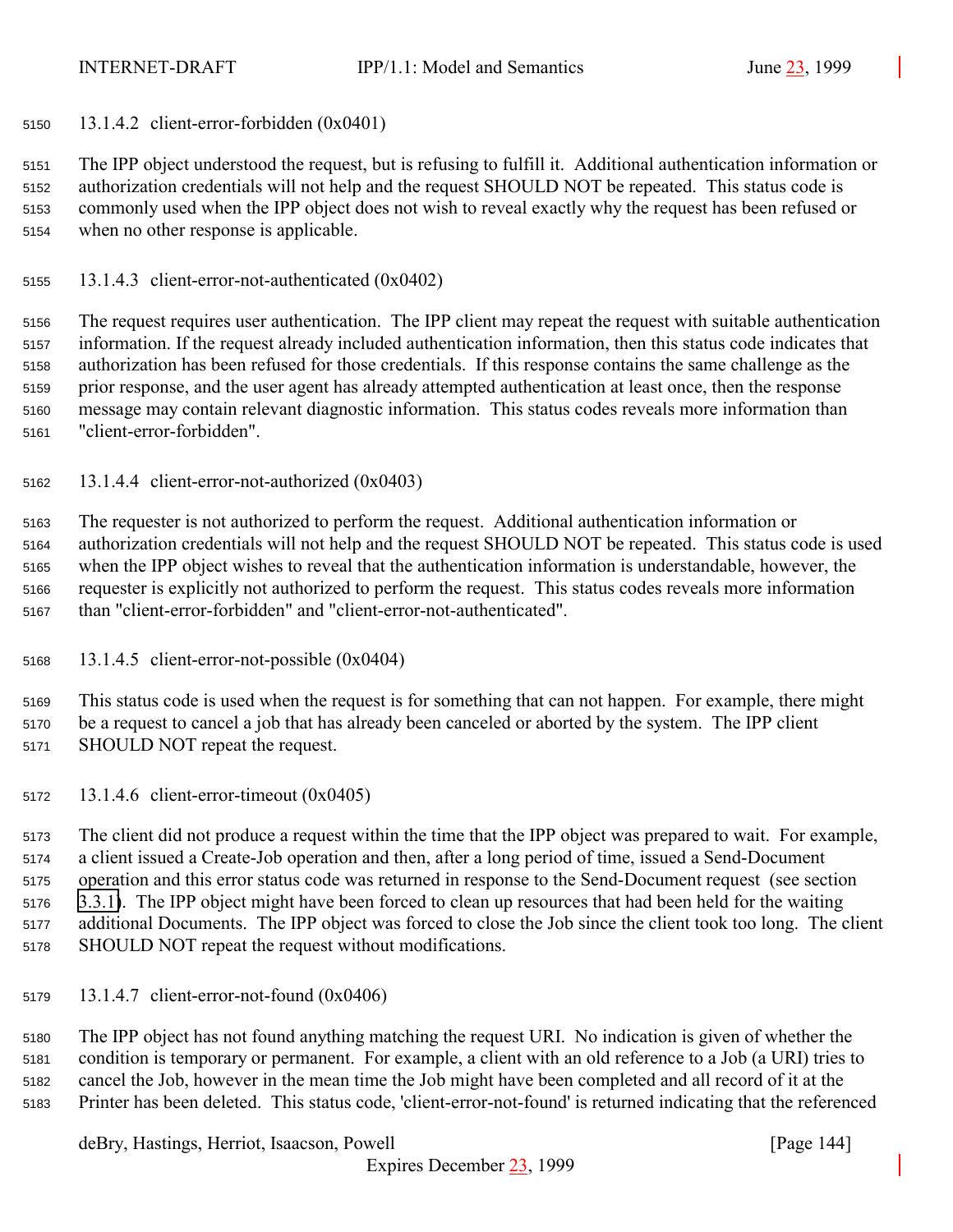Job can not be found. This error status code is also used when a client supplies a URI as a reference to the document data in either a Print-URI or Send-URI operation, but the document can not be found.

 In practice, an IPP application should avoid a not found situation by first querying and presenting a list of valid Printer URIs and Job URIs to the end-user.

13.1.4.8 client-error-gone (0x0407)

 The requested object is no longer available and no forwarding address is known. This condition should be considered permanent. Clients with link editing capabilities should delete references to the request URI after user approval. If the IPP object does not know or has no facility to determine, whether or not the condition is permanent, the status code "client-error-not-found" should be used instead.

 This response is primarily intended to assist the task of maintenance by notifying the recipient that the resource is intentionally unavailable and that the IPP object administrator desires that remote links to that resource be removed. It is not necessary to mark all permanently unavailable resources as "gone" or to keep the mark for any length of time -- that is left to the discretion of the IPP object administrator.

13.1.4.9 client-error-request-entity-too-large (0x0408)

 The IPP object is refusing to process a request because the request entity is larger than the IPP object is willing or able to process. An IPP Printer returns this status code when it limits the size of print jobs and it receives a print job that exceeds that limit or when the attributes are so many that their encoding causes the request entity to exceed IPP object capacity.

13.1.4.10 client-error-request-value-too-long (0x0409)

 The IPP object is refusing to service the request because one or more of the client-supplied attributes has a variable length value that is longer than the maximum length specified for that attribute. The IPP object might not have sufficient resources (memory, buffers, etc.) to process (even temporarily), interpret, and/or ignore a value larger than the maximum length. Another use of this error code is when the IPP object supports the processing of a large value that is less than the maximum length, but during the processing of the request as a whole, the object may pass the value onto some other system component which is not able to accept the large value. For more details, see the Implementer's Guide [IPP-IIG] .

 Note: For attribute values that are URIs, this rare condition is only likely to occur when a client has improperly submitted a request with long query information (e.g. an IPP application allows an end-user to enter an invalid URI), when the client has descended into a URI "black hole" of redirection (e.g., a redirected URI prefix that points to a suffix of itself), or when the IPP object is under attack by a client attempting to exploit security holes present in some IPP objects using fixed-length buffers for reading or manipulating the Request-URI.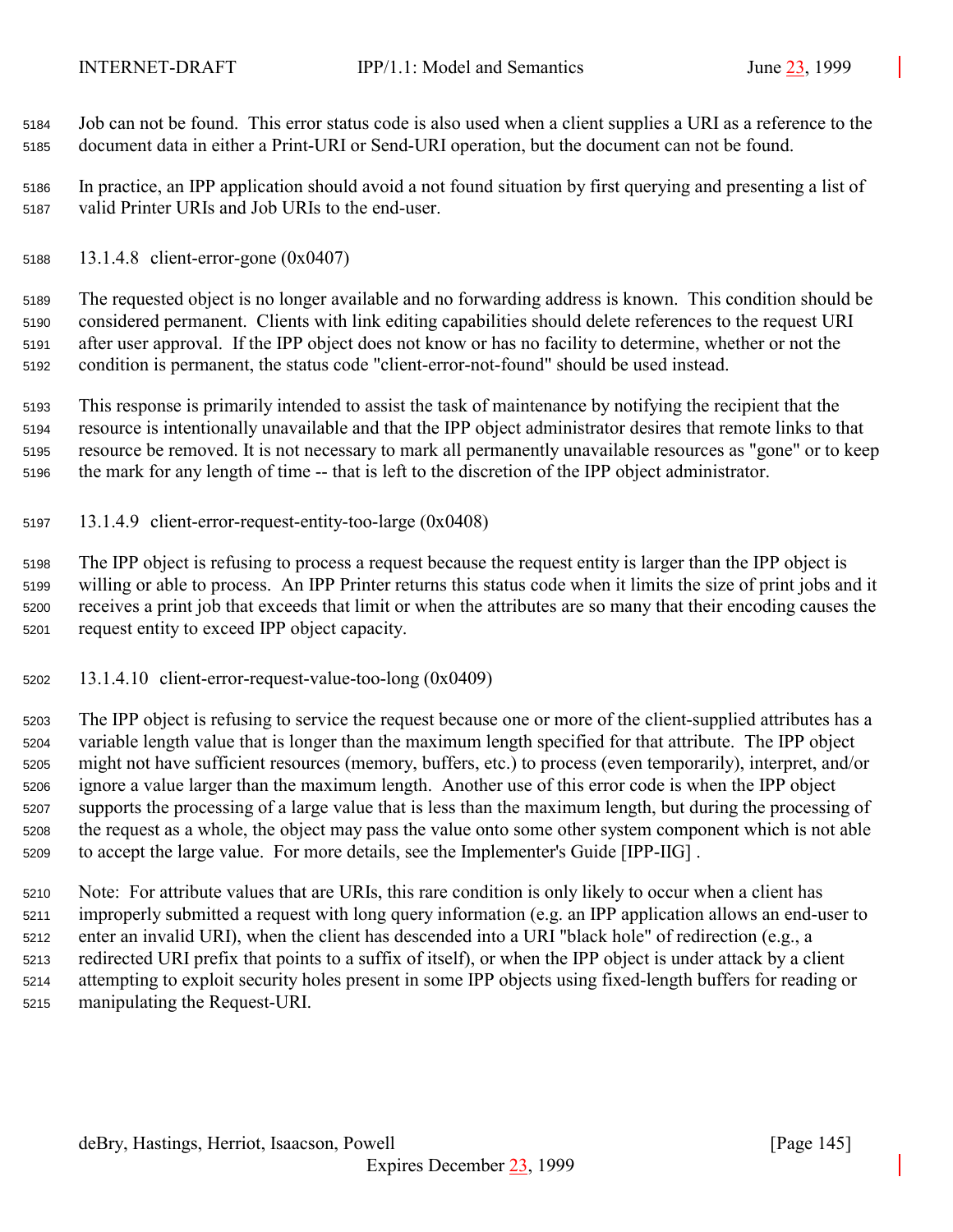13.1.4.11 client-error-document-format-not-supported (0x040A)

 The IPP object is refusing to service the request because the document data is in a format, as specified in the "document-format" operation attribute, that is not supported by the Printer object. This error is returned independent of the client-supplied "ipp-attribute-fidelity". The Printer object MUST return this status code, even if there are other Job Template attributes that are not supported as well, since this error is a bigger problem than with Job Template attributes. See sections [3.1.7](#page-28-0) and [3.2.1.1.](#page-34-0)

13.1.4.12 client-error-attributes-or-values-not-supported (0x040B)

 In a create request, if the Printer object does not support one or more attributes, attribute syntaxes, or attribute values supplied in the request and the client supplied the "ipp-attributes-fidelity" operation attribute with the 'true' value, the Printer object MUST return this status code. The Printer object MUST also return in the Unsupported Attributes Group all the attributes and/or values supplied by the client that are not supported. See section [3.1.7.](#page-28-0) For example, if the request indicates 'iso-a4' media, but that media type is not supported by the Printer object. Or, if the client supplies a Job Template attribute and the attribute itself is not even supported by the Printer. If the "ipp-attribute-fidelity" attribute is 'false', the Printer MUST ignore or substitute values for unsupported Job Template attributes and values rather than reject the request and return this status code.

 For any operation where a client requests attributes (such as a Get-Jobs, Get-Printer-Attributes, or Get-Job- Attributes operation), if the IPP object does not support one or more of the requested attributes, the IPP object simply ignores the unsupported requested attributes and processes the request as if they had not been supplied, rather than returning this status code. In this case, the IPP object MUST return the 'successful-ok- ignored-or-substituted-attributes' status code and MAY return the unsupported attributes as values of the "requested-attributes" in the Unsupported Attributes Group (see section [13.1.2.2\)](#page-142-0).

- 13.1.4.13 client-error-uri-scheme-not-supported (0x040C)
- The scheme of the client-supplied URI in a Print-URI or a Send-URI operation is not supported. See section [3.1.7.](#page-28-0)
- 13.1.4.14 client-error-charset-not-supported (0x040D)

 For any operation, if the IPP Printer does not support the charset supplied by the client in the "attributes- charset" operation attribute, the Printer MUST reject the operation and return this status and any 'text' or 'name' attributes using the 'utf-8' charset (see Section [3.1.4.1\)](#page-22-0). See section [3.1.7.](#page-28-0)

13.1.4.15 client-error-conflicting-attributes (0x040E)

 The request is rejected because some attribute values conflicted with the values of other attributes which this document does not permit to be substituted or ignored. The Printer object MUST also return in the Unsupported Attributes Group the conflicting attributes supplied by the client. See sections [3.1.7](#page-28-0) and [3.2.1.2.](#page-37-0)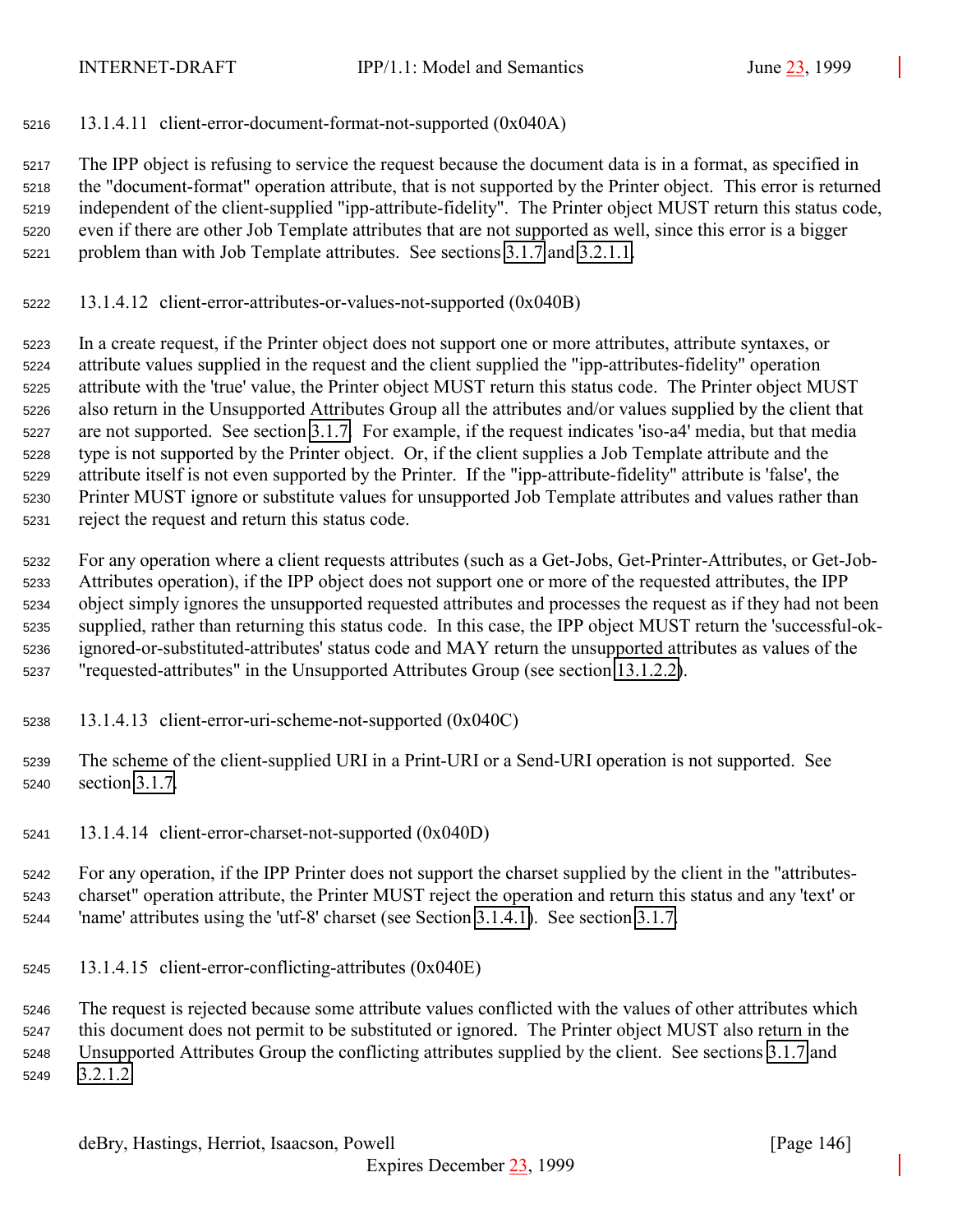<span id="page-146-0"></span>13.1.4.16 client-error-compression-not-supported (0x040F)

 The IPP object is refusing to service the request because the document data, as specified in the "compression" operation attribute, is compressed in a way that is not supported by the Printer object. This error is returned independent of the client-supplied "ipp-attribute-fidelity". The Printer object MUST return this status code, even if there are other Job Template attributes that are not supported as well, since this error is a bigger problem than with Job Template attributes. See sections [3.1.7](#page-28-0) and [3.2.1.1.](#page-34-0)

13.1.4.17 client-error-compression-error  $(0x0410)$ 

 The IPP object is refusing to service the request because the document data cannot be decompressed when using the algorithm specified by the "compression" operation attribute. This error is returned independent of the client-supplied "ipp-attribute-fidelity". The Printer object MUST return this status code, even if there are Job Template attributes that are not supported as well, since this error is a bigger problem than with Job Template attributes. See sections [3.1.7](#page-28-0) and [3.2.1.1.](#page-34-0)

13.1.4.18 client-error-document-format-error (0x0411)

 The IPP object is refusing to service the request because Printer encountered an error in the document data while interpreting it. This error is returned independent of the client-supplied "ipp-attribute-fidelity". The Printer object MUST return this status code, even if there are Job Template attributes that are not supported as well, since this error is a bigger problem than with Job Template attributes. See sections [3.1.7](#page-28-0) and [3.2.1.1.](#page-34-0)

13.1.4.19 client-error-document-access-error (0x0412)

 The IPP object is refusing to service the Print-URI or Send-URI request because Printer encountered an access error while attempting to validate the accessibility or access the document data specified in the "document-uri" operation attribute. The Printer MAY also return a specific document access error code using the "document-access-error" operation attribute (see section [3.1.6.4\)](#page-28-0). This error is returned independent of the client-supplied "ipp-attribute-fidelity". The Printer object MUST return this status code, even if there are Job Template attributes that are not supported as well, since this error is a bigger problem than with Job Template attributes. See section [3.1.7.](#page-28-0)

13.1.5 Server Error Status Codes

 This class of status codes indicates cases in which the IPP object is aware that it has erred or is incapable of performing the request. The IPP object SHOULD include a message containing an explanation of the error situation, and whether it is a temporary or permanent condition.

13.1.5.1 server-error-internal-error (0x0500)

 The IPP object encountered an unexpected condition that prevented it from fulfilling the request. This error status code differs from "server-error-temporary-error" in that it implies a more permanent type of internal error. It also differs from "server-error-device-error" in that it implies an unexpected condition (unlike a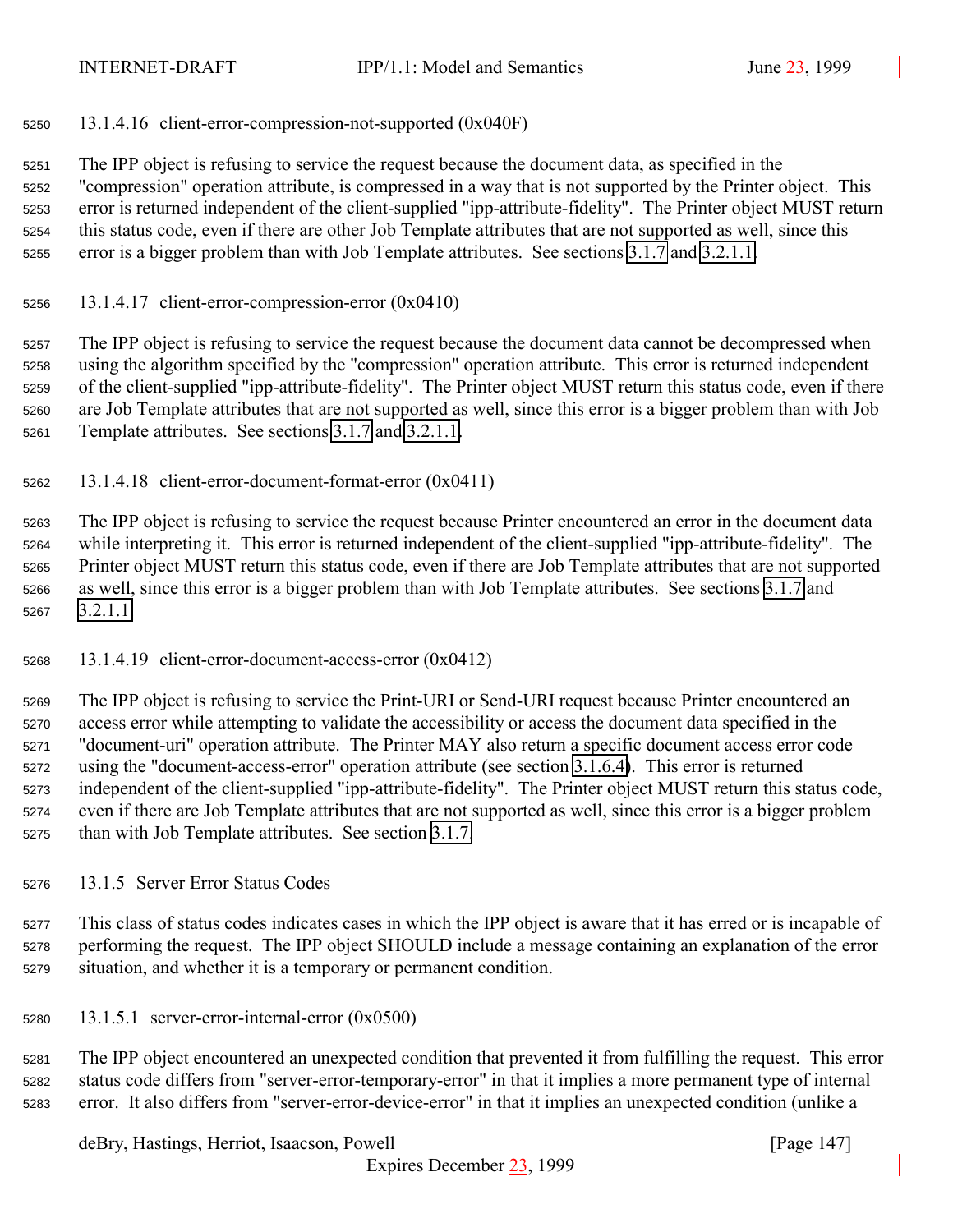<span id="page-147-0"></span> paper-jam or out-of-toner problem which is undesirable but expected). This error status code indicates that probably some knowledgeable human intervention is required.

13.1.5.2 server-error-operation-not-supported (0x0501)

 The IPP object does not support the functionality required to fulfill the request. This is the appropriate response when the IPP object does not recognize an operation or is not capable of supporting it. See section [3.1.7.](#page-28-0)

13.1.5.3 server-error-service-unavailable (0x0502)

 The IPP object is currently unable to handle the request due to a temporary overloading or maintenance of the IPP object. The implication is that this is a temporary condition which will be alleviated after some delay. If known, the length of the delay may be indicated in the message. If no delay is given, the IPP application should handle the response as it would for a "server-error-temporary-error" response. If the condition is more permanent, the error status codes "client-error-gone" or "client-error-not-found" could be used.

13.1.5.4 server-error-version-not-supported (0x0503)

 The IPP object does not support, or refuses to support, the IPP protocol version that was supplied as the value of the "version-number" operation parameter in the request. The IPP object is indicating that it is unable or unwilling to complete the request using the same major and minor version number as supplied in the request other than with this error message. The error response SHOULD contain a "status-message" attribute (see section [3.1.6.2\)](#page-27-0) describing why that version is not supported and what other versions are supported by that IPP object. See section [3.1.8.](#page-30-0)

 The error response MUST identify in the "version-number" operation parameter the closest version number that the IPP object does support. For example, if a client supplies version '1.0' and an IPP/1.1 object 5306 supports version '1.0', then it MUST responds with version '1.0' in all responses to such a request. If the 5307 IPP/1.1 object does not support version '1.0', then it **SHOULD** should accept the request and respond with 5308 version '1.1' or MAY may reject the request and respond with this error code and version '1.1'. If a client 5309 supplies a version '1.2', the IPP/1.1 object **SHOULD** should accept the request and return version '1.1' or 5310 MAY-may reject the request and respond with this error code and version '1.1'. See sections 3.1.8 and 4.4.14.

13.1.5.5 server-error-device-error (0x0504)

 A printer error, such as a paper jam, occurs while the IPP object processes a Print or Send operation. The response contains the true Job Status (the values of the "job-state" and "job-state-reasons" attributes). Additional information can be returned in the OPTIONAL "job-state-message" attribute value or in the OPTIONAL status message that describes the error in more detail. This error status code is only returned in situations where the Printer is unable to accept the create request because of such a device error. For example, if the Printer is unable to spool, and can only accept one job at a time, the reason it might reject a create request is that the printer currently has a paper jam. In many cases however, where the Printer object

deBry, Hastings, Herriot, Isaacson, Powell [Page 148]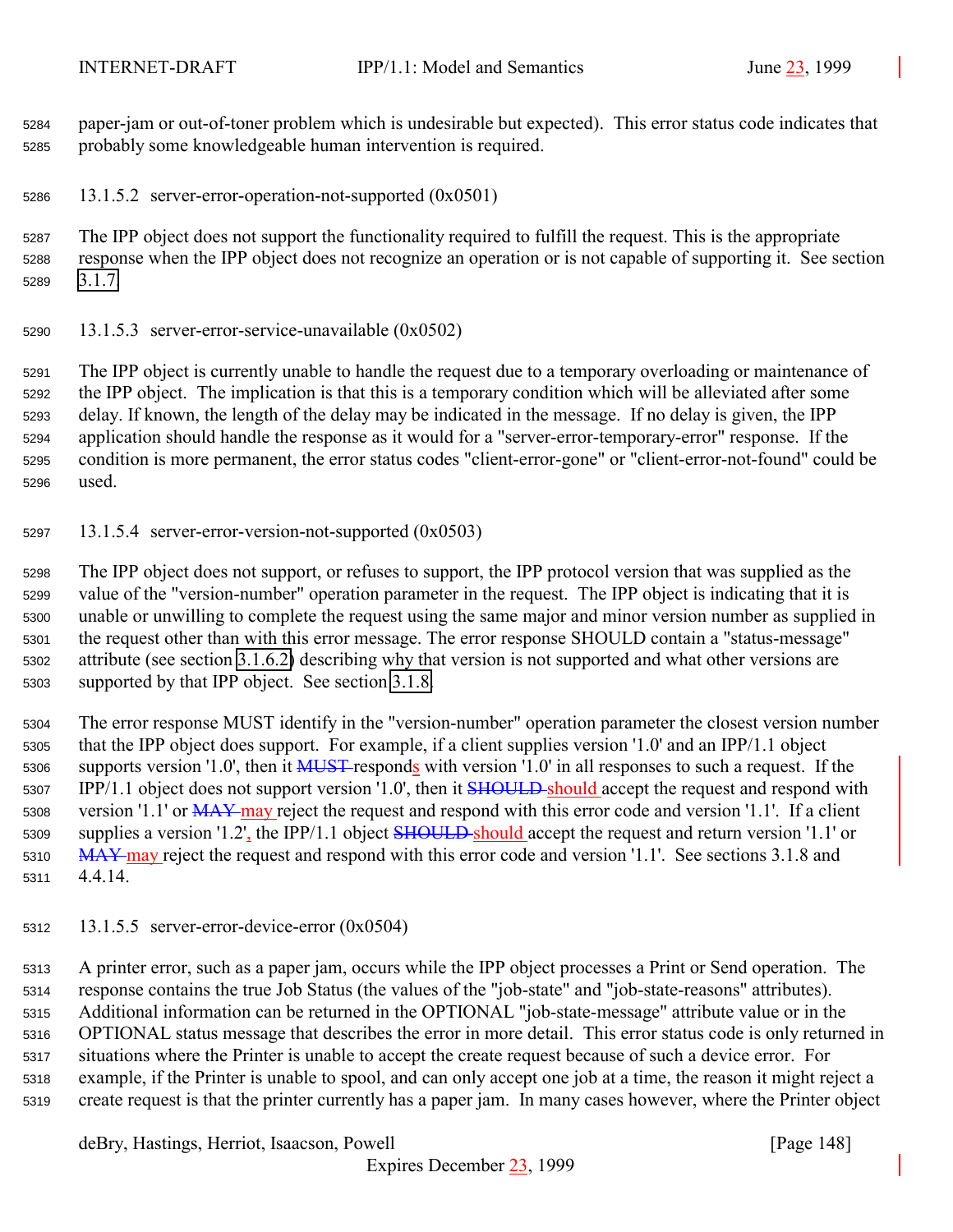<span id="page-148-0"></span> can accept the request even though the Printer has some error condition, the 'successful-ok' status code will be returned. In such a case, the client would look at the returned Job Object Attributes or later query the Printer to determine its state and state reasons.

13.1.5.6 server-error-temporary-error (0x0505)

 A temporary error such as a buffer full write error, a memory overflow (i.e. the document data exceeds the memory of the Printer), or a disk full condition, occurs while the IPP Printer processes an operation. The client MAY try the unmodified request again at some later point in time with an expectation that the temporary internal error condition may have been cleared. Alternatively, as an implementation option, a Printer object MAY delay the response until the temporary condition is cleared so that no error is returned.

13.1.5.7 server-error-not-accepting-jobs (0x0506)

 A temporary error indicating that the Printer is not currently accepting jobs, because the administrator has set the value of the Printer's "printer-is-not-accepting-jobs" attribute to 'false' (by means outside the scope of this IPP/1.1 document).

13.1.5.8 server-error-busy (0x0507)

 A temporary error indicating that the Printer is too busy processing jobs and/or other requests. The client SHOULD try the unmodified request again at some later point in time with an expectation that the temporary busy condition will have been cleared.

13.1.5.9 server-error-job-canceled (0x0508)

 An error indicating that the job has been canceled by an operator or the system while the client was transmitting the data to the IPP Printer. If a job-id and job-uri had been created, then they are returned in the Print-Job, Send-Document, or Send-URI response as usual; otherwise, no job-id and job-uri are returned in the response.

13.1.5.10 server-error-multiple-document-jobs-not-supported (0x0509)

 The IPP object does not support multiple documents per job and a client attempted to supply document data with a second Send-Document or Send-URI operation.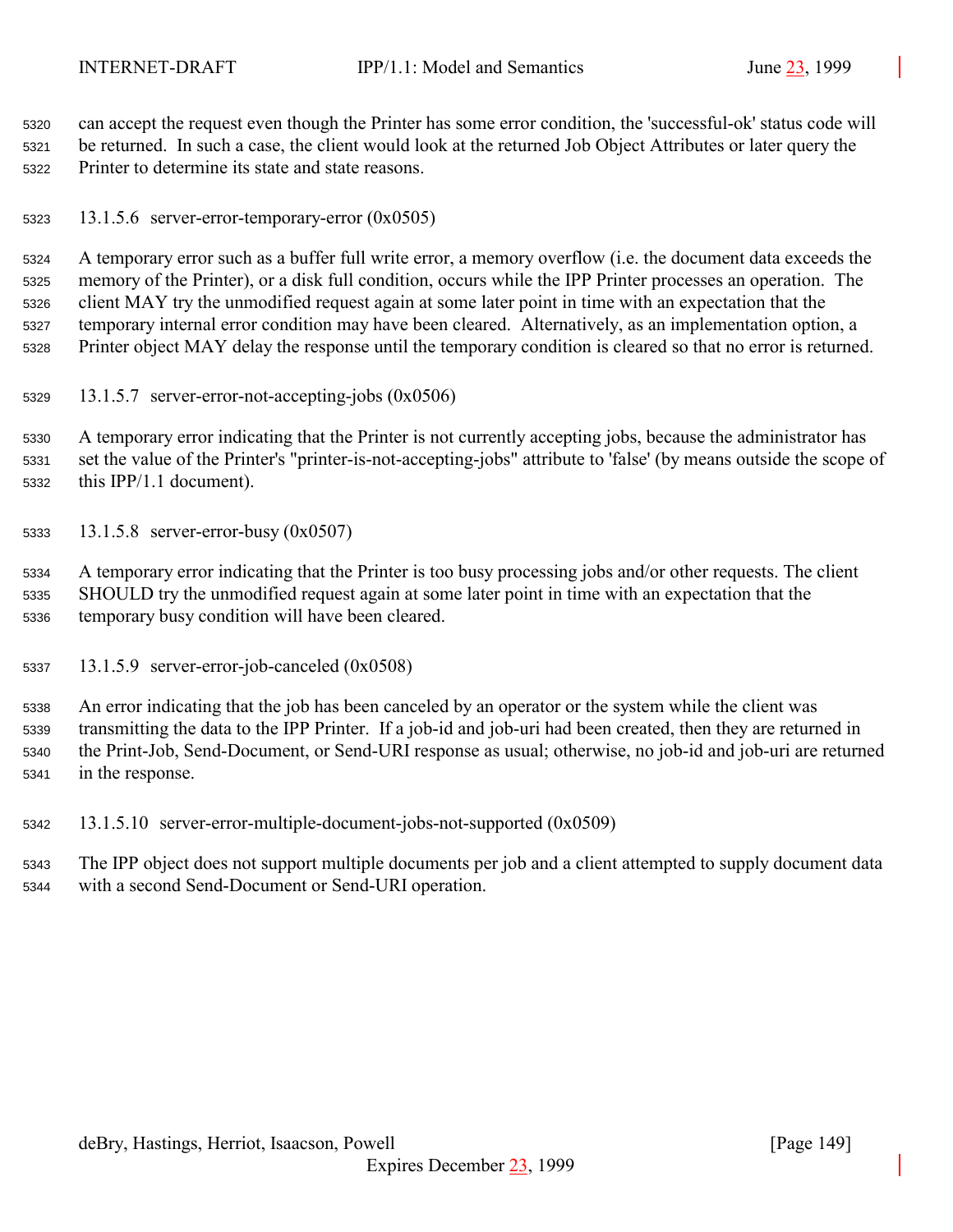```
5345 13.2 Status Codes for IPP Operations
```

```
5346 PJ = Print-Job, PU = Print-URI, CJ = Create-Job, SD = Send-Document
5347 SU = Send-URI, V = Validate-Job, GA = Get-Job-Attributes and
5348 Get-Printer-Attributes, GJ = Get-Jobs, C = Cancel-Job
5349
5350 IPP Operations
5351 IPP Status Keyword PJ PU CJ SD SU V GA GJ C
5352 ------------------ -- -- -- -- -- - -- -- -
5353 successful-ok x x x x x xx x x
5354 successful-ok-ignored-or-substituted- x x x x x xx x x
5355 attributes
5356 successful-ok-conflicting-attributes x x x x x xx x x
5357 client-error-bad-request x x x x x xx x x
5358 client-error-forbidden x x x x x xx x x
5359 client-error-not-authenticated x x x x x xx x x
5360 client-error-not-authorized x x x x x xx x x
5361 client-error-not-possible x x x x x xx x x
5362 client-error-timeout x x
5363 client-error-not-found x x x x x xx x x
5364 client-error-gone x x x x x xx x x
5365 client-error-request-entity-too-large x x x x x xx x x
5366 client-error-request-value-too-long x x x x x xx x x
5367 client-error-document-format-not- x x x x x x
5368 supported
5369 client-error-attributes-or-values-not- x x x x x xx x x
5370 supported
5371 client-error-uri-scheme-not-supported x x
5372 client-error-charset-not-supported x x x x x xx x x
5373 client-error-conflicting-attributes x x x x x xx x x
5374 client-error-compression-not-supported x x x x x
5375 client-error-compression-error x x x x
5376 client-error-document-format-error x x x x
5377 client-error-document-access-error x x
5378 server-error-internal-error x x x x x xx x x
5379 server-error-operation-not-supported xxxx
5380 server-error-service-unavailable x x x x x xx x x
5381 server-error-version-not-supported x x x x x xx x x
5382 server-error-device-error xxxxx
5383 server-error-temporary-error xxxxx
5384 server-error-not-accepting-jobs x x x x
5385 server-error-busy x x x x x xx x x
5386 server-error-job-canceled x x x
5387 server-error-multiple-document-jobs- x x
5388 not-supported
```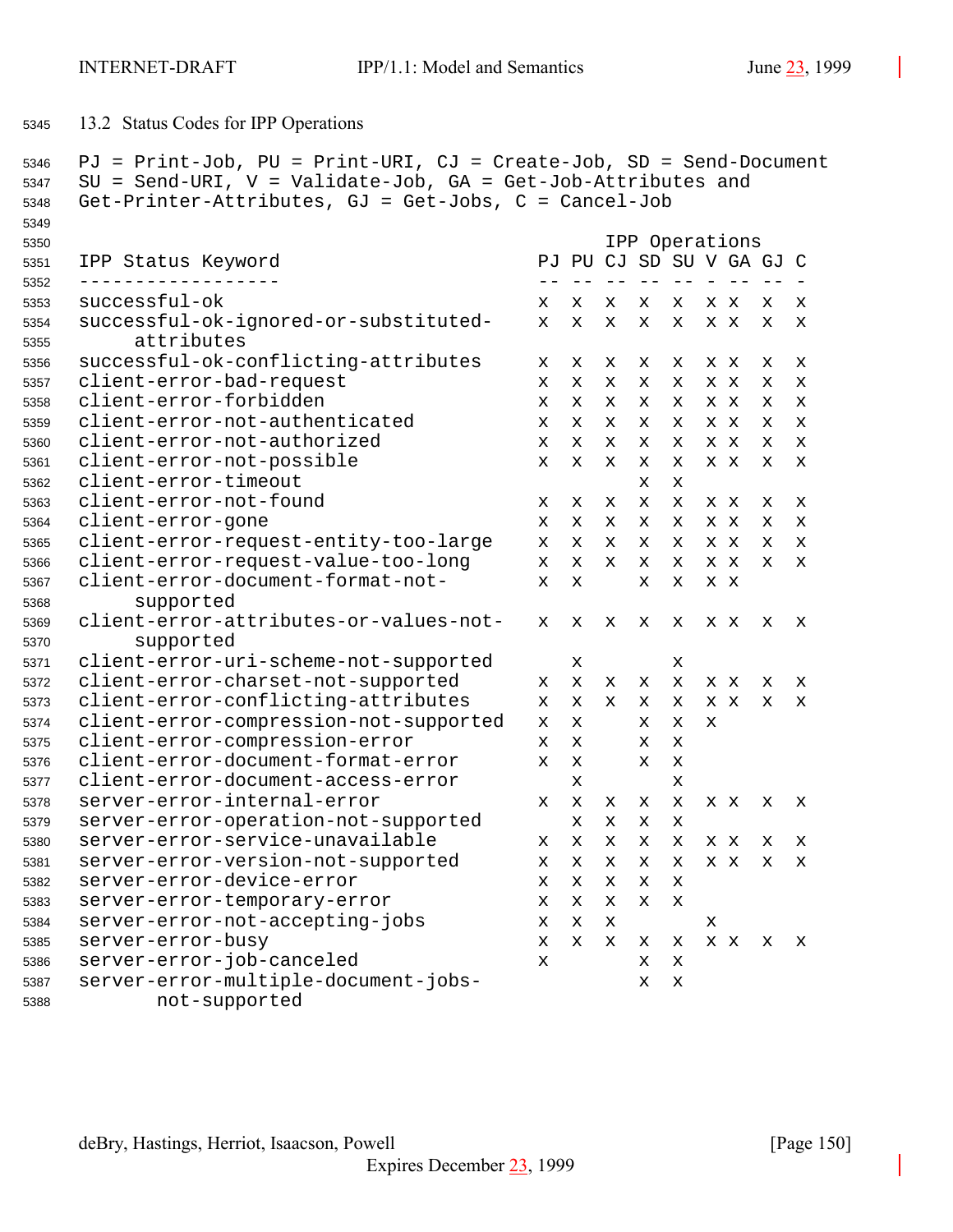| 5389<br>5390 | $HJ = Hold-Job$ , $RJ = Release-Job$ , $RS = Restart-Job$<br>$PP = Pause-Printer, RP = Resume-Printer, PJ = Purge-Jobs$ |                        |                   |        |            |        |             |  |
|--------------|-------------------------------------------------------------------------------------------------------------------------|------------------------|-------------------|--------|------------|--------|-------------|--|
| 5391         |                                                                                                                         |                        |                   |        |            |        |             |  |
| 5392         |                                                                                                                         | IPP Operations (cont.) |                   |        |            |        |             |  |
| 5393         | IPP Status Keyword                                                                                                      |                        | HJ RJ RS PP RP PJ |        |            |        |             |  |
| 5394         | successful-ok                                                                                                           |                        | $- -$             | $- -$  | $\qquad -$ |        |             |  |
| 5395<br>5396 | successful-ok-ignored-or-substituted-                                                                                   | x<br>x                 | x<br>x            | х<br>х | x<br>x     | x<br>x | x<br>х      |  |
| 5397         | attributes                                                                                                              |                        |                   |        |            |        |             |  |
| 5398         | successful-ok-conflicting-attributes                                                                                    | х                      | х                 | x      | x          | х      | х           |  |
| 5399         | client-error-bad-request                                                                                                | x                      | x                 | x      | x          | x      | х           |  |
| 5400         | client-error-forbidden                                                                                                  | x                      | x                 | x      | x          | X      | х           |  |
| 5401         | client-error-not-authenticated                                                                                          | x                      | x                 | x      | x          | x      | $\mathbf x$ |  |
| 5402         | client-error-not-authorized                                                                                             | x                      | X.                | x      | x          | x      | x           |  |
| 5403         | client-error-not-possible                                                                                               | x                      | X                 | X      | x          | x      | X           |  |
| 5404         | client-error-timeout                                                                                                    |                        |                   |        |            |        |             |  |
| 5405         | client-error-not-found                                                                                                  | х                      | х                 | x      | x          | х      | х           |  |
| 5406         | client-error-gone                                                                                                       | x                      | x                 | x      | x          | x      | х           |  |
| 5407         | client-error-request-entity-too-large                                                                                   | x                      | X                 | х      | x          | x      | X           |  |
| 5408         | client-error-request-value-too-long                                                                                     | x                      | x                 | х      | x          | х      | X           |  |
| 5409         | client-error-document-format-not-                                                                                       |                        |                   |        |            |        |             |  |
| 5410         | supported                                                                                                               |                        |                   |        |            |        |             |  |
| 5411         | client-error-attributes-or-values-not-                                                                                  | x                      | X                 | X      | x          | х      | x           |  |
| 5412         | supported                                                                                                               |                        |                   |        |            |        |             |  |
| 5413         | client-error-uri-scheme-not-supported                                                                                   |                        |                   |        |            |        |             |  |
| 5414         | client-error-charset-not-supported                                                                                      | X.                     | x                 | x      | x          | х      | X           |  |
| 5415         | client-error-conflicting-attributes                                                                                     | x                      | X                 | X      | x          | х      | X           |  |
| 5416         | client-error-compression-not-supported                                                                                  |                        |                   |        |            |        |             |  |
| 5417         | client-error-compression-error                                                                                          |                        |                   |        |            |        |             |  |
| 5418         | client-error-document-format-error                                                                                      |                        |                   |        |            |        |             |  |
| 5419         | client-error-document-access-error                                                                                      |                        |                   |        |            |        |             |  |
| 5420         | server-error-internal-error                                                                                             | x                      | x                 | x      | x          | х      | х           |  |
| 5421         | server-error-operation-not-supported                                                                                    | x                      | x                 | x      | x          | х      | х           |  |
| 5422         | server-error-service-unavailable                                                                                        | X.                     | X                 | X      | x          | x      | X           |  |
| 5423         | server-error-version-not-supported                                                                                      | x                      | x                 | x      | x          | х      | х           |  |
| 5424         | server-error-device-error                                                                                               |                        |                   |        |            |        |             |  |
| 5425         | server-error-temporary-error                                                                                            | х                      | x                 | x      | x          | х      | х           |  |
| 5426         | server-error-not-accepting-jobs                                                                                         |                        |                   |        |            |        |             |  |
| 5427         | server-error-busy                                                                                                       | х                      | х                 | х      | х          | х      | х           |  |
| 5428         | server-error-job-canceled                                                                                               |                        |                   |        |            |        |             |  |
| 5429         | server-error-multiple-document-jobs-                                                                                    |                        |                   |        |            |        |             |  |
| 5430         | not-supported                                                                                                           |                        |                   |        |            |        |             |  |
| 5431         |                                                                                                                         |                        |                   |        |            |        |             |  |

deBry, Hastings, Herriot, Isaacson, Powell [Page 151]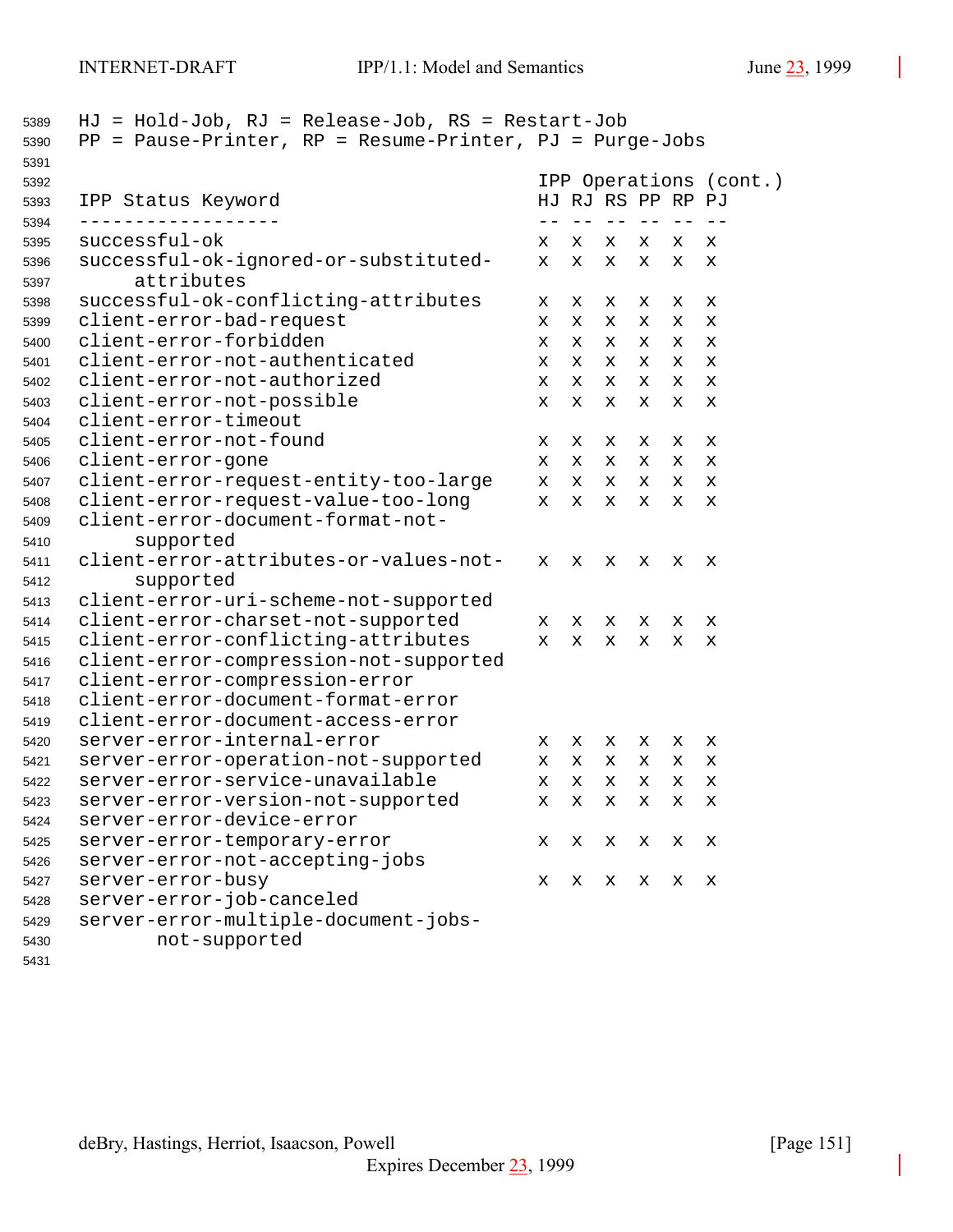- <span id="page-151-0"></span>14. APPENDIX C: "media" keyword values
- Standard keyword values are taken from several sources.
- Standard values are defined (taken from DPA[ISO10175] and the Printer MIB[RFC1759]):
- 'default': The default medium for the output device
- 'iso-a4-white': Specifies the ISO A4 white medium
- 'iso-a4-colored': Specifies the ISO A4 colored medium
- 'iso-a4-transparent' Specifies the ISO A4 transparent medium
- 'iso-a3-white': Specifies the ISO A3 white medium
- 'iso-a3-colored': Specifies the ISO A3 colored medium
- 'iso-a5-white': Specifies the ISO A5 white medium
- 'iso-a5-colored': Specifies the ISO A5 colored medium
- 'iso-b4-white': Specifies the ISO B4 white medium
- 'iso-b4-colored': Specifies the ISO B4 colored medium
- 'iso-b5-white': Specifies the ISO B5 white medium
- 'iso-b5-colored': Specifies the ISO B5 colored medium
- 'jis-b4-white': Specifies the JIS B4 white medium
- 'jis-b4-colored': Specifies the JIS B4 colored medium
- 'jis-b5-white': Specifies the JIS B5 white medium
- 'jis-b5-colored': Specifies the JIS B5 colored medium
- 
- The following standard values are defined for North American media:
- 'na-letter-white': Specifies the North American letter white medium
- 'na-letter-colored': Specifies the North American letter colored medium
- 'na-letter-transparent': Specifies the North American letter transparent medium
- 'na-legal-white': Specifies the North American legal white medium
- 'na-legal-colored': Specifies the North American legal colored medium
- 
- The following standard values are defined for envelopes:
- 'iso-b4-envelope': Specifies the ISO B4 envelope medium
- 'iso-b5-envelope': Specifies the ISO B5 envelope medium
- 'iso-c3-envelope': Specifies the ISO C3 envelope medium
- 'iso-c4-envelope': Specifies the ISO C4 envelope medium
- 'iso-c5-envelope': Specifies the ISO C5 envelope medium
- 'iso-c6-envelope': Specifies the ISO C6 envelope medium
- 'iso-designated-long-envelope': Specifies the ISO Designated Long envelope medium
- 'na-10x13-envelope': Specifies the North American 10x13 envelope medium
- 'na-9x12-envelope': Specifies the North American 9x12 envelope medium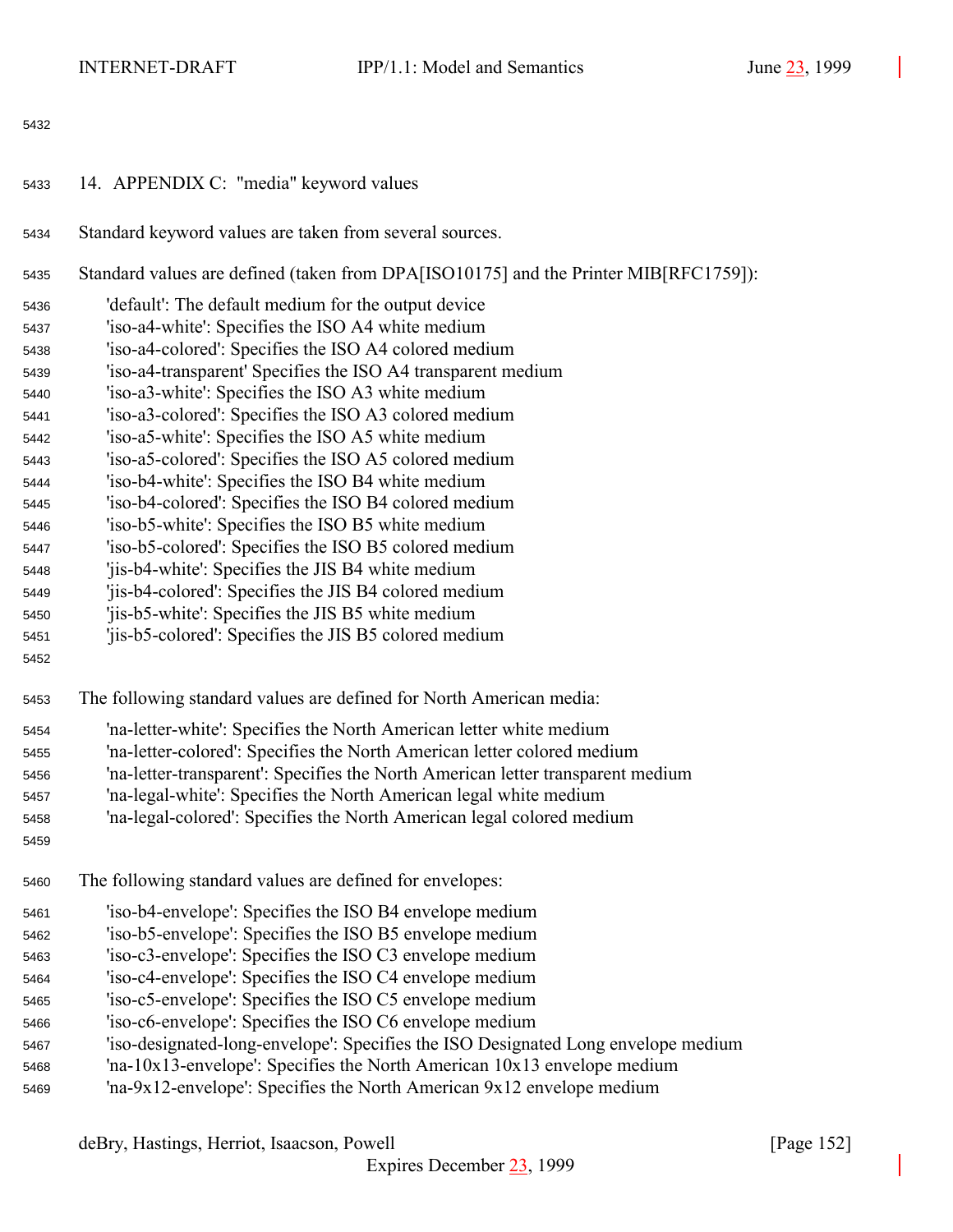- 'monarch-envelope': Specifies the Monarch envelope
- 'na-number-10-envelope': Specifies the North American number 10 business envelope medium
- 'na-7x9-envelope': Specifies the North American 7x9 inch envelope
- 'na-9x11-envelope': Specifies the North American 9x11 inch envelope
- 'na-10x14-envelope': Specifies the North American 10x14 inch envelope
- 'na-number-9-envelope': Specifies the North American number 9 business envelope
- 'na-6x9-envelope': Specifies the North American 6x9 inch envelope
- 'na-10x15-envelope': Specifies the North American 10x15 inch envelope
- 

The following standard values are defined for the less commonly used media (white-only):

- 'executive-white': Specifies the white executive medium
- 'folio-white': Specifies the folio white medium
- 'invoice-white': Specifies the white invoice medium
- 'ledger-white': Specifies the white ledger medium
- 'quarto-white': Specified the white quarto medium
- 'iso-a0-white': Specifies the ISO A0 white medium
- 'iso-a1-white': Specifies the ISO A1 white medium 'iso-a2-white': Specifies the ISO A2 white medium
- 'iso-a6-white': Specifies the ISO A6 white medium
- 'iso-a7-white': Specifies the ISO A7 white medium
- 'iso-a8-white': Specifies the ISO A8 white medium
- 'iso-a9-white': Specifies the ISO A9 white medium
- 'iso-10-white': Specifies the ISO A10 white medium
- 'iso-b0-white': Specifies the ISO B0 white medium
- 'iso-b1-white': Specifies the ISO B1 white medium 'iso-b2-white': Specifies the ISO B2 white medium
- 'iso-b3-white': Specifies the ISO B3 white medium
- 'iso-b6-white': Specifies the ISO B6 white medium
- 'iso-b7-white': Specifies the ISO B7 white medium
- 'iso-b8-white': Specifies the ISO B8 white medium
- 'iso-b9-white': Specifies the ISO B9 white medium
- 'iso-b10-white': Specifies the ISO B10 white medium
- 'jis-b0-white': Specifies the JIS B0 white medium
- 'jis-b1-white': Specifies the JIS B1 white medium 'jis-b2-white': Specifies the JIS B2 white medium
- 'jis-b3-white': Specifies the JIS B3 white medium
- 'jis-b6-white': Specifies the JIS B6 white medium
- 'jis-b7-white': Specifies the JIS B7 white medium
- 'jis-b8-white': Specifies the JIS B8 white medium
- 'jis-b9-white': Specifies the JIS B9 white medium
- 'jis-b10-white': Specifies the JIS B10 white medium
- 
- The following standard values are defined for engineering media (white only):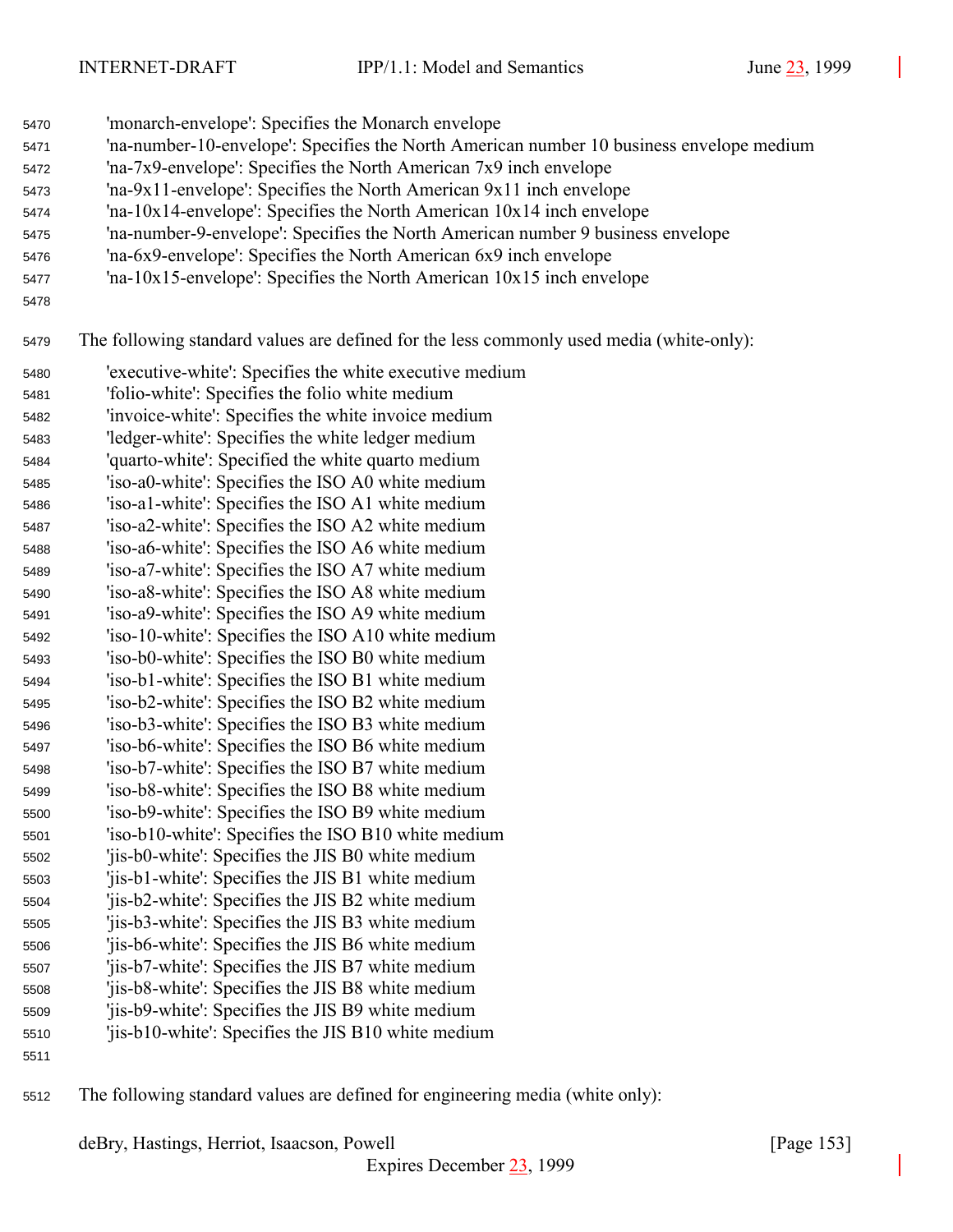- 'a-white': Specifies the engineering A size medium
- 'b-white': Specifies the engineering B size medium
- 'c-white': Specifies the engineering C size medium
- 'd-white': Specifies the engineering D size medium
- 'e-white': Specifies the engineering E size medium
- 

The following standard values are defined for input-trays (from ISO DPA and the Printer MIB):

- 'top': The top input tray in the printer.
- 'middle': The middle input tray in the printer.
- 'bottom': The bottom input tray in the printer.
- 'envelope': The envelope input tray in the printer.
- 'manual': The manual feed input tray in the printer.
- 'large-capacity': The large capacity input tray in the printer.
- 'main': The main input tray
- 'side': The side input tray
- 

The following standard values are defined for media sizes (from ISO DPA):

 'iso-a0': Specifies the ISO A0 size: 841 mm by 1189 mm as defined in ISO 216 'iso-a1': Specifies the ISO A1 size: 594 mm by 841 mm as defined in ISO 216 'iso-a2': Specifies the ISO A2 size: 420 mm by 594 mm as defined in ISO 216 'iso-a3': Specifies the ISO A3 size: 297 mm by 420 mm as defined in ISO 216 'iso-a4': Specifies the ISO A4 size: 210 mm by 297 mm as defined in ISO 216 'iso-a5': Specifies the ISO A5 size: 148 mm by 210 mm as defined in ISO 216 'iso-a6': Specifies the ISO A6 size: 105 mm by 148 mm as defined in ISO 216 'iso-a7': Specifies the ISO A7 size: 74 mm by 105 mm as defined in ISO 216 'iso-a8': Specifies the ISO A8 size: 52 mm by 74 mm as defined in ISO 216 'iso-a9': Specifies the ISO A9 size: 37 mm by 52 mm as defined in ISO 216 'iso-a10': Specifies the ISO A10 size: 26 mm by 37 mm as defined in ISO 216 'iso-b0': Specifies the ISO B0 size: 1000 mm by 1414 mm as defined in ISO 216 'iso-b1': Specifies the ISO B1 size: 707 mm by 1000 mm as defined in ISO 216 'iso-b2': Specifies the ISO B2 size: 500 mm by 707 mm as defined in ISO 216 'iso-b3': Specifies the ISO B3 size: 353 mm by 500 mm as defined in ISO 216 'iso-b4': Specifies the ISO B4 size: 250 mm by 353 mm as defined in ISO 216 'iso-b5': Specifies the ISO B5 size: 176 mm by 250 mm as defined in ISO 216 'iso-b6': Specifies the ISO B6 size: 125 mm by 176 mm as defined in ISO 216 'iso-b7': Specifies the ISO B7 size: 88 mm by 125 mm as defined in ISO 216 'iso-b8': Specifies the ISO B8 size: 62 mm by 88 mm as defined in ISO 216 'iso-b9': Specifies the ISO B9 size: 44 mm by 62 mm as defined in ISO 216 'iso-b10': Specifies the ISO B10 size: 31 mm by 44 mm as defined in ISO 216 'na-letter': Specifies the North American letter size: 8.5 inches by 11 inches 'na-legal': Specifies the North American legal size: 8.5 inches by 14 inches 'executive': Specifies the executive size (7.25 X 10.5 in) 'folio': Specifies the folio size (8.5 X 13 in)

deBry, Hastings, Herriot, Isaacson, Powell [Page 154]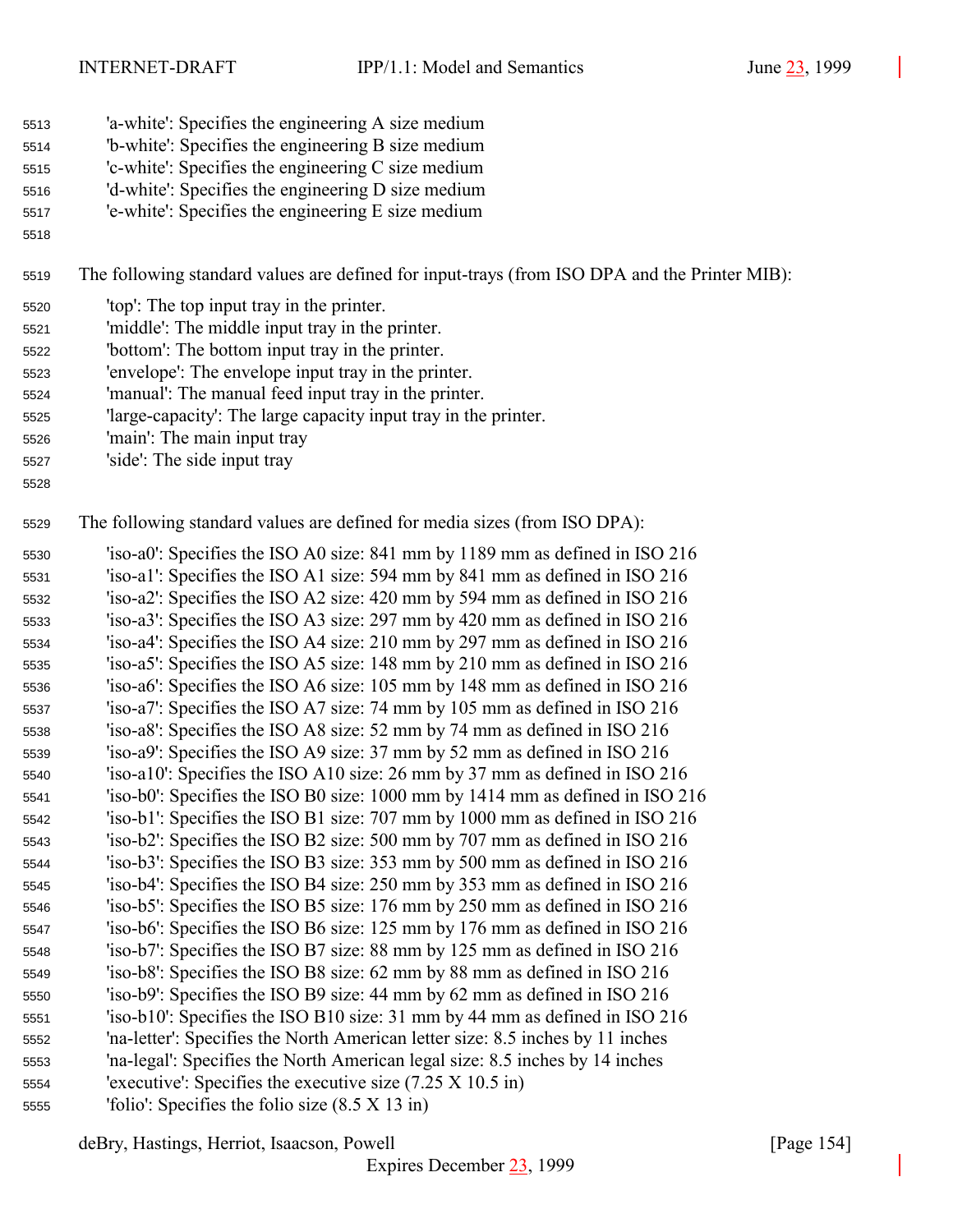| 5556 | 'invoice': Specifies the invoice size $(5.5 \times 8.5 \text{ in})$                                        |
|------|------------------------------------------------------------------------------------------------------------|
| 5557 | 'ledger': Specifies the ledger size $(11 \times 17 \text{ in})$                                            |
| 5558 | "quarto": Specifies the quarto size $(8.5 \times 10.83 \text{ in})$                                        |
| 5559 | 'iso-c3': Specifies the ISO C3 size: 324 mm by 458 mm as defined in ISO 269                                |
| 5560 | 'iso-c4': Specifies the ISO C4 size: 229 mm by 324 mm as defined in ISO 269                                |
| 5561 | 'iso-c5': Specifies the ISO C5 size: 162 mm by 229 mm as defined in ISO 269                                |
| 5562 | 'iso-c6': Specifies the ISO C6 size: 114 mm by 162 mm as defined in ISO 269                                |
| 5563 | 'iso-designated-long': Specifies the ISO Designated Long size: 110 mm by 220 mm as defined in ISO          |
| 5564 | 269                                                                                                        |
| 5565 | 'na-10x13-envelope': Specifies the North American $10x13$ size: 10 inches by 13 inches                     |
| 5566 | 'na-9x12-envelope': Specifies the North American 9x12 size: 9 inches by 12 inches                          |
| 5567 | 'na-number-10-envelope': Specifies the North American number 10 business envelope size: 4.125              |
| 5568 | inches by 9.5 inches                                                                                       |
| 5569 | 'na-7x9-envelope': Specifies the North American 7x9 inch envelope size                                     |
| 5570 | 'na-9x11-envelope': Specifies the North American $9x11$ inch envelope size                                 |
| 5571 | 'na-10x14-envelope': Specifies the North American $10x14$ inch envelope size                               |
| 5572 | 'na-number-9-envelope': Specifies the North American number 9 business envelope size                       |
| 5573 | 'na-6x9-envelope': Specifies the North American 6x9 envelope size                                          |
| 5574 | 'na-10x15-envelope': Specifies the North American 10x15 envelope size                                      |
| 5575 | 'monarch-envelope': Specifies the Monarch envelope size $(3.87 \times 7.5 \text{ in})$                     |
| 5576 | 'jis-b0': Specifies the JIS B0 size: 1030mm x 1456mm                                                       |
| 5577 | 'jis-b1': Specifies the JIS B1 size: 728mm x 1030mm                                                        |
| 5578 | 'jis-b2': Specifies the JIS B2 size: 515mm x 728mm                                                         |
| 5579 | 'jis-b3': Specifies the JIS B3 size: 364mm x 515mm                                                         |
| 5580 | 'jis-b4': Specifies the JIS B4 size: 257mm x 364mm                                                         |
| 5581 | 'jis-b5': Specifies the JIS B5 size: 182mm x 257mm                                                         |
| 5582 | 'jis-b6': Specifies the JIS B6 size: 128mm x 182mm                                                         |
| 5583 | 'jis-b7': Specifies the JIS B7 size: 91mm x 128mm                                                          |
| 5584 | 'jis-b8': Specifies the JIS B8 size: 64mm x 91mm                                                           |
| 5585 | 'jis-b9': Specifies the JIS B9 size: 45mm x 64mm                                                           |
| 5586 | 'jis-b10': Specifies the JIS B10 size: 32mm x 45mm                                                         |
| 5587 | The following standard values are defined for engineering media sizes:                                     |
| 5588 | 'a': Specifies the engineering A size: 8.5 inches x 11 inches                                              |
| 5589 | b: Specifies the engineering B size: 11 inches x 17 inches                                                 |
| 5590 | 'c': Specifies the engineering C size: $17$ inches x 22 inches                                             |
| 5591 | 'd': Specifies the engineering D size: 22 inches x 34 inches                                               |
| 5592 | 'e': Specifies the engineering E size: 34 inches x 44 inches                                               |
| 5593 |                                                                                                            |
| 5594 | 15. APPENDIX D: Processing IPP Attributes                                                                  |
| 5595 | When submitting a print job to a Printer object, the IPP model allows a client to supply operation and Job |

Template attributes along with the document data. These Job Template attributes in the create request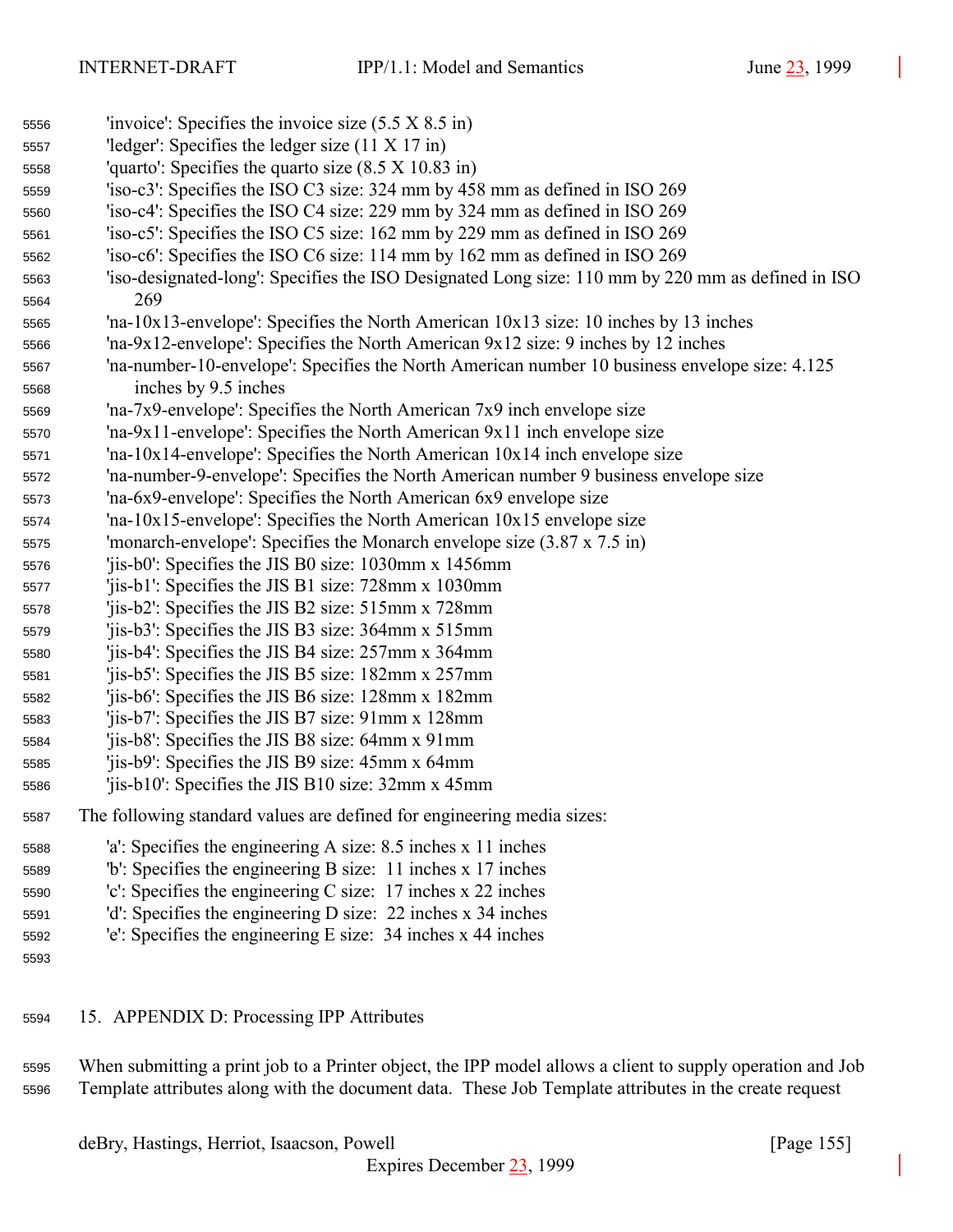affect the rendering, production and finishing of the documents in the job. Similar types of instructions may also be contained in the document to be printed, that is, embedded within the print data itself. In addition, the Printer has a set of attributes that describe what rendering and finishing options which are supported by that Printer. This model, which allows for flexibility and power, also introduces the potential that at job submission time, these client-supplied attributes may conflict with either:

- what the implementation is capable of realizing (i.e., what the Printer supports), as well as
- the instructions embedded within the print data itself.
- 

The following sections describe how these two types of conflicts are handled in the IPP model.

15.1 Fidelity

 If there is a conflict between what the client requests and what a Printer object supports, the client may request one of two possible conflict handling mechanisms:

- 1) either reject the job since the job can not be processed exactly as specified, or
- 2) allow the Printer to make any changes necessary to proceed with processing the Job the best it can.
- 

 In the first case the client is indicating to the Printer object: "Print the job exactly as specified with no exceptions, and if that can't be done, don't even bother printing the job at all." In the second case, the client is indicating to the Printer object: "It is more important to make sure the job is printed rather than be processed exactly as specified; just make sure the job is printed even if client supplied attributes need to be changed or ignored."

The IPP model accounts for this situation by introducing an "ipp-attribute-fidelity" attribute.

 In a create request, "ipp-attribute-fidelity" is a boolean operation attribute that is OPTIONALLY supplied by the client. The value 'true' indicates that total fidelity to client supplied Job Template attributes and values is required. The client is requesting that the Job be printed exactly as specified, and if that is not possible then the job MUST be rejected rather than processed incorrectly. The value 'false' indicates that a reasonable attempt to print the Job is acceptable. If a Printer does not support some of the client supplied Job Template attributes or values, the Printer MUST ignore them or substitute any supported value for unsupported values, respectively. The Printer may choose to substitute the default value associated with that attribute, or use some other supported value that is similar to the unsupported requested value. For example, if a client supplies a "media" value of 'na-letter', the Printer may choose to substitute 'iso-a4' rather than a default value of 'envelope'. If the client does not supply the "ipp-attribute-fidelity" attribute, the Printer assumes a value of 'false'.

- Each Printer implementation MUST support both types of "fidelity" printing (that is whether the client supplies a value of 'true' or 'false'):
- If the client supplies 'false' or does not supply the attribute, the Printer object MUST always accept the request by ignoring unsupported Job Template attributes and by substituting unsupported values of supported Job Template attributes with supported values.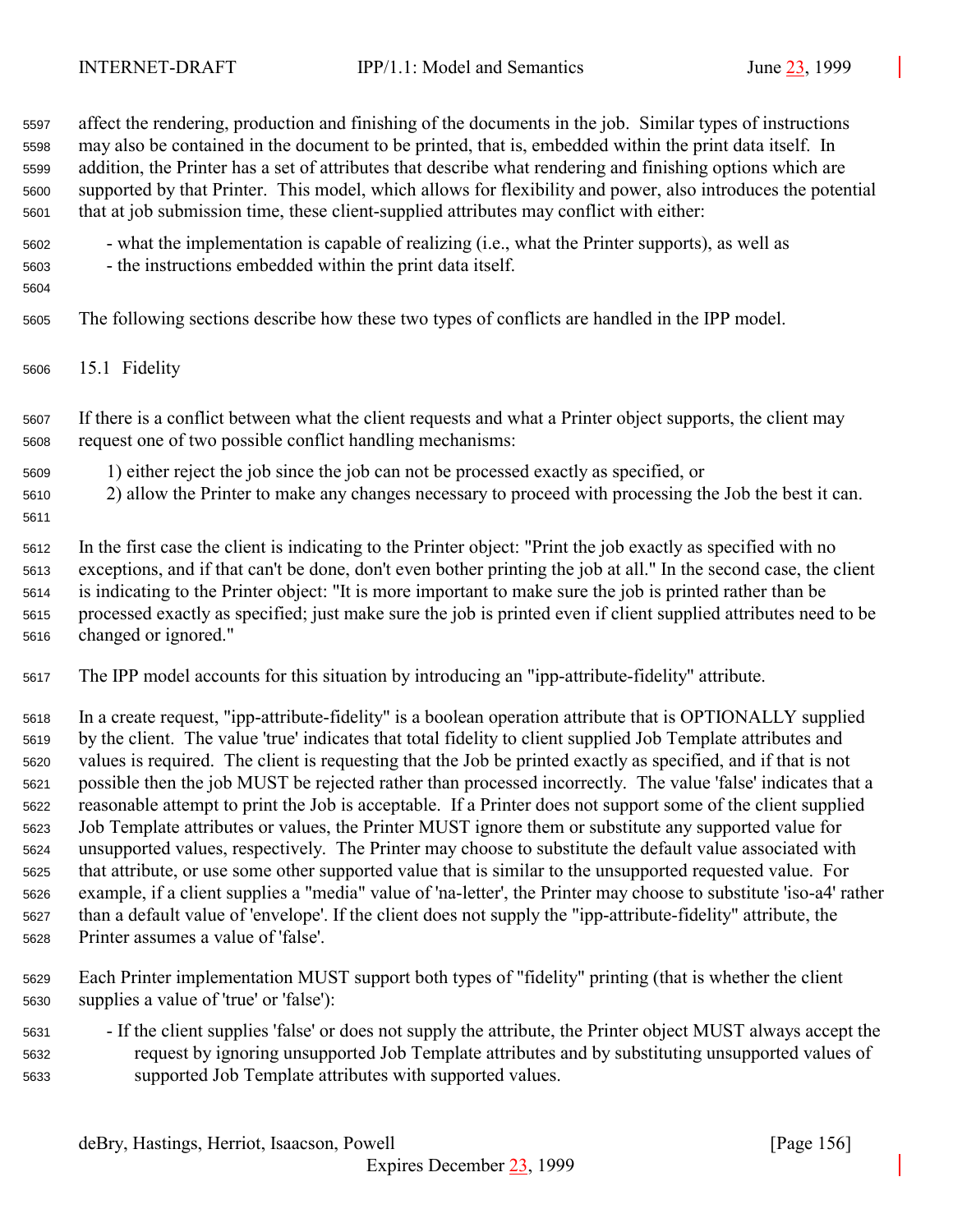- If the client supplies 'true', the Printer object MUST reject the request if the client supplies unsupported Job Template attributes.
- Since a client can always query a Printer to find out exactly what is and is not supported, "ipp-attribute-fidelity" set to 'false' is useful when:
- 1) The End-User uses a command line interface to request attributes that might not be supported.
- 2) In a GUI context, if the End User expects the job might be moved to another printer and prefers a sub-optimal result to nothing at all.
- 3) The End User just wants something reasonable in lieu of nothing at all.
- 

15.2 Page Description Language (PDL) Override

 If there is a conflict between the value of an IPP Job Template attribute and a corresponding instruction in the document data, the value of the IPP attribute SHOULD take precedence over the document instruction. Consider the case where a previously formatted file of document data is sent to an IPP Printer. In this case, if the client supplies any attributes at job submission time, the client desires that those attributes override the embedded instructions. Consider the case were a previously formatted document has embedded in it commands to load 'iso-a4' media. However, the document is passed to an end user that only has access to a printer with 'na-letter' media loaded. That end user most likely wants to submit that document to an IPP Printer with the "media" Job Template attribute set to 'na-letter'. The job submission attribute should take precedence over the embedded PDL instruction. However, until companies that supply document data interpreters allow a way for external IPP attributes to take precedence over embedded job production instructions, a Printer might not be able to support the semantics that IPP attributes override the embedded instructions.

 The IPP model accounts for this situation by introducing a "pdl-override-supported" attribute that describes the Printer objects capabilities to override instructions embedded in the PDL data stream. The value of the "pdl-override-supported" attribute is configured by means outside the scope of this IPP/1.1 document.

- This REQUIRED Printer attribute takes on the following values:
- 'attempted': This value indicates that the Printer object attempts to make the IPP attribute values take precedence over embedded instructions in the document data, however there is no guarantee.

 - 'not-attempted': This value indicates that the Printer object makes no attempt to make the IPP attribute values take precedence over embedded instructions in the document data.

- At job processing time, an implementation that supports the value of 'attempted' might do one of several different actions:
- 1) Generate an output device specific command sequence to realize the feature represented by the IPP attribute value.
- 2) Parse the document data itself and replace the conflicting embedded instruction with a new embedded instruction that matches the intent of the IPP attribute value.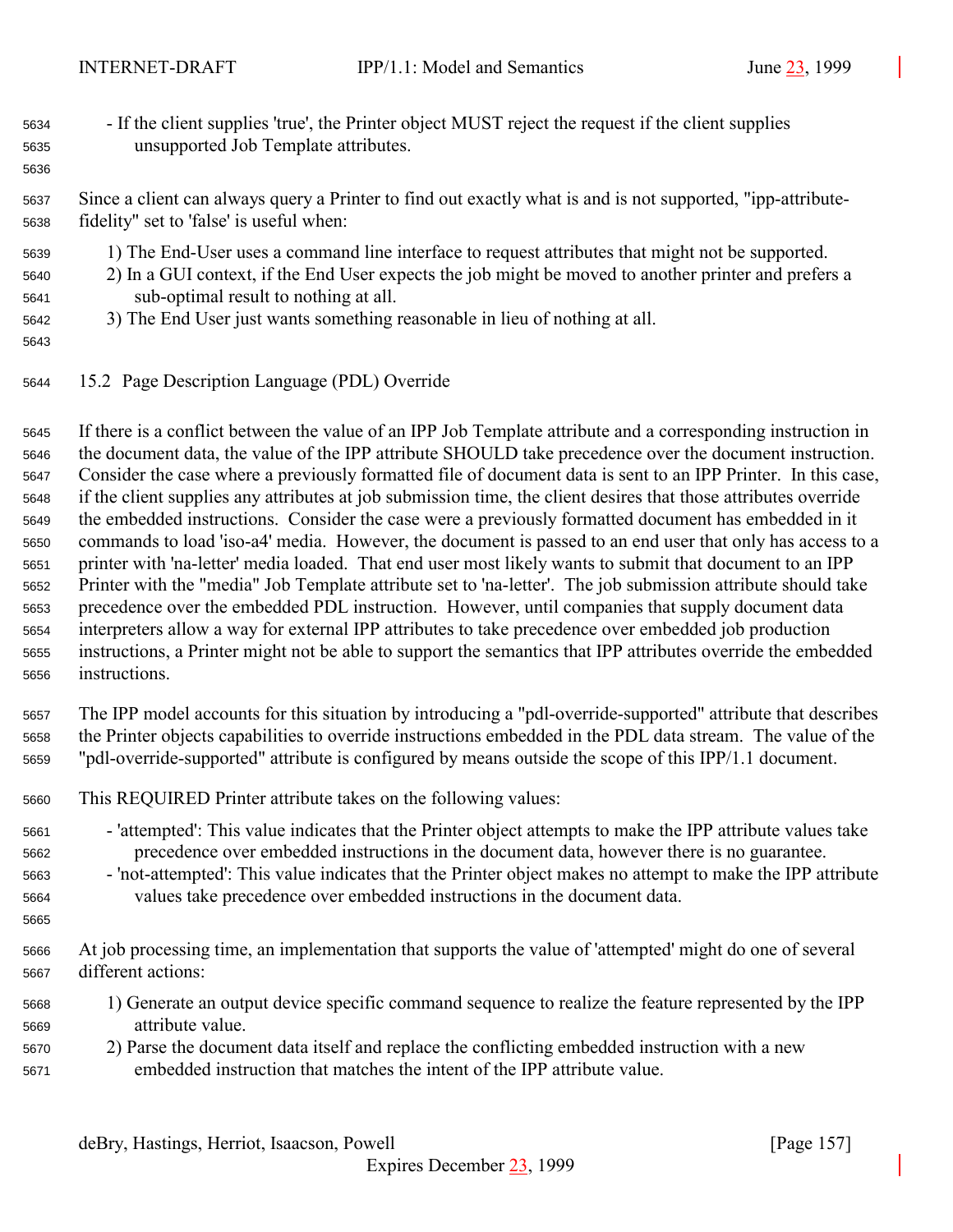- 3) Indicate to the Printer that external supplied attributes take precedence over embedded instructions and then pass the external IPP attribute values to the document data interpreter.
- 4) Anything else that allows for the semantics that IPP attributes override embedded document data instructions.
- Since 'attempted' does not offer any type of guarantee, even though a given Printer object might not do a very "good" job of attempting to ensure that IPP attributes take a higher precedence over instructions embedded in the document data, it would still be a conforming implementation.
- At job processing time, an implementation that supports the value of 'not-attempted' might do one of the following actions:
- 1) Simply pre-pend the document data with the PDL instruction that corresponds to the client-supplied PDL attribute, such that if the document data also has the same PDL instruction, it will override what the Printer object pre-pended. In other words, this implementation is using the same implementation semantics for the client-supplied IPP attributes as for the Printer object defaults.
- 2) Parse the document data and replace the conflicting embedded instruction with a new embedded instruction that approximates, but does not match, the semantic intent of the IPP attribute value.

 Note: The "ipp-attribute-fidelity" attribute applies to the Printer's ability to either accept or reject other unsupported Job Template attributes. In other words, if "ipp-attribute-fidelity" is set to 'true', a Job is accepted if and only if the client supplied Job Template attributes and values are supported by the Printer. Whether these attributes actually affect the processing of the Job when the document data contains embedded instructions depends on the ability of the Printer to override the instructions embedded in the document data with the semantics of the IPP attributes. If the document data attributes can be overridden ("pdl-override-supported" set to 'attempted'), the Printer makes an attempt to use the IPP attributes when processing the Job. If the document data attributes can not be overridden ("pdl-override-supported" set to 'not-attempted'), the Printer makes no attempt to override the embedded document data instructions with the IPP attributes when processing the Job, and hence, the IPP attributes may fail to affect the Job processing and output when the corresponding instruction is embedded in the document data.

- 15.3 Using Job Template Attributes During Document Processing.
- The Printer object uses some of the Job object's Job Template attributes during the processing of the document data associated with that job. These include, but are not limited to, "orientation-requested", "number-up", "sides", "media", and "copies". The processing of each document in a Job Object MUST follow the steps below. These steps are intended only to identify when and how attributes are to be used in processing document data and any alternative steps that accomplishes the same effect can be used to implement this specification document.
- 1. Using the client supplied "document-format" attribute or some form of document format detection algorithm (if the value of "document-format" is not specific enough), determine whether or not the document data has already been formatted for printing. If the document data has been formatted, then go to step 2. Otherwise, the document data MUST be formatted. The formatting detection algorithm is implementation defined and is not specified by this document. The formatting of the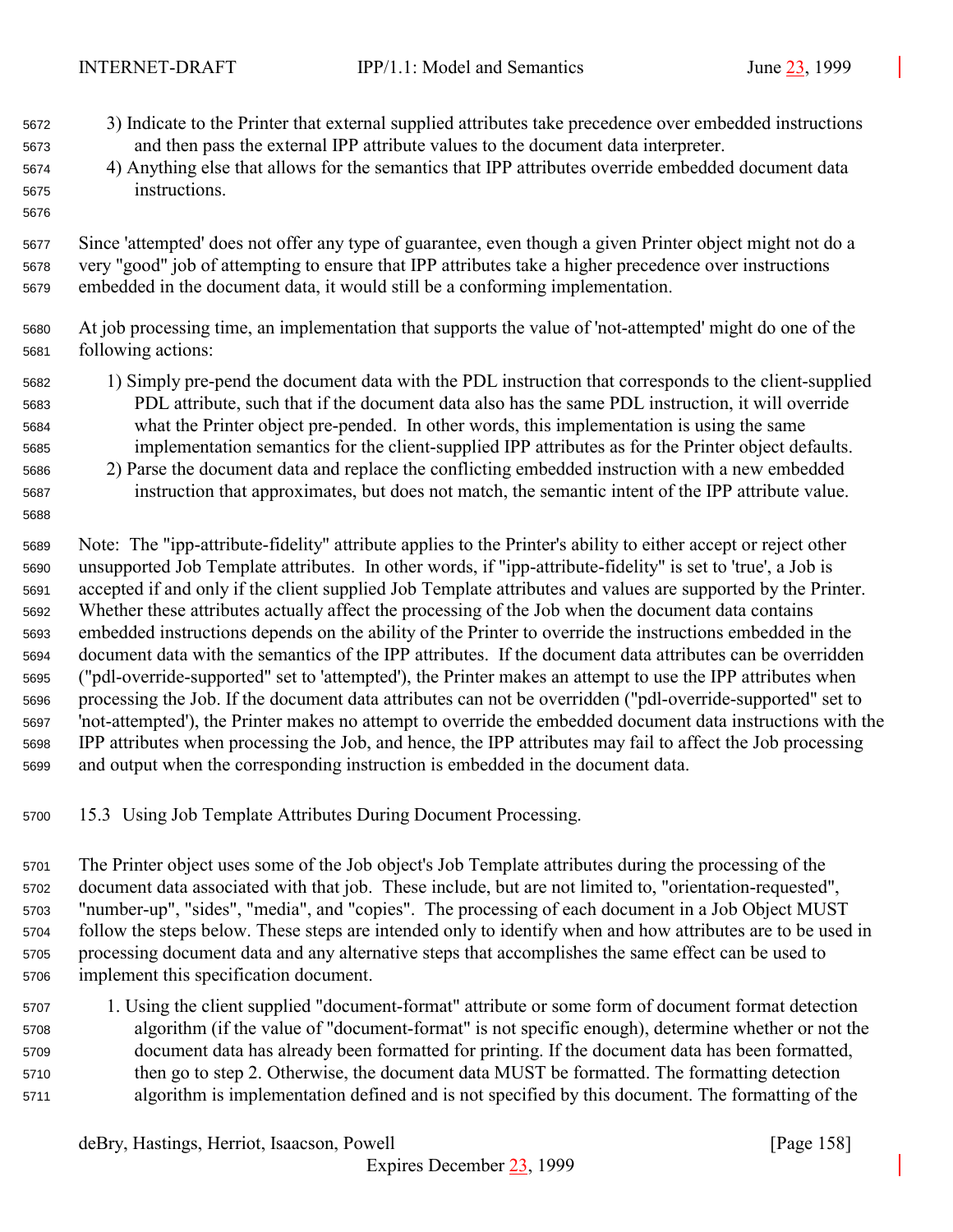- <span id="page-158-0"></span> document data uses the "orientation-requested" attribute to determine how the formatted print data should be placed on a print-stream page, see section [4.2.10](#page-81-0) for the details.
- 2. The document data is in the form of a print-stream in a known media type. The "page-ranges" attribute is used to select, as specified in section [4.2.7,](#page-79-0) a sub-sequence of the pages in the print-stream that are to be processed and images.
- 3. The input to this step is a sequence of print-stream pages. This step is controlled by the "number-up" attribute. If the value of "number-up" is N, then during the processing of the print-stream pages, each N print-stream pages are positioned, as specified in section [4.2.9,](#page-80-0) to create a single impression. If a given document does not have N more print-stream pages, then the completion of the impression is controlled by the "multiple-document-handling" attribute as described in section [4.2.4;](#page-76-0) when the value of this attribute is 'single-document' or 'single-document-new-sheet', the print-stream pages of document data from subsequent documents is used to complete the impression.
- The size(scaling), position(translation) and rotation of the print-stream pages on the impression is implementation defined. Note that during this process the print-stream pages may be rendered to a form suitable for placing on the impression; this rendering is controlled by the values of the "printer- resolution" and "print-quality" attributes as described in sections [4.2.12](#page-82-0) and [4.2.13.](#page-82-0) In the case N=1, the impression is nearly the same as the print-stream page; the differences would only be in the size, position and rotation of the print-stream page and/or any decoration, such as a frame to the page, that is added by the implementation.
- 4. The collection of impressions is placed, in sequence, onto sides of the media sheets. This placement is controlled by the "sides" attribute and the orientation of the print-stream page, as described in section [4.2.8.](#page-80-0) The orientation of the print-stream pages affects the orientation of the impression; for example, if "number-up" equals 2, then, typically, two portrait print-stream pages become one landscape impression. Note that the placement of impressions onto media sheets is also controlled by the "multiple-document-handling" attribute as described in section [4.2.4.](#page-76-0)
- 5. The "copies" and "multiple-document-handling" attributes are used to determine how many copies of each media instance are created and in what order. See sections [4.2.5](#page-77-0) and [4.2.4](#page-76-0) for the details.
- 6. When the correct number of copies are created, the media instances are finished according to the values of the "finishings" attribute as described in [4.2.6.](#page-77-0) Note that sometimes finishing operations may require manual intervention to perform the finishing operations on the copies, especially uncollated copies. This document allows any or all of the processing steps to be performed automatically or manually at the discretion of the Printer object.
- 16. APPENDIX E: Generic Directory Schema
- This section defines a generic schema for an entry in a directory service. A directory service is a means by which service users can locate service providers. In IPP environments, this means that IPP Printers can be registered (either automatically or with the help of an administrator) as entries of type printer in the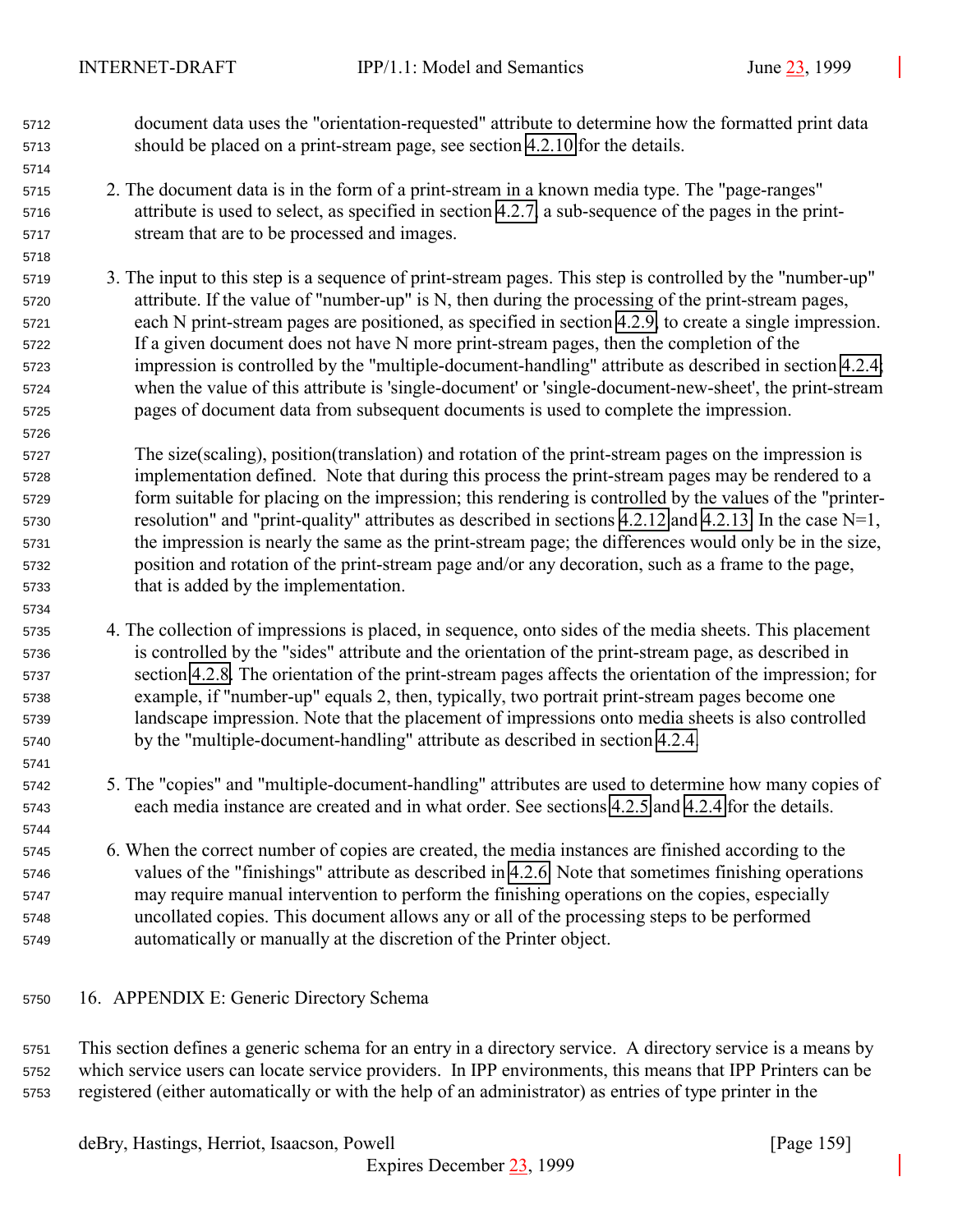directory using an implementation specific mechanism such as entry attributes, entry type fields, specific branches, etc. IPP clients can search or browse for entries of type printer. Clients use the directory service to find entries based on naming, organizational contexts, or filtered searches on attribute values of entries. For example, a client can find all printers in the "Local Department" context. Authentication and authorization are also often part of a directory service so that an administrator can place limits on end users so that they are only allowed to find entries to which they have certain access rights. IPP itself does not require any specific directory service protocol or provider.

 Note: Some directory implementations allow for the notion of "aliasing". That is, one directory entry object can appear as multiple directory entry object with different names for each object. In each case, each alias refers to the same directory entry object which refers to a single IPP Printer object.

 The generic schema is a subset of IPP Printer Job Template and Printer Description attributes (sections [4.2](#page-71-0) and [4.4\)](#page-98-0). These attributes are identified as either RECOMMENDED or OPTIONAL for the directory entry itself. This conformance labeling is NOT the same conformance labeling applied to the attributes of IPP Printers objects. The conformance labeling in this Appendix is intended to apply to directory templates and to IPP Printer implementations that subscribe by adding one or more entries to a directory. RECOMMENDED attributes SHOULD be associated with each directory entry. OPTIONAL attributes

 MAY be associated with the directory entry (if known or supported). In addition, all directory entry attributes SHOULD reflect the current attribute values for the corresponding Printer object.

 The names of attributes in directory schema and entries SHOULD be the same as the IPP Printer attribute names as shown.

 In order to bridge between the directory service and the IPP Printer object, one of the RECOMMENDED directory entry attributes is the Printer object's "printer-uri-supported" attribute. The IPP client queries the "printer-uri-supported" attribute in the directory entry and then addresses the IPP Printer object using one of its URIs. The "uri-security-supported" attribute identifies the protocol (if any) used to secure a channel.

The following attributes define the generic schema for directory entries of type PRINTER:

| 5779 | printer-uri-supported            | <b>RECOMMENDED</b> | Section 4.4.1  |
|------|----------------------------------|--------------------|----------------|
| 5780 | uri-authentication-supported     | <b>RECOMMENDED</b> | Section 4.4.2  |
| 5781 | uri-security-supported           | <b>RECOMMENDED</b> | Section 4.4.3  |
| 5782 | printer-name                     | <b>RECOMMENDED</b> | Section 4.4.4  |
| 5783 | printer-location                 | <b>RECOMMENDED</b> | Section 4.4.5  |
| 5784 | printer-info                     | <b>OPTIONAL</b>    | Section 4.4.6  |
| 5785 | printer-more-info                | <b>OPTIONAL</b>    | Section 4.4.7  |
| 5786 | printer-make-and-model           | <b>RECOMMENDED</b> | Section 4.4.9  |
| 5787 | ipp-versions-supported           | <b>RECOMMENDED</b> | Section 4.4.14 |
| 5788 | multiple-document-jobs-supported | <b>OPTIONAL</b>    | Section 4.4.16 |
| 5789 | charset-supported                | <b>OPTIONAL</b>    | Section 4.4.18 |
| 5790 | generated-natural-language-      |                    |                |
| 5791 | supported                        | <b>OPTIONAL</b>    | Section 4.4.20 |
| 5792 | document-format-supported        | <b>RECOMMENDED</b> | Section 4.4.22 |
| 5793 | color-supported                  | <b>RECOMMENDED</b> | Section 4.4.26 |
| 5794 | compression-supported            | <b>RECOMMENDED</b> | Section 4.4.32 |

deBry, Hastings, Herriot, Isaacson, Powell [Page 160]

Expires December 23, 1999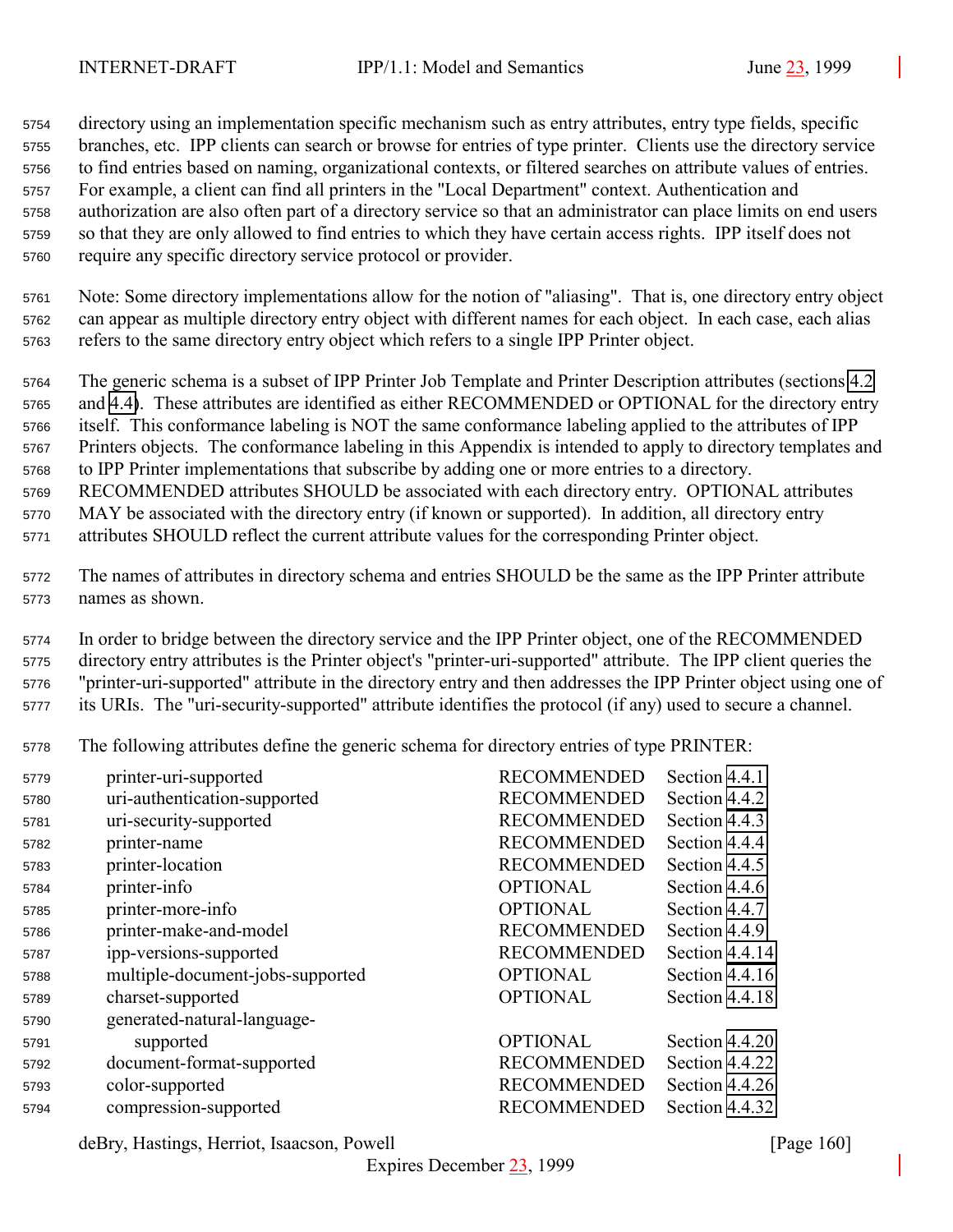| 5795<br>5796<br>5797 | pages-per-minute<br>pages-per-minute-color                                 | <b>OPTIONAL</b><br><b>OPTIONAL</b>                       | Section 4.4.36<br>Section 4.4.37                   |
|----------------------|----------------------------------------------------------------------------|----------------------------------------------------------|----------------------------------------------------|
| 5798                 | finishings-supported                                                       | <b>OPTIONAL</b>                                          | Section 4.2.6                                      |
| 5799<br>5800         | number-up-supported<br>sides-supported                                     | <b>OPTIONAL</b><br><b>RECOMMENDED</b>                    | Section 4.2.7<br>Section 4.2.8                     |
| 5801<br>5802<br>5803 | media-supported<br>printer-resolution-supported<br>print-quality-supported | <b>RECOMMENDED</b><br><b>OPTIONAL</b><br><b>OPTIONAL</b> | Section 4.2.11<br>Section 4.2.12<br>Section 4.2.13 |
|                      |                                                                            |                                                          |                                                    |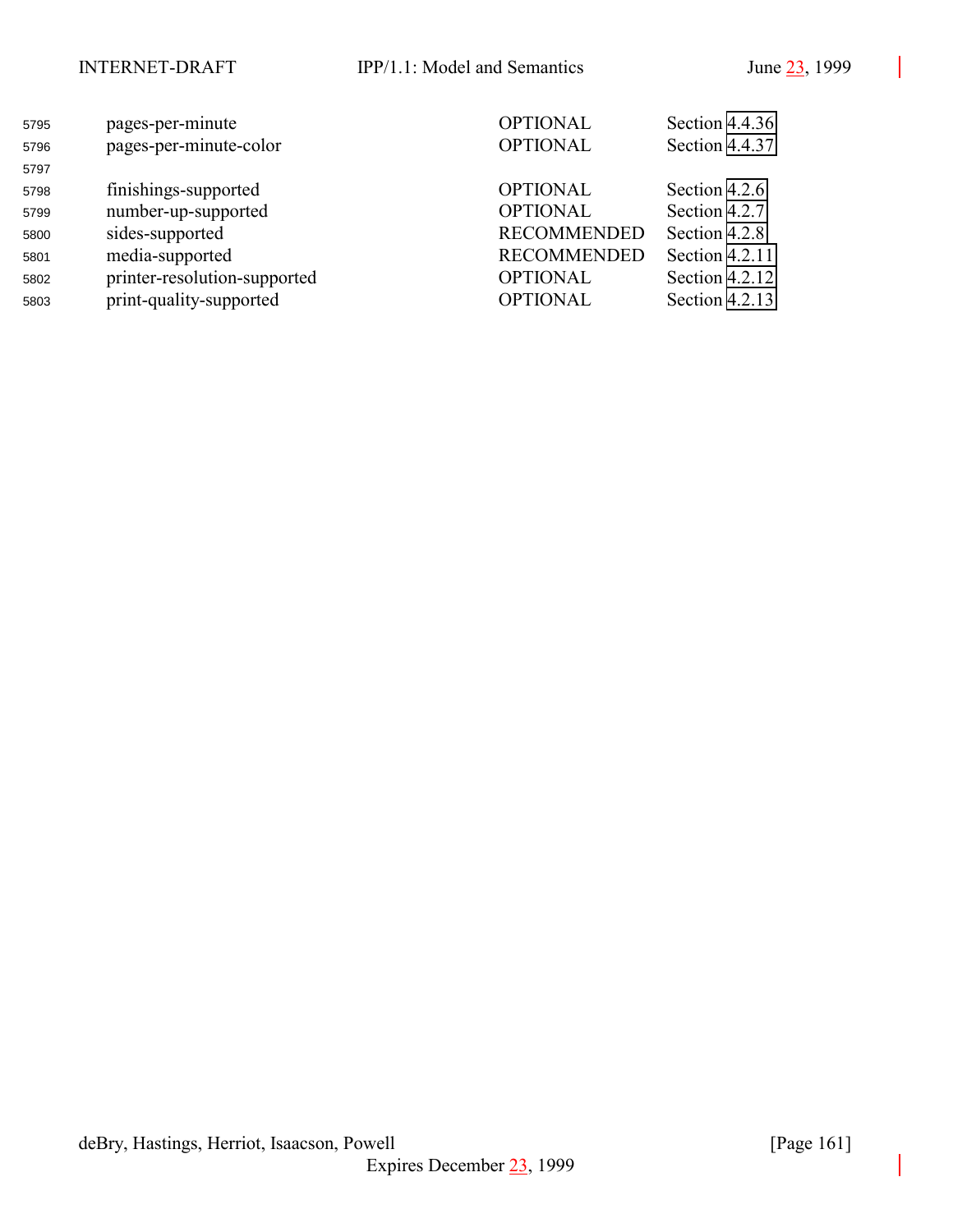17. APPENDIX F: Differences between the IPP/1.0 and IPP/1.1 "Model and Semantics" Documents

 This Appendix is divided into two lists that summarize the differences between IPP/1.1 (this document) and IPP/1.0 [RFC2566]. The section numbers refer to the numbers in this document which in some cases have changed from RFC 2566. When a change affects multiple sections, the item is listed once in the order of the first section affected and the remaining affected section numbers are indicated.

 The first list contains extensions and clarifications and the second list contains changes in semantics or 5811 conformance. However, client and IPP object implementations of IPP/1.0  $\overline{MAX}$  may implement any of the extensions and clarifications in this document.

The following extensions and clarifications have been incorporated into this document:

- 1. Section [2.1](#page-12-0)  clarified that the term "client" can be either contained in software controlled by an end user or a part of a print server that controls devices.
- 2. Section [2](#page-12-0)  clarified that the term "IPP object" and "Printer object" can either be embedded in a device object or part of a print server that accepts IPP requests.
- 3. Section [2.4](#page-16-0)  added the description of the new "uri-authentication-supported" Printer Description attribute.
- 4. Section [3.1.3,](#page-20-0) [3.1.6,](#page-27-0) [3.2.5.2,](#page-43-0) and [3.2.6.2](#page-45-0)  clarified the error handling for operation attributes that have their own status code.
- 5. Section [3.1.6](#page-27-0)  reorganized this section into sub-sections to separately describe "status-code", "status-message", "detailed-status-message", and "document-access-error" attributes.
- 6. Section [3.1.6.1](#page-27-0)  clarified the error status codes and their relationship to operation attributes.
- 7. Section [3.1.6.3](#page-28-0)  Added the OPTIONAL "detailed-status-message (text(MAX))" operation attribute to provide additional more detailed information about a response.
- 8. Section [3.1.6.4](#page-28-0) and [3.2.2](#page-39-0)  Added the OPTIONAL "document-access-error (text(MAX))" operation attribute for use with Print-URI and Send-URI responses.
- 9. Sections [3.1.7](#page-28-0)  Added this new section to clarify returning Unsupported Attributes for all operations, including only returning attributes that were in the request. Moved the text from section [3.2.1.2](#page-37-0) Unsupported Attributes to this section.
- 10. Sections [3.1.7](#page-28-0) and [4.1](#page-61-0)  clarified the encoding of the "out-of-band" 'unsupported' and 'unknown' values.
- 11. Section [3.1.8](#page-30-0)  clarified that only the version number parameter will be carried forward into future major or minor versions of the protocol.
- 12. Section [3.1.8](#page-30-0)  relaxed the requirements to increment the major version number in future versions of the Model and Semantics document.
- 13. Section [3.1.9,](#page-31-0) and [3.2.5](#page-41-0)  added the 'processing' state to the list of job states that a job can be in after a Create-Job operation.
- 14. Section [3.1.9](#page-31-0)  clarified that a non-spooling Printer MAY accept zero or more subsequent jobs while processing a job and flow control them down. Subsequent create requests are rejected with the 'server-error-busy' error status.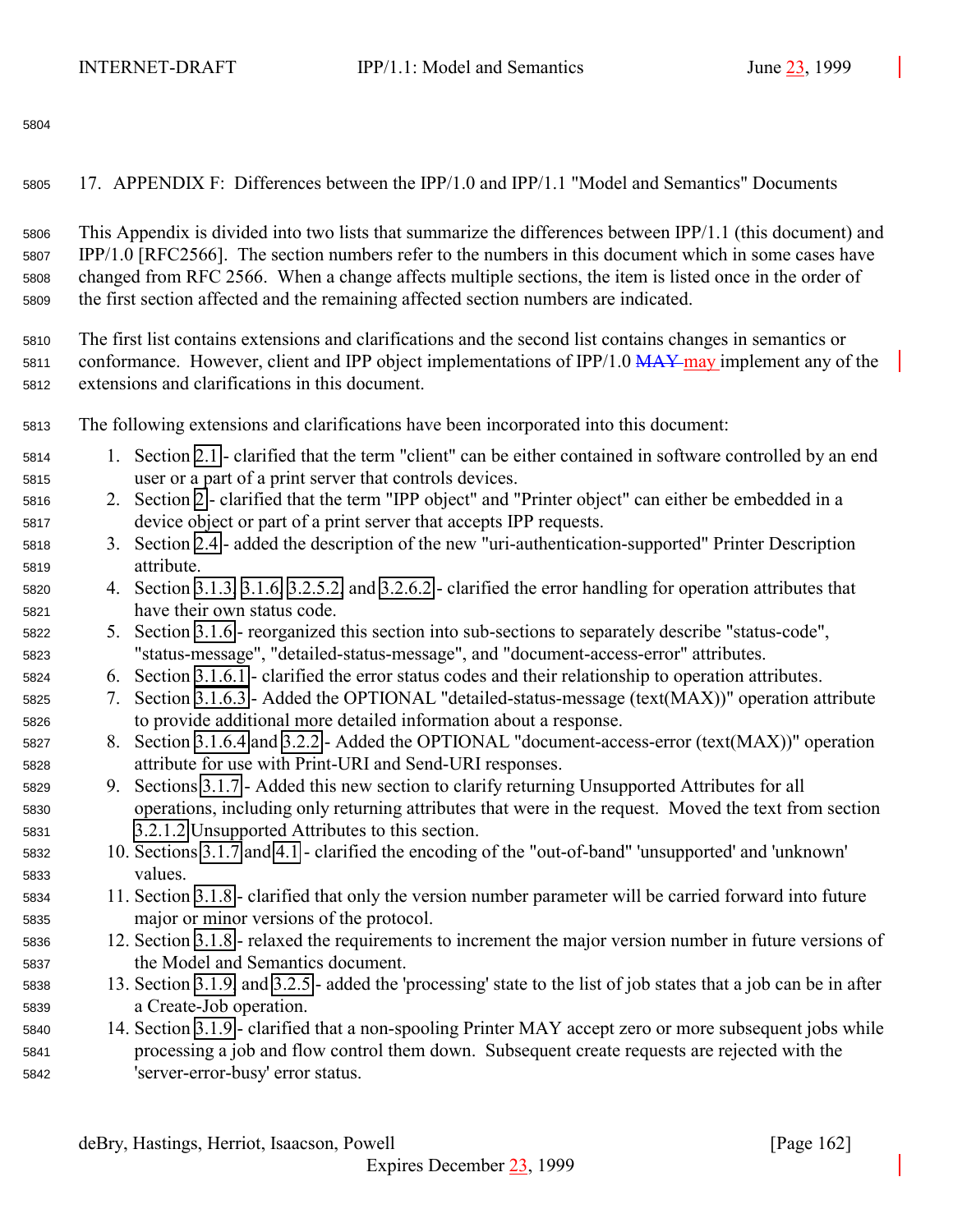| 5843 | 15. Section 3.2.1.1 - clarified the validation of the "compression" operation attribute and its relationship |
|------|--------------------------------------------------------------------------------------------------------------|
| 5844 | to the validation of the "document-format" attribute and returning Unsupported Attributes.                   |
| 5845 | 16. Sections 3.2.1.1, 4.3.8, 13.1.4.16, and 13.1.4.17 - added the 'client-error-compression-not-             |
| 5846 | supported', 'client-error-compression-error' status codes and the 'unsupported-compression' and              |
| 5847 | 'compression-error' job-state-reasons.                                                                       |
| 5848 | 17. Sections 3.2.1.1 and 4.3.8 - added 'unsupported-document-format' and 'document-format-error' job-        |
| 5849 | state-reasons.                                                                                               |
| 5850 | 18. Sections 3.2.2, 4.3.8 and 13.1.4.19 - added 'client-error-document-access-error' status code and         |
| 5851 | 'document-access-error' job state reason.                                                                    |
| 5852 | 19. Section 3.2.5.2 and 3.2.6.2 - clarified that the Unsupported Attributes group MUST NOT include           |
| 5853 | attributes not requested in the Get-Printer-Attributes request.                                              |
| 5854 | 20. Section 3.2.6 - clarified that "limit" takes precedence over "which-jobs" and "my-jobs'.                 |
| 5855 | 21. Section 3.2.6.2 - clarified that Get-Jobs returns 'successful-ok' when no jobs to return.                |
| 5856 | 22. Sections 3.2.7, 3.2.8, and 3.2.9 - added the OPTIONAL Pause-Printer, Resume-Printer, and Purge-          |
| 5857 | Jobs operations                                                                                              |
| 5858 | 23. Section 3.3.1 - clarified that the authorization required for a Send-Document request MUST be the        |
| 5859 | same user as the Create-Job or an operator.                                                                  |
| 5860 | 24. Sections 3.3.5, 3.3.6, and 3.3.7 - added the OPTIONAL Hold-Job, Release-Job, and Restart-Job             |
| 5861 | operations.                                                                                                  |
| 5862 | 25. Section 4.1 - clarified that the encoding of the out-of-band values are specified in the Encoding and    |
| 5863 | Transport" document.                                                                                         |
| 5864 | 26. Section 4.1.9.1 - clarified that 'application/octet-stream' auto-sensing can happen at create request    |
| 5865 | time and/or job/document processing time.                                                                    |
| 5866 | 27. Section 4.1.14 - clarified that the localization of dateTime by the client includes the time zone.       |
| 5867 | 28. Section 4.2 - clarified that xxx-supported have multiple keywords and/or names by adding                 |
| 5868 | parentheses to the table to give: (1setOf (type3 keyword   name))                                            |
| 5869 | 29. Section 4.2.2 - added the 'indefinite' keyword value to the "job-hold-until" attribute for use with the  |
| 5870 | create operations and Hold-Job and Restart-Job operations.                                                   |
| 5871 | 30. Section 4.2.6 - added more enum values to the "finishings" Job Template attribute.                       |
| 5872 | 31. Section 4.3.7 - added that a forwarding server that cannot get any job state MAY return the job's        |
| 5873 | state as 'completed', provided that it also return the new 'queued-in-device' job state reason.              |
| 5874 | 32. Section 4.3.7.2 - added the Partitioning of Job States section to clarify the concepts of Job            |
| 5875 | Retention, Job History, and Job Removal.                                                                     |
| 5876 | 33. Section 4.3.8 - added 'job-data-insufficient' job state reason to indicate whether sufficient data has   |
| 5877 | arrived for the document to start to be processed.                                                           |
| 5878 | 34. Section 4.3.8 - added 'document-access-error' job state reason to indicate an access error of any kind.  |
| 5879 | 35. Section 4.3.8 - added 'job-queued-for-marker' job state reason to indicate whether the job has           |
| 5880 | completed some processing and is waiting for the marker.                                                     |
| 5881 | 36. Section 4.3.8 - added 'unsupported-compression' and 'compression-error' job state reasons to             |
| 5882 | indicate compression not supported or compression processing error after the create has been                 |
| 5883 | accepted.                                                                                                    |
| 5884 | 37. Section 4.3.8 - added 'unsupported-document-format' and 'document-format-error' job state reasons        |
| 5885 | to indicate document not supported or document format processing error after the create has been             |
| 5886 | accepted.                                                                                                    |
|      |                                                                                                              |
|      |                                                                                                              |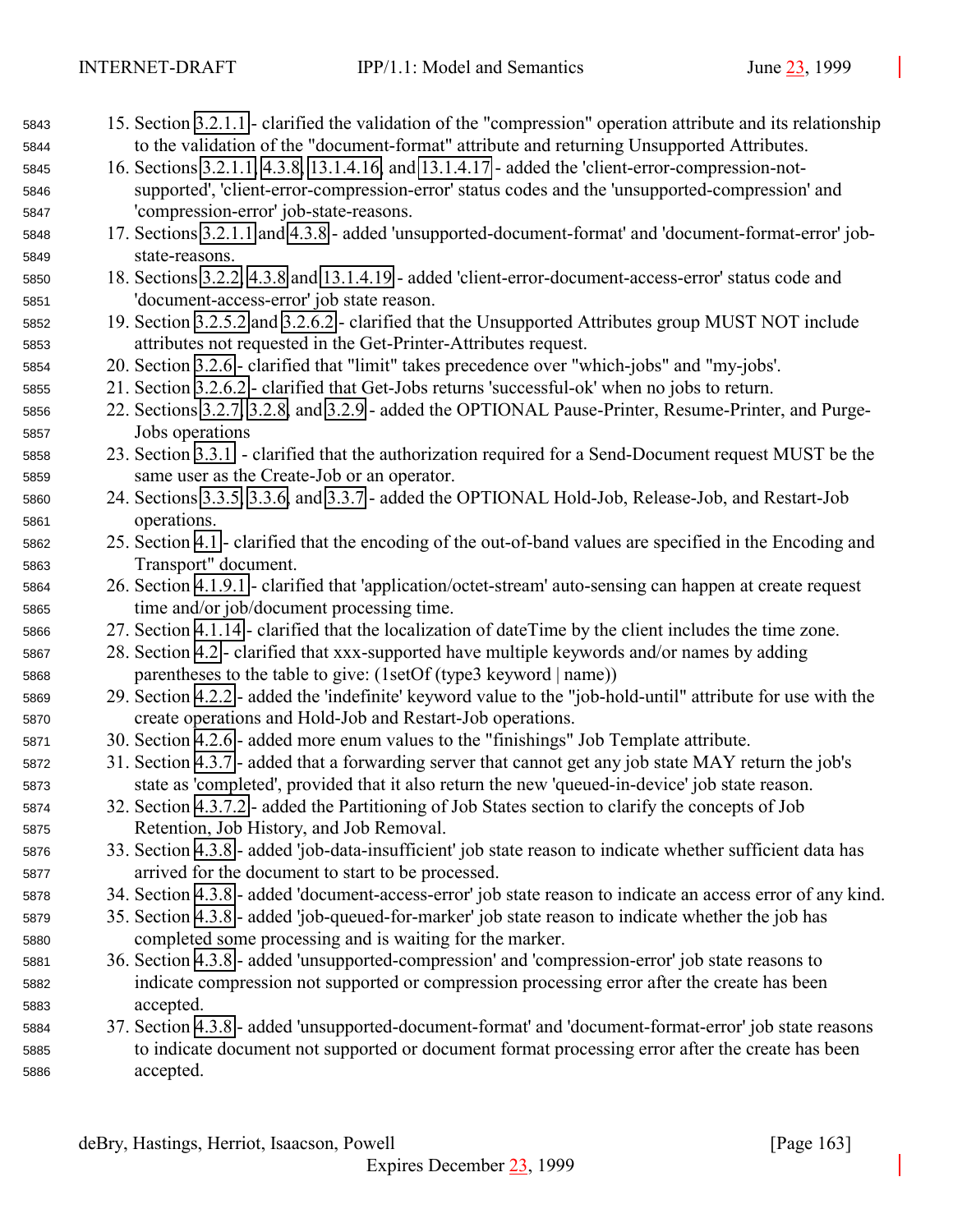| 5887 | 38. Section 4.3.8 - added 'queued-in-device' job state reason to indicate that a job as been forwarded to a  |  |
|------|--------------------------------------------------------------------------------------------------------------|--|
| 5888 | print system or device that does not provide any job status.                                                 |  |
| 5889 | 39. Section 4.3.10 - added "job-detailed-status-messages (1setOf text(MAX)) for returning detailed           |  |
| 5890 | error messages.                                                                                              |  |
| 5891 | 40. Section 4.3.11 - added the "job-document-access-errors (1setOf text(MAX))                                |  |
| 5892 | 41. Section 4.3.14.2 - clarified that the time recorded is the first time processing since the create        |  |
| 5893 | operation or the Restart-Job operation.                                                                      |  |
| 5894 | 42. Section 4.3.14.2 and 4.3.14.3 - clarified that the out-of-band value 'no-value' is returned if the job   |  |
| 5895 | has not started processing or has not completed, respectively.                                               |  |
| 5896 | 43. Section 4.3.14 - Added the OPTIONAL "date-time-at-creation", "date-time-at-processing", and              |  |
| 5897 | "date-time-at-completed" Event Time Job Description attributes                                               |  |
| 5898 | 44. Section 4.4.3 - added the 'tls' value to "uri-security-supported" attribute.                             |  |
| 5899 | 45. Section 4.4.3 - clarified "uri-security-supported" is orthogonal to Client Authentication so that 'none' |  |
| 5900 | does not exclude Client Authentication.                                                                      |  |
| 5901 | 46. Section 4.4.11 - simplified the "printer-state" descriptions while generalizing to allow high end        |  |
| 5902 | devices that interpret one or more jobs while marking another. Indicated that 'spool-area-full' and          |  |
| 5903 | 'stopped-partly' "printer-state-reasons" may be used to provide further state information.                   |  |
| 5904 | 47. Section 4.4.12 - added the 'moving-to-paused' keyword value to the "printer-state-reasons" attribute     |  |
| 5905 | for use with the Pause-Job operation.                                                                        |  |
| 5906 | 48. Section 4.4.12 - replaced the duplicate 'marker-supply-low' keyword with the missing 'toner-empty'       |  |
| 5907 | keyword for the "printer-state-reasons" attribute. (This correction was also made before RFC 2566            |  |
| 5908 | was published).                                                                                              |  |
| 5909 | 49. Section 4.4.12 - clarified 'spool-area-full' "printer-state-reasons" to include non-spooling printers to |  |
| 5910 | indicate when it can and cannot accept another job.                                                          |  |
| 5911 | 50. Section 4.4.15 - added the enum values to the "operations-supported" attribute for the new               |  |
| 5912 | operations. Clarified that the values of this attribute are encoded as any enum, namely 32-bit values.       |  |
| 5913 | 51. Section 4.4.30 - clarified that the dateTime value of "printer-current-time" is on a "best efforts       |  |
| 5914 | basis". If a proper date-time cannot be obtained, the implementation returns the 'no-value' out-of-          |  |
| 5915 | band value. Also clarified that the time zone NEED NOT be the time zone that the people near the             |  |
| 5916 | device use and that the client SHOULD display the dateTime attributes in the user's local time.              |  |
| 5917 | 52. Sections 4.4.36 and 4.4.37 - added the OPTIONAL "pages-per-minute" and "pages-per-minute-                |  |
| 5918 | color" Printer Description attributes.                                                                       |  |
| 5919 | 53. Section 5.1 - clarified that the client conformance requirements apply to clients controlled by an end   |  |
| 5920 | user and clients in servers.                                                                                 |  |
| 5921 | 54. Section 5.1 - clarified that any response MAY contain additional attribute groups, attributes,           |  |
| 5922 | attribute syntaxes, or attribute values.                                                                     |  |
| 5923 | 55. Section 5.1 - clarified that a client SHOULD do its best to prevent a channel from being closed by a     |  |
| 5924 | lower layer when the channel is flow controlled off by the IPP Printer.                                      |  |
| 5925 | 56. Section 5.2 - clarified that the IPP object requirements apply to objects embedded in devices or that    |  |
| 5926 | are parts of servers.                                                                                        |  |
| 5927 | 57. Section 5.2.2 - clarified that IPP objects MAY return operation responses that contain attribute         |  |
| 5928 | groups, attribute names, attribute syntaxes, attribute values, and status codes that are extensions to       |  |
| 5929 | this standard.                                                                                               |  |
| 5930 | 58. Section 8.3 - clarified the use of URIs for each Client Authentication mechanism.                        |  |
| 5931 | 59. Section 8.5 - added the security discussion around the new operator/administrator operations.            |  |
|      |                                                                                                              |  |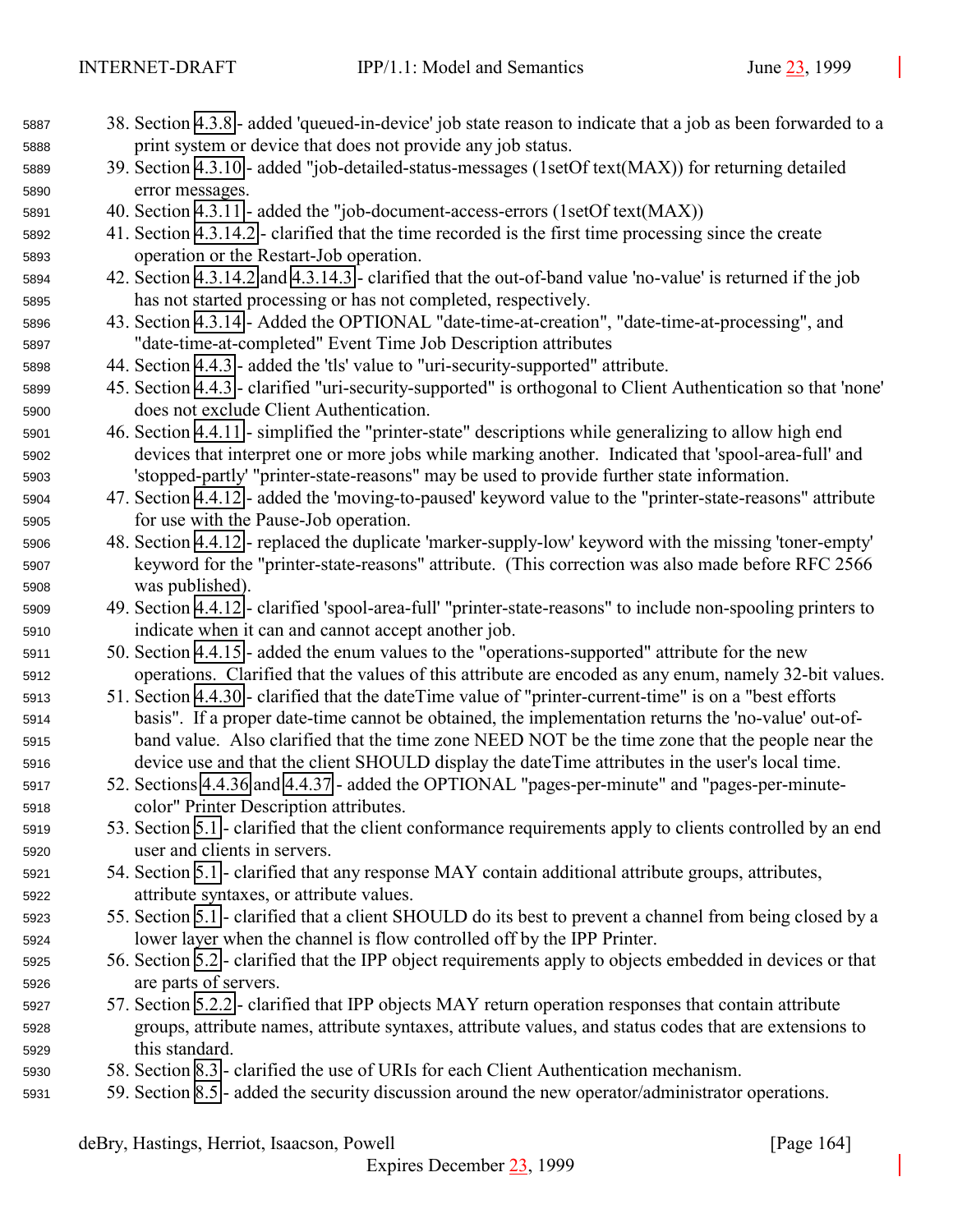| 5932 |    | 60. Section $13.1.4.16$ - added client-error-compression-not-supported $(0x040F)$                                |
|------|----|------------------------------------------------------------------------------------------------------------------|
| 5933 |    | 61. Section 13.1.4.17 - added client-error-compression-error $(0x0410)$                                          |
| 5934 |    | 62. Section 13.1.4.18 - added client-error-document-format-error (0x0411)                                        |
| 5935 |    | 63. Section 13.1.4.19 - added client-error-document-access-error (0x0412)                                        |
| 5936 |    | 64. Section 13.1.5.10 - added server-error-multiple-document-jobs-not-supported (0x0509)                         |
| 5937 |    | 65. Section 14 - added 'a-white', 'b-white', 'c-white', 'd-white', and 'e-white' and clarified that the existing |
| 5938 |    | 'a', 'b', 'c', 'd', and 'e' values are size values.                                                              |
| 5939 |    | 66. Section 16 - added the OPTIONAL "pages-per-minute" and "pages-per-minute-color" Printer                      |
| 5940 |    | attributes to the Directory schema.                                                                              |
| 5941 |    | 67. Section 16 - added OPTIONAL "multiple-document-jobs-supported" to the Directory schema.                      |
| 5942 |    | 68. Section 16 - added RECOMMENDED "uri-authentication-supported", "ipp-versions-supported",                     |
| 5943 |    | and "compression-supported" to the Directory schema.                                                             |
| 5944 |    | The following changes in semantics and/or conformance have been incorporated into this document:                 |
| 5945 | 1. | Section 3.1.8, 5.2.4, and 13.1.5.4 - Clients and IPP objects MUST support version 1.1                            |
| 5946 |    | conformance requirements and SHOULD support version 1.0 conformance requirements.<br>It is                       |
| 5947 |    | recommended that they interoperate with 1.0. Also clarified that IPP Printers MUST accept                        |
| 5948 |    | '1.1' requests. and SHOULD It is recommended that they also accept '1.x' requests.                               |
| 5949 | 2. | Section 3.2.1.1 and section 4.4.32 - changed the "compression" operation and the "compression-                   |
| 5950 |    | supported" Printer Description attribute from OPTIONAL to REQUIRED.                                              |
| 5951 | 3. | Sections 3.2.1.2 and 4.3.8 - changed "job-state-reasons" from RECOMMENDED to REQUIRED,                           |
| 5952 |    | so that "job-state-reasons" MUST be returned in create operation responses.                                      |
| 5953 | 4. | Sections 3.2.4, 3.3.1, 4.4.16, and 16 - changed Create-Job/Send-Document so that they MAY be                     |
| 5954 |    | implemented while only supporting one document jobs. Added the "multiple-document-jobs-                          |
| 5955 |    | supported" boolean Printer Description attribute to indicate whether Create-Job/Send-                            |
| 5956 |    | Document support multiple document jobs or not. Added to the Directory schema.                                   |
| 5957 | 5. | Section 4.1.9 - deleted 'text/plain; charset=iso-10646-ucs-2', since binary is not legal with the 'text'         |
| 5958 |    | type.                                                                                                            |
| 5959 | 6. | Section 4.2.4 - indicated that the "multiple-document-handling" Job Template attribute MUST be                   |
| 5960 |    | supported with at least one value if the Printer supports multiple documents per job                             |
| 5961 | 7. | Section 4.3.7.2 - indicated that the 'job-restartable' job state reason SHOULD be supported if the               |
| 5962 |    | Restart-Job operation is supported.                                                                              |
| 5963 | 8. | Section 4.3.8 - changed "job-state-reasons" from RECOMMENDED to REQUIRED.                                        |
| 5964 | 9. | Section 4.3.8 - clarified the conformance of the values of the "job-state-reasons" attribute by                  |
| 5965 |    | copying conformance requirements from other sections of the document so that it is clear from                    |
| 5966 |    | reading the definition of "job-state-reasons" which values MUST or SHOULD be supported.                          |
| 5967 |    | The 'none', 'unsupported-compression', and 'unsupported-document-format' values MUST be                          |
| 5968 |    | supported. The "job-hold-until-specified' SHOULD be specified if the "job-hold-until" Job                        |
| 5969 |    | Template is supported. The following values SHOULD be supported: 'job-canceled-by-user',                         |
| 5970 |    | 'aborted-by-system', and 'job-completed-successfully'. The 'job-canceled-by-operator' SHOULD                     |
| 5971 |    | be supported if the implementation permits canceling by other than the job owner. The 'job-                      |
| 5972 |    | canceled-at-device' SHOULD be supported if the device supports canceling jobs at the console.                    |
| 5973 |    | The 'job-completed-with-warnings' SHOULD be supported, if the implementation detects                             |
| 5974 |    | warnings. The 'job-completed-with-errors' SHOULD be supported if the implementation                              |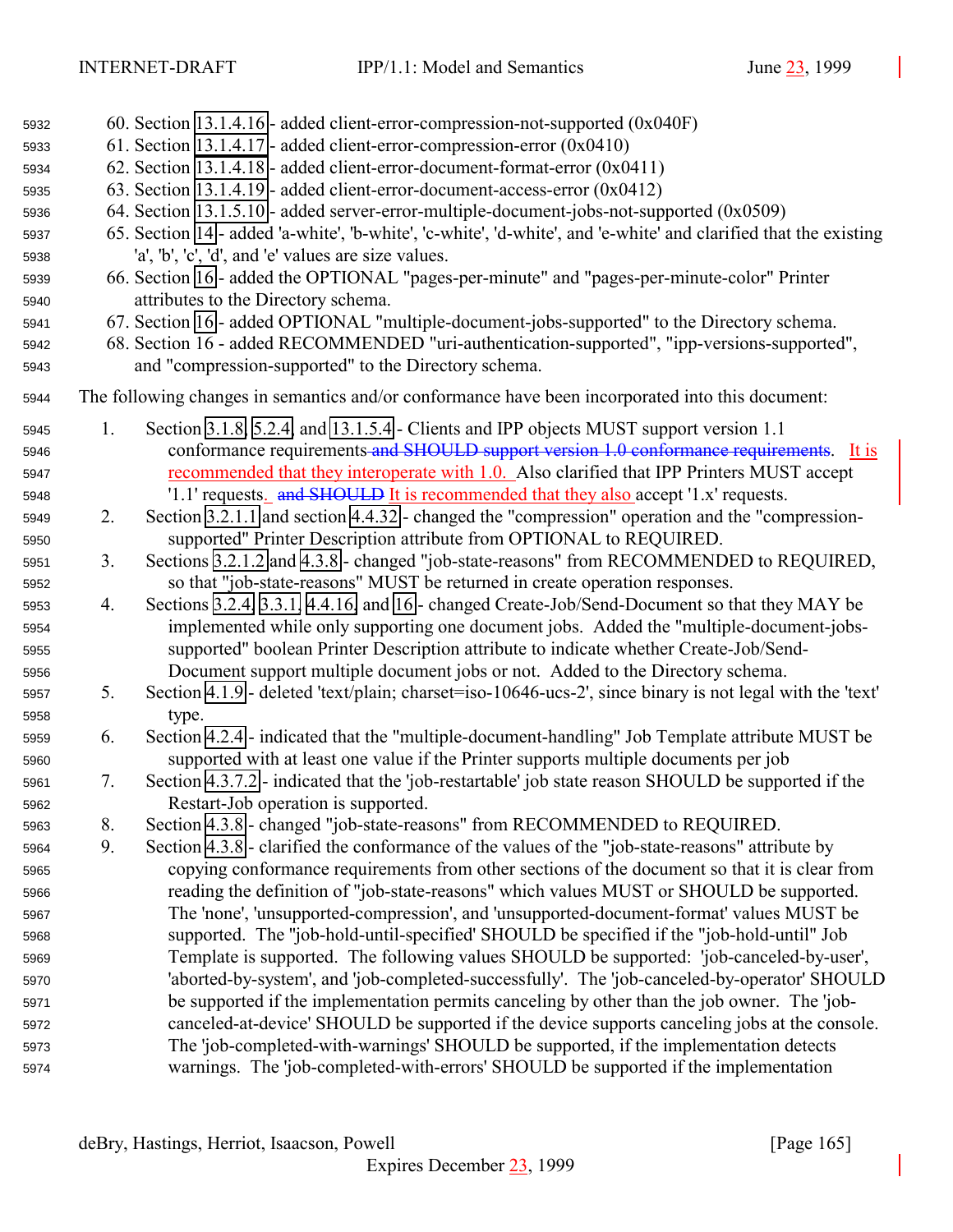| 5975<br>5976 |     | detects errors. The 'job-restartable' SHOULD be supported if the Restart-Job operation is<br>supported. |
|--------------|-----|---------------------------------------------------------------------------------------------------------|
| 5977         | 10. | Section 4.3.14 - changed the "time-at-creation", "time-at-processing", and "time-at-completed"          |
| 5978         |     | Event Time Job Description attributes from OPTIONAL to REQUIRED.                                        |
| 5979         | 11. | Section 4.3.14.4 - added the REQUIRED "job-printer-up-time (integer $(1:MAX)$ " Job Description         |
| 5980         |     | attribute as an alias for "printer-up-time" to reduce number of operations to get job times.            |
| 5981         | 12. | Section 4.4.2 - added the REQUIRED "uri-authentication-supported (1setOf type2 keyword)"                |
| 5982         |     | Printer Description attribute to describe the Client Authentication used by each Printer URI.           |
| 5983         | 13. | Section 4.4.12 - changed "printer-state-reasons" Printer Description attribute from OPTIONAL to         |
| 5984         |     | REQUIRED.                                                                                               |
| 5985         | 14. | Section 4.4.12 - changed 'paused' value of "printer-state-reasons" to MUST if Pause-Printer             |
| 5986         |     | operation is supported.                                                                                 |
| 5987         | 15. | Section 4.4.14 - added the REQUIRED "ipp-versions-supported (1setOf keyword)" Printer                   |
| 5988         |     | Description attribute, since IPP/1.1 Printers do not have to support version '1.0' conformance          |
| 5989         |     | requirements. Section 4.4.16 - added the "multiple-document-jobs-supported (boolean)" Printer           |
| 5990         |     | Description attribute so that a client can tell whether a Printer that supports Create-Job/Send-        |
| 5991         |     | Document supports multiple document jobs or not. This attribute is REQUIRED if the Create-              |
| 5992         |     | Job operation is supported.                                                                             |
| 5993         | 16. | Section 4.4.24 - changed the "queued-job-count" Printer Description attribute from                      |
| 5994         |     | RECOMMENDED to REQUIRED.                                                                                |
| 5995         | 17. | Section 4.4.32 - changed "compression-supported (1setOf type3 keyword)" Printer Description             |
| 5996         |     | attribute from OPTIONAL to REQUIRED.                                                                    |
| 5997         | 18. | Section 5.1 - changed the client security requirements from RECOMMENDED non-standards                   |
| 5998         |     | track SSL3 to MUST support Client Authentication as defined in the IPP/1.1 Encoding and                 |
| 5999         |     | Transport document [IPP-PRO]. A client SHOULD support Operation Privacy and Server                      |
| 6000         |     | Authentication as defined in the IPP/1.1 Encoding and Transport document [IPP-PRO].                     |
| 6001         | 19. | Section 5.2.7 - changed the IPP object security requirements from OPTIONAL non-standards track          |
| 6002         |     | SSL3 to SHOULD contain support for Client Authentication as defined in the IPP/1.1 Encoding             |
| 6003         |     | and Transport document [IPP-PRO]. A Printer implementation MAY allow an administrator to                |
| 6004         |     | configure the Printer so that all, some, or none of the users are authenticated. An IPP Printer         |
| 6005         |     | implementation SHOULD contain support for Operation Privacy and Server Authentication as                |
| 6006         |     | defined in the IPP/1.1 Encoding and Transport document [IPP-PRO]. A Printer implementation              |
| 6007         |     | MAY allow an administrator to configure the degree of support for Operation Privacy and                 |
| 6008         |     | Server Authentication. Security MUST NOT be compromised when the client supplies a lower                |
| 6009         |     | version-number in a request.                                                                            |
| 6010         |     | See also the "IPP/1.1 Encoding and Transport" [IPP-PRO] document for differences between IPP/1.0        |
| 6011         |     | [RFC2565] and IPP/1.1 [IPP-PRO].                                                                        |

- 18. Full Copyright Statement
- Copyright (C) The Internet Society (1999). All Rights Reserved.
- This document and translations of it may be copied and furnished to others, and derivative works that comment on or otherwise explain it or assist in its implementation may be prepared, copied, published and

deBry, Hastings, Herriot, Isaacson, Powell [Page 166]